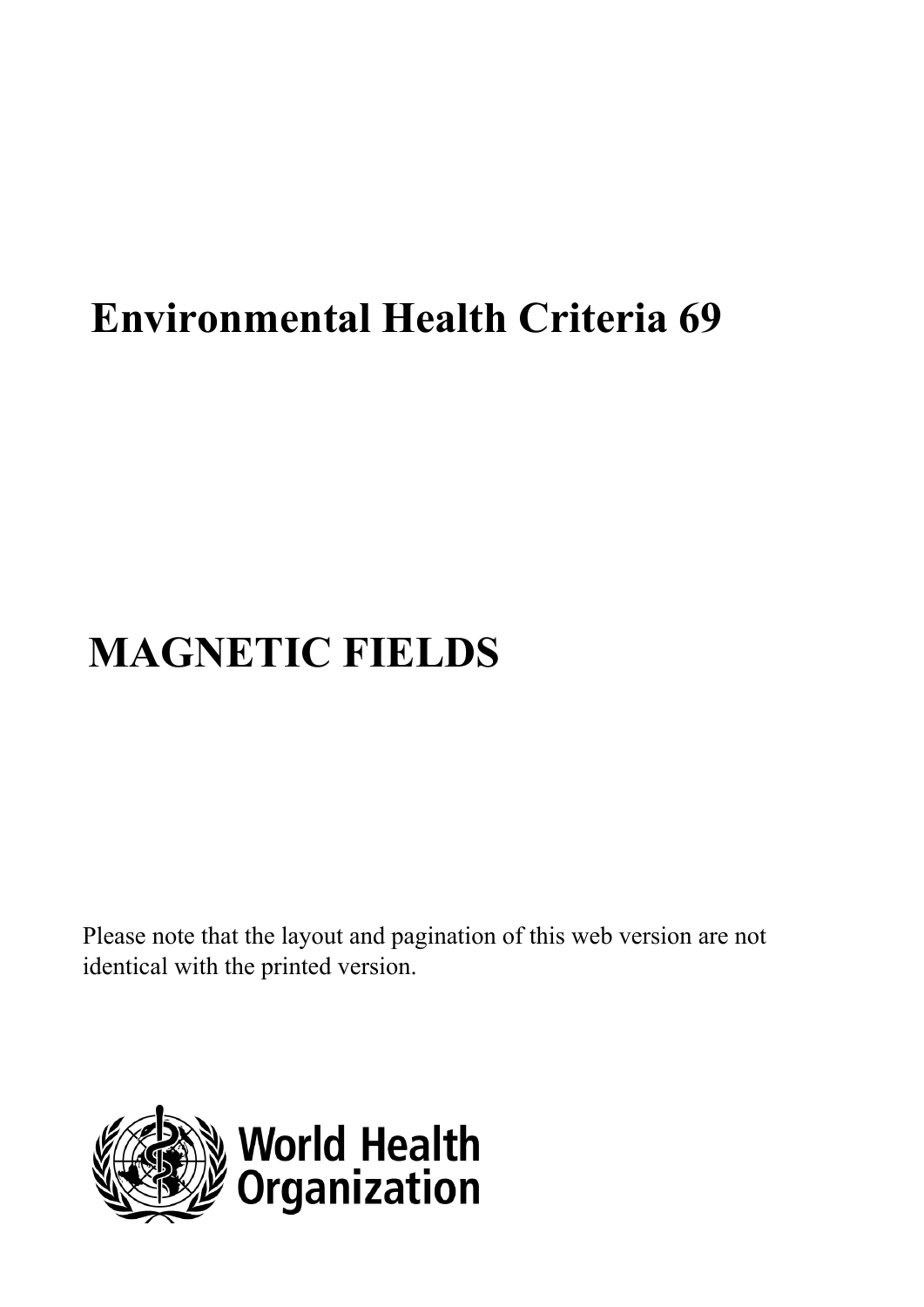

INTERNATIONAL PROGRAMME ON CHEMICAL SAFETY

**ENVIRONMENTAL HEALTH CRITERIA 69**

**MAGNETIC FIELDS**

 This report contains the collective views of an international group of experts and does not necessarily represent the decisions or the stated policy of the United Nations Environment Programme, the International Labour Organisation, or the World Health Organization.

 Published under the joint sponsorship of the United Nations Environment Programme, the International Labour Organisation, and the World Health Organization

 World Health Orgnization Geneva, 1987

 The International Programme on Chemical Safety (IPCS) is a joint venture of the United Nations Environment Programme, the International Labour Organisation, and the World Health Organization. The main objective of the IPCS is to carry out and disseminate evaluations of the effects of chemicals on human health and the quality of the environment. Supporting activities include the development of epidemiological, experimental laboratory, and risk-assessment methods that could produce internationally comparable results, and the development of manpower in the field of toxicology. Other activities carried out by the IPCS include the development of know-how for coping with chemical accidents, coordination of laboratory testing and epidemiological studies, and promotion of research on the mechanisms of the biological action of chemicals.

ISBN 92 4 154269 1

 The World Health Organization welcomes requests for permission to reproduce or translate its publications, in part or in full. Applications and enquiries should be addressed to the Office of Publications, World Health Organization, Geneva, Switzerland, which will be glad to provide the latest information on any changes made to the text, plans for new editions, and reprints and translations already available.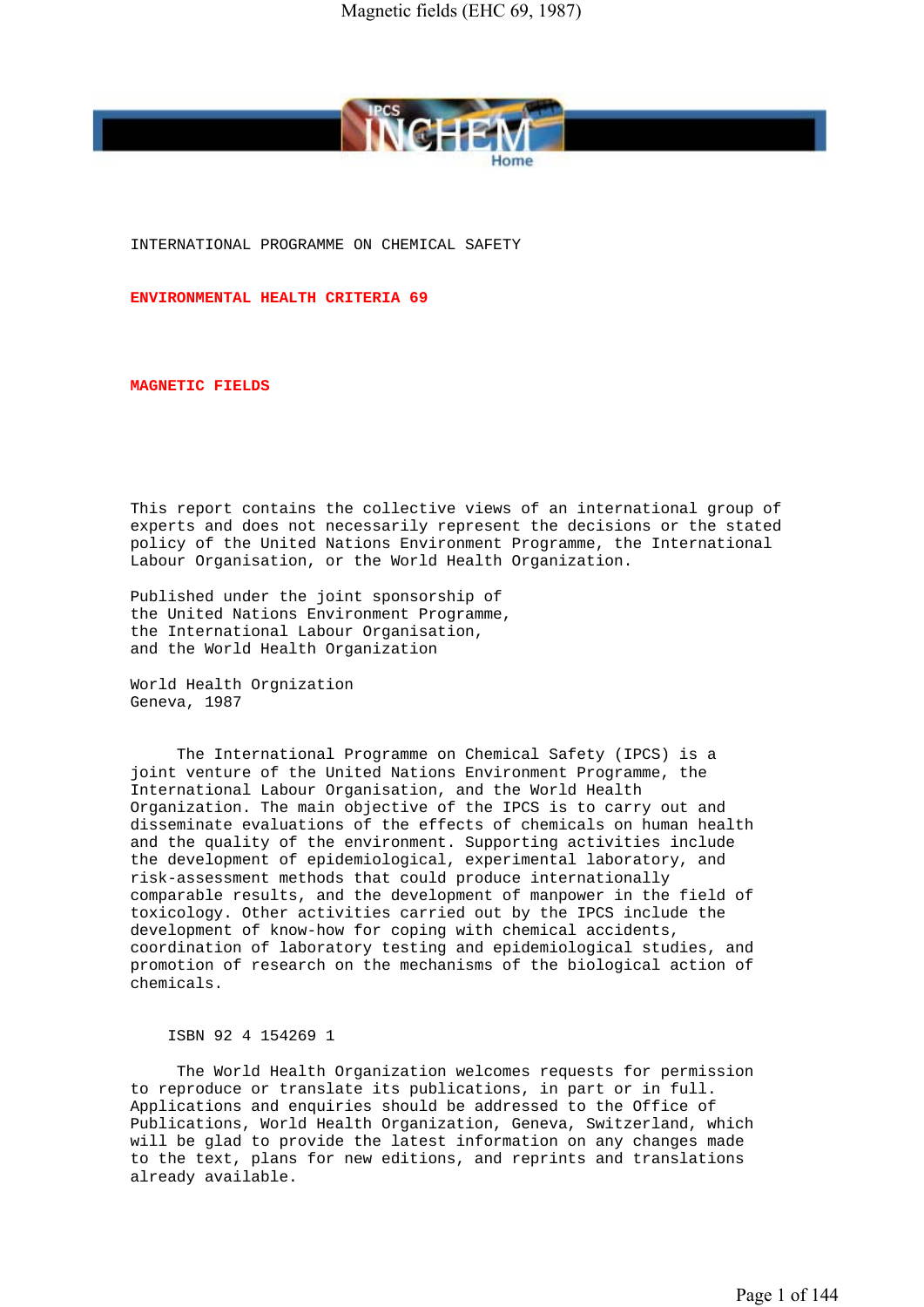(c) World Health Organization 1987

 Publications of the World Health Organization enjoy copyright protection in accordance with the provisions of Protocol 2 of the Universal Copyright Convention. All rights reserved.

 The designations employed and the presentation of the material in this publication do not imply the expression of any opinion whatsoever on the part of the Secretariat of the World Health Organization concerning the legal status of any country, territory, city or area or of its authorities, or concerning the delimitation of its frontiers or boundaries.

 The mention of specific companies or of certain manufacturers' products does not imply that they are endorsed or recommended by the World Health Organization in preference to others of a similar nature that are not mentioned. Errors and omissions excepted, the names of proprietary products are distinguished by initial capital letters.

#### **CONTENTS**

ENVIRONMENTAL HEALTH CRITERIA FOR MAGNETIC FIELDS

#### PREFACE

1. SUMMARY, CONCLUSIONS, AND RECOMMENDATIONS FOR FURTHER STUDIES

- 1.1. Physical characteristics and dosimetric concepts
- 1.2. Natural background and man-made magnetic fields
- 1.3. Field measurement 1.4. Biological interactions 1.4.1. Interaction mechanisms 1.4.2. Biological effects of magnetic fields 1.5. Effects on man 1.5.1. Static fields 1.5.2. Time-varying fields 1.6. Exposure guidelines and standards 1.7. Protective measures 1.7.1. Cardiac pacemakers 1.7.2. Metallic implants 1.7.3. Hazards from loose paramagnetic objects
- 1.8. Recommendations for future research

2. PHYSICAL CHARACTERISTICS, DOSIMETRIC CONCEPTS, AND MEASUREMENT

2.1. Quantities and units 2.2. Dosimetric concepts 2.2.1. Static magnetic fields 2.2.2. Time-varying magnetic fields 2.3. Measurement of magnetic fields 2.3.1. Search coils 2.3.2. The Hall probe 2.3.3. Nuclear magnetic resonance probe 2.3.4. Personal dosimeters

3. NATURAL BACKGROUND AND MAN-MADE MAGNETIC FIELDS

3.1. Natural magnetic fields

3.2. Man-made sources 3.2.1. Magnetic fields in the home and public premises 3.2.1.1 Household appliances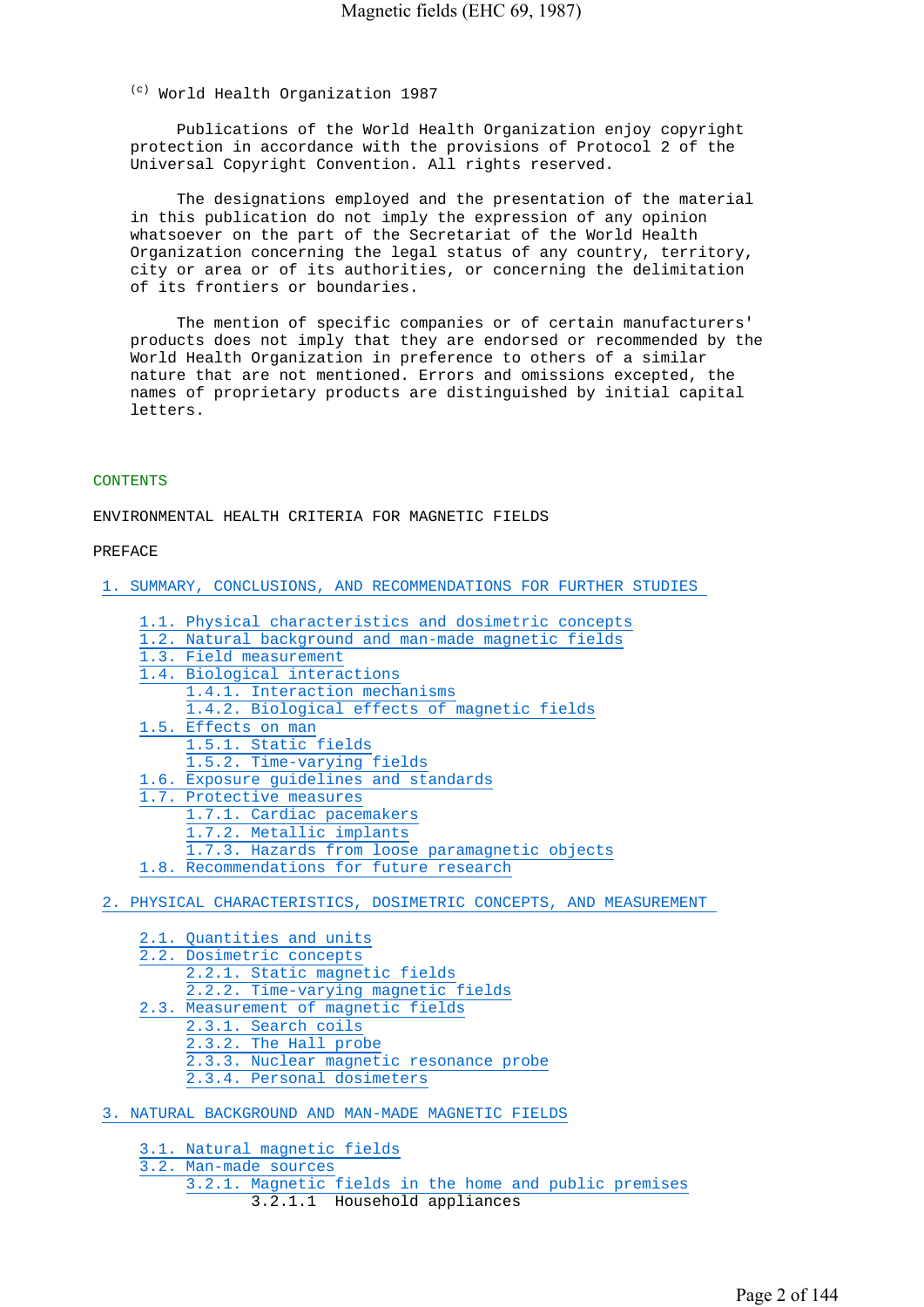3.2.1.2 Transmission lines 3.2.1.3 Transportation 3.2.1.4 Security systems 3.2.2. Magnetic fields in the work-place 3.2.2.1 Industrial processes 3.2.2.2 Energy technologies 3.2.2.3 Switching stations and power plants 3.2.2.4 Research facilities 3.2.2.5 Video display terminals 3.3. Magnetic fields in medical practice 3.3.1. Diagnosis, magnetic resonance imaging, and metabolic studies 3.3.2. Therapy

4. MECHANISMS OF INTERACTION

- 4.1. Static magnetic fields 4.1.1. Electrodynamic and magnetohydrodynamic interactions 4.1.2. Magnetomechanical effects 4.1.2.1 Orientation of diamagnetically anisotropic macromolecules 4.1.2.2 Orientation of organisms with permanent magnetic moments 4.1.2.3 Translation of substances in a magnetic field gradient 4.1.3. Effects on electronic spin states 4.2. Time-varying magnetic fields 4.3. Other magnetic field interactions under study 4.3.1. Long-range cooperative phenomena in cell membranes 4.3.2. Localized interactions of external ELF fields with cell membrane structures
- 5. EXPERIMENTAL DATA ON THE BIOLOGICAL EFFECTS OF STATIC MAGNETIC FIELDS

5.1. Molecular interactions

- 5.2. Effects at the cell level
- 5.3. Effects on organs and tissues
- 5.4. Effects on the circulatory system
	- 5.4.1. Linear relationship of induced flow potential and magnetic field strength
		- 5.4.2. Induced flow potentials and field orientation
		- 5.4.3. Dependence of induced blood flow potentials on animal size
		- 5.4.4. Magnetohydrodynamic effects
- 5.4.5. Cardiac performance
- 5.5. Nervous system and behaviour
	- 5.5.1. Excitation threshold of isolated neurons
		- 5.5.2. Action potential amplitude and conduction velocity in isolated neurons
		- 5.5.3. Absolute and relative refractory periods of
		- isolated neurons
		- 5.5.4. Effects of static magnetic fields on the
		- electroencephalogram
	- 5.5.5. Behavioural effects
- 5.6. Visual system
- 5.7. Physiological regulation and circadian rhythms
- 5.8. Genetics, reproduction, and development
- 5.9. Conclusions
- 6. BIOLOGICAL EFFECTS OF TIME-VARYING MAGNETIC FIELDS
	- 6.1. Visual system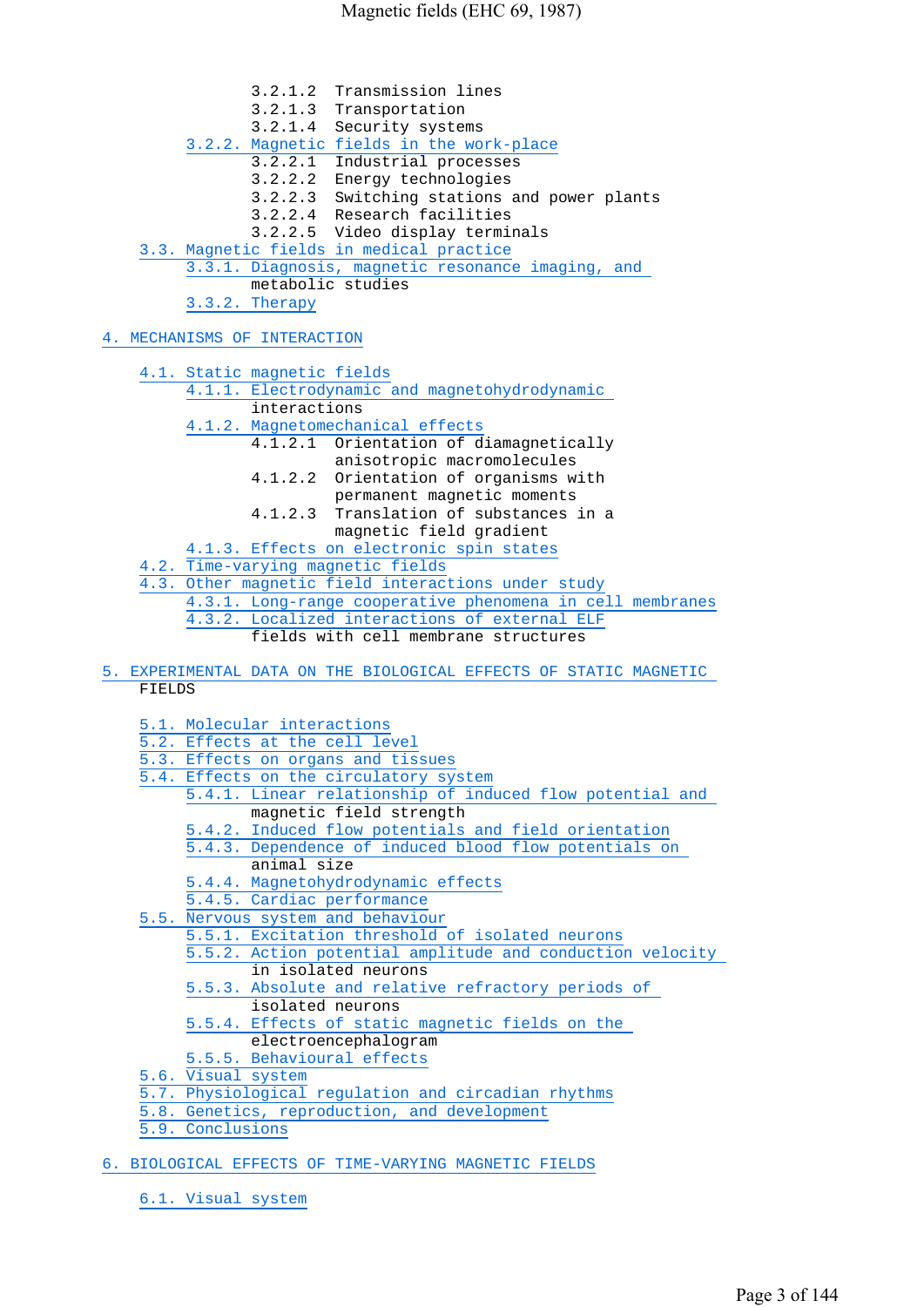- 6.2. Studies on nerve and muscle tissue
- 6.3. Animal behaviour
- 6.4. Cellular, tissue, and whole organism responses
- 6.5. Effects of pulsed magnetic fields on bone growth and
	- repair
- 6.6. Conclusions
- 7. HUMAN STUDIES
	- 7.1. Studies on working populations
		- 7.1.1. Workers exposed to static magnetic fields 7.1.2. Cancer epidemiological studies on workers exposed
		- to ELF electromagnetic fields
	- 7.1.3. Conclusions
	- Epidemiological studies on the general population
	- 7.3. Studies on human volunteers

## 8. HEALTH EFFECTS ASSESSMENT

- 8.1. Static magnetic fields
- 8.2. Time-varying magnetic fields
- 8.3. Conclusions
- 9. STANDARDS AND THEIR RATIONALES
	- 9.1. Static magnetic fields
	- 9.2. Time-varying magnetic fields
	- 9.3. Magnetic resonance imaging guidelines 9.3.1. United Kingdom 9.3.2. USA 9.3.3. Federal Republic of Germany
		- 9.3.4. Canada

## 10. PROTECTIVE MEASURES AND ANCILLARY HAZARDS

## REFERENCES

WHO/IRPA TASK GROUP ON MAGNETIC FIELDS

## *Members*

- Dr V. Akimenko, A.N. Marzeev Research Institute of General and Communal Hygiene, Kiev, USSR
- Dr B. G. Bernardo, Philippine Atomic Energy Commission, Quezon City, Philippines
- Professor J. Bernhardt, Institute for Radiation Hygiene of the Federal Health Office, Neuherberg, Federal Republic of Germanya
- Dr B. Bosnjakovic, Ministry of Housing, Planning and Environment, Directorate of Radiation Protection, Stralenbescherming Leidschendam, Netherlands<sup>a</sup>
- Mrs A. Duchêne, Commissariat à l'Energie Atomique, Département de Protection Sanitaire, Fontenay-aux-Roses, France<sup>a</sup>
- Professor J. Dumansky, A. N. Marzeev Research Institute of General and Communal Hygiene, Kiev, USSR
- Professor M. Grandolfo, Radiation Laboratory, Higher Institute of Health, Rome, Italy<sup>a</sup>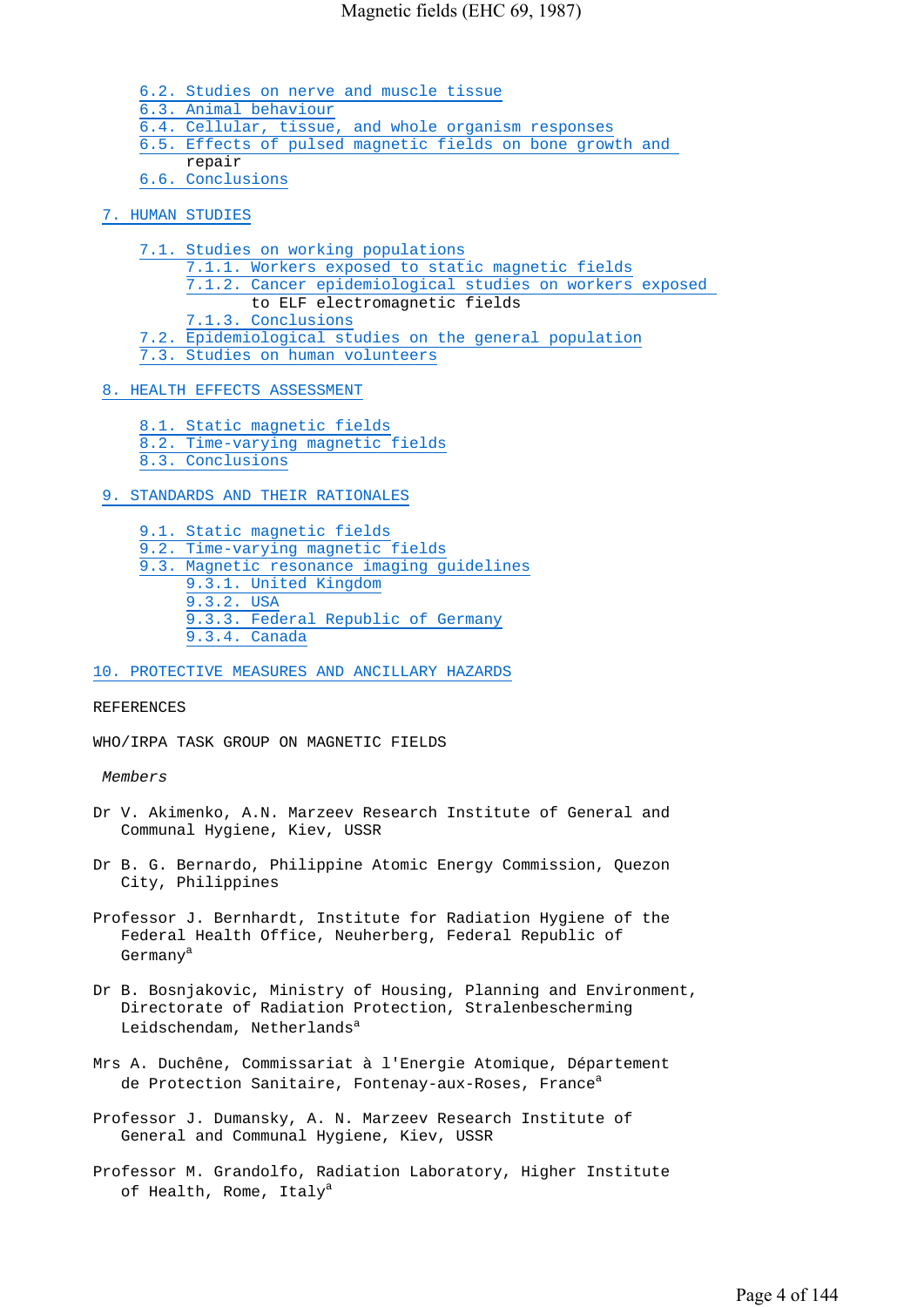- Dr H. Jammet, Commissariat à l'Energie Atomique, Commissariat à l'Energie Atomique, Institut de Protection et de Sûreté Nucléaire, Fontenay-aux-Roses, France *(Co-Chairman)<sup>a</sup>*
- Dr Y. A. Kholodov, Institute of Higher Nervous Activity and Neurophysiology, Moscow, USSR
- Professor B. Knave, Research Department, National Board of Occupational Safety and Health, Solna, Sweden<sup>a</sup>
- Dr S. Mohanna, Radiation Protection Bureau, Environmental Health Directorate, Ottawa, Ontario, Canada
- Dr M. H. Repacholi, Royal Adelaide Hospital, Adelaide, South Australia *(Rapporteur)<sup>a</sup>*
- Dr R. D. Saunders, National Radiological Protection Board, Chilton, Didcot, United Kingdom
- Professor M. G. Shandala, A.N. Marzeev Research Institute of General and Communal Hygiene, Kiev, USSR *(Co-Chairman)*
- Mr J. Skvarca, National Direction of Environmental Quality, Ministry of Health and Social Action, Buenos Aires, Argentina

 *Members (contd.)*

- Mr D. Sliney, Laser Microwave Division, US Army Environmental Hygiene Agency, Aberdeen Proving Ground, Maryland, USA<sup>a</sup>
- Dr T.S. Tenforde, Lawrence Berkeley Laboratory, Biology and Medicine Division, Berkeley, California, USA

Secretariat

- Dr M. Swicord, Division of Diagnostic, Therapeutic and Rehabilitative Technology, World Health Organization, Geneva, Switzerland *(WHO Consultant)*
- Dr P. J. Waight, Prevention of Environmental Pollution, World Health Organization, Geneva, Switzerland *(Secretary)*

 *Observers*

- Dr Zh.I. Chernaya, A. N. Marzeev Research Institute of General and Communal Hygiene, Kiev, USSR
- Dr V. Voronin, Centre of International Projects, Moscow, USSR
- Dr Z. Grigorevskaya, Centre of International Projects, Moscow, USSR

Dr T. Lukina, Centre of International Projects, Moscow, USSR

---------------------------------------------------------------------------

a From the Committee on Non-Ionizing Radiation of the International Radiation Protection Association.

NOTE TO READERS OF THE CRITERIA DOCUMENTS

 Every effort has been made to present information in the criteria documents as accurately as possible without unduly delaying their publication. In the interest of all users of the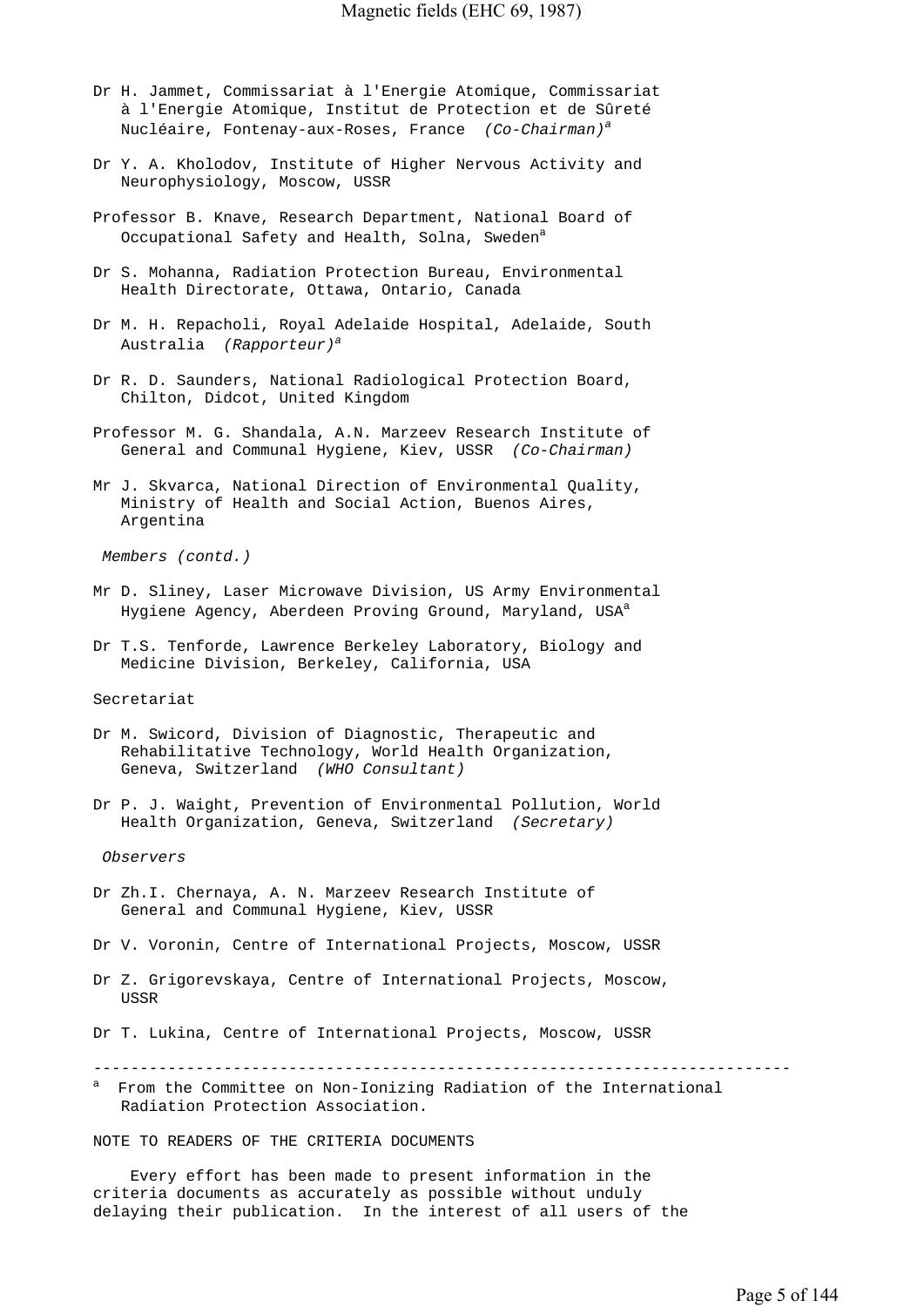environmental health criteria documents, readers are kindly requested to communicate any errors that may have occurred to the Manager of the International Programme on Chemical Safety, World Health Organization, Geneva, Switzerland, in order that they may be included in corrigenda, which will appear in subsequent volumes.

\* \* \*

#### PREFACE

 The International Radiation Protection Association (IRPA) initiated activities concerned with non-ionizing radiation by forming a Working Group on Non-Ionizing Radiation in 1974. This Working Group later became the International Non-Ionizing Radiation Committee (IRPA/INIRC), at the IRPA meeting held in Paris in 1977. The IRPA/INIRC reviews the scientific literature on non-ionizing radiation and makes assessments of the health risks of human exposure to such radiation. Based on the Environmental Health Criteria Documents developed in conjunction with the International Programme on Chemical Safety (IPCS), World Health Organization, the IRPA/INIRC recommends guidelines on exposure limits, drafts codes of safe practice, and works in conjunction with other international organizations to promote safety and standardization in the nonionizing radiation field.

 The first draft of this document was compiled by DR M. REPACHOLI. An editorial group chaired by DR P. CZERSKI and including DR V. AKIMENKO, PROFESSOR J. BERNHARDT, DR B. BOSNJAKOVIC, MRS A. DUCHENE, PROFESSOR M. GRANDOLFO, DR M. REPACHOLI, MR D. SLINEY, and DR T. TENFORDE met in Neuherberg in May 1985 to develop the second draft. A small editorial group consisting of DR P. CZERSKI, DR M. SWICORD, and DR P. WAIGHT met in Geneva in April 1986 to collate and incorporate the comments received from IPCS Focal Points and individual experts. The final draft was then sent to WHO/IRPA Task Group members and formally reviewed in Kiev, USSR, 30 June - 4 July 1986. Final scientific editing of the document was completed by DR M. REPACHOLI, with the assistance of DR M. SWICORD, in Geneva in July 1986. The scientific assistance and helpful comments of DR T. TENFORDE, and the permission to use his extensive literature files, are gratefully acknowledged.

 This document comprises a review of data of effects of magnetic field exposure on biological systems, pertinent to the evaluation of health risks for man. The purpose of the document is to provide an overview of the known biological effects of magnetic fields, to identify gaps in this knowledge so that direction for further research can be given, and to provide information for health authorities and regulatory agencies on the possible effects of magnetic-field exposure on human health, so that guidance can be given on the assessment of risks from occupational and general population exposure.

 Subjects reviewed include: the physical characteristics of magnetic fields; measurement techniques; applications of magnetic fields and sources of exposure; mechanisms of interaction; biological effects; and guidance on the development of protective measures, such as regulations or safe-use guidelines. Health agencies and regulatory authorities are encouraged to set up and develop programmes that ensure that the maximum benefit occurs with the lowest exposure. It is hoped that this criteria document will provide useful information for the development of national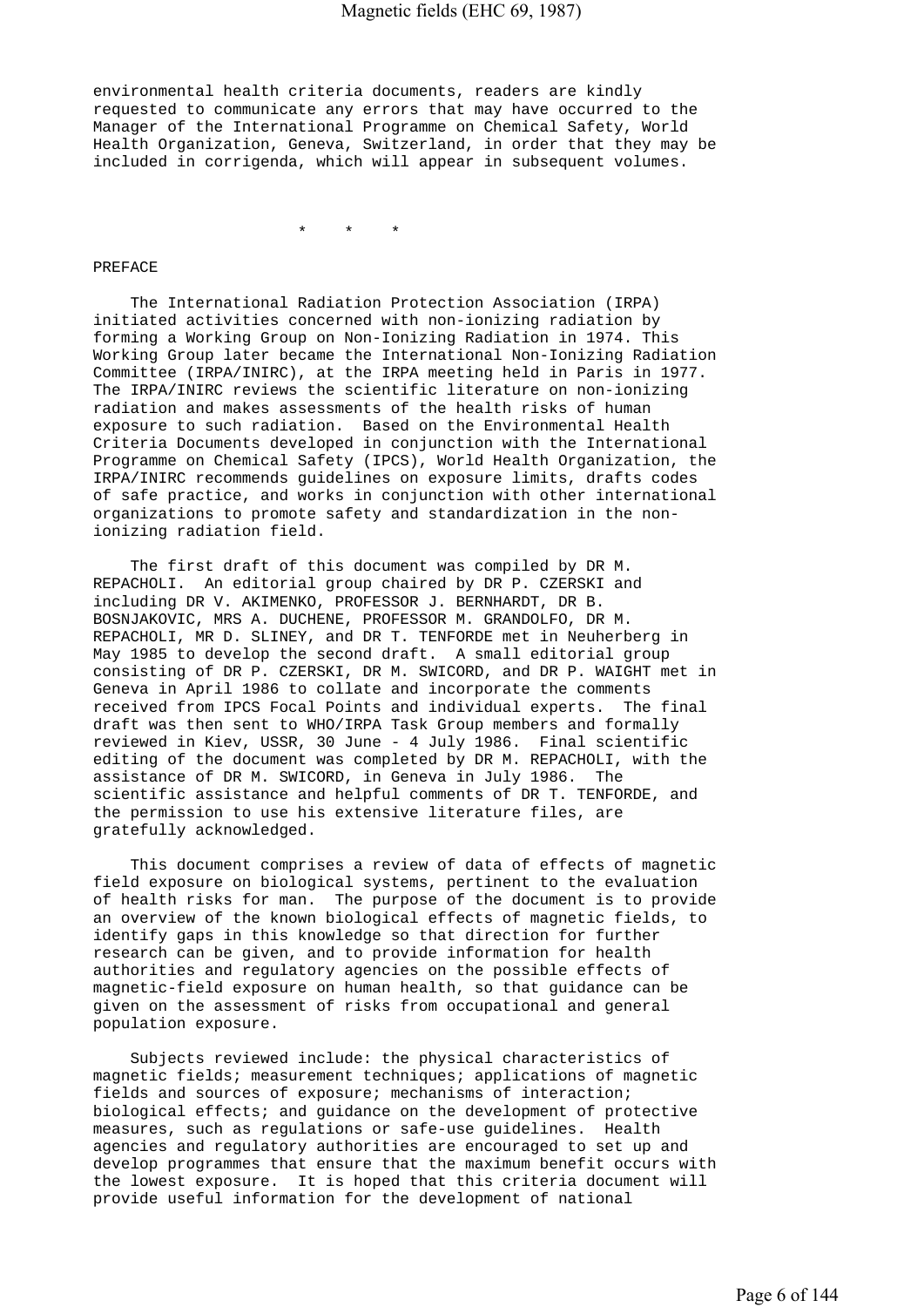protection measures against magnetic fields.

 The WHO Regional Office for Europe prepared a publication entitled Non-Ionizing Radiation Protection (WHO, 1982). A revised and updated edition, completed in 1986, includes a section (5) on Electrical and Magnetic Fields at Extremely Low Frequencies.

## 1. SUMMARY, CONCLUSIONS, AND RECOMMENDATIONS FOR FURTHER STUDIES

 This document includes a detailed review and evaluation of data on effects on human beings and other biological systems exposed to static magnetic fields or to time-varying fields at extremely low frequencies (ELF) of up to about 300 Hz. Data from the biological effects of exposure to sinusoidally varying fields are mainly concerned with effects in the range up to 20 Hz or at 50 and 60 Hz, and only limited data are available on effects at higher frequencies. Data on studies with higher frequencies and pulse repetition rates, and non-sinusoidal waveforms have also been considered, but radiofrequency magnetic fields in the frequency range 100 kHz - 300 GHz have been excluded because these have been treated in the Environmental Health Criteria 16: Radiofrequency and microwaves (WHO, 1981).

 Information for health authorities on the biological effects and possible health effects of magnetic fields, is given to provide guidance for the assessment of the occupational and public health significance of exposure to magnetic fields and to indicate areas that may be hazardous. Information on human exposure levels is provided, which, on the basis of present knowledge, is considered appropriate for the prevention of health hazards.

#### 1.1. Physical Characteristics and Dosimetric Concepts

 A magnetic field always exists when there is an electric current flowing. A static magnetic field is formed in the case of direct current, and a time-varying magnetic field is produced by alternating current sources.

 The fundamental vector quantities describing a magnetic field are field strength, H (unit: A/m) and magnetic flux density, B (unit: T, tesla). These quantities are related through  $B = \mu H$ , where  $\mu$  is the magnetic permeability of the medium.

 The term "dosimetry" is used to quantify exposure. Present understanding of interaction mechanisms is insufficient to develop anything but preliminary dosimetric concepts for static or ELF magnetic fields.

 In practical radiation protection, it is useful to consider static and time-varying magnetic fields separately. In the case of static magnetic fields, protection limits tend to be stated primarily in terms of the external field strength or magnetic flux density and the duration of exposure. Since time-varying magnetic fields induce eddy currents within the body, evaluation may be based on the electric eddy current density (electric field strength) in critical organs. Derived protection limits can then be expressed as exposures to external magnetic fields, whereby field strength, pulse shape (rise and decay time) and frequency, orientation of the body, and duration of the exposure need to be specified.

## 1.2. Natural Background and Man-Made Magnetic Fields

The natural magnetic field consists of a component originating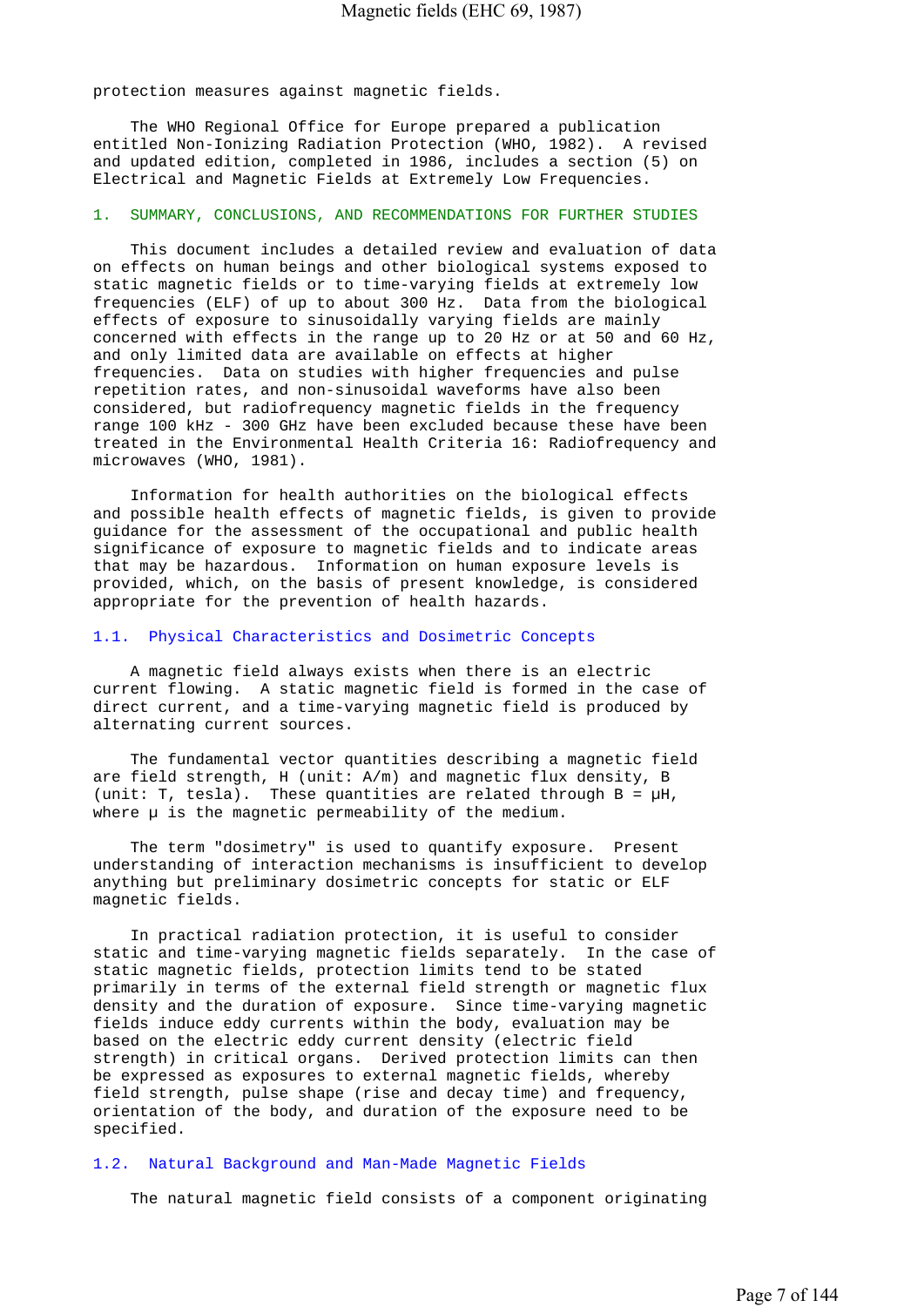in the earth, acting as a permanent magnet, and several small components with different spectral characteristics. At the surface of the earth, the vertical component of the permanent field is maximal at the magnetic poles, amounting to about  $6.7 \times 10^{-5}$  T (67 µT), and is zero at the magnetic equator; the horizontal component is maximal at the magnetic equator, amounting to about 3.3 x  $10^{-5}$  T (33  $\mu$ T), and is zero at the magnetic pole. The flux density of the natural time-varying fields decreases from about  $10^{-7}$  to  $10^{-14}$  T when the frequency of the atmospheric electromagnetic fields increases from about 0.1 Hz to 3 kHz.

 The magnetic fields from man-made sources generally have higher intensities than the naturally occurring fields. In the home and public places, magnetic flux densities ranging from 0.03 µT to 30 µT are produced around household appliances, and up to 35 µT near transmission lines (50 and 60 Hz), depending on the current carried and the distance from the line. For magnetically-levitated transportation systems, static magnetic fields of 6 - 60 mT are expected in the region of a passenger's head. Security systems in libraries and storehouses operate at frequencies of between 0.1 and 10 kHz and produce fields of up to about 1 mT.

 Occupational exposure to magnetic fields is mainly encountered in industrial processes involving high electric current equipment, in certain new technologies for energy production and storage, and in specialized research facilities. Around various types of welding machines, furnaces, and induction heaters, the magnetic flux densities at the operator location range from about 1 µT to more than 10 mT, depending on the magnetic field frequency and the distance from the coil. Compared to devices operating at high frequencies, lower frequency induction heaters expose operators to higher magnetic flux densities. At operator-accessible locations in industries using electrolytic processes, the mean static field level is about 5 - 10 mT.

 In areas accessible to operations personnel in thermonuclear magnetic fusion and magnetohydrodynamic generating systems, the static magnetic field flux densities may reach 50 mT. Similar field strengths occur near special research facilities, e.g., bubble chambers. Typical values for the magnetic flux density at work-places near 50 or 60 Hz overhead transmission lines, substations, and in power stations are up to 0.05 mT.

 In medical practice, exposure to magnetic fields results mainly from the use of magnetic resonance (MR) imaging or spectroscopy methods for diagnostic purposes or from devices generating magnetic fields for therapeutic purposes. In the MR-devices in use at present, the patient is exposed to stationary magnetic fields with intensities of up to 2 T and, during examinations, to time-varying magnetic fields as high as 20 T/s. However, most patients are not exposed to time-varying fields exceeding 1.5 T/s. The peak exposure value for the patient caused by therapeutic magnetic devices is of the order of 0.1 - 2.5 mT.

 The increasing use of magnetic field-producing equipment in industrial processes, research facilities, energy production and distribution, new transportation technologies, consumer products and medical practice, increases the possibility of human exposure to magnetic fields. Although, up to now, both occupational and general-population exposures to magnetic fields have generally been at low levels, some new technologies, e.g., magnetically-levitated trains, might result in exposure of the general population to levels comparable with the highest ones in some working environments. Thus, new technologies involving the production of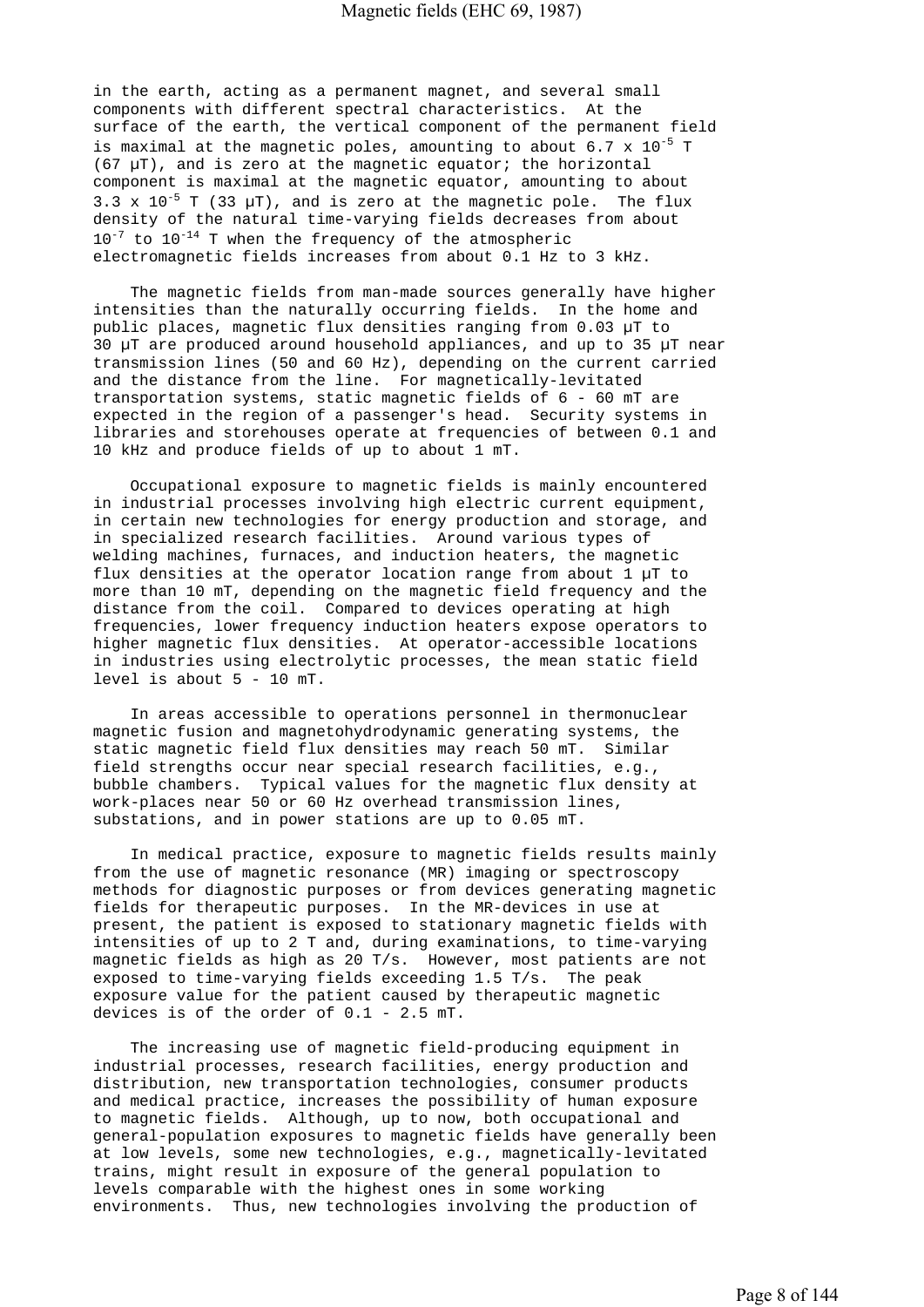magnetic fields should be carefully evaluated with respect to potential health risks.

#### 1.3. Field Measurement

 In order to adequately characterize a magnetic field, the magnitude, frequency, and direction of the field must be determined. The spatial properties of the field can become complicated by time-varying changes in the direction of the resultant magnetic field vector. For example, for a circularly polarized field, the magnetic vector describes an ellipse during the course of a cycle and does not reach zero magnitude. Principles of calculation and measurement of these fields are outlined.

 A human or animal body located in a magnetic field causes virtually no perturbation of the field. A time-varying magnetic field induces electric currents in the exposed body. The factors affecting the magnitude of the induced currents are discussed below.

#### 1.4. Biological Interactions

 The following topics are summarized: the present state of knowledge on the mechanisms by which magnetic fields interact with living systems, and the biological effects of these fields. On the basis of available information, the areas of future research that appear to hold the greatest potential for elucidating some poorly understood aspects of magnetic field interactions with biological systems are given at the end of this section.

#### 1.4.1. Interaction mechanisms

 There are three established physical mechanisms through which static and ELF magnetic fields interact with living matter:

#### A. *Magnetic induction*

 This mechanism is relevant to both static and time-varying fields, and originates through the following types of interaction:

(a) *Electrodynamic interactions with moving electrolytes*

 Both static and time-varying fields exert Lorentz forces on moving ionic charge carriers, and thereby give rise to induced

electric fields and currents. This interaction is the basis of magnetically-induced blood flow potentials that have been studied with both static and time-varying ELF fields. It is also the physical basis of the weak induced potentials that provide sensory directional cues to elasmobranch fish as they swim through the static geomagnetic field.

#### (b) *Faraday currents*

 Time-varying magnetic fields induce currents in living tissues in accordance with the Faraday law of induction. Available evidence suggests that this mechanism may underlie the visuosensory stimulation that produces magnetophosphenes and other effects on electrically excitable tissues. In addition, indirect evidence suggests that rapidly time-varying magnetic fields may exert effects on a variety of cellular and tissue systems by inducing local currents that exceed the naturally occurring levels. This effect may be the basis for the wide spectrum of biological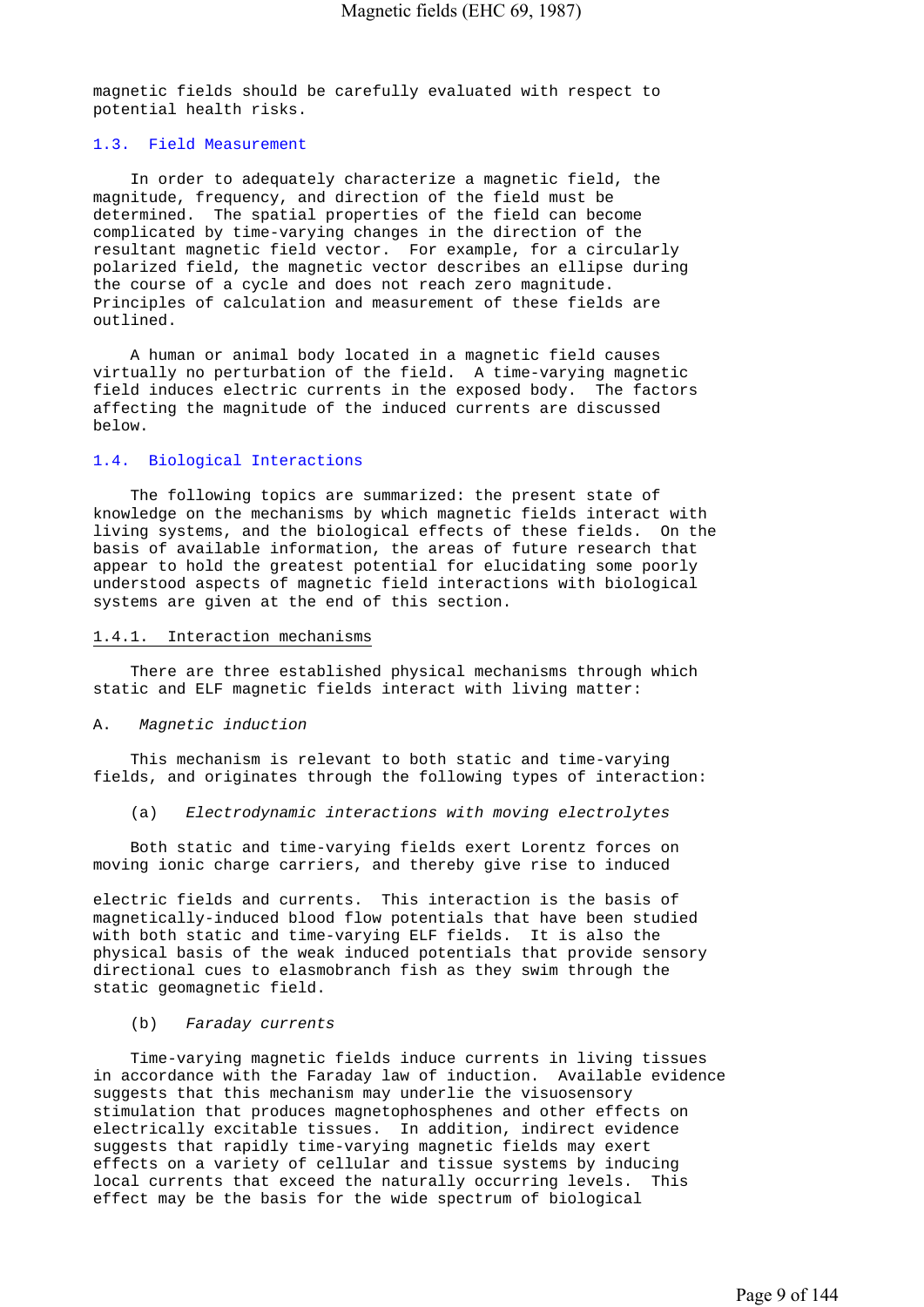perturbations that have been observed with pulsed magnetic fields, such as those used clinically for bone fracture reunion.

#### B. *Magnetomechanical effects*

 The two types of mechanical effects that a static magnetic field exerts on biological objects are:

#### (a) *Magneto-orientation*

 In a uniform static field, both diamagnetic and para-magnetic molecules experience a torque, which tends to orientate them in a configuration that minimizes their free energy within the field. This effect has been well studied for assemblies of diamagnetic macromolecules with differing magnetic susceptibilities along the principal axes of symmetry. Included in this class of macromolecules are the arrays of photopigments in retinal rod disc membranes.

#### (b) *Magnetomechanical translation*

 Spatial gradients of static magnetic fields produce a net force on paramagnetic and ferromagnetic materials that leads to translational motion. Because of the limited amount of magnetic material in most living objects, the influence of this effect on biological functions is negligible.

#### C. *Electronic interactions*

 Certain classes of chemical reactions involve radical electron intermediate states in which interactions with a static magnetic field produce an effect on electronic spin states. It is possible, that the usual lifetime of biologically relevant electron intermediate states is sufficiently short that magnetic field interactions exert only a small, and perhaps negligible, influence on the yield of chemical reaction products.

 In addition to the mechanisms of magnetic field interactions for which there is direct experimental evidence, several other mechanisms have been proposed, on theoretical grounds, in an effort to explain various biological effects that have been reported to occur in static and ELF fields of very low intensity. However, it must be emphasized, that many proposed mechanisms have not been subjected to direct experimental tests.

#### 1.4.2. Biological effects of magnetic fields

 Some organisms possess sensitivity to static magnetic fields with low intensities comparable to that of the geomagnetic field (about 50 µT). Phenomena for which there is substantial experimental evidence of sensitivity to the earth's field include:

- (a) direction finding by elasmobranch fish (shark, skate, and ray);
- (b) orientation and swimming direction of magnetotactic bacteria;
- (c) kinetic movements of molluscs;
- (d) migratory patterns of birds; and
- (e) waggle dance of bees.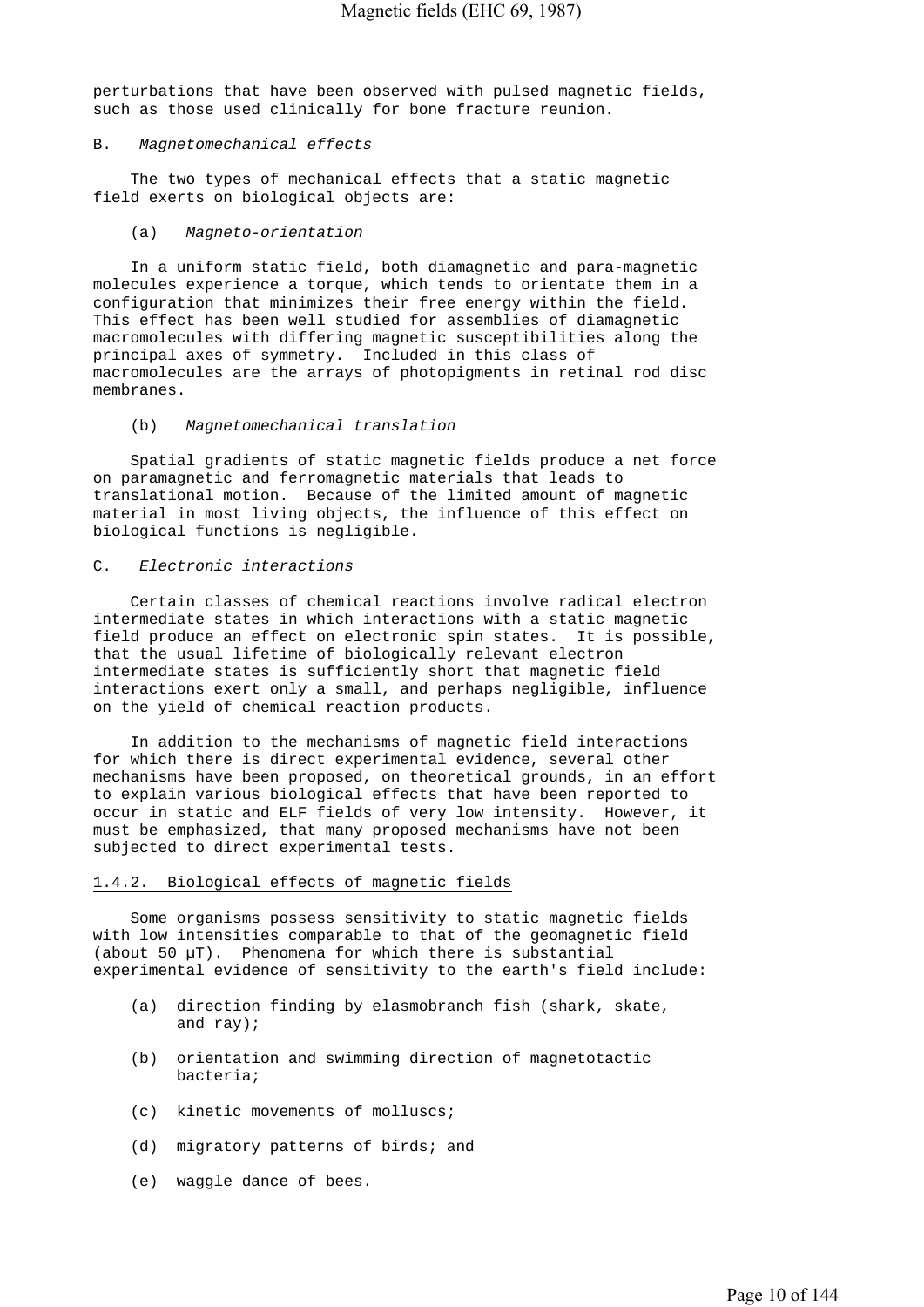In addition, a number of *in vitro* studies have been made of magnetic orientation in assemblies of macromolecules, including retinal rod outer segments, muscle fibres, photosynthetic systems (chloroplast grana, photosynthetic bacteria, and *Chlorella* cells), halobacteria purple membranes, and various synthetic liquid crystals and gels. As discussed in the preceding summary of mechanisms of magnetic field interaction, certain classes of chemical reactions that involve a radical electron intermediate state may also be sensitive to static magnetic fields of moderate intensity (< 10 mT).

 The available experimental information on the response of organisms, including land-dwelling mammalian species, to static and ELF magnetic fields indicates that three biological effects can be regarded as established phenomena:

- (a) the induction of electrical potentials within the circulatory system;
- (b) magnetophosphene induction by pulsed and ELF magnetic fields with a time rate of change exceeding 1.3 T/s or sinusoidal fields of 15 - 60 Hz and field strengths ranging from 2 to 10 mT (frequency dependent); and
- (c) the induction by time-varying fields of a wide variety of cellular and tissue alterations, when the induced current density exceeds 10 mA/m<sup>2</sup>; many of these effects appear to be the consequence of interactions with cell membrane components.

 For static magnetic fields with flux densities of less than 2 T, there exists a body of experimental data that indicates the absence of irreversible effects on many developmental, behavioural, and physiological parameters in higher organisms. Broadly summarized, available evidence suggests that the following 9 classes of biological functions are not significantly affected by static magnetic fields at levels up to 2 T:

- (a) cell growth;
- (b) reproduction;
- (c) pre- and post-natal development;
- (d) bioelectric activity of isolated neurons;
- (e) behaviour;
- (f) cardiovascular functions (acute exposures);
- (g) the blood-forming system and blood;
- (h) immune system functions;
- (i) physiological regulation and circadian rhythms.

 For time-varying magnetic fields in the ELF frequency range, few systematic studies have been carried out to define the threshold field characteristics for producing significant perturbations of biological functions. Nevertheless, available evidence suggests that ELF magnetic fields must induce current densities in tissues and extracellular fluids that exceed 10  $mA/m^2$ , in order to produce significant alterations in the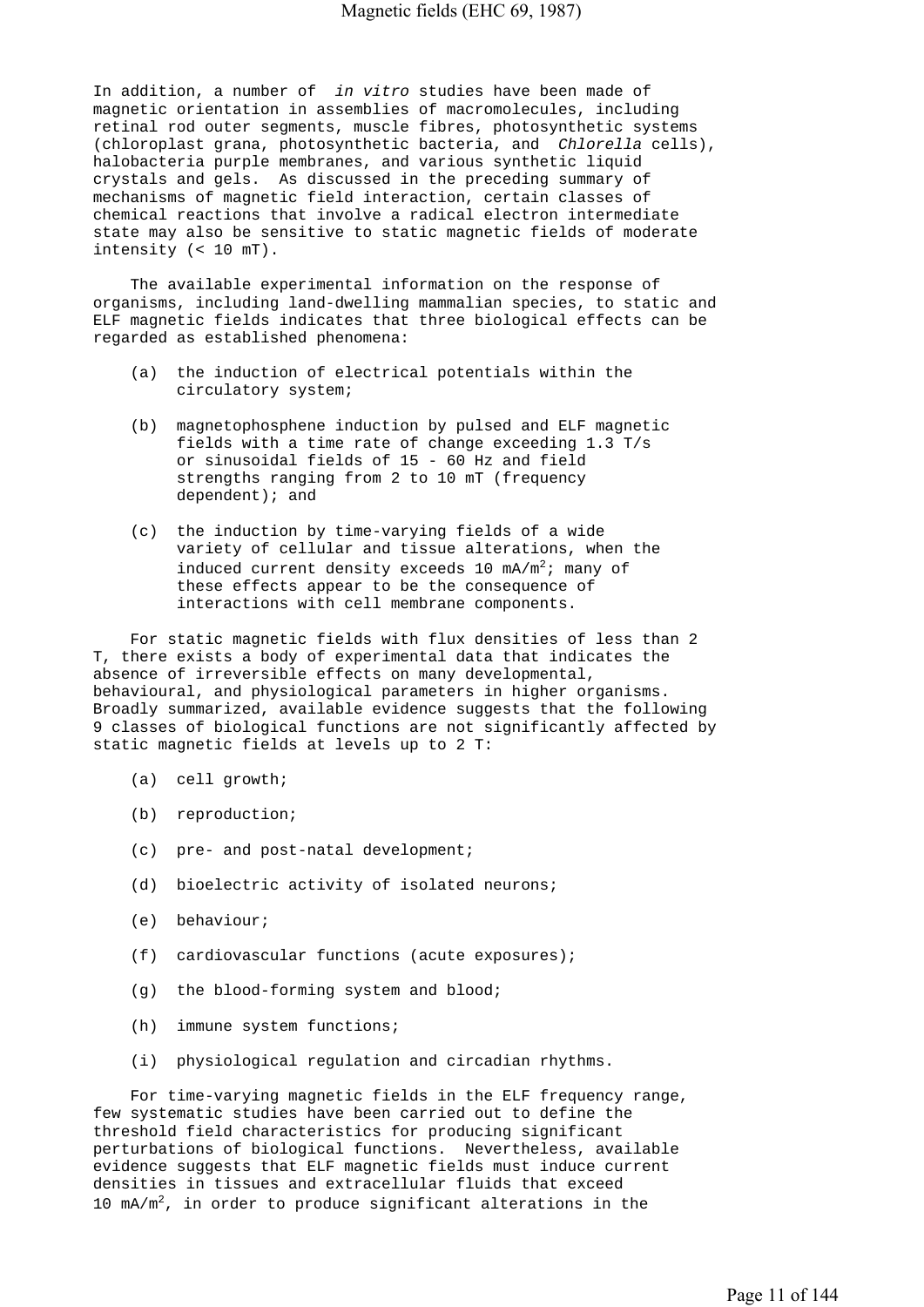development, physiology, and behaviour of intact higher organisms. In *in vitro* studies, various phenomena have been reported in the 1 - 10 mA/m<sup>2</sup> range, but their health significance has not been determined. However, it should be noted that therapeutic applications of magnetic fields make use of this range.

#### 1.5. Effects on Man

## 1.5.1. Static fields

 Studies on workers involved in the manufacture of permanent magnets in the USSR indicated various subjective symptoms and functional disturbances including irritability, fatigue, headache, loss of appetite, bradycardia, tachycardia, decreased blood pressure, altered EEG, itching, burning, and numbness. However, lack of any statistical analysis or assessment of the impact of physical or chemical hazards in the working environment significantly reduces the value of these reports. Although the studies are inconclusive, they suggest that, if long-term effects occur, they are very subtle, since no cumulative gross effects are evident.

 Recent epidemiological surveys in the USA have failed to reveal any significant health effects associated with long-term exposure to static magnetic fields. A study of the health data on 320 workers in plants using large electrolytic cells for chemical separation processes, where the average static field level in the work environment was 7.6 mT and the maximum field was 14.6 mT, indicated slight changes in white blood cell picture (still within the normal range) in the exposed group compared with the 186 controls. None of the observed changes in blood pressure or blood parameters was considered indicative of a significant adverse effect associated with magnetic field exposure.

 The prevalence of disease among 792 workers at the US National Accelerator Laboratories, who were exposed occupationally to static magnetic fields, was compared with that in a control group consisting of 792 unexposed workers matched for age, race, and socioeconomic status. The range of magnetic field exposures was from 0.5 mT for long durations to 2 T for periods of several hours. No significant increase or decrease in the prevalence of 19 categories of disease was observed in the exposed group relative to the controls.

 Workers exposed to large static magnetic fields in the aluminium industry were reported to have an elevated leukaemia mortality rate. Although these studies suggest an increased cancer risk for persons directly involved in aluminium production, there is no clear evidence, at present, indicating the responsible carcinogenic factors within the work environment.

 It can be concluded that available knowledge indicates the absence of any adverse effects on human health due to exposure to static magnetic fields up to 2 T. It is not possible to make any definitive statements about safety or hazard associated with exposure to fields above 2 T. From theoretical considerations and some experimental data, it could be inferred that short-term exposure to static fields above 5 T may produce significant detrimental effects on health.

#### 1.5.2. Time-varying fields

 Time-varying magnetic fields generate internal electric currents. For example, 3 T/s can induce current densities of about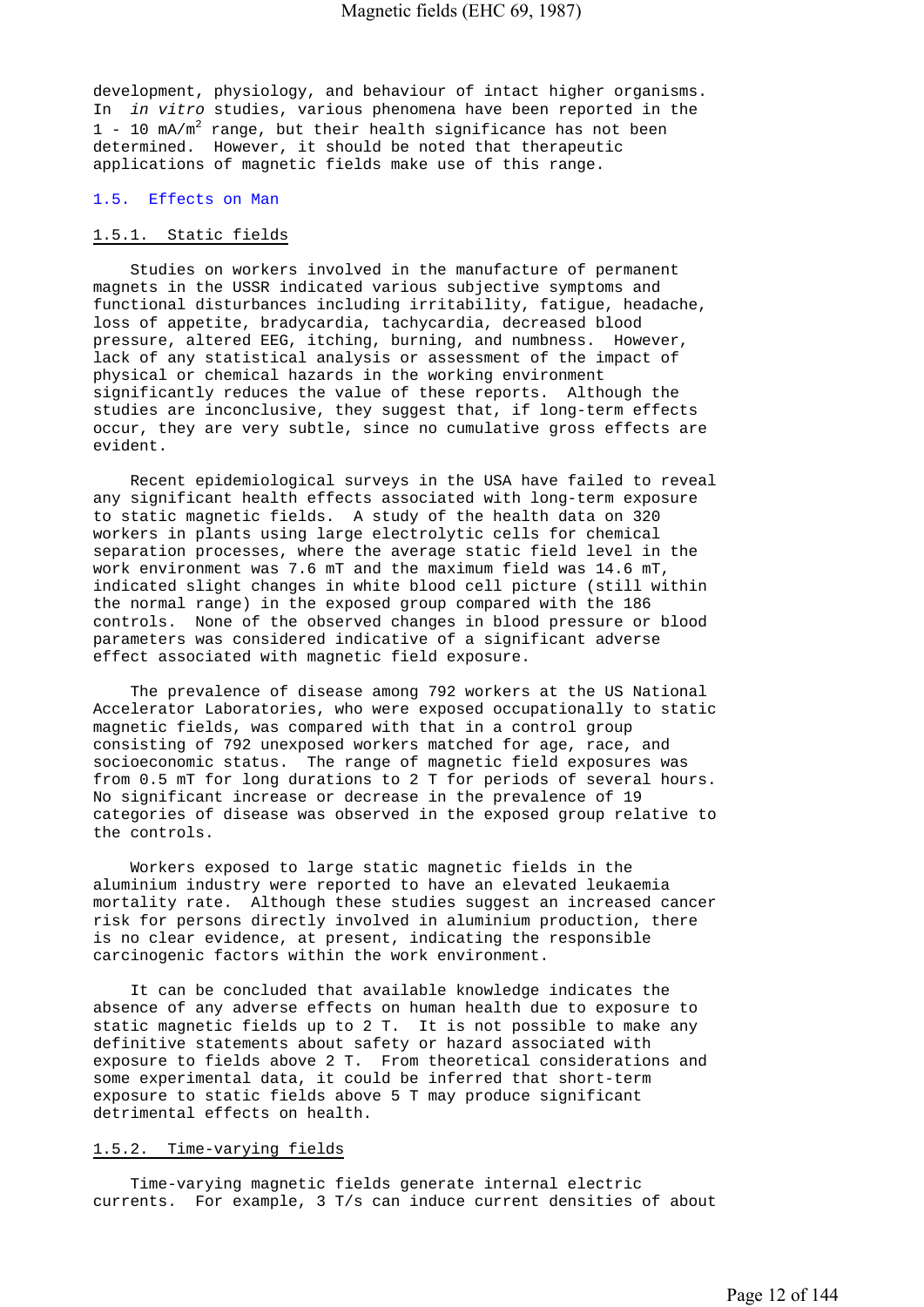$30 \mu A/m^2$  around the perimeter of the human head. Induced electric current densities can be used as the decisive parameter in the assessment of the biological effects at the cellular level.

 In terms of a health risk assessment, it is difficult to correlate the internal tissue current densities with the external magnetic field strength. However, assuming worst-case conditions, it is possible to calculate, at least within one order of magnitude, the magnetic flux density that would produce potentially hazardous current densities in tissues. The following statements can be made on induced current density ranges and correlated

magnetic flux densities of a sinusoidal homogeneous field, which produce biological effects from whole-body exposure:

- (a) Between 1 and 10 mA/m<sup>2</sup> (induced by magnetic fields above 0.5 - 5 mT at 50/60 Hz, or 10 - 100 mT at 3 Hz), minor biological effects have been reported.
- (b) Between 10 and 100  $mA/m^2$  (above 5 50 mT at 50/60 Hz or 100 - 1000 mT at 3 Hz), there are well established effects, including visual and nervous system effects. Facilitation of bone fracture reunion has been reported.
- (c) Between 100 and 1000 mA/m<sup>2</sup> (above 50 500 mT at 50/60 Hz or 1 - 10 T at 3 Hz), stimulation of excitable tissue is observed and there are possible health hazards.
- (d) above  $1000 \text{ mA/m}^2$  (greater than 500 mT at 50/60 Hz or 10 T at 3 Hz), extra systoles and ventricular fibrillation, i.e., acute health hazards, have been established.

 For non-sinusoidal waveforms that have short duration pulses, the time rate of change of the magnetic flux density must be specified. In analysing certain biological effects, especially the stimulation of excitable tissue, the peak current density values are more relevant than root mean square (rms) values. In addition, non-homogeneous magnetic fields must be considered, since high field gradients exist near strong magnetic field sources. The induction loops in extremities are usually smaller than those in the whole body, so higher magnetic field strengths are tolerable for extremities than for the whole body.

 Several laboratory studies have been conducted with human subjects exposed to sinusoidally time-varying magnetic fields with frequencies in the ELF range. None of these investigations has revealed adverse clinical or psychological changes in the exposed subjects. The strongest field used in these studies with human volunteers was a 5-mT, 50-Hz field to which subjects were exposed for 4 h.

 Several recent epidemiological reports present preliminary data indicative of an increase in the incidence of cancer among children, adults, and occupational groups. In other epidemiological studies in the USA, no apparent increases in genetic defects or abnormal pregnancies were reported. The studies that show an excess of cancers in children and adults suggest an association with exposure to very weak  $(10^{-7} - 10^{-6})$  50 or 60 Hz magnetic fields that are of a magnitude commonly found in the environment. These associations cannot be satisfactorily explained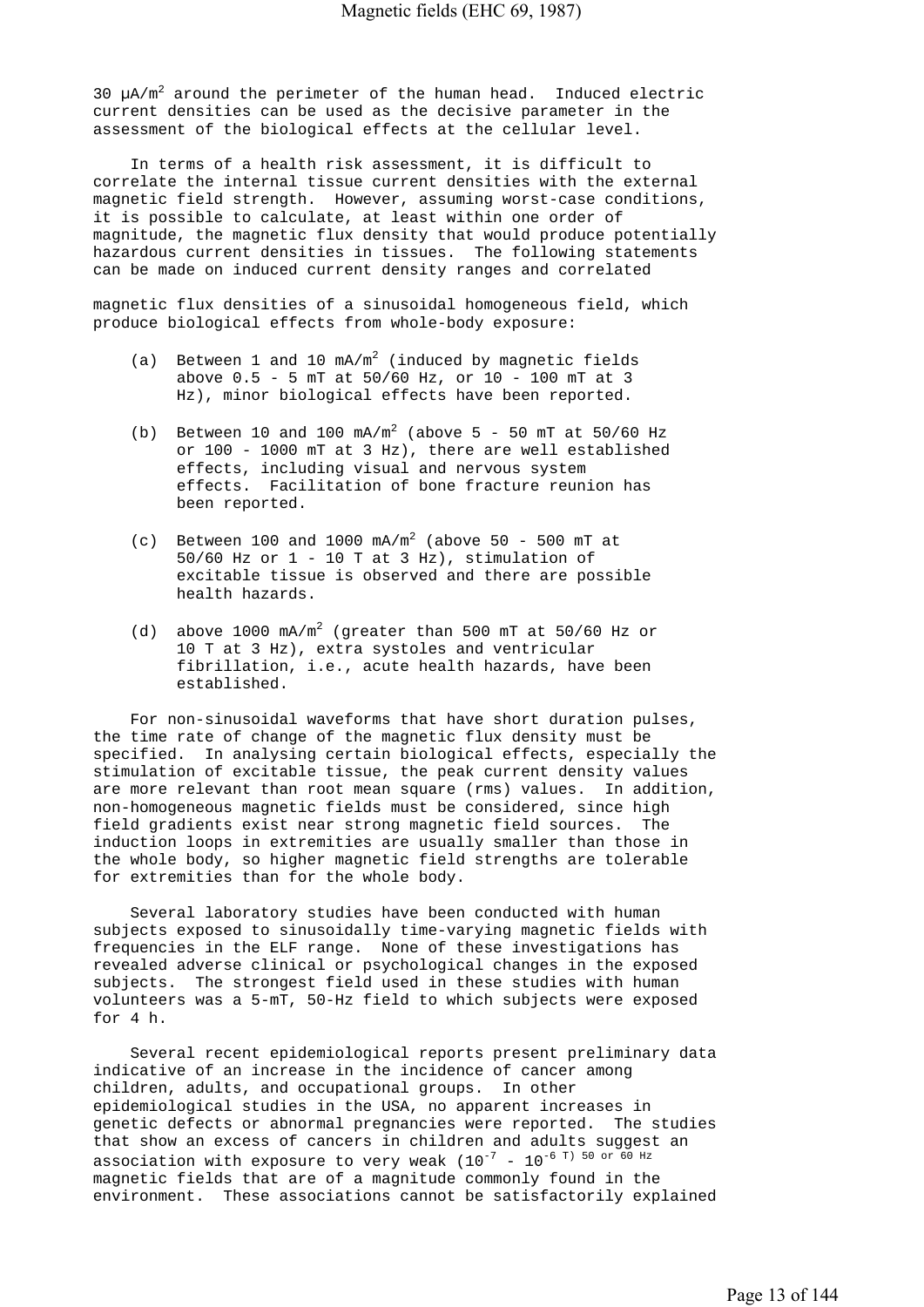by the available theoretical basis for carcinogenesis by ELF electromagnetic fields. The preliminary nature of the epidemiological evidence, and the relatively small increment in

reported incidence, suggest that, although these epidemiological data cannot be dismissed, there must be considerable further study before they can be accepted.

 From the available data on human exposure to time-varying magnetic fields, it can be concluded that induced current densities below 10 mA/m $^2$  have not been shown to produce any significant biological effects. In the range of  $10 - 100$  mA/m<sup>2</sup> (from fields higher than 5 - 50 mT at 50/60 Hz), biological effects have been established, but these induced current densities from short-term exposure (few hours) may cause minor transient effects on health. The health consequences of exposure to these levels for many hours, days, or weeks are not known at present. Above 100 mA/m<sup>2</sup> (greater than 50 mT at 50/60 Hz), various stimulation thresholds are exceeded and hazards to health may occur.

## 1.6. Exposure Guidelines and Standards

 Standards or guidelines limiting human exposure to static ELF magnetic fields have been developed in a few countries. Of particular interest is the increasing tendency of countries to limit magnetic field exposure from particular devices (e.g., magnetic resonance diagnostic techniques). Details of these standards and guidelines are given in section 9 of the document.

#### 1.7. Protective Measures

 Two aspects of magnetic field safety that deserve special attention are the potential influence of these fields on the functioning of electronic devices, and the risk of injury due to the large forces exerted on ferromagnetic objects in strong static magnetic field gradients. Of particular concern is the malfunction of cardiac pacemakers and the displacement of aneurysm clips and prosthetic devices.

#### 1.7.1. Cardiac pacemakers

 Both static and time-varying magnetic fields can interfere with the proper functioning of modern demand pacemakers. Some pacemakers may revert from a synchronous to an asynchronous mode of operation in time-varying fields with time rates of change above approximately 40 mT/s. Certain pacemaker models also exhibit abnormal operation due to closure of a reed relay switch in static magnetic fields that exceed 1.7 - 4.7 mT. Magnetic fields can also affect the functioning of other medical electronic monitoring devices, such as EEG and ECG equipment.

#### 1.7.2. Metallic implants

 The sensitivity of implanted surgical devices to magnetic fields is dependent on their alloy composition. A large number of metallic devices such as intrauterine devices, surgical clips, prostheses, infusion needles, and catheters may have a significant torque exerted on them by intense magnetic field gradients. This may result in their displacement and produce serious consequences.

All persons entering magnetic field environments should be screened carefully and, if necessary, prohibited from access.

1.7.3. Hazards from loose paramagnetic objects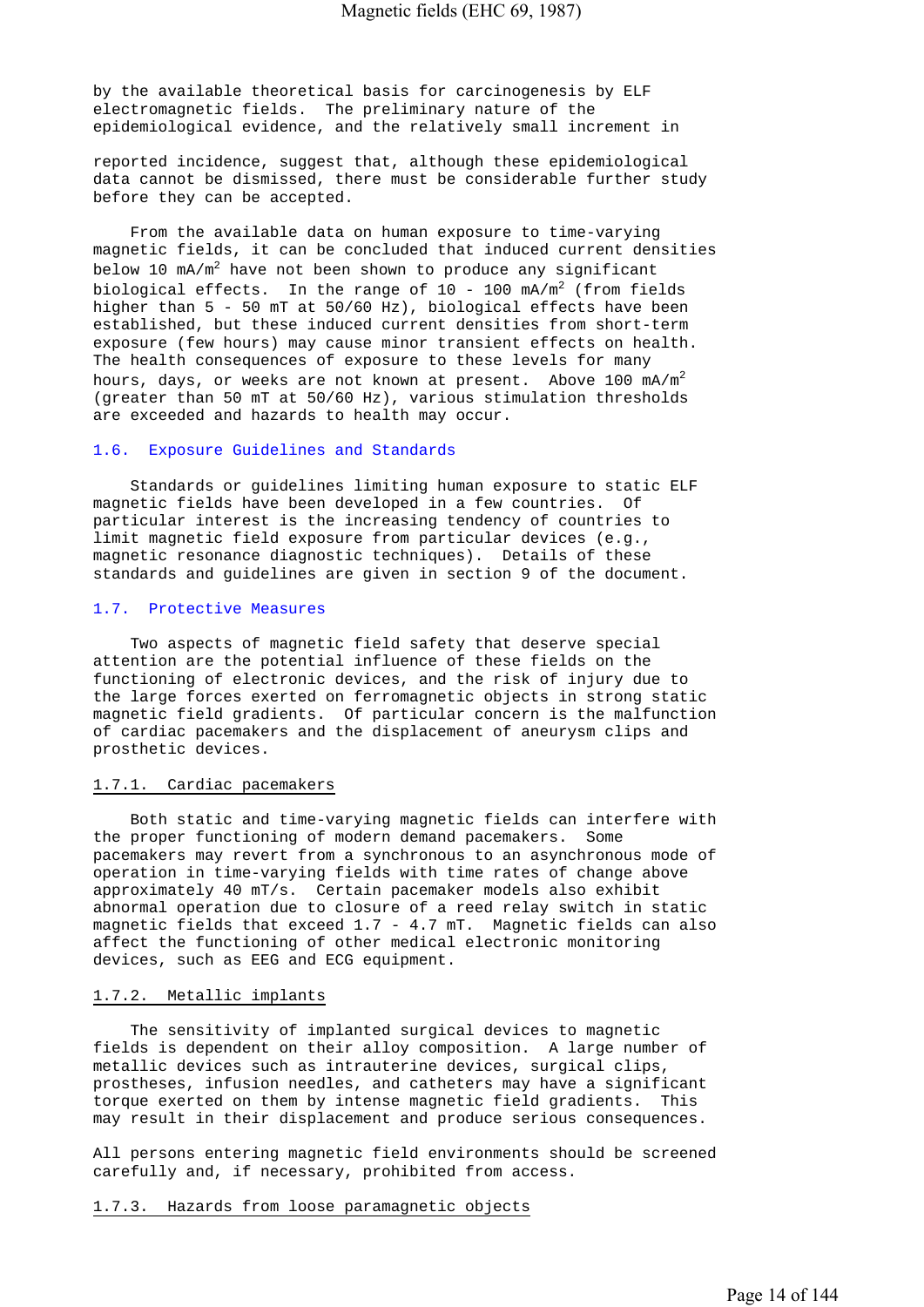Depending on the weight and shape of a paramagnetic object subject to an intense magnetic field, it can become a missile with high momentum. Care should be taken to exclude such objects as, for example, scissors, scalpels, and handtools from the vicinity of strong magnetic field sources.

## 1.8. Recommendations for Future Research

 On the basis of present knowledge of magnetic field bioeffects, several key areas of future research can be identified as being essential for achieving a comprehensive understanding of the biological consequences of exposure to these fields. No attempt has been made to list all possible research areas. Instead, emphasis has been placed on areas considered to have an impact on health hazard assessment.

 For static magnetic fields, there is a clear need for additional studies in the following areas, in each of which the available information is either inadequate or contradictory:

- (a) studies on functional alterations in the cardiovascular and central nervous system, where magnetic field interactions have previously been observed; particular emphasis should be placed on the effects of long-term exposures;
- (b) sensitivity of enzyme reactions that involve radical intermediate states, which may be an important issue in long-term occupational exposures;
- (c) cellular, tissue, and animal responses to static fields above 2 T, as proposed for use in clinical MR spectroscopy.

 For time-varying magnetic fields with repetition frequencies in the ELF range, key areas of future research can also be recommended on the basis of available information:

- (a) Comprehensive epidemiological studies should be carried out to resolve the issue of whether an elevated risk of leukaemia and other forms of cancer is associated with occupational and residential exposure to ELF fields. These studies should include the use of appropriate techniques for the assessment of field exposure parameters (e.g., the use of miniature personal dosimeters). Relevant research with cellular and animal systems should also be conducted in an effort to elucidate interaction mechanisms of ELF fields that could lead to an elevated cancer risk.
- (b) Studies on the response of developing embryonic and fetal systems, and other cell and tissue systems that have been identified as being responsive to ELF magnetic fields, should be continued with particular focus on effects mediated via interactions with cell membranes.
- (c) Studies are needed on the effects of low levels of induced current density (<  $100$  mA/m<sup>2</sup>) on nerve tissue.
- 2. PHYSICAL CHARACTERISTICS, DOSIMETRIC CONCEPTS, AND MEASUREMENT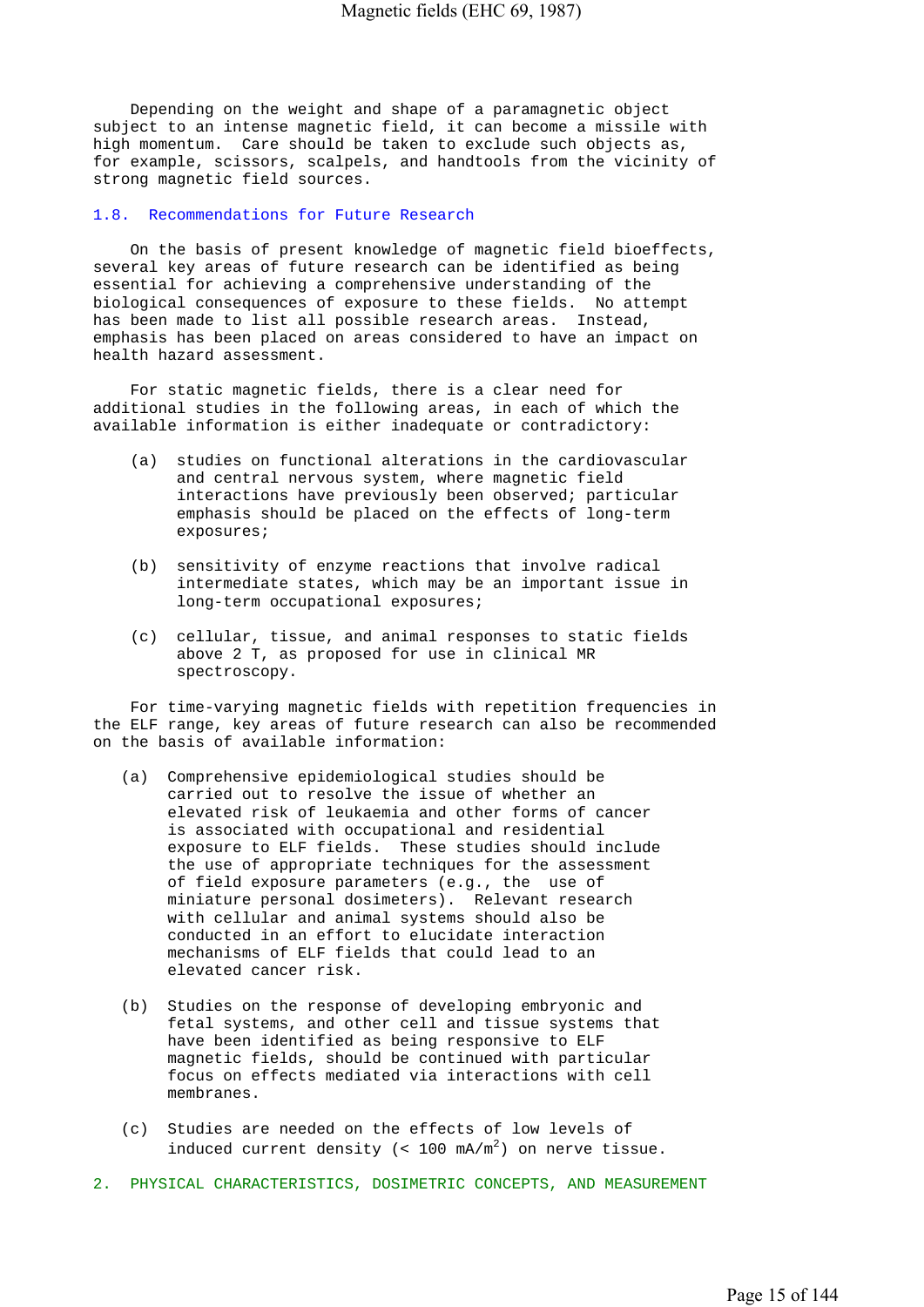Just as an electric field is always linked with an electric charge, a magnetic field always appears when electric current flows. A magnetic field can be illustrated by lines of force. A static magnetic field is formed in the case of direct current, whereas a time-varying magnetic field is induced by alternating current sources.

 The electric (E) and magnetic (H) fields that exist near sources of electromagnetic fields must be considered separately, because the very long wavelength (thousands of kilometres) characteristic of extremely low frequencies (ELF) means that measurements are made in the non-radiating near field. The E and H fields do not have the same constant relationship that exists in the far field of a radiating source.

 A description of the physical characteristics of static and ELF magnetic fields has been given by Grandolfo & Vecchia (1985a). An animal or human body does not appreciably distort a magnetic field. Time-varying magnetic fields induce currents within the body. The magnitude of these internal currents is determined by the radius of the current path, the frequency of the magnetic field and its intensity at the location within the body. Unlike the electric field for which the internal field strength is many orders of magnitude less than that of the external field, the magnetic field strength is virtually the same outside the body as within. The magnetically-induced electric field strengths and corresponding current density are greatest at the periphery of the body where the conducting paths are longest, whereas microscopic current loops anywhere within the body would have extremely small current densities. The magnitude of the current density is also influenced by tissue conductivity where the exact paths of the current flow depend in a complicated way on the conducting properties of the various tissues.

## 2.1. Quantities and Units

 The quantities, units, and symbols used in describing magnetic fields are given in Table 1.

 The fundamental vector quantities describing a magnetic field are the field strength (**H**) and the magnetic flux density (**B**) (or equivalently, the magnetic induction).

 The magnetic field strength (**H**) is the force with which the field acts on an element of current situated at a particular point. The value of **H** is measured in ampere per metre (A/m). The trajectories of the motion of an element of current (or the orientations of an elementary magnet) in a magnetic field are called the magnetic lines of force.

| Table 1. Magnetic field quantities and units in the SI<br>System |             |                                                |
|------------------------------------------------------------------|-------------|------------------------------------------------|
| Quantity                                                         | Symbol Unit |                                                |
| Frequency                                                        | f           | hertz (Hz)                                     |
| Current                                                          | I           | ampere (A)                                     |
| Current density                                                  | J           | ampere per square metre<br>(A/m <sup>2</sup> ) |
| Magnetic field strength H                                        |             | ampere per metre $(A/m)$                       |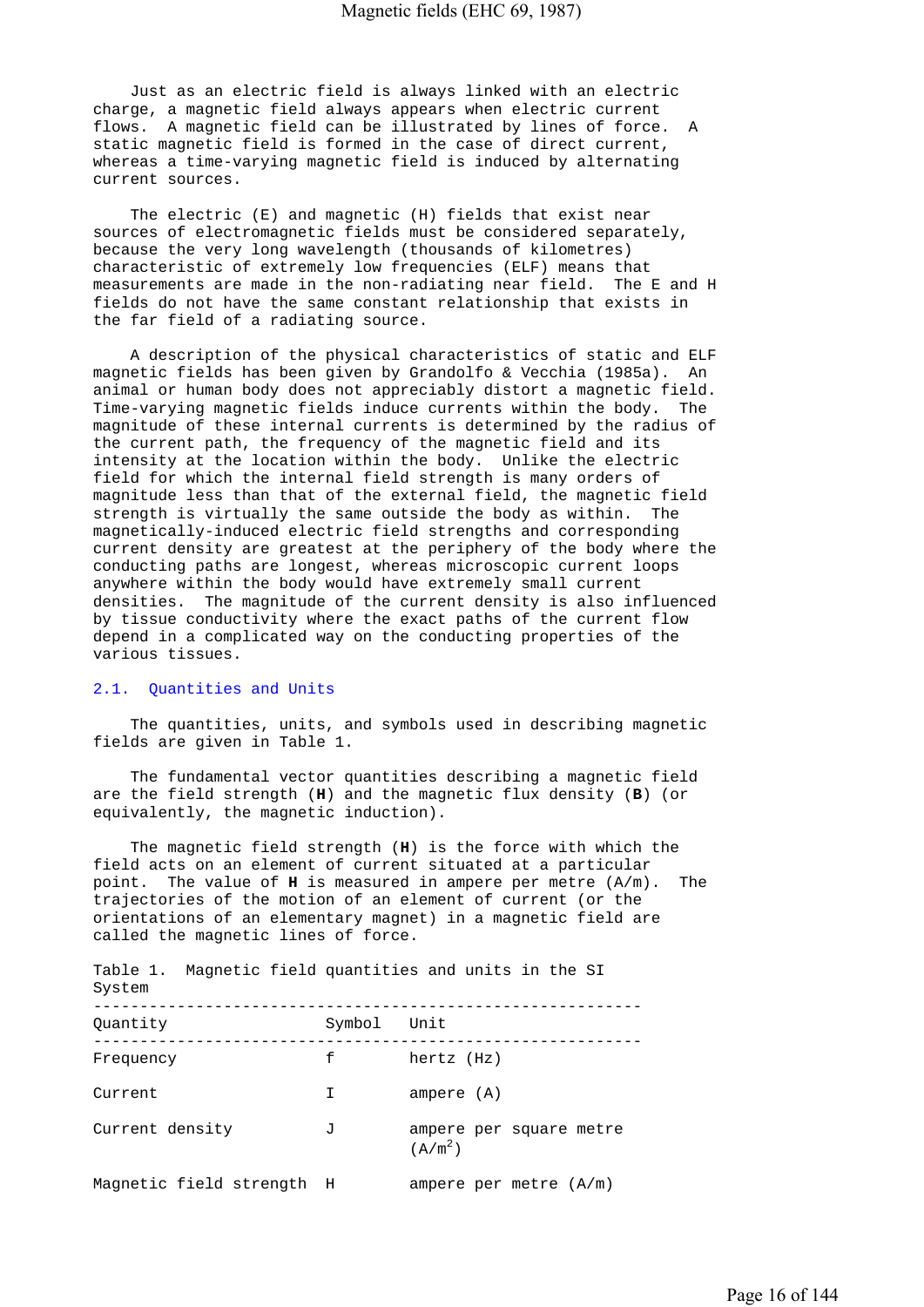## Magnetic fields (EHC 69, 1987)

| Magnetic flux          | PHI            | weber $(Wb) = Vs$                      |
|------------------------|----------------|----------------------------------------|
| Magnetic flux density  | B              | tesla $(T) = Wb/m^2$                   |
| Permeability           | μ              | henry per metre $(H/m)$                |
| Permeability of vacuum | $\mu_{\alpha}$ | $\mu_0$ = 1.257 x 10 <sup>-6</sup> H/m |
| Time                   | t.             | seconds (s)                            |
|                        |                |                                        |

 As in the case of electric fields, single-phase and three-phase magnetic fields can be defined: the field at any point may be described in terms of its time-varying magnitude and invariant direction (single-phase), or by the field ellipse, i.e., the magnitude and direction of the major and minor semi-axes (three phase).

 The magnetic flux density (**B**), rather than the magnetic field strength,  $(H = B/u)$ , is used to describe the magnetic field generated by currents in the conductors of transmission lines and substations. Thus, the magnetic field is defined as a vector field of magnetic flux density  $B$  (B-field). The value of  $\mu$  (the magnetic permeability) is determined by the properties of the medium, and, for most biological material is equal to  $\mu_o$ , the value of the permeability of free space (air). Thus, for biological materials the values of **B** and **H** are related by a constant  $(\mu_0)$ .

 Before the introduction of the International System of units (SI), the use of the CGS system (based on the three independent quantities: length (cm), mass (g) and time (s)) was customary. SI is based on seven independent quantities: length (m), mass (g), time (s), electric current (A), thermodynamic temperature (K), luminous intensity (cd), and amount of substance (mol). The equations describing the electromagnetic phenomena are equivalent but not identical in the SI and the CGS systems. For an electromagnetic field, only the first four of the seven quantities mentioned above, are relevant. The CGS unit of magnetic field strength is the oersted and that of the magnetic induction is the gauss.

In the CGS system,  $\mu_0$  is a dimensionless quantity equal to unity, and as a result, for biological materials, **B** can be set equal to **H**, as a close approximation. This convention has been used extensively in the biological literature, where many authors have used **B** and **H** as interchangeable quantities. Thus, many publications contain equations that are appropriate for use only with the CGS system of units since the permeability of free space,  $u_0$ , has been omitted.

 The SI system has now been universally accepted. The CGS system is obsolete and should not be used.

 In addition, the term gamma is used and is equal to 1 nanotesla  $(10^{-9}$  tesla). For convenience, the conversion factors relating the various quantities used in laboratory practice are given in Table 2. Table 2. Conversion factors for units --------------------------------------------------------------------------- To obtain  $T = Wb/m^2$  G gamma  $A/m$  Oe ----------- To convert ---------------------------------------------------------------------------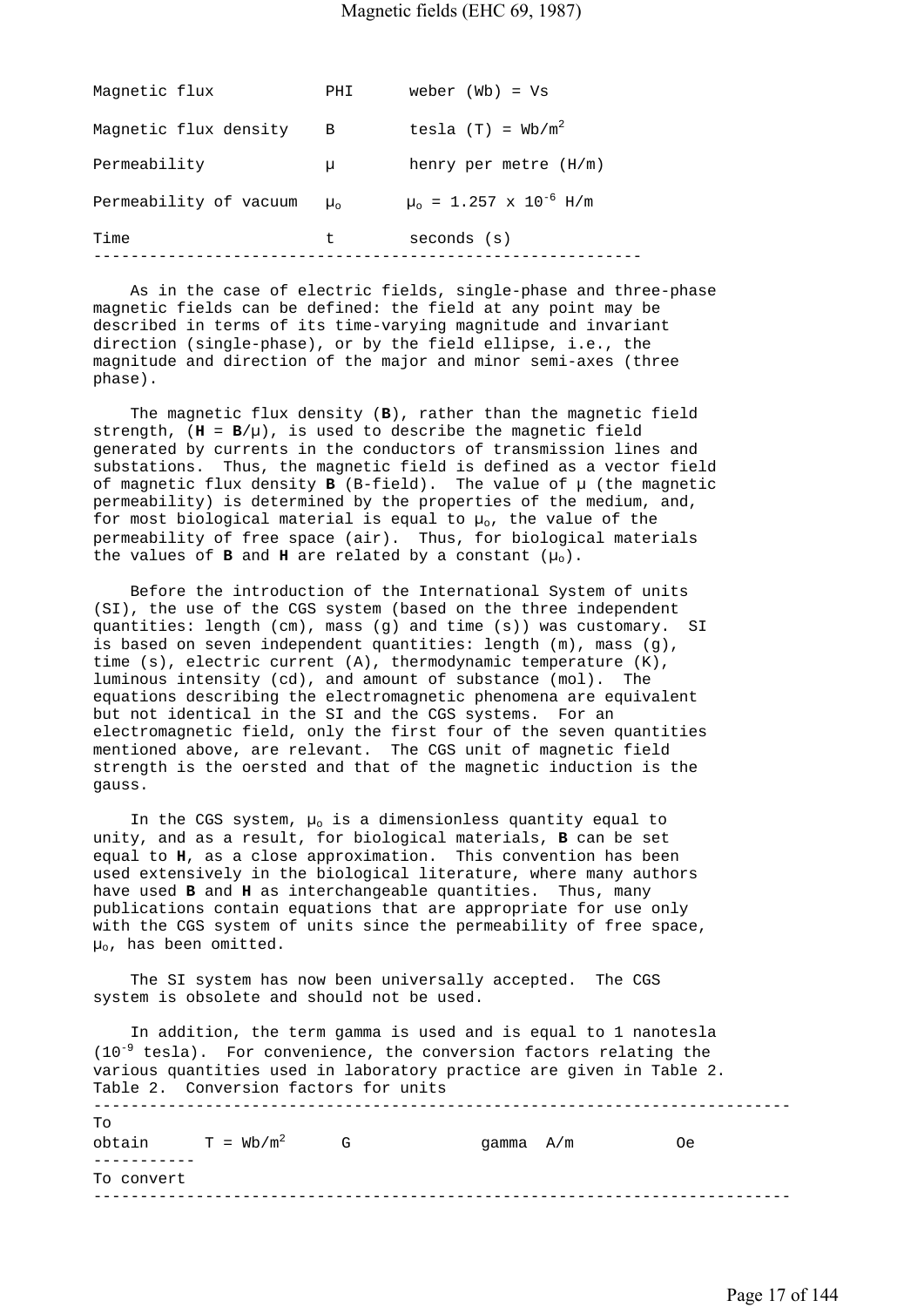| $T = Wb/m^2$ 1 |                                                                                                    | 10 <sup>4</sup>                          | $10^9$          | $7.96 \times 10^5$ $10^4$        |                        |
|----------------|----------------------------------------------------------------------------------------------------|------------------------------------------|-----------------|----------------------------------|------------------------|
| G.             | $10^{-4}$                                                                                          | $\mathbf{1}$                             | 10 <sup>5</sup> | 79.6                             | $\mathbf{1}$           |
| qamma          | $10^{-9}$                                                                                          | $10^{-5}$                                |                 | 1 7.96 $\times$ 10 <sup>-4</sup> | $10^{-5}$              |
| A/m            |                                                                                                    | $1.256 \times 10^{-6}$ 1.256 x $10^{-2}$ | 1256 1          |                                  | $1.256 \times 10^{-2}$ |
| 0e             | $10^{-4}$                                                                                          | $\mathbf{1}$                             |                 | $10^5$ 79.6                      | $\mathbf{1}$           |
|                | Symbols: T = tesla<br>$Wb = weber$<br>$G = gauss$<br>$A = ampere$<br>$m =$ metre<br>$0e =$ oersted |                                          |                 |                                  |                        |

 For a more complete inventory and discussion of quantities and units, the reader is referred to a report of the IRPA/International Non-Ionizing Radiation Committee entitled "Review of Concepts, quantities, units, and terminology for non-ionizing radiation protection" (IRPA, 1985).

#### 2.2. Dosimetric Concepts

 In its broadest sense, the term "dosimetry" is used to quantify exposure to radiation. Quantitative descriptions of exposure, for the purpose of formulating protection standards and exposure limits, require the use of appropriate quantities. "Appropriate" means that the quantities should represent, as far as possible, the physical processes that are closely linked to the biological

effects of the fields. Since our knowledge of interaction mechanisms is incomplete, exposure conditions are often quantified in terms of the unperturbed external magnetic field strength and the duration of exposure.

 The known physical mechanisms by which magnetic fields interact with living matter are described in section 4. Some factors affecting the interaction of fields with organisms are summarized in Table 3. To fully assess the data obtained in bioeffects research, exposure conditions must be well controlled and measured. In this case, the "dosimetry" in bioeffects research with magnetic fields is very complex, since all relevant factors must be taken into account. The accuracy and sophistication of radiation protection dosimetry must be related to the conditions and actual or potential adverse consequences of exposure to magnetic fields.

 In practical radiation protection, it is useful to consider static and time-varying magnetic fields separately.

Table 3. Factors affecting interaction of magnetic fields ---------------------------------------------------------------  *Parameters of the magnetic field source*

- 2. Modulation (Pulse, AM, FM), rise and decay times (dB/dt)
- 3. Polarisation
- 4. Field strength
- 5. Field pattern (uniformity)
- 6. Surrounding material properties

 *Parameters related to exposure*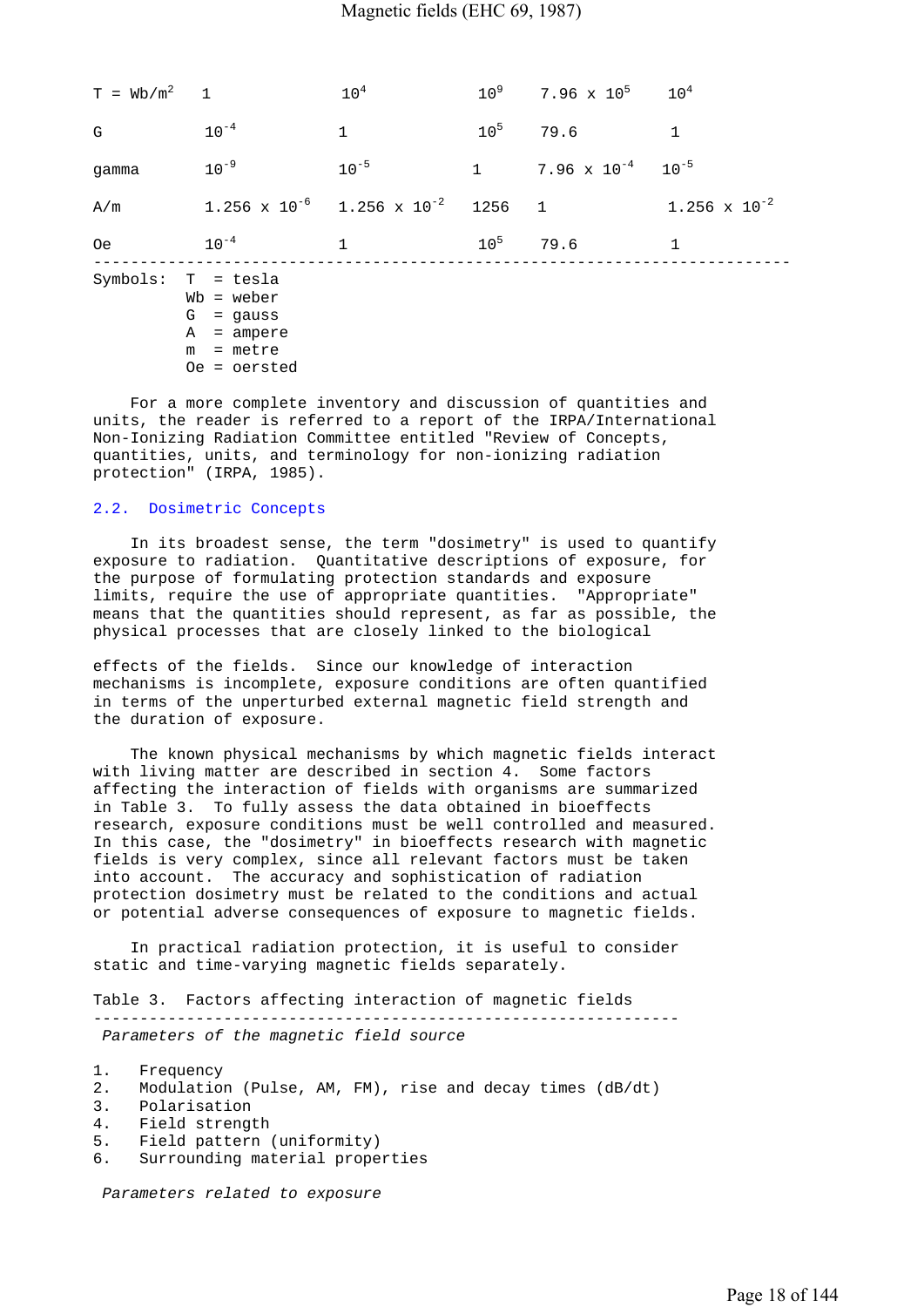- 1. Tissue properties (conductivity, anisotropy, permeability)
- 2. Size, geometry
- 3. Orientation relative to polarization
- 4. Mode of exposure (partial; whole body)

 *Extraneous factors*

- 1. Metal implants (ferromagnetic)
- 2. Metal objects in the field
- 3. Drugs (medications)
- 4. Chemical pollutants

---------------------------------------------------------------

## 2.2.1. Static magnetic fields

 In the assessment of exposure to static magnetic fields for practical radiation protection purposes, the appropriate quantities are less well defined. Protection limits tend to be stated in terms of the external field strength and the duration of exposure, where the integrated product of field and exposure time could be considered as a measure of exposure. However, at present, there is no biological basis for choosing this dosimetric concept. Further development of dosimetric concepts and their theoretical and experimental basis is required.

#### 2.2.2. Time-varying magnetic fields

 In evaluating human exposure to time-varying magnetic fields of frequencies between about 10 Hz and 100 kHz, the electric eddy current density can be employed as the decisive parameter in assessment of the biological effects at the cellular level (Bernhardt, 1979, 1985, 1986; Czerski, 1986; Tenforde, 1986a). Field strength and eddy current density are related by the specific conductivity of the medium.

 By comparing the current densities, it may be possible to predict effects in human beings from those found in studies on animal and isolated cells. In this context, it is irrelevant whether the current density surrounding a cell is introduced into the body through electrodes or induced in the body by external magnetic fields. However, the current paths within the body may be different.

 The evaluation of human exposure using current densities is based primarily on a concept of "dose" to the critical organs. Although this assumption is based on the most likely hypothesis, this mechanism of energy absorption in tissues should not be considered to the exclusion of all others. The parameters of internal field strength and duration should also be taken into account. Basic protection limits can be expressed in permissible current densities; derived protection limits can be expressed as exposures to external magnetic fields, where field strength, frequency, orientation of the body, and duration of exposure need to be specified. Refinements may include field gradient values, partial body exposure, etc. Induced eddy currents in organs cannot be measured, at present, under any practical conditions. Therefore, the only protection quantities that can be used to assess exposure to time-varying magnetic fields are the field strength distribution in time and space.

## 2.3. Measurement of Magnetic Fields

 During the last thirty years, the measurement of magnetic fields has undergone considerable development. Progress in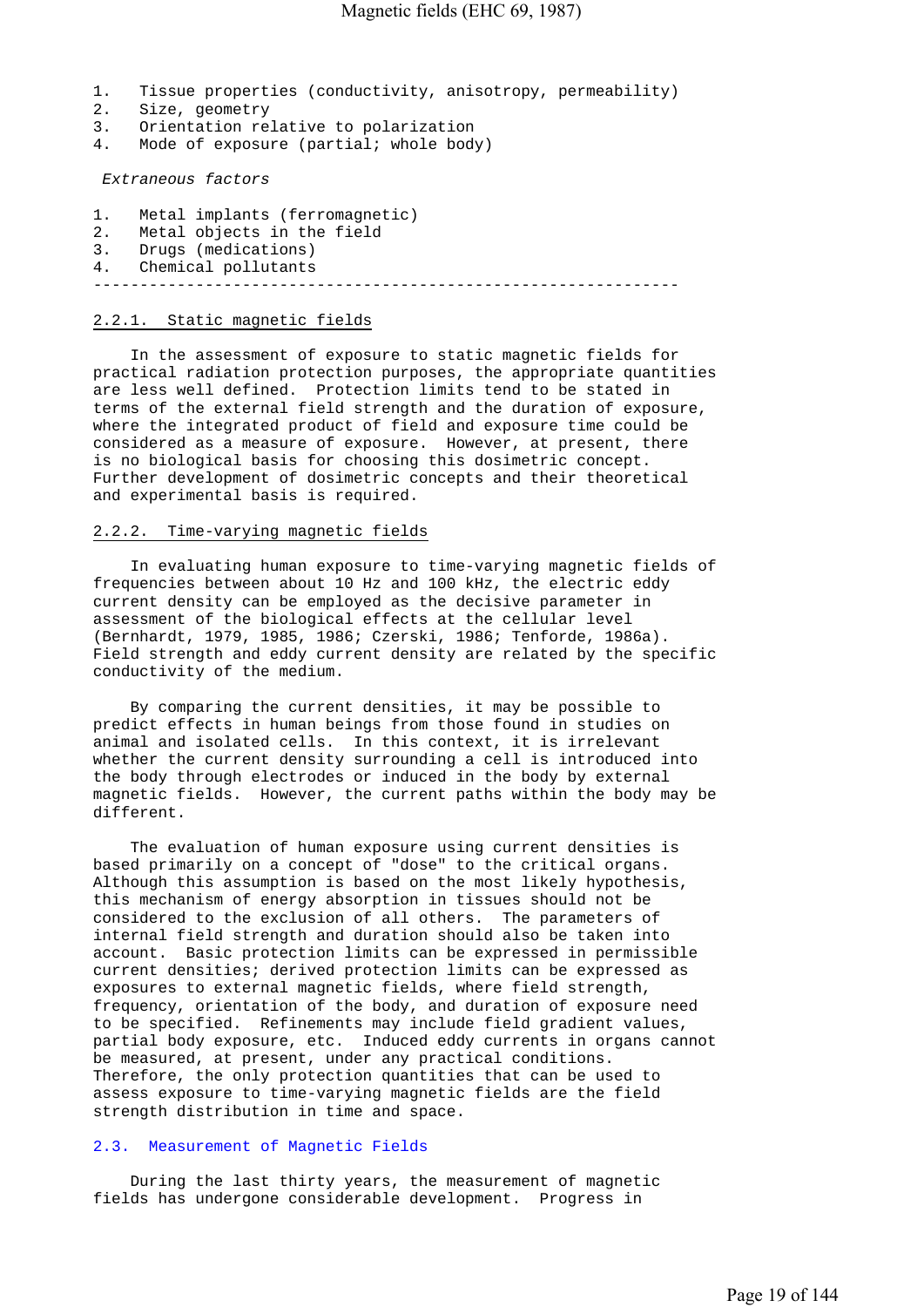techniques has made it possible to develop new methods of measurement as well as to improve old ones. Some of the incentive for considerable development in magnetic measurement techniques has arisen because of the necessity to accurately measure magnetic fields that often vary in both space and time in large particle accelerators. The rapid development of plasma physics as well as that of astronautics has created new demands for magnetic field measurements.

 A description of the most common measuring techniques follows, together with a comparison of their advantages and limitations. Further details can be found in Williamson & Kaufman (1981), Grandolfo & Vecchia (1985a), and Stuchly (1986).

 The two most popular types of magnetic field probes are a shielded coil and a Hall-probe. Most of the commercially available magnetic field meters use one of them. Recently, in addition to Hall probes, other semiconductor devices, namely bipolar transistors and FET transistors, have been proposed as magnetic field sensors. They offer some advantages over Hall probes, such as higher sensitivity, greater spatial resolution, and broader frequency response.

 For measurements of very weak magnetic fields, such as those produced by endogeneous currents in biological systems, other sensors are used. These include fluxgates, optically pumped magnetometers, magnetostrictive sensors with optical fibres, and superconducting quantum interference devices (SQUIDS). These devices are rather specialized and expensive and are not normally used for the measurement of extraneous fields in biomedical applications (Stuchly, 1986).

## 2.3.1. Search coils

 The operating principle of a coil B-field probe can be explained by considering a closed loop of a conductor with area A immersed in a quasi-static, uniform magnetic field of flux density B, and angular frequency omega(= 2 pi f), as shown in Fig. 1 (Conti, 1985).

 An electromotive force (EMF) is induced in the loop (and a current (I) will flow) as a consequence of changes in the magnetic flux PHI(B) through the area A, in accordance with the following law:

| $EMF = -- PHI(B)$ | (1) |
|-------------------|-----|
|                   |     |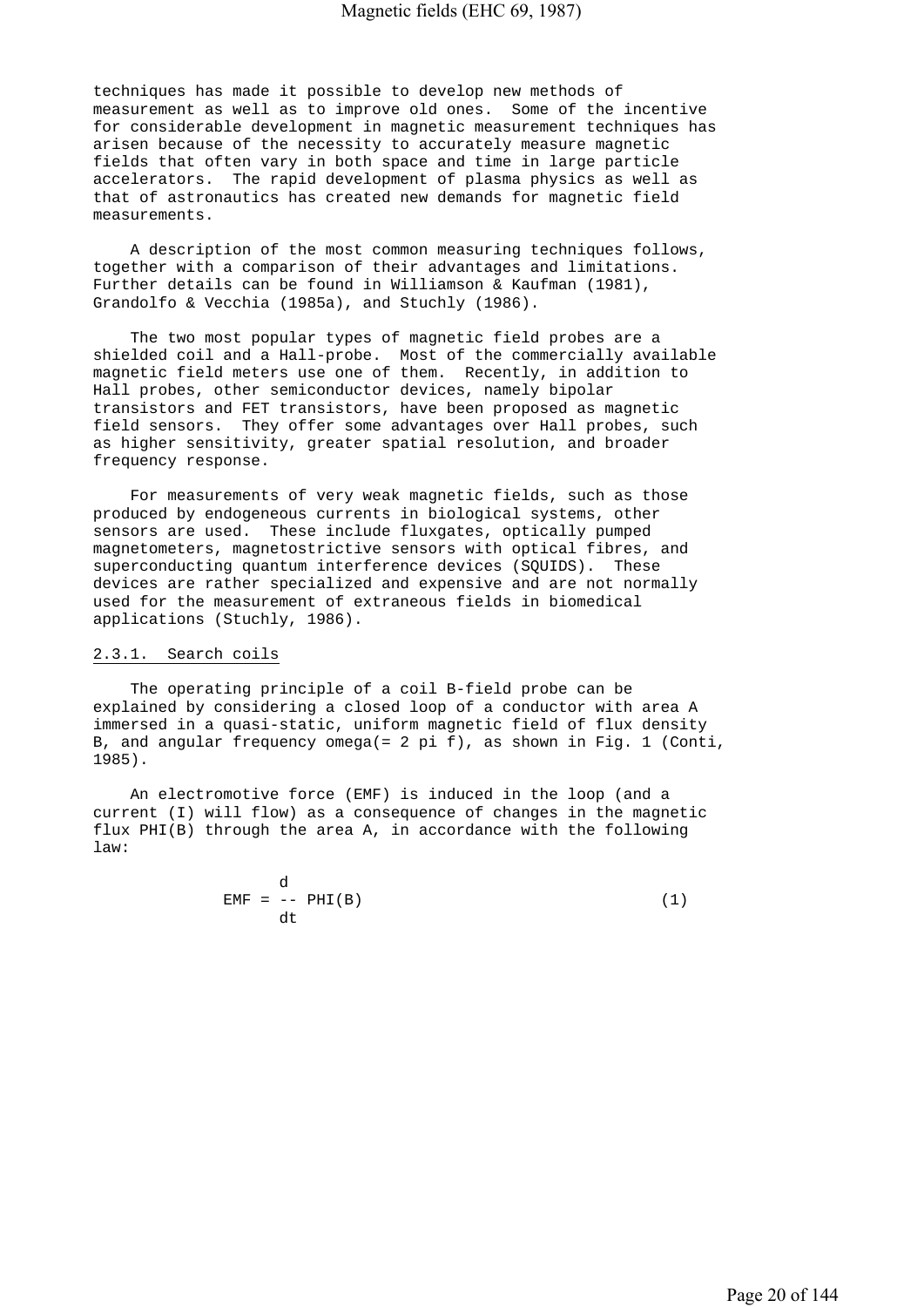

If the vector  $B = B_0$  sin omega t is assumed to be uniform and to have its direction perpendicular to the plane of the loop, the EMF is given by the following relationship:

 d EMF =  $- -$  (A B<sub>o</sub>sin omega t) = omega B<sub>o</sub> A cos omega t (2) dt

 Equation (2) shows that measurement of induced electromotive force provides a measure of the B-field strength.

 For a loop of many turns, the EMF given by Equation (2) will develop over each turn and the voltage (V) will increase accordingly. The induced current has been assumed to be so small that the opposing B-field generated by I can be ignored.

 There is no theoretical limit on the frequency of operation of coils as sensors, except for the loop size. In practice, factors such as the electric field perturbation and the pick up by the leads connecting the loop to the metering device require modifications of the sensor design.

 A single coil has a directional spatial response characteristic, and has to be rotated to obtain a maximum reading to determine the actual magnitude and direction of the field. Alternatively, a probe consisting of three mutually perpendicular coils can be designed.

#### 2.3.2. The Hall probe

 The most commonly used method in field mapping is the Hall probe. When a strip of conducting material is placed along the  $O_x$ axis in a coordinate system  $O_{xyz}$ , with a current I running in the direction  $O_x$  while a magnetic field B is applied in the direction  $O_v$  at right angles to the surface of the strip, a potential difference appears in the direction  $O<sub>z</sub>$  between the two sides of the strip.

 The Hall effect can be explained as the result of the action exerted on the charge carriers by the magnetic field, which forces them sideways in the strip. Thus, electric charges appear on the sides of the strip and, as a result, a transverse Hall electric field is created.

Several factors set limits on the accuracy obtainable, the most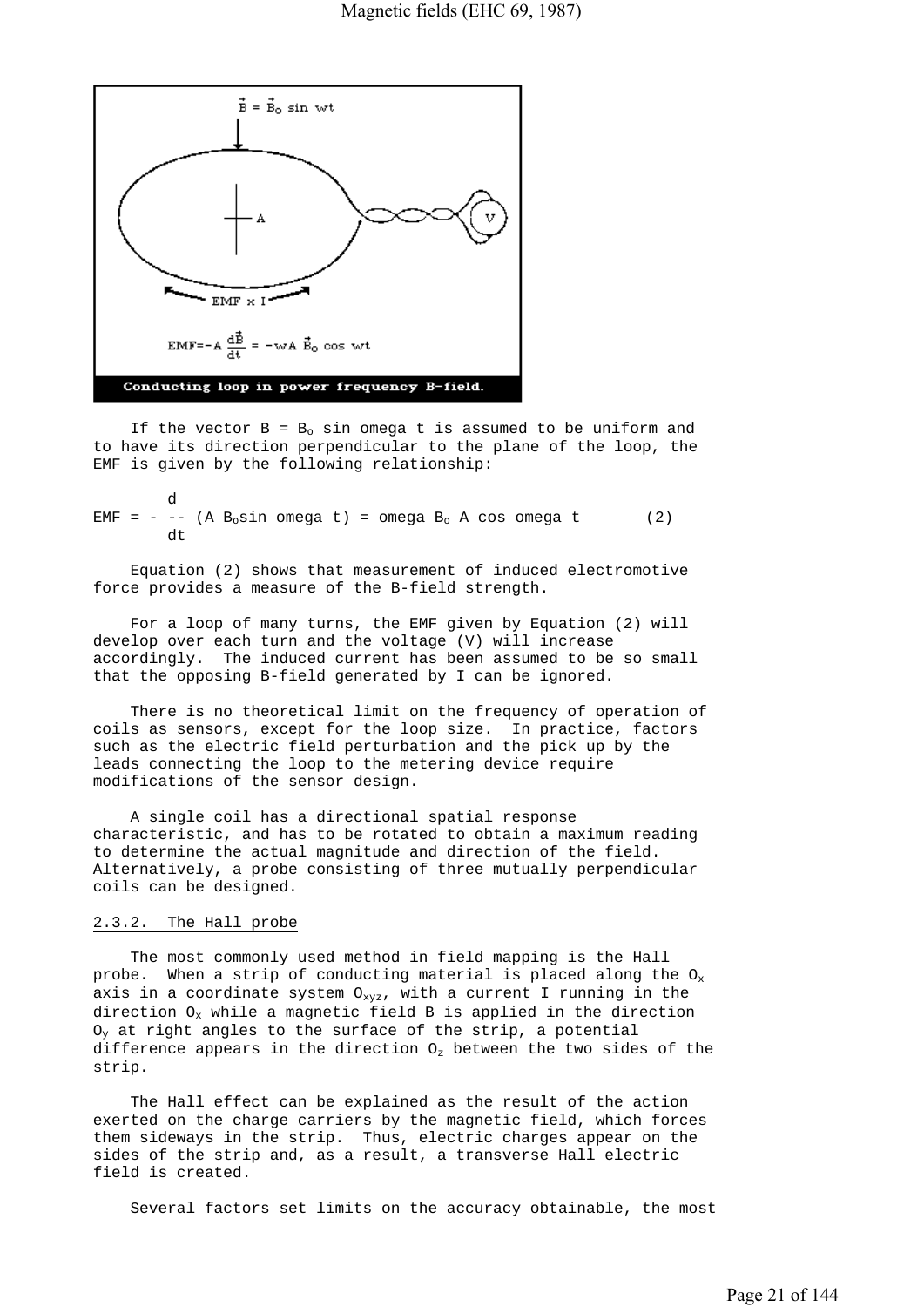serious being the temperature coefficient of the Hall voltage. Another complication can be that of the planar Hall effect, which makes the measurement of a weak field component normal to the plane of the Hall plate problematical, when a strong field component is present parallel to this plane. Many possible remedies have been proposed, but they are all relatively difficult to apply. Last, but not least, is the problem of the representation of the calibration curve since the Hall coefficient varies with the magnetic field.

 The measurement of the Hall voltage sets a limit of about 0.1 mT on the sensitivity and resolution of the measurement, if conventional direct current excitation is applied to the probe. The sensitivity can be improved considerably by using alternating current excitation. Higher accuracy at low field strengths can be achieved by using synchronous detection techniques for the measurement of the Hall voltage.

 Hall plates are usually calibrated in a magnet in which the field is measured simultaneously using a nuclear magnetic resonance probe. A well designed Hall-probe assembly can be calibrated to an accuracy of 0.01% (Germain, 1963).

#### 2.3.3. Nuclear magnetic resonance probe

 Nuclear magnetic resonance (NMR) is the classical method of measuring the absolute value of a magnetic field.

 If a charged particle possessing an angular momentum vector, **J**, is placed in a constant magnetic field **B**, the magnetic moment, **u**, of the particle becomes orientated with respect to **B**. The vectors **J** and **u** are proportional, **u** = gamma **J** where gamma is the gyromagnetic ratio of the particle considered. In a quantum mechanics description, this orientation can only be such that the component of  $J$  along  $B$  is equal to  $mh/2pi$ , where  $m = \pm (I - k)$ , I is the spin of the particle, and k is an integer smaller or equal to I. Thus, m can take on several discrete values, each giving a different orientation for **J** and **u**. Each of these orientations of **u** in the magnetic field corresponds with a different energy level, where these levels differ in energy by DELTA E = **B** gamma h/2pi.

 If a sample containing a large number of particles, either electrons or protons, is irradiated with photons of the right frequency, upsilon<sub>o</sub>, such that h upsilon<sub>o</sub> = DELTA E, an exchange of energy occurs. As a result of photon absorption, particles in the sample jump from the lower to the higher energy level. The principle of the NMR measurement technique is to determine the resonant frequency of the test specimen in the magnetic field to be measured. It is an absolute measurement that can be made with very great accuracy. The measuring range of this method is from about 10-2 to 10 T, without definite limits.

 In field measurements using the proton magnetic resonance method, an accuracy of  $10^{-4}$  is easily obtained with simple apparatus and an accuracy of  $10^{-6}$  can be reached with extensive precautions and refined equipment.

 The inherent shortcoming of the NMR method is its limitation to fields with a low gradient and the lack of information about the field direction.

2.3.4. Personal dosimeters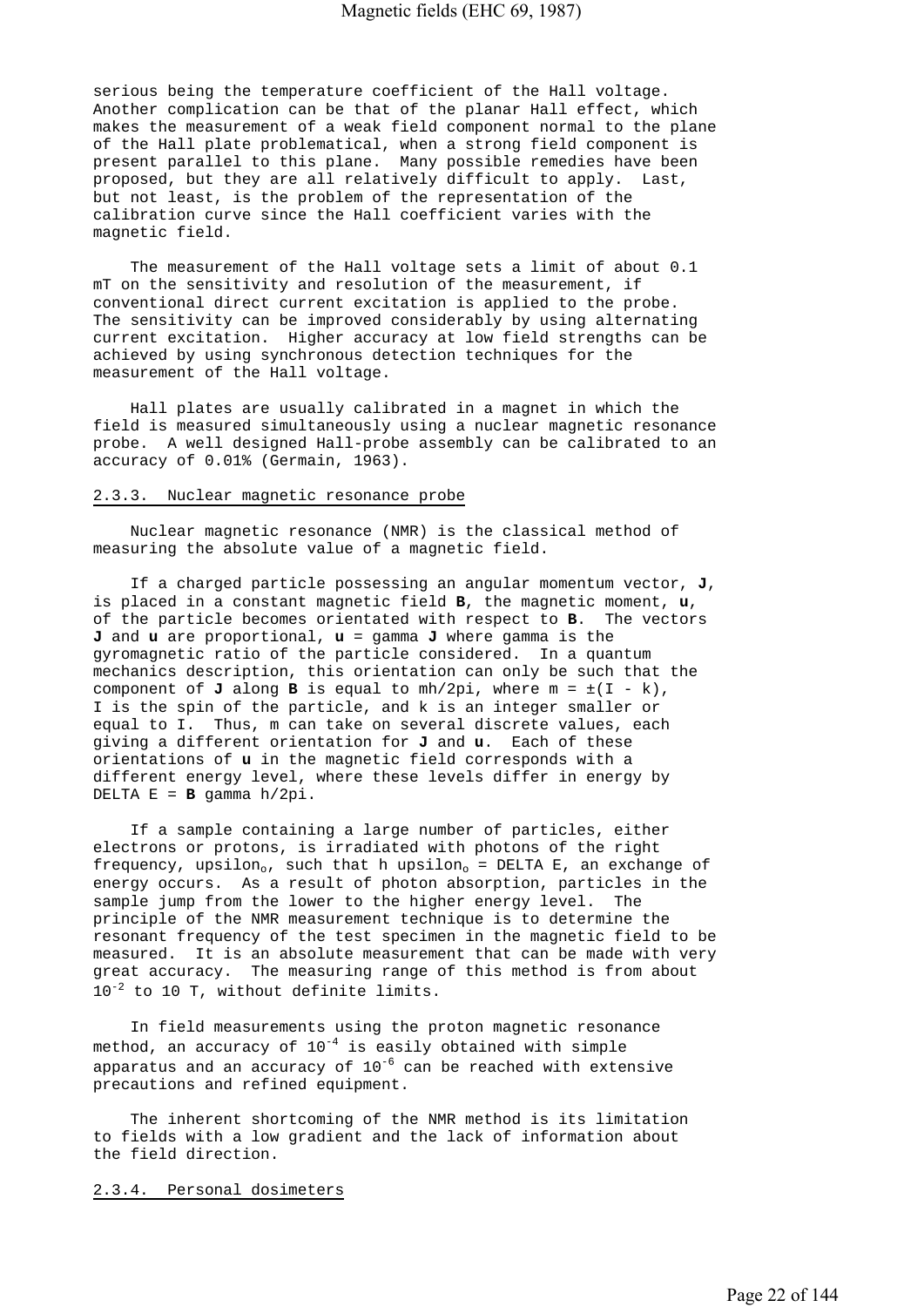A personal dosimeter suitable for monitoring exposures to static and time-varying magnetic fields has been developed by Fujita & Tenforde (1982). Using thin-film Hall sensors that record magnetic induction (B) along three orthogonal axes, the time rate of change of the magnetic induction (dB/dt) is determined for values of B recorded during consecutive sampling intervals. The parameters stored by the dosimeter include the average and peak values of B and dB/dt during a preset time interval, and the number of times that specified threshold levels of these parameters are exceeded. An audible alarm sounds when B or dB/dt exceeds a preset threshold level. This personal dosimeter is battery operated, and is capable of recording magnetic field exposure throughout an 8-h working day. A microprocessor-controlled field dosimeter for monitoring personal exposures to power-frequency magnetic fields has been developed by Lo et al. (1986). This dosimeter uses electrically-shielded, 500-turn copper coils and synchronous detector circuits for field measurements along three orthogonal axes. For 60-Hz fields a measurement accuracy of 1 - 2% is achieved over the range of magnetic flux densities from 5 nT to 60 µT (rms).

#### 3. NATURAL BACKGROUND AND MAN-MADE MAGNETIC FIELDS

#### 3.1. Natural Magnetic Fields

 The natural magnetic field consists of one component due to the earth acting as a permanent magnet and several other small components, which differ in characteristics and are related to such influences as solar activity and atmospheric events (Aleksandrov et al., 1972; Polk, 1974; Benkova, 1975; Grandolfo & Vecchia, 1985b). The earth's magnetic field originates from electric current flow in the upper layer of the earth's core. There are significant local differences in the strength of this field. At the surface of the earth, the vertical component is maximal at the magnetic poles, amounting to about 6.7 x  $10^{-5}$  T (67  $\mu$ T) and is zero at the magnetic equator. The horizontal component is maximal at the magnetic equator, about 3.3 x  $10^{-5}$  T (33 µT), and is zero at the magnetic pole.

 The naturally occurring time-varying fields in the atmosphere have several origins, including diurnally varying fields of the order of  $3 \times 10^{-8}$  T (0.03 µT) associated with solar and lunar influences on ionospheric currents. The largest time-varying atmospheric magnetic fields arise intermittently from intense solar activity and thunderstorms, and reach intensities of the order of 5 x  $10^{-7}$  T (0.5 µT) during large magnetic storms.

 About 2000 thunderstorms are occurring simultaneously over the globe with lightning striking the earth's surface about 16 times per second; the currents involved may reach 2 x  $10^5$  A at the level of the earth (Kleimenova, 1963). Electromagnetic fields having a very broad frequency range (from a few Hz up to a few MHz) originate the moment lightning strikes and propagate over long distances influencing the magnitude of magnetic fields. Superimposed on the magnetic fields associated with irregular atmospheric events is a weak time-varying field resulting from the Schumann resonance phenomenon. These fields are generated by lightning discharges and propagate in the resonant atmospheric cavity formed by the earth's surface and the lower boundary of the ionosphere.

 The characteristics of the time-varying components of the natural magnetic field can be summarized as follows: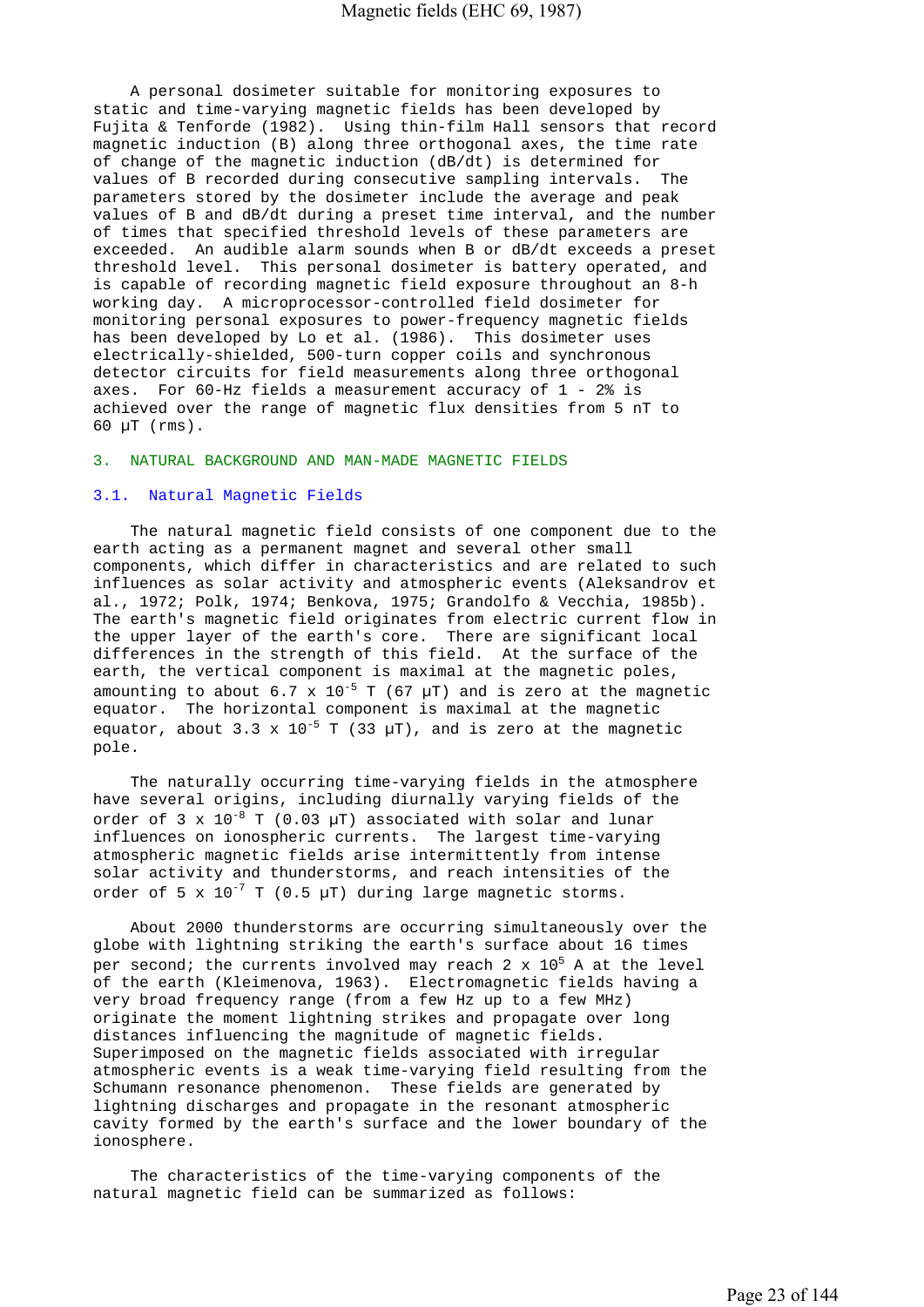- (a) The magnetic flux densities from 5 to 10 x  $10^{-8}$  T are at pulsation frequencies from 0.002 to 0.1 Hz.
- (b) The geomagnetic pulsations up to 5 Hz are of short duration, lasting from a few minutes to a few hours.
- (c) The magnetic flux densities of the field decrease with increasing frequency from  $10^{-11}$  T at 5 - 7 Hz to  $10^{-14}$  T at 3 kHz.

#### 3.2. Man-Made Sources

 The static and time-varying magnetic fields originating from man-made sources generally have much higher intensities than the naturally occurring fields. This statement is particularly true for sources operating at the power frequencies of 50 or 60 Hz (e.g., home appliances), where fields occur that are many orders of magnitude greater than the natural fields at the same frequencies. Other man-made sources are to be found in research, industrial and medical procedures, and in several other technologies related to energy production and transportation that are in the developmental stage (Demetsky & Alekseev, 1981; Stuchly, 1986; Tenforde, 1986b). A list of applications of magnetic field technologies is given in Table 4.

Table 4. Magnetic field technologies<sup>a</sup> --------------------------------------------------------

 *Energy technologies*

 Thermonuclear fusion reactors Magnetohydrodynamic systems Superconducting magnet energy storage systems Superconducting generators and transmission lines

 *Research facilities*

 Bubble chambers Superconducting spectrometers Particle accelerators Isotope separation units

 *Industry*

 Aluminium production Electrolytic processes Production of magnets and magnetic materials

 *Transportation*

Magnetically levitated vehicles

#### *Medicine*

 Magnetic resonance Therapeutic applications

--------------------------------------------------------

a From: Tenforde (1986b).

#### 3.2.1. Magnetic fields in the home and public premises

3.2.1.1 Household appliances

 Some common electrical appliances and the typical magnetic fields near them are listed in Table 5. In a survey of magnetic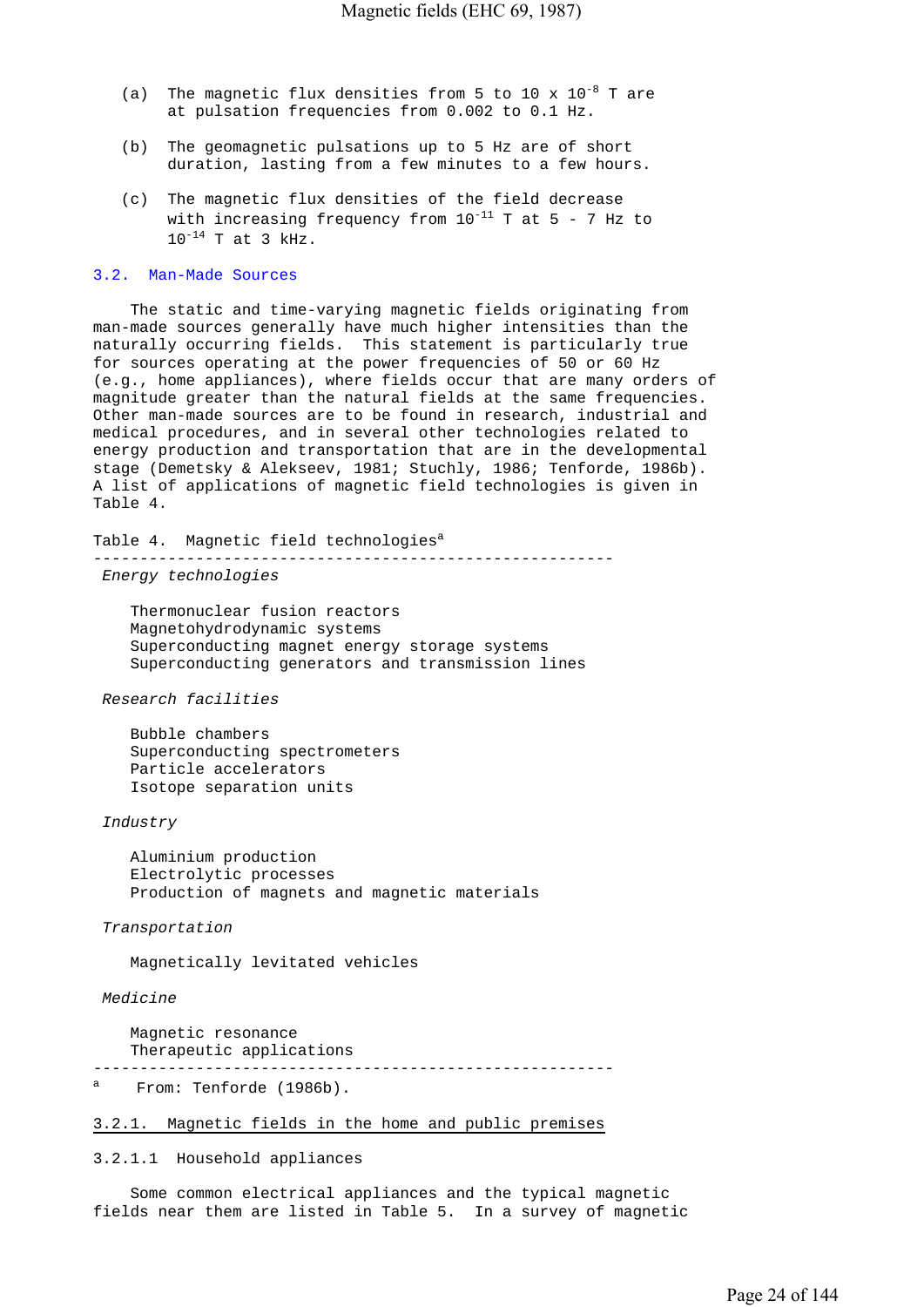fields around almost 100 different 60-Hz household appliances,

levels from 0.03 µT to 30 µT were measured at a distance of 30 cm from the device (Gauger, 1984). At approximately 150 cm from the appliance producing the highest magnetic field, the level had fallen to about 0.5 µT. Background magnetic field flux densities in the homes where the fields from appliances were measured, ranged between  $0.05$  to 1 µT (Tell, 1983; Male et al., 1984; Stuchly, 1986).

Table 5. Magnetic flux densities at 60 Hz near various appliances in the USA<sup>a</sup>

| Appliance                                              |                     | Magnetic flux density (µT) at distance z |                |
|--------------------------------------------------------|---------------------|------------------------------------------|----------------|
|                                                        |                     | $z = 3$ cm $z = 30$ cm $z = 1$ m         |                |
| Can openers                                            |                     | $1000 - 2000$ $3.5 - 30$ $0.07 - 1$      |                |
| Hair dryers $6 - 2000$ $\lt 0.01 - 7$ $\lt 0.01 - 0.3$ |                     |                                          |                |
| Electric shavers $15 - 1500$ $0.08 - 9$ $0.01 - 0.3$   |                     |                                          |                |
| Sabre and circular saws $250 - 1000$ 1 - 25            |                     |                                          | $0.01 - 1$     |
| Drills                                                 | $400 - 800$ 2 - 3.5 |                                          | $0.08 - 0.2$   |
| Vacuum cleaners $200 - 800$ $2 - 20$                   |                     |                                          | $0.13 - 2$     |
| Mixers                                                 | $60 - 700$ 0.6 - 10 |                                          | $0.02 - 0.25$  |
| Fluorescent desk lamps $40 - 400$ $0.5 - 2$            |                     |                                          | $0.02 - 0.25$  |
| Garbage disposals 80 - 250                             |                     | $1 - 2$                                  | $0.03 - 0.1$   |
| Microwave ovens $75 - 200$ $4 - 8$                     |                     |                                          | $0.25 - 0.6$   |
| Fluorescent fixtures $15 - 200$ 0.2 - 4                |                     |                                          | $0.01 - 0.3$   |
| Electric ranges $6 - 200$ $0.35 - 4$                   |                     |                                          | $0.01 - 0.1$   |
| Portable heaters 10 - 180                              |                     | $0.15 - 5$                               | $0.01 - 0.25$  |
| Blenders                                               | $25 - 130$ 0.6 - 2  |                                          | $0.03 - 0.12$  |
| Television                                             |                     | $2.5 - 50$ 0.04 - 2 < 0.01 - 0.15        |                |
| Electric ovens                                         | $1 - 50$ 0.15 - 0.5 |                                          | $0.01 - 0.04$  |
| $Clothes washers$ $0.8 - 50$                           |                     | $0.15 - 3$                               | $0.01 - 0.15$  |
| Irons                                                  | $8 - 30$ 0.12 - 0.3 |                                          | $0.01 - 0.025$ |
| Fans and blowers                                       | $2 - 30$            | $0.03 - 4$                               | $0.01 - 0.35$  |
| Coffee makers                                          | $1.8 - 25$          | $0.08 - 0.15$                            | < 0.01         |
| Dishwashers                                            | $3.5 - 20$          | $0.6 - 3$                                | $0.07 - 0.3$   |
| Toasters                                               | $7 - 18$ 0.06 - 0.7 |                                          | < 0.01         |
| Crock pots                                             |                     | $1.5 - 8$ 0.08 - 0.15 < 0.01             |                |
| Clothes dryers $0.3 - 8$ $0.08 - 0.3$ $0.02 - 0.06$    |                     |                                          |                |
|                                                        |                     |                                          |                |
| __________________                                     |                     |                                          |                |

a From: Gauger (1984).

3.2.1.2 Transmission lines

 The magnetic field beneath high-voltage overhead transmission lines is mainly transversed to the line axis (Fig. 2). The maximum flux density at ground level may be under the centre line or under the outer conductors, depending on the phase relationship between the conductors. Apart from the geometry of the conductor, the maximum magnetic field strength is determined only by the magnitude of the current. The maximum magnetic flux density at ground level for a double-circuit 500 kV overhead transmission line system is approximately 35 µT per kiloampere. The field at ground level beneath a 765-kV, 60-Hz power line carrying 1 kA per phase is

15 µT (Scott-Walton et al., 1979). The magnetic flux density decreases with distance from the conductor to values of the order of  $1 - 10$  uT at a lateral distance of about 20 - 60 m from the line, as shown in Fig. 2 (Lambdin, 1978; Zaffanella & Deno, 1978).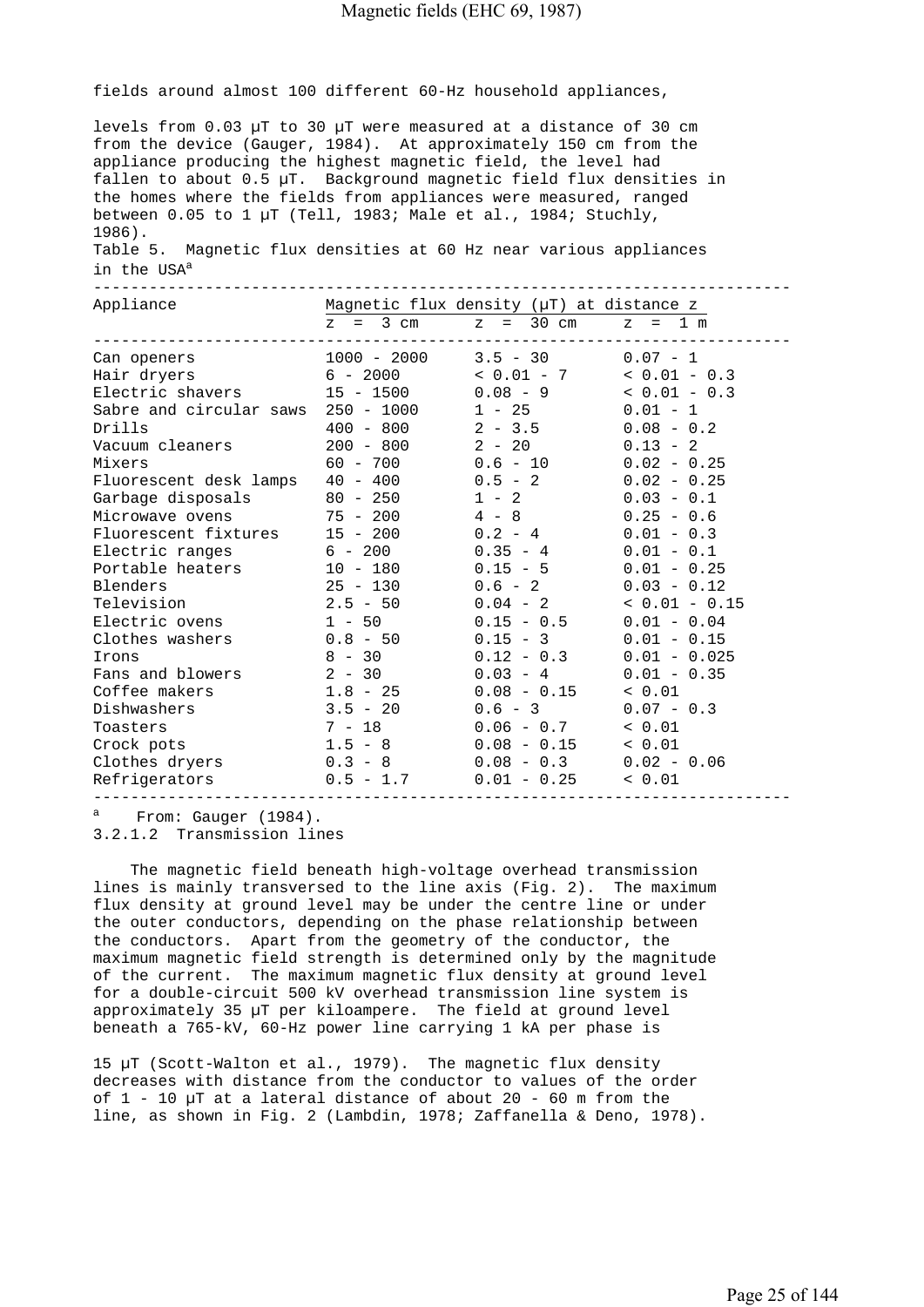

#### 3.2.1.3 Transportation

 Several countries are currently designing and testing prototype vehicles that are suspended and guided by magnetic forces. If successful, the magnetically-levitated vehicle could offer highspeed public transportation (roughly 200 - 400 km/h), with greatly reduced levels of noise and pollution, compared with conventional modes of transportation.

 The technical problems of magnetic levitation are consid-erable and include the presence of large fringe magnetic fields within the passenger compartment. In some designs, the field level at the floor of the passenger compartment may be 50 - 100 mT, and estimates of the field at the location of a passenger's head range from 6 to 60 mT (Hassenzahl et al., 1978). The magnetic flux density within the passenger compartment can be significantly reduced by several procedures and it may be possible to achieve a 5- to 10-fold reduction in the magnetic field levels to which passengers are exposed.

#### 3.2.1.4 Security systems

 Different security systems have been developed for personnel identification or for electronic surveillance against theft in libraries and shops. Such devices operate at frequencies ranging between 0.1 and 10 kHz. Identification is achieved when a person passes through the coil carrying an identification tag or articles

bearing a magnetic strip. The maximum magnetic flux generated by the coil is about 1 mT at the ground.

 The maximum magnetic flux for walk-through metal detectors used at airports is below 0.1 mT, and they have frequencies of operation below 1 MHz.

#### 3.2.2. Magnetic fields in the work-place

#### 3.2.2.1 Industrial processes

 Occupational exposure to magnetic fields comes predominantly from working near industrial equipment using high currents. Such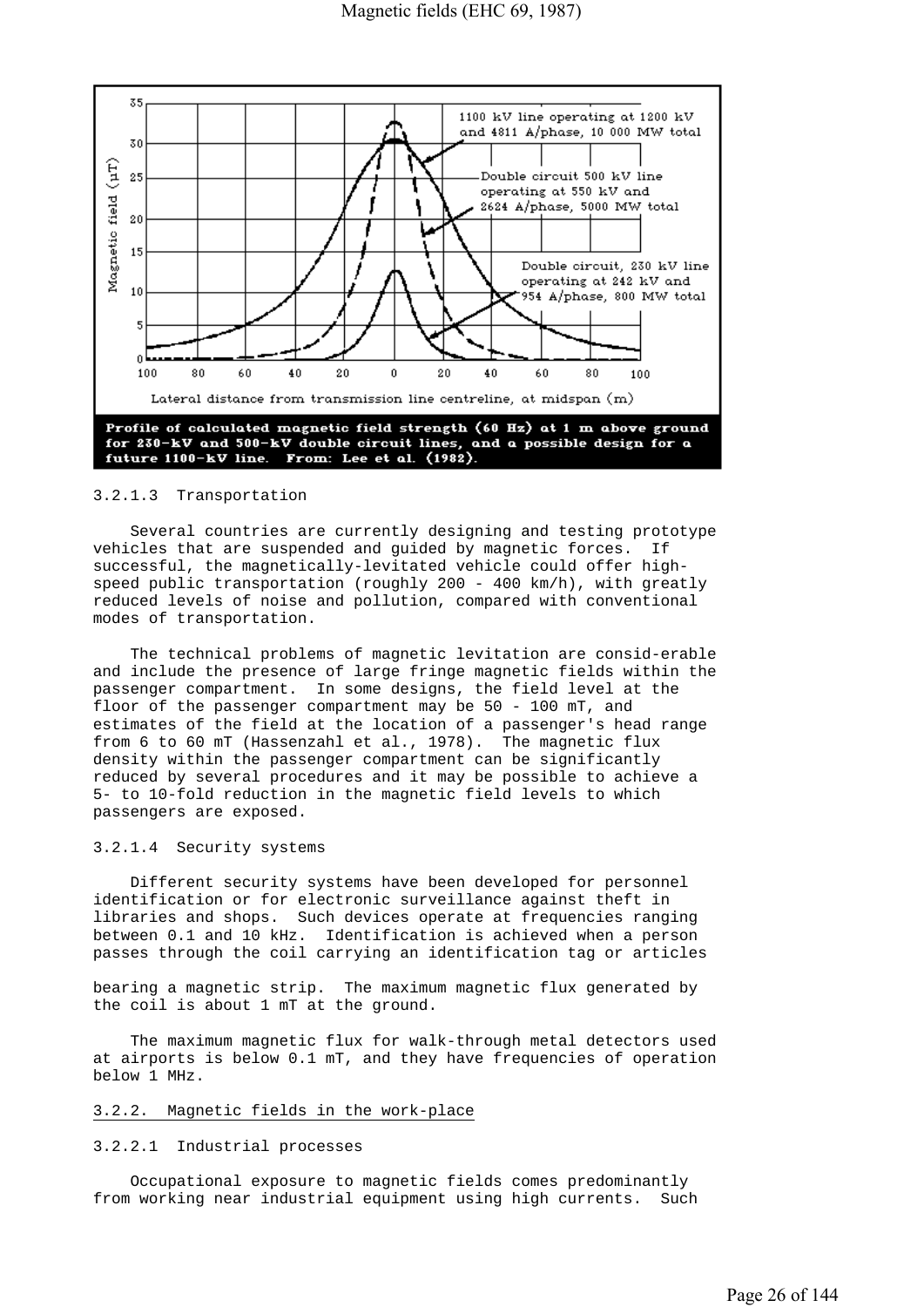devices include various types of welding machine, electroslag refining, various furnaces, induction heaters, and stirrers. Details of surveys of magnetic field strengths in industrial settings are given in Table 6. Surveys on induction heaters used in industry performed in Canada (Stuchly & Lecuyer, 1985), in Poland (Aniolczyk, 1981), and in Sweden (Lövsund et al., 1982), show magnetic flux densities at operator locations ranging from  $0.7 \mu T$ to 6 mT, depending on the frequency used and the distance from the machine. In their study of magnetic fields from industrial electro-steel and welding equipment, Lövsund et al. (1982) found that spot welding machines (50 Hz,  $15 - 106$  kA) and ladle furnaces (50 Hz, 13 - 15 kA) produced fields up to 10 mT, at distances up to 1 m. In the production of aluminium using a Soderberg cell, the final reduction process may lead to static field exposures of about  $40$  mT.<br>Table  $6$ 

| Table 6. Occupational sources of exposure to magnetic fields |                                                        |   |                                                             |
|--------------------------------------------------------------|--------------------------------------------------------|---|-------------------------------------------------------------|
| Source                                                       | Magnetic flux Distance Reference<br>densities (mT) (m) |   |                                                             |
| VDTs                                                         |                                                        |   | up - $2.8 \times 10^{-4}$ 0.3 Stuchly et al. (1983)         |
| $(0 - 50 Hz)$                                                |                                                        |   | Welding $arcs$ 0.1 - 5.8 0 - 0.8 Lövsund et al. (1982)      |
| $(50 - 10 Hz)$                                               |                                                        |   | Induction heaters $0.9 - 65$ 0.1 - 1 Lövsund et al. (1982)  |
| $50-Hz$ Ladle $0.2 - 8$<br>furnace                           |                                                        |   | 0.5 - 1 Lövsund et al. (1982)                               |
| 50-Hz Arc<br>furnace                                         | $up - 1$                                               | 2 | Lövsund et al. (1982)                                       |
| 10-Hz Induction $0.2 - 0.3$<br>stirrer                       |                                                        | 2 | Lövsund et al. (1982)                                       |
| welding                                                      |                                                        |   | 50-Hz Electroslag 0.5 - 1.7 0.2 - 0.9 Lövsund et al. (1982) |
| Table 6 (contd.)                                             |                                                        |   |                                                             |
| Source Magnetic flux Distance Reference                      |                                                        |   |                                                             |

| Magnetic Tinx<br>densities (mT) | (m)                  | <b>KETELENCE</b>    |
|---------------------------------|----------------------|---------------------|
| 7.6 (mean)                      | operator<br>position | Marsh et al. (1982) |
| $1 - 50$                        | operator<br>position | Tenforde (1986c)    |
|                                 |                      | DISLANCE            |

 In the course of studies on the health of workers in industries using electrolytic processes, Marsh et al. (1982) found that the mean static magnetic field level at operator-accessible locations was 7.6 mT and the maximum was 14.6 mT. Time-weighted-average field exposures were calculated to be about 4 and 11.8 mT for the mean and maximum field levels, respectively.

 Vyalov (1974) characterized the average magnetic field levels to which Soviet workers in permanent magnet production plants were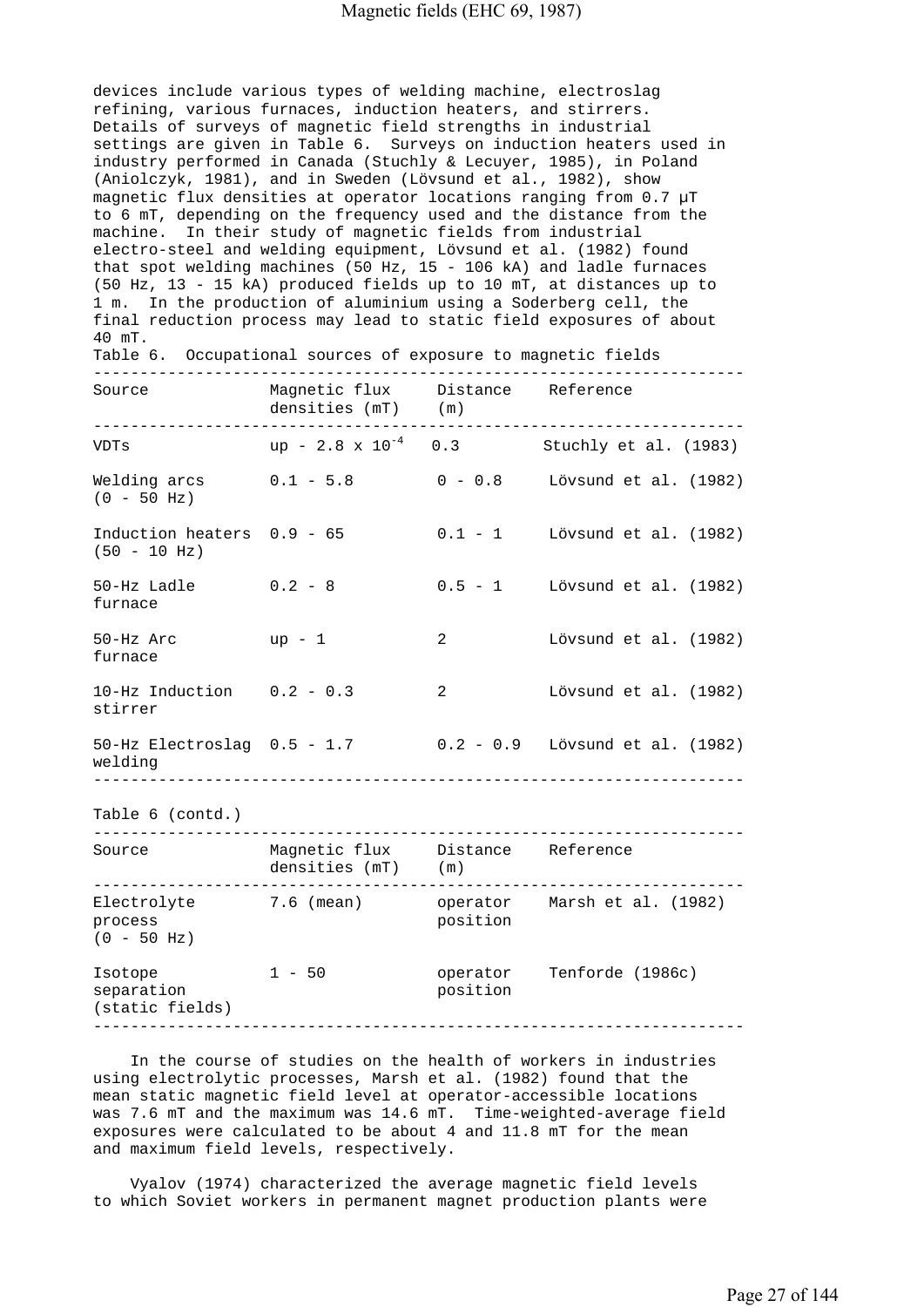exposed. He found that the static magnetic field at the level of a worker's hands was typically 2 - 5 mT. At the level of the chest and head, the field was generally in the range of  $0.3 - 0.5$  mT.

#### 3.2.2.2 Energy technologies

 High static magnetic field strengths may be encountered around new and developing technologies used for energy production and storage, such as magnetohydrodynamic systems, superconducting magnetic energy storage systems, and thermonuclear fusion (Tenforde, 1986b).

 The thermonuclear fusion process involves the combination of two light nuclei to form a heavier nucleus with a resultant release of energy. Various methods can be used to confine an ignited plasma, including high-intensity magnetic fields. It is now generally believed that fields as high as 9 - 12 T will be required for the sustained magnetic confinement of an ignited plasma. Fringe fields up to 50 mT will exist at locations within the main reactor building in areas accessible to operations personnel. Although only a limited number of scientists and maintenance personnel would normally be expected to enter fields of this intensity, it is expected that they will do so for brief periods during normal reactor operation.

 Power generation by magnetohydrodynamic (MHD) separation of ionic charges has been studied as a potential means for increasing the net power output of a gas- or coal-fired electric power facility. To a first approximation, a typical MHD generator can be represented as a magnetic dipole with a large net moment of approximately 8000 MA x  $\texttt{m}^2$  (Hassenzahl et al., 1978). The field

level at a distance of about 50 m from the device would then be approximately 10 mT and the field level would fall below 0.1 mT only at distances greater than 250 m.

#### 3.2.2.3 Switching stations and power plants

 Typical values for the magnetic flux density at work-places, near overhead lines, in substations, and in power stations (16, 2/3, 50, 60Hz) range up to 0.05 mT (Krause, 1986).

#### 3.2.2.4 Research facilities

 Selected groups of workers in research laboratories may be exposed to high magnetic field strengths, particularly near bubble chambers and particle accelerators.

 During the last three decades, bubble chambers have played a major role in the study of high-energy nuclear reactions. The bubble chamber is contained within a solenoidal magnet operating at field levels up to approximately 3 T.

 At the location where an operator changes the film cassettes, the field is estimated to be approximately 0.4 - 0.5 T at foot level and about 0.05 T at the level of the head. The film changing procedure requires 5 min to complete, and is carried out approximately three times per day, i.e., once per 8-h work shift (Tenforde, 1986b).

 Linear accelerators and synchrotrons have found applications in nearly every scientific field, including such areas as highenergy physics, nuclear chemistry, cancer radiotherapy, and isotope production for research and medicine. The scale of these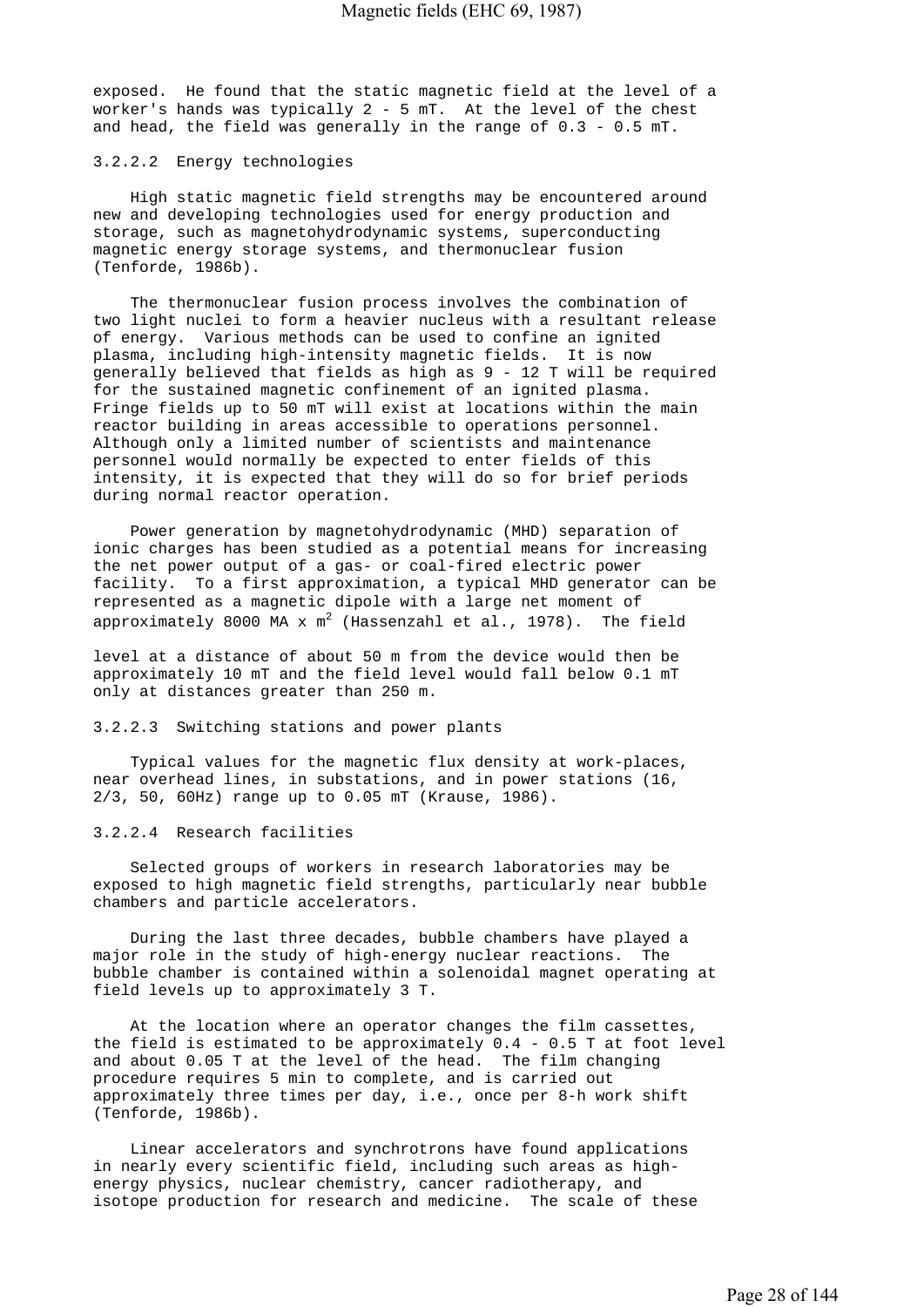devices ranges from a few metres to several kilometres. Similarly, the focusing and beam extraction magnets used in various accelerator designs differ widely in field strengths and in the magnetic field profile. Although high magnetic fields may be present near accelerator magnets, personnel are seldom exposed to these fields, because of exclusion from the high ionizing radiation zone surrounding the beam line.

#### 3.2.2.5 Video display terminals

 The use of computers with screen-based output units or video display terminals (VDT) grows at an ever increasing rate. VDT operators have expressed concerns about possible effects from emissions of low-level radiations. Magnetic fields (frequency 15 - 125 kHz) as high as 0.69 A/m (0.9 µT) have been measured close to the surface of the screen (Bureau of Radiological Health, 1981) under worst-case conditions. This result has been confirmed by many surveys (Roy et al., 1984; Repacholi, 1985a). In a comprehensive review of measurements and surveys of VDTs by national agencies and individual experts, it was concluded that there are no radiation emissions from VDTs that would have any consequences for health (Repacholi, 1985a). There is no need to perform routine radiation measurements since, even under worst-case conditions, the emissions are well below any international or national standards.

#### 3.3. Magnetic Fields in Medical Practice

#### 3.3.1. Diagnosis, magnetic resonance imaging, and metabolic studies

 Magnetic resonance (MR) imaging used for diagnostic purposes involves both static and time-varying magnetic fields. MR imaging applied to living tissues provides a promising new technique for medical imaging with high spatial resolutions (Budinger & Lauterbur, 1984). In this technique, nuclear magnetic moments are aligned by the application of a static magnetic field  $(B_0)$ , and undergo a precessional motion around the field direction with a Larmor frequency characteristic of each nucleus (section 2.3.3). When a radiofrequency (RF) field with a matching frequency is applied transverse to the direction of  $B_0$ , a resonant energy absorption occurs. The return of the magnetic spin state to equilibrium following resonant energy absorption is characterized by two relaxation times,  $T_1$  and  $T_2$ . The  $T_1$  parameter is called the spin-lattice relaxation time, and reflects the local temperature and viscosity in the vicinity of the magnetic nuclei. The  $T_2$ parameter is called the "spin-spin" relaxation time, and reflects the local magnetic field resulting from the nuclear moments of neighbouring nuclei. Both the  $T_1$  and  $T_2$  relaxation times provide information that can be converted into contrast differences in NMR images of tissue-proton density. The intensity of the radiated signal reflects the tissue concentration of magnetic nuclei such as protons,  $^{13}$ C,  $^{23}$ Na,  $^{31}$ P, and  $^{39}$ K. The selective detection of different magnetic nuclei is possible, because of their different characteristic resonant frequencies at a given magnetic field strength.

 The decay of a MR signal occurs with a characteristic time variation that conveys detailed information about the local environment of the magnetic nuclei. In proton MR images, large contrast differences can be observed between regions of tissue that have significantly different water or lipid contents. Various MR imaging methods have been developed that are able to demonstrate differences between normal and pathological regions of the same tissue (Crooks & Kaufman, 1983). Principles and applications of magnetic resonance techniques in medicine can be found in Mansfield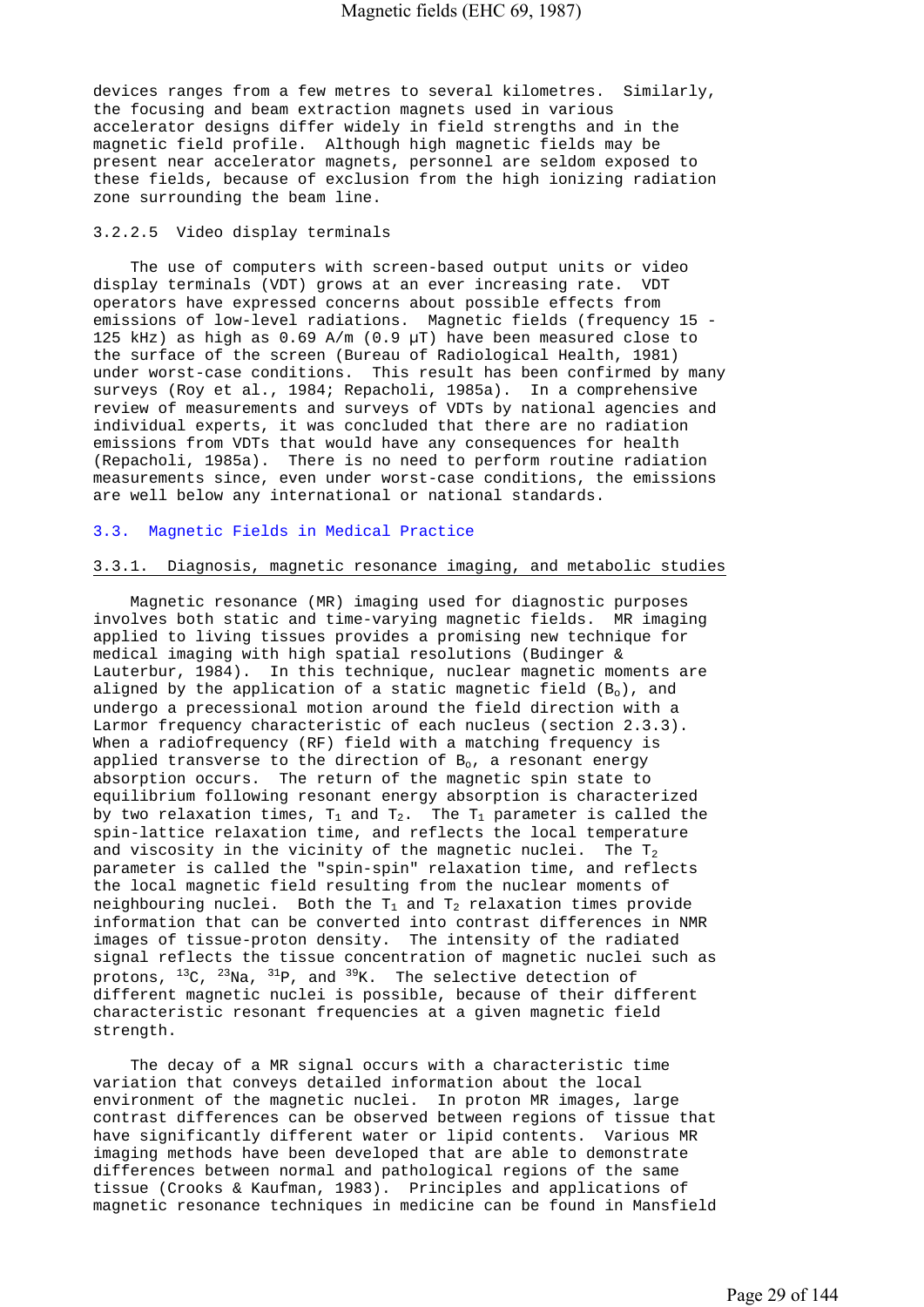& Morris (1982), Foster (1984), and Mathur (1984).

 In addition to use as an imaging technique, MR spectroscopy based on  $^{13}$ C and  $^{31}$ P signals can provide unique information on tissue metabolism. For example,  ${}^{31}P$  MR spectroscopy has been shown to give quantitative information on phosphate metabolism in the heart, liver, kidney, brain, and muscle tissue.

 The present generation of MR imaging devices, used in clinical practice, employ stationary magnetic fields with intensities ranging from 0.3 T to about 2 T and RF fields with frequencies up to 100 MHz (the proton resonant frequency in a 2 T field is 85.15 MHz). In addition, weak spatial gradients of the stationary magnetic field (about 0.001 T/m) are used to define the tissue location of MR signals. The gradient direction is rapidly switched from one projection axis to the next in order to reconstruct the

entire image of the specimen. These rapidly switched gradient fields produce a time-varying magnetic field within the tissue volume. In the MR imaging devices that are currently in existence, the maximum time rate of change of the magnetic field is normally about 1.5 T/second, but may be considerably higher in a few specialized devices.

 The feasibility of using static magnetic fields with strengths greater than 2T is being explored as a means of increasing the signal-to-noise ratio in MR images. In addition, the use of higher fields could significantly reduce the time required to obtain chemical shift images, which provide high-resolution information on the spatial distribution of  $31P$  nuclei and protons associated with tissue water and fat.

#### 3.3.2. Therapy

 Patients suffering from bone fractures that do not heal well or unite have been treated with pulsed magnetic fields (Bassett et al., 1974, 1977, 1982; Mitbreit & Manyachin, 1984). Studies are also being conducted on the use of pulsed magnetic fields to enhance wound healing and tissue regeneration.

 Various devices generating magnetic field pulses are used for bone growth stimulation. A typical example is the device that generates an average magnetic flux density of about 0.3 mT, a peak strength of about 2.5 mT, and induces peak electric field strengths in the bone in the range of 0.075 - 0.175 V/m (Bassett et al., 1974). Two different pulse patterns are used: a quasi-rectangular pulse of 250 - 400 µs duration with a secondary pulse of opposite polarity of 20 µs width, and a repetition rate of 40 - 77 Hz; and a train of pulses with a duration of 2.5 ms and a repetition rate of 5 - 20 Hz (Fig. 3). Near the surface of the exposed limb, the device produces a peak magnetic flux density of the order of 1.0 mT causing peak ionic current densities of about 10 to 100  $mA/m^2$  (1 to 10  $\mu$ A/cm<sup>2</sup>) in tissue. These ionic currents perturb cell function, even though most of the current flows around the cell in the extracellular space (Pilla, 1979; Beltrame et al., 1980; Pilla et al., 1983). Applications of magnetic field devices in medicine are rapidly expanding. Further information can be obtained in the monograph edited by Bistolfi (1983). Magnetic fields are being widely used in the USSR for various therapeutic applications (Bogolyubov, 1981).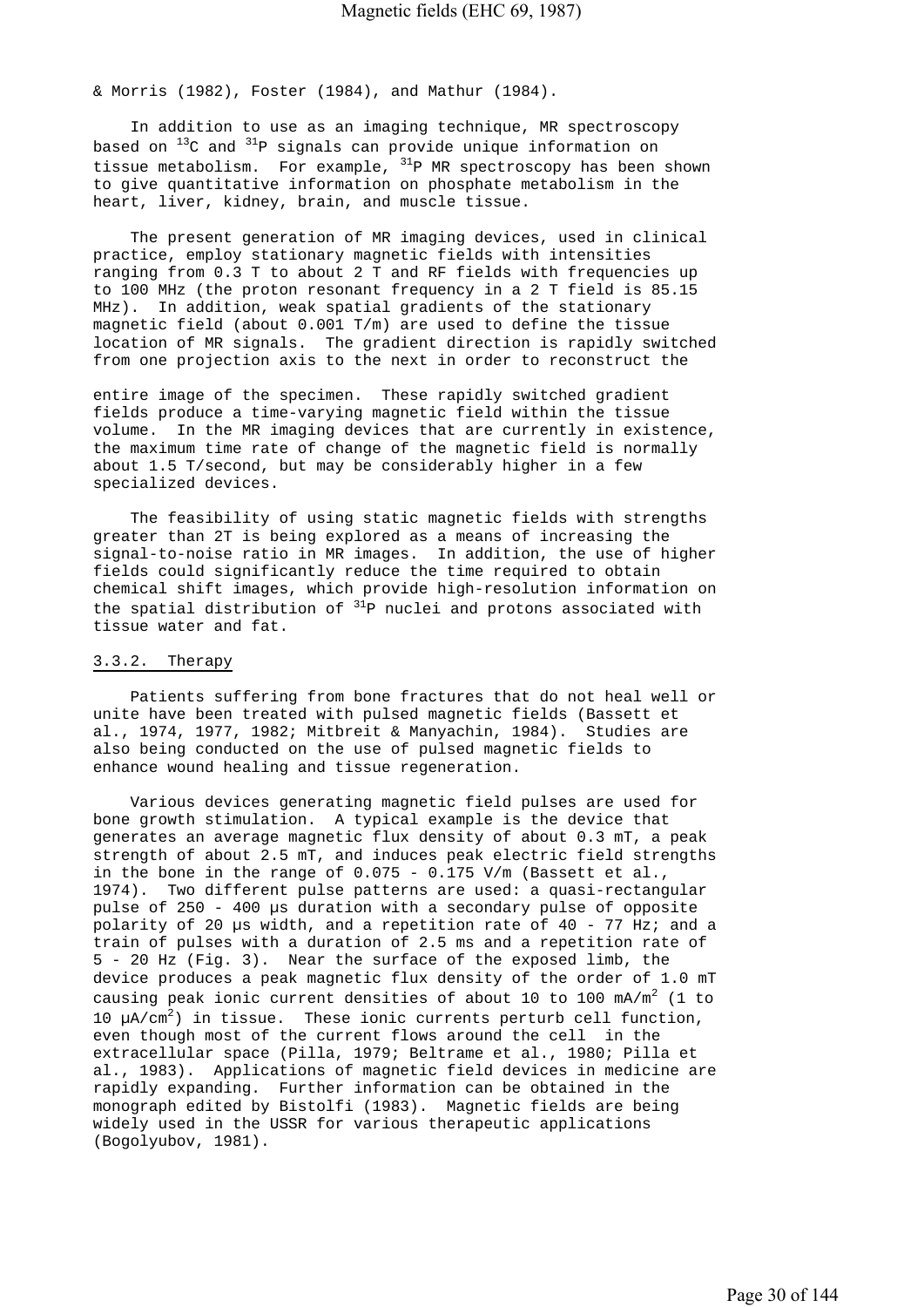

#### 4. MECHANISMS OF INTERACTION

 A broad spectrum of interaction mechanisms can occur between magnetic fields and living tissue. At the level of macromolecules and larger structures, interactions of stationary magnetic fields with biological systems can be characterized as electrodynamic or magnetomechanical in nature. Electrodynamic effects originate through the interaction of magnetic fields with electrolyte flows, leading to the induction of electrical potentials and currents. Magnetomechanical phenomena include orientational effects on macromolecular assemblies in homogeneous fields, and the translation of paramagnetic and ferromagnetic molecular species in strong gradient fields. Magnetic fields that are time-varying also interact with living tissues at the macroscopic and microscopic levels to produce circulating currents via the mechanism of magnetic induction. The theory behind each of these interaction mechanisms will be described in this section.

 At the atomic and subatomic levels, several types of magnetic field interactions have been shown to occur in biological systems (Cope, 1971, 1973, 1978, 1981). Two such interactions are the nuclear magnetic resonance in living tissues described earlier and the effects on electronic spin states and their relevance to certain classes of electron transfer reactions described in this section.

 Other interaction mechanisms that are being studied at the present time are discussed at the end of this section. Recent reviews of the theoretical bases for magnetic field interactions include those of Bernhardt (1979, 1986), Schulten (1982, 1986), Pirusyan & Kuznetsov (1983), Abashin & Yevtushenko (1984), Swicord (1985); Tenforde (1985a,c, 1986a,d), Kaune (1985), Frankel (1986), and Tenforde & Budinger (1986).

#### 4.1. Static Magnetic Fields

#### 4.1.1. Electrodynamic and magnetohydrodynamic interactions

 Steady flows of ionic currents interact with applied stationary magnetic fields via the well known Lorentz force law (equation 3):

$$
F = q \left( \mathbf{v} \times \mathbf{B} \right) \tag{3}
$$

where F is the net force exerted on a charge q moving with velocity **v**, and **B** is the magnetic flux density. The term **v** x **B** represents a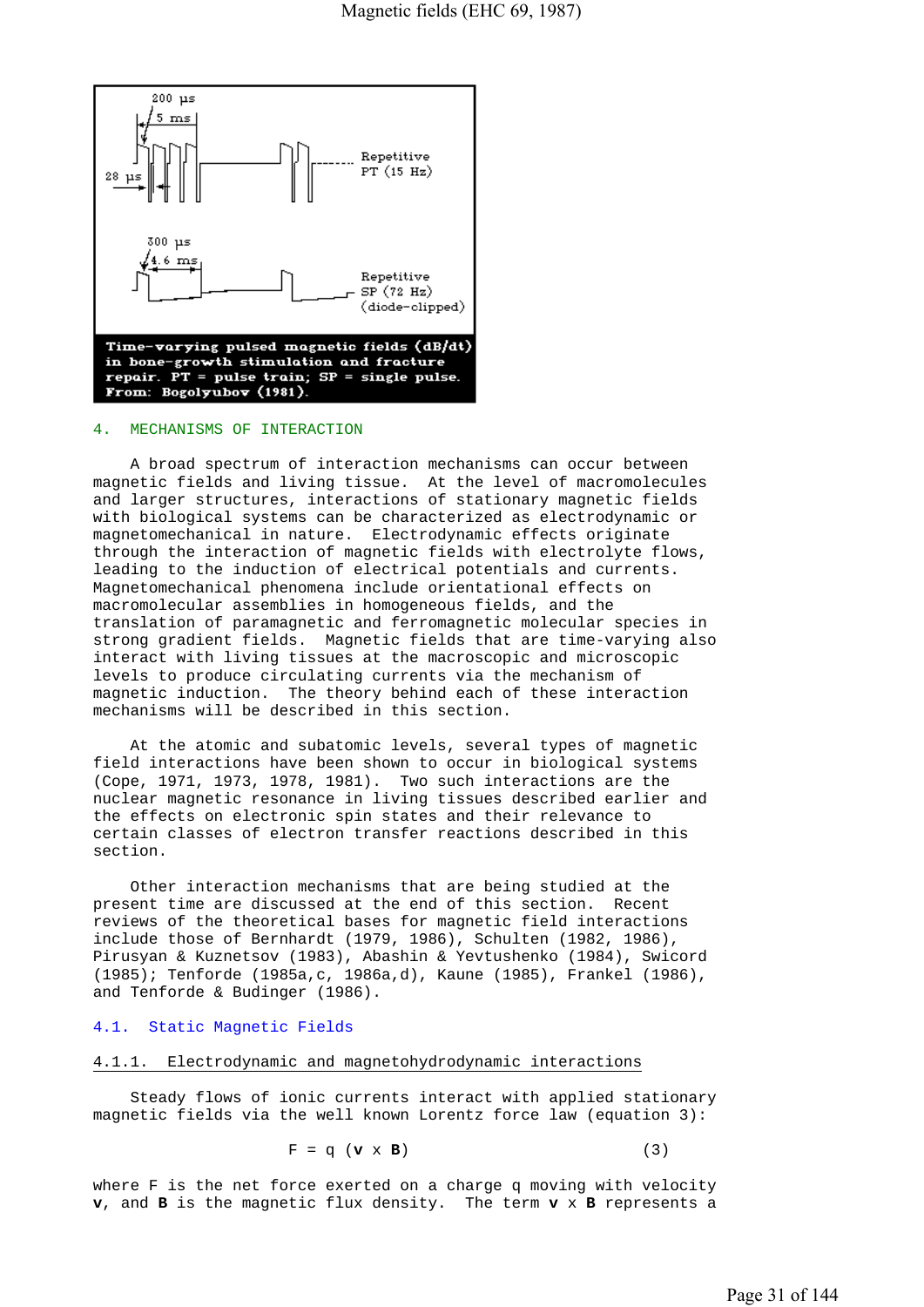vector cross-product. In the case of electrolytes flowing through channels (e.g., blood vessels), the interaction of an applied magnetic field with ionic charge carriers under steady-state conditions will result in a local force on the charge carriers of magnitude q **v B** sin THETA where THETA is the angle between the direction of charge motion and the magnetic field. This force will be perpendicular to both the magnetic field and the direction of current flow, i.e., the induced field,  $\mathbf{E}_i$ , is transverse to both **v** and **B**. This phenomenon, which is the basis of the Hall effect in solid state materials, is also relevant to biological processes that involve electrolyte flow.

 An interesting example of the role of magnetically-induced electrical potentials in a biological system is the geo-magnetic direction-finding mechanism used by elasmobranch fish, including the shark, skate, and ray (Kalmijn, 1974, 1978, 1981, 1984; Ilinsky & Brown, 1985). The heads of these animals contain long jellyfilled canals known as the ampullae of Lorenzini, which have a high electrical conductivity similar to that of seawater. As the fish swims through the earth's magnetic field, a small voltage gradient is induced in the canals, which is detected by the sensory epithelia lining the terminal ampullary region. The induced electric field, which can be detected at levels as low as 0.5 µV/m (Kalmijn, 1982), has a distinct polarity that is dependent on the relative orientation of the geomagnetic field direction of swimming. In this way, the marine elasmobranchs use the  $-(\mathbf{v} \times \mathbf{B})$  fields induced in their ampullary canals as a directional compass.

 A second example of induced electric potentials is provided by blood flow in the presence of an applied static magnetic field. For the specific case of a cylindrical vessel with a diameter (d) and the local electric field strength (**E**i), the magnitude of the induced potential PSI, is given by equation 4:

$$
PSI = |E_i|d = |v||B|d \sin THETA
$$
 (4)

 The existence of magnetically-induced blood flow potentials in the central circulatory systems of several species of mammals has been demonstrated experimentally. These induced potentials can be conveniently studied from electrocardiogram (ECG) records obtained with surface electrodes. The ECG signal in the T-wave region shows a substantial augmentation in the presence of magnetic fields and this phenomenon is completely and immediately reversible on termination of the exposure. Based on its temporal sequence in the ECG record, the increased amplitude of the T-wave in magnetic fields has been attributed to the superposition of an induced potential associated with pulsatile blood flow into the aortic vessel. This effect is illustrated in Fig. 4 and discussed in more detail in section 5. The occurrence of a change in the ECG is an excellent example of a physical effect of an applied magnetic field that does not result from a biological response to the field.

 For a man with a peak blood flow rate of 0.63 m/s and an aortic diameter of 0.025 m, the predicted maximum value of the aortic flow potential is 16 mV per tesla (Mansfield & Morris, 1982). The actual potential across the cardiac muscle fibres would be much smaller, so that the threshold change in cardiac potential required to initiate depolarization of cardiac muscle may not be reached, even in magnetic fields of a few tesla. However, the induced potential differences can be significant in cases where the excitation stimulation or conduction of excitation is impaired. This is one of the reasons why, in recommendations for the safe medical use of magnetic resonance equipment where a field of more than 2 T is used, monitoring of cardiac and circulatory function of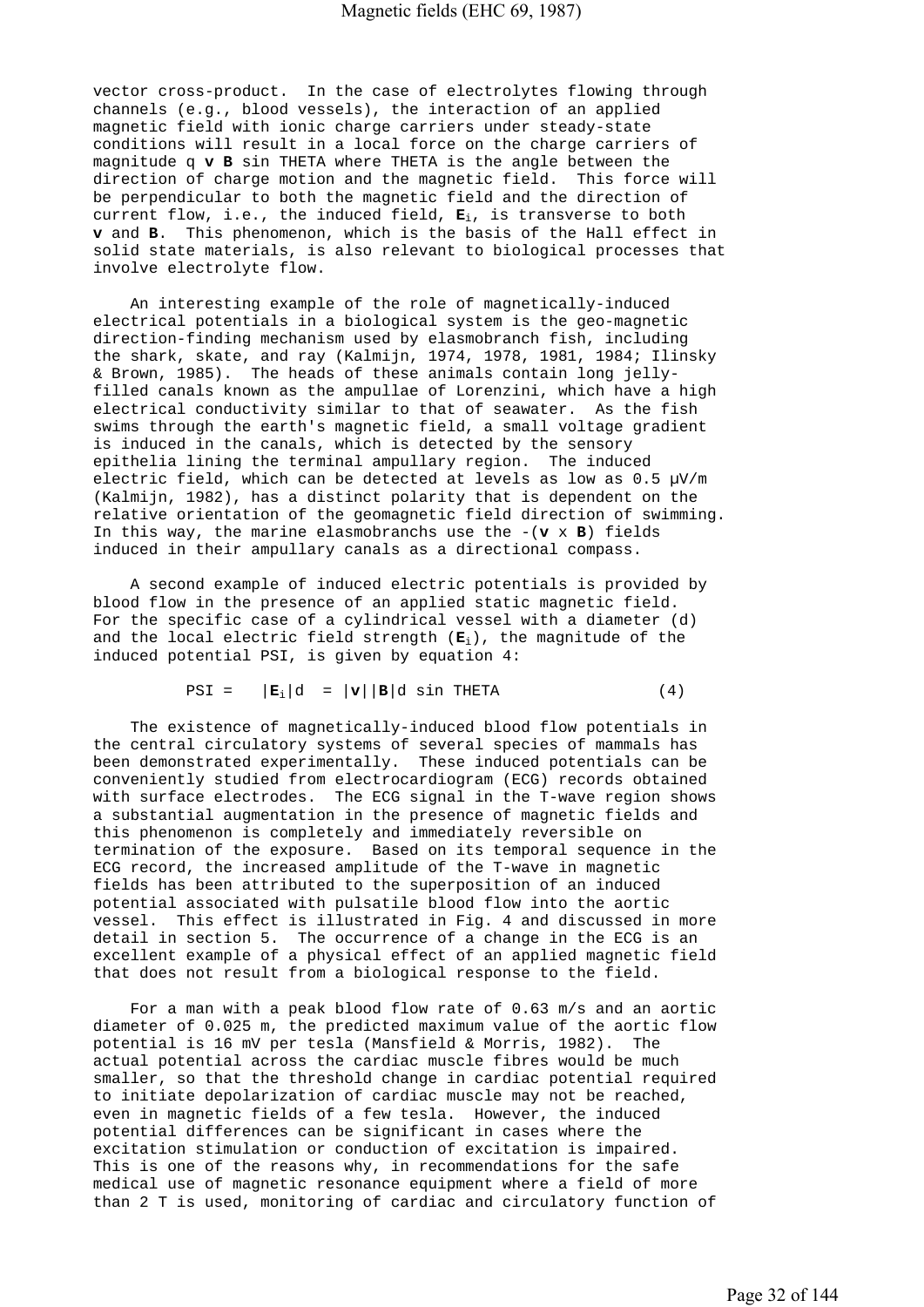the patient is recommended (Bernhardt & Kossel, 1984, 1985).



 Potential differences may also be induced by moving cross sections in a magnetic field, e.g. by cardiac contractions. In theory (Bernhardt & Kossel, 1984), a field strength of 0.1 V/m or a current density of about  $10$  -  $20$  mA/m<sup>2</sup> per tesla is induced in cardiac muscle. A large current density in the vicinity of the heart may cause ventricular fibrillation. However, the threshold magnetic field strengths for the induction of effects on cardiac function, including alteration of excitation or impulse conduction, are not known.

 Another biological process involving ionic flows that are subject to electrodynamic interaction with an applied magnetic field is the conduction of electrical impulses in nerve tissue. Wikswo & Barach (1980) have calculated that a magnetic field strength of 24 T could produce a deflecting force on nerve ionic currents equal to one tenth of the force that they experience from interaction with the electric field of the nerve membrane. A theoretical model suggests that magnetic fields with flux densities of 2 T or less should not produce any measurable change in the conduction velocity of nerve impulses. This conclusion is supported by experimental data (section 5).

 Theoretical analyses of magnetic field interactions with nerve ionic currents have also been made by Valentinuzzi (1965) and Liboff (1980). Liboff has raised the interesting question of whether time variations in the magnetic flux linkage with ion current loops along the nerve membrane could lead to significant induced potentials. Due to the rotational symmetry of the nerve axon, it is expected that these induced electrical fields would cancel. However, for the unlikely condition of highly asymmetric current loops, Liboff (1980) suggests that applied fields of less

than 1 T could theoretically introduce significant perturbations in the membrane current flows during impulse conduction. At present, there are not sufficient data to test this hypothesis.

 Theoretically, intracellular ionic fluxes are also susceptible to magnetic field interaction, but there is little experimental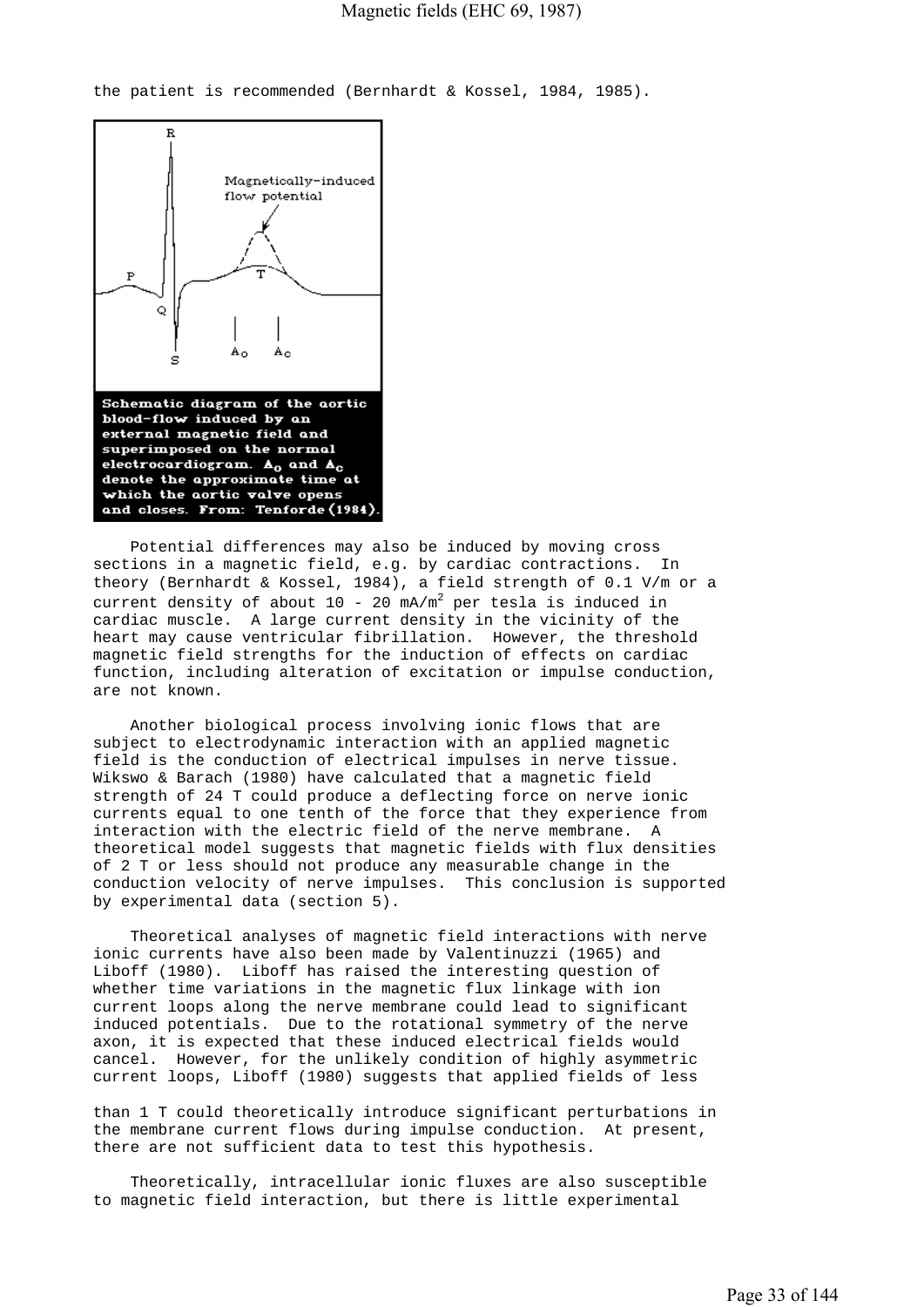information relating to this possibility (Czerski, 1986).

#### 4.1.2. Magnetomechanical effects

4.1.2.1 Orientation of diamagnetically anisotropic macromolecules

 A large number of diamagnetic biological macromolecules exhibit orientation in strong magnetic fields. In general, these macromolecules have a rod-like shape, and magneto-orientation occurs as a result of an anisotropy in the magnetic susceptibility tensor  $($ <sup>x</sup>) along the different axes of rotational symmetry. The magnetic moment per unit volume (M) of these molecules in a field with intensity H is equal to  ${}^{\text{x}}$ H. The theoretical calculation of the interaction energy per unit volume has been discussed by Tenforde (1985a) and Frankel (1986). The rod-like molecules will rotate to achieve a minimum energy in the applied magnetic field. For individual macromolecules, the magnetic interaction energy predicted theoretically will be small compared to the thermal interaction energy kT, unless enormous field strengths are used. This fact has been demonstrated for DNA solutions in which the extent of magneto-orientation has been studied from measurements of magnetically-induced bire-fringence (the Cotton-Mouton effect). Measurements on calf thymus DNA (Maret et al., 1975; Maret & Dransfeld, 1977), resulted in a degree of orientation of only 1% in an applied field of 13 T.

 Despite the weak interaction of individual macromolecules with intense magnetic fields, there are several examples of macromolecular assemblies that exhibit orientation in fields of 1 T or less. This phenomenon results from a summation of the diamagnetic anisotropies of the individual molecules within the assembly, thereby giving rise to a large effective anisotropy and magnetic interaction energy for the entire molecular aggregate. Examples of biological systems that exhibit orientation in fields of 1 T or less are retinal rod outer segments (Chalazonitis et al., 1970; Hong et al., 1971; Vilenchik, 1982), photosynthetic systems such as chloroplast grana, photosynthetic bacteria, and *Chlorella*  cells (Geacintov et al., 1971, 1972; Becker et al., 1973, 1978a,b; Breton, 1974), purple membranes of Halobacteria (Neugebauer et al., 1977), muscle fibres (Arnold et al., 1958), and "sickled" erythrocytes (Murayama, 1965). A more detailed discussion can be found in Maret & Dransfield (1985).

 Several of the physical principles underlying magnetoorientation phenomena have been experimentally demonstrated for retinal rod outer segments. The first observation that isolated rod outer segments, which consist of pigmented disc membranes stacked in a regular array, will orient in a 1 T stationary

magnetic field was made in 1970 (Chalazonitis et al., 1970). The oriented segments are aligned with the disc membranes perpendicular to the applied field direction, which indicates that magnetoorientation results from the large summed diamagnetic anisotropy of the rhodopsin photopigments, as opposed to the lamellar membrane phospholipids (Hong, 1980; Becker et al., 1978b). An estimate of the summed anisotropy for the rod outer segments can be obtained by observing the kinetics of the magneto-orientation process. The time for rods to rotate by 90° is predicted to be approximately 4 seconds in a 1.0 T field (Hong et al., 1971; Hong, 1977, 1980), and this value agrees well with experimental observations on the kinetics of rod orientation (Chagneux & Chalazonitis, 1972; Chagneux et al., 1977). It should be noted that the slow orientational response of rod outer segments to an applied magnetic field makes this mechanism an unlikely basis for the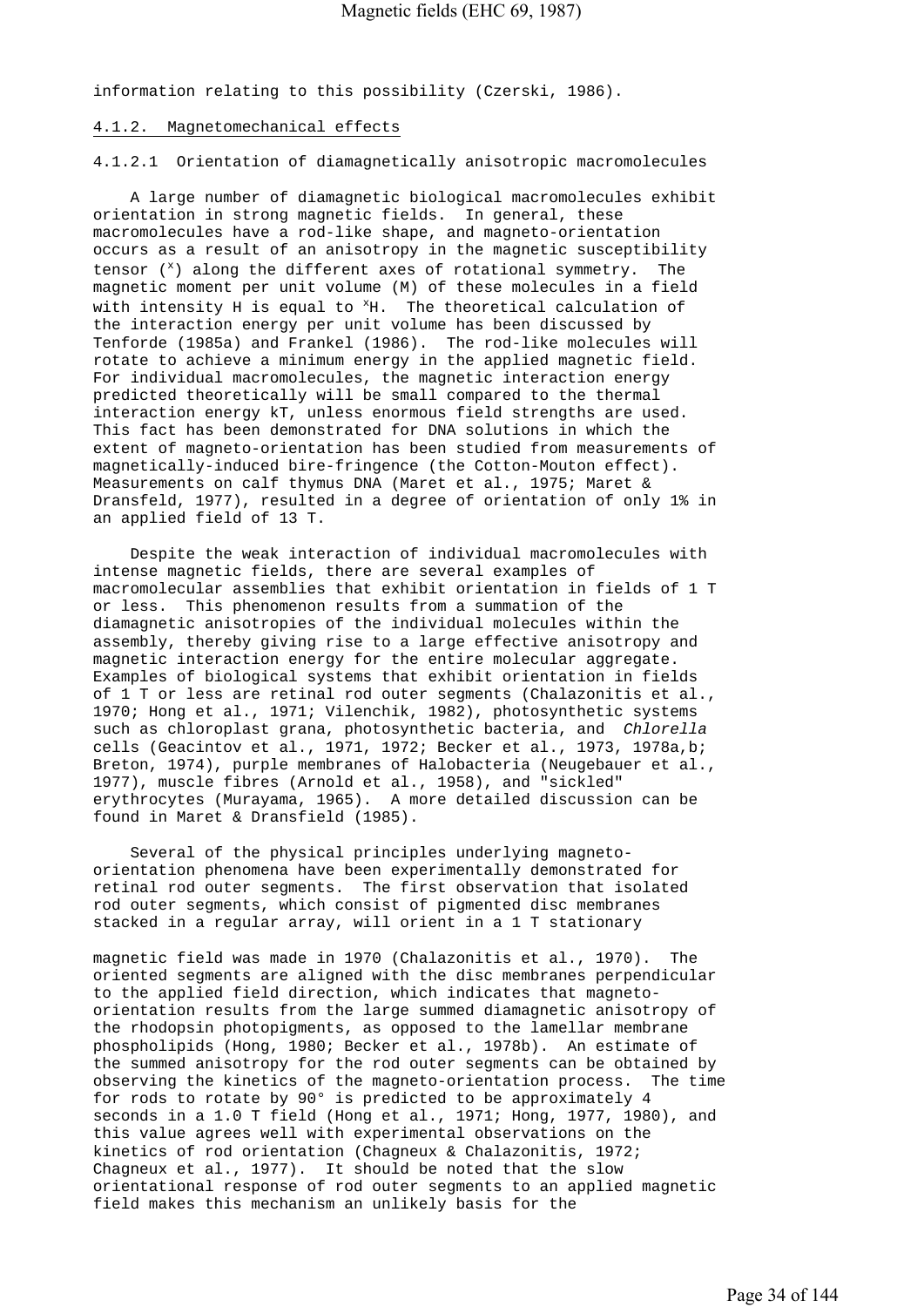magnetophosphene phenomenon that is observed in time-varying fields.

4.1.2.2 Orientation of organisms with permanent magnetic moments

 An interesting specimen for the biophysical study of magnetic field interactions was provided by Blakemore's accidental discovery of magnetotactic bacteria (Blakemore, 1975). Approximately 2% of the dry mass of these aquatic organisms is iron, which has been shown by Mossbauer spectroscopy to be predominantly in the form of magnetite ( $Fe<sub>3</sub>O<sub>4</sub>$ ) (Frankel et al., 1979). The magnetite inclusions are arranged as chains of approximately 20 - 30 single domain crystals. The orientation of the net magnetic moment is such that magnetotactic bacteria in the northern hemisphere migrate towards the north pole of the geomagnetic field, whereas strains of these bacteria that grow in the southern hemisphere move towards the south magnetic pole (Blakemore et al., 1980; Rosenblatt et al., 1982a,b). Magnetotactic bacteria that have been found at the geomagnetic equator are nearly equal mixtures of south-seeking and north-seeking organisms (Frankel et al., 1981). Because of the polarities of their magnetic moments, the magnetotactic bacteria in both the northern and southern hemispheres migrate downwards in response to the vertical component of the geomagnetic field. It has been proposed that this downward directed motion, which carries the bacteria into the bottom sediments of their aquatic environment, is essential for the survival of these microaerophilic organisms (Blakemore, 1975; Frankel et al., 1979). This phenomenon is an interesting example of an interaction between a physical response to a magnetic field and biological environmental adaptation and selection processes.

4.1.2.3 Translation of substances in a magnetic field gradient

 A material with a net magnetic moment will experience a force in a magnetic field gradient (spatially non-uniform magnetic field). As a result of this force, paramagnetic and ferromagnetic materials will migrate along the direction of the magnetic field gradient.

 One of the interesting applications of the magnetomechanical force exerted by a magnetic field gradient is the differential separation of erythrocytes from whole blood (Melville et al., 1975; Paul et al., 1978). In this procedure, deoxygenated erythrocytes, in which the haemoglobin is paramagnetic, are attracted to a wire mesh with a strong gradient field and thereby separated from other classes of blood cells. Magneto-mechanical forces are also applied in: surgical traumatology to fix skeleton elements in specific position (Yarovitsky, 1986); in designs of various intestinal and oesophageal valves; and for the accumulation of drugs (in compounds with ferromagnetics) in specific parts of the human body. In ophthalmology, strong constant magnets are applied to extract foreign (ferromagnetic) objects.

 An important safety consideration is the displacement of metallic inclusions or implants in human beings exposed to strong magnetic field gradients, as this could pose a health risk (New et al., 1983).

## 4.1.3. Effects on electronic spin states

 A number of organic reaction processes that involve electron transfer via radical pair intermediates are highly sensitive to magnetic field interactions. A well-studied example that is biologically relevant is the photo-induced charge transfer reaction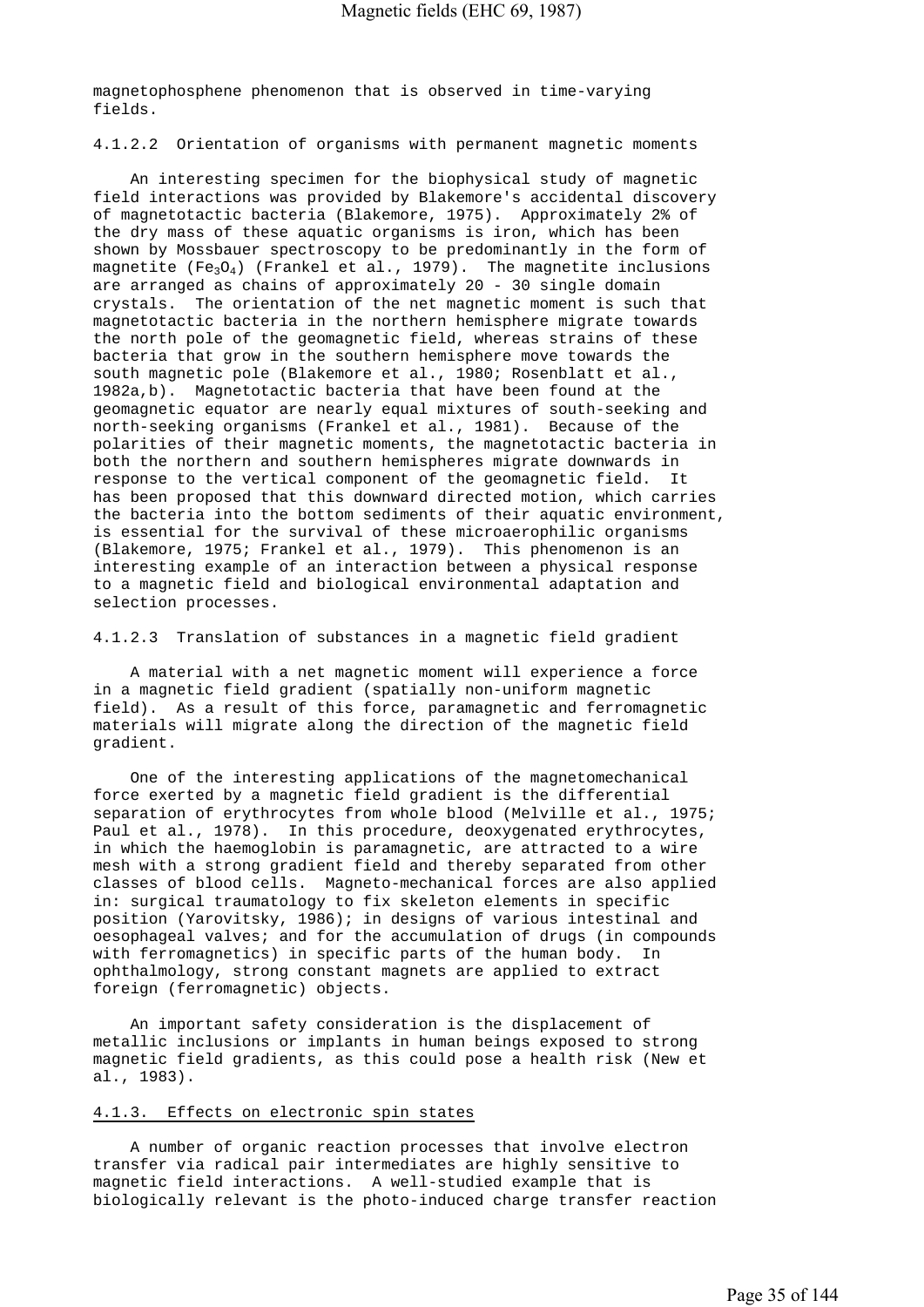that occurs in bacterial photosynthesis (Blankenship et al., 1977; Werner et al., 1978; Haberhorn & Michel-Beyerle, 1979; Michel-Beyerle et al., 1979; Hoff, 1981; Ogrodnik et al., 1982). Within 10 picoseconds (ps) following excitation of bacteriochlorophyll (BChl) to its first excited singlet state, a radical pair intermediate state is formed that consists of a  $(BChl)^{1/2}$  cationic dimer and a bacteriopheophytin (BPh)<sup>-</sup> anion. Within 200 ps, electron transfer occurs to the ultimate acceptor, an ubiquinoneiron complex. However, if the acceptor molecule is chemically reduced, the lifetime of the radical pair intermediate state increases to approximately 10 nanoseconds (ns). With an extended lifetime, hyperfine interactions between the nuclear and electron spin magnetic moments lead to an interconversion of the radical pairs between the singlet and triplet states. Under this condition, the intermediate state decays directly back to the singlet ground state, or decays via a metastable triplet state. Because of the weakness of the hyperfine interaction, the triplet states are nearly degenerate and the electron spins of the radical pair intermediate can move with nearly equal probabilities between the singlet  $S_0$  and the triplet  $T_0$  and  $T_{+1}$  states. However, in the presence of an applied magnetic field that exceeds approximately 10 mT, the resulting Zeeman interaction with the radical electron spins will lift the degeneracy of the triplet state and effectively block the  $T_{+1}$  triplet channels. Theoretically, the yield of triplet product should be reduced by two thirds in the presence of the external field, and this has been confirmed experimentally by laser pulse excitation and optical absorption measurements (Michel-Beyerle et al., 1979).

 In considering the biological implication of these studies, it should be kept in mind that the ultimate electron acceptor molecules have been altered by chemical reduction and such conditions do not normally occur in nature. However, the possibility cannot be excluded that similar phenomena may occur in other radical-mediated biological processes under normal conditions. It has been proposed, for example, by Schulten et al. (1978), that an anisotropic Zeeman interaction with a radical mediated reaction system could provide a basis for geomagnetic direction finding.

 Magnetic field effects on organic chemical reactions in which the splitting and subsequent recombination of a non-excited singlet molecule involves a radical pair as a short-lived intermediate stage have also been well documented (Molin et al., 1979; McLauchlan, 1981). As described above, the effect of the magnetic field is on the singlet-triplet transition rate of the radical pair, thus affecting the relative proportion of recombinant and escape products, by up to 30% in some cases. The magnitude of the response depends on the difference in the magnetic properties of the two radical intermediates, and will be particularly enhanced in reactions involving transition metals such as iron (Molin et al., 1979). These effects also increase with the lifetime of the radical pair. This is typically 100 ps - 100 ns in solution, but is longer when the reacting molecule is held in a micellar "cage" or bound to an enzyme.

 A number of enzyme reactions involving radical intermediates have been identified (Saunders & Cass, 1983), though the evidence is tenuous because they are generated and react at the enzyme active site and their presence can only be inferred by indirect methods. Enzymes, the action of which may involve radical intermediates, are:

(a) *Cytochrome P-450:* A class of haem-containing enzyme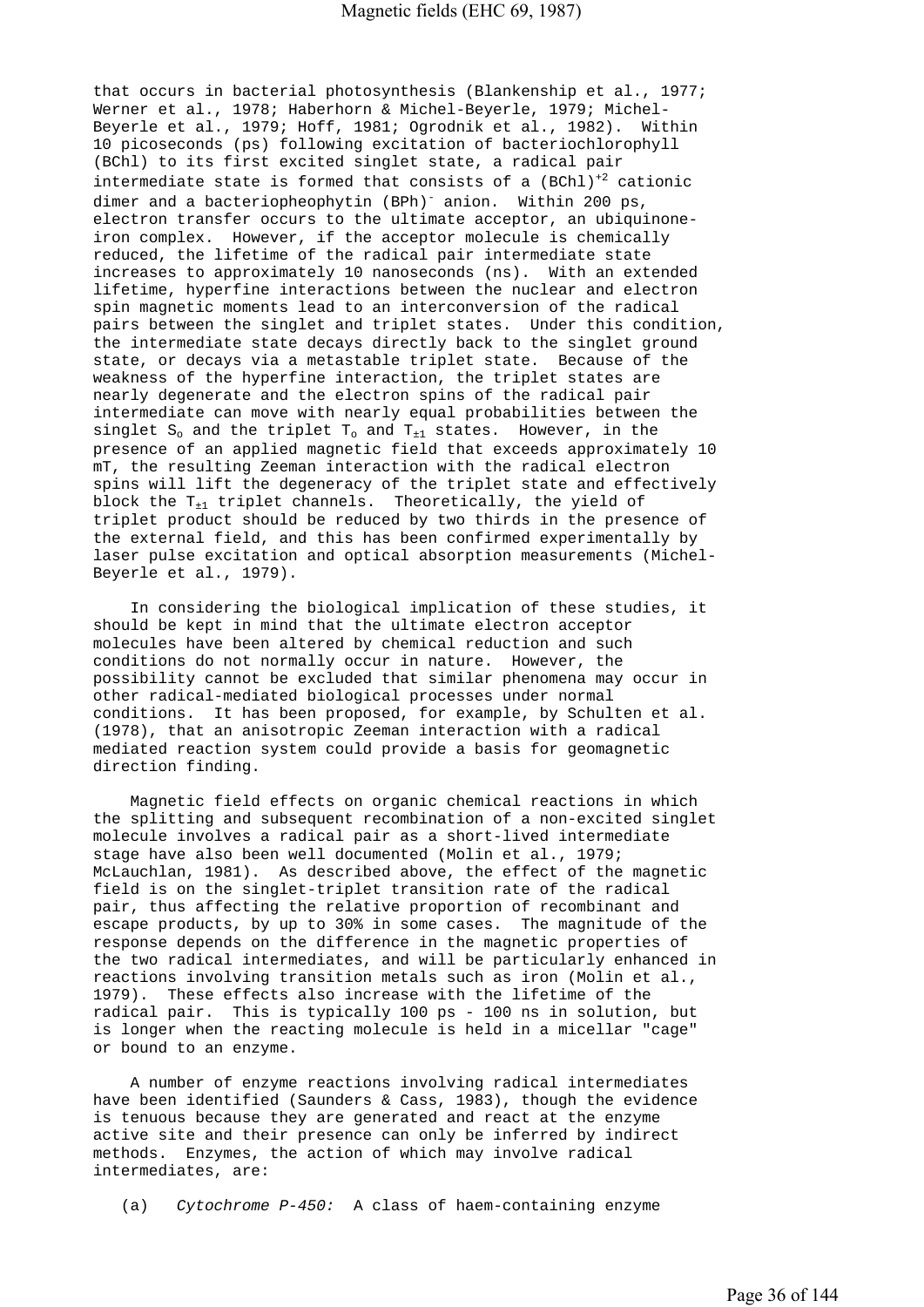involved in drug metabolism and steroid hydroxylation;

- (b) *Lipoxygenase:* A non-haem iron enzyme that is a key enzyme in prostaglandin and thromboxane synthesis; and
- (c) *Cyclo-oxygenase:* The enzyme involved in converting arachadonic acid to prostaglandins.

These enzymes all contain iron and use oxygen  $(0<sub>2</sub>)$  as one of the substrates. They can be expected to be sensitive to magnetic fields, if the radical recombination is rate determining, i.e., if the radical is relatively long-lived.

### 4.2. Time-Varying Magnetic Fields

 In accordance with Faraday's law, magnetic fields that vary in time will induce potentials and circulating currents in biological systems.

 $J = E$  sigma =  $-\frac{P^2}{P^2}$  dB sigma r dB<br> $J = E$  sigma =  $-\frac{P^2}{P^2}$  x sigma =  $-\frac{P^2}{P^2}$  $\begin{array}{ccccccccc} - & - & - & - & x & - & x & \text{sigma} & = & - & - & - & - & - & (5) \\ 2 \text{ pi} & x & dt & 2 & dt & \end{array}$ 2 pi r dt 2 where  $J = current density (A/m<sup>2</sup>)$  $E = induced potential (V/m)$  $r =$  radius of the inductive loop (m) sigma = tissue conductivity  $(S/m)$  $dB =$  rate of change of magnetic flux density  $\overline{d^+}$ 

For sinusoidal fields of frequency f, equation (5) reduces to:

 $J = pi$  r f sigma  $B_0$ ,

where  $B_0$  is the magnetic field amplitude

Thus, the magnitude of the induced electric fields and current densities is proportional to the radius of the loop, the tissue conductivity, and the rate of change of magnetic flux density.

 The dependence of the induced field and current on the radius of the loop through which magnetic flux linkage occurs is an important consideration for biological systems. Time-varying fields of modest strength may induce significant circulating currents at the macroscopic level, but substantially smaller currents at the cellular level.

 An important factor to be considered in the response of biological systems to a time-varying magnetic field is the waveform. Many different types of magnetic field waveform are used in practice, including sinusoidal, square-wave, saw tooth, and pulsed fields. For these fields, the two parameters of key importance are the rise and decay times of the signal, which determine the maximum time rates of change of the field, (dB/dt), and hence the maximum instantaneous current densities induced in tissues. These also depend on tissue conductivity, which is frequency dependent and differs between tissues.

 Luben et al. (1982) and Cain et al. (1984) demonstrated *in vitro* that pulsed magnetic fields, generated in pulse trains (72 Hz) or recurrent bursts (15 Hz), blocked the response of mouse osteoblasts to parathyroid hormone. The effects seemed to be mediated at the cell membrane by blocking receptor-adenylate cyclase coupling in the membrane (Cain et al., 1985). The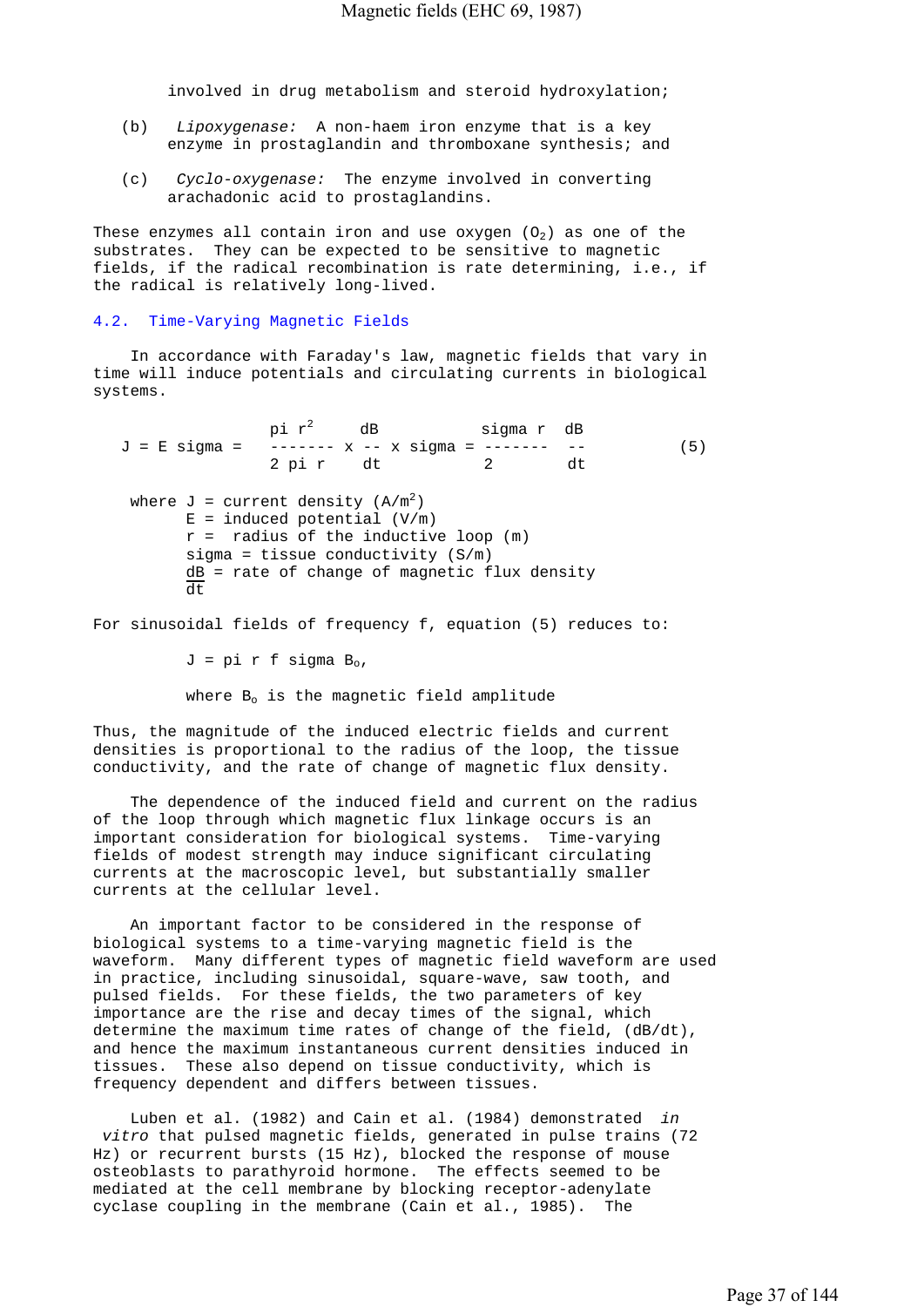adenylate cyclase and cyclic AMP systems are part of the hormone response amplification system. These effects were associated with current densities of  $10$  -  $100$  mA/m<sup>2</sup> and electric field strengths of 0.1 - 1 V/m in extracellular fluids. Effects at the cell membrane receptor level seem to be involved in the effects of 450 MHz fields sinusoidally modulated at ELF frequencies on T-lymphocyte cytotoxic functions (Lyle et al., 1983).

 Numerous effects resulting ELF electric fields in cells and tissues, induced by pulsed magnetic fields, have been described. These effects include stimulation of bone growth, nerve and limb regeneration, cell differentiation, effects on ionic fluxes and on DNA, RNA, and protein synthesis (Sheppard, 1985). Experimental data seem to indicate that the site of the primary interaction is the cell membrane and proposed mechanisms presume a role of the induced electric field. Effects on gene expression, such as the initiation and alteration of transcription (Goodman et al., 1983; Goodman & Henderson, 1986), or effects on *Escherichia coli* lac operon (Aarholt et al., 1982) may be mediated through interaction with the genetic apparatus (chromosomes). Effects on cell membrane and/or gene expression may be responsible for abnormalities in chick embryo development described by Delgado et al. (1982) and Ubeda et al. (1983). However, the latter studies have not been confirmed by Maffeo et al. (1984).

 A well-documented biological effect of time-varying magnetic fields is the occurrence of magnetophosphenes. Various investigations leading to the elucidation of this phenomenon are summarized in Table 7. First observed by d'Arsonval (1896), magnetophosphenes are detected as a sensation of flickering light induced in the eye, when it is exposed to magnetic fields with flux densities greater than about 10 mT and frequencies greater than 10 Hz. The minimum field strength required to produce visual phosphenes (Fig. 5) occurs at a frequency of 20 Hz (Barlow et al., 1947b; Lövsund et al., 1979, 1980a,b; Tenforde & Budinger, 1986). There is evidence (Lövsund et al., 1981) to suggest that the timevarying magnetic field effect occurs in the photoreceptors rather than in the post-synaptic neurons. Furthermore, Lövsund et al. (1980a,b, 1981) concluded from their studies on volunteers that the mechanisms of underlying magnetically and electrically-induced phosphenes are possibly the same.

 The idea that the magnetically-induced electric field strength (and hence current density) in tissues is the physical quantity determining the biological effects at the cellular level has been pursued by Bernhardt (1979, 1985). He used electrophysiological data in order to find "safe" and "hazardous" current densities and to define corresponding magnetic field strengths. The problem is the correlation of the internal current densities with the external magnetic field strengths. Bernhardt (1985) concluded that, using his calculations, it was possible to estimate the current density levels within one order of magnitude. Satisfactory agreement of theoretical predictions with data on the threshold for magnetophosphene perception in human volunteers was obtained (Bernhardt, 1985). This was established to be between 2 and 10 mT (for frequencies greater than 10 Hz).

Table 7. Magnetophosphene studies

| Reference         | Principal findings                                                 |
|-------------------|--------------------------------------------------------------------|
| d'Arsonval (1896) | Initial report of magnetophosphenes produced by a<br>$42-Hz$ field |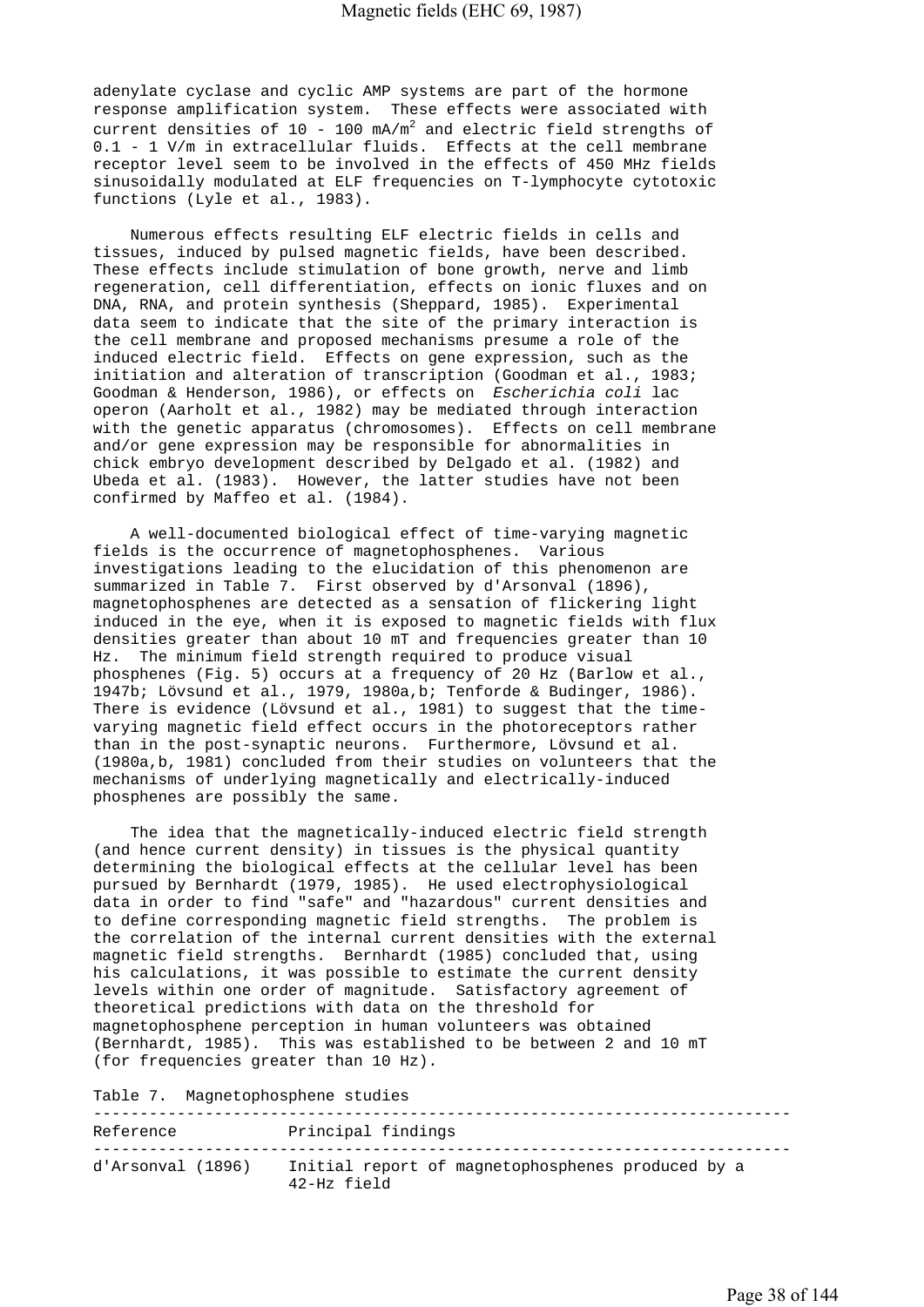| Described magnetophosphenes produced by a 50-Hz<br>field as a colourless, flickering illumination that<br>is most intense in the peripheral region of the eye                                                                                                                                                                                                                                                                                                                                                                                                                                                              |
|----------------------------------------------------------------------------------------------------------------------------------------------------------------------------------------------------------------------------------------------------------------------------------------------------------------------------------------------------------------------------------------------------------------------------------------------------------------------------------------------------------------------------------------------------------------------------------------------------------------------------|
| Demonstrated that magnetophosphenes produced by a<br>25-Hz field are more intense than those produced by<br>a 60-Hz field of comparable intensity                                                                                                                                                                                                                                                                                                                                                                                                                                                                          |
| Demonstrated the production of magnetophosphenes by<br>pulsed DC fields as well as by time-varying fields<br>with frequencies from 7 to 66 Hz; observed strongest<br>magnetophosphenes with fields oscillating at 20 - 30<br>Ηz                                                                                                                                                                                                                                                                                                                                                                                            |
| Demonstrated threshold field intensity of 20 mT<br>(rms) at 30 Hz, and showed that the threshold for<br>magnetophosphenes is relatively insensitive to back-<br>ground illumination compared with that for electro-<br>phosphenes; characterized "fatique" phenomenon with<br>a 60 Hz magnetic field applied for 1 min, which was<br>followed by a refractory period of 40 s, during<br>which a second phosphene could not be elicited;<br>demonstrated that magnetic fields must be applied in<br>the region of the eye to produce phosphenes, and<br>that sensitivity is abolished by pressure applied to<br>the eyeball |
| Observed comparable light patterns associated with<br>visual stimulation by ELF electric and magnetic<br>fields, but found different probabilities of occur-<br>rence of certain types of phosphene patterns                                                                                                                                                                                                                                                                                                                                                                                                               |
| Analysed threshold field intensity for production of<br>magnetophosphenes over frequency range of 10 - 45<br>Hz; demonstrated maximum sensitivity to a 20-Hz<br>field; studied effects of dark adaptation, back-<br>ground illumination, and visual defects on sensi-<br>tivity to magnetophosphenes; compared threshold<br>stimuli required to produce electrophosphenes and<br>magnetophosphenes; characterized changes in electro-<br>physiological responses of isolated frog retinas<br>exposed to ELF magnetic fields                                                                                                |
|                                                                                                                                                                                                                                                                                                                                                                                                                                                                                                                                                                                                                            |
| Principal findings<br>-----------------------------                                                                                                                                                                                                                                                                                                                                                                                                                                                                                                                                                                        |
| Silny (1981); Found minimum time rate of change for magneto-<br>Bernhardt (1985) phosphenes in sinusoidal fields at 17 Hz to be<br>$0.3$ T/s                                                                                                                                                                                                                                                                                                                                                                                                                                                                               |
| Found minimum time rate of change of pulsed magnetic<br>field to be $1.3 - 1.9$ T/s to produce magneto-<br>phosphenes                                                                                                                                                                                                                                                                                                                                                                                                                                                                                                      |
|                                                                                                                                                                                                                                                                                                                                                                                                                                                                                                                                                                                                                            |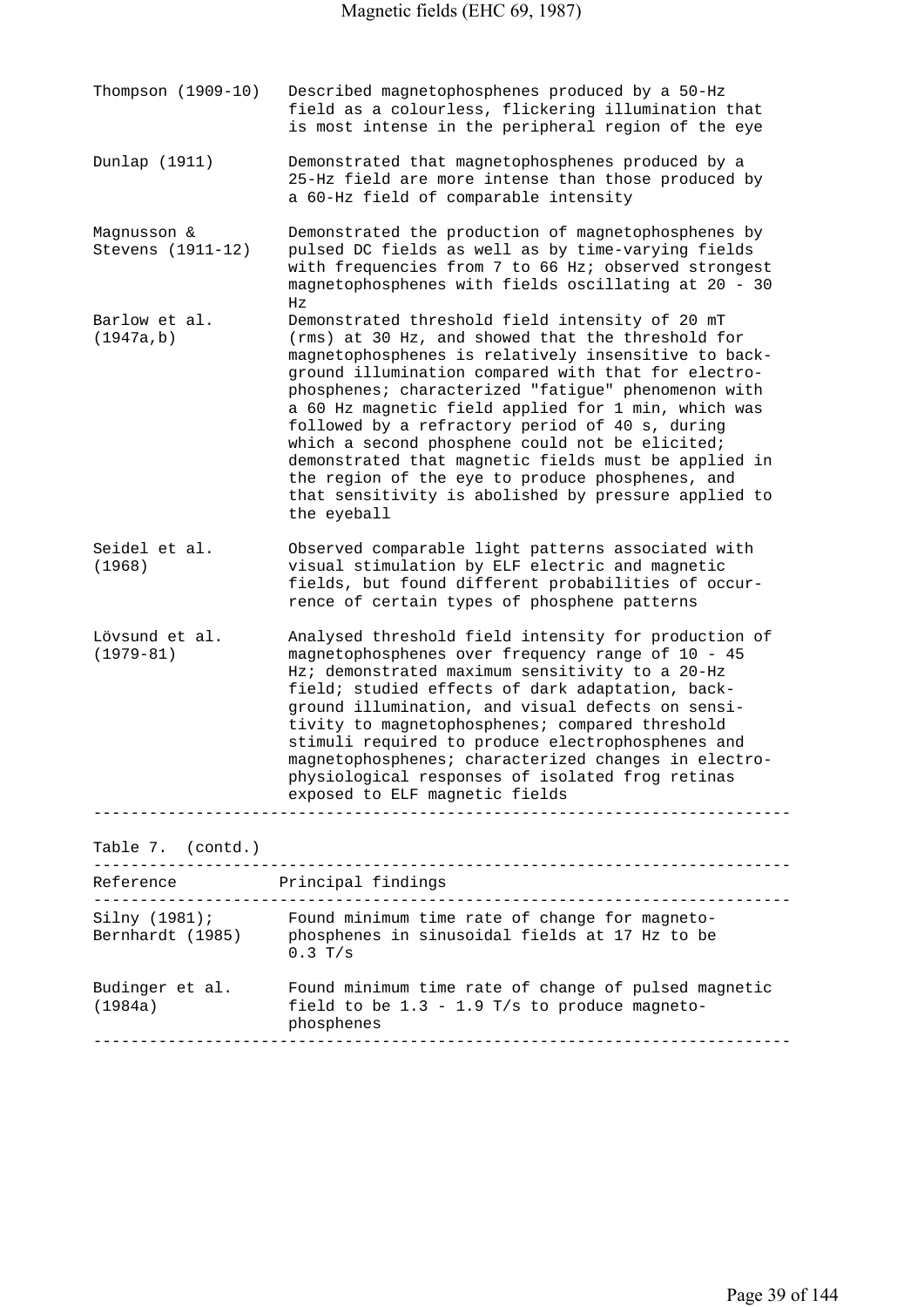

 Another potentially important target of ELF magnetic field interactions is the nervous system. From a consideration of the naturally occurring fields in the central nervous system, Bernhardt (1979) concluded that magnetic fields in the 1 - 100 Hz frequency range, which can induce current densities in tissue of approximately 1  $mA/m^2$  or less, should not have a direct effect on the brain's electrical activity. The strength of a 60-Hz magnetic field that would induce a peak current density of this magnitude in the cranium of a human subject was calculated to be about 0.5 mT (Tenforde, 1985a).

 In a careful study on human perception to 60 Hz magnetic fields, Tucker & Schmitt (1978) did not find any significantly perceptive individuals among more than 200 subjects exposed to a field with an amplitude of 2.1 mT. Several behavioural tests on

mice exposed to a 60-Hz magnetic field that induced a peak current density approaching 1 mA/m $^2$  in the peripheral cranial region also yielded negative findings (Davis et al., 1984). The results of these studies suggest that ELF magnetic fields must have significantly greater amplitudes than the theoretically calculated threshold values in order to perturb animal behaviour. However, it is important to recognize the inherent deficiencies of a simple theoretical model that treats the central nervous system as a region of uniform conductivity. In addition, the induced current in a loop of maximum radius at the brain's surface may not be the relevant parameter to consider in predicting the response to ELF magnetic fields. The regions of the central nervous system that might be responsive to these fields may have significantly smaller dimensions than the entire cranium. Thus, a large increase in the ELF magnetic field strength would be necessary to evoke a measurable electrical and/or behavioural perturbation.

 It is reasonable to suppose that these effects result from the interaction of the induced electric fields and currents with the membranes of nerve and muscle cells, thereby causing changes in the electrical excitability of these cells in the same way as naturally occurring or directly applied electric fields.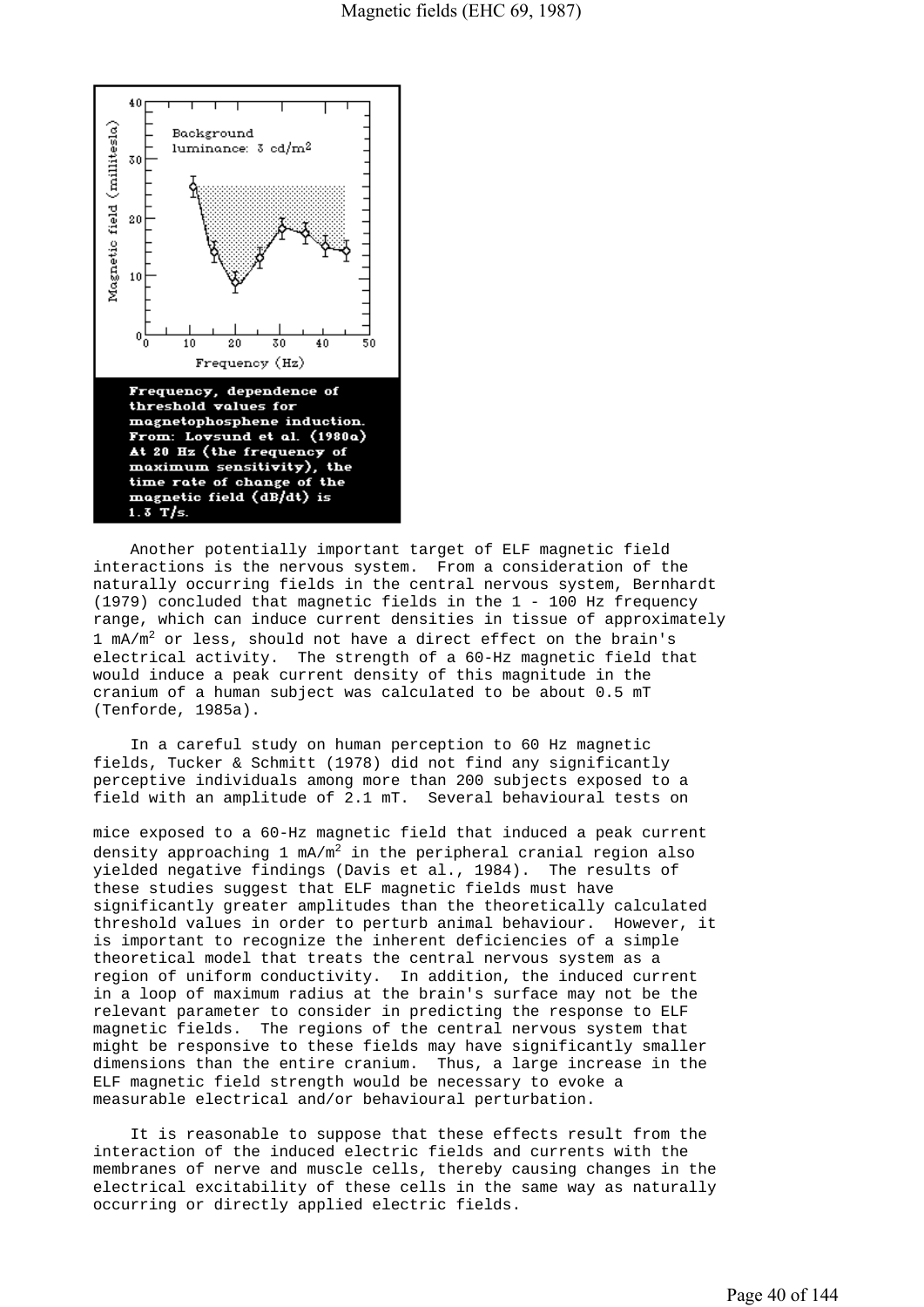The permeability to ions of the nerve (and muscle) cell membranes depends on the membrane potential. It is this voltagedependent permeability that gives the cells the property of being electrically excitable. When an electric field is applied, various charged side-groups of certain proteins embedded in the membrane change their configuration, thereby causing a larger structural change in the protein as a whole. In this new conformation, ions are able to pass through the membrane by binding temporarily with the protein molecule at various sites, thus "hopping" through the membrane. In any area of a membrane, there are a large number of "gating" molecules, and the effect of an induced electric field may involve an alteration in the proportion of gates that are open. This type of interaction could significantly influence membrane permeability.

 In addition, there is a specific type of protein molecule for each species of ion, permitting different ionic responses to the same electric field. Thus, in response to a depolarizing electric field, there is a large increase in Na<sup>+</sup> permeability in the membrane of a nerve cell tending to depolarize the cell further. This event is followed by a slower change in  $K^+$  permeability and an inactivation of the Na<sup>+</sup> channel, resulting in a repolarization. Induced fields sufficient to exceed a threshold depolarization value can result in an action potential that is capable of stimulating other excitable cells. These effects are well understood. ELF magnetic fields inducing such large depolarizations may result in nerve stimulation or muscle contraction, or even in fibrillation. ELF magnetic fields inducing weak electric fields may also interact with, or modulate, nervous system activity in a manner that is less well understood. However, these interactions can produce changes in electrical excitability. Such interactions may be involved in, for example, magneto- or electrophosphenes.

 The ELF field interactions described above exhibit frequencydependent thresholds characteristic of nervous tissue, and have been well documented by Bernhardt (1979, 1985). This frequency dependence is very important when relating experimental results obtained using high frequencies or very short pulses to effects anticipated at 50/60 Hz, at least as far as acute responses are concerned. The main factors governing this dependence are accommodation and ionic mobility. As a result, there is a characteristic U-shaped dependence of threshold current density on frequency, with the lowest values for most nervous tissues occurring between 10 Hz and 100 kHz. At low frequencies, the effects of accommodation predominate, which is thought to be related to the slow inactivation of the Na<sup>+</sup> channel. At higher frequencies, the time available during each cycle for ions to migrate across the membrane, an all or nothing event, becomes limiting; direct electrical excitation gives way to heating somewhere between 100 Hz and 300 kHz.

 It should be noted that the theoretically calculated field intensities at 20 Hz for stimulating the visual system are only slightly lower than the perception threshold for magnetophosphenes (Bernhardt, 1985). With regard to "hazardous values" and the upper limit of the field strength that leads to injury, the ultimate criterion for the definition of injury may be the initiation of heart fibrillation. The threshold for extra-systole induction at 60 Hz is estimated to be above 300 mT for stimulation times of 1 second or longer, and the threshold for ventricular fibrillation is higher by a factor of 3 - 5 (Bernhardt, 1985). For shorter exposure times, higher field strengths are necessary to produce similar biological effects.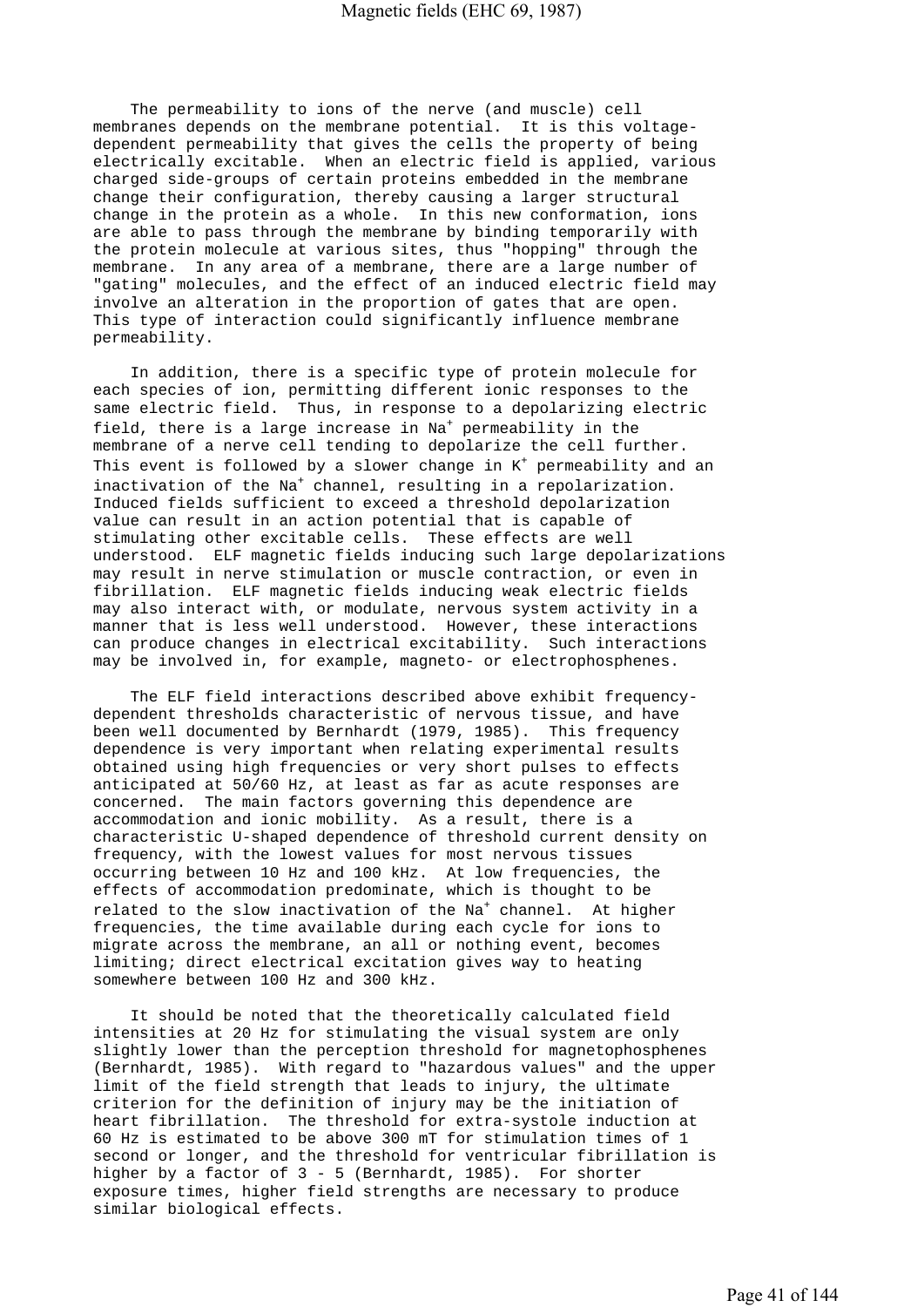Silny (1986) measured the stimulation threshold of the heart in 8 dogs exposed to time-varying magnetic fields. He converted the thresholds found in dogs to the equivalent thresholds expected in human beings. From his data, the fibrillation threshold for the human heart was estimated to be 1 T at 50 Hz, for magnetic fields acting perpendicular to the body axis.

### 4.3. Other Magnetic Field Interactions Under Study

 The transduction mechanism for ELF magnetic fields described in section 4.2 is supported by experimental data for electrically excitable tissues. For other biological effects observed with ELF fields that induce smaller current densities (below the level that could significantly affect the cell membrane potential), other transduction mechanisms have been proposed. For example, changes in cell-surface receptor molecules and in ion binding to membrane surfaces have been reported to occur, as a result of exposure to ELF magnetic fields. It has been proposed that the pericellular currents induced by an ELF field may produce electrochemical alterations in components of the cell membrane surface. These events, in turn, send signals across the cell membrane barrier that produce alterations in intracellular biochemical and physiological functions. This hypothesized scheme of transductive coupling

between induced electric currents in the extracellular medium and the intracellular events occurring in living cells is illustrated schematically in Fig. 6.



 The key element in the sequence of events through which externally applied ELF fields influence cellular properties is the transductive signalling event within the cell membrane. Numerous theoretical models have been proposed for the transmembrane signalling process (or processes) that are triggered by induced pericellular electric currents (Adey, 1980, 1981, 1983). In the broadest sense, these hypothesized mechanisms can be grouped into two general classes:

- (a) long-range cooperative phenomena established within the matrix of glycoproteins and lipoproteins that constitute the cell membrane; and
- (b) localized events occurring at specific ligand-binding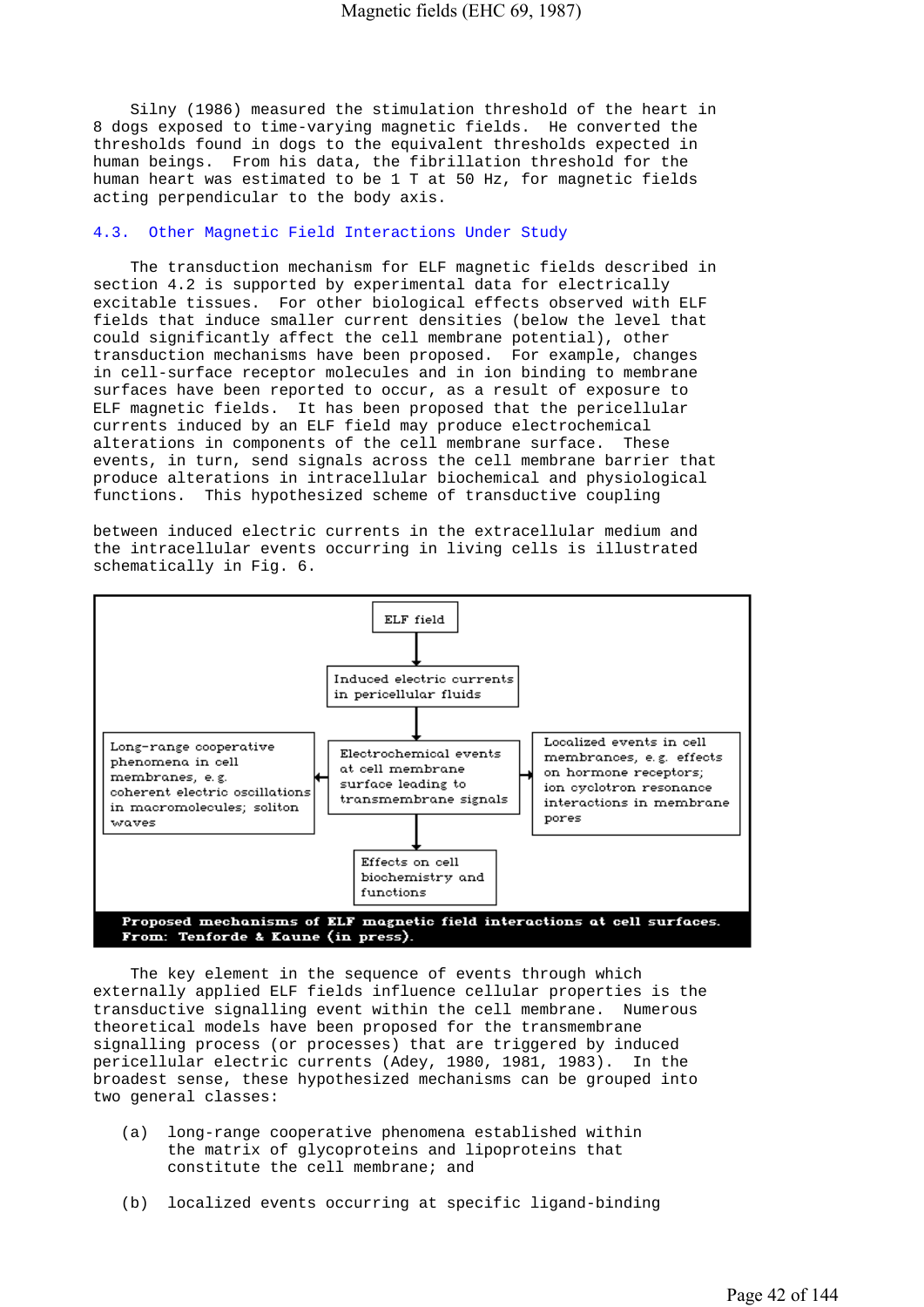sites (receptors) at the outer membrane surface, or events occurring within ion-selective channels that span the membrane and electrically couple the intracellular and extracellular fluids.

These classes of phenomena are depicted by the boxes at the left and right sides of Fig. 6 and will be discussed separately.

# 4.3.1. Long-range cooperative phenomena in cell membranes

 The electric fields induced in tissue by externally-applied low-amplitude ELF electromagnetic fields are several orders of magnitude less than the voltage gradient that exists across the living cell membrane. It has therefore been proposed that the cellular response to external ELF fields may involve an amplification process in which a weak electric field induced in the

extracellular fluid acts as a "trigger" for the initiation of longrange cooperative events within the cell membrane (Adey, 1981). The basic premise underlying this theoretical concept is that the cell membrane exists in a metastable, non-equilibrium state that can be significantly perturbed by a weak electrical stimulus. Various physical models of such interactions have generally treated the cell membrane as a lattice in which nonlinear oscillations are established by weak electrical (or electrochemical) stimuli. These oscillations are amplified by the collective excitation of patches of membrane molecules that extend over a significant portion of the cell surface. The stored energy resulting from this collective mode of molecular excitation is then released as metabolic chemical energy through the activation of ion pumps or enzymatic reactions within the membrane (Frohlich, 1968, 1977; Grodsky, 1976, 1977; Kaczmarek, 1977; Lawrence & Adey, 1982, 1983; Adey, 1983).

# 4.3.2. Localized interactions of external ELF fields with cell membrane structures

 Recent experimental evidence and theoretical models have given support to the concept that the interactions of ELF electromagnetic fields with living cells occur at specific loci on the cell membrane. In many ways, this concept is more attractive than the hypothesized long-range membrane interactions described above. Apart from the abstract nature of such theories, the concept of long-range interactions that involve a large fraction of the cell membrane surface is generally feasible only for electromagnetic fields with frequencies well above the ELF range. Recent theoretical efforts have therefore focused on the possibility that weak ELF field interactions could significantly alter either ligand-receptor interactions at the membrane surface, or the transmembrane movement of electrolytes. Theoretical and experimental developments in this area include the following:

#### (a) *Ligand-receptor interactions*

 Chiabrera et al. (1984) proposed a model of membrane interactions in which a microelectrophoretic motion induced in the cell membrane by weak ELF electric fields influences the average distance between charged ligands and the cell-surface receptors to which they are bound. In this theoretical model, the effect of the imposed electric field is to decrease the mean lifetime of the ligand-receptor complexes on the membrane surface. The authors propose that this effect could influence various biological phenomena such as the activation of lymphocytes by antigens and various lectins. An ELF field interaction of this type could also influence the gating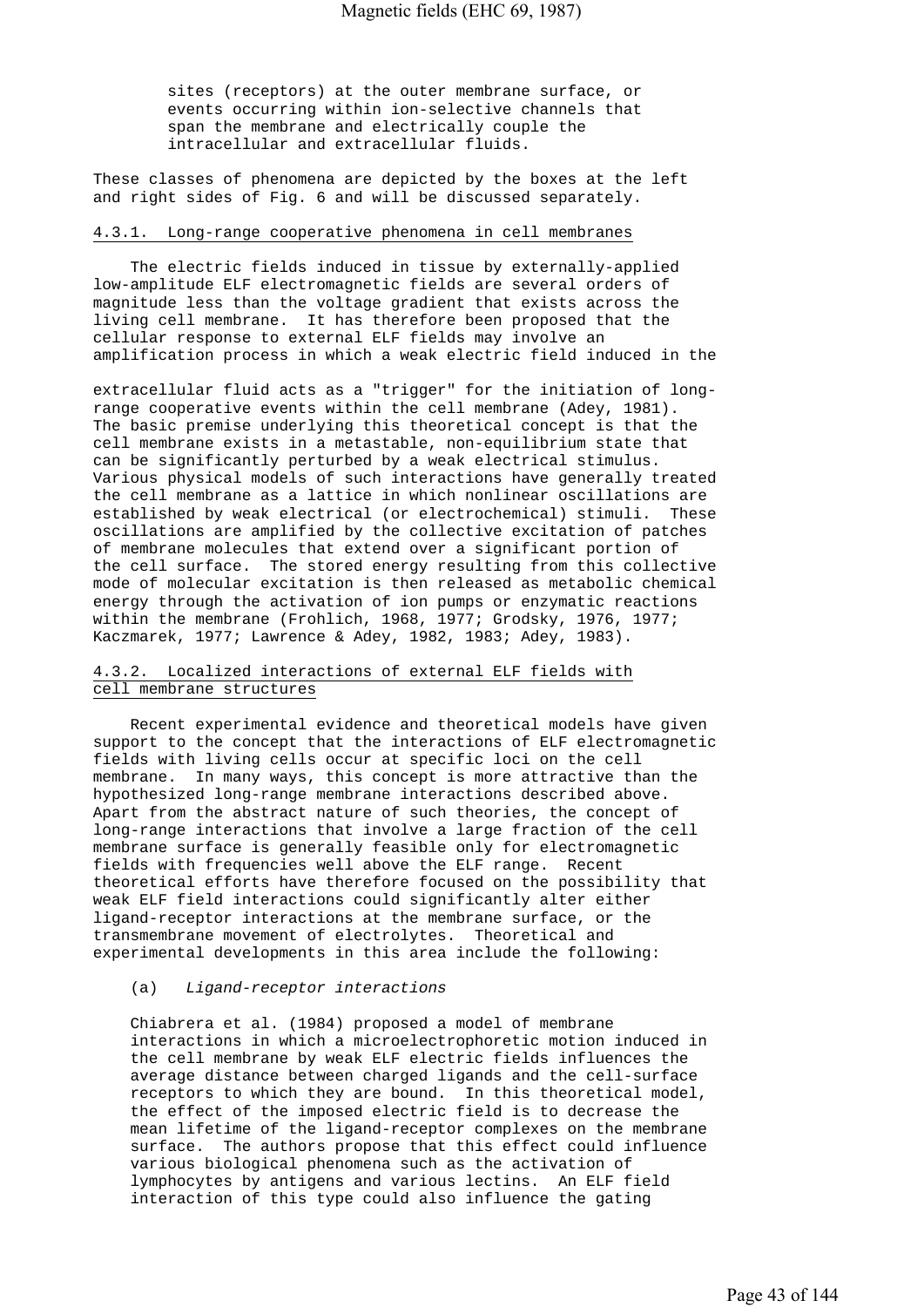mechanisms that control the membrane transport of various types of cations such as calcium.

# (b) *Combined static and ELF field interactions*

 Some experimental evidence suggests that ion cyclotron resonance effects could occur between ELF fields and static magnetic fields with intensities comparable to that of the

 geomagnetic field. Briefly summarized, it has been reported that magnetic resonance conditions influence the dielectric properties and growth rate of yeast cells (Jafary-Asl et al., 1982), the rate of lysozyme reaction with a cell membrane substrate (Jafary-Asl et al., 1982), the behaviour of rats in a timing discrimination task (Liboff et al., 1985), and the rate of calcium ion release from the surfaces of brain cells exposed  *in vitro* to low-intensity electromagnetic fields (Blackman et al., 1985a,b). The first two of these biological effects were claimed to occur in response to conventional nuclear magnetic resonance conditions under which the static field intensity and the frequency of the electromagnetic field were related by the Larmor relationship for various nuclei, including  ${}^{1}H$ ,  ${}^{23}Na$ ,  $^{31}P$ ,  $^{35}Cl$ , and  $^{39}K$  (Jafary-Asl et al., 1982). In a third study (Liboff et al., 1985), reversible changes in rodent timing behaviour were observed when rats were simultaneously exposed to a horizontal 60-Hz magnetic field and a vertical magnetostatic field with a flux density of 26 µT. This combination of static field intensity and oscillating field frequency satisfies the cyclotron resonance conditions for lithium ions, which are thought to exert neuropharmacological effects. In the fourth study (Blackman et al., 1985b), a generalized relationship was derived between the biologically effective electromagnetic field frequency and the static magnetic field flux density. This relationship established a proportionality between the frequency of the oscillating field and the static magnetic field flux density multiplied by an index,  $(2n + 1)$ , where  $n = 0$  or 1.

 Liboff (1985) proposed that these weak interactions, which involve energy transfer from the external field that is 8 orders of magnitude less than the Boltzmann thermal energy (kT), could nevertheless impart kinetic energy to ions, such as calcium, moving through transmembrane channels. The theoretical argument was made by McLeod & Liboff (1986) that ion channels provide an environment in which damping effects on ion motion due to collision may be reduced relative to the high collision frequencies that exist in bulk aqueous media. Nevertheless, a simple calculation indicates that, under the various experimental conditions described above, the induced electric field within ion transport channels is of the order of  $10^{-10}$  V/m. This field level is 2 orders of magnitude less than the Nyquist thermoelectric noise present in membrane channels (Bawin & Adey, 1976). Overall, the experimental data that suggest a possible role of cyclotron resonance effects on ion binding to membrane surfaces and on cation transport through cell membrane pores are intriguing, but there is a clear need for refinements in the theoretical description of this phenomenon and to substantiate the experimental results.

### 5. EXPERIMENTAL DATA ON THE BIOLOGICAL EFFECTS OF STATIC MAGNETIC FIELDS

 In this section, the aim is to present a review of experimental observations on the biological effects of exposure to magnetic fields, and to relate them to data presented in the preceding section, in which the mechanisms of interaction were discussed.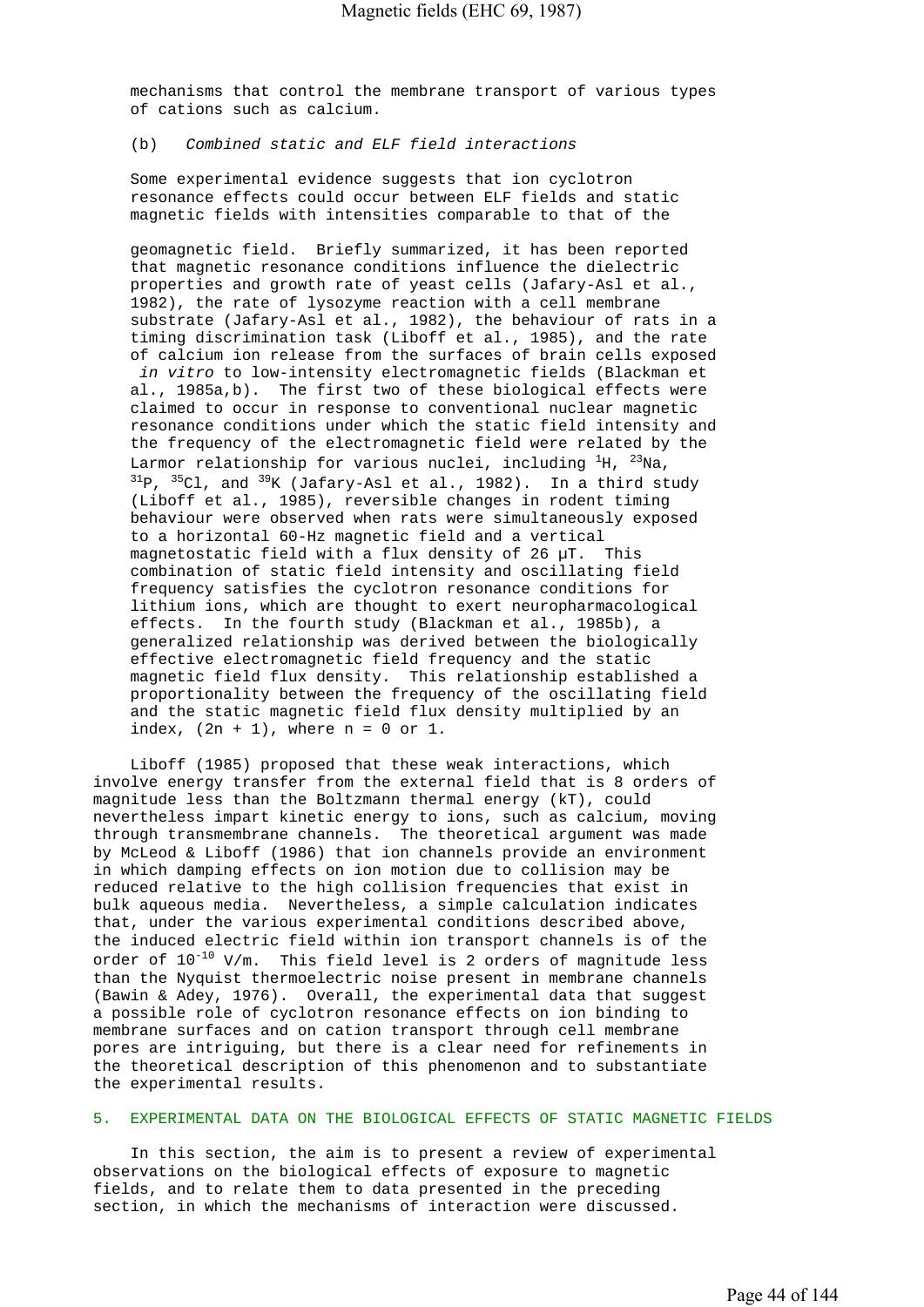Empirical observations for which no theoretical explanations are available, at present, will be pointed out, and an attempt will be made to identify gaps in knowledge. The data discussed here were selected on the basis of their relevance for the assessment of health risks. Thus, many papers have been omitted from the discussion.

 Several comprehensive sources of experimental data on the biological effects of magnetic fields are available. Older results have been collected in two volumes edited by Barnothy, M.F., ed. (1964, 1969) and the monograph by Kholodov (1966, 1974); more recent results can be found in the report of the American Institute of Biological Sciences (1985). Some recent reviews include those prepared by Bogolyubov (1981), Kholodov (1982), Schulten (1982), Galaktionova et al. (1985), Sidjakin (in press), Tenforde (1979, 1985a,b,c, 1986a), and Tenforde et al. (1985). Valuable information and extensive bibliographies can be found in review papers by Budinger (1979, 1981), Budinger & Collander (1983), Persson & Stahlberg (1984), and Tenforde & Budinger (1986), which address the biological effects of magnetic fields in the context of the safety of magnetic resonance imaging and *in vivo* spectroscopy.

 All the above reviews are concerned with potential risks for human health from exposure to magnetic fields of a strength greater than that of the geomagnetic field. This document does not deal with magnetic fields of a strength below that of the geomagnetic field. However, readers interested in this aspect are referred to reviews by Nakhil'nitskaya et al. (1978) and Kopanov & Shakula (1985).

 The organization of this section will follow the order of increasing biological complexity of the system studied.

# 5.1. Molecular Interactions

 Research on magnetic field interactions with biological molecules has led to a diversity of findings as exemplified by the results of studies on various enzymes summarized in Table 8. A total of 15 reports has appeared in which the reaction rates of 17 different enzymes were studied during exposure to stationary magnetic fields over a broad range of field strengths, and with widely varying exposure times, reaction temperatures and pH levels, and conditions of field uniformity. Overall, 58% of the experimental studies showed no effects of the field exposure, while 33% and 8% of the tests showed increases and decreases, respectively, in the rate of enzyme reactions in the exposed samples relative to controls. As discussed earlier in section 4, in certain systems, such as enzymes that involve radical

intermediate stages as part of their reaction pathways, it might be anticipated that the reaction would be sensitive to the presence of a magnetic field. However, for several other enzyme systems there is no obvious physical mechanism that could explain the observed magnetic sensitivity at the field intensities that were used. It is interesting to note, for example, that Cook & Smith (1964) found that the activity of trypsin increased by up to 23% during a 2-h exposure to a 0.8-T field, whereas Vajda (1980) and Nazarova et al. (1982) did not observe any change in enzyme activity during exposures of 2-8 h duration in a 1.4-T field. Furthermore, Nazarova et al. (1982) found that trypsin activity was not affected by a 2.5 h exposure to a 10-T field, and Rabinovitch et al. (1967a,b) did not observe any change in trypsin activity either during a 9 min exposure to a 22-T field, or following a 3.7 h pretreatment of the enzyme in a 20.8-T field.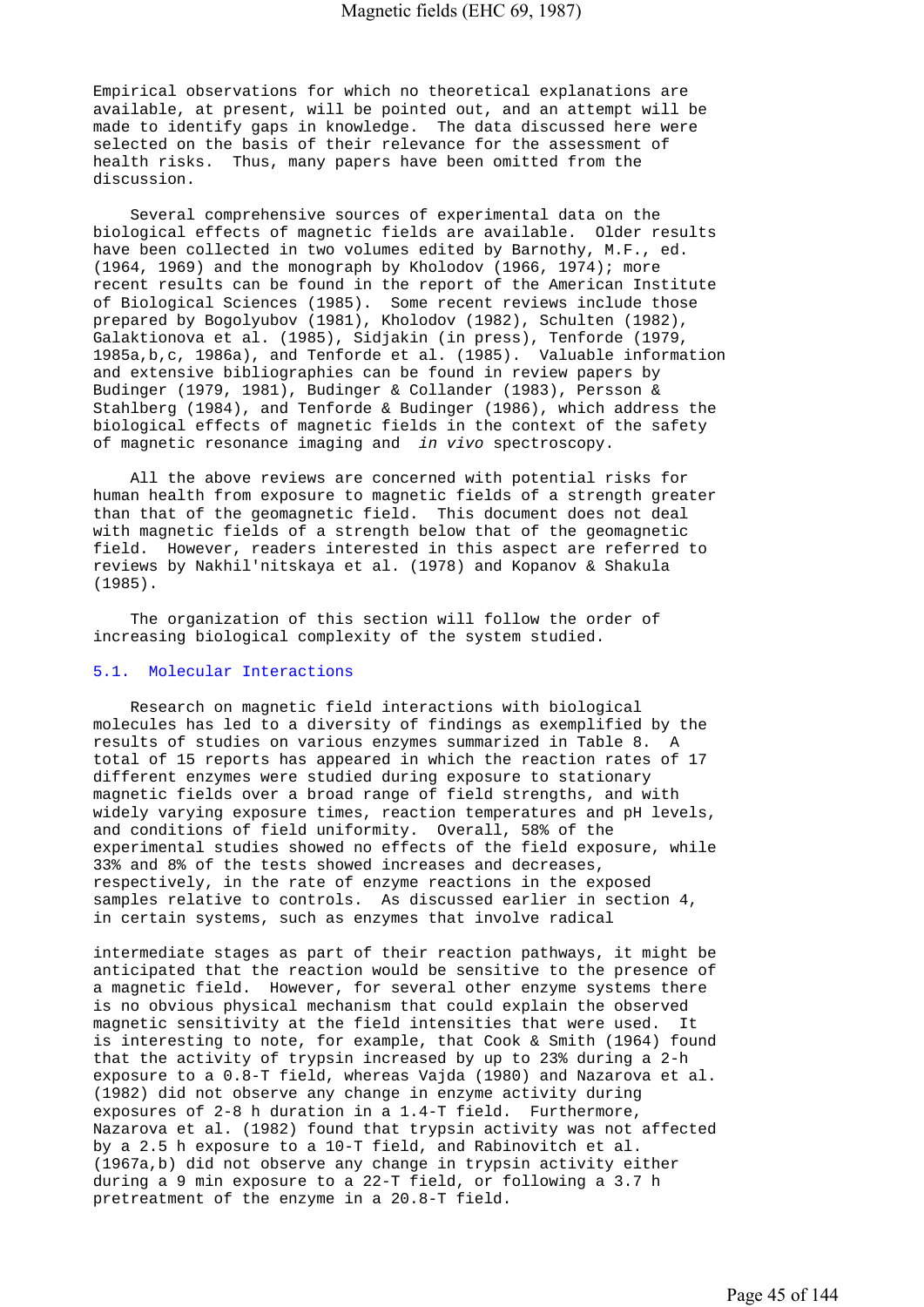Another aspect of the data presented in Table 8 that merits comment is the finding in two different laboratories of an increase in the reaction rate of the metalloenzyme catalase in response to exposure to a magnetic field (Haberditzl, 1967; Vainer et al., 1978). Vainer et al. (1978) reported that the reaction rate of catalase varied linearly with field between 0 and 0.8 T, increasing by 20% at 0.8 T. The action of this enzyme may involve a radical intermediate state which, as discussed in the preceeding section, might be anticipated to exhibit magnetic sensitivity. Several other biologically important enzymes that may have radical intermediate steps in their pathways include the cytochrome P-450 enzymes, which are involved in steroid hormone metabolism, and lipoxygenase and cyclo-oxygenase, both of which are involved in the synthesis of prostaglandins (Saunders & Cass, 1983). Further studies on these enzyme systems would provide useful insight into whether enzymatic pathways that involve radical intermediate states exhibit sensitivity to a stationary magnetic field, with possible consequences for cellular and tissue functions (Schulten, 1986).

 A well-studied mechanism by which static magnetic fields can influence macromolecules is through a magneto-orientational effect. As discussed in section 4, this phenomenon produces measurable effects on single molecules, only at field strengths greater than 10 T. Various macromolecular assemblies, such as retinal photopigments, can be oriented in fields of less than 1 T. However, at present, there are no data suggesting that magnetoorientation of these various macromolecules exerts profound effects on vital membrane, cellular, or tissue function. For example, mammalian visual functions have been found to be unaffected by static magnetic fields up to 1.5 T (Gaffey & Tenforde, 1984).

| Enzyme                 | field<br>strength activity<br>(testa) | Applied Effect on Reference<br>enzyme |                                  |
|------------------------|---------------------------------------|---------------------------------------|----------------------------------|
| Acetylcholinesterase   | 1.7                                   | increase                              | Young (1969)                     |
| Alcohol dehydrogenase  | 1.4                                   | none                                  | Muller et al. (1971)             |
| Aldolase               | 17                                    | none                                  | Rabinovitch et al.<br>(1967a, b) |
| Asparaginase           | 1.7                                   | increase                              | Shishlo (1974)                   |
| beta-galactosidase     | $\mathbf{1}$                          | none                                  | Thomas & Morris<br>(1981)        |
| Carboxydismutase       | $\overline{2}$                        | increase                              | Akoyunoglou (1964)               |
| Catalase               | 6                                     | increase                              | Haberditzl (1967)                |
| Catalase               | 0.8                                   | increase                              | Vainer et al. (1978)             |
| Cytochrome oxidase     | 1.3                                   | increase                              | Gorczynska et al.<br>(1982)      |
| DNase                  | 0.3                                   | increase                              | Komolova et al.<br>(1972)        |
| Glumatic dehydrogenase | 7.8                                   | decrease                              | Haberditzl (1967)                |
| Histidase              | 1.7                                   | decrease                              | Shishlo (1974)                   |
| Lactic dehydrogenase   | 1.4                                   | none                                  | Muller et al. (1971)             |
| Peroxidase             | 17                                    | none                                  | Rabinovitch et al.<br>(1967a, b) |
| RNase                  | 17                                    | none                                  | Rabinovitch et al.<br>(1967a, b) |
| RNase                  | 4.8                                   | none                                  | Maling et al. (1965)             |
| RNase                  | 1.4                                   | none                                  | Muller et al. (1971)             |
| RNase                  | 0.3                                   | none                                  | Komolova et al.<br>(1972)        |

Table 8. Magnetic field effects on enzyme systems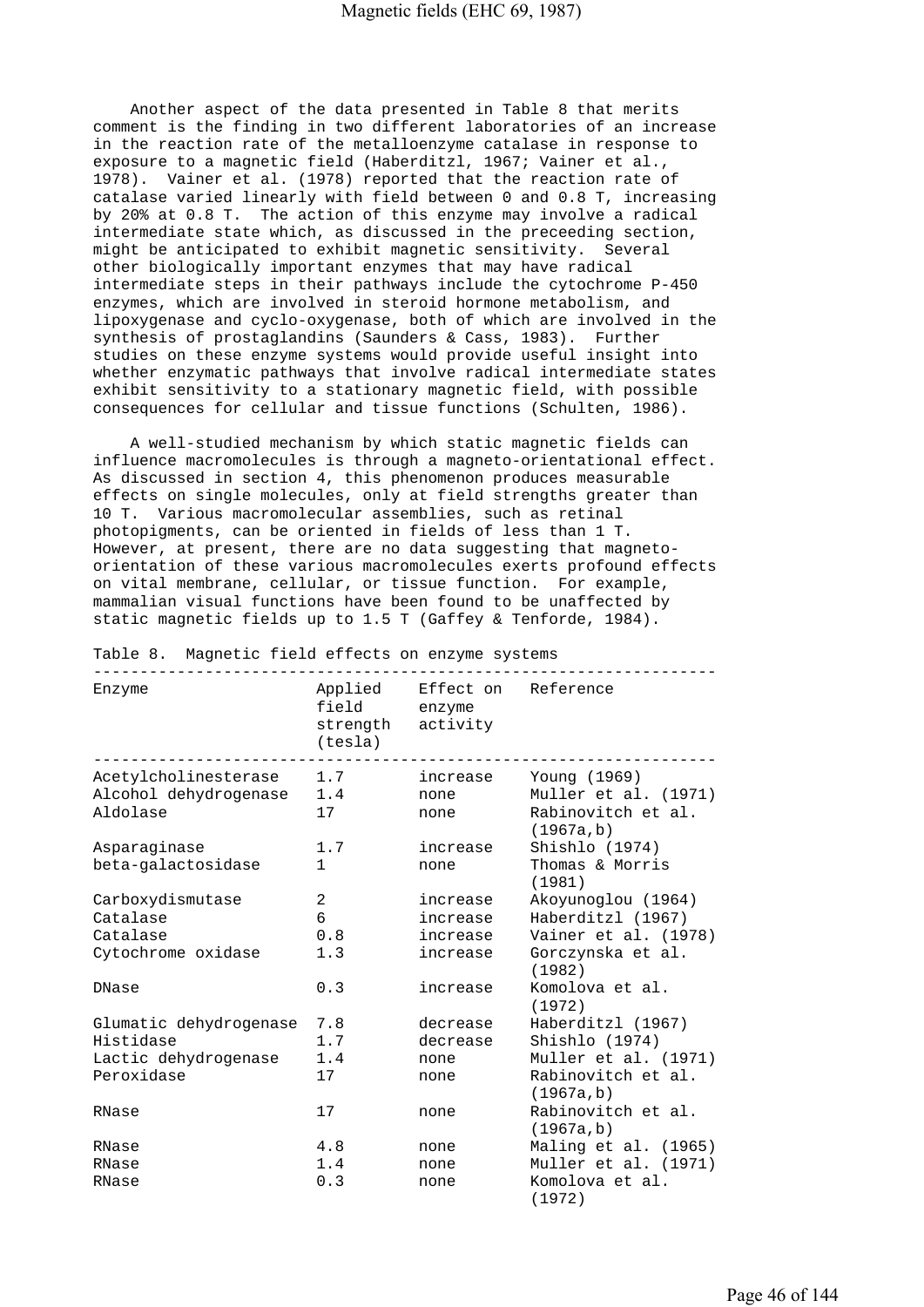| Succinate-cytochrome-C |      |          |                                  |
|------------------------|------|----------|----------------------------------|
| reductase              | 4.8  | none     | Maling et al. (1965)             |
| Trypsin                | 0.8  | increase | Cook & Smith (1964)              |
| Trypsin                | 20.8 | none     | Rabinovitch et al.<br>(1967a, b) |
| Trypsin                | 10   | none     | Nazarova et al.<br>(1982)        |
| Trypsin                | 1.4  | none     | Vajda (1980)                     |
| Tryosinase             | 17   | none     | Rabinovitch et al.<br>(1967a, b) |
|                        |      |          |                                  |

## 5.2. Effects at the Cell Level

 The results of a number of studies conducted in the 1960s and earlier suggested that exposure to stationary fields might lead to physiological, morphological, and growth abnormalities at the cellular level (Barnothy, M.F., 1964, 1969). Degenerative changes such as pycnosis (Mulay & Mulay, 1961; Pereira et al., 1967), decreased DNA synthesis (D'Souza et al., 1969) and growth inhibition (Gerencer et al., 1962; Butler & Dean, 1964) were noted for various types of normal and tumour cells. In contrast to these observations, a large number of more recent studies using magnetic

field intensities and exposure times that were equal to or greater than those used in the earlier work have failed to produce effects on cell growth (Montgomery & Smith, 1963; Halpern & Greene, 1964; Hall et al., 1964; Rockwell, 1977; Iwasaki et al., 1978; Frazier et al., 1979, Nath et al., 1980). It is also interesting to note that early reports (Barnothy, J.M., 1964; Gross, 1964) of *in vivo*  tumour growth inhibition by stationary magnetic fields have not been replicated in other studies (Eiselein et al., 1961; Chandra & Stefani, 1979). All of the studies mentioned above were performed under different exposure conditions and thus are difficult to compare.

 Malinin et al. (1976) reported that exposure of human WI-38 fibroblasts and murine L-929 cells to a 0.5-T field for 4-8 h at 4 °K led to subsequent growth inhibition compared with controls, when the cells were thawed and cultured at 30 °C. The exposed cultures also appeared to undergo morphological transformation and to lose sensitivity to contact inhibition of cell division in long-term cultures. These observations were later shown to be the result of using unconventional culture techniques in which control cells were subcultured at 5- to 6-day intervals, while cultures grown from exposed cells were only passaged at 28- to 45-day intervals. When Frazier et al. (1979) used similar culture techniques, they were able to replicate, in unexposed cultures of WI-38 and L-929 cells, the morphological transformation that had been reported by Malinin et al. (1976) to result from magnetic field exposure. Thus, the results of Malinin et al. (1976) should be discounted in an evaluation of magnetic field effects on cell cultures.

 Although the preponderance of available experimental evidence indicates that stationary magnetic fields with intensities up to 2 T exert little influence on cell growth properties, there are potential mechanisms, discussed by Tenforde (1985b), by means of which effects might occur. These include:

- (a) Enzymatic pathways that contain radical intermediate stages and may be sensitive to the presence of strong magnetic fields;
- (b) The redistribution of paramagnetic oxygen molecules in the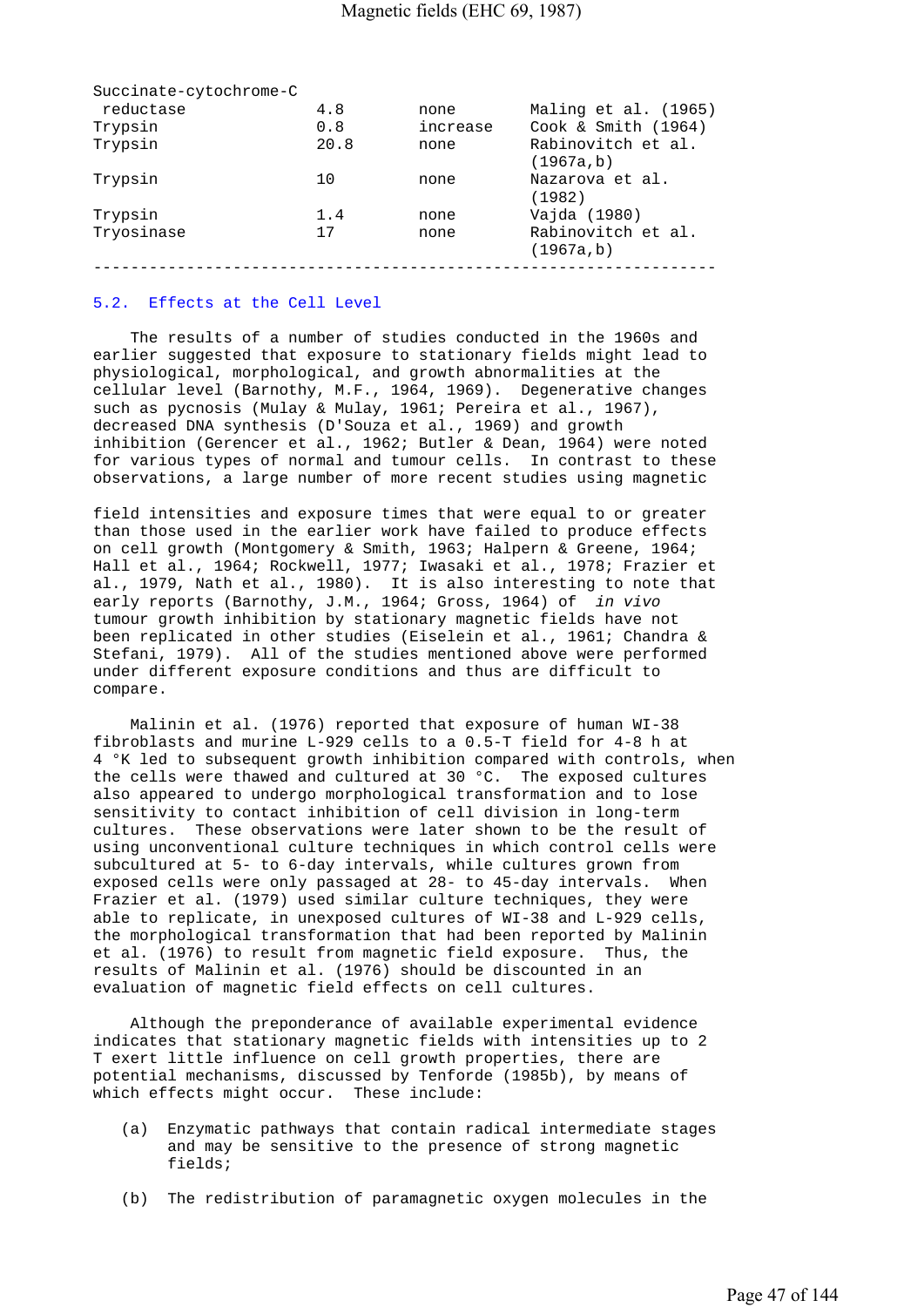presence of a strong magnetic field gradient (Aceto et al., 1970). The magnetomechanical movement of dissolved oxygen in an aqueous medium has been demonstrated experimentally (Lyu et al., 1978; Ueno & Harada, 1982), but, as yet, there are no clear tests of the potential biological consequences of this effect.

 (c) As the lamellar phospholipids of cell membranes are diamagnetically anisotropic, the orientational effect of an applied magnetic field exceeding approximately 0.1 - 1 T could significantly perturb membrane transport properties (Labes, 1966). In support of this proposal, direct evidence has been obtained for magnetic field effects on the diffusional properties of liquid crystals (Teucher et al., 1971; Hakemi & Labes, 1974, 1975). Using measured

 values for the anisotropic diamagnetic susceptibility of model phospholipid membranes (Boroske & Helfrich, 1978), it can be estimated from theoretical considerations that the magnetic interaction energy within a typical cell membrane will exceed the Boltzmann thermal energy, kT, in stationary fields greater than approximately 0.5 T (Tenforde, 1985b). At sufficiently high magnetic field intensities, a perturbation of membrane properties might therefore be expected to occur, with possible consequences for other cellular functions.

 (d) The sensitivity of cell membranes to magnetic field interactions may be greatest at phase transition temperatures (Amer, 1965; Aceto et al., 1970). This hypothesis is based on the concept that perturbations introduced by relatively weak magnetic interactions should be amplified near a phase transition temperature at which membrane properties undergo abrupt changes. Some indirect support for this hypothesis was obtained from studies on thermally-induced developmental failure in flour beetles (Amer, 1965), in which higher temperatures were required to elicit developmental wing abnormalities in the presence of a strong magnetic field. More direct evidence for membrane sensitivity to static magnetic fields at phase transition temperatures has recently been obtained (Liburdy et al., 1986; Liburdy & Tenforde, 1986). These investigators observed changes in the permeability of liposome bilayer membranes composed of saturated phospholipids, when the liposomes were exposed to static magnetic fields at temperatures in the prephase transition region from 40 to 40.7 °C. At temperatures of lower than 40 °C or higher than 40.7 °C, no effects on liposome membrane transport were observed in fields as high as 7.5 T.

### 5.3. Effects on Organs and Tissues

 Examples of mammalian tissue and organ alterations that have been observed following magnetic field exposure include changes in:

- (a) blood and bone marrow cellular composition (Barnothy et al., 1956; Barnothy & Sumegi, 1969a,b; Nakagawa et al. 1980; Gorchonskaya, 1984);
- (b) serum chemistry (Nakagawa et al. 1980; Tvildiani et al. 1983);
- (c) microcirculation (Demetsky et al., 1979; Grohmann et al., 1986)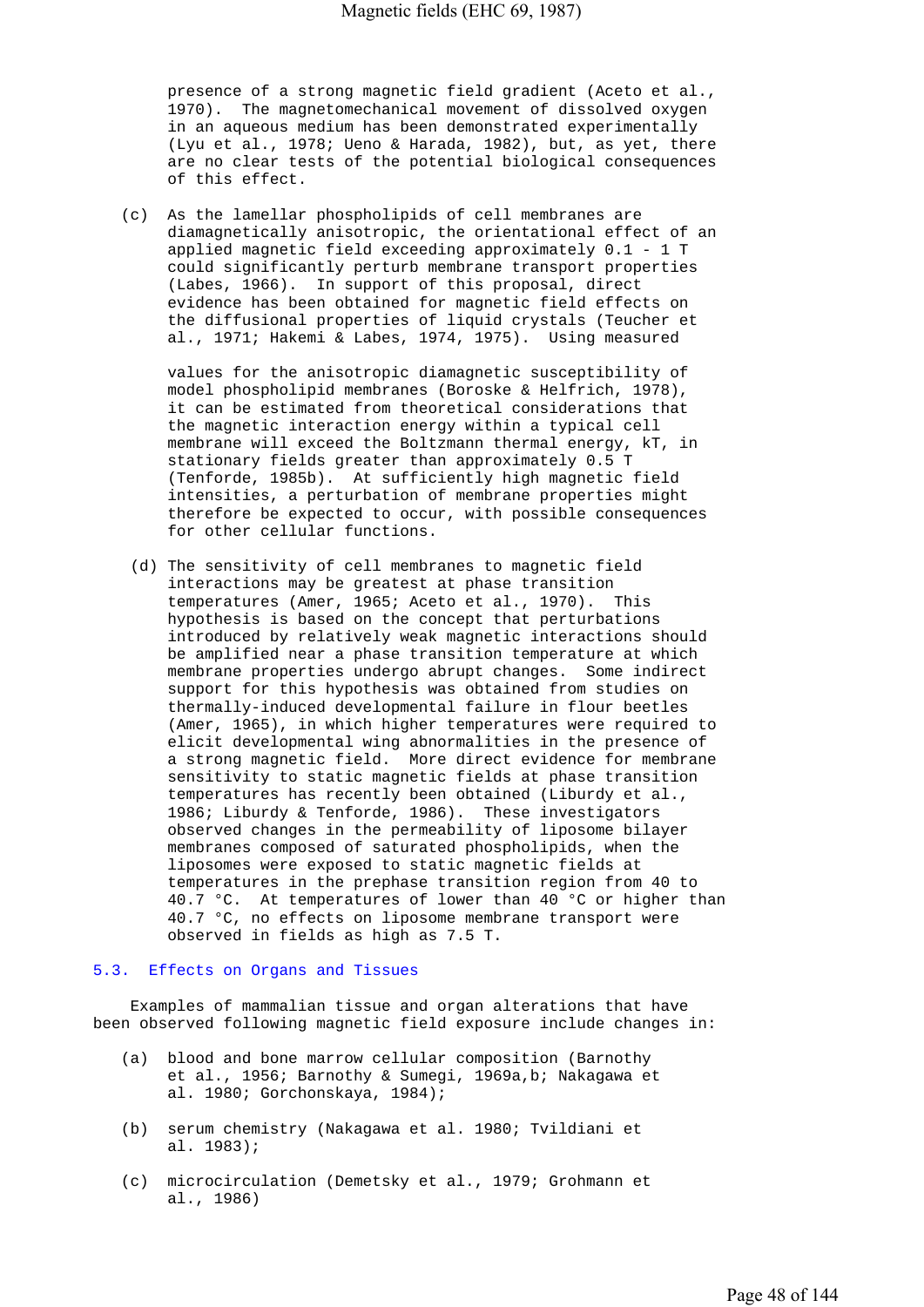- (d) thrombocyte coagulation (Rusyayev, 1979);
- (e) electrolyte balance in blood, urine, and various tissues (Hanneman, 1969; Markuze et al., 1973; Tvildiani et al., 1981);
- (f) functional and structural properties of various organs and tissues (Reno & Nutini, 1963, 1964; Toroptsev, 1968; Galaktionova & Strzhizhovsky, 1973; Bucking et al., 1974; Wordsworth, 1974; Kholodov & Shishlo, 1980; Strzhizhovsky et al., 1980; Rabino vitch et al., 1983; Strzhizhovsky & Mastryukova, 1983);
- (g) immune response (Pautrizel et al., 1969; Kandil & Elashmawy, 1981); and
- (h) endocrine regulation (Klimovskaya & Maslova, 1981, 1983; Friedman & Carey, 1972).

 With the exception of one study on endocrine changes (Klimovskaya & Maslova, 1983), all of the reported alterations in tissue and organ properties were observed at static magnetic field levels below 1 T. These observations are therefore difficult to reconcile with the growing body of evidence that the development, growth, and homeostatic regulation of mammals is not significantly affected by prolonged exposure to fields of this magnitude.

 Many of the experimental reports have been based on studies with small numbers of exposed and control subjects, and often no attempt has been made by the investigators to replicate their experimental results. Furthermore, the magnetic field exposure conditions frequently have not been well documented. In some studies, inadequate controls were used, such as the use of cagecontrol animals, instead of sham-exposed controls. In this case, effects attributed to magnetic fields may have occurred in response to stresses imposed by other factors, such as adaptation to new caging conditions, differences in ambient temperature, sound levels, lighting conditions, and so forth. There have been few attempts to verify the findings of tissue and organ effects through independent replication in other laboratories. In the few cases where such attempts have been made, the original results have not been successfully replicated. For example, the early reports (Barnothy et al., 1956; Barnothy & Sumegi, 1969a,b; Nakagawa et al., 1980) of haematopoietic alterations have not been confirmed in other studies (Eiselein et al., 1961; Nahas et al., 1975; Viktova et al., 1976; Battocletti et al., 1981). Similarly, earlier reports (Pautrizel et al., 1969; Kandil & Elashmawy, 1981) that magnetic fields alter the immune status of exposed subjects have not been confirmed by Bellossi (1983) or in more recent studies designed to test humoral and cell-mediated immunity in mice exposed for 6 days to a 1.5-T stationary magnetic field (Tenforde & Shifrine, 1984).

 It should be added that, where effects have been identified, efforts have seldom been made to explore the consequences for other related end-points, as a means of verifying the previous findings. Furthermore, only a few studies have addressed magnetic field effects on tissues and organs using classical anatomical and physiological methods. In view of these considerations, the

existence of deleterious effects of static magnetic fields on tissue and organ functions must, at present, be considered as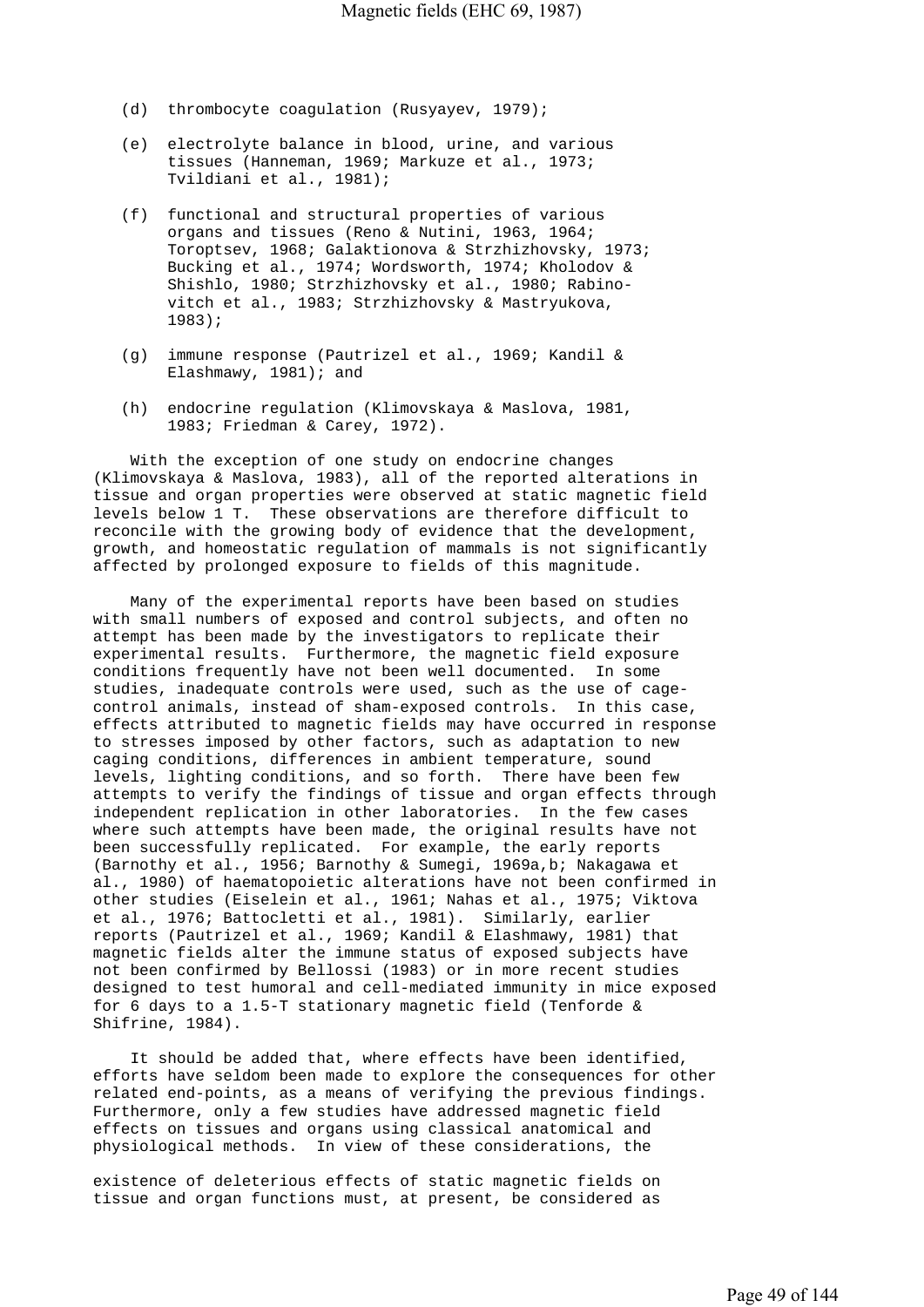questionable.

# 5.4. Effects on the Circulatory System

 The occurrence of magnetically induced potentials associated with blood flow in the aorta (Fig. 4, section 4.1) has been demonstrated on electrocardiogram (ECG) recordings from rats (Gaffey & Tenforde, 1981), rabbits (Togawa et al., 1967), dogs and baboons (Gaffey & Tenforde 1979; Gaffey et al., 1980), and monkeys (Beischer & Knepton, 1964; Beischer, 1969; Tenforde et al., 1983) exposed to static magnetic fields (Fig. 7). The primary change in the ECG in the field is an alteration of the signal amplitude at the locus of the T-wave. The repolarization of ventricular heart muscle, which gives rise to the T-wave, occurs in the normal ECG at approximately the same time in the cardiac cycle as the ejection of blood into the aorta. It is therefore reasonable to expect that the flow potential induced by the magnetic field is superimposed on the T-wave.



 From the theoretical discussion in section 4, four predictions can be made regarding the induced blood flow potential and the associated magnetohydrodynamic effects:

- (a) an induced flow potential should have a linear dependence on the applied magnetic field strength;
- (b) the magnitude of the potential should be a function of the orientation of the animal relative to the field direction;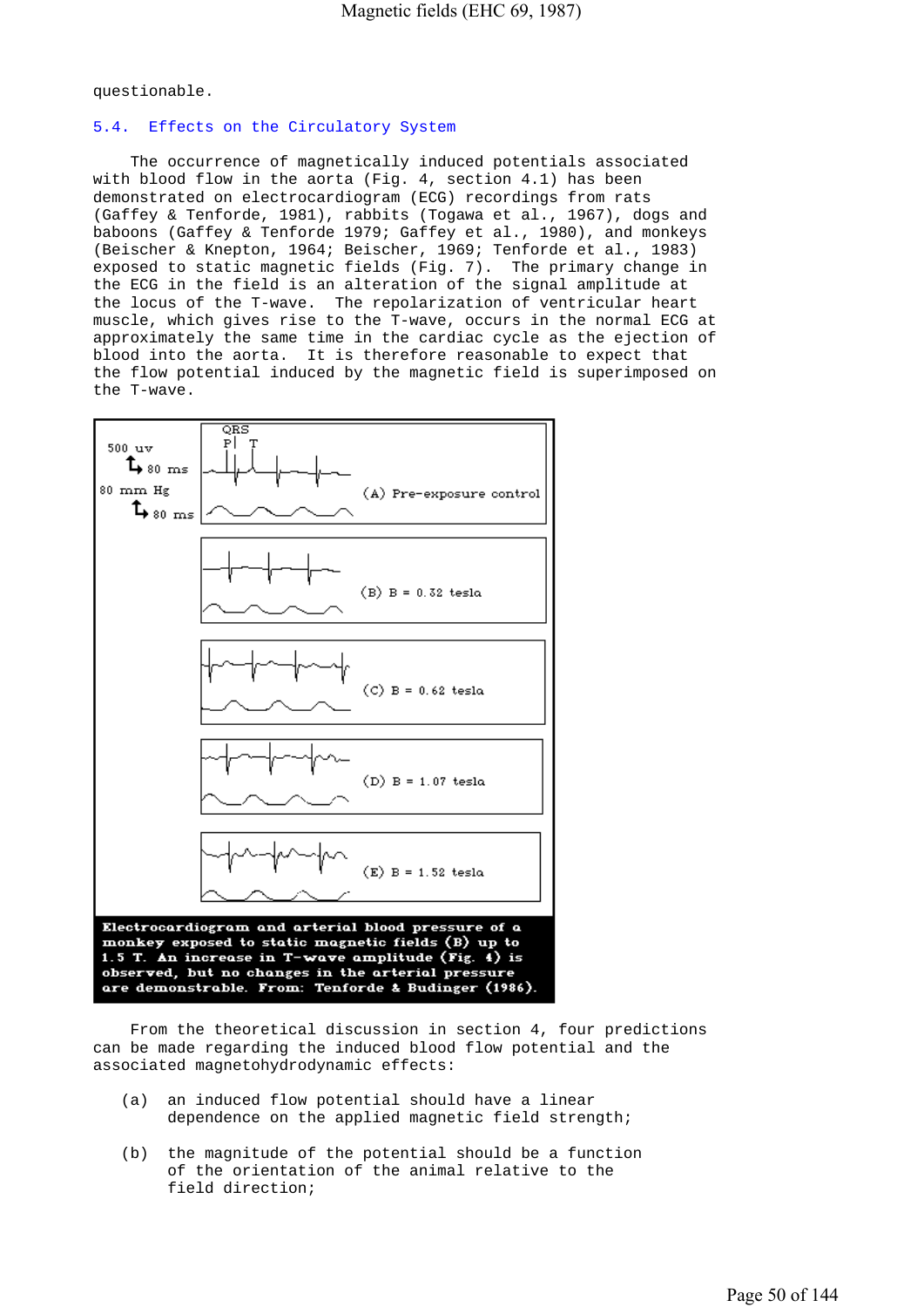- (c) the induced potentials observed in the ECG should increase with the size of the animal;
- (d) the resultant magnetohydrodynamic effects should be small.

 In the following section, experimental data will be described that relate to these predictions.

# 5.4.1. Linear relationship of induced flow potential and magnetic field strength

 Experimental tests of the linear relationship between the magnetically-induced aortic blood flow potential and the applied magnetic field strength have been carried out by recording the ECG of several species of mammals during exposure to graded field intensities. From the ECG records of rats exposed to static fields ranging from 0.1 to 2.1 T, a field-strength-dependent increase in T-wave amplitude was observed at field levels greater than 0.3 T (Gaffey & Tenforde, 1981). The T-wave signal increase was a linear function of the applied field up to 1.4 T. In dogs (Gaffey & Tenforde, 1979), baboons (Gaffey et al., 1980), and monkeys (Tenforde et al., 1983), the threshold for detection of the T-wave amplitude change was 0.1 T, and the increase in signal strength was a linear function of the magnetic field up to 1 T (Fig. 7).

 These data support the concept that the T-wave alteration is a consequence of the superposition of an induced aortic blood flow potential, which is theoretically predicted to have a strictly linear dependence on the magnetic field strength.

# 5.4.2. Induced flow potentials and field orientation

 From theoretical considerations, it is predicted that the magnitude and the sign of the induced flow potential should be a function of the angle between the direction of blood flow and the direction of the applied magnetic field. Consistent with this prediction, it has been shown for rabbits (Togawa et al., 1967) and for rats (Gaffey & Tenforde, 1981) that the amplitude of the T-wave signal can be increased, decreased, or remain unchanged by the superimposed aortic blood flow potential, depending on the orientation of the animal relative to the field. It has also been demonstrated that the maximum change in the T-wave amplitude occurs when the long axis of a rat, and hence its ascending aortic vessel,

is oriented perpendicular to the field (Gaffey & Tenforde, 1981). This observation is completely consistent with the theoretical prediction that the magnitude of the magnetically-induced aortic blood flow potential should achieve its maximum value when the flow vector and the magnetic field vector are orthogonal.

### 5.4.3. Dependence of induced blood flow potentials on animal size

 The theoretical considerations in section 4 suggest that the magnitude of induced aortic blood flow potentials should be significantly greater for large animal species than for the rodent. When ECG measurements were made on animals exposed to a 1-T field, with an orientation perpendicular to the body axis, the maximum aortic flow potentials recorded at the body surface were 75 µV for rats (average weight 0.25 kg) (Gaffey & Tenforde, 1981), 175 µV for baboons (5 kg) (Gaffey et al., 1980), 200 µV for monkeys (5 kg) (Tenforde et al., 1983), and 390 µV for dogs (9 kg) (Gaffey & Tenforde, 1979). Thus, greater magnetically-induced blood flow potentials were observed with larger animal species, conforming to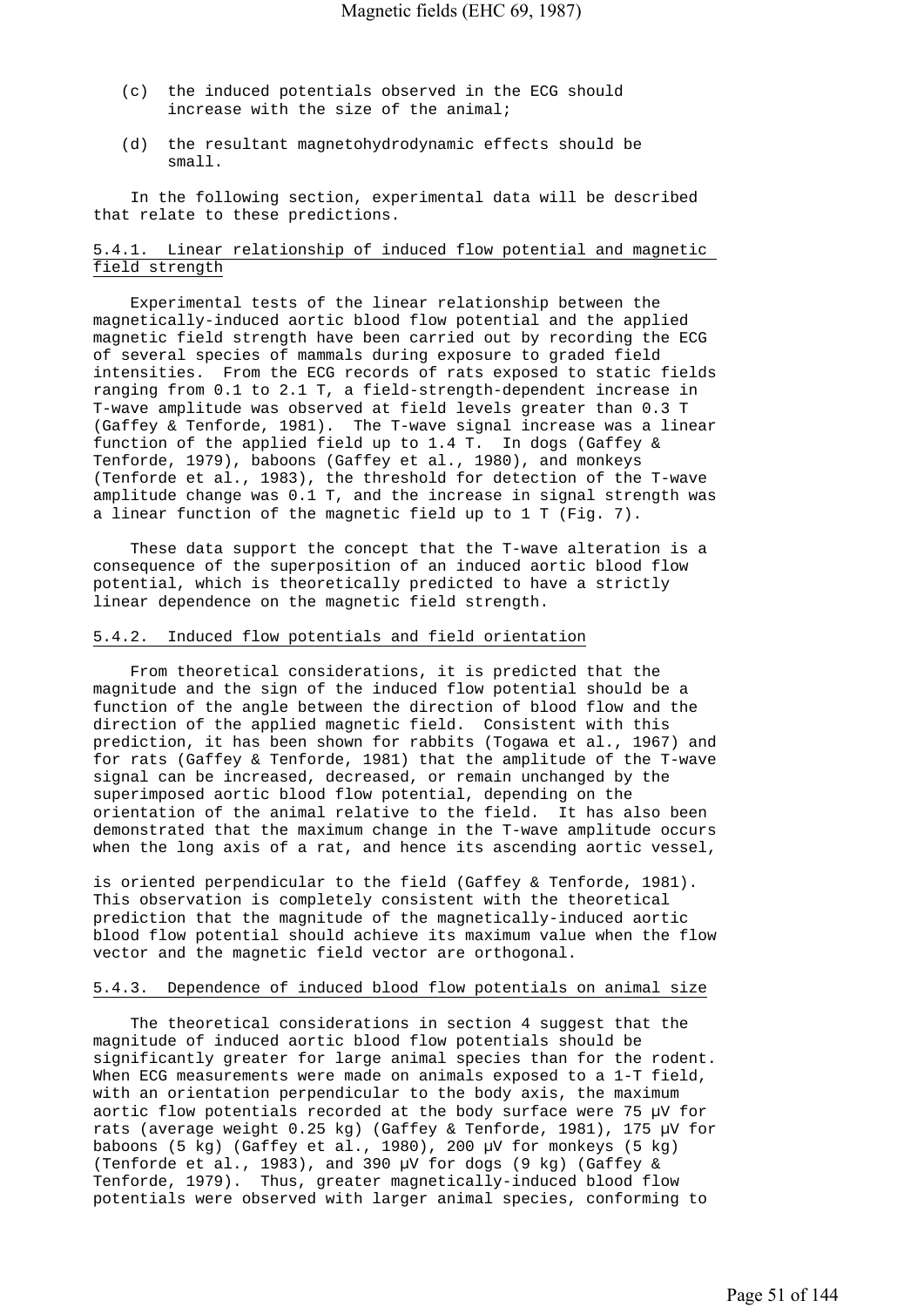theoretical expectations.

# 5.4.4. Magnetohydrodynamic effects

 A test of potential alterations in haemodynamic parameters as a consequence of magnetohydrodynamic interactions was made by recording the arterial blood pressure of monkeys during exposure to homogeneous, static magnetic fields ranging from 0.1 to 1.5 T. The study was conducted with an accuracy of  $\pm$  2 mmHg in the recording of systolic and diastolic blood pressures. No measurable alteration in blood pressure was observed in fields up to 1.5 T (Fig. 7). This observation is consistent with the theoretical prediction that negligible haemodynamic alterations result from magnetohydrodynamic interactions with blood flow in fields of less than 2 T (Tenforde et al., 1983).

#### 5.4.5. Cardiac performance

 Several indices of cardiac function have been studied in order to assess the possible physiological effects of the electrical potentials induced by an applied magnetic field. These indices include blood pressure, heart rate, and the bioelectric activity of heart muscle. As described above, there is no measurable alteration in the blood pressure of monkeys exposed to a 1.5-T stationary field. The heart rate and electrical properties of heart muscles have been determined from ECG measurements on rats exposed to stationary fields up to 2.1 T (Gaffey & Tenforde, 1981), rabbits in a 1-T field (Togawa et al., 1967), dogs (Gaffey & Tenforde, 1979) and baboons (Gaffey et al., 1980) in fields up to 1.5 T, and monkeys exposed to fields of up to 1.5 T (Tenforde et al., 1983) and to a 10-T field (Beischer, 1969). Significant changes in heart rate were not observed during acute magnetic field exposures in any of these studies. Similarly, the amplitudes of the P, Q, R, and S waves of the ECG were not altered, indicating that the applied magnetic field had no effect on the depolarization characteristics of the auricular and ventricular heart muscle. The

data from these studies on various species of animals also indicated that no cardiac arrhythmias occurred during acute exposures to the field levels studied.

 These experimental observations provide evidence that little or no cardiovascular stress should result from exposure to the highest static magnetic field levels routinely encountered by man. However, this conclusion must be tempered by the recognition that no data are available in the literature relating to cardiovascular performance during protracted exposure to large stationary magnetic fields. Also, from the theoretical considerations discussed in section 4, it would be anticipated that measurable haemodynamic pertubations could occur during exposure to static fields that significantly exceed 2 T. For example, it has been predicted theoretically (Tenforde, 1985a) that a 5-T field would produce a reduction in aortic blood flow velocity of up to 7% in a human adult.

### 5.5. Nervous System and Behaviour

 On the basis of the theoretical models described in section 4, it is not anticipated that stationary magnetic fields with intensities up to 2 T would produce measurable alterations in nerve bioelectric properties. The theoretical expectations agree with the existing experimental information on the behaviour of isolated neurons in large static magnetic fields.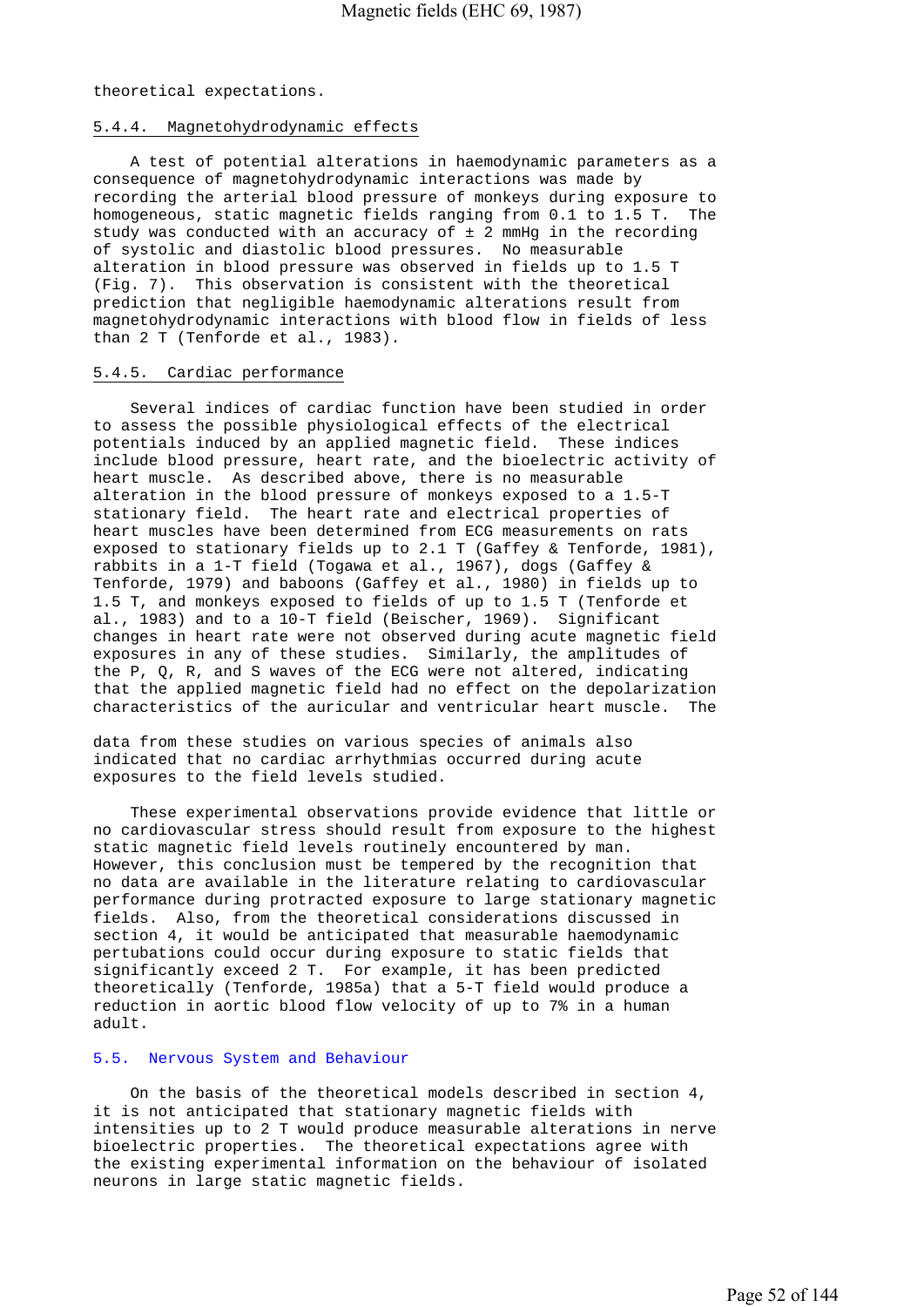# 5.5.1. Excitation threshold of isolated neurons

 From the theoretical considerations of Wikswo & Barach (1980), it can be estimated that a static magnetic field of at least 24 T would be needed to reduce the velocity of action potential conduction in isolated neurons by 10%. The threshold for neural excitation has been examined for both intact frog sciatic nerves and single myelinated sciatic nerve fibres during exposure to a homogeneous, static magnetic field (Liberman et al., 1959; Gaffey & Tenforde, 1983). In both studies, the field orientation was transverse to the nerve axis. No evidence was obtained in these studies of an effect of a 1-T magnetic field on the minimum electrical stimulus required to evoke action potentials in either single fibres or intact sciatic nerves.

 An important observation that has a direct bearing on such studies was made by Gaffey & Tenforde (1983), who determined the temperature coefficient of the frog sciatic nerve excitation threshold, and found it to rise with increasing temperature. To obtain reliable results, it was found that the temperature must be controlled to within 0.1 °C.

# 5.5.2. Action potential amplitude and conduction velocity in isolated neurons

 Several groups of investigators have studied the properties of evoked action potentials in isolated nerve preparations during exposure to static magnetic fields oriented either parallel or

perpendicular to the nerve axis. Schwartz (1978) exposed the circumoesophageal nerve of the lobster to static fields with a maximum strength of 1.2 T. The nerve preparation was maintained in an L-shaped chamber, and the field gradient along the sections of nerve oriented parallel and perpendicular to the field lines were 2 and 15 T/m, respectively. No effects of either the parallel or perpendicular fields, applied for periods of up to 30 min, were observed on the nerve conduction velocity. Gaffey & Tenforde (1983) conducted similar measurements on intact sciatic nerves exposed to either parallel or perpendicular 2-T static fields that were homogeneous to within 0.1% over the entire length of the nerve. With both field configurations, no effects were observed during a continuous 4-h exposure on either the amplitude or the conduction velocity of maximal evoked action potentials. Extending the duration of exposure to 17 h was also found not to influence on the impulse conduction velocity.

 Schwartz (1979) measured the membrane potentials and transmembrane currents in lobster circumoesophageal nerves exposed to a 1.2-T stationary field. Both parallel and perpendicular field orientations relative to the nerve axis were used in these experiments, and the field gradients were identical to those described above in the discussion of Schwartz's studies on nerve conduction velocity (Schwartz, 1978). No effects of the parallel or perpendicular magnetic fields were observed on either the action potentials or the transmembrane currents during nerve excitation.

 In contrast to the negative results of the studies described above, the results of two other studies have shown effects of static magnetic fields on nerve bioelectric activity (Reno, 1969; Edelman et al., 1979). However, Tenforde (1985b) suggested that the apparent magnetic field effects observed in these studies are probably attributable to a lack of precise temperature control, the importance of which has already been discussed above.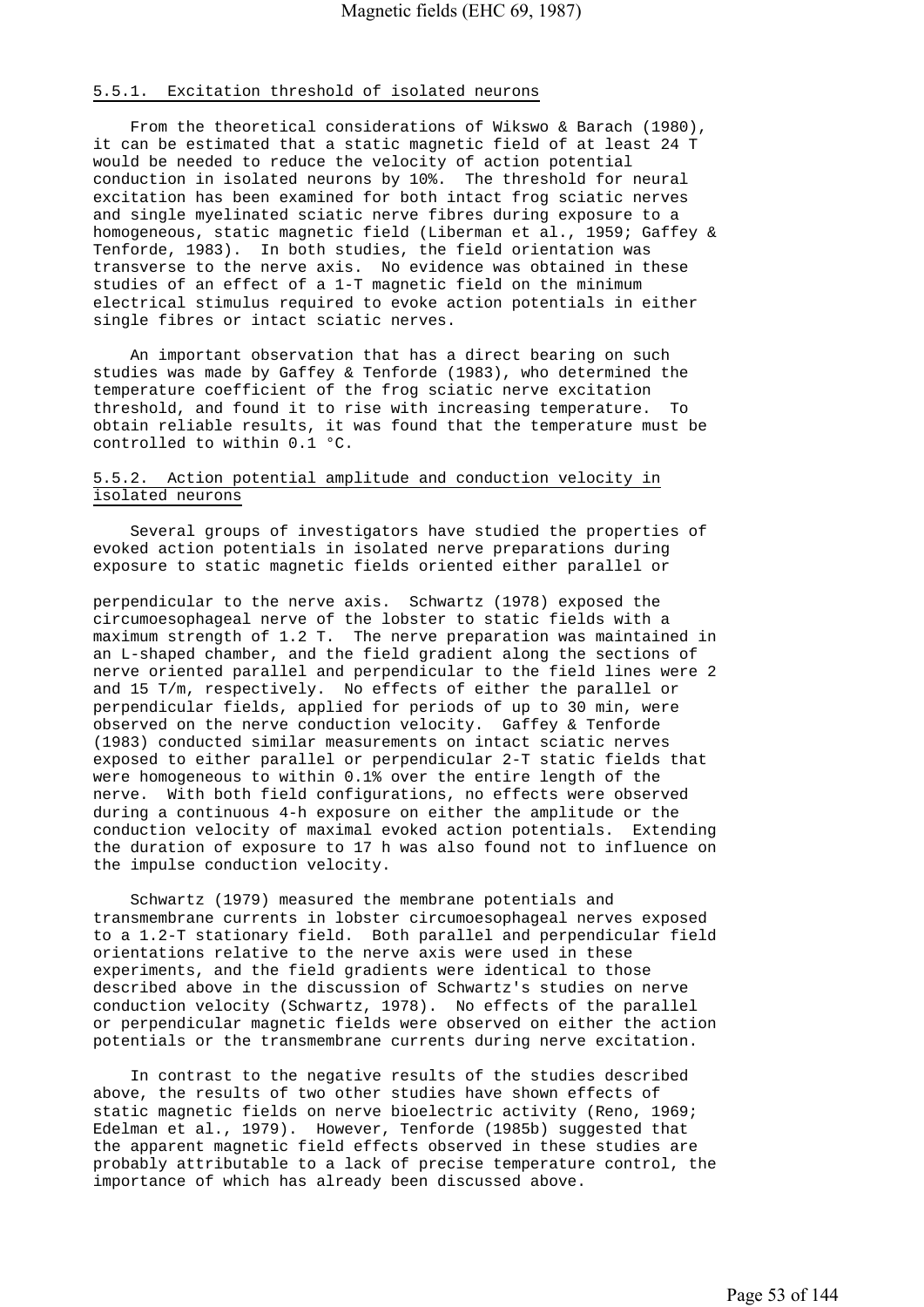## 5.5.3. Absolute and relative refractory periods of isolated neurons

 Following the passage of a maximal action potential, an isolated peripheral nerve enters an absolute refractory period of 1 - 2 ms duration, during which a second impulse cannot be evoked. Following the absolute refractory period, the nerve enters a relative refractory period during which action potentials of progressively increasing amplitude can be evoked by electrical stimulation. After a period of approximately 4 - 6 ms, the second action potential reaches the same maximal amplitude as the impulse elicited by the initial stimulus, thus marking the end of the relative refractory period. The characteristics of both the absolute and relative refractory periods have been examined during the exposure of frog sciatic nerves to a homogeneous 2-T field (Gaffey & Tenforde, 1983; Tenforde et al., 1985). Using both parallel and perpendicular configurations of the magnetic field relative to the nerve axis, no influence of the field was observed on the duration of either the absolute or the relative refractory periods. In addition, the amplitudes of impulses evoked during the relative refractory period were unaffected by the magnetic field exposure.

 In summary, the majority of the experimental studies that have been conducted to date indicate that static magnetic fields up to 2 T have little or no influence on the bioelectric properties of isolated neurons.

# 5.5.4. Effects of static magnetic fields on the electroencephalogram

 Several reports have been made of changes in brain electrical activity during the exposure of experimental animals to static fields ranging from approximately 0.1 to 9.1 T. The information is inconsistent, at times contradictory, and requires additional investigations before a definite judgement can be made.

 In a series of electroencephalogram (EEG) studies on squirrel monkeys, Beischer & Knepton (1966) observed that exposure to static magnetic fields produced a significant increase in the amplitude and frequency of brain electrical signals recorded below the scalp in the frontal, parietal, temporal, occipital, and median cranial regions. Recordings of the EEG were made in homogeneous fields with field strengths ranging from 1.47 to 9.13 T. EEG recordings were also made in strong gradient fields. During exposures ranging from 3 to 45 min, it was found that the predominant EEG frequencies shifted from their pre-exposure range of  $8 - 12$  Hz to  $14 - 50$  Hz, independently of the field intensity or homogeneity. The amplitude of the signals also increased from the control level of 25 - 50  $\mu$ V to 50 - 400  $\mu$ V. These changes were uniformly observed in the different cranial regions, which were simultaneously monitored; there was no latency in the response on application of the field. When the field was removed, both the amplitude and frequency spectrum of the EEG signals returned to their preexposure levels, indicating the transient nature of this effect.

 In analysing the results of their studies, Beischer & Knepton (1966) considered several potential sources of artifacts, including ripple currents from the magnet power supply, animal movements associated with heart contractions and breathing, pick-up of stray 60-Hz fields by the EEG electrodes and leads, and skeletal muscle tremors. All of these factors, except for muscle tremors, could be excluded because their characteristic frequencies were outside the frequency range observed for the predominant EEG signals in the presence of a static magnetic field. However, the characteristics of the EEG tracings obtained from monkeys in the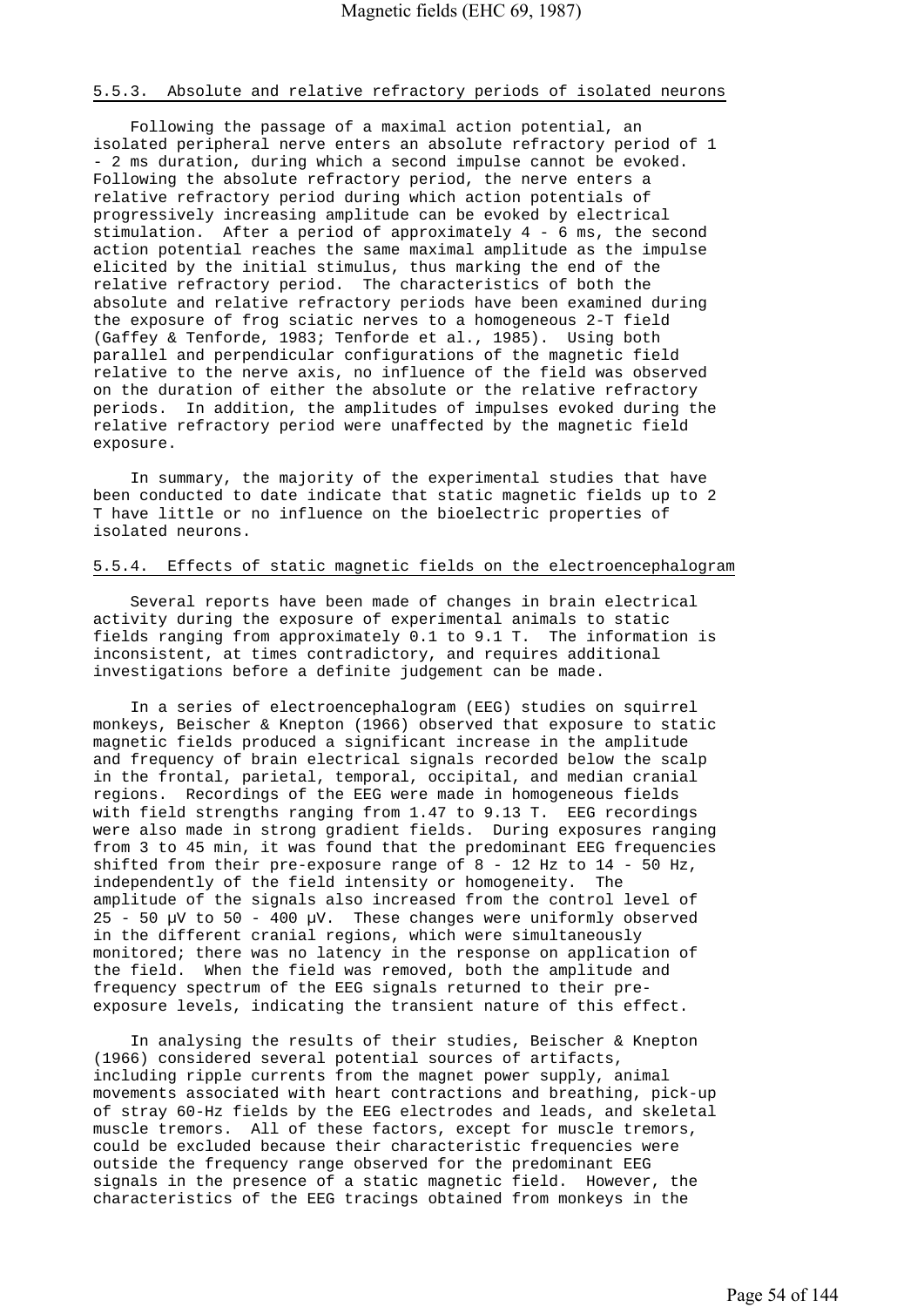magnetic field suggest that "myographic noise" from skeletal muscles may have been superimposed on the brain electrical signals. It is also possible that other uncontrolled factors, present only during excitation of the magnet coils, including mechanical vibrations, audible noise, and an increased ambient temperature, could have led to an altered pattern of brain electrical activity.

 In contrast to the above findings with monkeys, Kholodov reported that the exposure of rabbits to relatively weak static fields (0.08 - 0.10 T) produced an EEG signature characteristic of a general inhibitory state in the central nervous system (Kholodov, 1964, 1966; Kholodov et al., 1969). The major changes in the EEG during magnetic field exposure were the occurrence of slow waves

and high-amplitude spindles observed in the electrical activity recorded from different regions of the brain. The phenomenon was not uniformly exhibited in all of the tests conducted by Kholodov; in a series of 100 field exposures on 12 rabbits, the author observed the occurrence of spindles in 30% of the tests, and an increase in the number of slow waves with frequencies of less than 4 Hz in 19% of the tests (Kholodov, 1966). The percentage of animals exhibiting EEG responses to the field was not stated. Both spindles and slow waves in the EEG occurred with a latency of approximately 15 s after the field was turned on, and reached maximum levels after 45 s of exposure. The increased number of spindles and slow waves persisted during exposure to a 0.1-T field for 3 min, and decreased immediately after the field was turned off. However, 15 to 25 s after the exposure was terminated, a transient increase in the number of spindles and slow waves occurred with a duration of approximately 20 - 30 s.

 Kholodov (1966) presented evidence that the EEG alterations observed in his studies on rabbits were not artifacts resulting from the induced potentials that occur during the switching on and off of an electromagnet. This possibility was excluded on the basis of trials in which the magnet was energized and de-energized at various rates, with no resulting change in the character of the observed EEG alterations.

 Kholodov (1966, 1981, 1982) also described histological changes in the brains of mammals exposed to static magnetic fields for brief periods. The significance of these anatomical changes was not clearly established. The differences in the results obtained by Beischer & Knepton (1966) and by Kholodov (1966) may be related to the one order of magnitude difference between the field strengths used in their studies. Furthermore, Battocletti et al. (1981) did not find changes in potentials evoked by stimulation of extremities in rhesus monkeys exposed to 2 T for 48 h.

 The positive observations may be explained by additive effects on elements of the central nervous system (Valentinuzzi, 1965). It should be noted that no recent studies on the effects of static magnetic fields on the bioelectric activity of the brain were found in the published literature. It seems that this area deserves further study using modern electroencephalographic methods. The application of recordings from single locations in the brain to elucidate the neural basis for sensitivity to magnetic cues in pigeons (Semm et al., 1984; Semm, 1986) may serve as an example.

## 5.5.5. Behavioural effects

 An inherent sensitivity to the weak geomagnetic field and correlated behavioural responses has been demonstrated for a number of different organisms and animal species. It has been well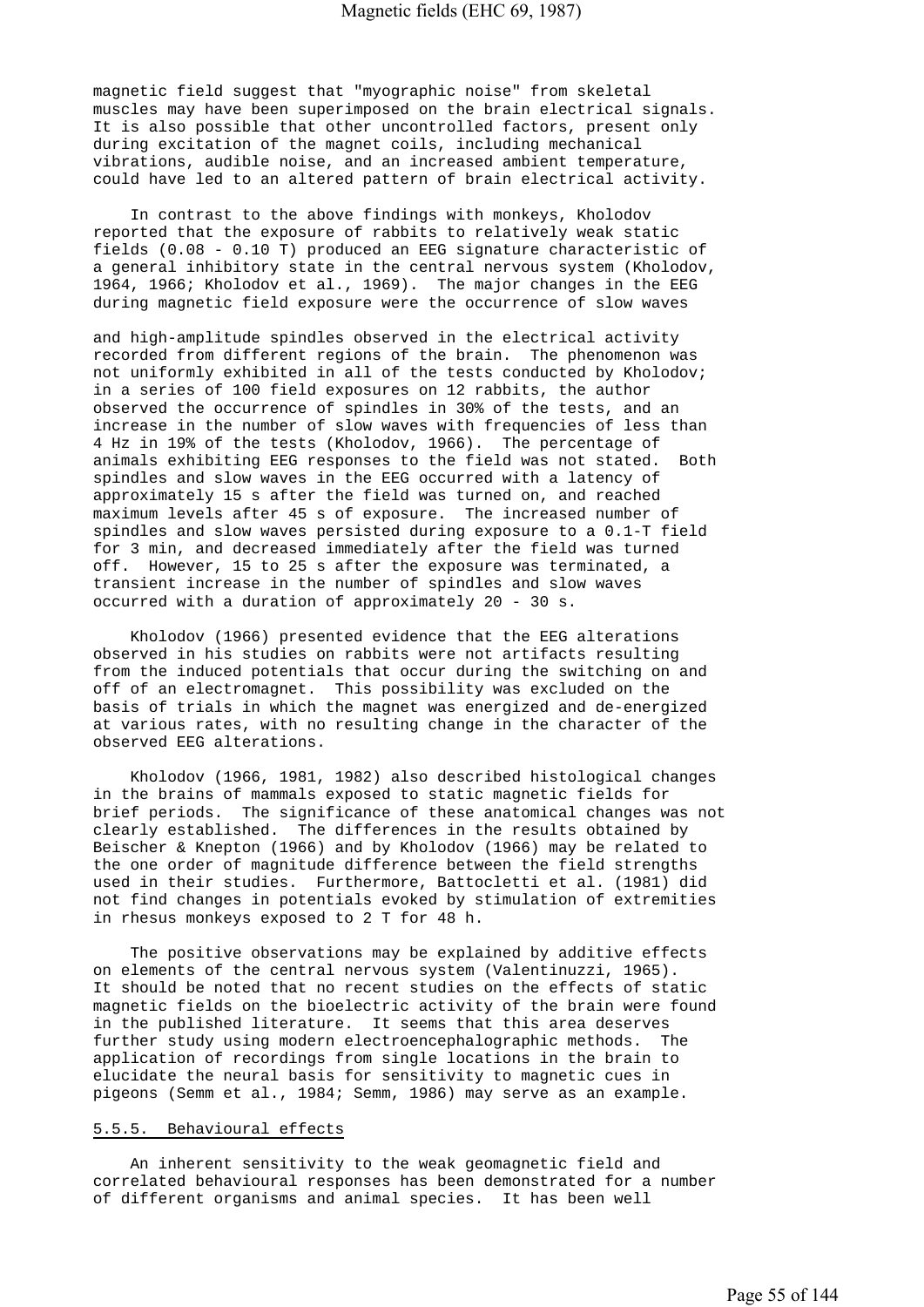documented experimentally that weak magnetic fields influence the migratory patterns of birds (Keeton, 1971; Emlen et al., 1976; Bookman, 1977), the kinetic movement of molluscs (Ratner, 1976), the waggle dance of bees (Martin & Lindauer, 1977), the directionfinding of elasmobranch fish (Kalmijn, 1978, 1982), and the

orientation and swimming direction of magnetic bacteria (Blakemore, 1975; Blakemore et al., 1980). The mechanisms underlying the magnetic sensitivity of elasmo-branchs and magnetotactic bacteria have been discussed in sections 4.1.1 and 4.1.2.2.

 A precise mechanism underlying the magnetic sensitivity of other organisms has not been elucidated, although small deposits of magnetite crystals have been discovered in the cranium of pigeons (Walcott et al., 1979), in the tooth denticles of molluscs (Lowenstam, 1962; Kirschvink & Lowenstam, 1979), and in the abdominal region of bees (Gould et al., 1978). Magnetite has been also reported in various anatomical sites in dolphins (Zoeger et al., 1981), tuna (Walker et al., 1984), butterflies (Jones & MacFadden 1982), turtles (Perry et al., 1981), mice (Mather & Baker, 1981), and human beings (Kirschvink, 1981; Baker et al., 1983). The possible role of magnetite in the geomagnetic direction-finding mechanism possessed by some of these species has not been established, nor is it clear for all of the mammalian species in which magnetite deposits have been reported to occur (Baker, 1980; Gould & Able, 1981).

 Although the directional cues derived from the weak geomagnetic field by certain species of animals have been demonstrated by careful study, the possible effects of magnetic fields on the behaviour of higher organisms are by no means established. Several studies with rodents have reported effects of static magnetic fields of less than 1 T on locomotor activity and patterns of food and water consumption (Aminev et al., 1967; Russell & Hendrick, 1969; Pelyhe et al., 1973; Nakagawa, 1979; Nakagawa et al., 1980; Shust et al., 1980). In contrast to these earlier reports, Davis et al. (1984) did not observe any behavioural abnormalities in mice exposed for prolonged periods to a 1.5-T field. The behavioural end-points examined in this extensive study included memory retention of an electroshock-motivated passive avoidance task, general locomotor activity, and sensitivity of the subjects to a neuropharmacological agent (pentylenetetrazole). Smirnova (1982) also did not find any behavioural effects in rats exposed to 0.3 T or 1.6 T for 5 min/day for 3 successive days.

 The effects on primate behaviour of exposure to intense magnetic fields was studied by Thach (1968). In one study, 3 squirrel monkeys *(Saimiri sciureus)* were conditioned to respond to a visual vigilance task and subsequently exposed to static magnetic fields in the core of a water-cooled Bitter magnet. Response was greatly suppressed by fields of 7 T or more. A threshold seemed to exist between 4.6 and 7 T. In a second study (deLorge, 1979), 8 squirrel monkeys were trained in several operant tasks and a similar suppression response was observed in fields up to 9.7 T. In addition, 2 of the monkeys regurgitated when exposed to these higher fields. All of these effects were reported to be reproducible.

### 5.6. Visual System

 As discussed in section 4.2, one of the most clearly established magnetic field effects in biological systems is the phenomenon of magnetophosphenes, in which a flickering light is produced in the visual field during exposure to time-varying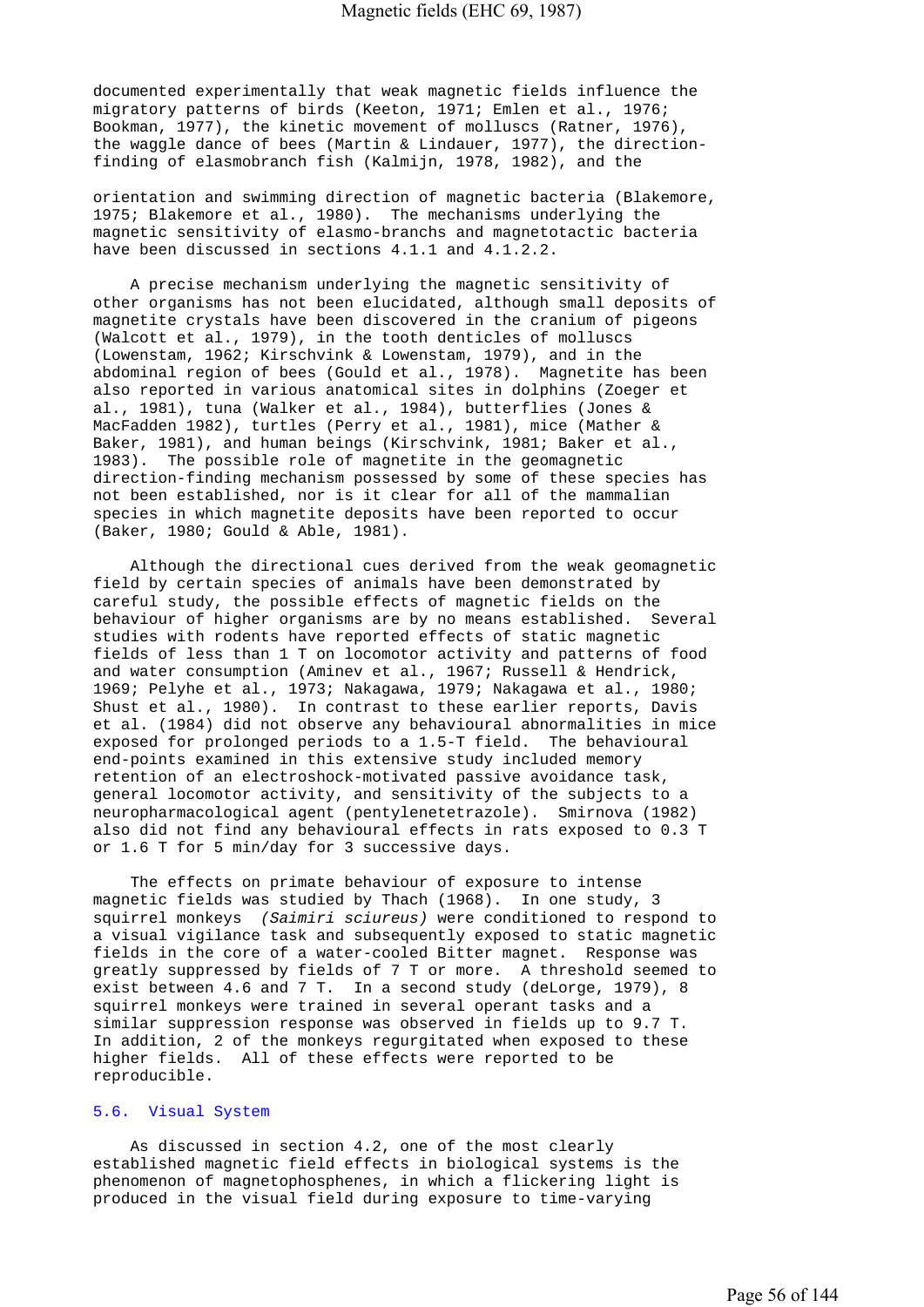magnetic fields.

 Although the phenomenon of phosphenes has not been reported by human observers during exposure to large static magnetic fields, there are two potential interaction mechanisms between these fields and elements of the retina that are involved in the visual response to photic stimulation. First, the photoreceptor outer segments are subject to orientation in a static magnetic field as the result of their large diamagnetic anisotropy (Chalazonitis et al., 1970; Hong et al., 1971; Becker et al., 1978b; Hong, 1980). Second, the initial photoisomerization event elicited by photon absorption in retinal photopigments is followed by a series of ionic fluxes that lead to excitation of the retinal neurons, and ultimately the visual cortex via a complex neural pathway. This component of the phototransduction process could be influenced by static magnetic fields as the result of ionic current distortion and/or inductive effects, as discussed in section 4. However, electrophysiological studies on the retinal response to photic stimuli in cats and monkeys have not shown any effects of exposure to a 1.5-T static magnetic field (Gaffey & Tenforde, 1984; Tenforde et al., 1985).

 That photoreceptors may play a crucial role in magnetoreception is suggested by the fact that inhibitory effects of low magnetic fields on pineal melatonin synthesis were not found in albino rats (Olcese et al., 1985) or in rats exposed to magnetic fields in total darkness (Reuss & Olcese, 1986), thus supporting the theory of Leask (1978) that incident radiation is an important factor in magnetic field sensitivity, i.e., light might be essential to the process of magnetoreception. In contrast to rats (both albino and pigmented strains), hamsters did not respond to magnetic stimuli, as measured by the inhibition of pineal gland metabolism (Olcese & Reuss, 1986), and species-specific differences as well as reciprocal effects between photoreceptors and retinal pigments should be taken into consideration.

 Since birds possess a direction-finding sense that appears to be based on simultaneous detection of the earth's magnetic and gravitational fields, Semm et al. (1984) undertook a study to explore possible neural mechanisms for the integration of magnetic and gravitational cues. Leask (1977) proposed that the magnetic field compass was located in the retina of the bird. Thus, Semm et al. (1984) recorded single unit electrical activity in the lateral and superior vestibular nuclei, the vestibulo-cerebellum, and the nucleus of the basal optic root, which has a projection to the vestibular system, in pigeons, under magnetic stimulation by fields of about 42  $\mu$ T. The responses of these cell systems were direction-selective, i.e., different cells responded to different directional changes in the magnetic field. The interpretation of this was that magnetic cues may be conveyed from the visual to the

vestibular system via a projection from the basal optical root, and then related to the movement of the bird.

 The effects of static magnetic fields on turtle retinas *in vitro* were studied by Raybourn (1983) (see also Tenforde et al., 1985). No changes were seen in electroretinograms (ERG) from darkor light-adapted eyes during exposure to 1-T fields. However, 2 to 3-mT fields suppressed the B-wave of the ERG in eyes prepared during the light-to-dark adaptation phase, which lasts for about 2 h. No effects of 1.5-T fields on the ERG in cats and monkeys were observed (Gaffey & Tenforde, 1984; Tenforde et al., 1985), but circadian variations were not studied. These findings have not been interpreted. The static magnetic field strength at which effects were noted in turtle retinas was too low to influence ionic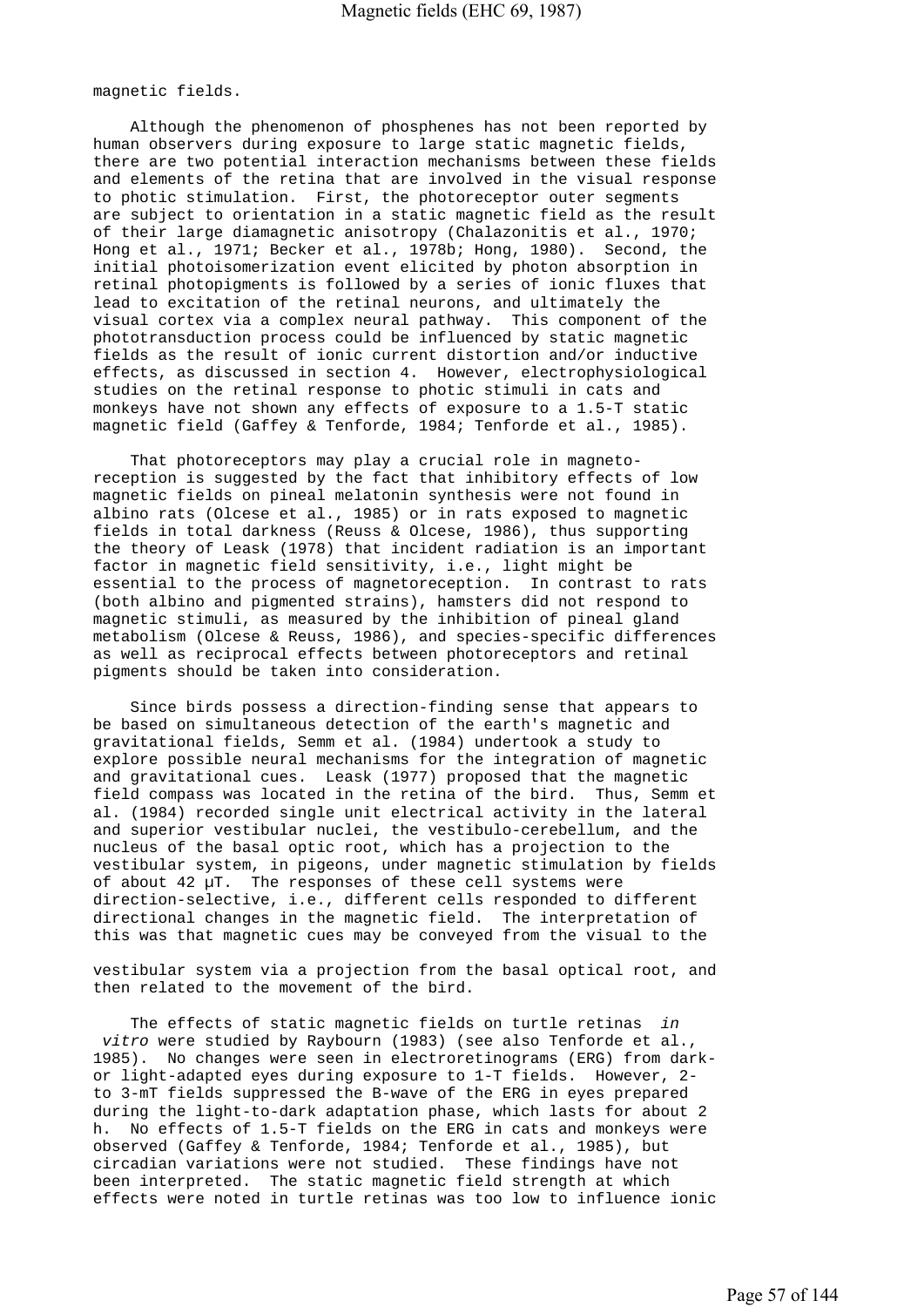fluxes that occurred in the retina following stimulation by light.

# 5.7. Physiological Regulation and Circadian Rhythms

 In assessing the responses of living organisms to static magnetic fields, an important aspect is the maintenance of normal homeostatic regulation. The literature on this subject is often contradictory. For example, the finding by Sperber et al. (1984) that thermoregulation in rodents is affected by strong magnetic field spatial gradients, could not be replicated by Tenforde (1986c). It should be noted that Gremmel et al. (1984) described changes in thermoregulation in human beings exposed to magnetic fields. One of the central issues in this assessment is whether exposure to magnetic fields produces an alteration in the normal circadian rhythm of major physiological and behavioural variables. Several of the investigations discussed in this section indicate that exposure of mammals to static magnetic fields may lead to hormonal alterations and to other metabolic effects that could potentially affect physiological regulation, and thereby lead to an alteration in the normal circadian rhythm. Although there is relatively little information available on this subject, several reports in the literature suggest that weak magnetic fields may influence circadian regulation.

 Brown & Scow (1978) observed a modulation of the normal 24-h circadian activity period in hamsters, when a weak magnetic field with a maximum intensity of 26 µT was applied in 26-h cycles. The nocturnal sensitivity of mice to morphine was found by Kavaliers et al. (1984) to be diminished, when the animals were exposed to a rotating magnetic field with an intensity ranging from 105 µT to 9 mT. A cancellation of the earth's magnetic field by Helmholtz coils was found to alter the circadian activity of birds (Bliss & Hepner, 1976). It has recently been reported that artificial changes in the strength and direction of the local geomagnetic field are sufficient to alter the electrical activity of pineal cells in the guinea-pig (Semm et al., 1980; Semm, 1983), rat (Reuss et al., 1983), and pigeon (Semm et al., 1982, 1984; Semm, 1983, 1986). In related studies, it was demonstrated in albino rats that artificial changes in the ambient magnetic field reduced the nocturnal rise in pineal melatonin contents and the activity of the

involved enzymes, *N* -acetyltransferase (Welker et al., 1983; Olcese et al., 1985; Olcese & Reuss, 1986) and hydroxyindole- *O*  methyltransferase (Reuss & Olcese, 1986). Interestingly, this effect was not found using NMR-strength fields of 0.14 T (Reuss et al., 1985).

 In other recent studies (Tenforde, 1985c; Tenforde et al., 1986b,), prolonged exposures of mice to a 1.5-T static magnetic field did not produce any alterations in the circadian rhythm of several physiological and behavioural variables. Noninvasive transducer techniques were used to provide continuous measurements of core body temperature, respiration, body mass, food intake and excreta, and two independent indices of locomotor activity. The rodents were subjected to a homogeneous 1.5-T field under 3 different exposure regimens: (a) continuous exposure for 5 days; (b) intermittent exposure in an 8 h-on/16 h-off cycle for 10 consecutive days; and (c) serial exposures to the field under the 5-day continuous and 10-day intermittent schedules. In addition, the sensitivity of circadian oscillations to a 1.5-T field was tested both in mice that were maintained on a diurnal light/dark cycle, and in mice that were placed in a free-running circadian state by the maintenance of continuous dim illumination. Under all of these conditions, no influence of a 1.5-T field was observed on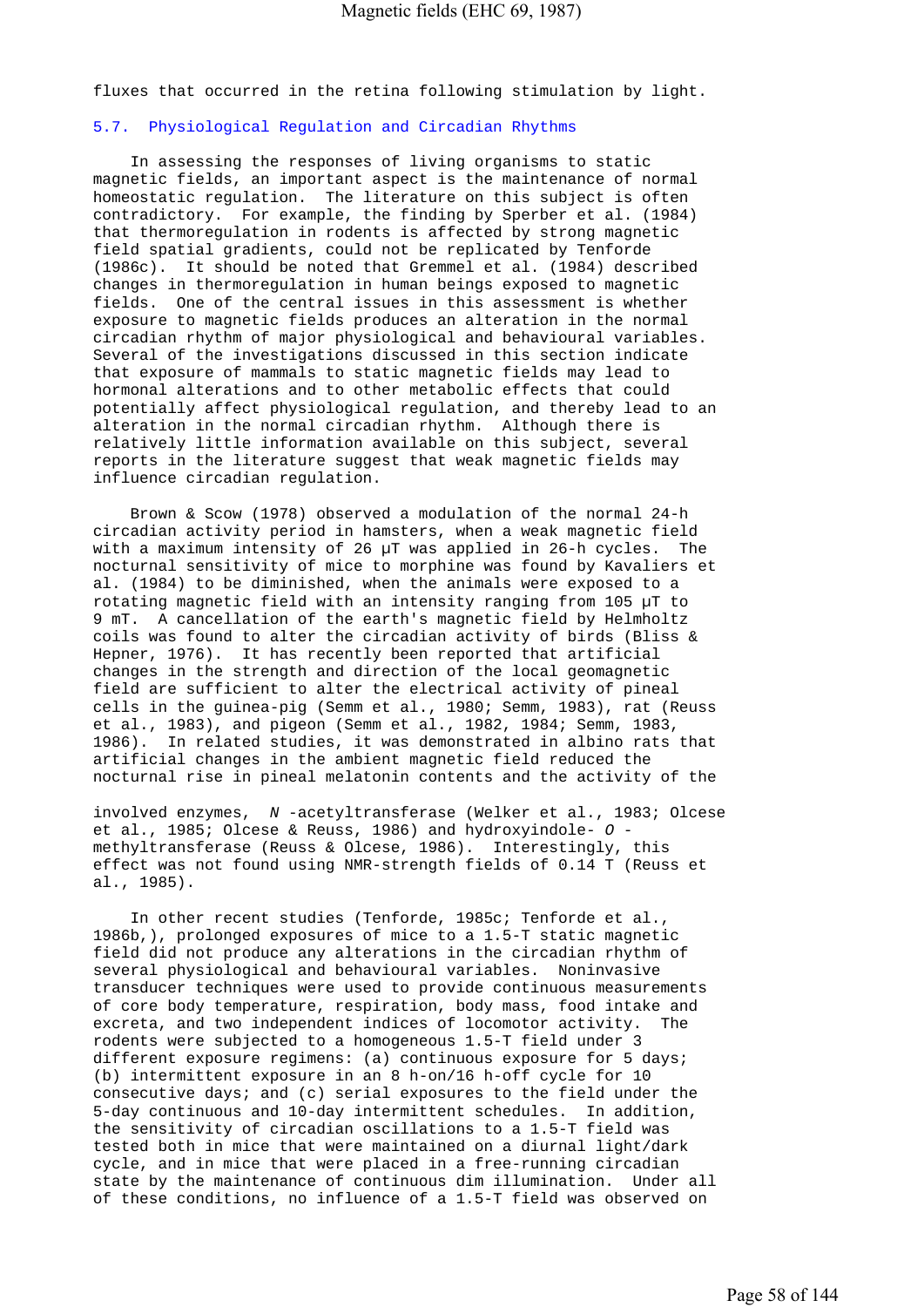the circadian variations in any of the physiological or behavioural parameters studied.

 In an effort to elucidate whether static magnetic fields perturb the light-elicited electrical activity of the retina, Raybourn (1983) recorded the external ERG of isolated turtle retinas during light stimulation in the presence of magnetic fields of graded strength. When the retinal preparations from lightadapted or dark-adapted eyes were studied, no changes in the ERG occurred in fields up to 1 T. However, the amplitude of the ERG b-wave, which results from the electrical activity of nerve cells in the retina, was consistently suppressed in retinas prepared during the light-to-dark transition phase of the diurnal 12 hlight/12 h-dark cycle. During this transition phase, which extended for approximately 2 h after the onset of darkness, the photoreceptor cells underwent rapid changes in both physiological and metabolic activities (Bubenik et al., 1978; Young, 1978).

 The magnetic field effect was observed with intensities as low as 2 - 3 mT, and was rapidly reversible following termination of exposure. This effect was observed in both the cone-dominant retinas of *Pseudemys scripts* turtles, and the mixed rod-cone retinas of *Chelydra serpentina* turtles, suggesting that it is independent of the photoreceptor cell type. The circadian dependence of the magnetic field sensitivity was clearly demonstrated by studies in which the light/dark cycle was phase shifted by several hours (Tenforde et al., 1985).

 An alteration in human twilight visual acuity has been reported to occur in response to changes in the strength of the ambient geomagnetic field (Krause et al., 1984). It has been suggested that this visual alteration may have its origin in a quantum

mechanical effect on biochemical reactions in the retina, similar to that discussed by Schulten et al. (1978).

# 5.8. Genetics, Reproduction, and Development

 Developing organisms frequently exhibit a strong response to noxious environmental factors. This observation has stimulated a relatively large number of studies on the potential effects of static magnetic fields on the genetics, reproduction, and development of various organisms. Investigations on a variety of non-mammalian test systems have led to several reports of mutagenic and developmental effects resulting from exposure to both gradient and homogeneous magnetic fields. Effects observed with strong magnetic field gradients have included alterations in the sex ratio and development of *Drosophila* pupae (Mulay & Mulay, 1964; Markuze et al., 1973; Tvildiani et al., 1981), and abnormal development of sea urchin, frog, and salamander eggs (Perakis, 1947; Neurath, 1968; Levengood, 1969; Ueno et al., 1984). Inhibition of limb regeneration in crabs (Lee & Weis, 1980) has also been observed. Homogeneous magnetic fields have been reported to alter the development of chicken embryos (Joshi et al., 1978), and guppies (Brewer, 1979), and the rate of fertilization of trout eggs (Strand et al., 1983). It is interesting to note that Perakis (1947) did not find any effects of a homogeneous 3.3-T field on the development of sea urchin eggs, and Ueno et al. (1984) did not observe any effects of a 1-T homogeneous field on the development of frog embryos. The absence of effects of homogeneous magnetic fields on frog egg development is also supported by the experimental observations of Iwasaki et al. (1978) and Mild et al. (1981). In contrast, developmental abnormalities were observed in both sea urchin eggs and frog embryos exposed to large magnetic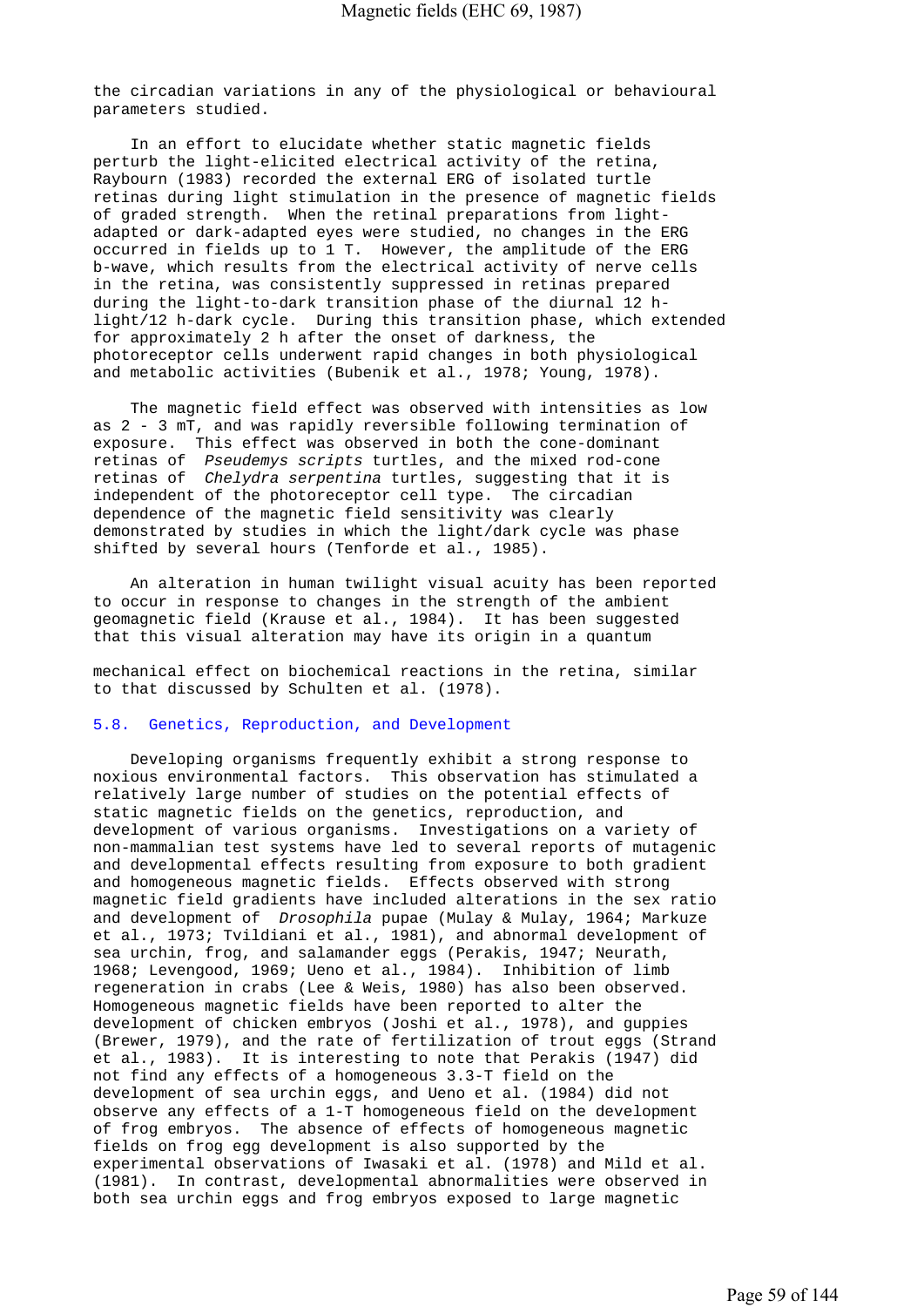field gradients (Perakis, 1947; Ueno et al., 1984). Ueno et al. (1984) suggested that the developmental effects of gradient fields may result from a redistribution of dissolved oxygen or from the orientation of mitochondrial cytochromes in large magnetic fields with gradients exceeding  $10^4$  T/m.

 In studies on mammals, it has been reported that homogeneous and gradient fields up to 0.94 T inhibit weight gain in young mice and produce weight loss in older animals (Barnothy, J.M., 1964). The rate and number of live births and the average birth weight have also been reported to decrease following prenatal and postnatal exposure of mice to a homogeneous field (Nakagawa, 1979). In contrast to these reports, studies on young mice exposed for up to 15 days to a nearly homogeneous field with a maximum strength of 1.44 T did not reveal any effects on growth rate (Eiselein et al., 1961). Bellossi et al. (1984) did not observe any variations in growth of either mice or rats exposed to static magnetic fields of up to 800 mT for up to 250 days. The intrauterine exposure of mice and rats to either a 1-T homogeneous field or a 2.5-T/m gradient field was also found not to influence fetal or postnatal development (Sikov et al., 1979).

 Exposure of mice to static magnetic fields of 1.6 T, during a 30-day period, resulted in reversible changes in spermatogenic epithelium and in a considerable decrease in the number of mature germ cells (Galaktionova et al., 1985). These and other authors (Toroptsev et al., 1974; Udintsev & Khlynin, 1979) considered the testes a vulnerable organ when exposed to static or time-varying (20 mT, 50 Hz) magnetic fields. Morphological changes in the testes and other organs, which occur after a 6-h exposure to magnetic fields, revert to normal after approximately one month.

 Several studies have been carried out to determine whether genetic defects can be detected following magnetic field exposure. No increase in mutation frequency was observed by Kale & Baum (1979) among the progeny of *Drosophila* males exposed as eggs, larvae, pupae, and adults to  $1.3 - 3.7 - T$  homogeneous magnetic fields. Similar results were obtained by Mittler (1971) and Diebolt (1978), who exposed *Drosophila* males to fields of 1 - 1.1 T. Baum et al. (1979) also found that exposure of the plant  *Tradescantia* to homogeneous fields up to 3.7 T did not lead to any increase compared with controls in three mutagenic indices, namely, pollen abortion, micronuclei formation, and pink stamen hair production. Dominant lethal assays have been conducted by Mahlum et al. (1979) with male mice exposed to either a uniform 1-T or a 2.5- T/m gradient field for 28 days prior to mating. No effects of exposure to either the homogeneous or the gradient field were observed. This result and the study of Strzhizhovsky et al. (1980) indicate that such exposure does not induce chromosomal aberrations in male germ cells.

 Recent studies have also demonstrated that the exposure of cultured Chinese hamster ovary cells to a 0.35-T homogeneous field does not lead to alteration in DNA synthesis or chromosome structure (Wolff et al., 1980). The structure and biological activity of bacteriophage DNA have also been found to be unaffected by exposure to a 2-T homogeneous field (Roots et al., 1982).

# 5.9. Conclusions

 Studies on the effects of static magnetic fields on enzyme reactions and cellular and tissue functions have provided diverse, and often contradictory, findings. Nevertheless, available evidence indicates that there are few irreversible effects on such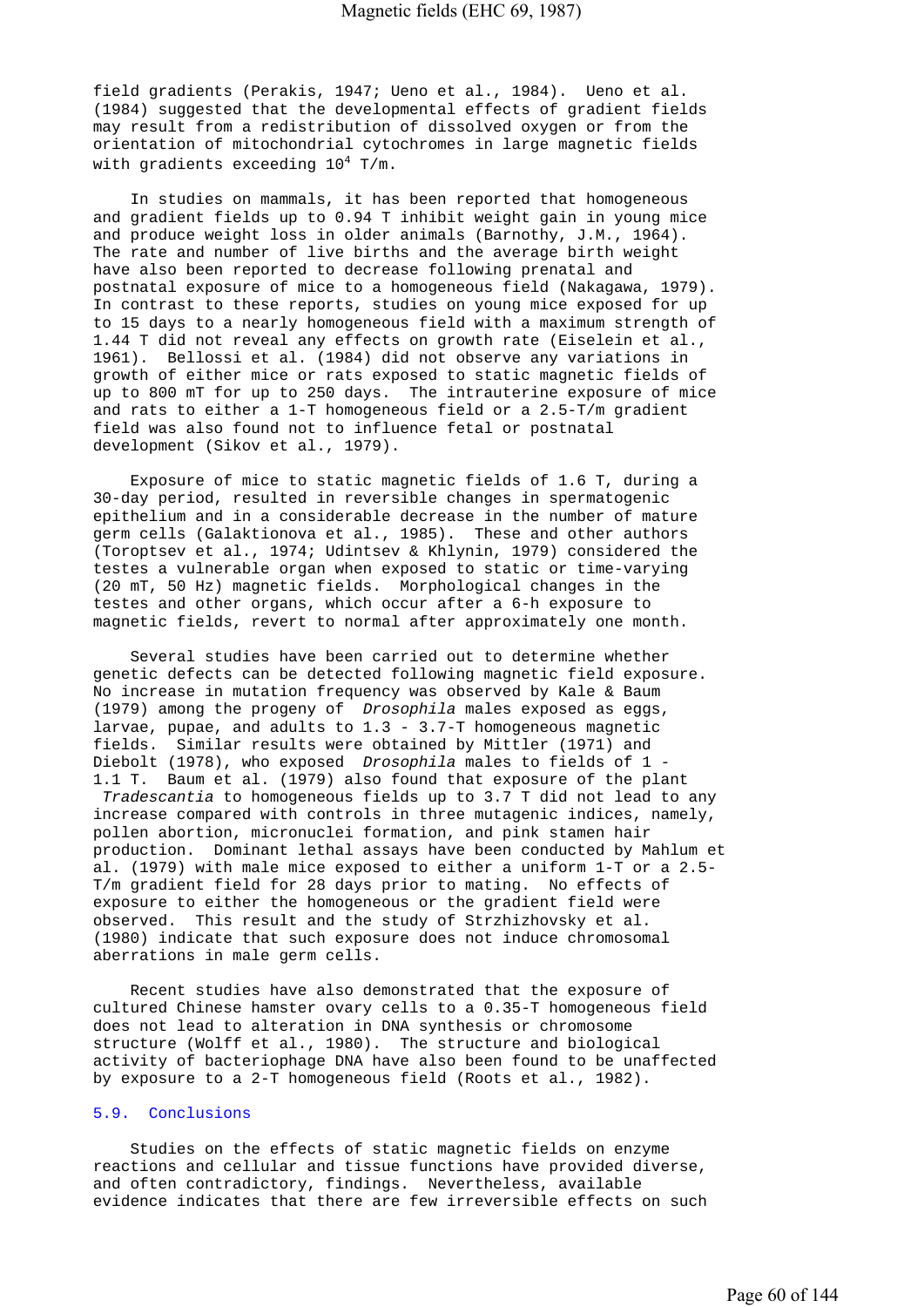systems, with the possible exception of:

- (a) enzymes and photosynthetic systems that involve radical-mediated reaction intermediates; and
- (b) cellular systems in which the membrane is undergoing a structural phase transition during magnetic field exposure.

 The occurrence of significant genetic or developmental alterations in cellular tissues and animal systems exposed to highintensity static magnetic fields appears unlikely from available

evidence. One possible exception relates to unconfirmed reports of alterations in the embryonic development of amphibian species exposed to strong magnetic field gradients.

 The magnetic induction of electrical potentials and currents in the central circulatory system does not produce measurable cardiovascular stress during short-term exposure to static fields of up to 2 T. This conclusion must be tempered by the recognition that data do not exist on cardiovascular performance during protracted magnetic field exposure.

 The majority of experimental studies conducted with isolated neurons indicate that static magnetic fields of up to 2 T have no irreversible influence on neuronal bioelectric properties. Several reports have referred to changes in brain electrical activity and behaviour in animals exposed to fields ranging from 0.1 to 9 T, but the data are inconsistent and at times contradictory.

 An inherent sensitivity to the weak geomagnetic field and correlated behavioural responses have been demonstrated for a number of different organisms and animal species. However, behavioural effects in higher organisms have not been established at field strengths of less than 2 T. Although the data are inconsistent, effects on physiological regulation and circadian rhythms have been reported in animals, due to alterations in the local geomagnetic field. Negative findings in higher organisms have been reported in studies involving field levels as high as 1.5 T.

 Thus, reversible or transient effects have been reported in lower animals due to exposure to low-intensity static fields or due to alterations in the ambient geomagnetic field. However, no irreversible effects have been established due to static magnetic field exposures of up to 2 T.

## 6. BIOLOGICAL EFFECTS OF TIME-VARYING MAGNETIC FIELDS

 An extensive literature exists on the response of animals and isolated cellular and tissue systems to ELF magnetic fields. At present, this body of research is difficult to interpret in a systematic manner because of two factors:

- (a) A wide range of intensities, frequencies, waveforms, and exposure durations have been used. Many of the earlier studies involved sinusoidal fields oscillating at frequencies below 100 Hz, but research during the last several years has focused increasingly on the biological effects of square-wave or pulsed fields with complex waveforms.
- (b) Very few of the reported effects of ELF magnetic fields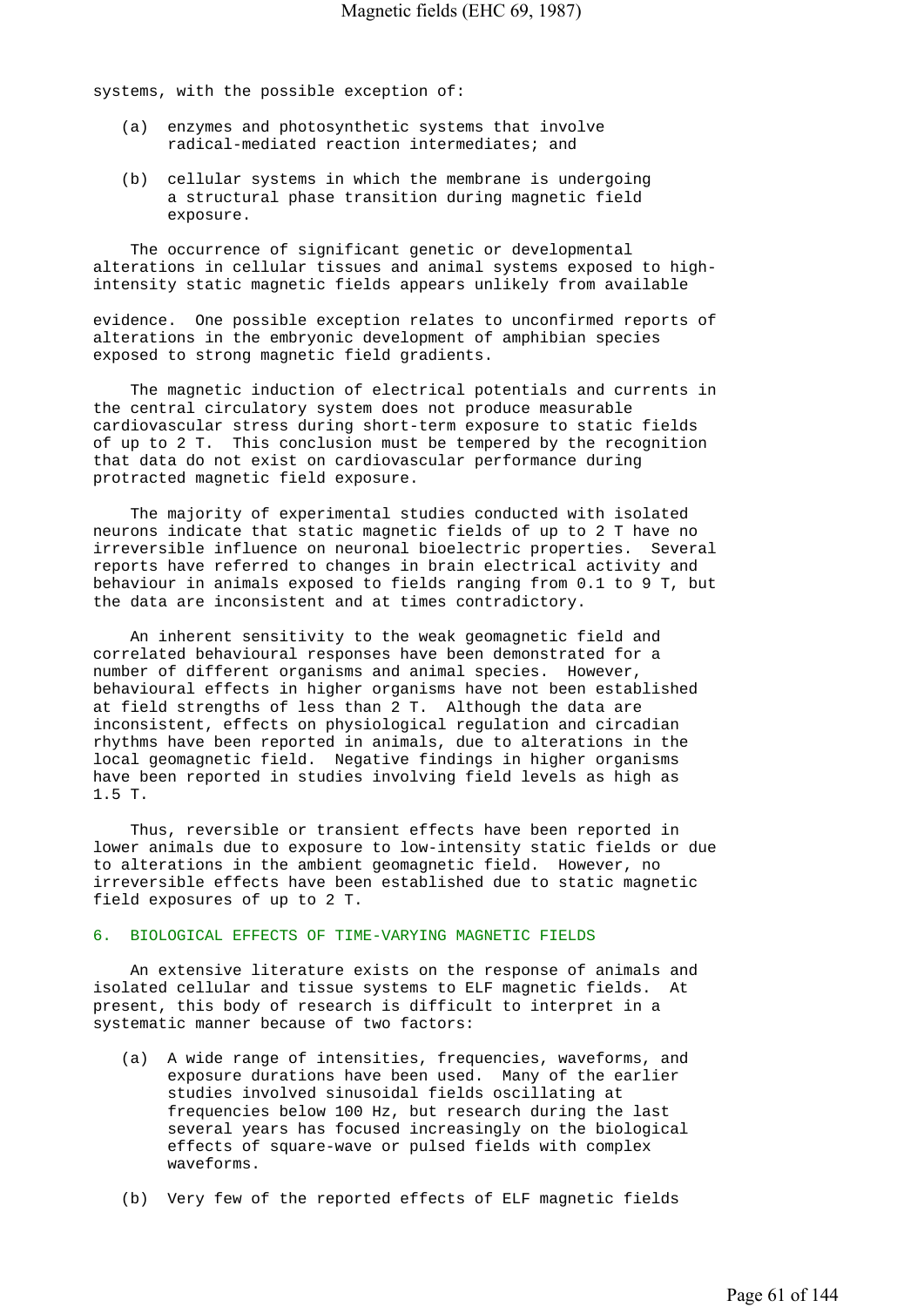have been independently replicated in different laboratories.

 In spite of these difficulties, there is a growing body of evidence that suggests that living systems exhibit a response to ELF magnetic fields under conditions in which the field intensity and rate of change in time (dB/dt) are sufficient to induce currents greater than the naturally occurring levels in tissues and extracellular fluids. This effect is best illustrated by the phenomenon of magnetophosphenes, which is the one well established biological effect of ELF magnetic fields. Although less well established, there is also evidence suggesting that pulsed magnetic fields, such as those used clinically to facilitate bone fracture reunion, may exert direct biological effects through the induction of tissue currents that exceed the endogenous levels.

The following topics are summarized in this section:

- (a) magnetophosphene research;
- (b) studies on the nervous system and animal behaviour;
- (c) cellular, tissue, and animal responses to magnetic fields with various waveforms and repetition frequencies in the ELF range;
- (d) studies on the effects of pulsed magnetic fields on bone growth and repair; and
- (e) thresholds for biological effects as a function of field frequency and induced current densities.

### 6.1. Visual System

 High-intensity magnetic fields oscillating in the ELF range produce visual sensations in human subjects that are known as magnetophosphenes. This phenomenon has already been discussed in section 4.2.

 Studies (Silny, 1981, 1984, 1986) have been performed to characterize ELF magnetic-field effects on visually evoked potentials (VEP). Fields greater than 50 mT in the frequency range below 100 Hz were demonstrated to reverse the polarity and reduce the amplitude of VEP recorded from human volunteers. This effect persisted after the termination of the magnetic field exposure. Approximately 40 min after the magnetic field exposure, the VEP was found to return to a normal form. This effect of magnetic fields was shown to be frequency-dependent, the field strength required to elicit an alteration in the VEP decreasing as the field frequency increased from 5 to 100 Hz. It should be noted that the field strength required to alter the VEP is approximately one order of magnitude greater than that required to elicit clear magnetophosphene patterns.

### 6.2. Studies on Nerve and Muscle Tissue

 Several studies have been made on the electrical response of neurons to stimulation with time-varying magnetic fields. As discussed by Bernhardt (1979, 1985), the current densities induced by the field must exceed  $1$  -  $10$  mA/m $^2$  in order to have an appreciable effect on the nerve bioelectric activity, and a threshold extracellular current density of about 20  $mA/m^2$  has been found experimentally with *Aplysia* pacemaker neurons stimulated by an ELF electric field (Wachtel, 1979). In a subsequent study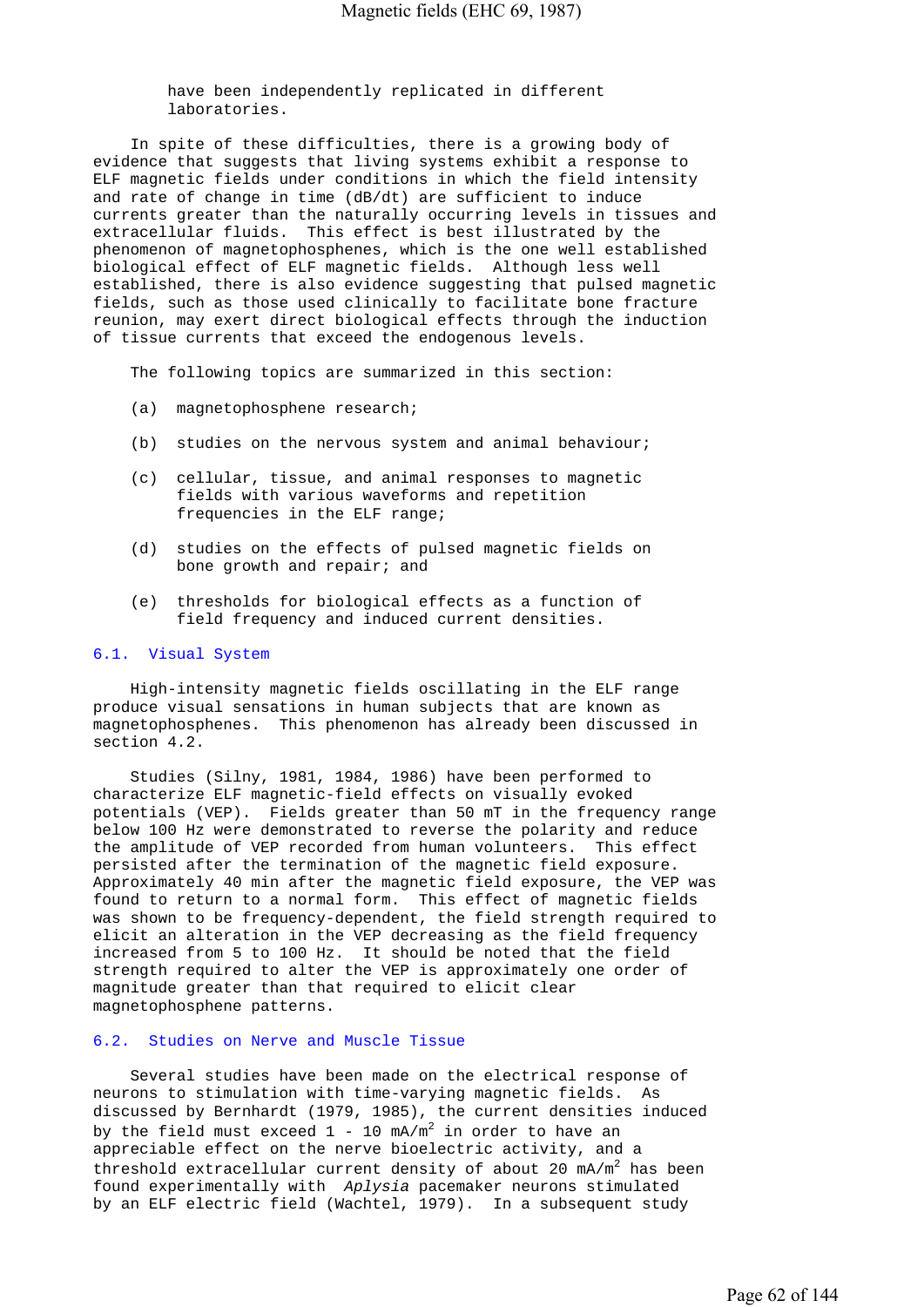with *Aplysia* (Sheppard, 1983), an induced current density of approximately 5 mA/m $^2$  produced by a 10-mT, 60-Hz sinusoidal field was ineffective in altering the spontaneous neuronal electrical activity. Ueno et al. (1981) were also unable to alter the amplitude, conduction velocity, or refractory period of evoked action potentials in lobster giant axons, by applying sinusoidal magnetic fields with intensities of 1.2 T at 5 - 20 Hz, 0.8 T at 50 Hz, and 0.5 T at 100 Hz.

Using magnetic flux densities in the range of  $0.2 - 0.8$  T, Kolin et al. (1959) were able to stimulate frog nerve-muscle preparations at field frequencies of 60 and 100 Hz. Oberg (1973) and Ueno et al. (1978) were also able to stimulate contractions in frog nerve-muscle preparations by using pulsed magnetic fields with pulse durations of less than 1 ms. In addition, the excitation of frog sartorius and cardiac muscles (Irwin et al., 1970) and of the sciatic nerves of dogs and rabbits (Maass & Asa, 1970) has been reported to occur in response to pulsed magnetic fields. On the basis of electromyographic recordings from the human arm, Polson et al. (1982) were able to characterize the pulsed magnetic field parameters that elicited a neural response. They indicated that the threshold rate of change of the magnetic field (dB/dt), which was necessary to stimulate the major nerve trunks of the arm, was approximately  $10^4$  T/s. These fields were discrete pulses, 180 µs long, which will result in a high threshold compared with that for a continuously applied sinusoidal stimulus of between 10 and 100 Hz.

A threshold of perception of about 2 x  $10^3$  T/s was reported (McRobbie & Foster, 1984) in human volunteers whose forearms were exposed to a damped sinusoidal magnetic field (2 - 3 cycles of a period equal to 0.3 ms). The currents induced in the peripheral tissues of the forearm were calculated to be approximately 5  $A/m^2$ .

 Other effects of time-varying magnetic fields on electrically excitable tissue have been summarized by Bernhardt (1985) (section 4.2). The frequency dependence of these effects has been described by Bernhardt (1985, 1986) (section 8.2).

 From these studies, it appears that sinusoidal magnetic fields with intensities in the range generally used in the laboratory or well above the levels encountered by human beings in occupational settings or in the home environment, are insufficient to alter the bioelectric properties of isolated neurons. However, direct magnetic stimulation of nerve and muscle tissues can be achieved by using pulsed fields with a rapid time rate of change of the magnetic flux density. It should also be borne in mind that the effects of sinusoidal fields on complex, integrated neuronal networks, such as those within the central nervous system, may be considerably greater than the effects that occur in single neurons or nerve bundles. This amplification of a field effect could occur through a summation of the small responses evoked in individual neuronal elements (Valentinuzzi, 1965). An additive response mechanism may also underlie the production of magnetophosphenes through the stimulation of multiple neuronal elements of the retina (Valentinuzzi, 1962).

# 6.3. Animal Behaviour

 During the past two decades, a large number of studies on animal behavioural responses to ELF magnetic fields have been reported. A chronological listing of these reports and a summary of the principal findings are given in Table 9.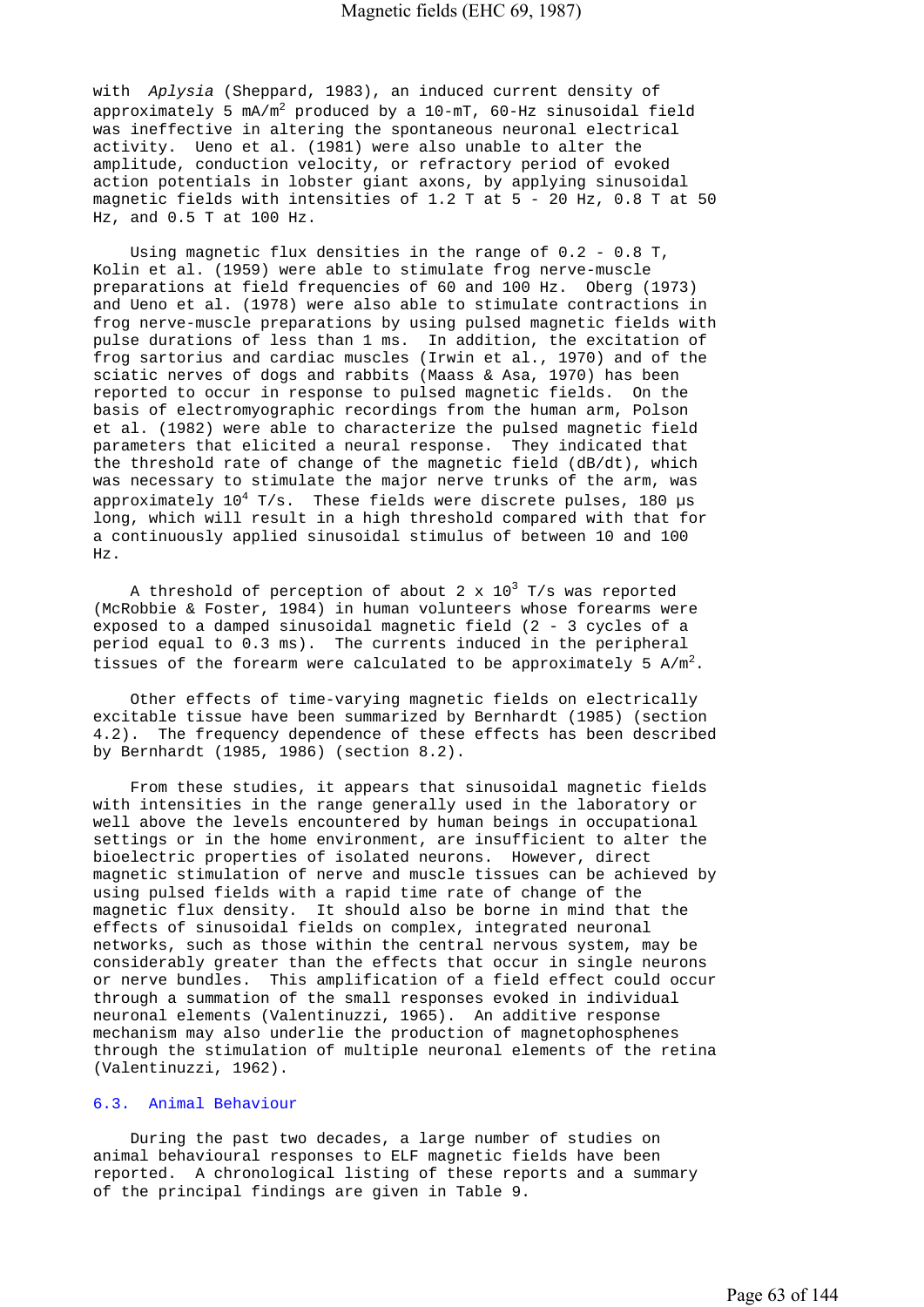Several studies in which the behaviour of honeybees and birds was observed to be altered in the presence of combined ELF electric and magnetic fields (Southern, 1975; Larkin & Sutherland, 1977; Greenberg et al., 1981a,b) have not been included, because of difficulty in attributing these effects to either the electric or magnetic field component. In the case of bees, it appears that ELF electric fields may induce step-potential currents in the hive that have harmful effects when the field intensity exceeds approximately 2 kV/m (Greenberg et al., 1981b). However, altered behavioural patterns in honeybees have also been reported to occur in strong 60-Hz magnetic fields in the absence of an external electric field (Caldwell & Russo, 1968). The mechanism underlying the observed disruption of avian migration by the 72- to 80-Hz electric and magnetic fields from an ELF communication test system is not known (Southern, 1975; Larkin & Sutherland, 1977). However, there are numerous reports that weak static magnetic fields, comparable in strength to the earth's field, may influence the migration patterns of birds (Keeton, 1971; Emlen et al., 1976; Bookman, 1977) and very weak time-varying magnetic fields have also been claimed to affect avian orientation (Papi et al., 1983).

| Reference                     | Subject        | Exposure conditions <sup>a</sup>                                                               | Results                                                           |
|-------------------------------|----------------|------------------------------------------------------------------------------------------------|-------------------------------------------------------------------|
| Friedman et al.<br>(1967)     | human<br>being | $0.1$ and $0.2$ Hz, $0.5 - 1.1$ mT;<br>acute exposures                                         | Increased reac                                                    |
| Caldwell & Russo<br>(1968)    | honey<br>bee   | 60 Hz, $2.2 - 30$ mT;<br>10-min exposures                                                      | Altered explore                                                   |
| Persinger<br>(1969)           | rat            | $0.5$ Hz, $0.3 - 3$ mT; rotating<br>field; exposure during entire<br>gestational period        | Decreased open<br>increased defe<br>postnatally at                |
| Persinger & Foster<br>(1970)  | rat            | $0.5$ Hz, $0.3 - 3$ mT; rotating<br>field; exposure during entire<br>gestational period        | Decreased avoi<br>electrical sho<br>postnatally at                |
| Grissett & deLorge<br>(1971)  | monkey         | 45 and 75 Hz, 0.3 mT; fields<br>applied in 10 daily sessions<br>of 1 h duration                | No effect on re                                                   |
| Grissett<br>(1971)            | monkey         | 45 Hz, 1 mT; continuous<br>exposure for 42 days                                                | No effect on r                                                    |
| Persinger & Pear<br>(1972)    | rat            | $0.5$ Hz, $0.3 - 3$ mT, rotating<br>field; exposure during entire<br>gestational period        | Suppressed rate<br>conditioned st<br>aversive shock<br>at 70 days |
| Persinger et al.<br>(1972)    | rat            | $0.5$ Hz, $0.3 - 3$ mT, rotating<br>field; exposure of adult<br>animals for 21 - 30 days       | Increased ambu<br>removal from f.                                 |
| Ossenkopp & Shapiro<br>(1972) | duck<br>egg    | $0.5$ Hz, $2 - 10$ and $10 - 30$ mT,<br>rotating field; exposure for<br>entire prenatal period | Increased ambu<br>rate when test                                  |
| Table 9. (contd.)             |                |                                                                                                |                                                                   |
| Reference                     | Subject        | Exposure conditions <sup>a</sup>                                                               | Results                                                           |

Table 9. Behavioural effects of exposure to time-varying magnetic fields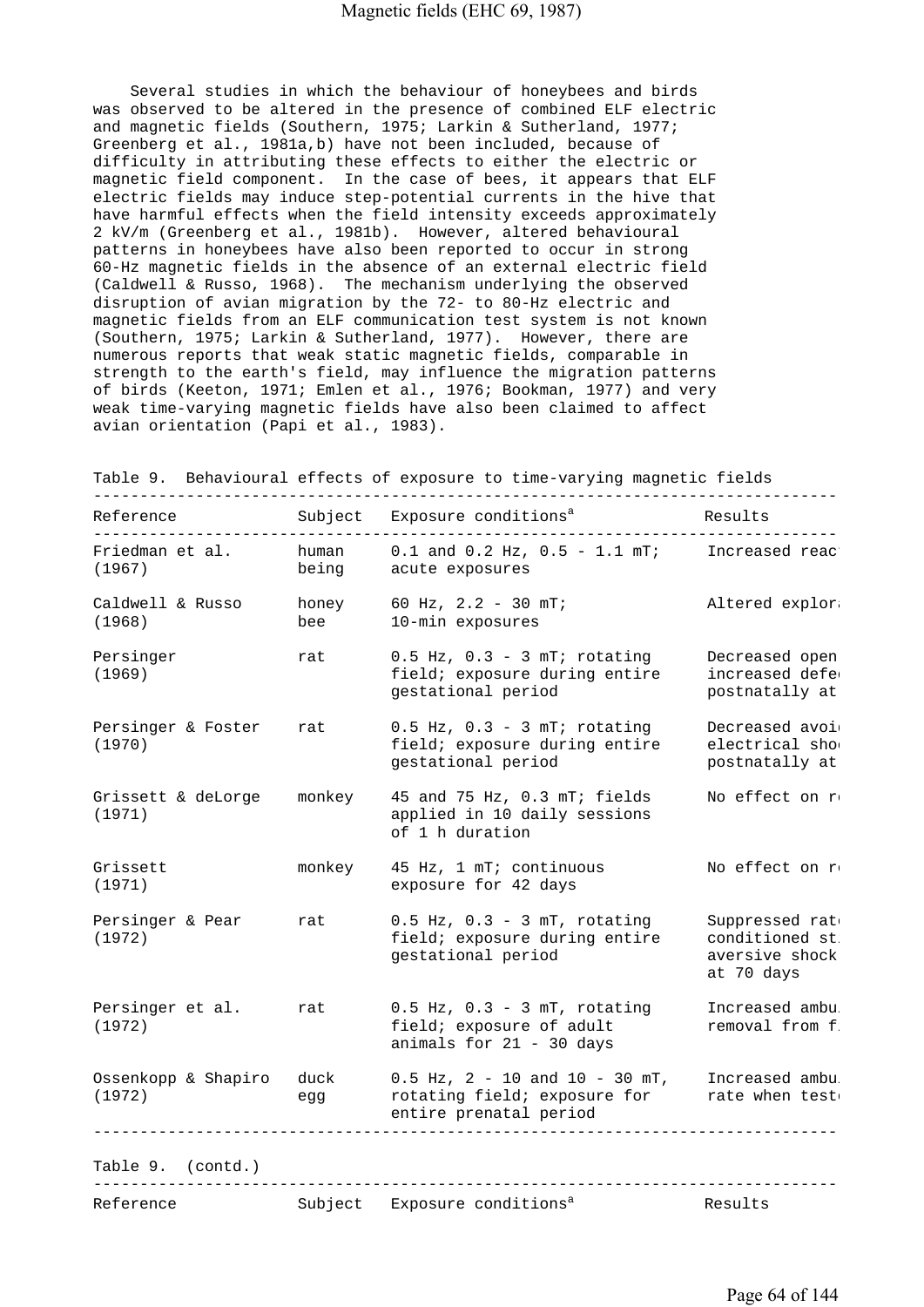| deLorge<br>(1972, 1973a, b,<br>1974, 1979, 1985) | monkey         | 10, 15, 45, 60, and 75 Hz,<br>0.8 - 1 mT; fields applied<br>in 4 - 13 daily sessions of<br>2- to 8-h duration              | No consistent<br>activity, reac<br>time, overall<br>match-to-sampl |
|--------------------------------------------------|----------------|----------------------------------------------------------------------------------------------------------------------------|--------------------------------------------------------------------|
| Beischer et al.<br>(1973)                        | human<br>being | 45 Hz, 0.1 mT; 22.5-h exposure                                                                                             | No effect on r                                                     |
| Gibson & Moroney<br>(1974)                       | human<br>being | 45 Hz, 0.1 mT; 24-h exposure                                                                                               | No consistent<br>psychomotor fu:                                   |
| Mantell<br>(1975)                                | human<br>being | 50 Hz, 0.3 mT; 3-h exposure                                                                                                | No effect on re                                                    |
| Medvedev et al.<br>(1976)                        | human<br>being | 50 Hz, $10 - 13$ $\mu$ T; acute<br>exposures                                                                               | Increased late:<br>reactions                                       |
| Smith & Justesen<br>(1977)                       | mouse          | 60 Hz, $1.4 - 2 mT$ ; $2 - min$<br>aperiodic exposures over<br>2 days                                                      | Increased locom<br>aggression-rel                                  |
| Andrianova<br>& Smirnova<br>(1977)               | mouse          | 100 Hz, 10 mT; acute exposures                                                                                             | Heightened mot                                                     |
| Brown & Scow<br>(1978)                           | hamster        | $10^{-5}$ Hz, 0.8 - 26 µT; 26-h<br>schedule of high (14 h) to<br>low (12 h) field switching<br>over period of 4 - 5 months | Modified circad<br>activity                                        |
| Tucker & Schmitt<br>(1978)                       | human<br>being | 60 Hz, 1.06 mT over whole body,<br>or 2.12 mT over head region;<br>repetitive acute exposures                              | No perception                                                      |
| Becker, von<br>(1979)                            | termite        | 50 Hz, 0.05 µT in shielded room; Stimulation of<br>exposures up to several weeks                                           | activity                                                           |
| Table 9. (contd.)                                |                |                                                                                                                            |                                                                    |
| Reference                                        |                | _____________________<br>Subject Exposure conditions <sup>a</sup>                                                          | Results                                                            |
| Clarke & Justesen chicken<br>(1979)              |                | 60 Hz, 2.4 mT; aperiodic<br>exposures during 1-h interval<br>for 10 days                                                   | Increased vari<br>electric shock<br>magnetic field<br>stimulus     |
| Udintsev & Moroz<br>(1982)                       | Rat            | 50 Hz, 20 mT, 15 min/day for<br>7 days                                                                                     | Transitory sti<br>system                                           |
| Udintsev & Moroz<br>(1982)                       | rat            | 50 Hz, 20 mT, 6.5 h/day for<br>7 days                                                                                      | Significant ch                                                     |
| Delgado et al.<br>(1983)                         | monkey         | 9 - 500 Hz, 0.1 mT (applied<br>to cerebellum); 9-h daily<br>exposures for maximum of<br>19 days                            | Modification o<br>exictation of 1                                  |
| Papi et al.<br>(1983)                            | pigeon         | $0.034$ , $0.043$ , and $0.067$ Hz,<br>60 µT peak intensity;<br>exposures up to 4 h                                        | Initial distur<br>no effect on h                                   |
| Graham et al.                                    | human          | 60 Hz, 40 µT; acute exposures                                                                                              | No perception                                                      |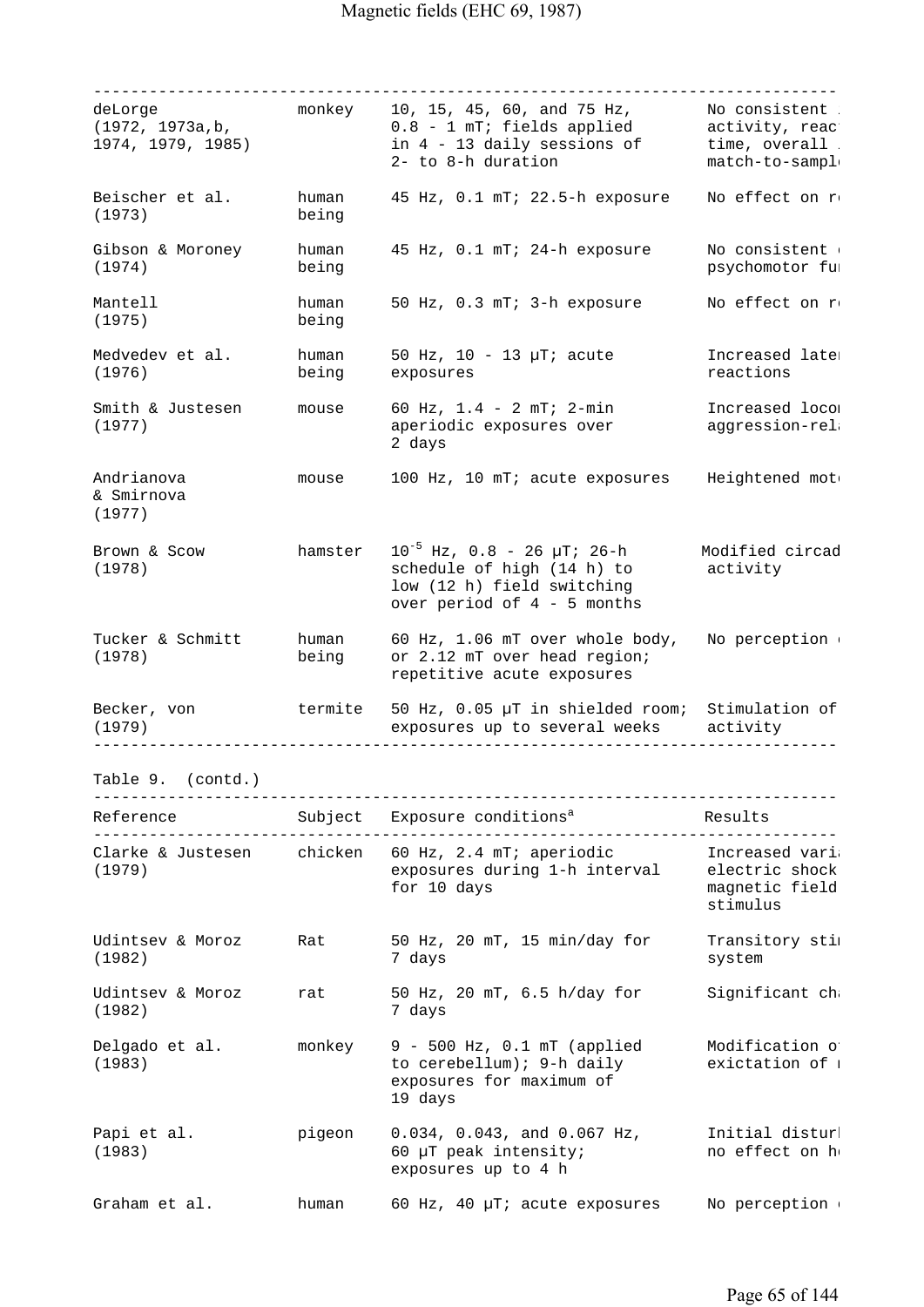| Creim et al.<br>60 Hz; $3.03$ mT; 1-h exposure<br>rat<br>(1984)<br>Davis et al.<br>60 Hz; $2.33$ mT; $3$ -day<br>mouse<br>(1984)<br>continuous exposure<br>Liboff et al.<br>60 Hz, 56 $\mu$ T (with a trans-<br>rat<br>(1985)<br>verse $26 - \mu T$ static field);<br>30-min exposures<br>Creim et al.<br>60 Hz, 3 mT, 1- to 23-h<br>rat<br>(1985)<br>exposures | (1984) | being |                                                    |
|-----------------------------------------------------------------------------------------------------------------------------------------------------------------------------------------------------------------------------------------------------------------------------------------------------------------------------------------------------------------|--------|-------|----------------------------------------------------|
|                                                                                                                                                                                                                                                                                                                                                                 |        |       | No field-assoc                                     |
|                                                                                                                                                                                                                                                                                                                                                                 |        |       | No change in m<br>locomotoractiv<br>neuropharmacol |
|                                                                                                                                                                                                                                                                                                                                                                 |        |       | Changes in tim                                     |
|                                                                                                                                                                                                                                                                                                                                                                 |        |       | No avoidance o<br>in a shuttle b                   |

a The magnetic fields were sinusoidal unless otherwise indicated.

 In assessing the effects of time-varying magnetic fields on the behaviour of mammalian species, the publications on this subject, listed in Table 9, are nearly equally divided between positive findings and observations of no behavioural effects in mammals. However, a careful examination of this list leads to the interesting conclusion that most investigations in which behavioural effects were not observed, the time rate of change of the applied magnetic field was sufficient to induce peak intracranial current densities at, or above, the endogenous level of approximately 1 mA/m<sup>2</sup>. In contrast, only one of the positive findings of behavioural alterations in mammals (Andrianova & Smirnova, 1977) involved the use of a time-varying magnetic field capable of inducing intracranial currents at this level.

 In examining the possible reasons for this apparent disparity, it is important to assess the potential influence on animal behaviour of extraneous factors, such as mechanical vibration and audible noise, that may accompany the activation of magnet coils. The importance of these factors has been well demonstrated by Tucker & Schmitt (1978), who found that perceptive individuals could sense the presence of a 60-Hz magnetic field through auxiliary clues. When these investigators developed an exposure chamber that provided extreme isolation from vibration and audible noise, none of the more than 200 individuals tested could detect 60-Hz fields with intensities of 1.1 mT over the whole body or 2.1 mT over the head region. The sensitivity of behavioural indices to adventitious factors, such as changes in barometric pressure, was also discussed by deLorge (1973b), who emphasized that the correlation of such variables to positive findings of apparent time-varying magnetic field effects must be examined.

### 6.4. Cellular, Tissue, and Whole Organism Responses

 Magnetic fields with a broad range of intensities, ELF frequencies, waveforms, and exposure durations have been evaluated for their ability to induce effects at the cellular, tissue, and animal levels. These studies have recently been reviewed (Tenforde, 1985c, 1986a,d), and only a brief summary will be given here of the cellular and tissue responses to ELF magnetic fields that have been reported on the basis of both *in vitro* and *in vivo*  studies.

 Reports of alterations produced in cellular, tissue, and animal systems as a result of exposure to low frequency magnetic fields are summarized in Table 10, where a brief summary is given of the principal findings in each study. The following types of investigations have not been included in Table 10 for the reasons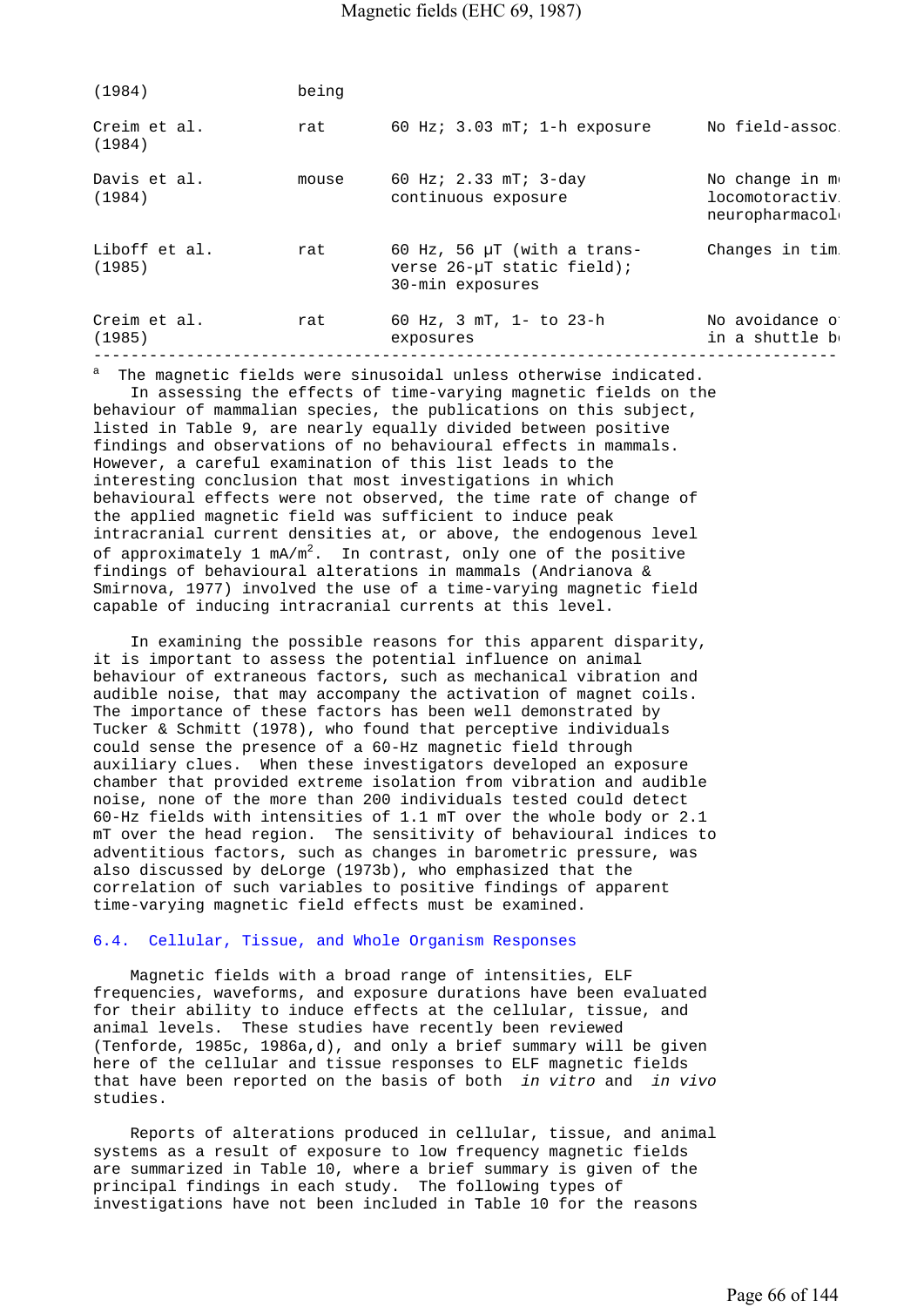stated below:

- (a) Studies on time-varying magnetic field effects on the visual system (magnetophosphene induction), nervous tissues, and animal behaviour, and epidemiological studies on carcinogenic risk, because these subjects are discussed elsewhere in this section and in section 8;
- (b) Reports lacking adequate documentation of field exposure conditions (e.g., frequency, waveform, intensity,

 and duration of exposure). Similarly, studies in which the biological measurements were qualitative rather than quantitative, as in certain medical reports on bone fracture reunion following therapy with pulsed magnetic fields;

 (c) Reports of research that involved combined exposures to ELF electric and magnetic fields, because of the obvious difficulty in delineating the relative effects of the two types of fields.

 The reported changes resulting from ELF magnetic field exposure include the following:

- (a) Altered cell growth rate (Batkin & Tabrah, 1977; Tabrah et al., 1978; Goodman et al., 1979; Greenebaum et al., 1979, 1982; Aarholt et al., 1981; Ramon et al., 1981; Phillips et al., 1986a);
	- (b) Decreased rate of cellular respiration (Cook et al. 1969; Goodman et al., 1979; Greenebaum et al., 1979, 1982; Kolodub & Chernysheva, 1980);
	- (c) Altered metabolism of carbohydrates, proteins, and nucleic acids (Udintsev et al., 1976, 1978; Kartashev et al., 1978; Udintsev & Khlynin, 1979; Kolodub & Chernysheva, 1980; Kolodub et al., 1981; Norton, 1982; Archer & Ratcliffe, 1983; Buyavikh, 1984; Liboff et al., 1984);
	- (d) Effects on gene expression and genetic regulation of cell function (Chiabrera et al., 1978, 1979; Beltrame et al., 1980; Aarholt et al., 1982; Goodman et al., 1983; Goodman & Henderson, 1986);
	- (e) Endocrine alterations (Riesen et al., 1971; Udintsev & Moroz, 1974; Sakharova et al., 1977, 1981; Kolesova et al., 1978; Udintsev et al., 1978);
	- (f) Altered hormonal responses of cells and tissues, including effects on cell surface receptors (Dixey & Rein, 1982; Luben et al., 1982; Marsakova, 1983; Jolley et al., 1983; Cain et al., 1984; Chan & Nicholson, 1986);
	- (g) Altered immune response to antigens and mitogens (Odintsov, 1965; Mizushima et al., 1975; Conti et al., 1983; Budd & Czerski, 1985);
	- (h) Morphological and other nonspecific tissue changes in adult animals, frequently reversible with time after exposure (Druz & Madiyevskii, 1966; Toroptsev et al., 1974; Sakharova et al., 1981; Toroptsev & Soldatova,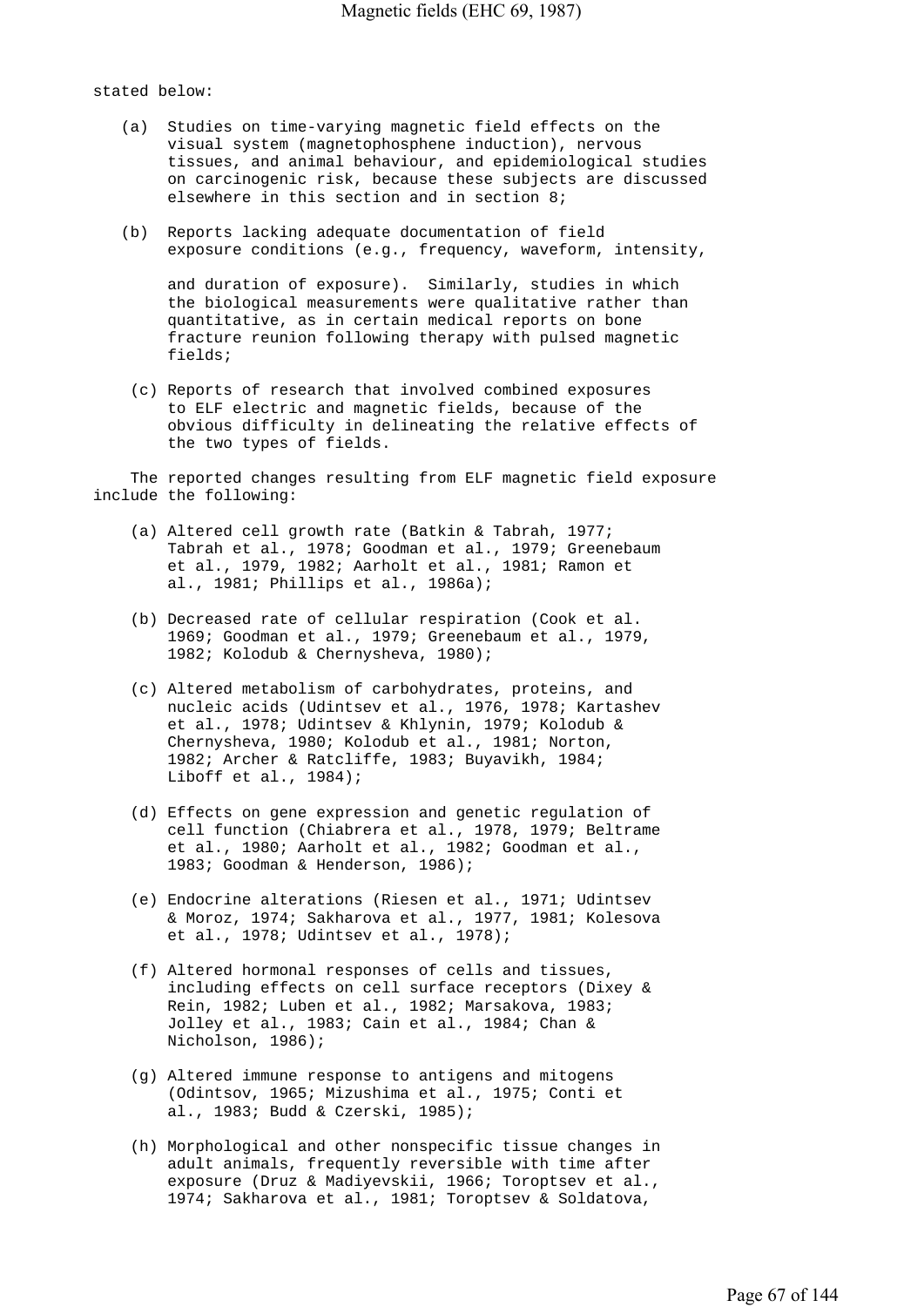1981; Soldatova, 1982; Shober et al., 1982);

 (i) Teratological and developmental effects (Ossenkopp et al., 1972; Delgado et al., 1981, 1982; Kreuger et al., 1972; Ramirez et al., 1983; Ubeda et al., 1983).

Table 10. Effects of exposure to time-varying magnetic fields on cells, tissues --------------------------------------------------------------------------------- Reference Test Exposure conditions<sup>a</sup> Results specimen --------------------------------------------------------------------------------- Odintsov (1965) mouse 50 Hz, 20 mT; 6.5-h single Increased resista exposure or 6.5 h daily for infection 15 days Druz & Madiyevskii rat 3 Hz, 0.1 - 0.8 T, and 50 Hz, Change in hydrat (1966) 0.05 - 0.2 T; 1-min exposures of brain, kidney, Riesen et al. guinea-pig 60 Hz, 10 mT; 10 - 110-min No effect on resp (1971) brain exposures (oxidative phosph mitochondria  *in vitro*  Riesen et al. rat brain 60 Hz,  $5 - 10$  mT;  $30$ -min Decreased uptake (1971) synaptosomes exposure at  $0$  °C, but not (1971) synaptosomes exposure at  $0 \text{ }^{\circ}$ C, but not in vitro at  $0 \text{ }^{\circ}$ C, but not in vitro at  $0 \text{ }^{\circ}$ C at  $0 \text{ }^{\circ}$ C  *in vitro* or 37 °C Tarakhovsky et al. rat 50 Hz, 13 - 14 mT; exposure Changes in serum<br>
for 1 month thaematocrit, and (1971) for 1 month haematocrit, and haematocrit, and Kreuger et al. chicken  $45$  Hz, 0.14 mT, and 60 Hz, Reduced growth  $r_i$  (1972) 0.12-mT exposure for 1 month Ossenkopp et al. rat  $0.5$  Hz, 0.05 - 0.30 or Increased thyroid  $(1972)$  0.3 - 1.5 mT, rotating field; at 105 - 130 days exposure during entire thymus or adrenal gestational period with controls Beischer et al. human being  $45$  Hz, 0.1 mT; 22.5-h Elevated serum-t. (1973) exposure effects on blood serum chemistry DeLorge (1974) monkey 15 and 45 Hz, 0.82 - 0.93 mT; No alteration in fields applied in 5 - 8 daily serum chemistry ( sessions of 2-h duration ides) ---------------------------------------------------------------------------------

Table 10. (contd.)

--------------------------------------------------------------------------------- Reference Test Exposure conditions<sup>a</sup> Results specimen --------------------------------------------------------------------------------- Toroptsev et al. guinea-pig 50 Hz, 20 mT; 6.5-h single Pathomorphologica (1974) exposure or 6.5 h daily for kidneys, liver, l 24 days eyes, capillaries Udinstev & Moroz rat 50 Hz, 20 mT; 1 - 7 days Increase in adren (1974) exposure corticosteroids Mizushima et al. rat 50 Hz, 0.12 T; 3-h exposure Anti-inflammatory (1975) carrageenan-induc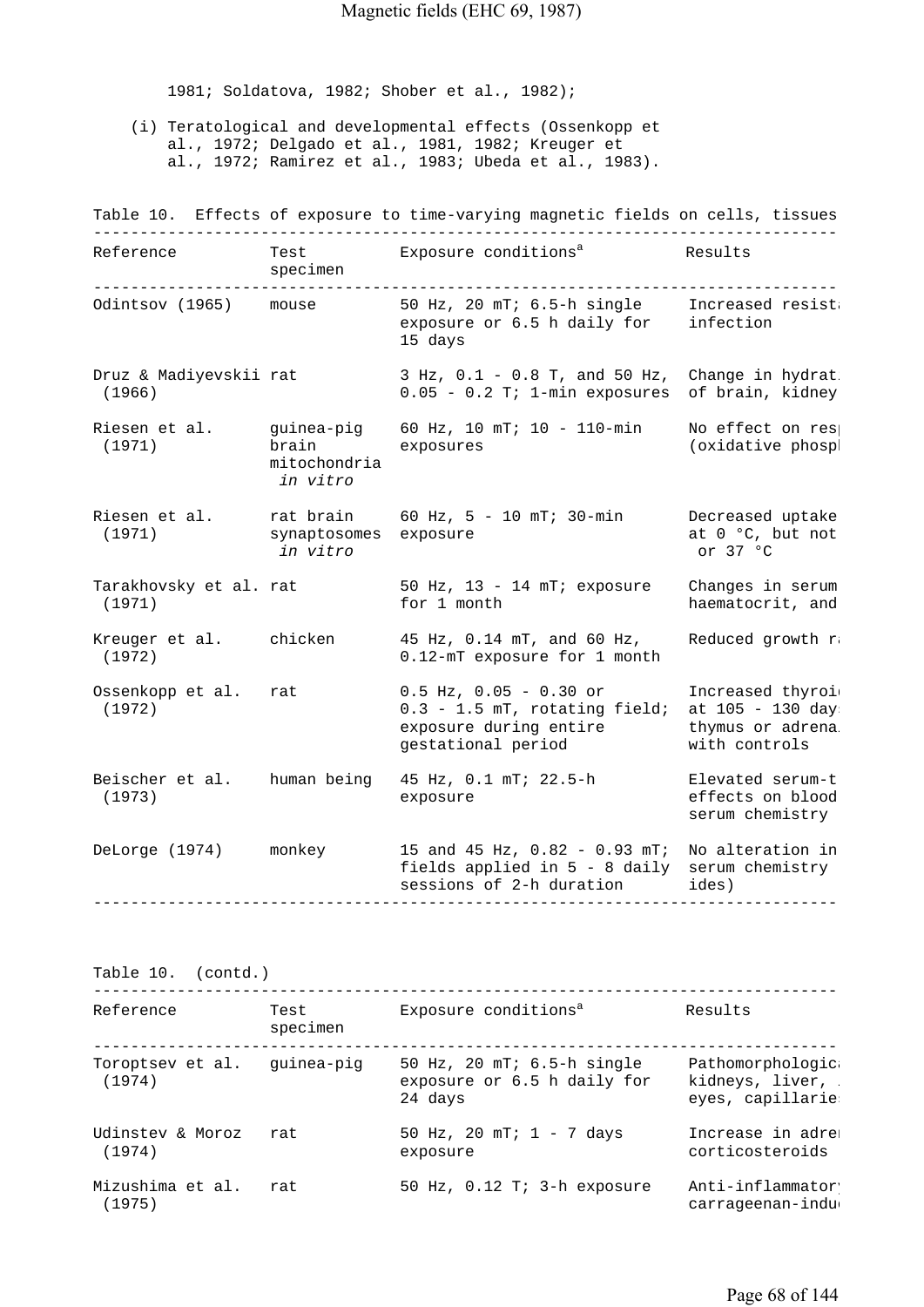|                                  |                        |                                                                     | adjuvant-induced                                          |
|----------------------------------|------------------------|---------------------------------------------------------------------|-----------------------------------------------------------|
| Beischer & Brehl<br>(1975)       | mouse                  | 45 Hz, 0.1 mT; 24-h exposure                                        | No change in liv                                          |
| Mantell (1975)                   |                        | human being 50 Hz, 0.3 mT; 3-h exposure                             | No haematologica                                          |
| Udintsev et al.<br>(1976)        | rat                    | 50 Hz, 20 mT; 1-day<br>exposure                                     | Increased lactat<br>activity and cha:<br>heart and skelet |
| Batkin & Tabrah<br>(1977)        | neuroblastoma exposure | mouse 60 Hz, 1.2 mT; 13-day                                         | Decreased tumour                                          |
| Sakharova et al.<br>(1977)       | rat                    | 50 Hz, 20 mT; 1-day<br>exposure                                     | Increased catech                                          |
| Kartashev et al. yeast<br>(1978) |                        | $0.1 - 100$ Hz, $0.025 - 0.40$<br>$mT$ ; 20 - 30-min exposure       | Changes in rate                                           |
| Kolesova et al.<br>(1978)        | rat                    | 50 Hz, 20 mT; single 24-h<br>exposure and 6.5 h daily<br>for 5 days | Development of i                                          |
| (1978)                           | pyriformis             | Tabrah et al. Tetrahymena 60 Hz, 5 - 10 mT;<br>exposures up to 72 h | Cell division d<br>rate, increased                        |

Table 10. (contd.)

| Reference                                                         | specimen                      | Test Exposure conditions <sup>a</sup>                             | Results                                                                        |
|-------------------------------------------------------------------|-------------------------------|-------------------------------------------------------------------|--------------------------------------------------------------------------------|
| Persinger et al.<br>(1978)                                        | rat                           | $0.5$ Hz, $0.1$ T - $1$ mT,<br>rotating field;<br>10-day exposure | No significant cl<br>follicle numbers<br>and pituitary we<br>water consumptio: |
| Persinger &<br>Coderre<br>(1978)                                  | rat                           | $0.5$ Hz, $0.01$ T - 1 mT,<br>rotating field; 5-day<br>exposure   | No significant cl<br>cell numbers in<br>prenatally and p<br>as adults          |
| Udintsey et al.<br>(1978)                                         | rat                           | 50 Hz, 20 mT; 0.25- to<br>6.5-h and 24 h exposures                | Changes in iodin<br>and thyroxine up                                           |
| Udintsev &<br>Khlynin (1979)                                      | rat                           | 50 Hz, 20 mT; 1-day<br>exposure                                   | Metabolic change                                                               |
| Kronenberg &<br>Tenforde<br>(1979)                                | mouse<br>tumour cells         | cultured 60 Hz, 2.33 mT; 4-day<br>exposure                        | No effect on cel                                                               |
| Chandra & Stefani<br>(1979)                                       | mouse<br>mammary<br>carcinoma | 60 Hz, 0.16 T; 1-h daily<br>exposures for $1 - 4$ days            | No effect on tum                                                               |
| Goodman et al.<br>$(1979)$ ;<br>Greenebaum et al.<br>(1979, 1982) |                               | slime mould 75 Hz, 0.2 mT; 400-day<br>exposure                    | Lengthened nucle<br>altered respirat<br>uptake)                                |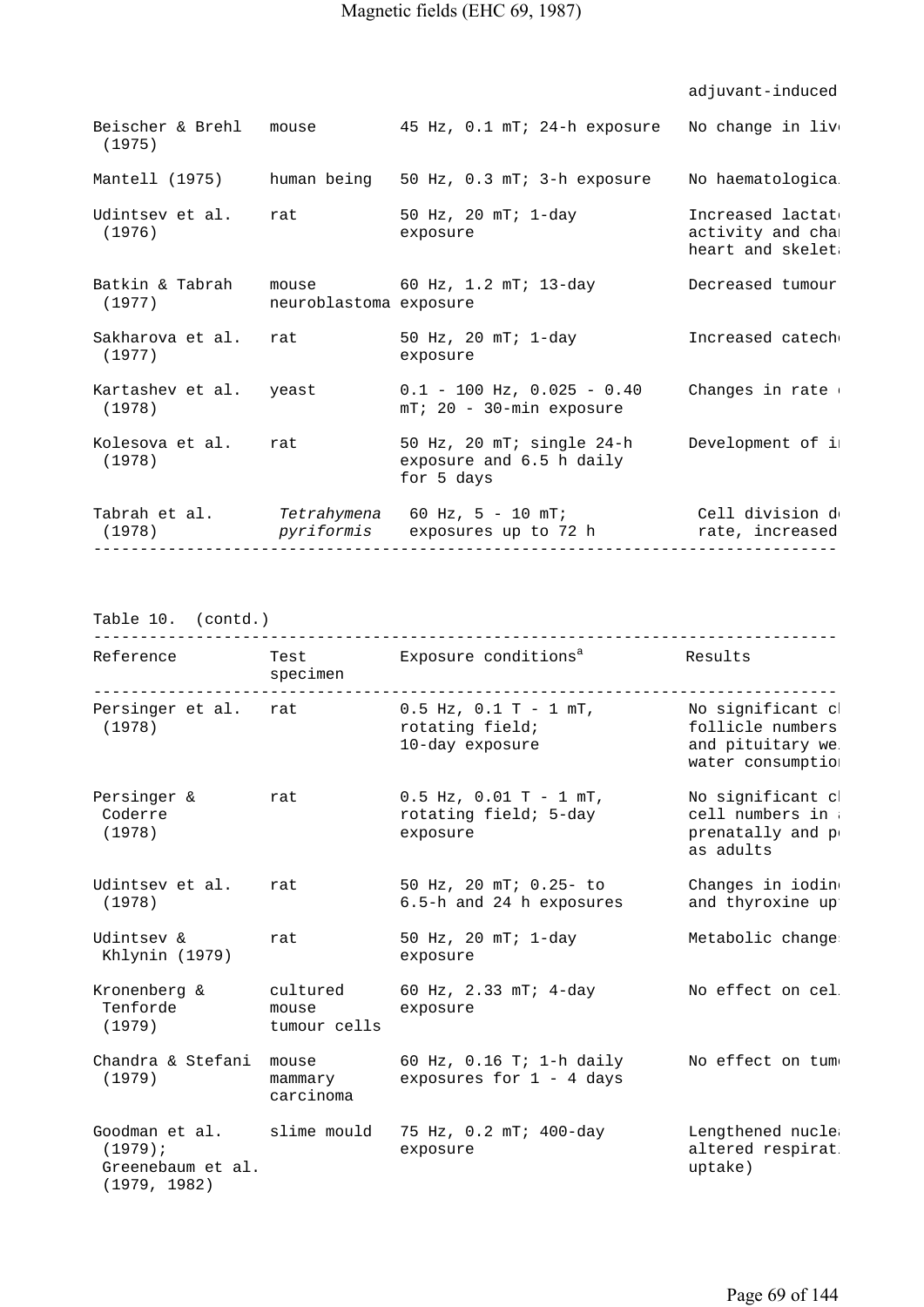| Chiabrera et al.<br>(1979) |  | frog | Single bidirectional pulses Changes in chrom.<br>erythrocytes at 40 - 70 Hz, or 4-kHz bursts cell nucleus, su<br>of bidirectional pulses with dedifferentiation<br>10 - 20 Hz repetition rate;<br>2-mT peak intensity; 12- to<br>24-h exposures |
|----------------------------|--|------|-------------------------------------------------------------------------------------------------------------------------------------------------------------------------------------------------------------------------------------------------|
|                            |  |      |                                                                                                                                                                                                                                                 |

Table 10. (contd.)

| Reference                          | Test<br>specimen  | Exposure conditions <sup>a</sup>                                                                    | Results                                                                                           |
|------------------------------------|-------------------|-----------------------------------------------------------------------------------------------------|---------------------------------------------------------------------------------------------------|
| Kolodub &<br>Chernysheva<br>(1980) | rat               | 50 Hz, 9.4, and 40 mT;<br>5 h daily for 15 days                                                     | Altered brain me<br>field intensity,<br>rate of respirat<br>of glycogen, crea<br>glutamine, and i |
| Fam (1981)                         | mouse             | 60 Hz, 0.11 T; 23 h daily for<br>7 days                                                             | Decreased body w<br>water consumptio:<br>histology and rej                                        |
| Aarholt et al.<br>(1981)           | bacteria          | 16.66 and 50 Hz, $0 - 2 mT$ ;<br>10- to 12-h exposure                                               | Decreased growth                                                                                  |
| Ramon et al.<br>(1981)             | bacteria          | 60 and 600 Hz, 2 mT; 17- to<br>64-h exposure                                                        | Decreased growth                                                                                  |
| Toroptsev &<br>Soldatova<br>(1981) | rat               | 50 Hz, 20 mT; 1- to 24-h<br>exposure                                                                | Pathomorphologic                                                                                  |
| Kolodub et al.<br>(1981)           | rat               | 50 Hz, 9.4 - 40 mT, daily<br>3-h exposures for up to 6<br>months                                    | Changes in carbol<br>in the myocardium                                                            |
| Sakharova et al.<br>(1981)         | rat               | 50 Hz, 20 mT, 1-day exposure                                                                        | Changes in catecl<br>morphology in br.<br>spleen, and circ                                        |
| Delgado et al.<br>(1981, 1982)     | chicken<br>embryo | 10, 100, and 1000 Hz; 0.12,<br>1.2, and 12 $\mu$ T; 0.5-ms<br>rectangular pulses; 2-day<br>exposure | Morphological ab:<br>tissue, heart, b.<br>somites                                                 |
| Soldatova<br>(1982)                | rat               | 50 Hz; 20, 40, and 70 mT;<br>6.5 h daily for 5 days, or<br>24-h continuous exposure                 | Pathomorphologic<br>tissue                                                                        |
|                                    |                   |                                                                                                     |                                                                                                   |

Table 10. (contd.)

| Reference               | Test<br>specimen               | Exposure conditions <sup>a</sup>                                                         | Results                               |
|-------------------------|--------------------------------|------------------------------------------------------------------------------------------|---------------------------------------|
| Sander et al.<br>(1982) | human being                    | 50 Hz, 5 mT; 4-h exposure                                                                | No changes in EC<br>cell counts, or l |
| Luben et al.<br>(1982)  | mouse<br>osteoblast<br>culture | Single bidirectional pulses<br>at 72 Hz, or 4-kHz bursts of<br>bidirectional pulses with | Reduced cAMP pro<br>to parathyroid h  |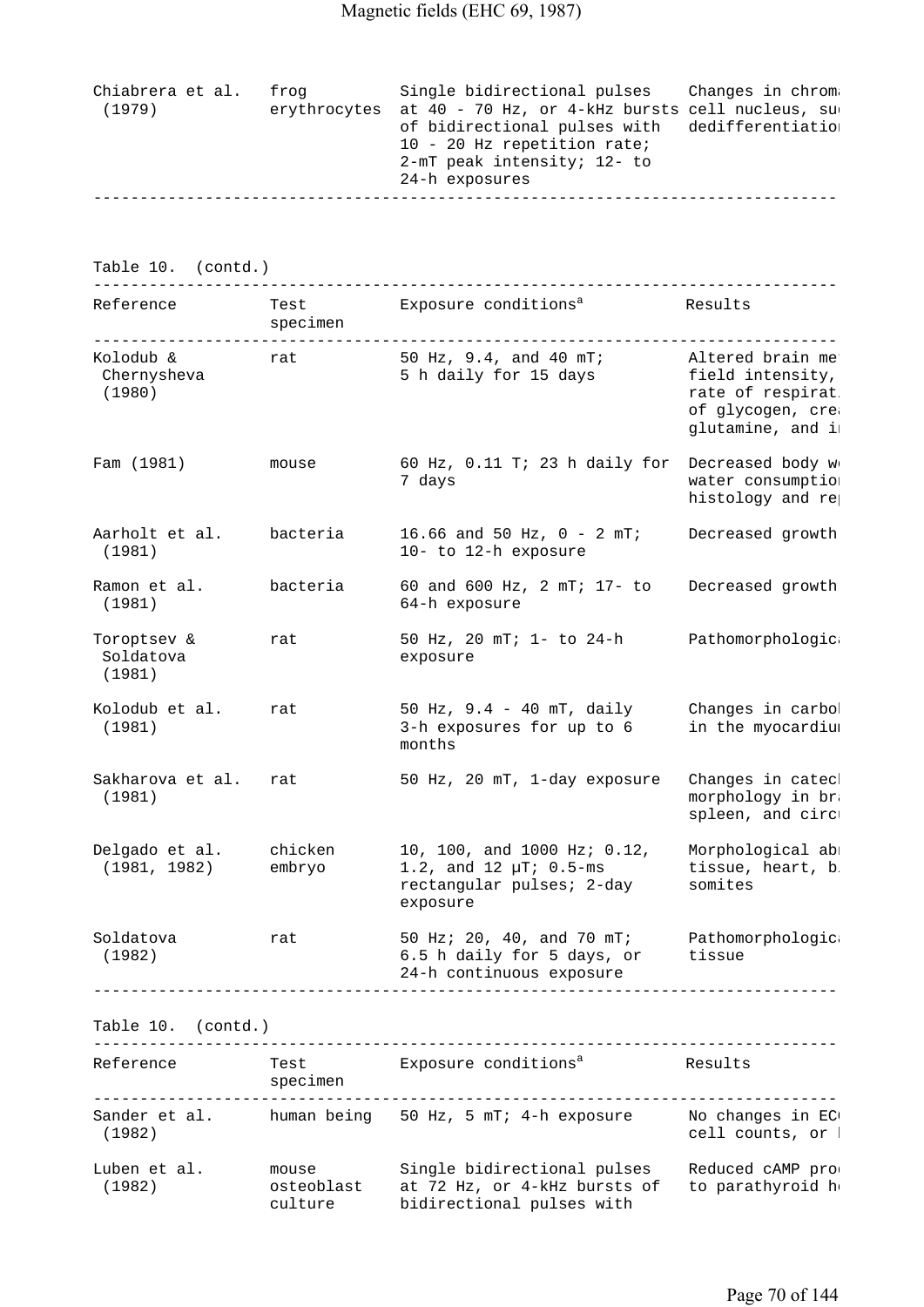15 Hz repetition rate; 2 mT peak intensity; 3-day exposure Shober et al. mouse 10 Hz, 1 mT; 1-day exposure Decreased sodium (1982) Norton (1982) cultured 4 kHz bursts of bidirectional Increased hydroxy chicken pulses with 15 Hz repetition hyaluronate, and embryo rate; 2 mT peak intensity; decreased glycoso sternum four 6-h exposures during 2 increased lysozym days Aarholt et al. bacteria Square wave pulses at 50 Hz; Changes in rate (1982) *(E. coli)* 0.20 - 0.66 mT, 2- to 3-h beta-galactosida exposures Dixey & Rein rat pheo- 500 Hz; bidirectional pulses; Stimulation of no (1982) chromocytoma 160 - 850 µT; 3-h exposure cell *in vitro*  Conti et al. cultured  $1, 3, 50,$  and 200 Hz; 2.3 - Inhibition of lequal (1983) human 6.5 mT; square-wave pulses; mitogenesis by 3 lymphocyte 3-day exposure Goodman et al.  $\qquad$  sciara- $\qquad$  Single bidirectional pulses  $\qquad$  Initiation and im (1983) coprophila at 72 Hz, or 4-kHz bursts of transcription at salivary bidirectional pulses with 15 giant Hz repetition rate; 2 mT peak chromosome intensity; 5- to 90-min exposures ---------------------------------------------------------------------------------

Table 10. (contd.)

| Reference                       | Test<br>specimen                | Exposure conditions <sup>a</sup>                                                                                                           | Results                                                                |
|---------------------------------|---------------------------------|--------------------------------------------------------------------------------------------------------------------------------------------|------------------------------------------------------------------------|
| Jolley et al.<br>(1983)         | rabbit<br>pancreas              | 4 kHz bursts of bidirectional Reduced Ca <sup>++</sup> cont<br>pulses with 15-Hz repetition<br>rate; 2-mT peak intensity;<br>18-h exposure | reduced insulin :<br>glucose stimulat                                  |
| Ramirez et al.<br>(1983)        | Drosophila<br>edd               | 0.5-ms square-wave pulses at<br>100 Hz, 1.76 mT peak-to-peak<br>intensity; or 50 Hz, 1.41 mT<br>sinusoidal field; 2-day<br>exposure        | Decreased viabi                                                        |
| Ubeda et al.<br>(1983)          | chicken<br>embryo               | 0.5 ms bidirectional pulses<br>at 100 Hz (4 different<br>waveforms); $0.4$ - to $104 - \mu T$<br>peak intensity; 2-day<br>exposure         | Teratogenic chan<br>circulatory syst                                   |
| Archer &<br>Ratcliffe<br>(1983) | cultured<br>chicken<br>tibia    | 1 Hz, 15 - 60 mT square-<br>wave pulses; 7-day exposure                                                                                    | Decreased collage<br>collagenous prot<br>alteration in gl<br>synthesis |
| Liboff et al.<br>(1984)         | cultured<br>human<br>fibroblast | 15 Hz - 4 kHz; $2.3$ - 560 $\mu$ T;<br>18- to 96-h exposures                                                                               | Increased DNA sy:                                                      |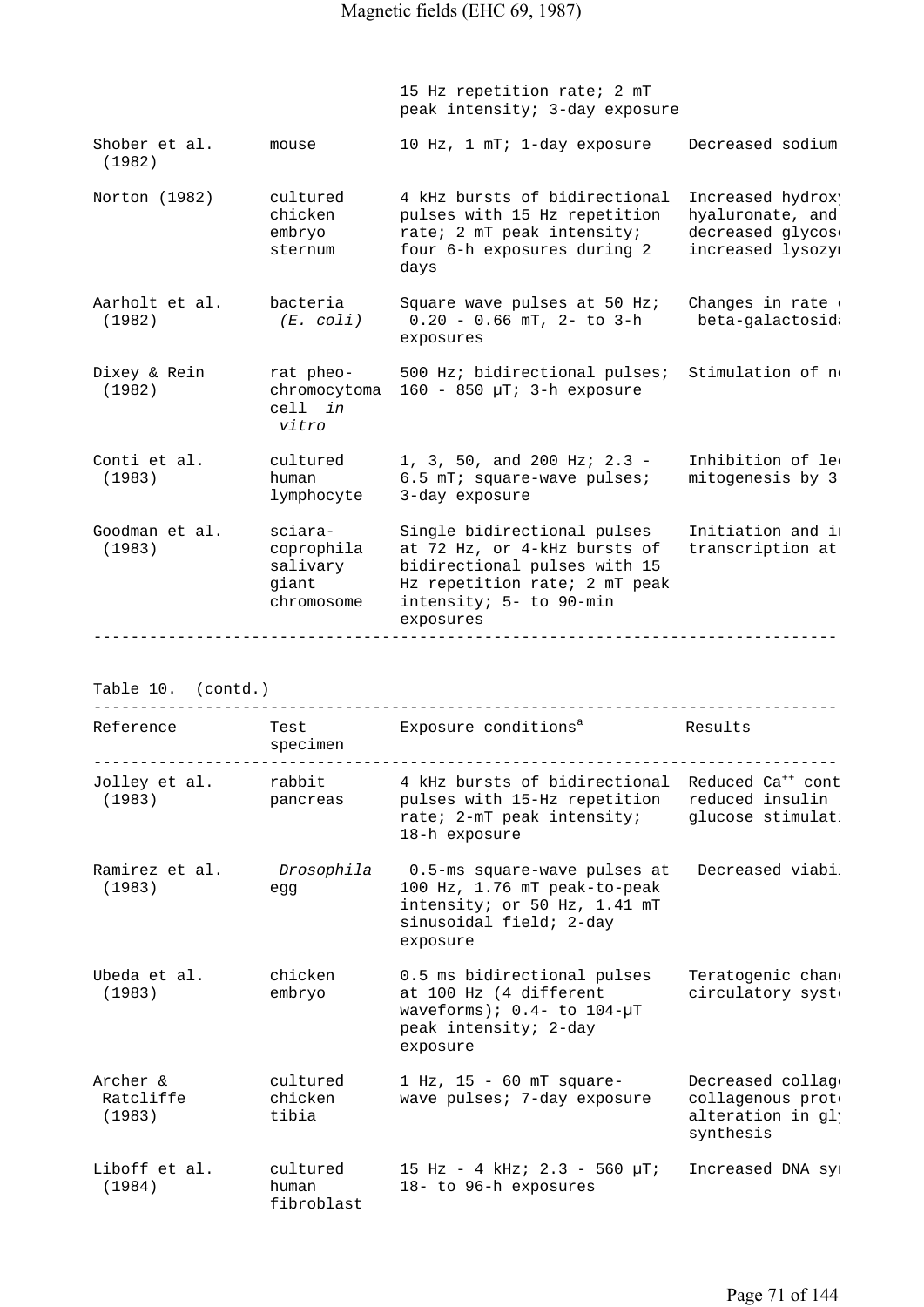| Cain et al.                  | cultured           | Single bidirectional pulses                                                                                                              | Inhibition of cA                                  |
|------------------------------|--------------------|------------------------------------------------------------------------------------------------------------------------------------------|---------------------------------------------------|
| (1984)                       | mouse<br>calvarium | at 72 Hz, or 4-kHz bursts of<br>bidirectional pulses with<br>15-Hz repetition rate;<br>2.5-mT peak intensity;<br>exposure for $1 - 16$ h | Ca <sup>++</sup> release in r<br>parathyroid horm |
| Temur'yants<br>et al. (1985) | rat                | $8$ Hz, $5.2$ $\mu$ T; daily 3-h<br>exposures for up to 45 days                                                                          | Transient hyperl                                  |
|                              |                    |                                                                                                                                          |                                                   |

Table 10. (contd.)

| Reference                           | Test<br>specimen                             | Exposure conditions <sup>a</sup>                                                                | Results                                                   |
|-------------------------------------|----------------------------------------------|-------------------------------------------------------------------------------------------------|-----------------------------------------------------------|
| Murray &<br>Farndale<br>(1985)      | cultured<br>chicken<br>fibroblast            | 15-Hz bidirectional pulses;<br>2.2-mT peak intensity; daily<br>12-h exposures for 1 -<br>8 days | Enhanced collage:<br>synthesis, and d<br>6 days of exposu |
| Cain et al.<br>(1985)               | cultured<br>mouse<br>calvarium               | Single bidirectional pulses<br>at 15 Hz; 0.8-mT peak<br>intensity; 15- to 60-min<br>exposures   | Decreased cAMP p:<br>ornithine decarb<br>response to para |
| Ueno et al.<br>(1985)               | toad<br>embryo<br><i>(Xenopus</i><br>laevis) | 20 Hz, 2 kHz, and 20 kHz;<br>10 - 15 mT; 15-min to 8-h<br>exposures                             | Teratogenic effe                                          |
| Gundersen &<br>Greenebaum<br>(1985) | rat muscle                                   | 60 and 70 Hz (linear and<br>circular polarization);<br>0.1 mT; 10-min exposure                  | Effects on minia<br>potentials                            |
| Winters et al.<br>(1985a, b)        | human and<br>dog leuko-<br>cytes             | 60 Hz, 0.1 mT; 24-h exposure                                                                    | No effects on mi<br>RNA or protein s<br>of cell surface : |
| Phillips et al.<br>(1986a, b)       | cultured<br>human<br>colon<br>tumour         | 60 Hz, $0.14$ mT; $1$ -day<br>exposure                                                          | Increase in grow<br>transferring rec<br>of tumour-specif  |

a The magnetic fields were sinusoidal unless otherwise indicated. These observations were made with sinusoidal and square-wave time-varying magnetic fields and with pulsed magnetic fields that had repetition rates in the ELF frequency range. With few exceptions, the peak field intensities that were used exceeded 0.5 mT and the current density induced in the exposed samples exceeded 10  $mA/m^2$ . The currents induced within the cellular and tissue fluids were therefore at, or above, the upper limit of the naturally occurring levels.

 It is noteworthy that most of the studies with square waveforms and with pulsed fields that induced current densities greater than 10  $mA/m^2$  led to findings of positive bioeffects (Delgado et al., 1981; Dixey & Rein, 1982; Luben et al., 1982; Norton, 1982; Archer & Ratcliffe, 1983; Conti et al., 1983; Goodman et al., 1983; Jolley et al., 1983; Ramirez et al., 1983; Cain et al., 1984). Developmental effects were observed at lower induced current density levels by Delgado et al. (1982) and Ubeda et al. (1983),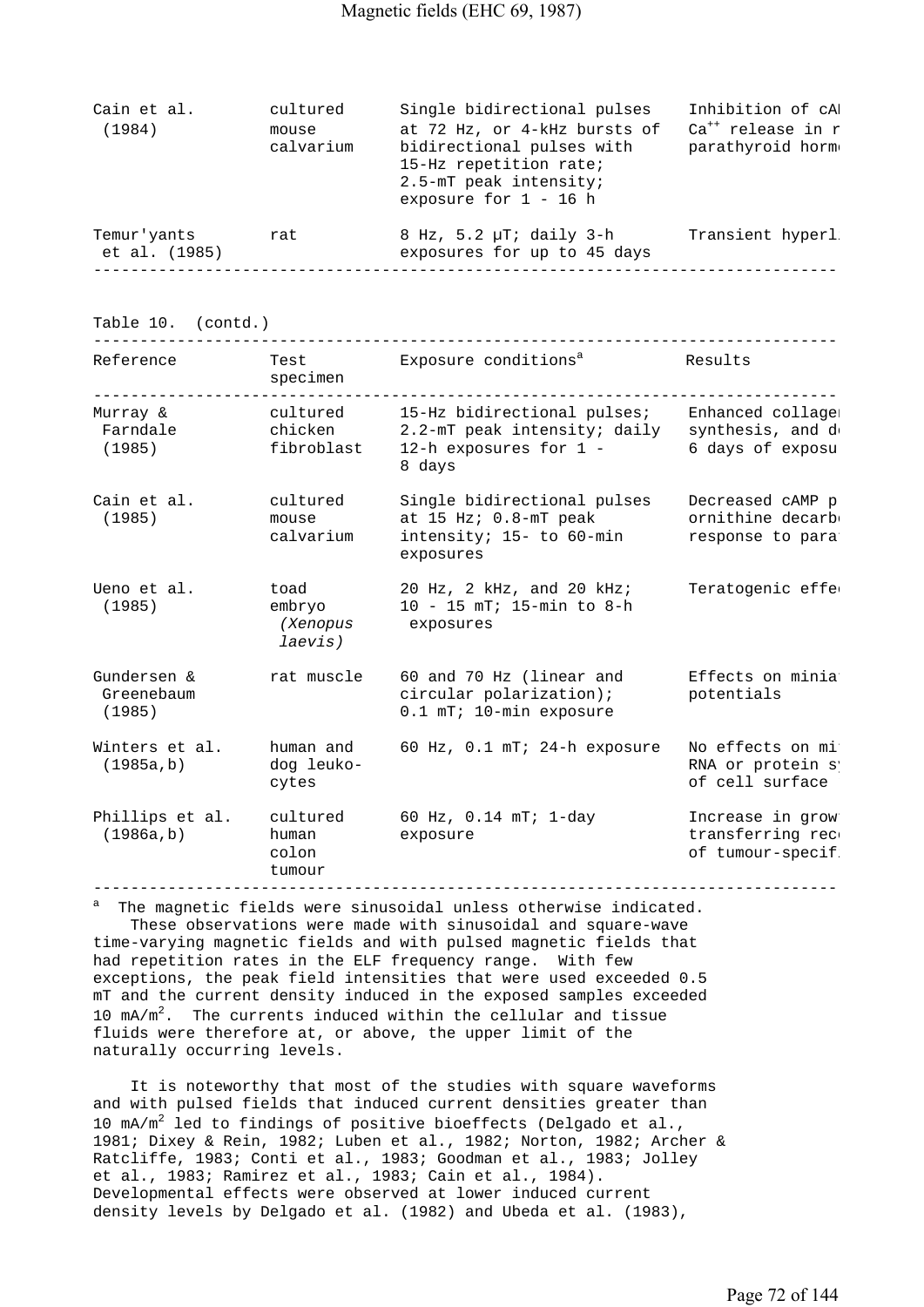when they exposed chick embryos to pulsed magnetic fields. Juutilainen et al. (1986) and Juutilainen & Saali (1986) found that this effect depended on the waveform and frequency of the magnetic field. A large international study is now in progress in an effort to replicate these findings. It has been suggested that the currents induced by such fields could exert an electrochemical effect at the cell surface (Luben et al., 1982; Jolley et al., 1983). This effect, in turn, may influence hormone-receptor interactions, adenylate cyclase activity, and the membrane transport and intracellular concentration of calcium ions. All of these membrane functions are known to play an important role in cell metabolism and growth dynamics.

 Aarholt et al. (1982) measured the rate of beta-galactosidase synthesis in cultures of *E. coli* exposed to 50-Hz square-wave magnetic fields, in order to investigate the effect of such exposure on the lac operon function. Following a 30-min exposure at 0.2 mT - 0.30 mT, a decrease in beta-galactosidase synthesis rate of about one-third was reported. At 0.32 mT, the synthesis rate returned to control values, and increased by a factor of 2 at 0.54 and 0.56 mT. No differences compared with control values was seen at 0.58 mT and higher values up to 0.70 mT. No measurements were made at higher field strengths.

 Chiabrera et al. (1979) reported a decrease in the chromatin density of frog erythrocytes exposed to pulsed magnetic fields, such as those used in bone growth stimulation. This imparted to the cells an appearance of earlier maturation stages. There were morphological and cytophotometric changes in chromatin density, which suggested gene depression, but such a conclusion does not appear to be justified, since RNA, protein, and/or haemoglobin synthesis were not investigated.

 Using biochemical and autoradiographic techniques, Goodman et al. (1983) demonstrated the initiation of RNA transcription at two different sets of loci in salivary gland giant chromosomes exposed to pulsed magnetic fields. One set of loci became activated following 45 min of exposure to single pulses with a 72-Hz repetition rate, another set after 15 min of exposure to pulse

trains with a repetition rate of 15 Hz. Changes in protein synthesis in salivary gland cells exposed under identical conditions, reported by Ryaby et al. (1983), offer confirmatory evidence. All the reports quoted above seem to indicate that pulsed magnetic fields may affect gene expression. However, it should be noted that these studies were not duplicated or otherwise verified by independent teams of research workers.

 Eighteen of the investigations with ELF sinusoidal magnetic fields have involved exposure of rodents to 50-Hz and 60-Hz fields with intensities ranging from 0.01 to 0.8 T (Odintsov, 1965; Druz & Madiyevskii, 1966; Tarakhovsky et al., 1971; Toroptsev et al., 1974; Udintsev & Moroz, 1974; Mizu-shima et al., 1975; Udintsev et al., 1976; Sakharova et al., 1977, 1981; Kolesova et al., 1978; Udintsev et al., 1978; Udintsev & Khlynin, 1979; Chandra & Stefani, 1979; Kolodub & Chernysheva, 1980; Fam, 1981; Kolodub et al., 1981; Toroptsev & Soldatova, 1981; Soldatova, 1982). With the exception of one report in which tumour growth rate was observed not to be influenced by brief exposure to a 60-Hz, 0.16-T field (Chandra & Stefani, 1979), all of the studies report positive findings of cellular and tissue effects from ELF magnetic fields. The maximum current densities induced in the experimental animals by the applied field exceeded approximately 10 mA/ $\mathfrak{m}^2$  in these studies, and were therefore at, or above, the upper limit of the endogenous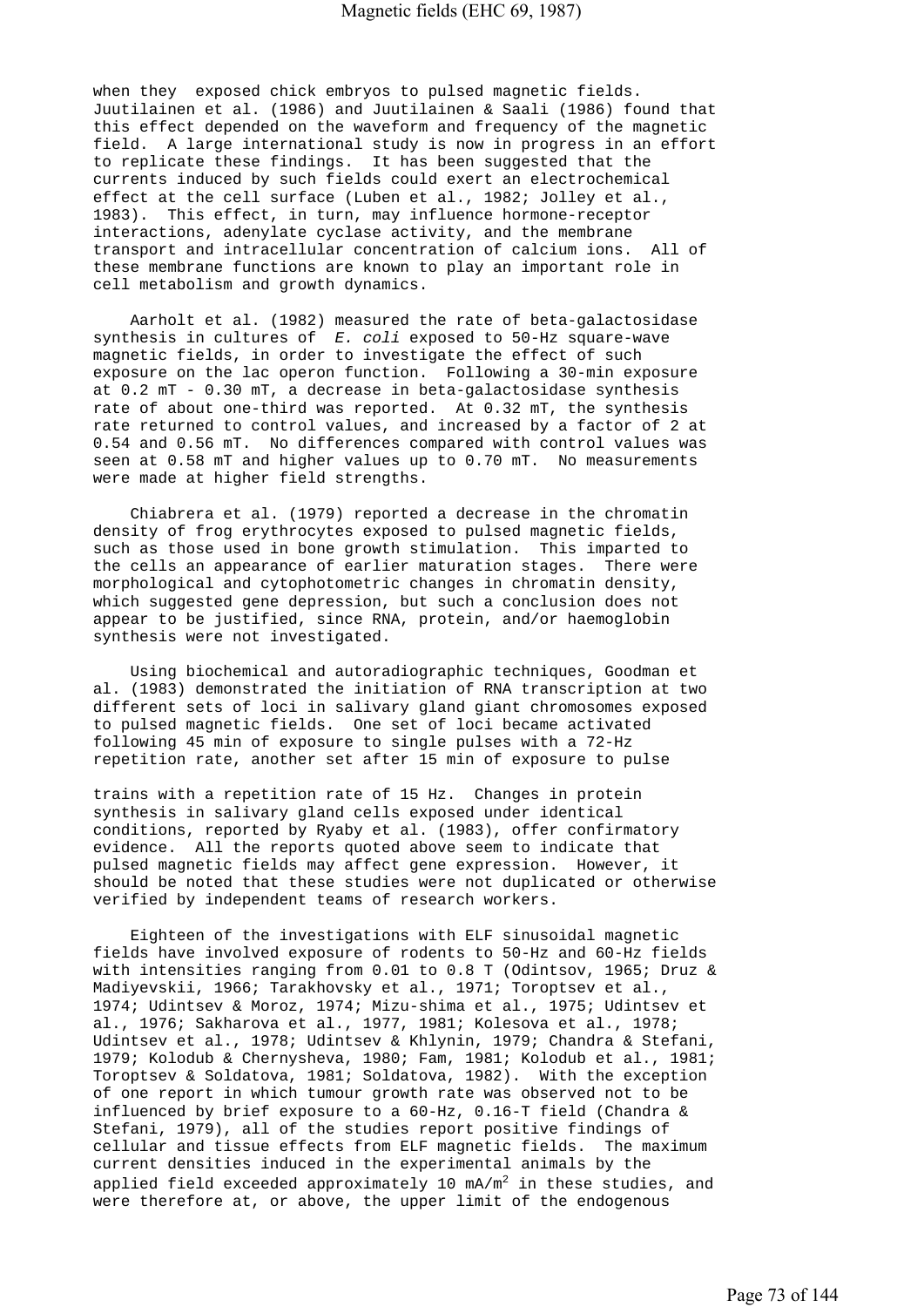currents that are normally present within the body (Bernhardt, 1979).

 In contrast to the findings of positive biological effects listed above, present evidence suggests that animal haematological parameters are unaffected by ELF magnetic fields at intensities that reportedly influence other cellular and tissue systems. With the exception of one isolated report (Tarakhovsky et al., 1971), all of the published studies on haematological parameters in exposed animals have shown no consistent field-associated effects (Beischer et al., 1973; deLorge, 1974; Mantell, 1975; Goldberg & Mel'nik-Guykazyan, 1980; Fam, 1981; Sander et al., 1982). The apparent lack of sensitivity of the haematological system to magnetic fields is in distinct contrast to the well-documented effects of ionizing radiation and high-intensity microwave fields on this particular physiological system.

 Three of the studies listed in Table 10 involved short-term exposures of human volunteers to ELF magnetic fields (Beischer et al., 1973; Mantell, 1975, Sander et al., 1982). With the exception of one unconfirmed report of an elevation in serum-triglycerides in the exposed subjects (Beischer et al., 1973), none of these investigations revealed adverse effects of ELF magnetic fields with intensities comparable to or exceeding the levels generally encountered by man. Particularly notable in this regard is the report by Sander et al. (1982), who observed that a 4-h exposure of human volunteers to a 50-Hz, 5-mT field produced no changes in serum chemistry, blood cell counts, blood gases and lactate concentration, electrocardiogram, pulse rate, skin temperature, hormones (cortisol, insulin, gastrin, thyroxine), and various neuronal measurements, including visually evoked potentials recorded in the electroencephalogram.

# 6.5 Effects of Pulsed Magnetic Fields on Bone Growth and Repair

 Direct current electrical stimulation has been used since the nineteenth century for the treatment of bone non-unions and pseudarthroses. Although this procedure has met with some success clinically, the use of direct currents has been shown to produce several undesirable side-effects including:

- (a) surgical trauma and a risk of infection through the implantation of electrodes in bone;
- (b) the development of electrode polarization with time, which leads to increased impedance and decreased current for a given applied voltage;
- (c) osteogenesis, which has been found to increase near the negative electrode (cathode), but decrease near the positive electrode (anode).

 These disadvantages of direct current electrical stimulation have been overcome by the recent introduction of pulsed magnetic field generators as a means of inducing ELF electrical currents within bone tissue (Bassett et al., 1974). By using magnetic coils placed about a limb containing a fractured bone, electric fields with a typical strength of  $0.2 - 2$  V/m can be induced within the bone tissue. In the usual configuration, two coils are placed about the limb and positioned such that the bone fracture lies along a line joining the centres of the coils, and hence along the magnetic field lines. Assuming the conductivity of bone to be 0.01 S/m at ELF frequencies (Lunt, 1982), the local current densities induced in bone by the pulsed magnetic fields can be estimated to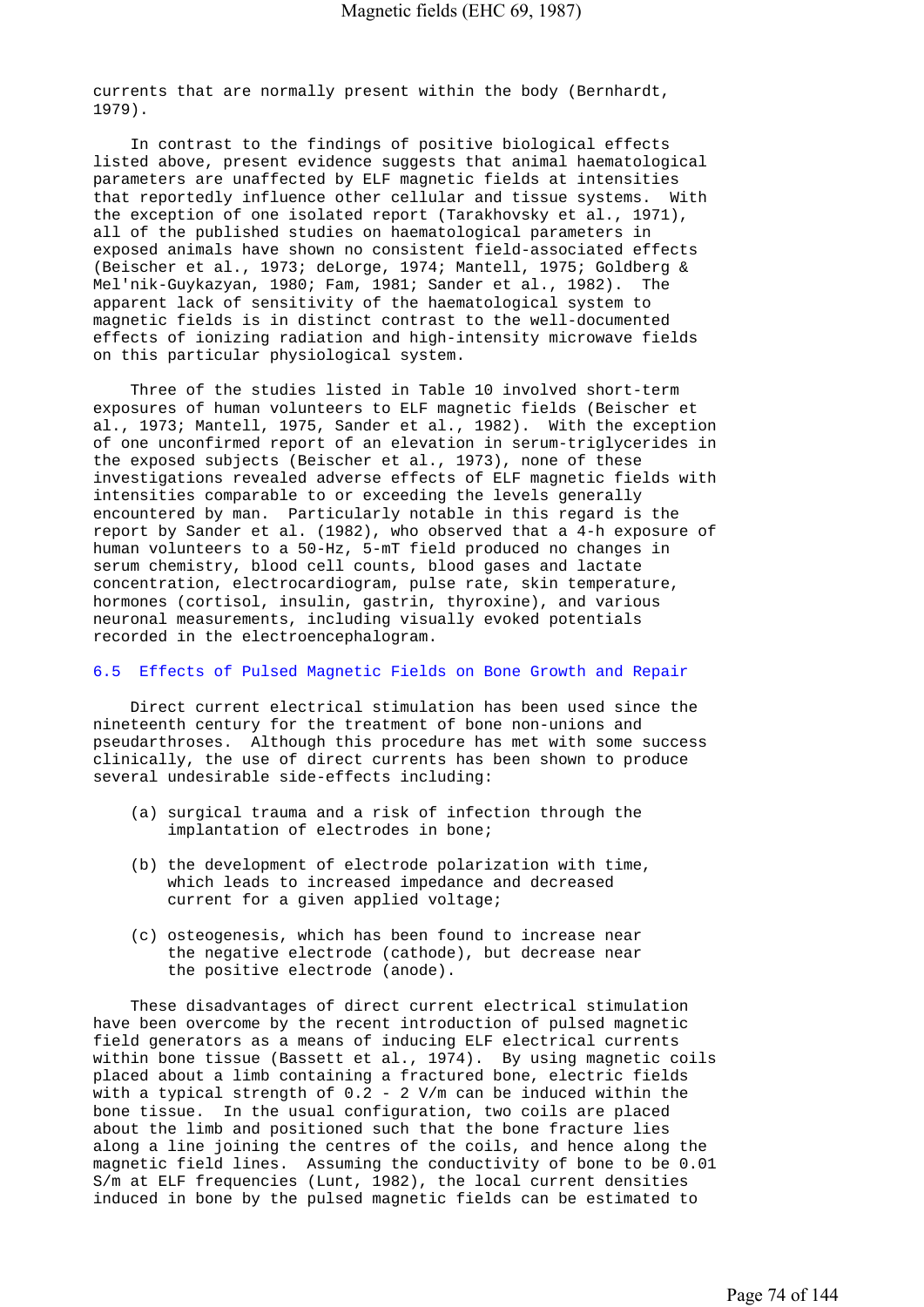lie in the range of approximately  $2$  -  $20$  mA/m<sup>2</sup>. Initial studies on bone fracture reunion in dogs demonstrated that a pulse repetition frequency of 65 Hz was more effective than 1 Hz (Bassett et al., 1974), and several subsequent studies have revealed that frequencies of 60 - 75 Hz are the most advantageous in facilitating fracture union and preventing pseudo-arthroses (Bassett, 1982).

 Following the initial demonstration of the efficacy of pulsed magnetic fields in achieving bone fracture reunion in experimental animals, several successful clinical trials have been reported concerning the treatment of bone fractures and arthroses in human beings by this method. In a four-year clinical trial involving more than 100 patients, Bassett et al. (1977) reported an 85% success rate in the treatment of long-established pseudo-arthroses. The successful use of pulsed magnetic fields in the facilitation of bone healing in human subjects has subsequently been reported by several clinical groups (Watson & Downes, 1978; Bassett et al., 1982; Hinsenkamp, 1982; Bigliani et al., 1983).

 Barker et al. (1984) recently published an interim report on a double-blind clinical trial in which 9 patients with non-united tibial fractures were treated with active magnetic stimulators, while a group of 7 control patients were fitted with dummy stimulators. After 24 weeks of treatment, the fracture united in 5 of the 9 patients with active stimulators, and fractures in 5 of

the 7 patients with dummy stimulators also united. Thus, there was no statistically significant difference between the treated and control groups. This preliminary result suggests that earlier claims of clinical success with pulsed magnetic field applicators may have been biased by the use of control groups that were not subjected to the same immobilization procedure as the patients undergoing active treatment. Controlled, double-blind studies on large numbers of patients are needed to assess this modality of treatment.

 The mechanism by which the weak ELF electric currents induced in bone tissues by pulsed magnetic fields could exert an influence on fracture repair is also under investigation in a number of laboratories. Evidence from *in vitro* studies on osteoblasts and chondrocytes indicates that the pulsed fields influence hormone binding to receptors at the cell surface, and thereby depress the intracellular concentration of calcium ions and cyclic AMP (Bassett, 1982; Luben et al., 1982). These effects, in turn, can significantly influence cellular metabolism and stimulate growth. Studies by Hinsenkamp & Rooze (1982) with *in vitro* cultures of limbs from mouse fetuses demonstrated that electromagnetic stimulation leads to chondrocyte proliferation and an improved alignment of trabeculae and cartilage. Archer & Ratcliffe (1983) reported that cultured tibias from chicken embryos had a reduced collagen content following exposure to a pulsed magnetic field for 7 days. The observation was also made by these workers that the total synthesis of sulfated glycosoaminoglycans, which are major components of the extracellular matrix, was not affected by exposure to the pulsed magnetic field. The further elucidation of the macromolecular and developmental changes that accompany the stimulation of bone tissue by pulsed ELF magnetic fields remains a challenging area of research, which will ultimately lend useful insight into the mechanisms by which weak ELF fields interact with living cells.

## 6.6 Conclusions

A well established and repeatable effect of human exposure to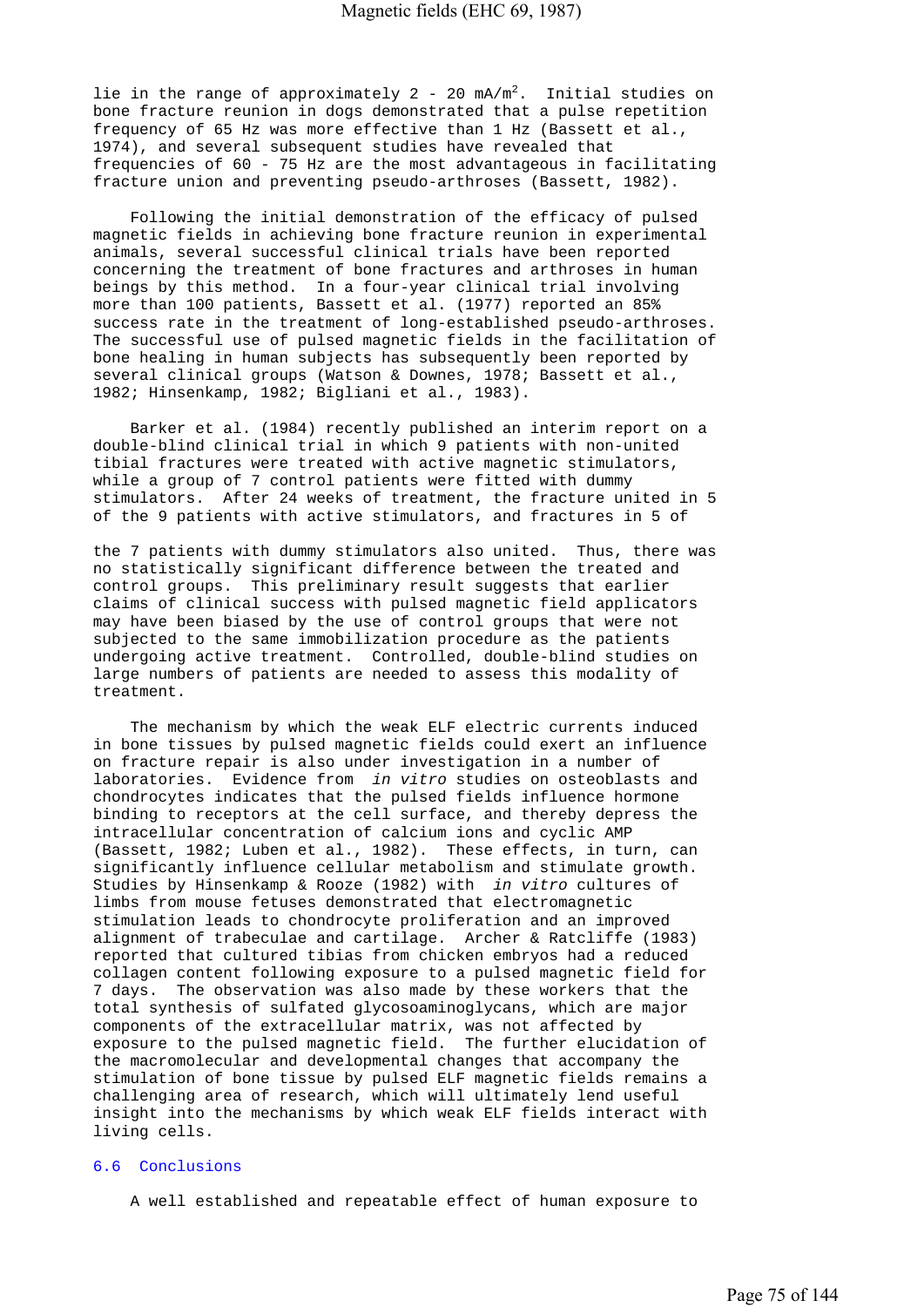ELF magnetic fields is the induction of magnetophosphenes. This effect shows a strong frequency dependence on flux density. The threshold for magnetophosphenes is between 2 and 10 mT in the frequency range of 10 - 100 Hz.

 Much more intense fields are required to directly stimulate nerve and muscle tissue. These effects are also frequency dependent with thresholds above 50 mT (10 - 100 Hz).

 Numerous investigations with ELF magnetic fields with sinusoidal, square-wave, and pulsed waveforms have led to reports of alterations in cell, tissue, and animal systems, when the induced current density exceeded approximately 10  $mA/m^2$ . These reported changes have included alterations in cell metabolism and growth properties, gene expression, endocrine and immune functions, and teratological and developmental effects. However, several of these studies have not been successfully replicated.

 A large number of laboratory studies have revealed evidence of changes in cellular metabolism and growth properties as a result of exposure to pulsed magnetic fields. However, in clinical applications of these fields for the facilitation of bone fracture reunion, not enough double-blind studies on large numbers of patients have been carried out to assess the efficacy of this treatment.

# 7. HUMAN STUDIES

 Since epidemiological studies have assumed an important role in the assessment of the human health risks of non-ionizing radiation exposure, the characteristics of these studies must be considered relevant to determining causal relationships. Although there are inherent limitations in an observational method, sufficient data can be compiled from epidemiological studies to establish a causal relationship, as has occurred, for example, for cigarette smoking and lung cancer.

 The term causality is used when there is a biological association, and where a statistical pattern can be inferred. In general terms, a causal relationship is supported by a strong association between exposure and disease. Consistency in demonstrating the same association across different populations, for example different occupational groups or different regions of the country, supports a causal relationship. Exposure to the physical factor prior to the effect is absolutely necessary for the association to be interpreted as causal. A dose-response relationship in which risk shows a positive correlation with a level of exposure provides a stronger inference of causality. Although the mechanism involved does not need to be known exactly, it is highly desirable to develop a predictive theory.

## 7.1 Studies on Working Populations

## 7.1.1 Workers exposed to static magnetic fields

 Studies on Soviet workers involved in the manufacture of permanent magnets indicated various subjective and physiological symptoms: irritability, fatigue, headache, loss of appetite, bradycardia, tachycardia, decreased blood pressure, altered EEG, itching, burning, and numbness (Vyalov et al., 1964; Vyalov & Lisichkina, 1966; Vyalov, 1967). The strength of the magnetic fields causing these symptoms was not reported and there was no control group, which significantly reduces the value of the reports. A later study on workers in industries involving magnet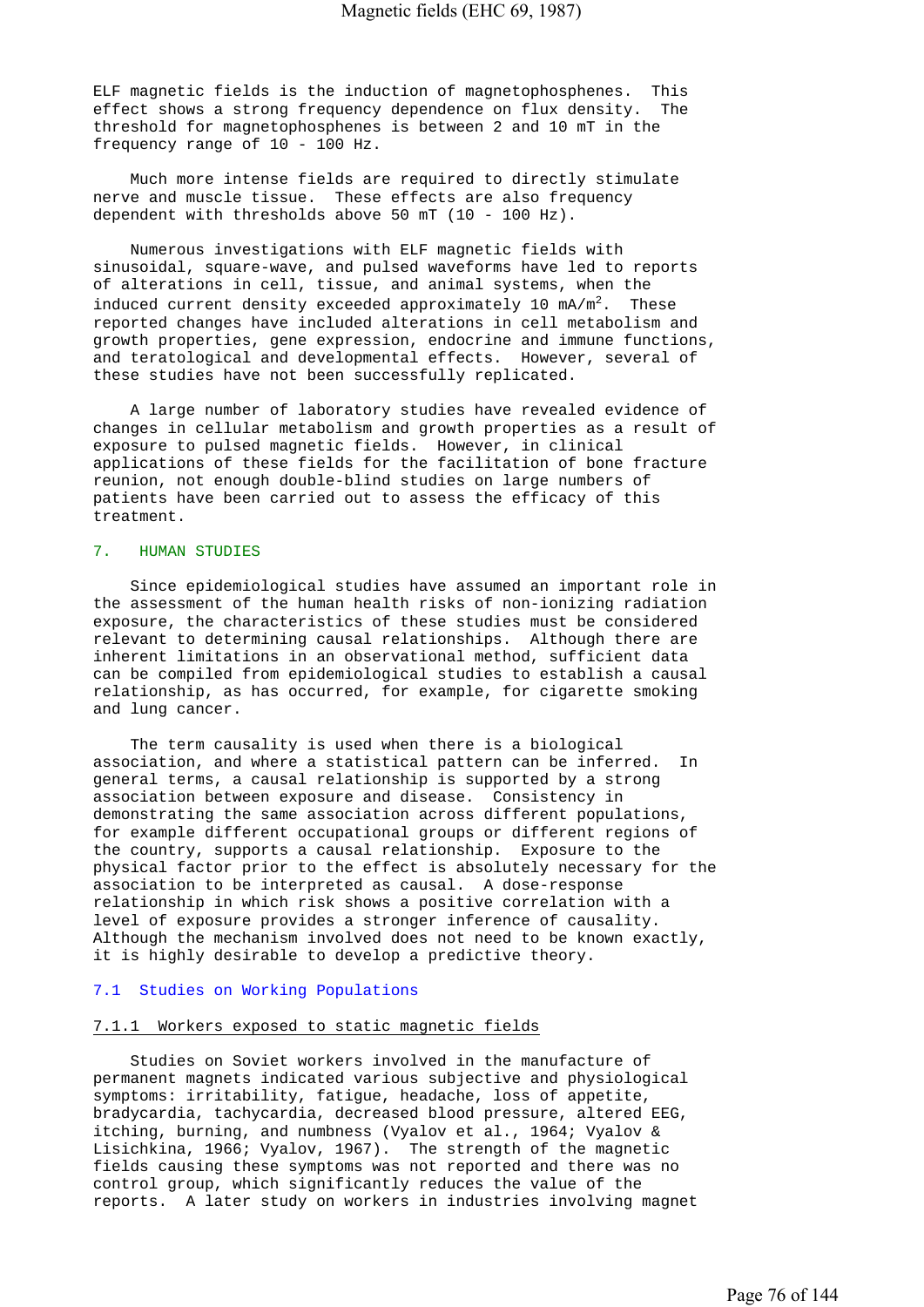production and machine building (Vyalov, 1971, 1974), involving 645 exposed persons and 138 controls, reported subjective complaints and minor physiological effects, especially in haematological and cardiovascular indices. The average static magnetic field strengths to which these workers were exposed were typically 2 - 5 mT at the level of the hands and 0.3 - 0.5 mT at the chest and head levels. Unfortunately, no statistical analyses were performed.

 Marsh et al. (1982) studied workers (320 exposed, 186 controls) in the USA employed in industries using electrolytic cells that generated large static magnetic fields. The exposed workers were subjected to average magnetic fields of 7.6 mT in operator accessible locations and maximum fields of 14.6 mT. The timeweighted average field exposures were calculated to be 4 and 11.8 mT for the mean and maximum field levels, respectively. Although no major health effects were found, minor haematological alterations and blood pressure changes were observed.

 The prevalence of 19 common diseases was studied in 792 workers in high-energy accelerator laboratories, bubble chambers, calutrons (isotope separation facilities), and high-field magnet facilities, compared with the same number of matched controls (Budinger et al., 1984b). A subgroup of 198 workers exposed to 0.3 T or higher static fields for 1 h or longer was also compared with matched controls. No significant changes were found in the prevalence of diseases of the skin; circulation; respiratory tract; male genital organs; genito-urinary tract; bone, muscle, and tendon; gastrointestinal tract; nervous system; liver and gall bladder; blood; and eye. The prevalences of benign and malignant diseases, allergic and metabolic diseases; senility and other ill-defined diseases; and accidents including poisonings were also unaffected.

 In a study on 211 contact welders in the USSR, Abramovich-Poljakov et al. (1979) showed an increase in nervous system disorders and leukocyte counts, and alterations in ECG, compared with 113 non-welders. Although the authors related this to exposure to 0.1- to 0.2-s pulsed magnetic fields of strengths 1000 -  $100 000 A/m (1.25 mT - 125 mT)$ , exposure to other hazards, such as metal fumes could also be expected to lead to effects on health.

 Milham (1979, 1982, 1985b) reported that workers in the aluminium industry have a significantly elevated mortality from all classes of leukaemia and from acute leukaemia. This conclusion was based on a study of the death records of 438 000 males in the state of Washington (USA) from 1956-79. The proportionate mortality ratios (PMRs) for all classes of leukaemia and acute leukaemia among aluminium workers were 189 and 258, respectively ( *P* < 0.01). This finding was subsequently confirmed by Rockette & Arena (1983), though their broader study involving 14 aluminium plants in the USA showed only a small overall excess of leukaemia mortality with a standardized mortality ratio of 127.9, which was not statistically significant. The study by Rockette & Arena (1983) also revealed a trend towards increased pancreatic cancer, lymphohaematopoietic cancers, genito-urinary cancer, non-malignant respiratory disease, and various unspecified benign neoplasms. Overall, the elevated risk of these various cancers was not statistically significant. Milham (1982) suggested that the elevated risk of leukaemia among aluminium workers might be associated with exposure to the static magnetic fields that result from the high DC electric currents used in the electrolytic reduction of alumina to aluminium metal. However, at present, there is no clear evidence indicating a link between the magnetic fields present in aluminium plants and the increased incidence of leukaemia or other cancers. The process used for aluminium production creates coal-tar pitch volatiles,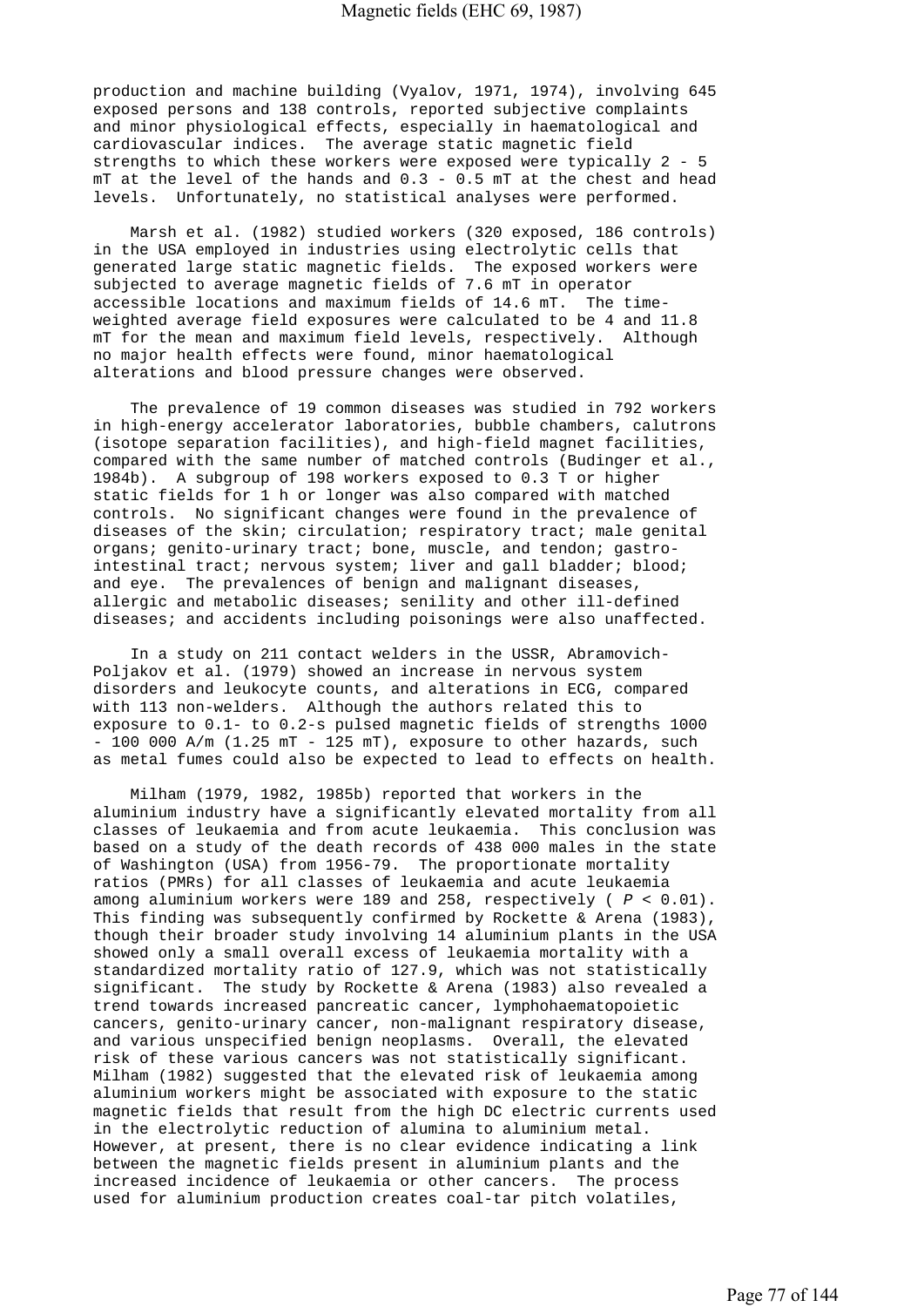fluoride fumes, sulfur oxides, and carbon dioxide. All of these environmental contaminants must be taken into account in any attempt to relate magnetic field exposure and cancer risk among workers in the aluminium industry.

 Two other recent studies on persons exposed occupationally to static magnetic fields have failed to detect an elevated risk of cancer (Budinger et al., 1984b; Barregard et al., 1985). The results of the study by Budinger et al. (1984b) did not reveal any

elevation in the incidence of benign or malignant neoplasms among 792 exposed workers compared with an equal number of matched controls. Barregard et al. (1985) studied cancer incidence during a 25-year period among a small cohort of workers at a chloroalkali plant where the 100-kA DC currents used for the electrolytic production of chlorine gave rise to static magnetic fields of 4 - 29 mT in the working environment. The observed versus expected incidence of cancer among these workers was not significantly different.

 Some of the reported effects in man exposed to magnetic fields are summarized in Table 11. Although these studies are inconclusive, they suggest that, if long-term effects occur, they are very subtle, since no cumulative gross effects are evident. In general, the available data on cancer incidence among workers in occupations that involve exposure to large static magnetic fields do not support an association between cancer incidence and exposure to these fields.

# 7.1.2 Cancer epidemiological studies on workers exposed to ELF electromagnetic fields

 Preliminary observations, some published as letters to the editor (Milham 1982; Wright et al., 1982; McDowall, 1983; Vagerö & Olin, 1983; Coleman et al., 1983; Gilman et al., 1985; Lin et al., 1985; Milham, 1985a,b; Pearce et al., 1985; Stern et al., 1986) reported an epidemiological association of leukaemia and other tumours with electrical/electronic occupations involving presumed exposure to power-frequency electromagnetic fields (Table 12). Table 11. Studies of workers exposed to static magnetic fields

| Exposure<br>characteristics                                                                                                               | Reported effects<br>(exposed population)                                                                                                                                                             | Reference |
|-------------------------------------------------------------------------------------------------------------------------------------------|------------------------------------------------------------------------------------------------------------------------------------------------------------------------------------------------------|-----------|
| Workers in magnet<br>production; average bhysiological effects<br>$(hands)$ , $0.3 - 0.5 mT$ no statistical analysis)<br>(chest and head) | Subjective and minor Vyalov (1974)<br>exposure: 2 - 5 mT (645 exposed, 138 controls,                                                                                                                 |           |
| $mT$ , 8 h/day                                                                                                                            | Contact welders; 0.1- Increased nervous system, Abramovich-<br>to 0.2-s pulsed magnetic cardiac, and blood Poliakov et al.<br>fields of $1.25 - 125$ disorders (211 exposed, (1979)<br>113 controls) |           |
| Workers in aluminium<br>reported)                                                                                                         | Increased risk of leukaemia Milham (1979, 1982,<br>438 000 males, but few<br>cases)                                                                                                                  | 1985b)    |
| Table 11 (contd.)                                                                                                                         |                                                                                                                                                                                                      |           |
| Exposure                                                                                                                                  | Reported effects                                                                                                                                                                                     | Reference |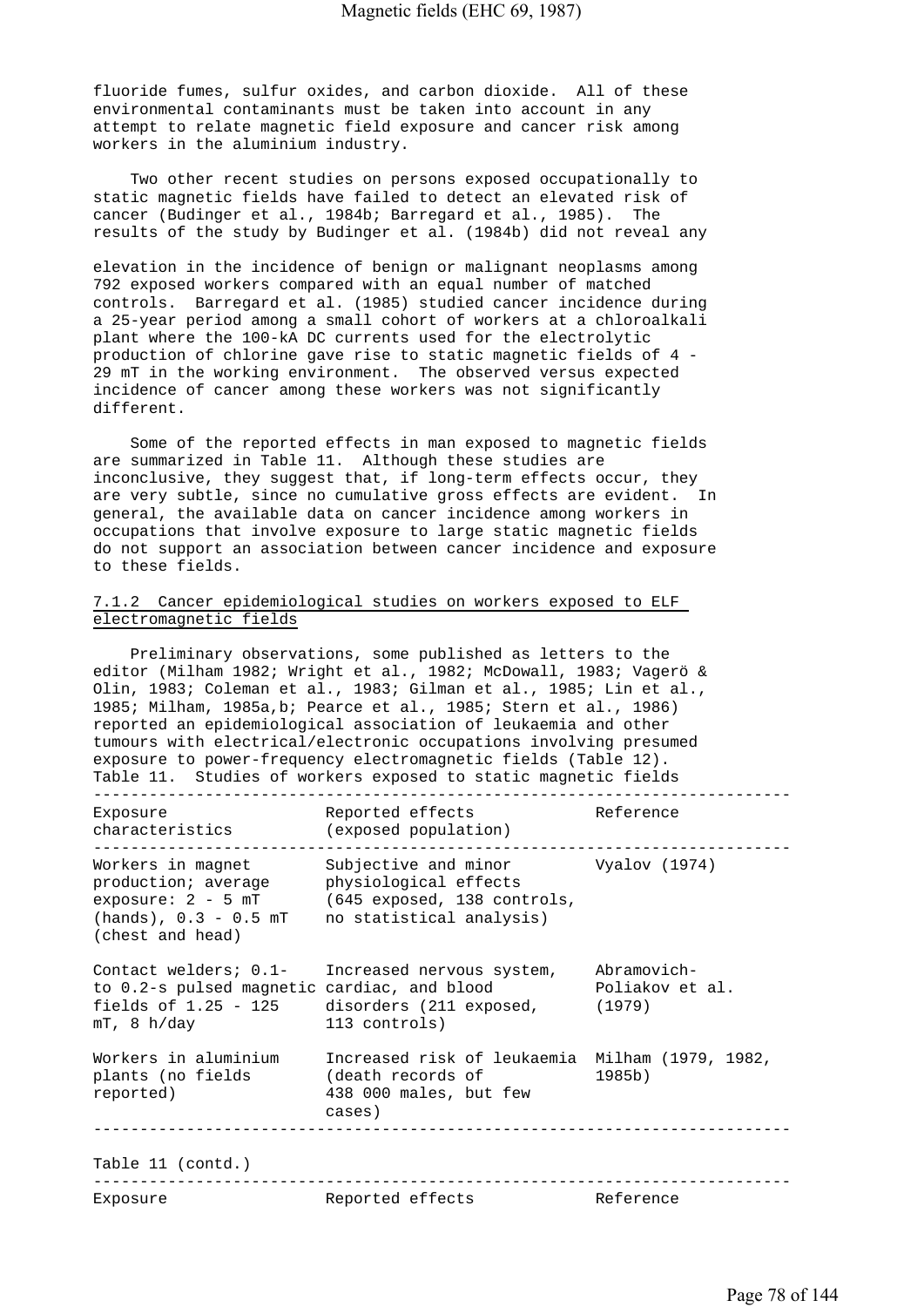characteristics (exposed population)

| Industries using<br>electrolytic cells<br>(average, 7.6 mT)<br>maximum, 14.6 mT) | Minor haematological<br>alterations, but no major<br>health effects (320<br>exposed, 186 controls)   | Marsh (1982)               |
|----------------------------------------------------------------------------------|------------------------------------------------------------------------------------------------------|----------------------------|
| Workers in aluminium<br>plants (no fields<br>reported)                           | Small excess of leukaemia<br>mortality; non-significant Arena (1983)<br>risk of other cancers        | Rockette &                 |
| High energy accelerator<br>laboratory (fields up<br>to $2T$ )                    | No increased prevalence of<br>19 common diseases<br>including cancers (792<br>exposed, 792 controls) | Budinger et al.<br>(1984b) |
| of chlorine (fields<br>$4 - 29$ mT)                                              | Electrolytic production No increased incidence of<br>cancer over 25-year period                      | Barregard et al.<br>(1985) |

 In an analysis of data for occupational mortality, Milham (1982) noted higher than expected proportionate mortality due to acute myeloid leukaemia among men "whose occupation requires them to be in electric or magnetic fields." The data base consisted of 438 000 deaths of men, 20 years of age or older who, from 1950 to 1979, were residents of Washington state (USA). Although the proportionate mortality ratio (PMR = observed/expected x 100) is a useful statistical measure, it has technical limitations that should be explored in a complete study. PMRs significant at the  *P* < 0.01 level were observed for "electricians", TV and radio repairmen, power-station operators, and aluminium workers, though similarity in field exposure among these groups was not proved and is unlikely. Table 12. Cancer incidence and occupational exposure to power frequency electromagnetic fields --------------------------------------------------------------------------- Reference Subject Cancer risk --------------------------------------------------------------------------- Wiklund et al. (1981) Telecommunication workers Mo cancer risk Milham (1982, 1985b) Electrical occupations Increased leukaemia Wright et al. (1982) Electrical occupations Increased leukaemia McDowall (1983) Electrical occupations Increased leukaemia Coleman et al. (1983) Electrical occupations Increased leukaemia Vagerö & Olin (1983) Electrical occupations No leukaemia risk --------------------------------------------------------------------------- Table 12 (contd.) --------------------------------------------------------------------------- Reference Subject Subject Cancer risk --------------------------------------------------------------------------- Swerdlow (1983) Electrical occupations Increased eye melanoma Pearce et al. (1985) Electrical occupations Increased leukaemia Lin et al. (1985) Electrical occupations Increased brain tumours that is a state of the state of the state of the state of the state of the state of the state of the state of the state of the state of the state of the state of the state of the state of the state of the state of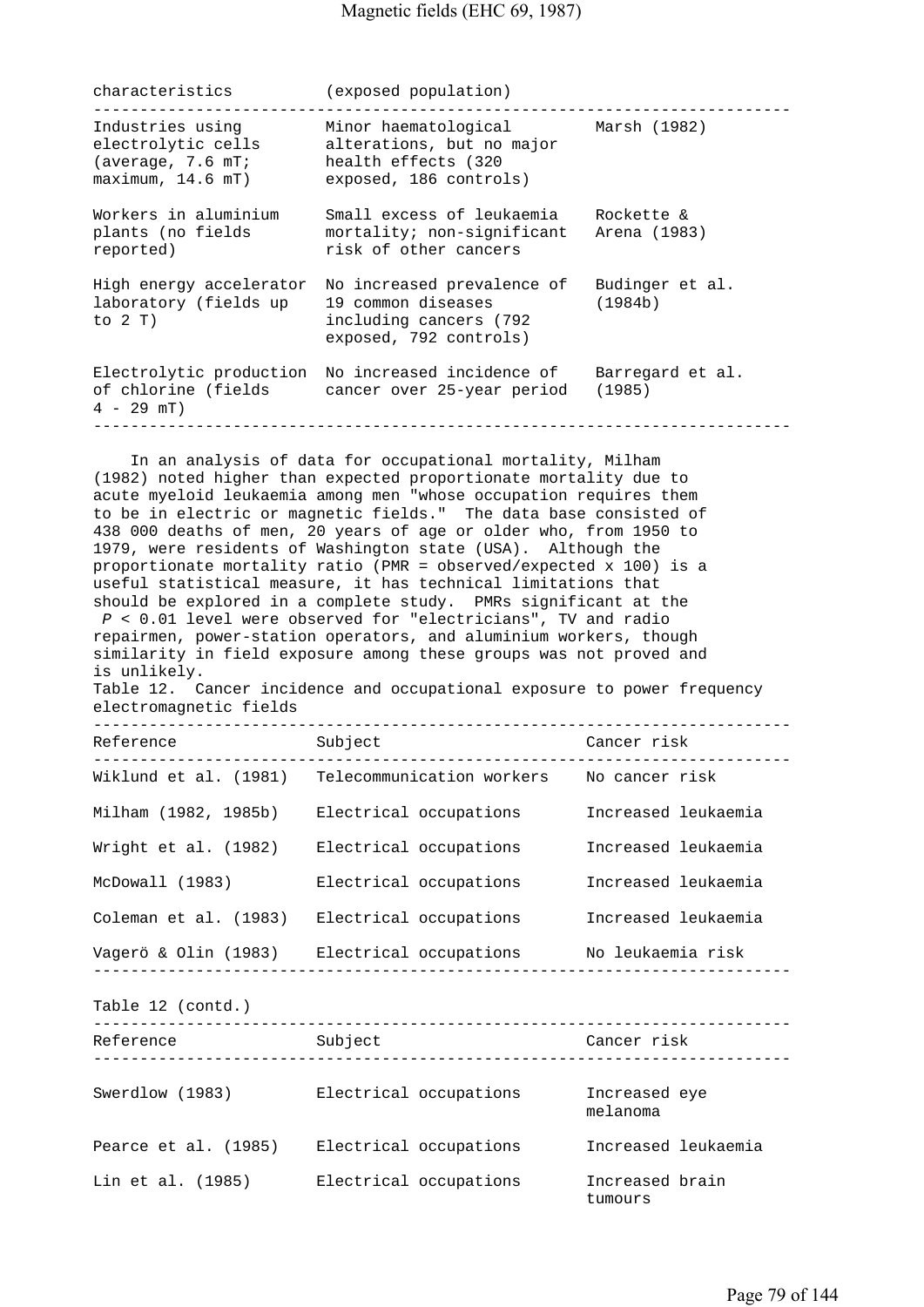| Milham (1985a)                               | Amateur radio operators                     | Increased leukaemia                                                                |
|----------------------------------------------|---------------------------------------------|------------------------------------------------------------------------------------|
| Gilman et al. (1985)                         | Males in underground mines                  | Increased leukaemia                                                                |
| Vagerö et al. (1985) Electrical occupations  |                                             | No leukaemia risk;<br>increased urinary<br>cancer; increased<br>malignant melanoma |
| Calle & Savitz (1985) Electrical occupations |                                             | No leukaemia risk                                                                  |
| Olin et al. (1985) Electrical occupations    |                                             | Increased malignant<br>melanoma                                                    |
|                                              | Stern et al. (1986) Electrician and welders | Increased leukaemia                                                                |
| Tornqvist et al.<br>(1986)                   | Electric power industry                     | No leukaemia risk;<br>no brain tumour risk                                         |
|                                              |                                             |                                                                                    |

 Wright et al. (1982) sought to verify Milham's (1982) results by examining a similar statistic, the proportional incidence ratio (PIR) of a different and much smaller data base. They found significant increases ( *P* < 0.05) in the incidence of acute myeloid leukaemia, based on a total of 4 cases in power linemen and telephone linemen, two groups for which the Washington data yield insignificant PMRs. Calle & Savitz (1985) analysed mortality from leukaemia among 81 men in electrical occupations in Wisconsin during the period 1963-78. The classification of occupational groups used by these authors was identical to those of Milham (1982) and Wright et al. (1982). PMR was calculated on the basis of all deaths occurring during this period in Wisconsin. No excess mortality from leukaemia was found, with the possible exception of acute leukaemia in electrical engineers. The PMR was 257 (onesided *P* < 0.05). When the leukaemia mortality data were pooled across all 10 electrical occupations, the PMR values were 103 and 113 for all leukaemia and acute leukaemia, respectively. Calle & Savitz (1985) concluded, on this basis, that there was no consistent overall pattern of excess leukaemia risk among workers in electrical occupations.

 Additional data on occupational leukaemia rates in the United Kingdom were provided in two letters to the editor. McDowall (1983) found increased evidence of leukaemia in occupationally exposed electrical workers using PMRs and also by a case-control study. Coleman et al. (1983) also examined the leukaemia incidence for the same electrical occupations with evidence for a 17% excess that was especially strong for electrical fitters and telegraph operators, for whom the extent of electric or magnetic field exposure has not been established.

 The suggestion of a small, but significant, increase in the risk of leukaemia in electrical workers in New Zealand with the potential for exposure to alternating electrical and magnetic fields was found by Pearce et al. (1985). The authors stated that their study would also support that the increased risk of leukaemia was due to exposure to metal fumes and substances used in electrical component assembly, since the greatest excess of risks was found for electronic equipment assemblers and radio and television repairers.

 A recent study by Stern et al. (1986) has led to the observation of an elevated incidence of leukaemia among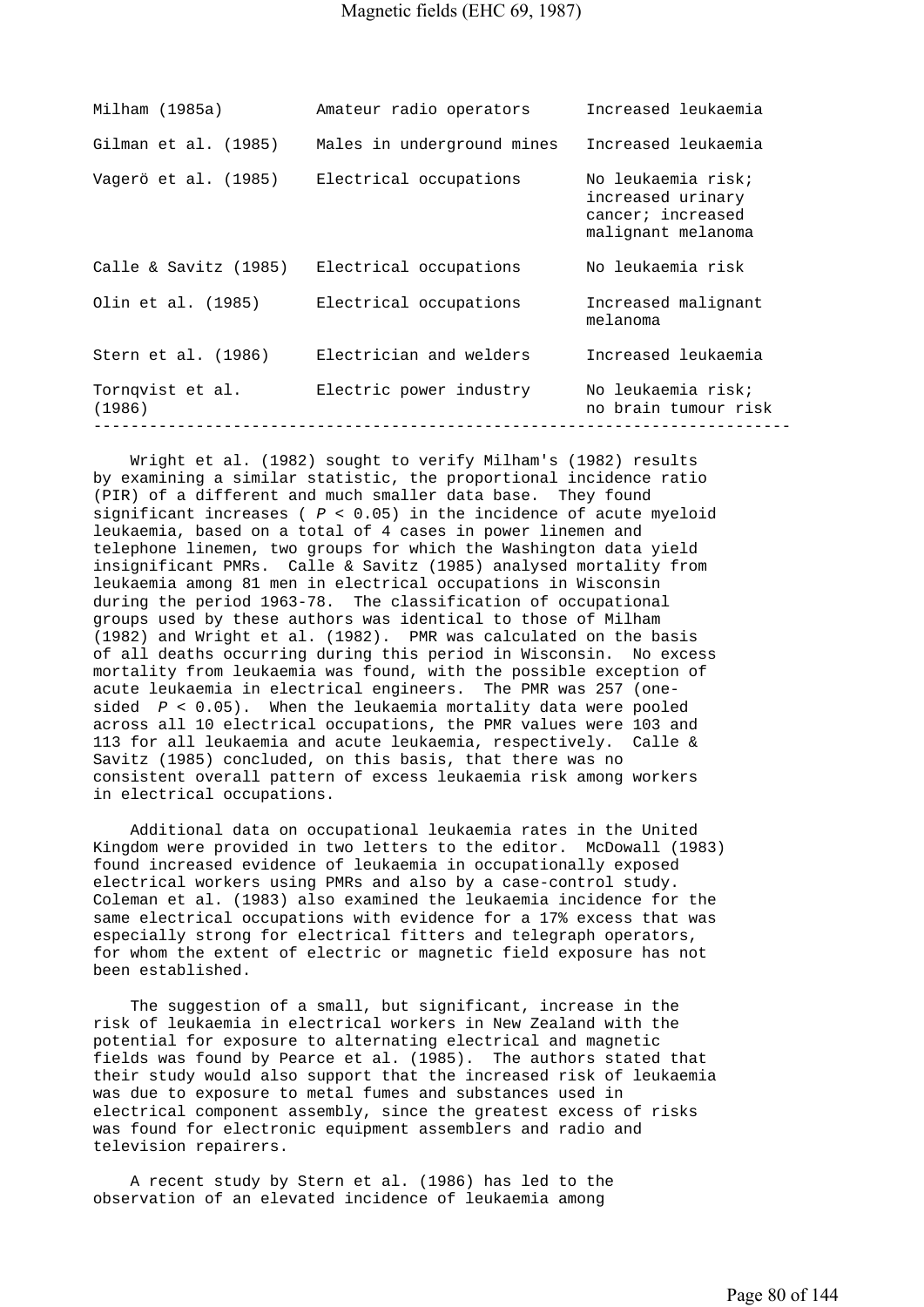electricians and welders in the Portsmouth Naval Shipyard (New Hampshire, USA). A matched case-control study was conducted of 53 leukaemia deaths and 212 controls identified from a population of 24 545 workers employed at this naval nuclear shipyard between 1 January 1952 and 15 August 1977. No correlations were found between leukaemia mortality and exposure to ionizing radiation or to organic solvents. The Mantel-Haenszel odds ratio was 3 for the mortality from lymphatic leukaemia among the electricians ( *P* < 0.05). For welders, the odds ratio was 2.25 for myeloid leukaemia ( *P* < 0.05). These elevations in leukaemia mortality were attributed by the authors to electromagnetic field exposure among workers in the affected groups.

 Other studies on groups with presumed occupational exposure to electromagnetic fields have failed to detect an excess of leukaemia cases (Vagerö & Olin, 1983; Vagerö et al., 1985; Tornqvist et al., 1986). However, in these studies, a significant increase in the incidence of pharyngeal cancer (Vagerö & Olin, 1983), urinary cancer (Vagerö et al., 1985), and malignant skin melanoma (Olin et al., 1985; Vagerö et al., 1985) was noted. An excess risk of malignant melanoma of the skin was primarily associated with occupations that involved soldering.

 Using years of employment as a measure of exposure to electromagnetic fields, Gilman et al. (1985) reported a significant increase in the incidence of leukaemia among white male coal miners who had worked for more than 25 years underground compared with miners who had worked for less than 25 years underground. It was suggested that the electromagnetic fields associated with power lines, transformers, etc. were a possible factor in this increased risk.

 In an epidemiological study on telecommunications workers based on the Swedish Cancer Environment Registry, Wiklund et al. (1981) did not find any increased risk for this occupational group compared with the Swedish population as a whole.

 Swerdlow (1983) suggested an association with an increase in the incidence of adult melanoma of the eye in electrical and electronic workers and also the non-manual social classes (whitecollar workers).

 An increased incidence of cancer deaths in male members of the American Radio Relay League in California and Washington States was found by Milham (1985a). Lin et al. (1985) recently reported an increased number of brain tumour deaths among white male workers in 3 electrical/electronic occupations in the state of Maryland (USA) during the period 1969-82. The Mantel-Haenszel odds ratio was 2.15 (with a 95% confidence interval of  $1.10 - 4.06$ ) for workers who had experienced definite electromagnetic field exposure during the course of their work.

#### 7.1.3 Conclusions

 The association between cancer incidence and occupational exposure to power-frequency electric and magnetic fields suggested by many of the recent epidemiological studies reviewed here is not clearly consistent. In many of these studies, the ELF field levels to which the occupational groups under study were exposed were not characterized. Also, in a number of the investigations, confounding variables of high carcinogenic potential, e.g., certain organic fumes and hydrocarbon particulates, were not taken into account. Therefore, even if it is concluded that the risk of leukaemia or other types of cancer was increased for certain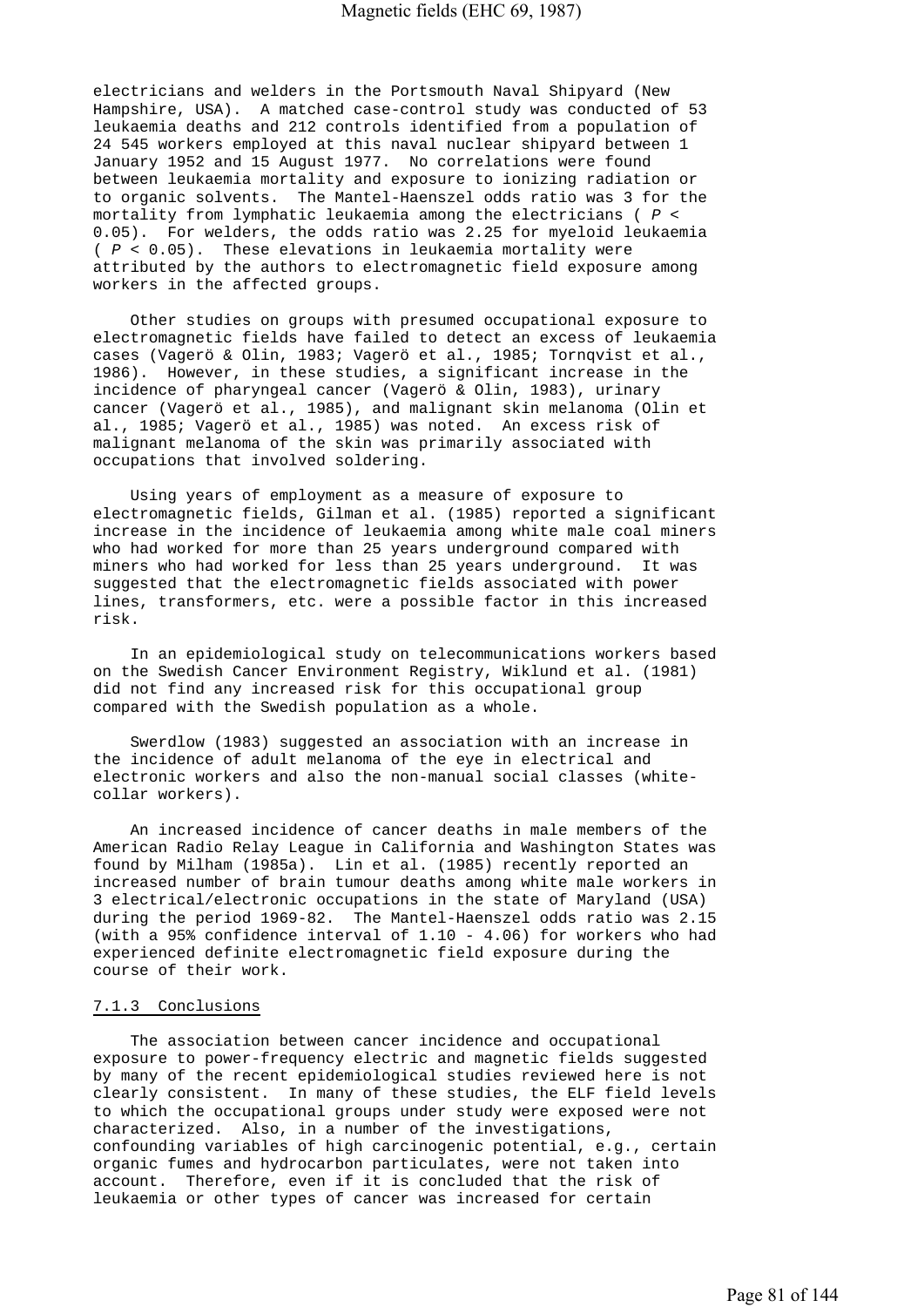occupational groups, it does not follow that the ELF electric or magnetic field exposure was the relevant etiological factor.

 In general, given the limited statistical power of the studies reported to date, the reported increase in the incidence of leukaemia and other cancers has been less than a factor of 2 (for example, from 1 per  $10^6$  to 2 per  $10^6$ ) compared with a case-control group or the general population. These epidemiological studies have often involved very few disease cases in an occupational category, as well as inconsistent category definitions. As discussed in the introduction to this section, epidemiological methods can detect associations with a reasonable degree of certainty in studies such as these, if appropriate criteria are applied to a large enough data base of good integrity. The suggestion of leukaemia and other cancers related to ELF electromagnetic field exposure raises important questions that should be addressed by studies of adequate statistical power, in which confounding variables are taken into account. There is an urgent need for well-designed experimental studies on the carcinogenic effects of ELF electromagnetic field exposure, using the time-honoured methods that have been previously used for testing the carcinogenic effects of chemical substances. Until such data are obtained and additional epidemiological studies are carried out, the problem of the carcinogenic effects of ELF electromagnetic field exposure should be considered to be unresolved.

# 7.2 Epidemiological Studies on the General Population

 Wertheimer & Leeper (1979) reported a 2- to 3-fold increase in the incidence of leukaemia among Colorado children, presumably exposed to fields from high electric current configurations. Magnetic fields (associated with the electric currents) were estimated by scoring the type of electrical wiring configuration close to the homes into categories of high or low current configurations.

 The same authors (Wertheimer & Leeper, 1982) extended their work to a study of the incidence of adult cancer in those living near high-current electric wiring. The associations demonstrated were not dependent on age, urbanicity, neighbourhood or socioeconomic level and were most clearly demonstrated where urban/industrial factors were not present to obscure the pattern. The four types of cancer that appeared to be particularly elevated in the exposed adult populations were cancer of the nervous system, uterus, breast, and lymphomas. The authors suggested that magnetic fields might have a tumour-promoter effect, since the increases were maximal at 7 years from the time of taking up residence in the area.

 These preliminary studies have limitations common to many epidemiological studies involving cohort selection and additional problems suggesting possible biases in the techniques for scoring the wiring configurations, and in the assumption that the scoring technique accurately determines magnetic field strength levels among the cases examined. Further questions are raised, because cases were ascertained after death, and therefore no account was taken of cancer cases still alive and, because birth and death addresses were used, again introducing the potential for observer bias. Considerable interest has been provoked by these findings and it is expected that many of the issues will be dealt with in future research.

 The hypothesis that such weak magnetic fields (of the order of  $0.1$  -  $0.7$   $\mu$ T) produce biological effects has raised questions, such as those of Miller (1980), who criticized the Wertheimer & Leeper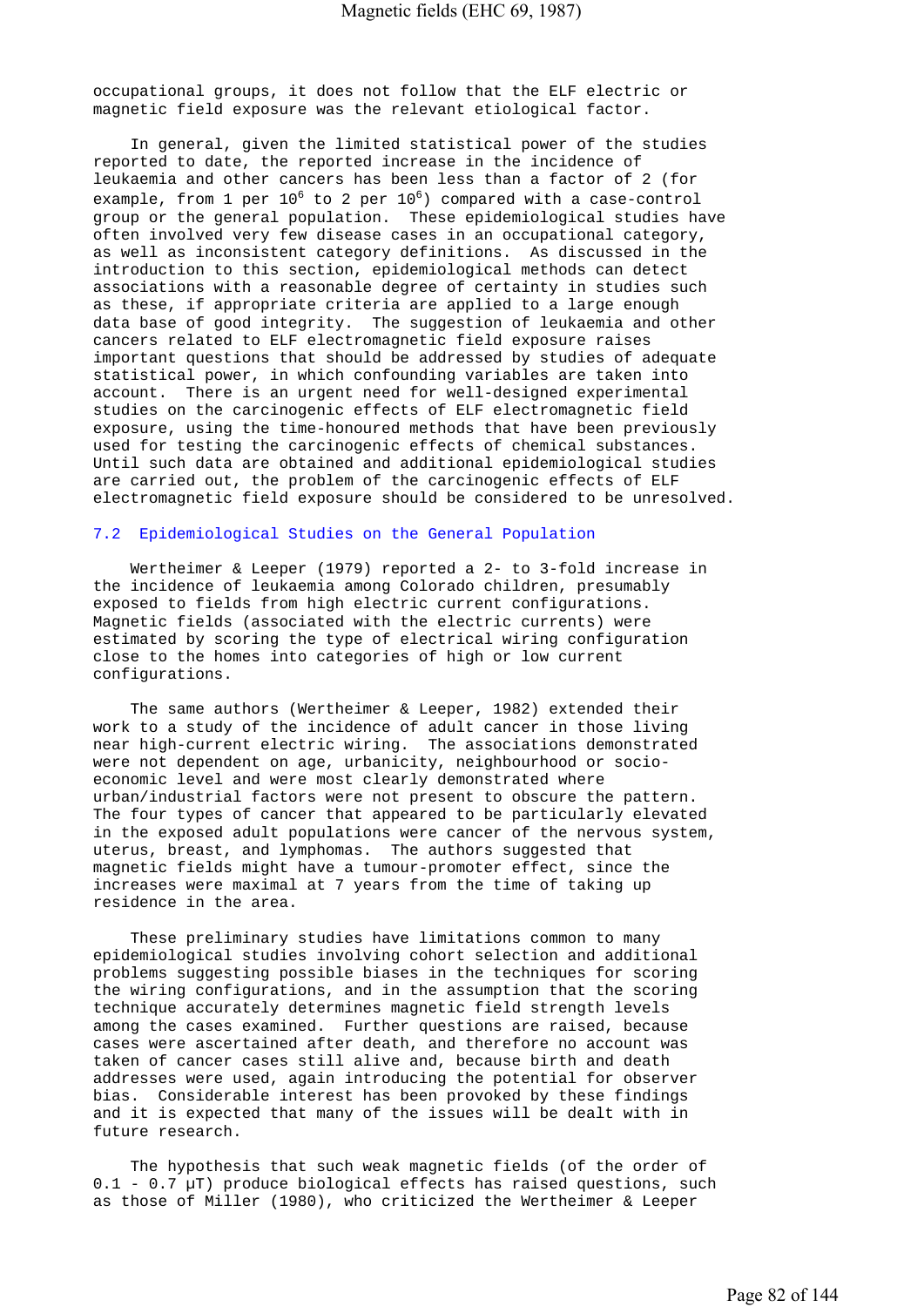(1979) study on the basis that the magnetic field from electrical appliances in the home would far exceed contributions from electrical wiring configurations in the environment.

 Tomenius et al. (1982) and Tomenius (1986) reported an increased incidence of tumours (malignant and benign) in children living in homes where the magnetic field outside the front door was more than 0.3 µT. The data involved a small number of cases and again the field measurement was questionable, because the relation of personal exposure to the value of the field measured outside the home was not established. Tomenius (1986) did not find an increased incidence of leukaemia but an increased incidence of nervous system tumours in residences with magnetic fields greater than 0.3 µT. Furthermore, if a cut-off magnetic field strength other than 0.3 µT was used, no association of tumour incidence and magnetic field exposure would occur.

 These studies, and the preliminary occupational data (see above) causing some concern in relation to electric or magnetic field exposure, must be investigated further to determine whether the suggested link with cancer induction or promotion can be established. Recently, the results of three studies carried out in the United Kingdom did not show any association between magnetic fields and cancer (Coleman et al., 1985; Myers et al., 1985; McDowall 1986). It should be noted that these studies are open to the same criticisms as those above that indicate an association, particularly with regard to the limited statistical power and lack of quantification of exposure. A summary of studies on cancer incidence and population exposure to electromagnetic fields is given in Table 13.

 Another aspect of ELF magnetic field effects that should be considered in the context of behavioural alterations is the report of a correlation between the incidence of suicides and the intensity of residential 50-Hz magnetic fields from power-line sources (Perry et al., 1981). On the basis of coroner and police records from various urban and rural regions within a 5000  $\textsf{km}^2$  area in the Midlands of England, a statistically significant increase in suicide rate was found among individuals who lived in residences where the 50-Hz field intensity exceeded 0.15 uT at the front entrance. A subsequent statistical analysis of the same data indicated that the cumulative probability ratio for the incidence of suicide increased above the null effect level of unity for residential 50-Hz magnetic field intensities exceeding 15 nT (Smith, 1982). However, oscillations occurred in the cumulative probability ratio as a function of increasing magnetic field intensity, and at 0.2 µT, the ratio for the "urban" study group was consistent with the absence of any 50-Hz magnetic field effect. From an epidemiological perspective, the lack of a clear-cut dependence of the suicide incidence on magnetic field intensity suggests that the apparent correlation between these variables may be purely fortuitous. An extension of the studies initiated by Perry et al. (1981), using a significantly larger population of individuals, will be required before any firm judgement can be made regarding the proposed correlation between suicide incidence and ELF magnetic field exposure. Thus, these data cannot serve as a basis for the evaluation of possible health effects, particularly as McDowall's (1986) data based on an analysis of mortality in a group of nearly 8000 persons, identified as living in the vicinity of electrical transmission facilities, did not support an association with suicide.

#### 7.3 Studies on Human Volunteers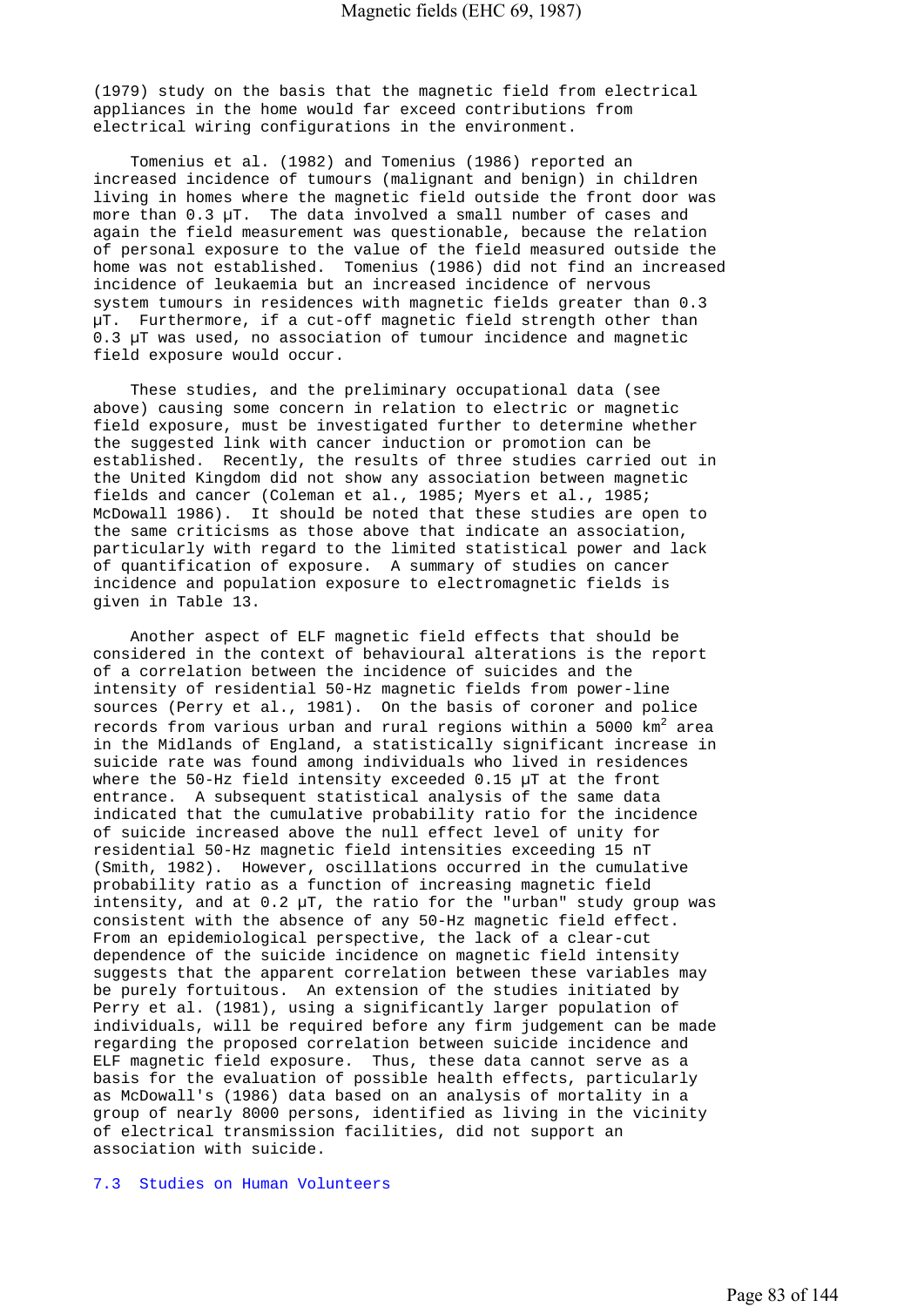A number of research workers (Mantell, 1975; Hauf, 1976, 1982; Denisov et al., 1979; Sander et al., 1982; Kholodov & Berlin, 1984) have performed controlled studies on human volunteers in laboratories where the field strength and exposure duration were accurately known. The strongest fields and lengths of exposure were used by Sander et al. (1982) and Kholodov & Berlin (1984).

| fields                        | Table 13. Cancer incidence and population exposure to electromagnetic                              |                                                               |
|-------------------------------|----------------------------------------------------------------------------------------------------|---------------------------------------------------------------|
| Reference                     | Subjects                                                                                           | Cancer deaths                                                 |
|                               | Wertheimer & Children living near Increased leukaemia<br>Leeper (1979) high current configurations |                                                               |
| Fulton et al.<br>(1980)       | Children living near high<br>current configurations                                                | No increased leukaemia                                        |
| Wertheimer &<br>Leeper (1982) | Adults living near high<br>current configurations                                                  | Increased cancer                                              |
| Coleman et al.<br>(1985)      | Persons living near<br>high voltage lines                                                          | No increased leukaemia                                        |
| Myers et al.<br>(1985)        | Children living near<br>high voltage lines                                                         | No increased cancer                                           |
| Rodvall et al.<br>(1985)      | Persons living near<br>high voltage lines                                                          | No increased cancer                                           |
| Tomenius (1986)               | Children living near<br>high voltage lines                                                         | No increased leukaemia<br>Increased nervous<br>system tumours |
|                               | McDowall (1986) Persons living near<br>high voltage lines                                          | No increased cancer<br>_____________________________________  |

 Sander et al. (1982) exposed human volunteers to 50-Hz magnetic fields of 5 mT. These exposures did not produce any effects with the exception of some minor variations in certain haematological parameters. All of the studies on human volunteers exposed to relatively weak magnetic fields produced negative results (Table 14). Table 14. Effects of ELF magnetic fields on man --------------------------------------------------------------------------- Exposure **Effect** Effect Reference --------------------------------------------------------------------------- 0.3 mT, 50 Hz (for 3 h) No effect on reaction Mantell (1975); Hauf time or EEG (1976) 3 mT, 10 Hz Threshold for Denisov et al. (1979) perception or sensation 5 mT, 50 Hz (for 4 h/ No effect on many Sander et al. (1982)<br>day for 1 week) bhysiological parameters physiological parameters 3 mT, 10 Hz Threshold for Kholodov & Berlin perception or sensation (1984) --------------------------------------------------------------------------- Table 14 (contd.) ---------------------------------------------------------------------------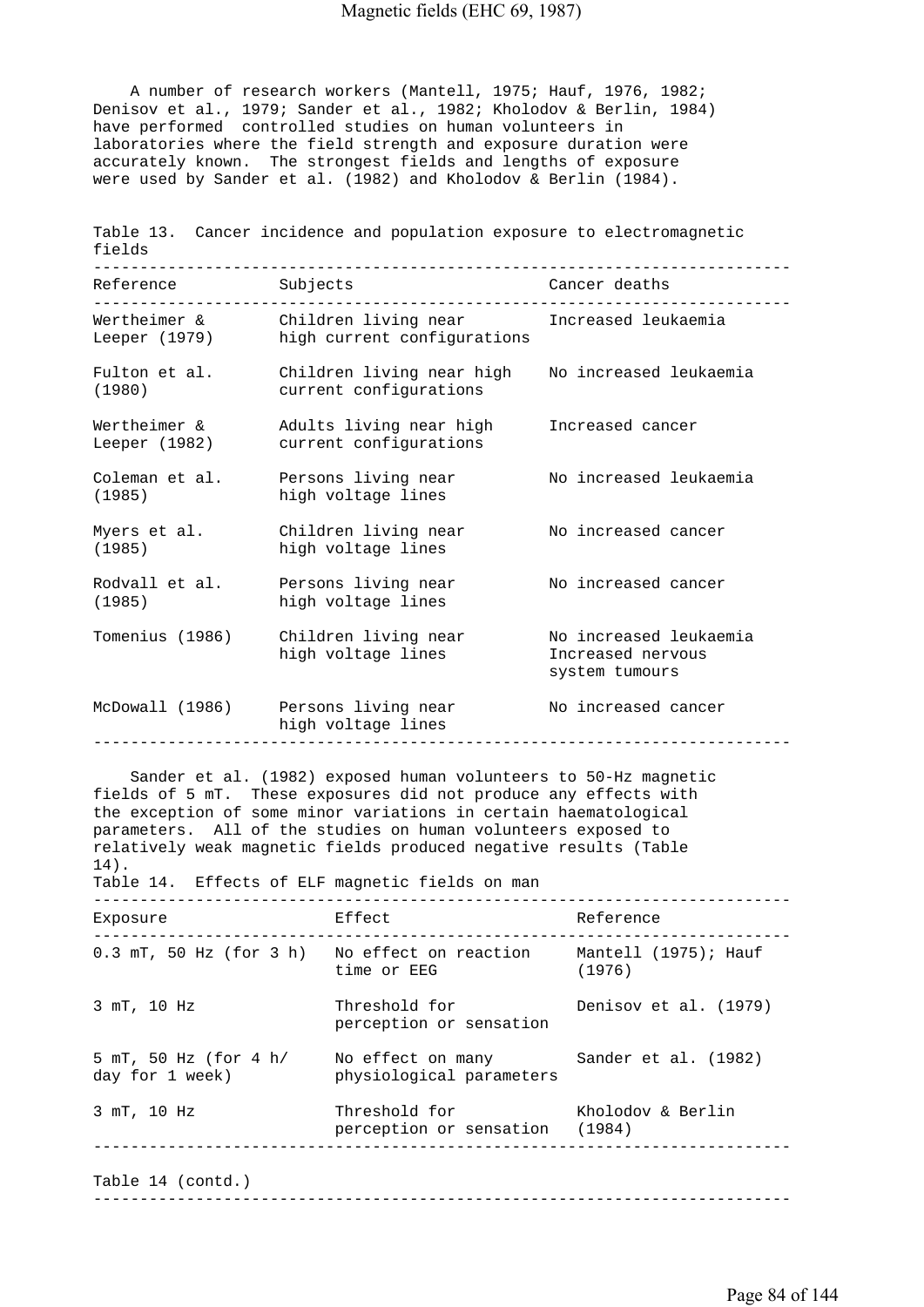| Exposure                                          | Effect                                                           | Reference    |
|---------------------------------------------------|------------------------------------------------------------------|--------------|
| $2 - 10$ mT, $15 - 20$ Hz;<br>$10$ mT, $50/60$ Hz | Threshold for perception Various authors<br>of magnetophosphenes | (Table 7)    |
| 60 mT, 50 Hz                                      | Threshold for visually<br>evoked potentials                      | Silny (1986) |

 Kholodov & Berlin (1984) exposed the head, arms, and legs of human volunteers to determine the thresholds for sensation or perception of magnetic fields. They reported that, for pulsed magnetic fields (f = 10 Hz) the threshold was about 3 mT, for sweeping magnetic fields, about 0.5 mT, and for static fields, about 8 mT.

 When the hands of human volunteers were exposed to static magnetic fields of up to 0.1 T for up to 30 min, skin temperature and sensitivity decreased, and capillary spasms were reported (Roschin, 1985).

#### 8. HEALTH EFFECTS ASSESSMENT

 The process of making a health risk evaluation is quite complex and involves consideration of such concepts as numerical values of risk, acceptability of risk, reasonable or comparative risk, public perception of risk, and cost-benefit analyses (Sinclair, 1981).

 In making an assessment of the health risks from exposure to magnetic fields, criteria must be developed to identify which effects are to be considered a hazard for human health. The difficulty in defining the health hazard occurs when value judgements are involved that may not be based on scientific analysis.

 Strict guidelines must be established prior to reviewing the literature on the biological effects of exposure to magnetic fields. Certain studies are conducted to identify underlying mechanisms of interaction. Many of these will be conducted on biological systems exposed *in vitro* to magnetic fields. Health effects assessments cannot be based on *in vitro* studies alone, because effects found *in vitro* may not necessarily occur *in vivo.* 

 *In vitro* studies make it possible to determine the toxicity of an agent in increasingly complex steps. For example, effects on solutions of biological molecules might be used as a model system to study predominant mechanisms of action. Uncomplicated systems can assist in the exploration and evaluation of mechanisms and may serve as a useful basis for designing studies at the next level of biological complexity, the cellular level. By restricting the complexity of the experimental system, there will be less chance of possible subtle effects being masked by gross or dominant effects.

 Thus, health agencies can place only limited value on *in vitro*  studies. However, the *in vitro* results may indicate that a cautious or prudent approach should be adopted when setting standards. Once mechanisms of interaction are understood and found to occur in laboratory animals, the next step is to determine if it is possible to extrapolate the results to man.

 Present knowledge of the interaction mechanisms operating when biological systems are exposed to magnetic fields is not sufficient to predict theoretically the whole range of effects of exposure to these fields, particularly the long-term effects. Thus, care must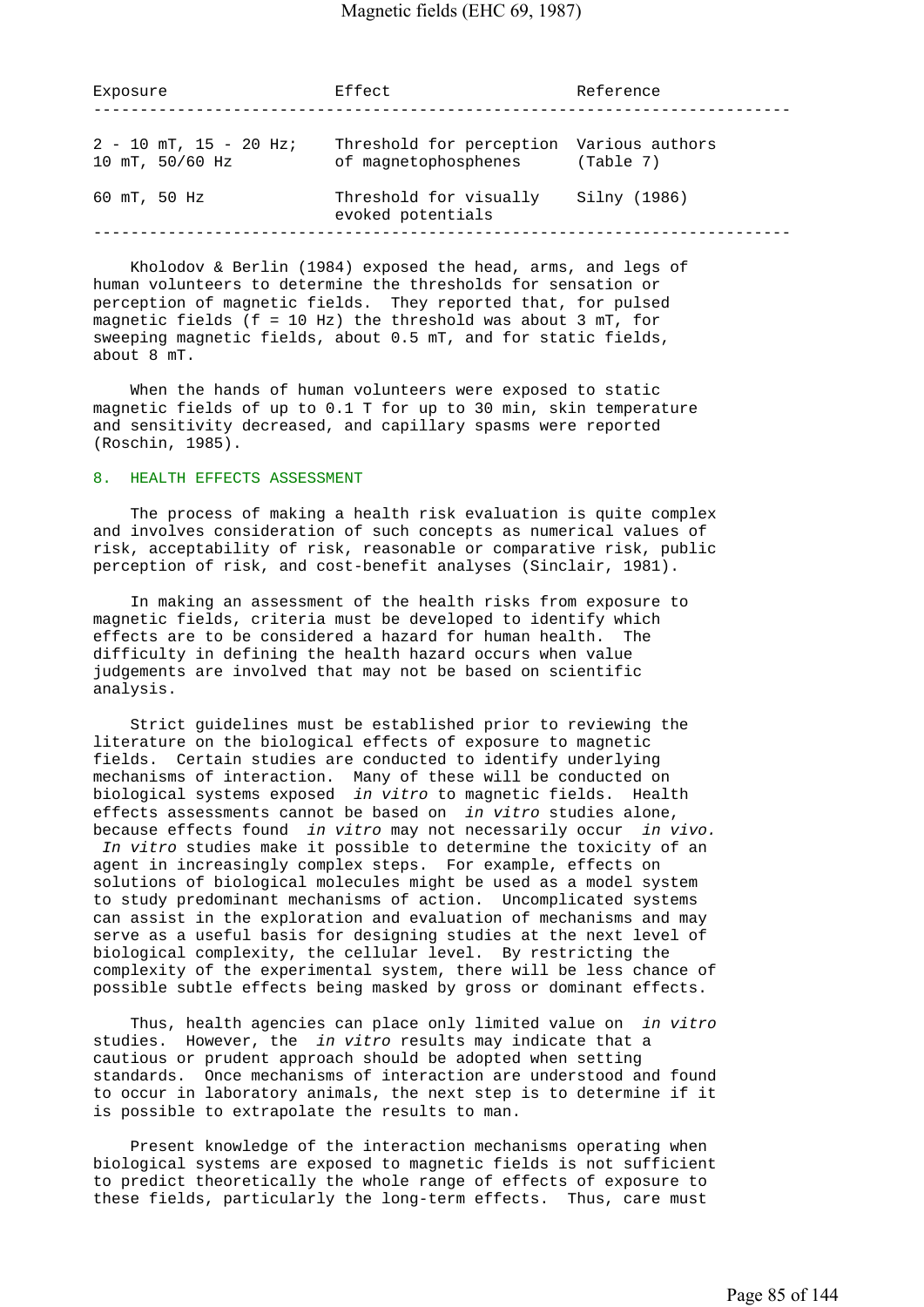be applied in attempting to predict or extrapolate effects in man from effects found in laboratory animals.

 An approach to making a health risk assessment is to evaluate the available data on exposure levels and bioeffects to determine if thresholds for effects occur (Repacholi, 1985b). It should be noted that, in undertaking such an evaluation, only reports that provide adequate information on experimental technique and dosimetry should be used. Ideally, only data that have been reproduced or substantiated by independent laboratories and have a direct bearing on health risk should be considered.

 If possible, the health risk assessment should be based on well-conceived, -conducted, and -analysed epidemiological studies. Unfortunately, epidemiological studies on human beings exposed to magnetic fields tend to suffer from one or more of the following deficiencies: small numbers of subjects (resulting in low statistical accuracy); a lack of adequate dosimetry or ill-defined exposure conditions; lack of information on confounding variables, such as exposure to other physical or chemical agents; and a lack of a properly matched, stable control group that would provide unequivocal interpretation of the data to give a direct causal relationship with the hazardous physical agent.

 Health risk analysis for the development of standards might adopt a phenomenological or conservative approach (Kossel, 1982; Repacholi, 1983a,b). In this case, it is assumed, until more information becomes available, that exposure to fields that produce an adverse biological effect could be hazardous, since later studies may reveal that the biological effect was a precursor to real injury.

# 8.1. Static Magnetic Fields

 From the available data summarized in section 7, it can be concluded that short-term exposure to static magnetic fields of less than 2 T does not present a health hazard. Because of the lack of experimental data and from analysis of established mechanisms of interaction, exposure to fields above 2 T cannot yet be evaluated.

#### 8.2. Time-Varying Magnetic Fields

 In evaluating human exposure to time-varying magnetic frequencies up to about 300 Hz, it is possible to use an organ-dose concept (Bernhardt et al., 1986). This is based on two assumptions:

- (a) There are no indications that a specific time-varying magnetic field effect exists at tissue field strengths below the value at which induced eddy currents may cause biological effects. Reports on calcium efflux (Adey 1981; Blackman et al., 1985b) and on effects in chick embryos (Delgado et al., 1981, 1982; Ubeda et al., 1983; Juutilainen et al., 1986), if confirmed, would appear to be due to other mechanisms.
- (b) When possible health risks for man from exposure to time varying magnetic fields are evaluated, the biological effects mainly considered are those that originate from a direct action on the cells in nerve and muscle tissues. The physical quantity determining the biological effect is the induced electric field strength in the tissue surrounding the living cell.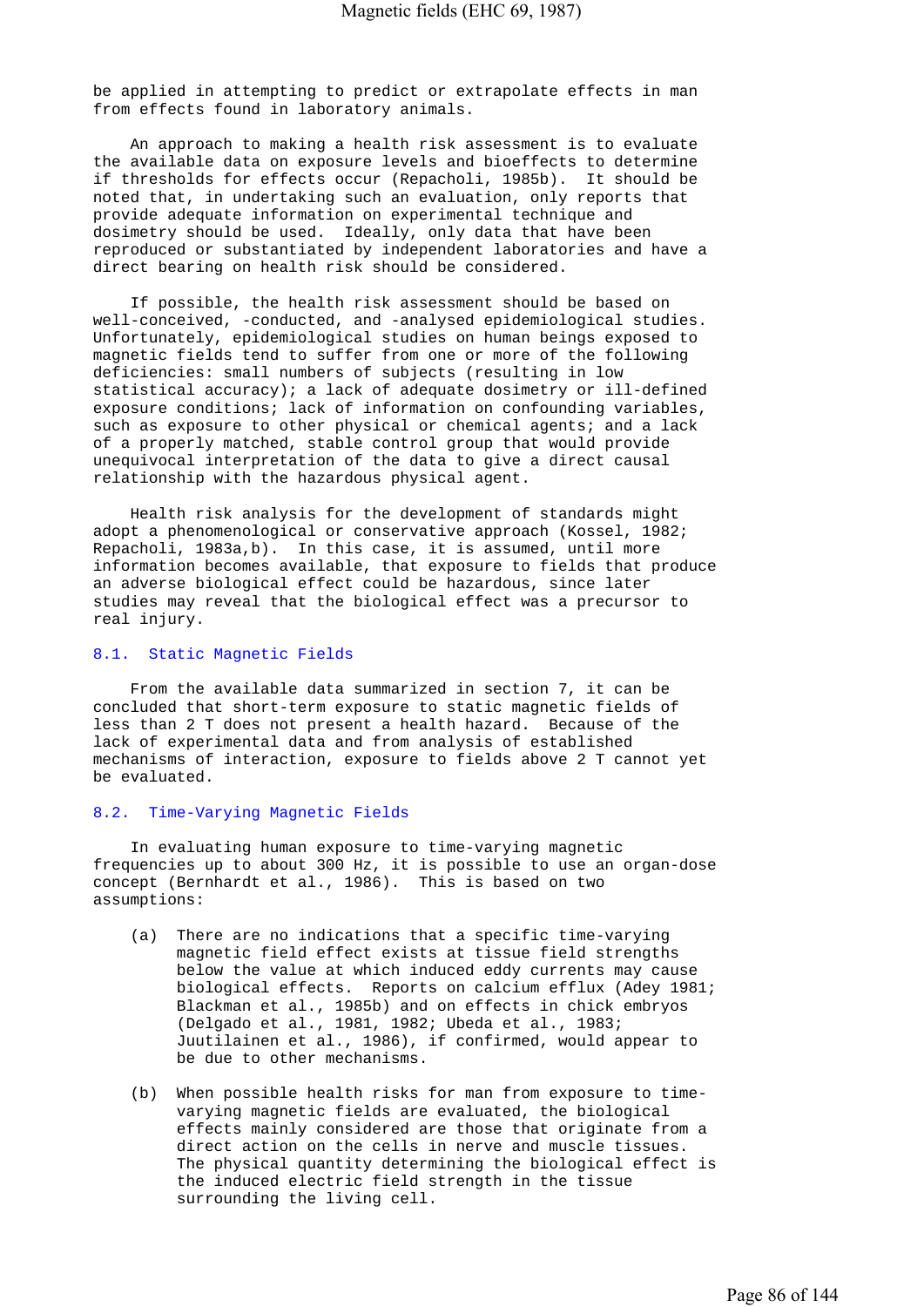There is a considerable amount of experimental data on stimulation thresholds for different nerves and muscle cells, often expressed in the form of electric current density values and not as field strength values. Only a few papers provide data on field strength thresholds. Therefore, the current density may be used as the decisive parameter in the assessment of the biological effects at the cellular level. Field strength and current density are related by the conductivity of the medium.

 Selection of the current density as a measure of an action at the cellular level also makes it possible to extrapolate conditions in the human body from experimental animal studies or from measurements taken on isolated cells, by way of mutual comparison of the current densities. It seems irrelevant whether the electric current density surrounding a cell is introduced into the body through electrodes or induced in the body by external magnetic fields. However, the current paths within the body may be different in the two cases.

Several ranges of current densities may be considered.

(a) *Up to 10 mA/m<sup>2</sup>*

It can be assumed that a current density of less than 1  $mA/m^2$ , induced by an external magnetic field, should not produce adverse neurological or behavioural effects, since naturally flowing currents in the brain are of the same order of magnitude. Similar arguments pertain to fields that produce current densities of less than 10  $mA/m^2$  in the heart. In general, the endogenous current densities in major tissue and organ systems, other than the heart and brain, are below the 1 mA/m<sup>2</sup> level. Cellular responses in various tissues have been observed as shown in Fig. 8, and effects on tissue (bone) repair have been noted.

(b) *10 - 100 mA/m<sup>2</sup>*

 In this range, electro- and magnetophosphenes are observed. Magnetophosphenes can be considered harmless for a short exposure; however, the consequences of a long-term exposure with current densities at, or above, 10 mA/m $^2$  are not known. Furthermore, this current density will produce a membrane potential of the order of 0.1 mV (Bernhardt et al., 1986), which may influence the activity in other neurons. The results of electrophysiological studies have shown that information can be transferred between neuronal elements, even without action potentials (Schmitt et al., 1975). It must be expected that current densities that are below the nerve stimulation thresholds, may still influence brain function associated with electrical activity.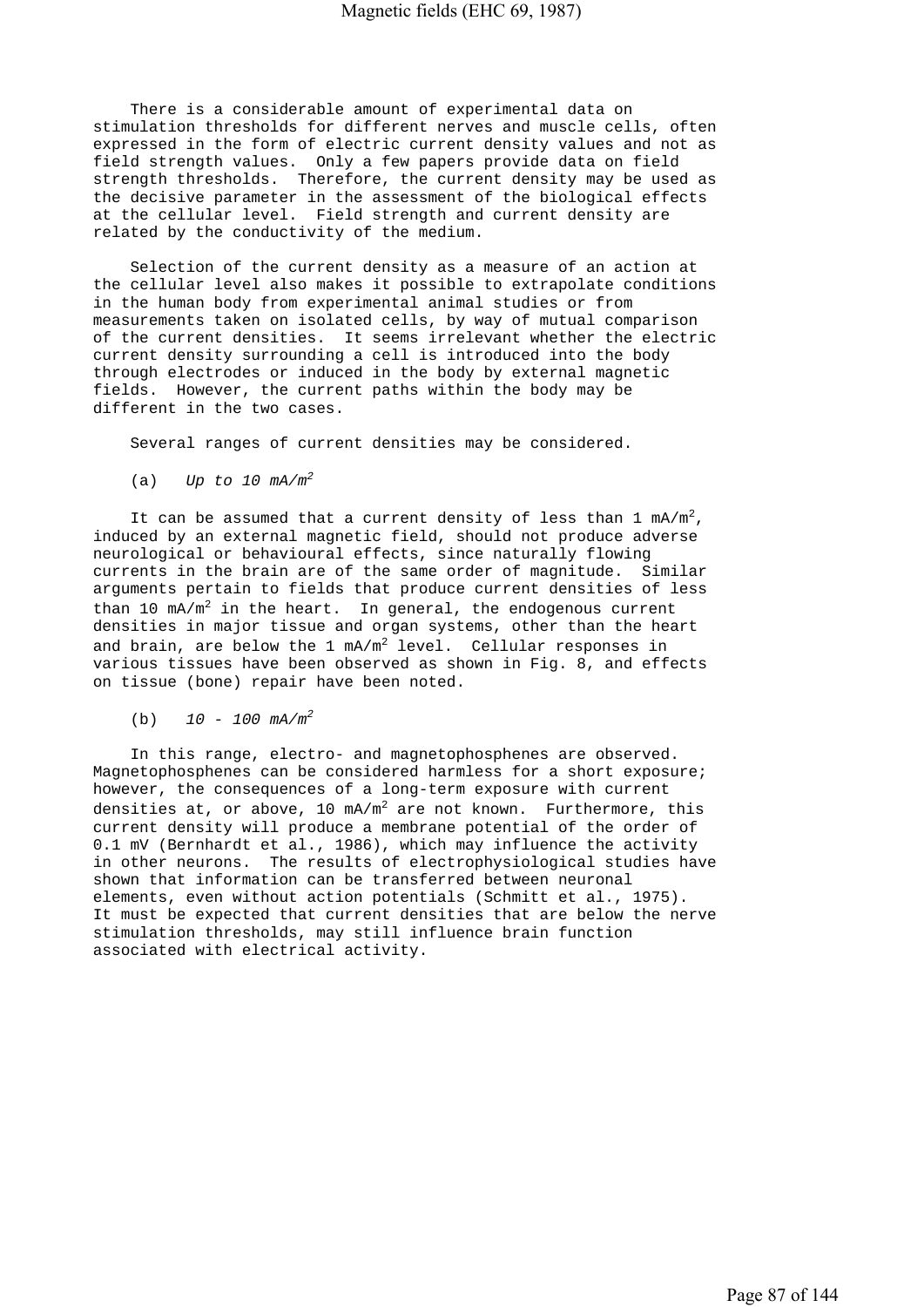

(c) *100 - 1000 mA/m<sup>2</sup>*

 It has been shown by a number of research groups that current densities in this range, which result from electric currents applied *in vitro* and *in vivo* to mammalian central nervous tissue, can influence neuron excitability without causing direct stimulation. Much of this work has been carried out using rat hippocampal slices (Bawin et al., 1975, 1978, 1984, 1986) and guinea-pig hippocampal slices (Jeffries, 1981). The thresholds for stimulation of sensory receptors and of nerve and muscle cells may also lie in this range. It is possible that such stimulation could be hazardous. An unexpected stimulation of muscle tissue may lead to a dangerous reaction. Changes in excitability or the direct stimulation of central nervous tissue may lead to adverse changes in mental function.

#### (d) *Above 1000 mA/m<sup>2</sup>*

 An increased probability of ventricular fibrillation occurs at current densities above 1000  $mA/m^2$ . The probability of this effect increases with both duration of exposure and current density magnitude. Continuous (tetanic) muscle contraction may also occur. In studies where 50/60-Hz electric currents have been applied to human volunteers via electrodes, tetany of the muscles concerned with breathing has been produced which, obviously, would be fatal if prolonged.

 A summary of the ranges of induced currents that produce these possible effects is given in Table 15.

Table 15. Induced current density ranges between 3 and 300 Hz for producing biological effects ----------------------------------------------------------- Current density Effects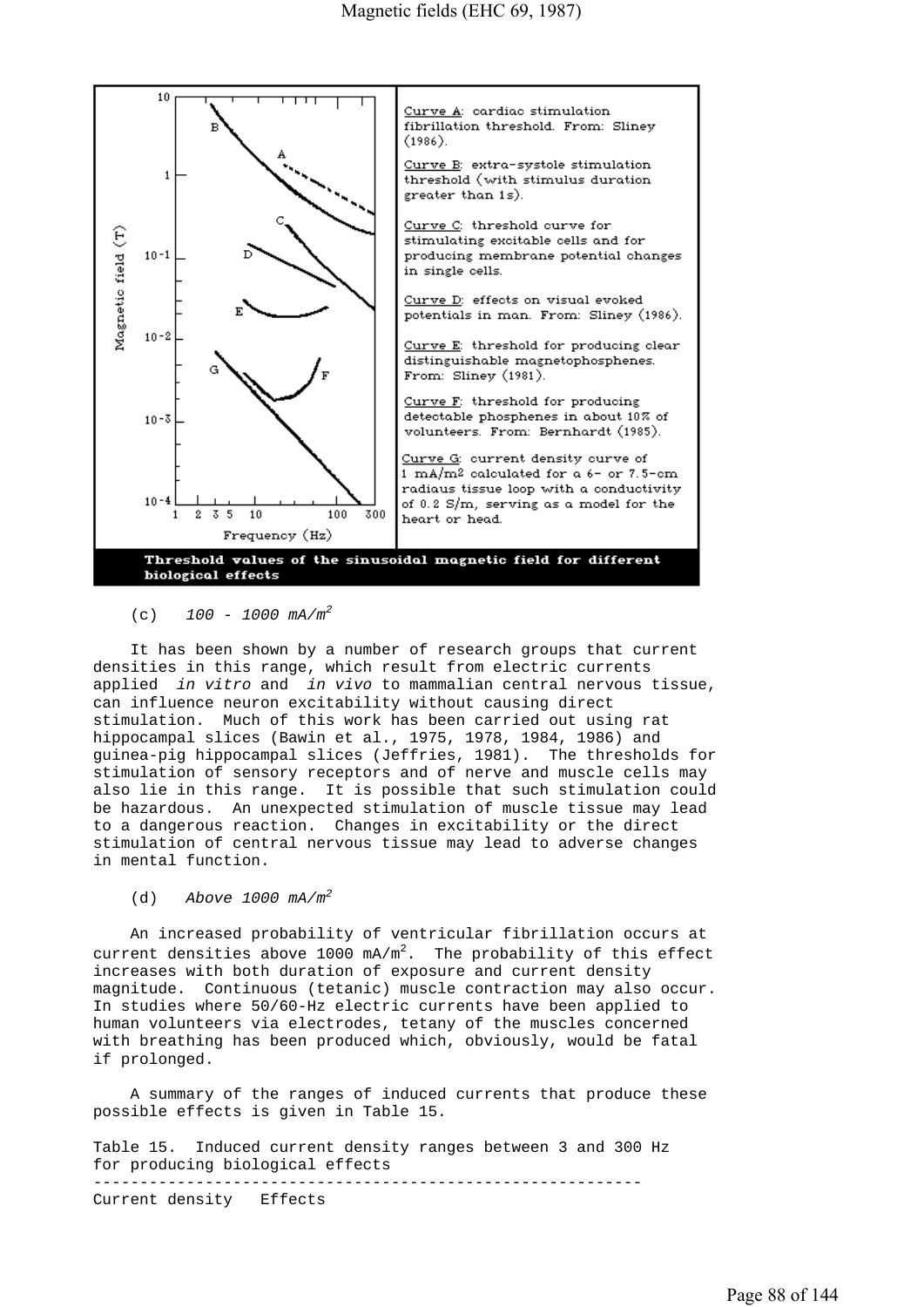| (mA/m <sup>2</sup> ) |                                                                                                                                                   |
|----------------------|---------------------------------------------------------------------------------------------------------------------------------------------------|
| < 1                  | Absence of established effects                                                                                                                    |
| $1 - 10$             | Minor biological effects reported                                                                                                                 |
| $10 - 100$           | Well established effects, visual<br>(magnetophosphenes) and possible nervous<br>system effects; facilitation of bone<br>fracture reunion reported |
| $100 - 1000$         | Changes in central nervous system<br>excitability established; stimulation<br>thresholds; possible health hazards                                 |
| >1000                | Extrasystoles, ventricular fibrillation<br>possible; definite health hazards                                                                      |
|                      |                                                                                                                                                   |

 In terms of a health risk assessment, it is difficult to correlate the internal tissue current densities with the external magnetic field strengths. Calculation of current densities using Faraday's law is complicated by the fact that the exact current paths depend in a complex way on the distribution and the conducting properties of the body tissues. Current densities induced in human beings and animals are extremely non-uniform. Current enhancements have been predicted in the human neck, axillae, and lower pelvic region for exposure to a horizontal ELF magnetic field (Kaune & Curley, 1986). There are differences in the conductivity of the white and grey cerebral matter. Furthermore, the effective diameter of the current pathways (loops) is not known. However, using "worst case" assumptions, an estimate of the order of magnitude for "safe" and dangerous magnetic field strengths and their frequency dependence can be made (Bernhardt, 1979, 1985).

 The threshold field strengths and induced current densities required to produce visual effects by exposure to time-varying magnetic fields have been studied as a function of frequency (sections 4.2 and 6.1). In addition, the effects of electrical stimulation on cell membrane potentials, sensory receptors, and cardiac, nerve and muscle tissues have been characterized as a function of frequency (section 6.2). The frequency dependence of the thresholds for the direct electrical stimulation of cells and tissues, as well as the thresholds for magnetic field generation of phosphenes and for altering the VEP, have recently been summarized by Bernhardt (1985). By calculating the magnetic flux density that

would produce current densities in tissues comparable with those produced by direct electrical stimulation, Bernhardt (1985, 1986) has constructed a family of curves representing the approximate threshold field levels necessary to produce electrical stimulation of cells and tissues by time-varying magnetic fields with a sinusoidal waveform. These threshold field levels are plotted in Fig. 8 as a function of frequency in the ELF range. Seven curves are shown in this figure, including some experimental data as explained in the caption.

 With the possible exception of production of magnetophosphenes, over the entire ELF range, the threshold field levels that produce stimulating effects in various target organs and tissues are greater than those that induce a current density of 1  $\texttt{mA/m}^2$  in the brain or heart. This observation is consistent with the results of cell and tissue studies summarized in section 6.3,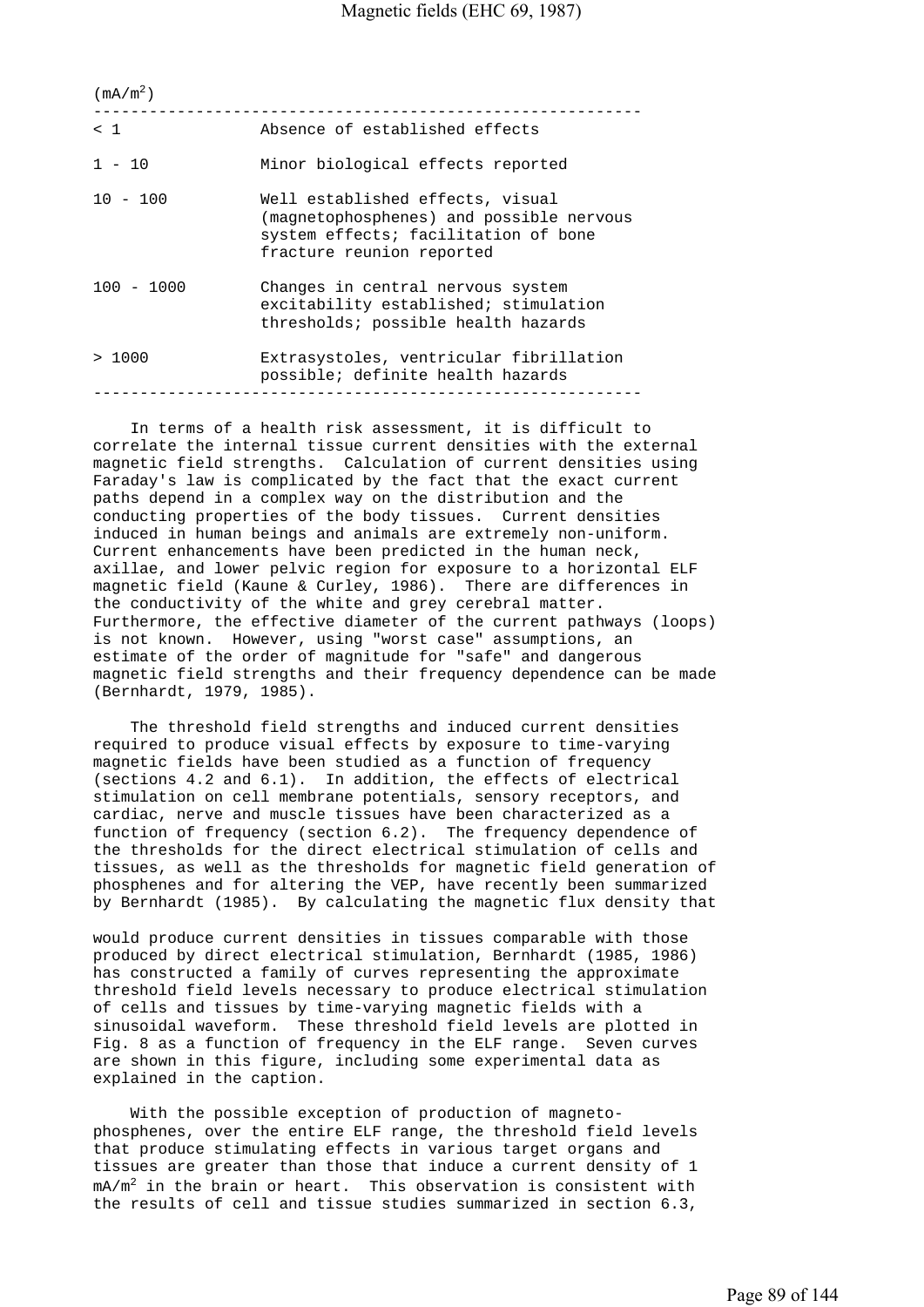which indicate that the threshold current density for which perturbations are consistently observed is approximately 10 mA/m $^2.$ 

 The values given in Fig. 8 for the current densities are applicable only to the peripheral regions of the heart or the head. For zones closer to the centre of the heart or the head (having a shorter current path), higher strengths of the magnetic field are necessary to induce the same current densities. From Fig. 8, a magnetic field strength that is considered not to produce any biological effect is about 0.4 mT for 50 or 60 Hz. Although some experimental data fit satisfactorily into Fig. 8, it must be understood that the figure only gives an idea of the magnitude of the current density in the body. Mean values were taken as the basis to determine the distribution of the electric field in the heart and the head, where the exact current paths are not known. Local increases in the internal field strength cannot be precluded. The extent of high local field strengths needs further elucidation by continued studies.

 Safety factors may be defined more precisely only after further studies. This has to be considered in the case where curve G in Fig. 8 is used to evaluate human exposure to time-varying magnetic fields or to provide a basis for discussion on the definition and determination of personnel exposure limits.

## 8.3. Conclusions

1. Only a few mechanisms of the interaction of biological tissue with magnetic fields have been established. Some of the biological effects data suggest that other mechanisms may play a role, but these have yet to be confirmed experimentally. Thus, only a preliminary assessment of the human health risks from exposure to magnetic fields can be made.

2. A number of lower organisms have shown a remarkable sensitivity to the earth's magnetic field, because of highly developed receptors. Similar receptors have not been found in human beings.

3. For human exposure to static magnetic fields, it is not possible to make any definitive statement about the safety or hazard associated with short- or long-term exposure to fields above 2 T. Available knowledge suggests the absence of any measurable effect of static fields on many major developmental, behavioural, or physiological parameters in higher organisms. Recent mediumterm (days) studies on exposure of animals to static fields of up to 2 T have not demonstrated any detrimental effects.

4. From the scientific data base on higher organisms exposed to magnetic fields, only 4 types of effect can be regarded as established. The first three may be explained by plausible mechanisms of interaction and produce a basis for extrapolation to man. These effects are:

- (a) induction of electrical potentials and magnetohydro dynamic effects within the circulatory system;
- (b) the formation of magnetophosphenes with a time rate of change of magnetic field exceeding 0.3 T/s at 17 Hz; the effect depends strongly on frequency (compare Fig. 8);
- (c) direct stimulation of nerve and muscle cells by very short (less than 1 ms) pulses of rapidly changing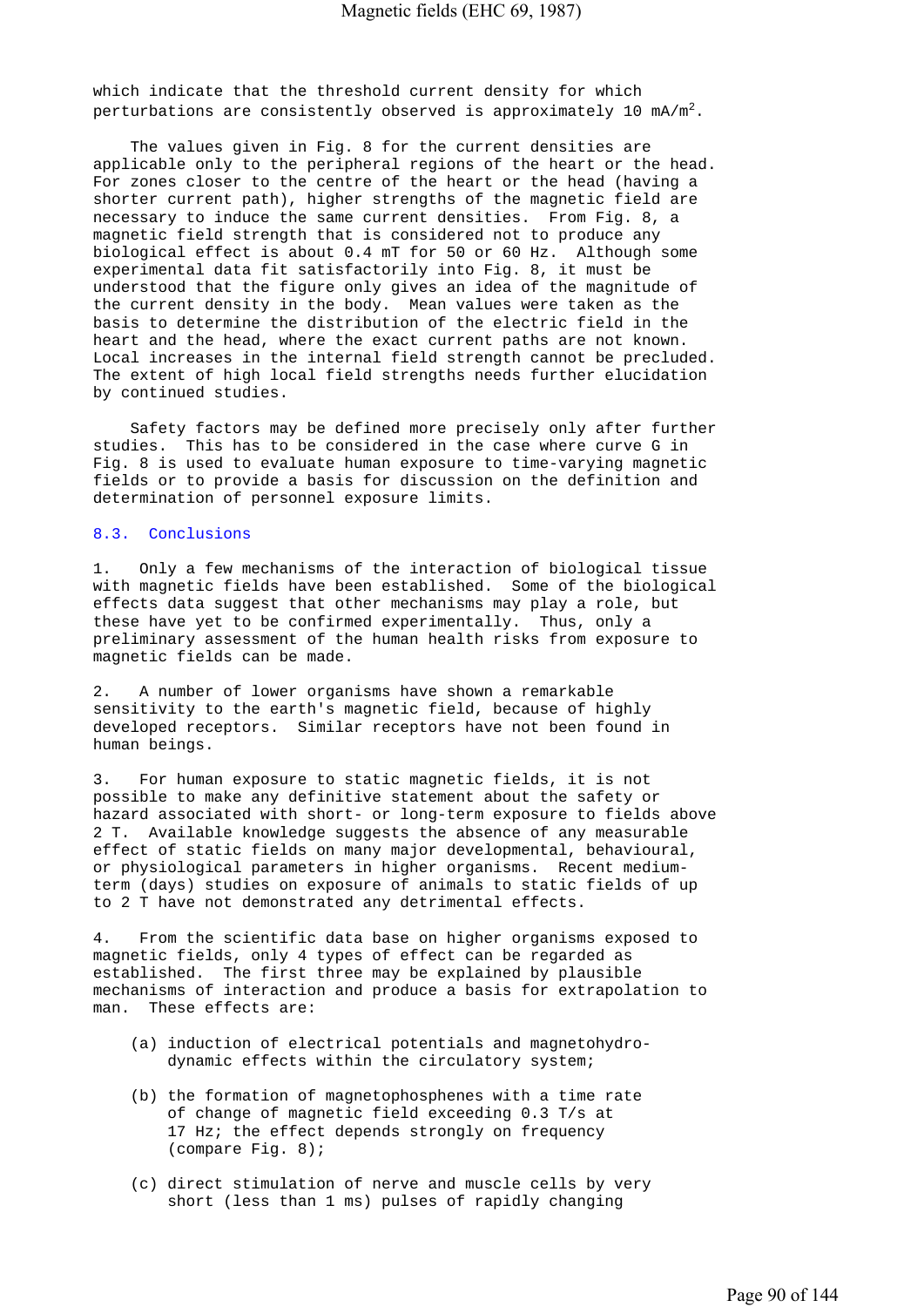magnetic fields (several thousand T/s). Current densities are estimated to exceed 1000 mA/m<sup>2</sup>. These effects are strongly frequency dependent and may exhibit lower thresholds (100 - 1000 mA/m<sup>2</sup>) under more favourable stimulus conditions (10 - 100 Hz).

 (d) other cellular and tissue alterations when the induced current densities exceed approximately 10  $mA/m<sup>2</sup>$ .

5. For human exposure to time-varying magnetic fields, it seems reasonable to assume that a health risk assessment can be made on the basis of significant perturbations of biological functions caused by electric currents induced by the fields. Available data suggest that, when current densities less than 10 mA/m<sup>2</sup> are induced in tissues and extracellular fluids, the induction of adverse health effects is unlikely. However, the possibility of some perturbing effects occurring following long-term exposure cannot be excluded.

 The time-varying fields that induce currents in the body depend critically on the waveform and pulse shape. In this regard, the peak instantaneous current densities appear to be important. Furthermore, the frequency dependence of effects produced by timevarying fields has to be taken into consideration.

#### 9. STANDARDS AND THEIR RATIONALES

 With advances in technology resulting in increasing numbers of devices using magnetic fields, the potential for human exposure to these fields has increased to the point that valid questions are raised concerning safety.

 Except for the USSR (USSR, 1970, 1978, 1985) and the Federal Republic of Germany (1986), no countries have developed, or are developing, mandatory standards limiting magnetic field exposure because, until recently, there was only a small probability of human exposure to magnetic fields strong enough to cause adverse health effects. However, with the advent of high-energy accelerators and fusion reactors using strong magnets, magnetic levitation systems for transport and, most recently, the application of magnetic resonance techniques in diagnostic medicine, serious consideration has been given to developing exposure limits in various countries.

 A safety standard is a general term, incorporating both regulations and guidelines, and is defined to be a set of specifications or rules to promote the safety of an individual or group of people. A regulation is promulgated under a legal statute and is referred to as a mandatory standard. A guideline generally has no legal force and is issued for guidance only - a voluntary standard. Safety standards can specify maximum exposure limits and other safety rules for personnel exposures, or provide details on the performance, construction, design, or functioning of a device.

 The purpose of this section is to briefly summarize the existing standards on magnetic fields and to discuss their scientific basis.

## 9.1. Static Magnetic Fields

 Only a few guidelines limiting occupational exposure to static magnetic fields have been developed. The limits of human exposure to static magnetic fields in the USSR, US Department of Energy, and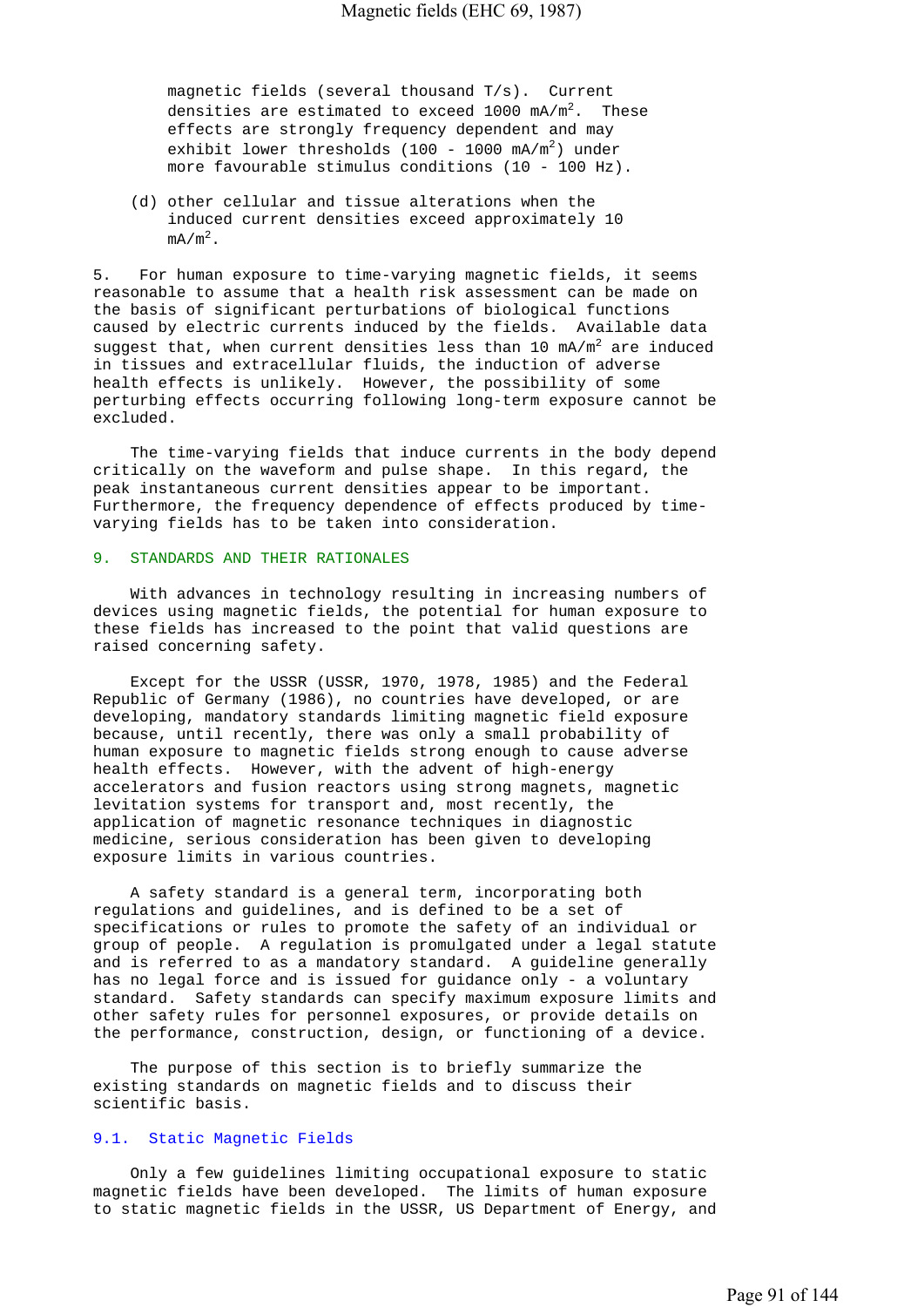certain accelerator laboratories in the USA, and the CERN Accelerator Laboratory in Geneva are summarized in Table 16. Only one standard (USSR, 1978) has been promulgated to regulate static magnetic fields. A new DIN-VDE draft electromagnetic field standard is being discussed in the Federal Republic of Germany (1986) and this includes 0 Hz magnetic fields.

 The earliest static magnetic field guidelines were developed as an unofficial recommendation in the USSR (Vyalov, 1967). Clinical investigations (Vyalov et al., 1964; Vyalov & Lisichkina, 1966; Vyalov, 1971, 1974) formed the basis for the Soviet Standard (USSR, 1978). The standard requires that the static magnetic field strength at the work-place does not exceed 8 kA/m (0.01 T).

| Author                                                    |                                      | Field Exposure time Body region Comments                                         |                                       |                                                             |
|-----------------------------------------------------------|--------------------------------------|----------------------------------------------------------------------------------|---------------------------------------|-------------------------------------------------------------|
| USSR (1978)                                               | $0.01$ T                             | 8 h                                                                              | whole body                            | regulation issued by I<br>Health                            |
| Stanford<br>Linear<br>Accelerator<br>Center (1970)        | $0.02$ T<br>$0.2$ T<br>$0.2$ T<br>2T | extended (h) whole body<br>short (min) whole body<br>extended (h)<br>short (min) | arms, hands<br>arms, hands            | unofficial, occupation                                      |
| US Department of<br>Energy $(DOE)$ 0.1 T<br>(Alpen, 1979) | $0.01$ T<br>$0.5$ T                  | 8 h<br>1 h or less whole body<br>10 min or less whole body                       | whole body                            | recommended to DOE co:                                      |
|                                                           | $0.1$ T<br>1 T<br>2 T                | 8h<br>1 h or less<br>10 min or less arms, hands                                  | arms, hands<br>arms, hands            |                                                             |
| CERN Accelerator<br>Lab, Geneva<br>(NRPB, 1981)           | $0.2$ T<br>2T                        | minutes<br>short                                                                 | whole body<br>hands, arms<br>and feet | Recommended practice                                        |
| Lawrence<br>Livermore<br>National                         | $0.06$ T                             | day                                                                              | trunk                                 | maximum average/day i:<br>> 0.5 T                           |
| Laboratory<br>(LLNL, 1985)                                | $0.06$ T                             | day                                                                              | trunk                                 | maximum average/week<br>< 0.5 T                             |
|                                                           | $0.6$ T                              | day                                                                              | extremities                           | maximum average/week<br>$<$ 0.5 T) or per day (<br>> 0.5 T) |
|                                                           | 2 T                                  | short (min)                                                                      | whole body                            | peak exposure limit                                         |

Table 16. Limits of occupational exposure to static magnetic fields

 Three sets of guidelines recommending limits of occupational exposure to static magnetic fields exist in the USA. Two of these are applicable in high-energy physics laboratories, and the other is a US Department of Energy (DOE) guideline.

 At the Stanford Linear Accelerator Center in California, unofficial guidelines were established in 1970. They suggest that the whole body or head of workers should not be exposed to static magnetic fields exceeding 0.02 T for extended periods (h) or fields exceeding 0.2 T to the arms and hands. For short periods (min), the whole body or head, and arms and hands should not be exposed to fields exceeding 0.2 and 2 T, respectively. The 2-T limit also allows film changes at Stanford's bubble chamber.

---------------------------------------------------------------------------------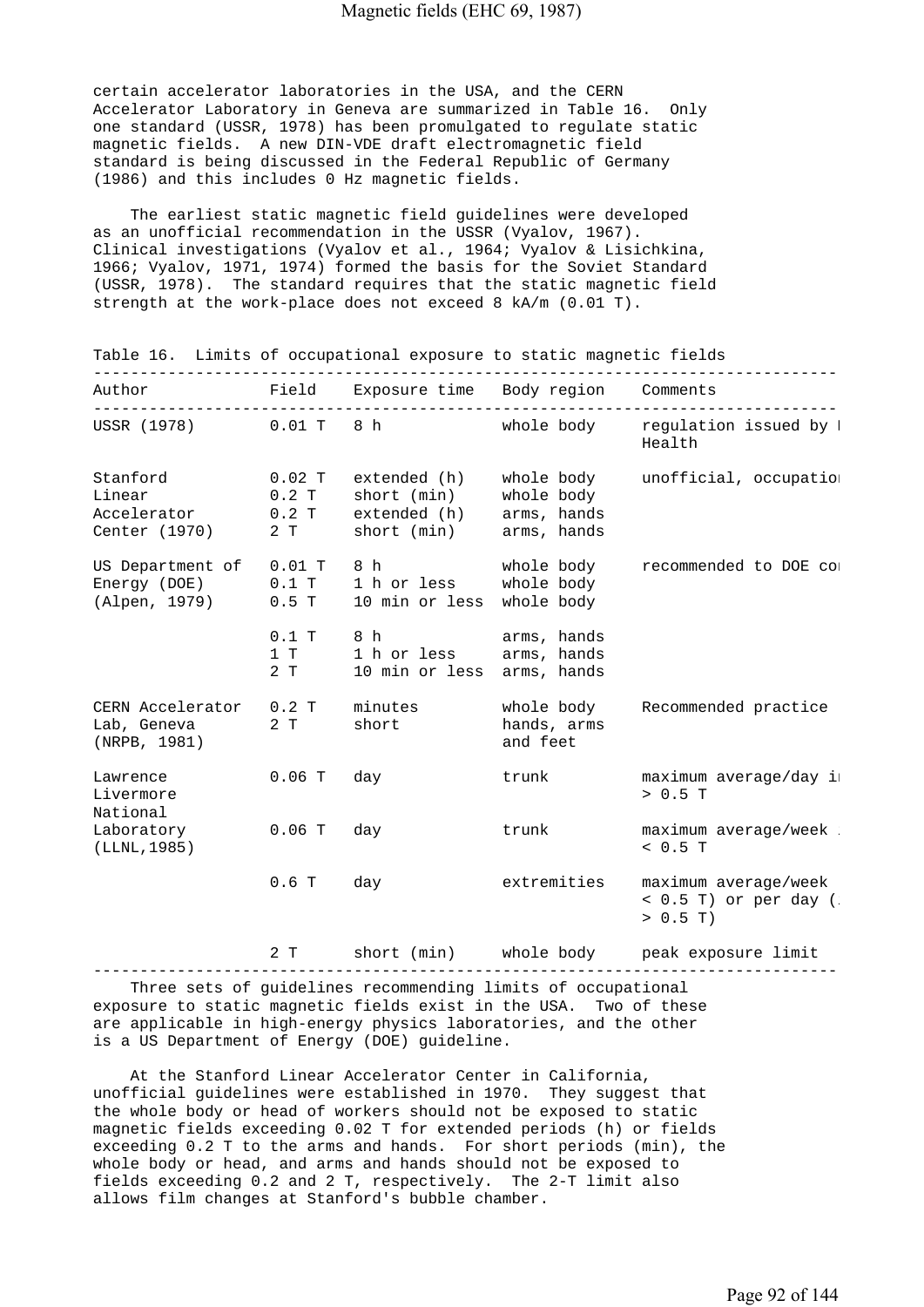The Lawrence Livermore National Laboratory (LLNL, 1985) has drafted a set of policy guidelines for working in magnetic fields associated with the high-energy accelerators. The guidelines (Table 16) state that:

 *Maximum exposure:* Workers must never be exposed to fields exceeding 2 T, regardless of the duration of the exposure or the exposed part of the body;

 *Fields less than 500 mT:* If the peak field to which workers are exposed is less than 500 mT, personnel may be exposed to a week-long maximum average field strength of no more than 60 mT (measured at the torso) or 600 mT (measured at the extremities);

 *Fields greater than 500 mT:* If the peak exposure is greater than 500 mT, workers should be exposed to a *daily* maximum average field strength of no more than 60 mT (measured at the torso) or 600 mT (measured at the extremities).

 In addition, the following restrictions are made: Always use caution signs indicating the presence of a magnetic field, whenever the field strength is 1 mT or greater. Use additional administrative controls or barricades (ropes or fences), whenever practical. Do not allow workers with cardiac pacemakers or other medical electronic implants into areas where the magnetic-field intensity exceeds 1 mT. Magnetic fields greater than this level can trigger a change in the operating mode of some pacemakers. Persons with small metallic implants (such as aneurysm clips) must also be stopped from entering an area where the field intensity is greater than 1 mT. Stronger magnetic fields may rotate or even remove aneurysm clips from the arteries to which they are attached. Workers with large metallic implants, such as hip prostheses, should be advised to avoid working anywhere inside the perimeter of 1-mT field intensity.

 A rationale supporting the guidelines accompanies the document (LLNL, 1985). The 60-mT limit is set to 1 mV of the magnetohydnamic voltage (voltage generated by blood, an ionized fluid, moving in a fixed magnetic field) in an obese person engaged

in moderately heavy work (cardiac output 10 litres/min). 2 T limits the rise in blood pressure to 1%.

 The US Department of Energy (DOE) formed an *ad hoc* committee to review technologies that use magnetic fields, to make an assessment of the scientific literature on biological effects, and to establish guidelines for static magnetic fields, field gradients, and time-varying magnetic fields. In July 1979, the Alpen Committee (Alpen, 1979) made its recommendations to DOE as shown in Table 16. The guideline in some cases is a factor of 2 lower than that for continuous exposure at the Stanford Linear Accelerator Center. This guideline was recommended by the Department of Energy to its contractor organizations as an interim measure, until official standards are promulgated. Although the Alpen Committee made a review of the literature it has not published a rationale supporting the values recommended in their guideline. According to Tenforde, the 0.01 T limit was recommended for continuous exposure, because this represented the accepted threshold for magnetophosphene production by ELF magnetic fields, and the threshold for inducing measurable electrical potentials in the central circulatory system during exposure to static magnetic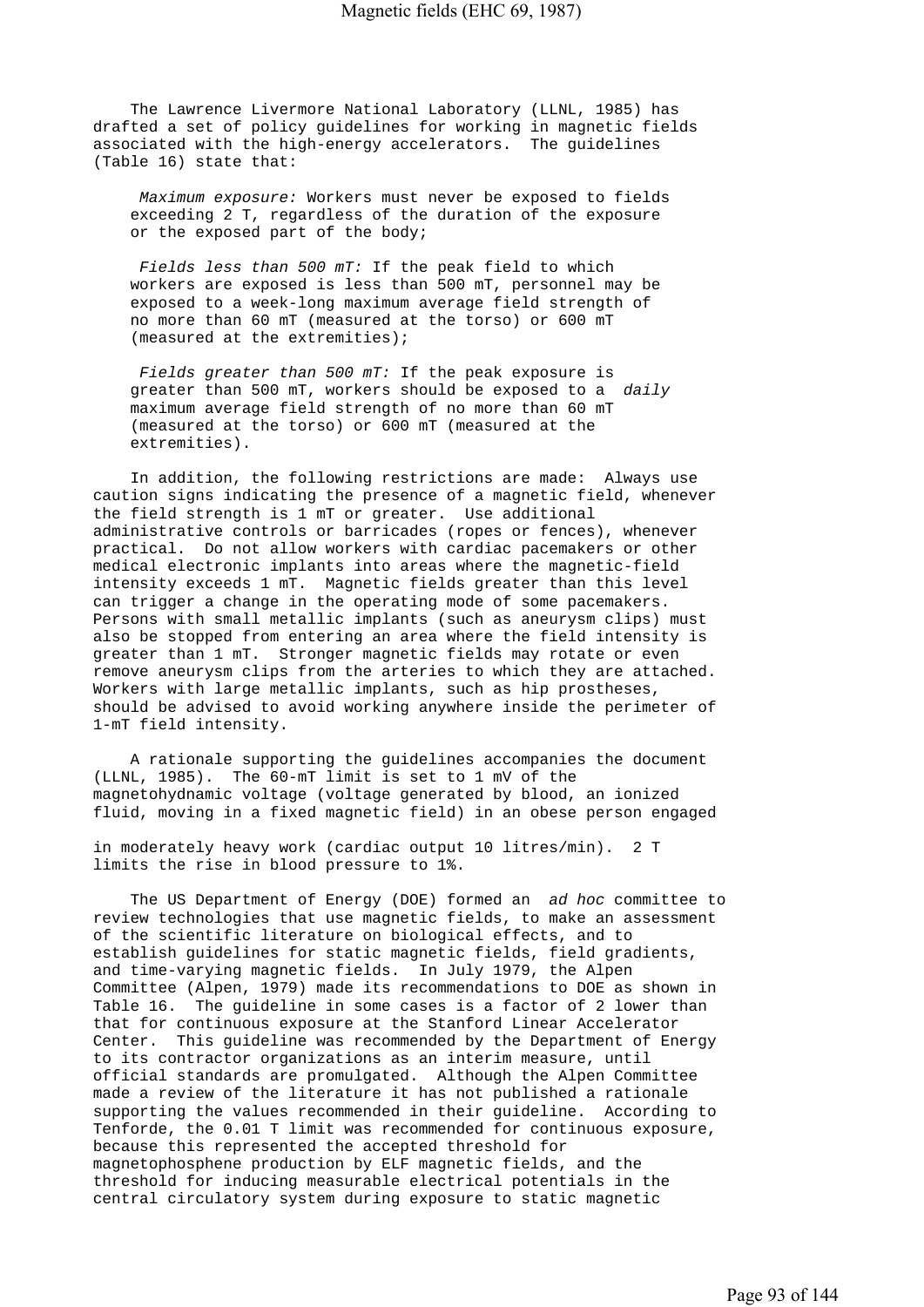fields.

 A similarly recommended practice for limiting static magnetic field exposures of workers exists at the CERN accelerator laboratory in Geneva (NRPB, 1981). CERN recommends that exposure of the hands, arms, and feet should not exceed 2 T for periods of the order of minutes. This is reduced by a factor of 10, if the head or whole body is exposed.

 With the advent of magnetic resonance imaging (MRI), the need for occupational exposure limits has become more apparent, and other organizations that traditionally recommend occupational exposure limits have begun to address this need, despite a reluctance in the past to recommend limits for magnetic fields (Sliney, 1986).

## 9.2. Time-Varying Magnetic Fields

 Except for guidelines limiting patient and operator exposure during clinical magnetic resonance imaging, the only standard limiting exposure of time-varying magnetic fields in the ELF range is the Soviet Standard (USSR, 1985), as shown in Table 17. The 50- Hz magnetic field standard (USSR, 1985) issued by the Ministry of Public Health of the USSR in January 1985 makes a distinction between continuous and pulsed fields and limits the duration of exposure, depending on the pulse characteristics. The limits for exposure to continuous wave fields equate to 7.5 mT for 1 h and 1.8 mT for 8 h. This standard seems to have been developed for arc welding, since pulsed field exposure occurs most frequently in welding. The scientific basis for this standard does not appear to have been published.

 The Federal Republic of Germany (1986) is discussing extention of its current electromagnetic field standard (Federal Republic of Germany, 1984) down to 0 Hz.

# 9.3. Magnetic Resonance Imaging Guidelines

 Comparing the magnetic field limits in Table 16 with the strength of the magnets used in MRI, it is not surprising that regulatory and health agencies have begun to look more seriously at this imaging modality (Repacholi, 1986). Hundreds of MRI machines have been installed throughout the world and concern about their safety has been expressed (Bore, 1985). Some of these machines use superconductive magnets with fields for diagnostic application up to about 2.0 T, and there are prototypes with magnets giving fields of 4 - 5 T. These prototypes are being studied to determine the feasibility of *in vivo* spectroscopy.

 During the imaging procedure, lasting up to tens of minutes, the patient lies on a table and all parts of the body are exposed to strong static magnetic fields, changing (or time-varying) magnetic fields and radiofrequency radiation. Rapidly switched gradient fields are superimposed on the static field to allow spatial information to be obtained. These time-varying fields induce electric currents in the body.

 Table 18 shows the guidelines on static and time-varying magnetic field exposure for the clinical examination of patients during MRI, recommended by the Center for Devices and Radiological Health (CDRH, 1982) of the US Department of Health and Human Services, the National Radiological Protection Board (NRPB, 1984) in the United Kingdom, the Federal Health Office (FHO, 1984) of the Federal Republic of Germany, and Health and Welfare Canada (Health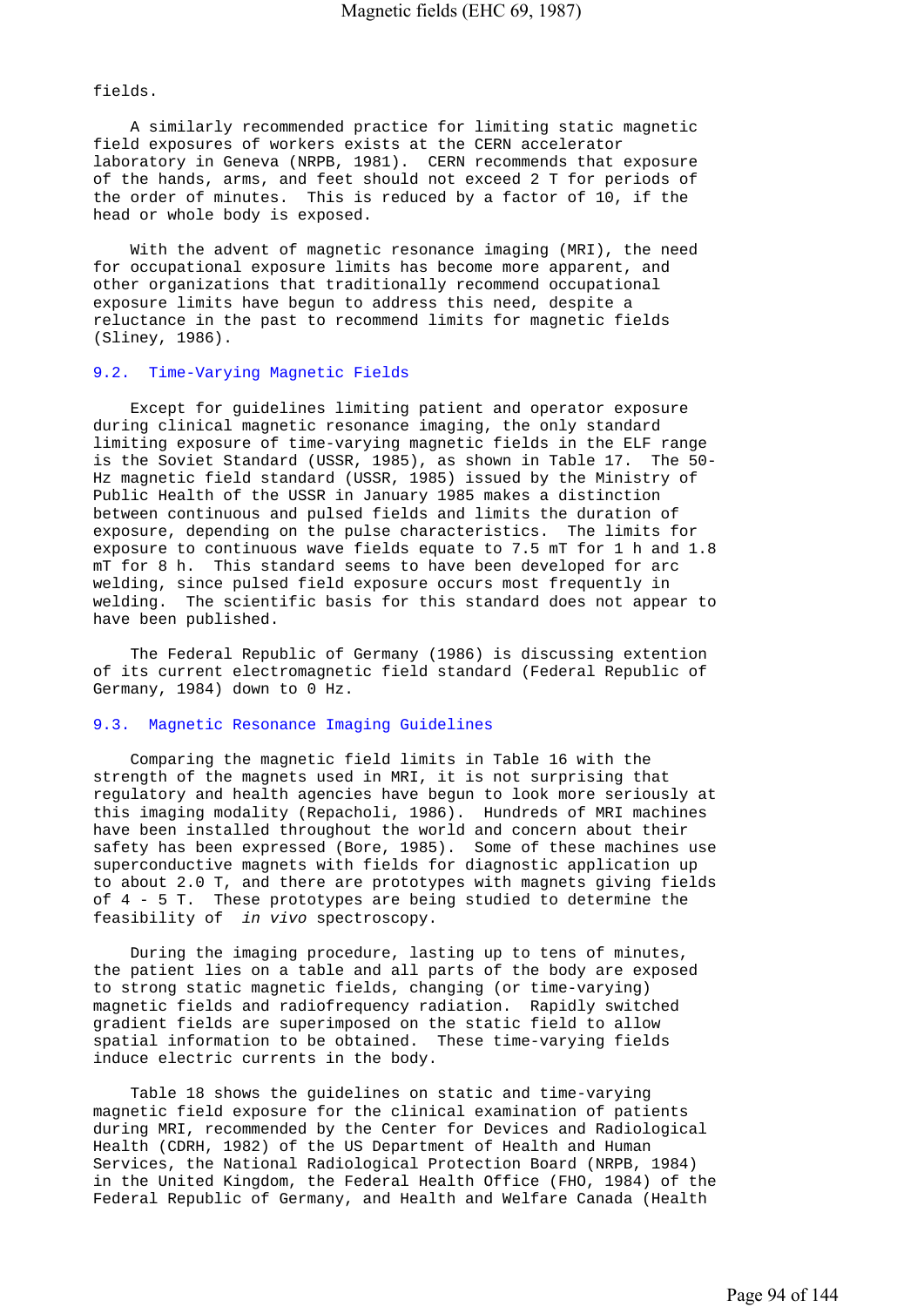and Welfare Canada, 1986).

 In January 1984, the Health Council of the Netherlands (HCN, 1984) issued interim advice on the use of magnetic resonance imaging. This general document contains a section on possible health risks including statements such as: there are no risks to health from static magnetic field exposures up to 0.5 T, and even exposures to fields up to 2 T appear safe. More research is needed to determine the safety of fields stronger than 2 T. The document also recommends that limits for time-varying magnetic fields and radiofrequency fields accepted in the USA (CDRH, 1982) or the United Kingdom (NRPB, 1981) should be followed.

Table 17. Maximum permissible levels of magnetic fields with a frequency of 50 Hz<sup>a</sup>

|                                                                                                                                                                                                                                                                              | Duration Magnetic field strength A/m<br>of Continuous and Pulsed magnetic Pulsed magnetic |      |        |  |  |
|------------------------------------------------------------------------------------------------------------------------------------------------------------------------------------------------------------------------------------------------------------------------------|-------------------------------------------------------------------------------------------|------|--------|--|--|
|                                                                                                                                                                                                                                                                              |                                                                                           |      |        |  |  |
|                                                                                                                                                                                                                                                                              | exposure pulsed magnetic field field                                                      |      |        |  |  |
|                                                                                                                                                                                                                                                                              | (h) fields with pulse $60 s \ge t_w \ge 1 s 0.02 s \le t_w \le 1 s$                       |      |        |  |  |
|                                                                                                                                                                                                                                                                              | width $t_w > 0.02$ s $t_p \geq 2$ s $t_p \geq 2$ s                                        |      |        |  |  |
|                                                                                                                                                                                                                                                                              | and pause $t_p < 2 s$                                                                     |      |        |  |  |
| $1 \quad \blacksquare$                                                                                                                                                                                                                                                       | 6000                                                                                      | 8000 | 10 000 |  |  |
| 1.5                                                                                                                                                                                                                                                                          | 5500                                                                                      | 7500 | 9500   |  |  |
| $\overline{a}$                                                                                                                                                                                                                                                               | 4900                                                                                      | 6900 | 8900   |  |  |
| 2.5                                                                                                                                                                                                                                                                          | 4500                                                                                      | 6500 | 8500   |  |  |
| 3                                                                                                                                                                                                                                                                            | 4000                                                                                      | 6000 | 8000   |  |  |
| 3.5                                                                                                                                                                                                                                                                          | 3600                                                                                      | 5600 | 7600   |  |  |
| 4                                                                                                                                                                                                                                                                            | 3200                                                                                      | 5200 | 7200   |  |  |
| 4.5                                                                                                                                                                                                                                                                          | 2900                                                                                      | 4900 | 6900   |  |  |
| 5                                                                                                                                                                                                                                                                            | 2500                                                                                      | 4500 | 6500   |  |  |
| 5.5                                                                                                                                                                                                                                                                          | 2300                                                                                      | 4300 | 6300   |  |  |
| 6                                                                                                                                                                                                                                                                            | 2000                                                                                      | 4000 | 6000   |  |  |
| $6.5$                                                                                                                                                                                                                                                                        | 1800                                                                                      | 3800 | 5800   |  |  |
| 7                                                                                                                                                                                                                                                                            | 1600                                                                                      | 3600 | 5600   |  |  |
| 7.5                                                                                                                                                                                                                                                                          | 1500                                                                                      | 3500 | 5500   |  |  |
| 8                                                                                                                                                                                                                                                                            | 1400<br>----------                                                                        | 3400 | 5400   |  |  |
| $^a$ From: USSR (1985).<br>Note: The above regimes of pulsed exposures are used in welding.<br>$t_w$ is the pulse width duration.<br>$t_p$ is the pulse pause duration.<br>Magnetic flux density in mT = Magnetic field strength<br>in $A/m \times 1.256$<br>10 <sup>3</sup> |                                                                                           |      |        |  |  |
| Table 18.                                                                                                                                                                                                                                                                    | Guidelines on magnetic field exposure in clinical MR                                      |      |        |  |  |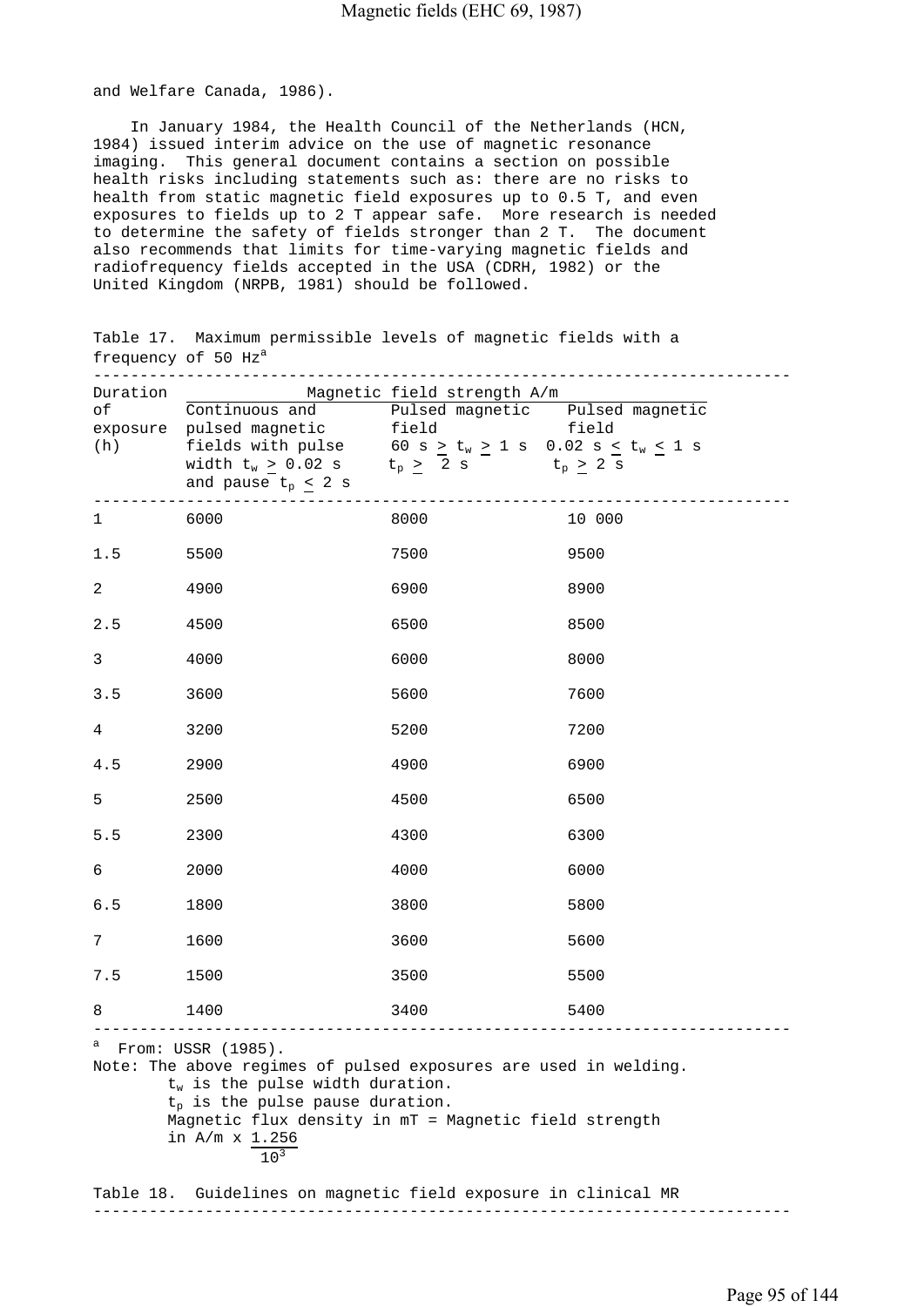Country Static fields Time-varying fields ---------------------------------------------------------------------------  *USA* Patient - 2 T whole and Patient - 3 T/s whole and partial CDRH partial body exposure body exposure (1982)  *Exposure exceeding these limits should be evaluated on an individual basis United* Operator - 0.02 T (long Patient and volunteers - 20 T/s  *Kingdom* periods, whole body); (rms) periods of magnetic NRPB 0.2 T (long periods, field change > 10 ms (1984) arms, hands); 0.2 T (15 min, whole or body) 2 T (15 min, arms,  $(dB/dt)^{2}t < 4$  (rms) for durahands) tion of magnetic field change < 10 ms where dB/dt in T/s and t in s Patient and volunteers - 2.5 T (whole and partial body exposure)  *Germany,* Patient - 2 T (whole and Patient - whole and partial body  *Federal* partial body exposure) exposure: maximum induced current  *Republic of* density  $FHO (1984)$ 30  $mA/m^2$  or 0.3 V/m electric field strength for duration of magnetic field change of 10 ms or longer or  $(300/t)$  mA/m<sup>2</sup> or  $(3/t)$  V/m for duration of magnetic field change (t) shorter than 10 ms (t in ms)  *Canada* Operator - 0.01 T (whole Patient - 3 T/s (rms) Health and body during working day) Welfare<br>Canada  $-$  > 0.01 T (1986) (keep to minimum) Patient - 2 T (whole and partial body exposure) ---------------------------------------------------------------------------

9.3.1 United Kingdom

 The NRPB (1984) recommends that the following conditions should be fulfilled during the operation of magnetic resonance imaging equipment in the United Kingdom.

(a) *Static fields*

 For people (patients and volunteers) exposed to the imaging process, the static magnetic field should not exceed 2.5 T for the whole or a substantial portion of the body. The NRPB Advisory Group formulating the guidelines suggested that static fields have been shown to affect certain chemical reactions *in vitro* and that reproducible changes in primate behaviour have been found in fields of several tesla. Although flow potentials are generated across blood vessels by the flow of blood perpendicular to the field, their biological significance at fields of a few tesla remains unclear. However, at 2.5 T, the peak flow potential is calculated to be approaching the depolarization threshold for myocardial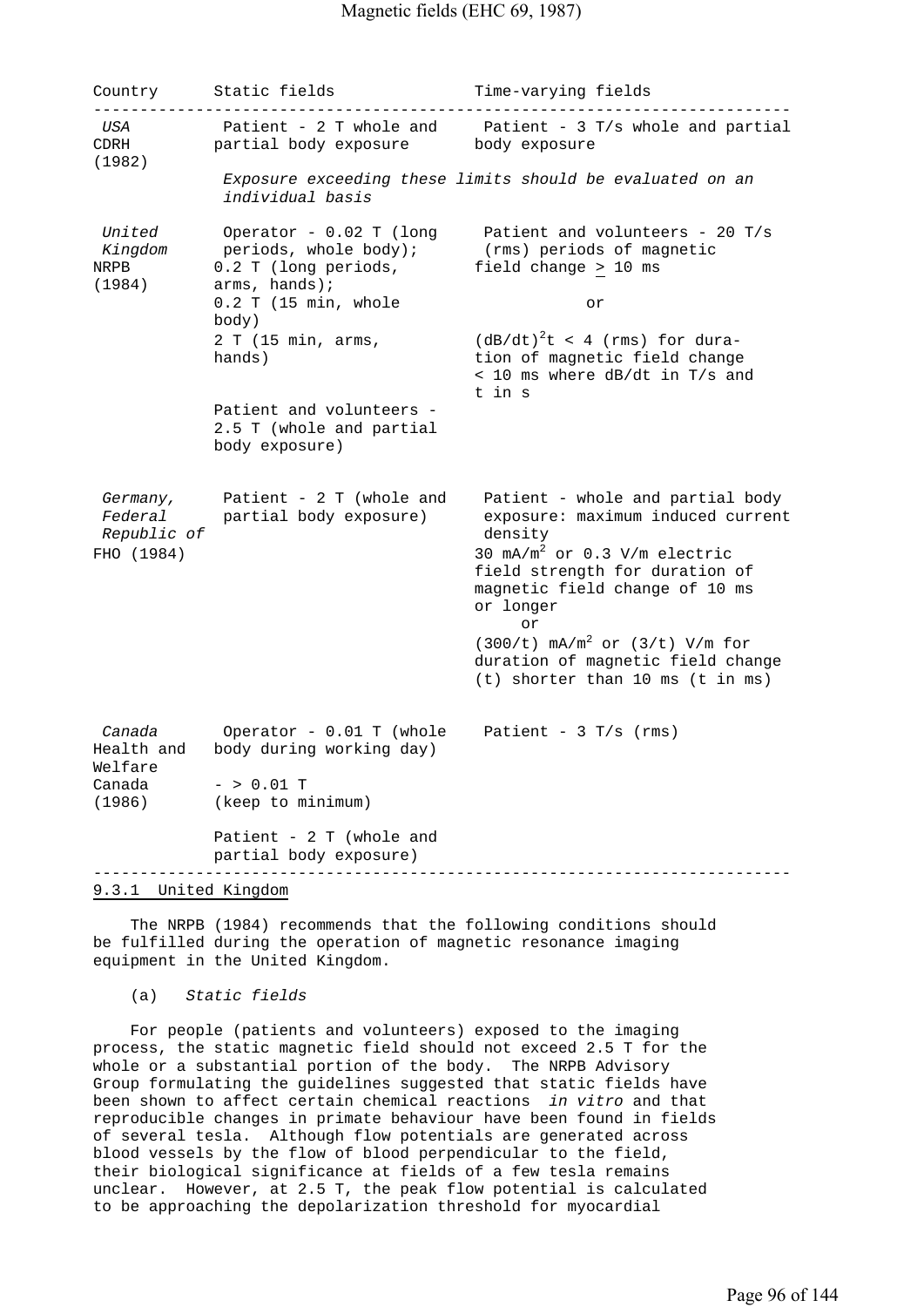muscle. Although only a fraction of this potential occurs across each cell, it was considered prudent to limit acute exposure to 2.5 T, until further information becomes available.

 Occupational static field exposure limits are recommended for staff operating MRI equipment. Exposure for prolonged periods to more than 0.02 T for the whole body or 0.2 T for the arms or hands should be avoided. NRPB (1984) recommends that these limits may be increased to 0.2 T for the whole body and 2 T for the arms and hands for periods totalling less than 15 min at a time, provided intervals of about 1 h occur between such exposures.

 These operator limits are essentially the same as those recommended by the Stanford Linear Accelerator Center (Table 16), where no adverse symptoms have been reported from staff working at the facility, since the introduction of their guidelines in 1970.

#### (b) *Time-varying fields*

 For the time-varying fields, excluding radiofrequency fields, the NRPB (1984) recommends limits based on the duration of magnetic flux density changes (i.e., the time during which electric currents are being induced). When the duration of exposure exceeds 10 ms, exposures should not exceed root mean square (rms) rates of change of magnetic flux density (dB/dt) of 20 T/s for all persons (patients exposed to the imaging process, volunteers). For durations of change of less than 10 ms, the relationship  $\left(\text{dB}/\text{dt}\right)^2$ t less than 4 should be observed where dB/dt is in T/s, and t is the duration of the change of the magnetic field in seconds. For continuously varying magnetic fields, such as sinusoidal fields, the duration of the change can be considered as half the period of the waveform.

 The rationale for the NRPB guidelines is given in a publication by Saunders & Smith (1984). The NRPB Advisory Group recognized that rapidly changing magnetic fields can induce electric currents

in tissues that could be sufficiently large to interfere with the normal functioning of nerve cells and muscle fibres. These conduct electrical impulses in the form of localized membrane depolarization produced by the flow of ions and, above a certain threshold, give rise to sensation or muscle contractions. From experimental data it was inferred that the threshold would be lowest when the current pulse width (or duration of magnetic flux density change) exceeded about 10 ms.

 It was felt that, although the sensation of magnetic phosphenes occurred at a threshold in man of about 1.3 T/s (at 20 Hz), this sensation of light flashes in the eye has not been shown to be hazardous. However, excitation of nerves and muscles could be hazardous, but requires exposure to high rates of change of magnetic flux density. The threshold for excitation depends on the pulse length and pulse repetition frequency of the induced current. Since insufficient information is available to define safe limits, they must be derived from effects of electric currents applied by electrodes. The threshold current density to induce ventricular fibrillation is 3  $A/m^2$ . Thus, to achieve a factor of 10 safety margin, it was decided that MRI operating conditions should be such as to induce current densities that did not exceed  $0.3\,$  A/m $^2$  for a duration of magnetic flux density change greater than 10 ms.

 For durations of the current pulse of half period (t) of less than 10 ms, the evidence suggests that, when t decreases, the threshold rms current density for inducing ventricular fibrillation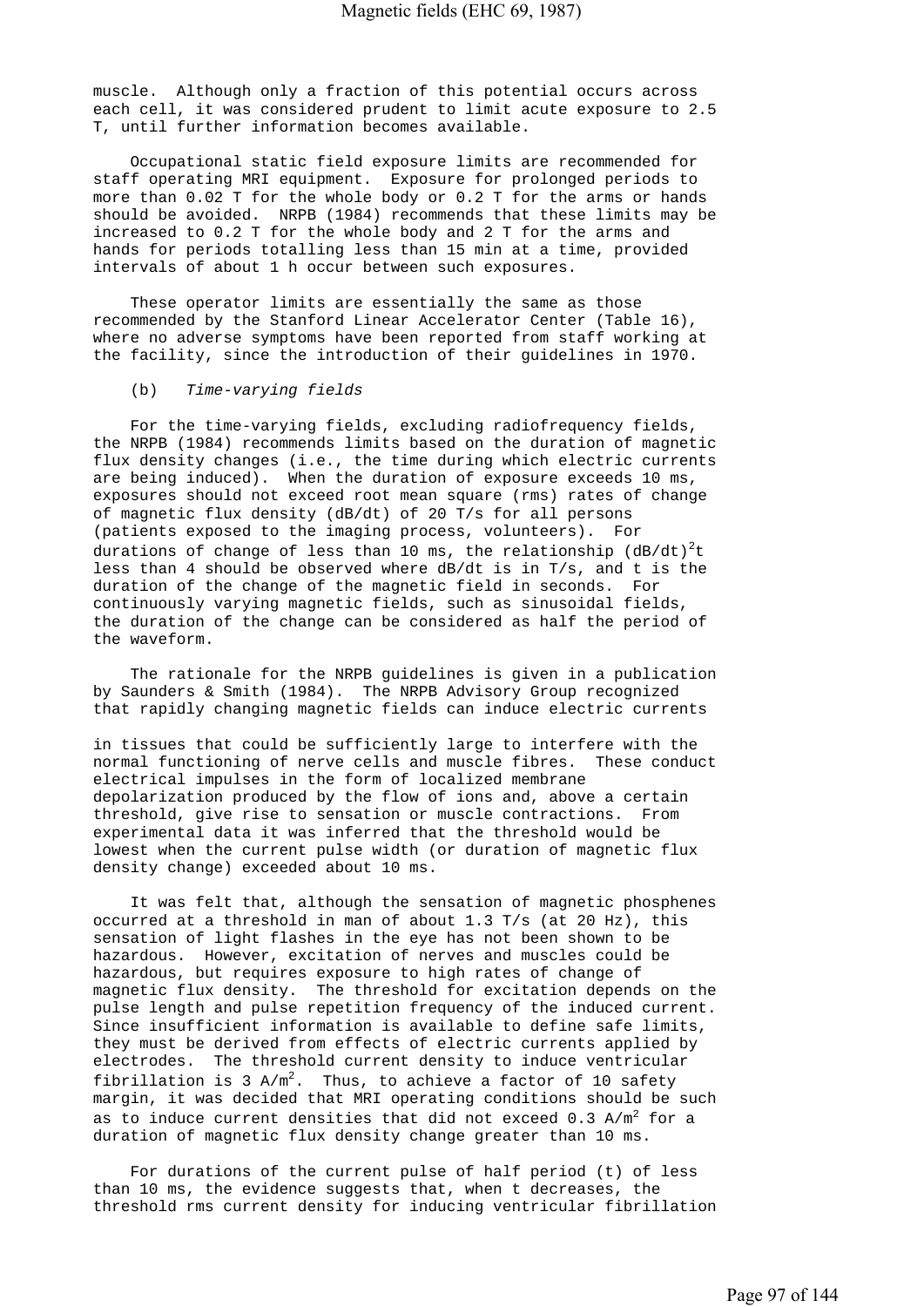increases. Experimental data suggest that the square of the rms current density multiplied by the duration (t) remains constant. The magnetic field vector in most MRI equipment is parallel to the longitudinal axis of the body (z-axis). The current density induced by time variation of the z-gradient is proportional to the conductivity, the inductive loop radius, and the rate of change of the magnetic field. Assuming the average value for tissue conductivity to be 0.2 S/m, the radius of the body to be 0.15 m, the limit applied to the rms current density of  $0.3$  A/m<sup>2</sup> for pulses or half periods of induced current exceeding 10 ms restricts the rms rate of change of the z gradient magnetic flux density to 20 T/s, when the duration of magnetic field change exceeds 10 ms. For durations shorter than 10 ms, (Saunders & Smith, 1984), the relationship for determining the limit for the time-varying field can be derived:

 $(dB/dt)^{2}t < 4$ ,

where dB/dt is in T/s, and t is in seconds

 It was assumed that the current densities induced in the body by variation of the anterior-posterior  $(y)$  and lateral  $(x)$ gradients would not be significantly greater than for the z gradients.

- (c) *Other guidelines*
- (i) RF exposure of the patient and staff must be restricted so that the rise in temperature does not exceed 1 °C, as shown by skin and rectal temperature, or more than 1 °C in any mass of tissue not exceeding 1 g in the body.
- (ii) Patients should be exposed only with the approval of a registered medical practitioner or research ethics committee.
- (iii) Patients must be fully informed of the procedure and consent freely to it.
- (iv) Only medically assessed suitable volunteers should be used in trials.
- (v) Frequently exposed volunteers should have regular ECG checks.
- (vi) It is prudent to exclude women in the first three months of pregnancy.
- (vii) Special care is needed for patients with cardiac pacemakers or large metallic implants.
- (viii)Warning notices should be posted indicating that magnetic and RF fields may affect pacemakers and electronic equipment.

## 9.3.2 USA

 The recommendations issued by the Center for Devices and Radiological Health (CDRH, 1982) in the USA are intended to assist the medical profession and manufacturers in making health risk benefit assessments. Based on information available in the literature, it was suggested that, in the case of diagnostic magnetic resonance applications involving exposure to static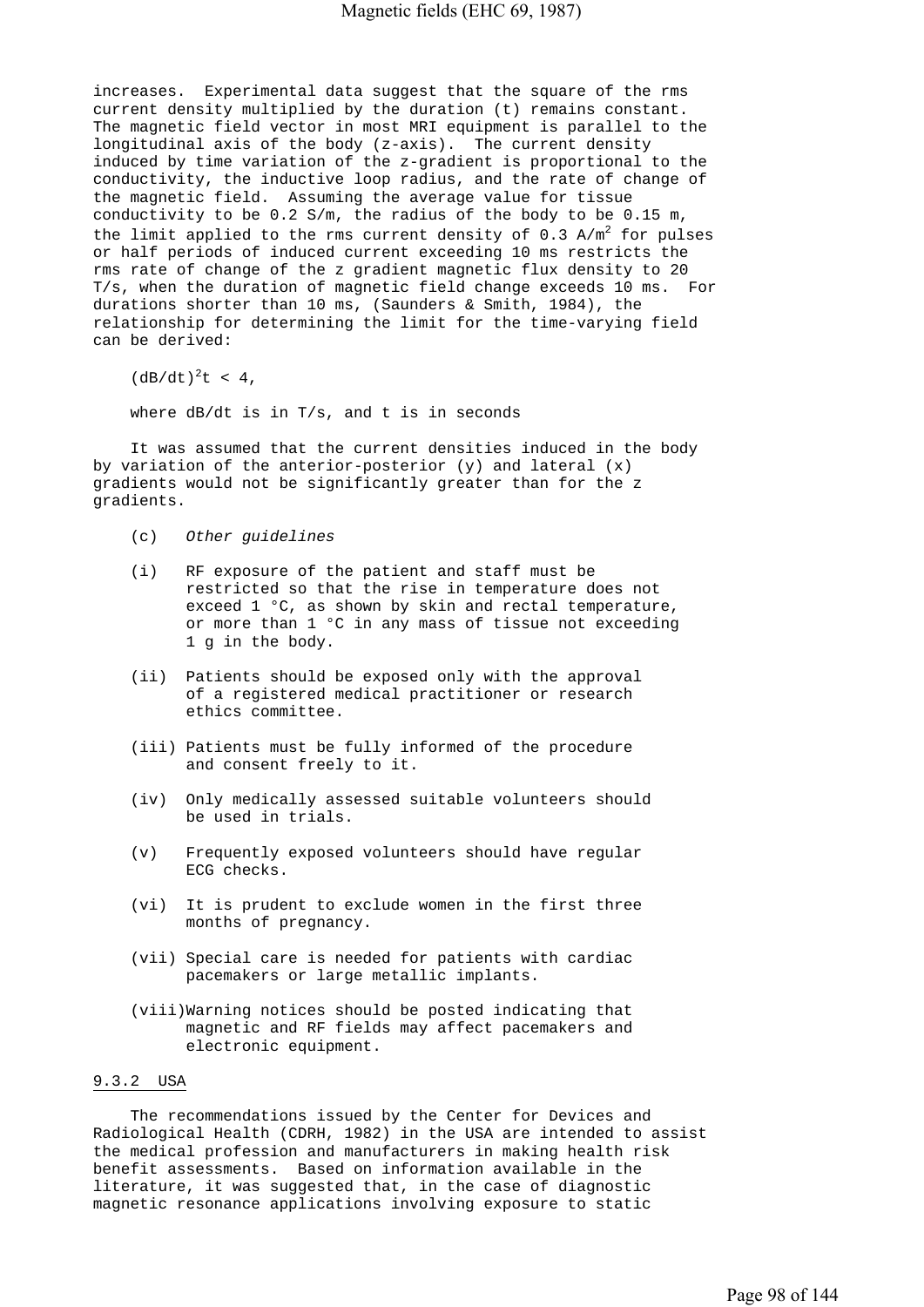magnetic fields not exceeding 2 T or time-varying fields not exceeding 3 T/s, the benefits outweigh the risks, within the current medical indications and contra-indications. Pregnant women should not be exposed as the safety of such exposure has not been established. It should be noted that the CDRH guidelines are not limits for patient exposure in MRI imaging investigations. The recommendations are essentially criteria that provide a demarcation between devices exceeding the magnetic field levels stated in the guidelines and therefore requiring further evaluation to determine if any health risk exists for the patient, and devices operating below the levels given in the guidelines.

 The recommendations for the magnetic field levels were determined after consideration of existing unofficial standards and recommendations and their rationales, and a review of the scientific literature. The scientific rationale for the guidelines

is essentially that proposed by Budinger (1981). Budinger concluded, after a review of the bioeffects literature and a theoretical analysis of the known interaction mechanisms of static magnetic fields with biological systems, that harmful effects on human beings or reproducible cellular, biochemical, and genetic effects have not yet been observed and are not expected at fields of less than 2 T. For changing magnetic fields, Budinger concluded that the thresholds for effects of induced currents is above that produced by 1 - 100 Hz sinusoidal fields of strength 5 mT. However, he did note that potential biological effects due to differences in waveform, repetition rate, peak magnetic field, and duration of exposure required further study.

 The CDRH also recommends that the radiofrequency field exposure of the patient should be limited, so that the specific absorption rate (SAR) does not exceed 0.4 W/kg, averaged over the whole body, or 2 W/kg, averaged over any gram of tissue.

# 9.3.3 Federal Republic of Germany

 The Federal Health Office (FHO, 1984) has made recommendations to physicians who work with clinical MRI devices. It is stated that no adverse health effects on patients, operators, or any other persons in the vicinity of MRI equipment have been detected so far. However, possible effects on the body can be estimated from induced currents and potentials in the body. The guidelines for static and time-varying magnetic fields are based on these estimations and study of the literature. It is stated that, if there is compliance with these recommendations, any detrimental effects will be detected at the earliest possible time. A translation of the original guidelines from German to English is provided in Bernhardt & Kossel (1985).

#### (a) *Static fields*

 The FHO recommends that patients imaged in an MRI facility should not be exposed to static magnetic fields exceeding 2 T. If patients are exposed to fields higher than 2 T, they should be monitored for cardiac and circulatory function.

 The rationale for determining this value is as follows: orientation effects are observed in such systems as DNA, retinal rods, and sickle cells at static field strengths above 1 - 2 T. Electric potentials induced in flowing blood exposed to static fields above 0.3 T have been noted in ECG measurements in animals, but no adverse health effects have been observed in animals exposed to fields up to 10 T. However, the potential differences induced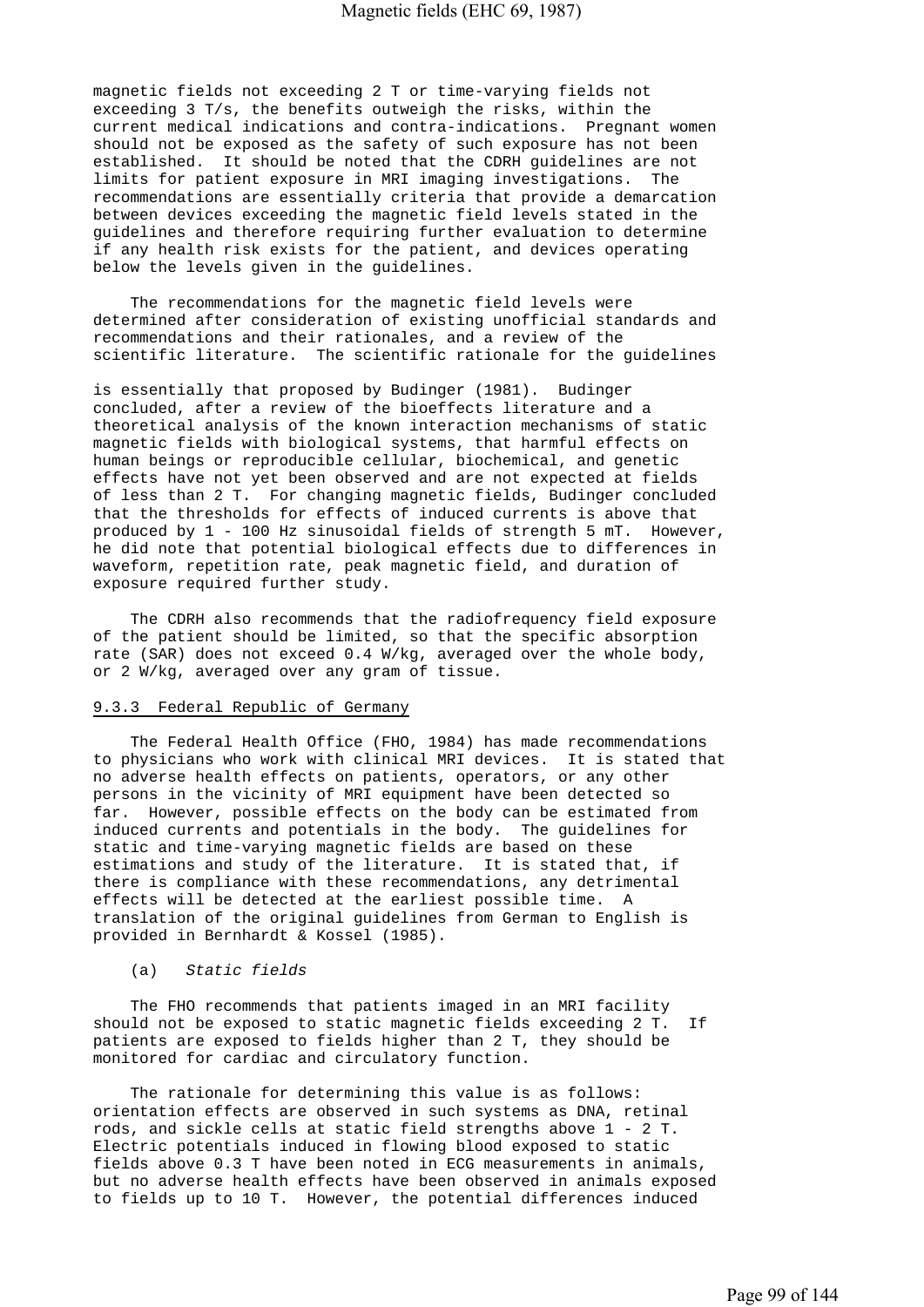by cardiac contractions in a magnetic field exceeding 2 T may impair the excitation stimulation or conduction of excitation.

# (b) *Time-varying fields*

 Time-varying magnetic fields induce electrical potentials, the size of which depends on the magnetic field strength, pulse duration and frequency. Using essentially the reasoning outlined

by Bernhardt (1985) for estimating the values of induced electric potentials and currents that are likely to cause biological effects, the FHO (1984) recommends that patients should not be exposed to time-varying magnetic fields having a duration of magnetic field change equal to or greater than 10 ms, which induce electric fields greater than 0.3 V/m or current densities exceeding 30  $mA/m^2$ . If the duration of the magnetic field change of the time-varying fields is less than 10 ms, then the maximum induced electric field is 3/t V/m and maximum induced current density is  $300/t$  mA/m<sup>2</sup> (0.3/t A/m<sup>2</sup>), where t is the duration of magnetic field change in milliseconds. The MRI machine manufacturer must inform the purchaser of the operating conditions that will result in the induced field strength and current density remaining below the recommended values. If these values are capable of being exceeded by the machine, the manufacturer must prove that it is safe.

 A brief rationale for these recommended values is given in FHO (1984). Compared with natural currents, induced current densities of 1 mA/m $^2$  have no detectable effect on the body. Current densities of 10  $mA/m^2$  induce effects that depend on the frequency of the time-varying magnetic field, but do not pose hazards. At frequencies between 10 and 50 Hz, magnetic fields above 5 mT produce magnetophosphenes. Ventricular fibrillation may be caused if the magnetic field induces current densities exceeding 1000  $\texttt{mA/m}^2$  or electric fields exceeding 100 mV/cm.

 The final values of induced electric field and current density represent estimates, based on studies and theoretical calculations (described by Bernhardt, 1985), that are thought to provide a wide margin of safety.

- (c) *Other recommendations*
- 1. Exposure to radiofrequency fields should be such that the SAR does not exceed 1 W/kg (whole body) or 5 W/kg (partial body - per kg of tissue, except the eyes).
- 2. Prior to patient examination, care must be taken with regard to implants made of ferromagnetic materials, implanted cardiac pacemakers, dislocation of catheters, vascular clips, and the like.
- Patients must undergo additional medical examinations (described in FHO, 1984), if the recommended exposure limits are exceeded.

### 9.3.4 Canada

 The Bureau of Radiation and Medical Devices of Health and Welfare Canada (Health and Welfare Canada, 1986) has published a safety code containing guidelines on exposure to electromagnetic fields from magnetic resonance clinical systems. The document contains information on levels of exposure for typical devices, exposure guidelines from various countries, a summary of health effects from magnetic and radiofrequency fields, and guidance on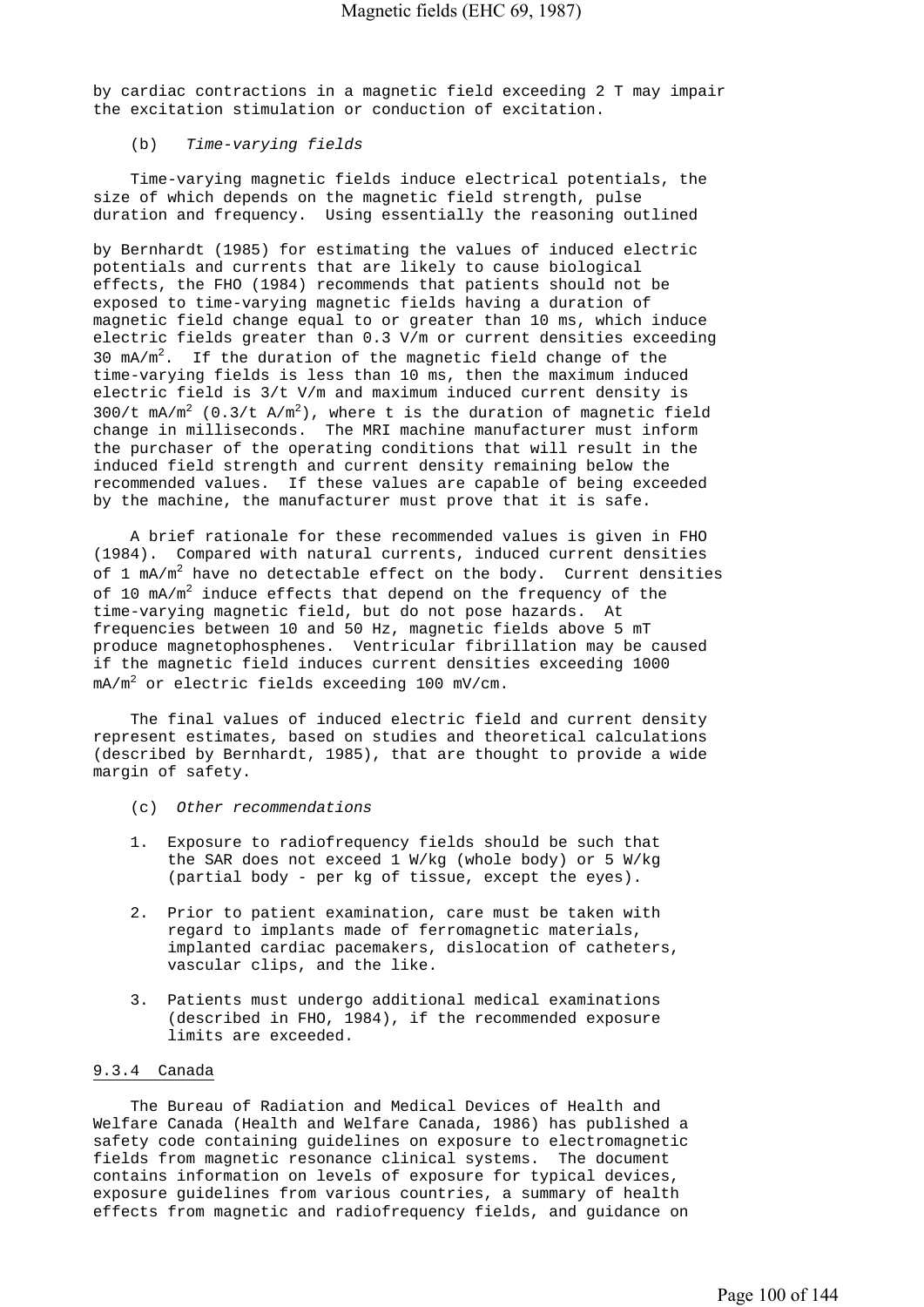exposure of patients and operators. Details of the guidelines are given in Table 18.

 Health and Welfare Canada (1985) have also published recommendations to ensure the protection of patients and operational personnel from potential hazards in MRI. This report contains recommendations on magnetic fields as shown below:

- (a) static magnetic fields must be below 0.5 mT in unrestricted areas;
- (b) entrance to areas in excess of 1.5 mT must be strictly controlled, to prevent introduction of magnetic material by patients, operational personnel, and visitors;
- (c) equipment for cardiopulmonary resuscitation must be available and usable within the imaging room and, if possible, in areas where the field exceeds 10 mT;
- (d) static magnetic fields should not exceed 2.5 T (this differs from the 2 T recommended in Health and Welfare Canada (in press)); and
- (e) time-varying magnetic fields should not exceed 3 T/s.

#### 10. PROTECTIVE MEASURES AND ANCILLARY HAZARDS

 Protective measures for the industrial and scientific use of magnetic fields can be categorized as engineering design measures, the use of separation distance, and administrative controls. Another general category of hazard control measures, namely personal protective equipment (e.g., special garments and face masks) do not exist for magnetic fields. However, protective measures against ancillary hazards from magnetic interference with emergency or medical electronic equipment and for surgical and dental implants are a special area of concern regarding health aspects of magnetic fields. The mechanical forces imparted to ferromagnetic implants and loose objects in high-field facilities require that precautions be taken.

 The techniques to minimize needless exposure to high intensity magnetic fields around large research facilities generally fall into three types:

#### (a) *Distance and time*

 Limit human access and/or occupancy duration in locations where field strengths are high. Since the external magnetic flux density decreases with distance from the source, separation distance is a fundamental protective measure. For example, at large distances from a static magnetic field dipole source, the field decreases approximately as the reciprocal cube of the separation distance.

### (b) *Magnetic shielding*

 The use of ferromagnetic core materials restricts the spatial extent of external flux lines of a magnetic device. External enclosures of ferromagnetic materials can also "capture" flux lines and reduce external flux densities. However, shielding is normally an expensive control measure and of limited use for scientific instruments. Furthermore, it has not generally been shown to be cost-effective for large installations when compared to the use of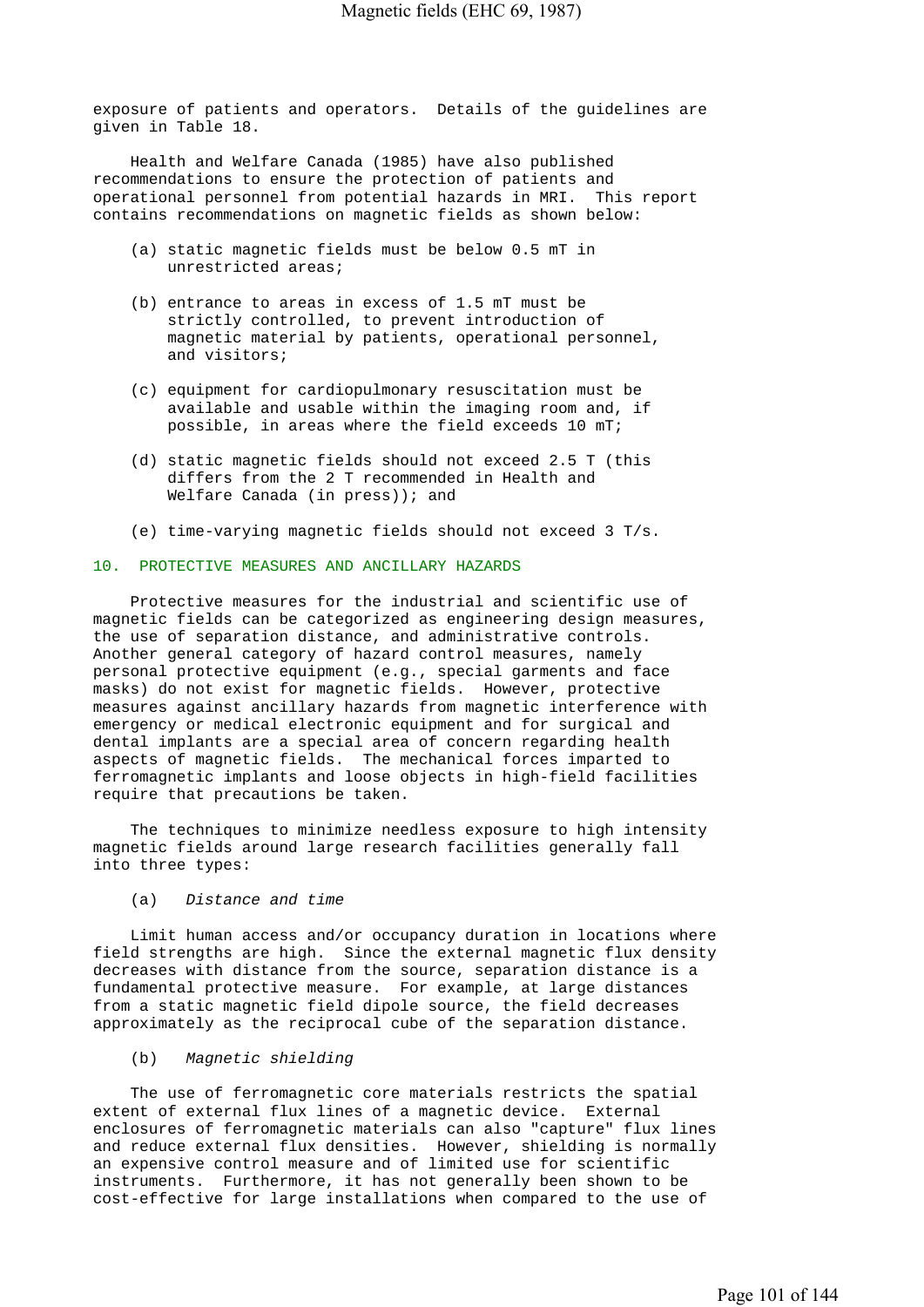separation distance (Hassenzahl et al., 1978).

(c) *Electromagnetic interference (EMI) and cardiac pacemakers*

 Certain types of modern cardiac pacemakers exhibit malfunction in response to EMI produced either by endogenous myopotentials or by external sources such as high-voltage systems. The modern implantable pacemakers are microprocessor-controlled and function in a "demand" mode in which stimulatory pulses are delivered to the heart, only if it fails to exhibit intrinsic electrical activity. The endogenous cardiac activity is detected by a signalsensing circuit, in order to avoid competitive pacing between the pacemaker's stimuli and the heart's intrinsic activity. The modern pacemakers also contain a noise detection circuit that can discriminate electric fields with different frequencies and waveforms from those associated with the heart's bioelectrical activity. When EMI is sensed, the demand pacemaker reverts to a fixed-rate pacing mode, which may be asynchronous with the normal

cardiac activity. This pacing mode is frequently referred to as the "reversion" or "noise" mode of operation, and can be undesirable if the pacemaker signals are competitive with the intrinsic cardiac electrical activity.

 Two different configurations of electrode leads are used in pacemakers, and these have very different sensitivities to EMI. In one type, termed the "bipolar" design, both leads are implanted within the heart at a typical separation distance of 3 cm. In the second type, termed the "unipolar" design, the cathode lead is implanted in the heart and the pacemaker case serves as the anode. Because of the considerable physical separation of the anode and cathode leads in the unipolar design, this type of pacemaker provides a large antenna for the reception of EMI. Of the two designs for pacemaker electrode configurations, only the unipolar type has been found to be sensitive to EMI. Among the 350 000 - 500 000 individuals in the USA who have implanted pacemakers, approximately 50% have models with the unipolar electrode design.

 During the past decade, several laboratory tests and studies on pacemaker patients have been conducted to assess the response of different pacemaker models to power-frequency electric and magnetic fields (Jenkins & Woody, 1978; Butrous et al., 1983; Griffin, 1985; Moss & Carstensen, 1985). Two types of pacemaker malfunction have been observed in response to EMI: (a) an aberrant pacing rate, with irregular or slow pacing; and (b) reversion to fixed-rate (asynchronous) pacing. The probability that a malfunction will occur in the presence of an external electromagnetic field is strongly dependent on the pacemaker model, since some manufacturers have incorporated a feature into their pacemaker models that automatically decreases the sensitivity of the amplifier circuit when EMI is sensed. These specific brands of pacemaker thereby avoid reversion to an asynchronous mode in response to EMI.

 Griffin (1985) estimated the total population of pacemaker patients in the USA who might be at serious risk from the effects of EMI. He assumed that: (a) 350 000 - 500 000 individuals wear pacemakers; (b) 50% of the pacemakers are of the unipolar design; (c) 10 - 20% of the unipolar pacemakers are highly sensitive to EMI; and (d)  $20 - 25$  of the patients with sensitive pacemakers are totally dependent on the pacemaker to sustain their cardiac rhythm. With these assumptions, it can be calculated that approximately 3500 - 12 000 pacemaker wearers might be at serious risk from EMI. However, it must be borne in mind that only a small fraction of the individuals at risk are likely to encounter a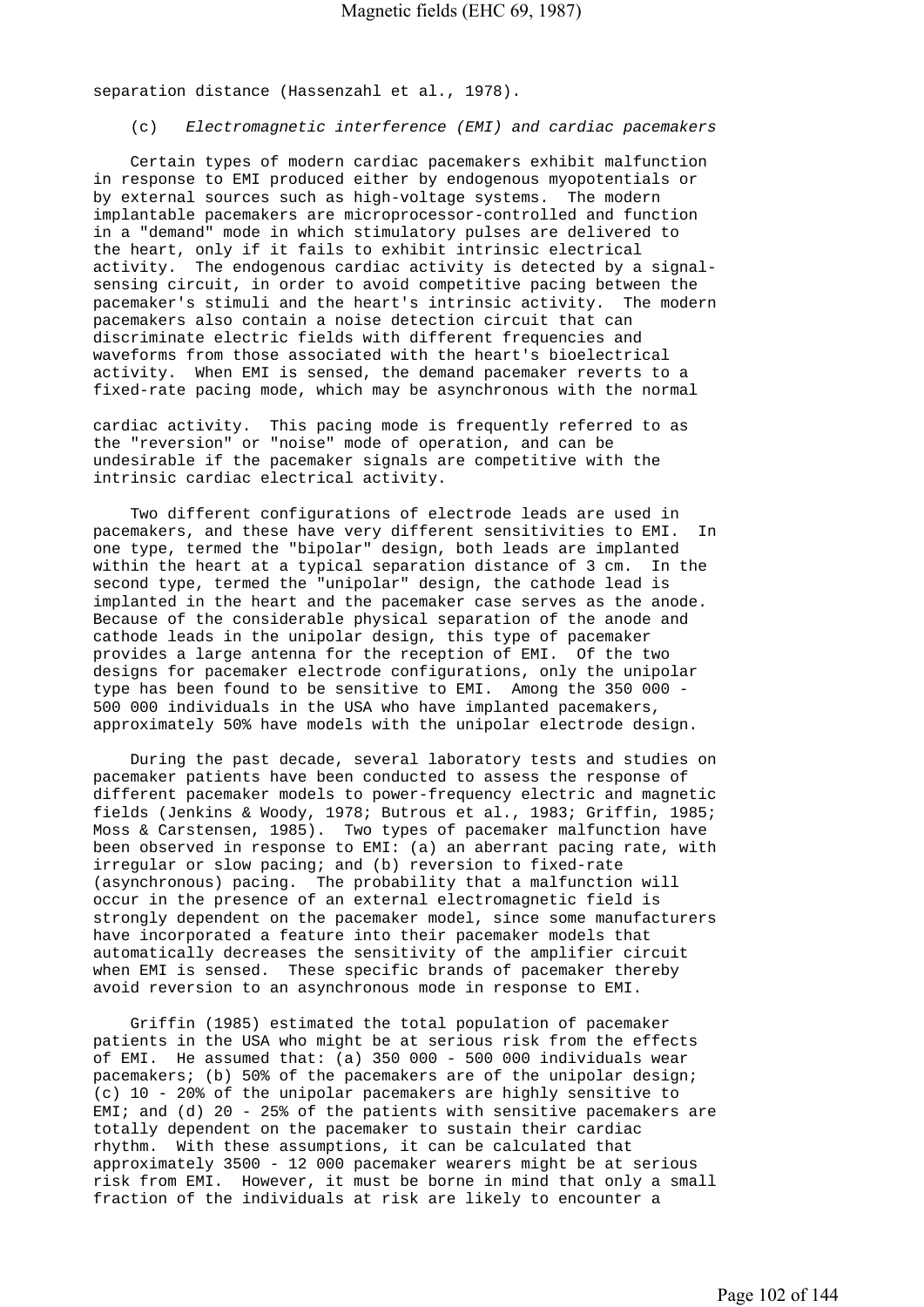source of EMI during the time periods when their cardiac function is totally dependent on an implanted pacemaker. The above estimate of the population at risk must therefore be regarded as an upper limit that perhaps greatly overestimates the actual probability of the occurrence of a potentially fatal pacemaker malfunction in response to EMI.

 Both power-frequency electric and magnetic fields have been found to introduce EMI that can alter the functioning of many commercially available pacemakers. In studies on 11 patients with

7 different implanted pacemaker models from 4 manufacturers, Moss & Carstensen (1985) observed alterations in pacemaker function during exposure to 60-Hz electric fields ranging from 2 - 9 kV/m. Only models produced by 2 out of the 4 manufacturers were sensitive to EMI from fields of this strength. A similar set of observations was made by Butrous et al. (1983).

 A total of 26 pacemaker models were examined by Jenkins & Woody (1978). Twenty of these units were found to revert to an asynchronous mode of pacing or to exhibit abnormal pacing characteristics in 60-Hz fields ranging from 0.11 to 0.4 mT, with the average threshold field level for an effect being 0.21 mT. The minimum value of dB/dt producing an effect was therefore 41.5 mT/s (for the 60-Hz, 0.11-mT field). Pacemaker malfunctions produced by power-frequency magnetic fields require field levels that are greater than those associated with high-voltage transmission lines and most other types of electrical systems. However, the fields in the immediate vicinity of various types of industrial machinery and appliances (section 3) are sufficiently strong to represent a potential source of EMI that could alter pacemaker functioning.

 Pavlicek et al. (1983) found that a rapidly switched gradient field used in magnetic resonance imaging with a time variation of 3 T/s could induce potentials up to 20 mV in the loop formed by the electrode lead and the case of a unipolar pacemaker. This signal amplitude is sufficiently large to avoid rejection by the pacemaker's EMI discrimination circuitry, and could therefore be recognized as a valid cardiac signal.

 Pacemaker malfunctions can also be caused by static magnetic fields, which produce closure of a reed relay switch used to test the pacemaker's performance while operating in a fixed rate pacing mode. On the basis of a study of pacemakers produced by 6 major manufacturers, Pavlicek et al. (1983) found the most sensitive model to exhibit reed switch closure and reversion to fixed-rate pacing in a 1.7-mT static field. Field levels of 1.7 - 4.7 mT were observed to produce closure of the reed switches in all of the models tested. All of the models were also found to experience forces and torques when placed in MRI devices operated at fields of up to 0.5 T. Two of the pacemakers experienced a torque that was strong enough to produce significant movement of these units within tissue.

## (d) *Administrative measures*

 The use of warning signs, and special access areas to limit exposure of personnel near large magnet facilities has been of greatest use to control exposure. Administrative controls, such as these, are generally preferable to using magnetic shielding, which can be extremely expensive. In some circumstances, for example MRI facilities, a combination of shielding, restricted access, and the use of metal detectors may be appropriate to avoid detrimental effects from exposure to high strength magnetic fields. Loose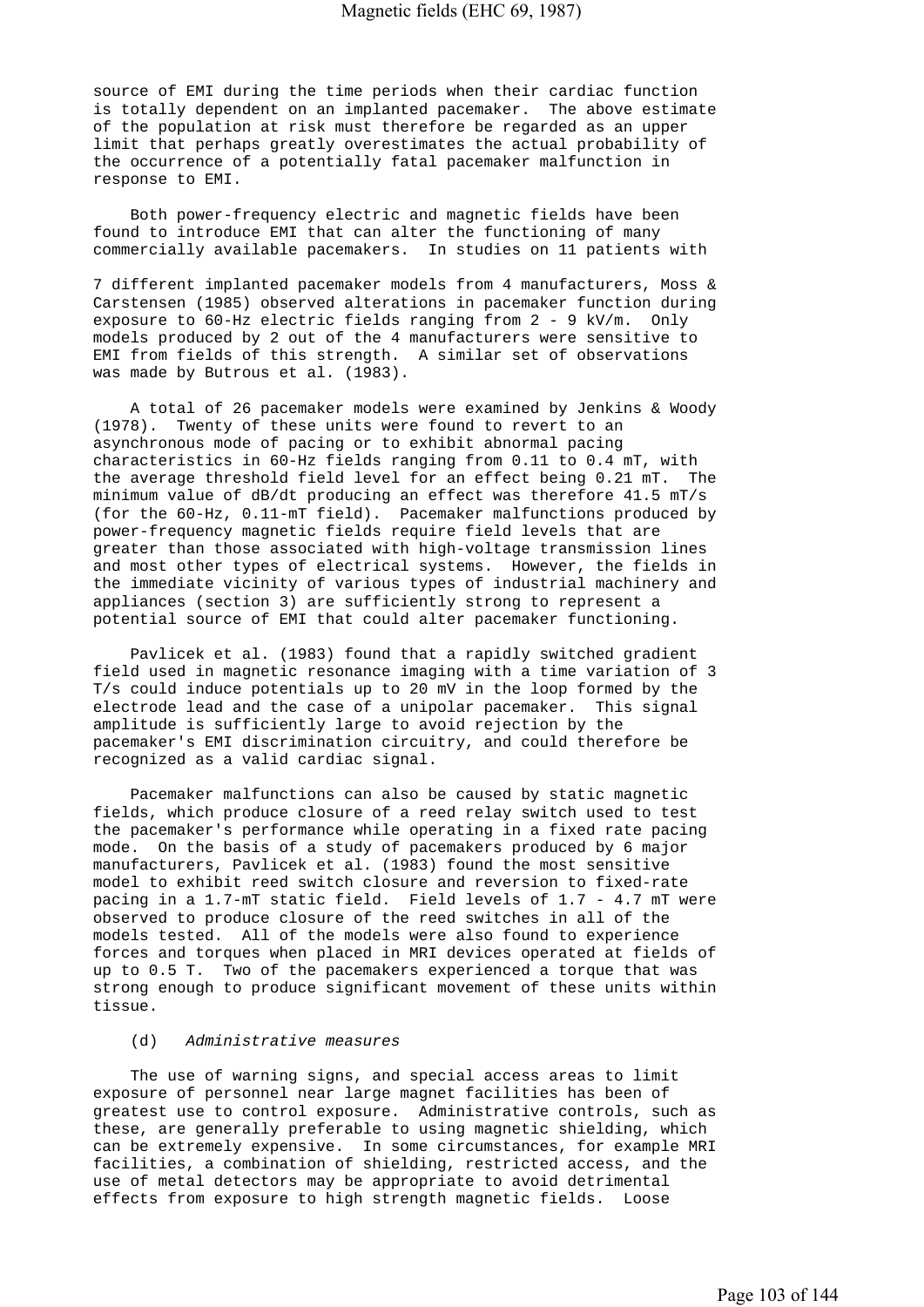ferromagnetic and paramagnetic objects can be converted into dangerous missiles when subjected to intense magnetic field

gradients. Avoidance of this hazard can only be achieved by removing loose metallic objects from the area and personnel. Such items as scissors, nail files, screwdrivers, and scalpels should be banned from the immediate vicinity.

 Of particular concern in MRI, are the forces exerted by static magnetic fields on implanted metal objects such as aneurysm clips and pacemakers. Even the most modern pacemakers will malfunction when placed in an MRI machine (Erlebacher et al., 1986). New et al. (1983) also measured the magnetic torques exerted on 21 types of haemostatic clips and various other materials such as dental amalgam. Of the 21 clips, 19 of which were aneurysm clips, 16 showed a deflection near the portals of two magnets operating at 0.147 T and 1.44 T, respectively. Of the remaining materials tested, only a shunt connector demonstrated significant ferromagnetic properties. The non-magnetic materials were primarily composed of austenitic stainless steel. Surgical clips composed of tantalum or titanium are also non-ferromagnetic. Clips composed of martensitic stainless steels are ferromagnetic and experience significant forces and torques in static magnetic fields. These findings indicate a clear requirement for strict administrative controls in determining whether patients bearing medical implants could be adversely affected by the fields present in MRI devices.

#### REFERENCES

AARHOLT, E., FLINN, E.A., & SMITH, C.W. (1981) Effects of low-frequency magnetic fields on bacterial growth rate. *Phys. biol. Med.,* **26**: 613-621.

AARHOLT, E., FLINN, E.A., & SMITH, C.W. (1982) Magnetic fields affects the Lac operon system. *Phys. biol. Med.,* **27**: 606-610.

ABASHIN, V.M. & YEVTUSHENKO, G.I. (1984) The mechanisms of biological effects of low frequency electromagnetic fields in the biosphere. In: *Biological effects of electromagnetic fields,* Moscow, Nauka, Vol. 2, pp. 193-201.

ABRAMOVICH-POLJAKOV, D.K., KLEINER, A.I., KOLODUB, F.A., KRAKOVSKAYA, S.P., NEDBAILS, E.P., PENOVA, V.N., SMOLJANOVA, N.S., TRIKOZA, V.A., & STEINGERZ, L.A. (1979) [Clinical characteristics of effects of electromagnetic fields from contact welding.] *Vrach. Delo,* **4**: 106-119 (in Russian).

ACETO, H., Jr, TOBIAS, C.A., & SILVER, I.L. (1970) Some studies on the biological effects of magnetic fields. *IEEE Trans. Mag.,* **6**: 368-373.

ADEY, W.R. (1980) Frequency and power windowing in tissue interactions with weak electromagnetic fields. *Proc. IEEE,* **68**: 119-125.

ADEY, W.R. (1981) Tissue interactions with non-ionizing electromagnetic fields. *Physiol. Rev.,* **61**: 435-514.

ADEY, W.R. (1983) Some fundamental aspects of biological effects of extremely low frequency (ELF). In: Grandolfo, M., Michaelson, S.M., & Rindi, A., ed. *Biological effects and dosimetry of non-ionizing radiation,* New York, London, Plenum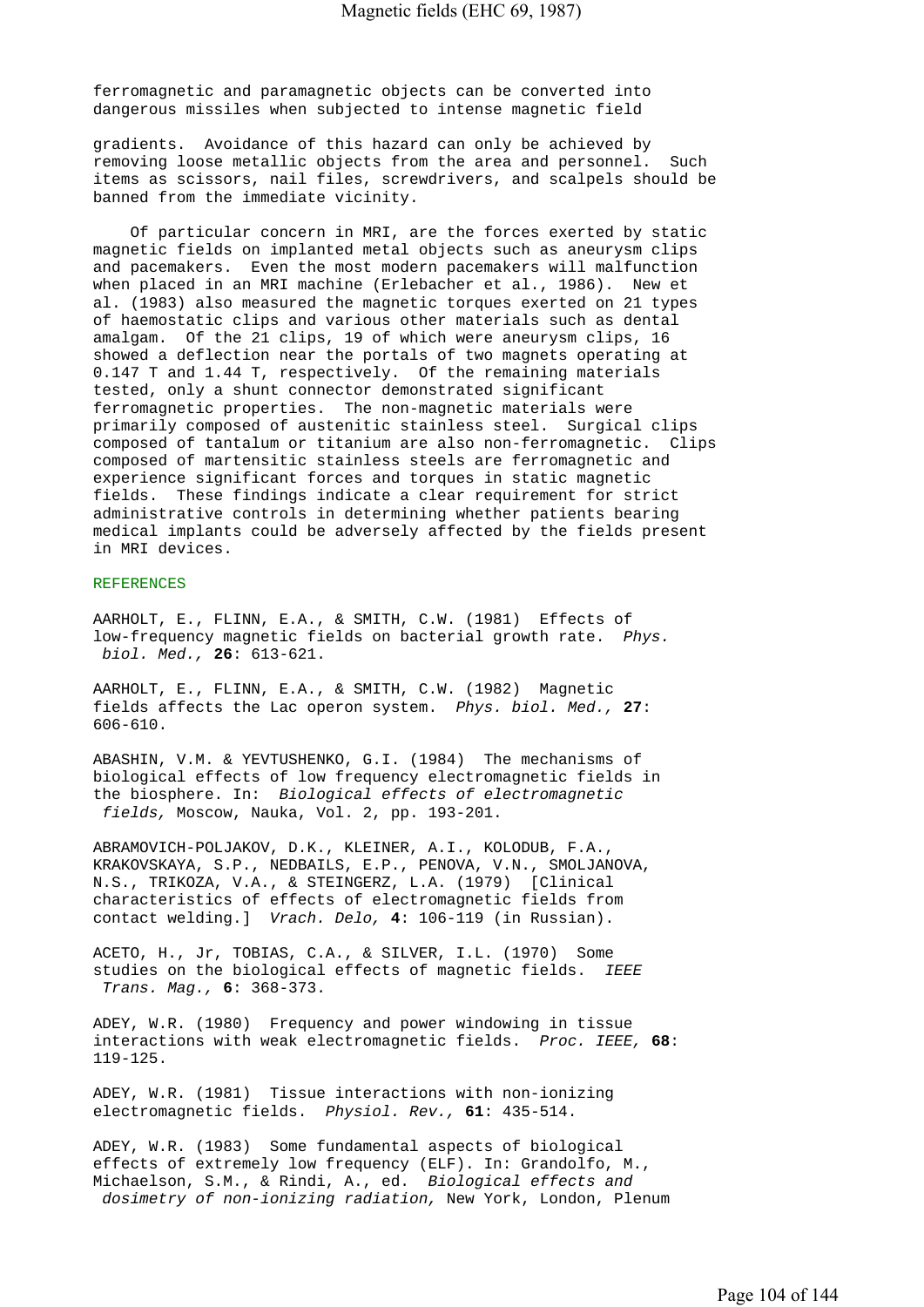Press, 561-580.

AKOYUNOGLOU, G. (1964) Effect of a magnetic field on carboxydismutase. *Nature (Lond.),* **202**: 452-454.

ALEKSANDROV, M.S., BAKLENEVA, A.M., GLADSTEIN, N.D., OZEROV, V.P., POTAPOV, A.V., & REMIZOV, L.T. (1972) *[Fluctuations of the earth's electromagnetic field,]* Moscow, Nauka, p. 195 (in Russian).

ALPEN, E.L. (1979) Magnetic field exposure guidelines. In: Tenforde, T.S., ed. *Magnetic field effects on biological systems,* New York, London, Plenum Press, pp. 25-32.

AMER, N.M. (1965) *The effects of homogeneous magnetic fields, ambient gas composition, and temperature on development of Tribolium confusum,* Berkeley, University of California, Lawrence Radiation Laboratory (Report No. UCRL-16854).

AMERICAN INSTITUTE OF BIOLOGICAL SCIENCES (1985) *Biological and human health effects of extremely low frequency electromagnetic fields,* Arlington, Virginia, American Institute of Biological Sciences, p. 290.

AMINEV, G.A., AMINEVA, R.I., & SITKIN, M.I. (1967) [The influence of magnetic fields on the learning process of mice in a T-shaped maze.] In: *[Problems of bionics,]* Moscow, Nauka, pp. 338-340 (in Russian).

ANDRIANOVA, L.A. & SMIRNOVA, N.P. (1977) [Motor activity of muscles in a magnetic field of varying intensity.] *Kosm. biol. aviakosm. Med.,* **11**: 54-58 (in Russian).

ANIOLCZYK, R. (1981) Measurements and hygienic evaluation of electromagnetic fields in the environment of diathermy, welders, and induction heaters. *Med. Pracy,* **32**: 119-128.

ANTONOWICZ, K. (1974) Possible superconductivity at room temperature. *Nature (Lond.),* **247**: 358-360.

ARCHER, C.W. & RATCLIFFE, N.A. (1983) The effects of pulsed magnetic fields on chick embryo cartilaginous skeletal rudiments *in vitro. J. exp. Zool.,* **225**: 243-256.

ARNOLD, W., STEEL, R., & MUELLER, H. (1958) On the magnetic asymmetry of muscle fibres. *Proc. Natl Acad. Sci. (USA),* **44**: 1-11.

ASANOVA, T.P. & RAKOV, A.I. (1966) [The state of persons working in electrical fields of outdoor 400- and 500-kV switchyards.] *Gig. Tr. Prof. Zabol.,* **10**: 50-52 (in Russian).

BAKER, R.R. (1980) Goal orientation by blindfolded humans after long distance displacement: possible involvement of a magnetic sense. *Science,* **210**: 555-557.

BAKER, R.R., MATHER, J.G., & KENNAUGH, J.H. (1983) Magnetic bones in human sinuses. *Nature (Lond.),* **310**: 78-80.

BARKER, A.T., DIXON, R.A., SHARRAD, W.J.W., & SUTCLIFFE, U.L. (1984) Pulsed magnetic field therapy for tibial non-union. Interim results of a double-blind trial. *Lancet,* **1**: 994-996.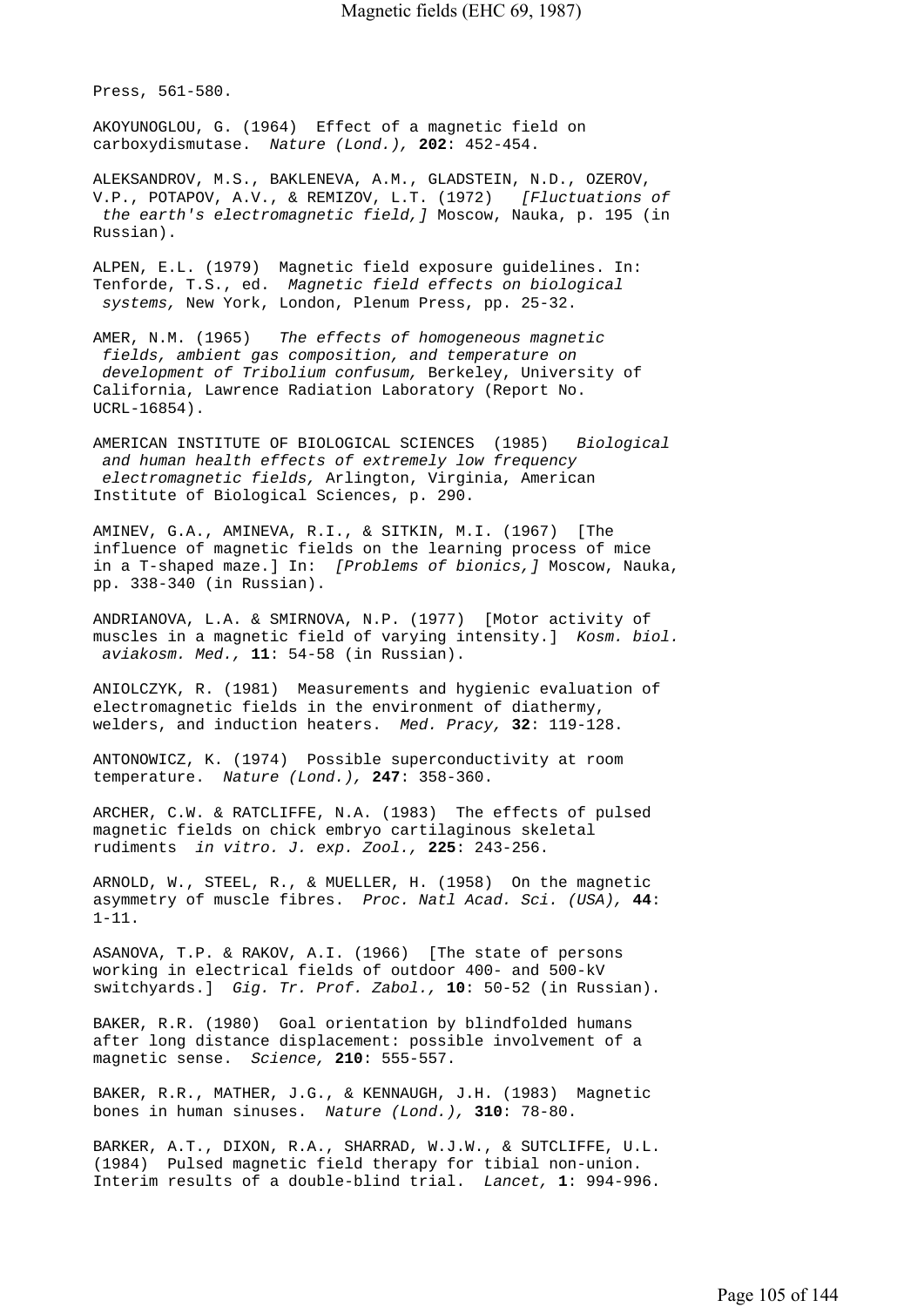BARLOW, H.B., KOHN H.I., & WALSH, E.G. (1947a) The effect of dark adaption and of light upon the electric threshold of the human eye. *Am. J. Physiol.,* **148**: 376-381.

BARLOW, H.B., KOHN, H.I., & WALSH, E.G. (1947b) Visual sensations aroused by magnetic fields. *Am. J. Physiol.,* **148**: 372-375.

BARNOTHY, J.M. (1964a) Development of young mice, In: Barnothy, M.F., ed. *Biological effects of magnetic fields,* New York, London, Plenum Press, Vol. 1, pp. 93-99.

BARNOTHY, J.M. (1964b) Rejection of transplanted tumors in mice. In: Barnothy, M.F., ed. *Biological effects of magnetic fields,* New York, London, Plenum Press, Vol. 1, pp. 100-108.

BARNOTHY, J.M., BARNOTHY, M.F., & BOSZORMENYI-NAGY, I. (1956) Influence of a magnetic field upon the leukocytes of the mouse. *Nature (Lond.),* **177**: 577-578.

BARNOTHY, M.F., ed. (1964) *Biological effects of magnetic fields,* New York, London, Plenum Press, Vol. 1, p. 324.

BARNOTHY, M.F., ed. (1969) *Biological effects of magnetic fields,* New York, London, Plenum Press, Vol. 2, p. 314.

BARNOTHY, M.F. & SUMEGI, I. (1969a) Effects of the magnetic field on internal organs and the endocrine system of mice. In: Barnothy, M.F., ed. *Biological effects of magnetic fields,* New York, New York, London, Plenum Press, Vol. 2, pp. 103-126.

BARNOTHY, M.F. & SUMEGI, I. (1969b) Abnormalities in organs of mice induced by a magnetic field. *Nature (Lond.),* **221**: 270-271.

BARREGARD, L., JARVHOLM, B., & UNGETHUM, E. (1985) Cancer among workers exposed to strong static magnetic fields.  *Lancet,* **2**(8460): 892.

BASSETT, C.A.L. (1982) Pulsing electromagnetic fields: a new method to modify cell behaviour of calcified and non-calcified tissues. *Calcif. Tissue Int.,* **34**: 1-8.

BASSETT, C.A.L., PAWLUK, R.J., & PILLA, A.A. (1974) Augmentation of bone repair by inductively coupled electromagnetic fields. *Science,* **184**: 575-577.

BASSETT, C.A.L., PILLA, A.A., & PAWLUK, R.J. (1977) A non-operative salvage of surgically resistant pseudoarthroses and non-unions by pulsing electromagetic fields. *Clin. Orthop. relat. Res.,* **124**: 128-143.

BASSETT, C.A.L., MITCHELL, S.N., & GASTON, S.R. (1982) Pulsing electromagnetic field treatment in ununited fractures and failed arthrodeses. *J. Am. Med. Assoc.,* **247**: 623-628.

BATKIN, S. & TABRAH, F.L. (1977) Effects of alternating magnetic field (12 Gauss) on transplanted neuroblastoma. *Res. Commun. chem. Pathol. Pharmacol.,* **16**: 351-362.

BATTOCLETTI, J.H., SALLES-CUNHA, S., HALBACH, R.E., NELSON, J., SANCES, A., Jr, & ANTONICH, F.J. (1981) Exposure of rhesus monkeys to 20 000G steady magnetic field: effect on blood parameters. *Med. Phys.,* **8**: 115-118.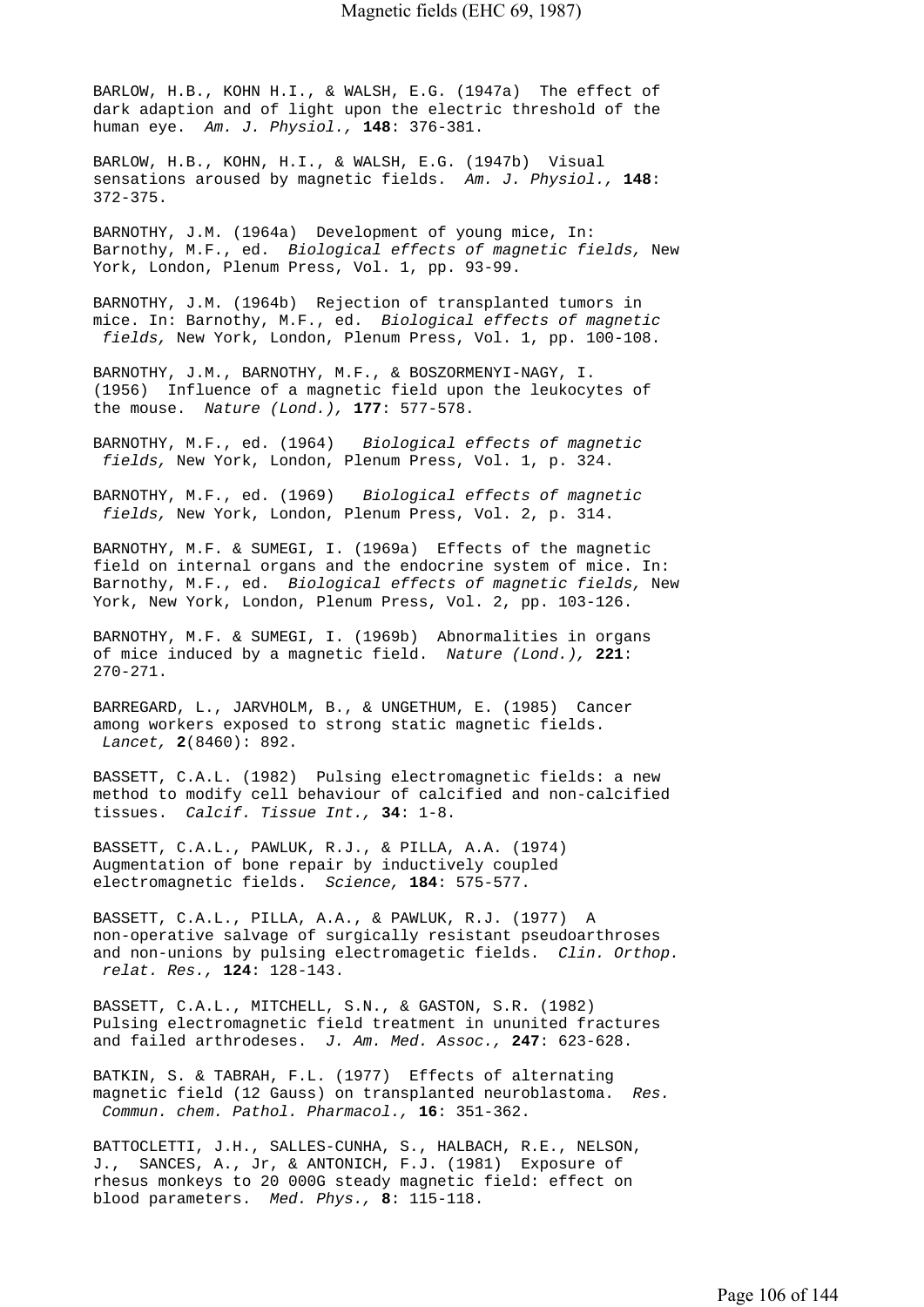BAUM, J.W., SCHAIRER, I.A., & LINDAHL, K.L. (1979) Tests in the plant *Tradescantia* for mutagenic effects of strong fields. In: Tenforde, T.S., ed. *Magnetic field effects on biological systems,* New York, London, Plenum Press, pp. 22-24.

BAWIN, S.M. & ADEY, W.R. (1976) Sensitivity of calcium binding in cerebral tissue to weak environmental electric fields oscillating at low frequency. *Proc. Natl. Acad. Sci. (USA),* **73**: 1999-2004.

BAWIN, S.M., KACZMAREK, L.K., & ADEY, W.R. (1975) Effects of modulated VHF fields on the central nervous system. *Ann. N.Y. Acad. Sci.,* **247**: 74-81.

BAWIN, S.M., SHEPPARD, A., & ADEY, W.R. (1978) Possible mechanisms of weak electromagnetic field coupling in brain tissue. *Bioelectrochem. Bioenergy,* **5**: 67-76.

BAWIN, S.M., SHEPPARD, A.R., MAHONEY, M.D., & ADEY, W.R. (1984) Influences of sinusoidal electric fields on excitability in rat hippocampal slice. *Brain Res.,* **323**: 227-237.

BAWIN, S.M., SHEPPARD, A.R., MAHONEY, M.D., ABU-ASSAL, M., & ADEY, W.R. (1986) Comparison between the effects of extracellular direct and sinusoidal currents on excitability in hippocampal slices. *Brain Res.,* **362**: 350-354.

BECKER, J.F., GEACINTOV, N.E., VAN NOSTRAND, F., & VAN METTER, R. (1973) Orientation of chlorophyll *in vivo.* Studies with magnetic field oriented *Chlorella. Biochem. biophys. Res. Commun.,* **51**: 597.

BECKER, J.F., GEACINTOV, N.E., & SWENBERG, C.E. (1978a) Photovoltages in suspensions of magnetically oriented chloroplasts. *Biochim. Biophys. Acta,* **503**: 545-554.

BECKER, J.F., TRENTACOSTI, F., & GEACINTOV, N.E. (1978b) A linear dichroism study of the orientation of aromatic protein residues in magnetically oriented bovine rod outer segments.  *Photochem. Photobiol.,* **27**: 51-54.

BECKER, VON, G. (1979) The influence of local geomagnetic and other physical conditions on various insects in an experimental area. *Ztg angew. Zool.,* **66**: 391-416.

BEISCHER, D.E. (1962) Human tolerance to magnetic fields.  *Astronautics,* **42**: 24-25.

BEISCHER, D.E. (1969) Vectorcardiogram and aortic blood flow of squirrel monkeys *(Saimiri sciureus)* in a strong superconductive electromagnet. In: Barnothy, M., ed. *Biological effects of magnetic fields,* New York, London, Plenum Press, Vol. 2, pp. 241-259.

BEISCHER, D.E. & BREHL, R.J. (1975) *Search for effects of 45-Hz magnetic fields on liver triglycerides in mice,*  Pensacola, Florida, Naval Aerospace Medical Research Laboratory (Report No. NAMRL-1197).

BEISCHER, D.E. & KNEPTON, J.C., Jr (1964) Influence of strong magnetic fields on the electrocardiogram of squirrel monkeys ( *Saimiri sciureus). Aerosp. Med.,* **35**: 939-944.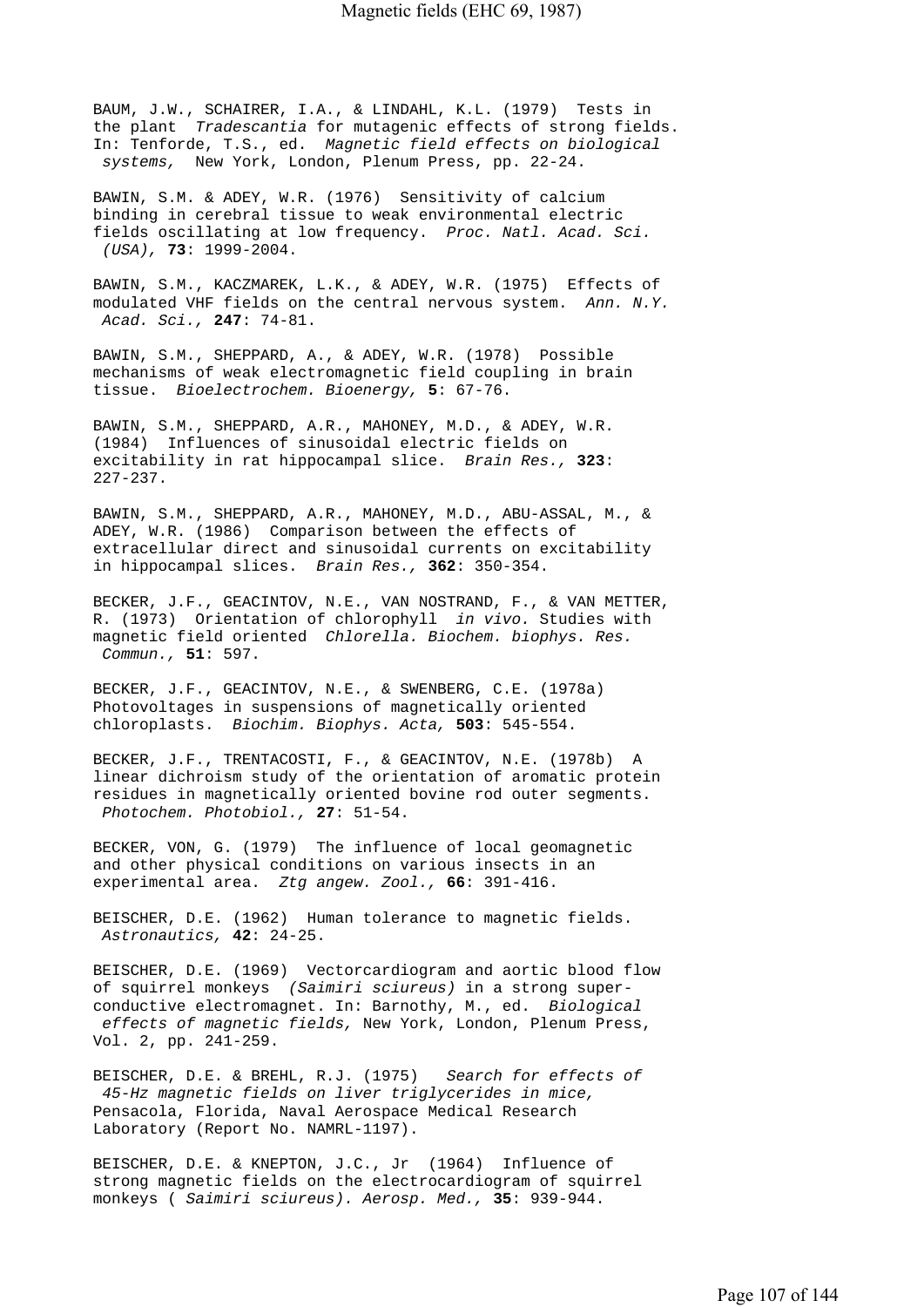BEISCHER, D.E. & KNEPTON, J.C., Jr (1966) *The electroencephalogram of the squirrel monkey (Saimiri sciureus) in a very high magnetic field,* Pensacola, Florida, Naval Aerospace Medical Research Laboratory (NASA Order No. R-39).

BEISCHER, D.E., GRISSETT, J.D., & MITCHELL, R.R. (1973)  *Exposure of man to magnetic fields alternating at extremely low frequency,* Pensacola, Florida, Naval Aerospace Medical Research Laboratory (Report No. NAMRL-1180).

BELLOSSI, A. (1983) No effect of a static uniform magnetic field on mouse trypanosomiasis. *Radiat. environ. Biophys.,* **22**: 311-313

BELLOSSI, A., SUTTER-DUB, M.TH., & SUTTER, B.CH.J. (1984) Effects of constant magnetic fields in rats and mice: a study of weight. *Aviat. Space environ. Med.,* **55**: 725-730.

BELTRAME, F., CHIABRERA, A., GRATTAROLA, M., GUERINI, P., PARODI, G., PONTA, D., VERNAZZA, G., & VIVANI, R. (1980) Electromagnetic control of cell function. *Alta Freq.,* **49**: 101-114.

BENKOVA, N.P. (1975) The magnetic field of the earth and its variation. In: *Physical, mathematical and biological problems of effects of electromagnetic fields and ionization of air,*  Moscow, Nauka, pp. 13-24.

BERNHARDT, J. (1979) The direct influence of electromagnetic fields on nerve and muscle cells in man within the frequency range of 1 Hz and 30 MHz. *Radiat. environ. Biophys.,* **16**: 309-329.

BERNHARDT, J.H. (1985) Evaluation of human exposures to low frequency fields In: *The impact of proposed radiofrequency radiation standards on military operations,* Neuilly-sur-Seine, North Atlantic Treaty Organization, pp. 8.1-8.18, (AGARD Lecture Series No. 138).

BERNHARDT, J.H. (1986) Assessment of experimentally observed bioeffects in view of their clinical relevance and the exposure at work places. In: Bernhardt, J., ed. *Biological effects of static and extremely low frequency magnetic fields,*  Munich, MMV Medizin Verlag, pp. 157-168.

BERNHARDT, J.H. & KOSSEL, F. (1984) [Health risks from NMR-tomography and *in vivo* NMR spectroscopy.] *Fortschr. Geb. Röntgenstrahlen Nukl. Med.,* **141**: 251-258 (in German).

BERNHARDT, J.H. & KOSSEL, F. (1985) Recommendations for the safe use of NMR equipment. *Clin. phys. physiol. Meas.,* **6**(1): 65-74.

BERNHARDT J.H., HAUBRICH, H.J., NEWI, G., KRAUSE, N., & SCHNEIDER, K.H. (1986) Limits for electric and magnetic fields in DIN VDE standards: considerations for the range 0 to 10 kHz. In: *Proceedings of the 1986 International Conference on Large High Voltage Systems,* Paris, CIGRE.

BIGLIANI, L.U., ROSENWASSER, M.P., CAULO, N., SCHINK, M.M., & BASSETT, C.A.L. (1983) The use of pulsing electromagnetic fields to achieve arthrodesis of the knee following failed total knee arthroplasty. A preliminary report. *J. Bone jt*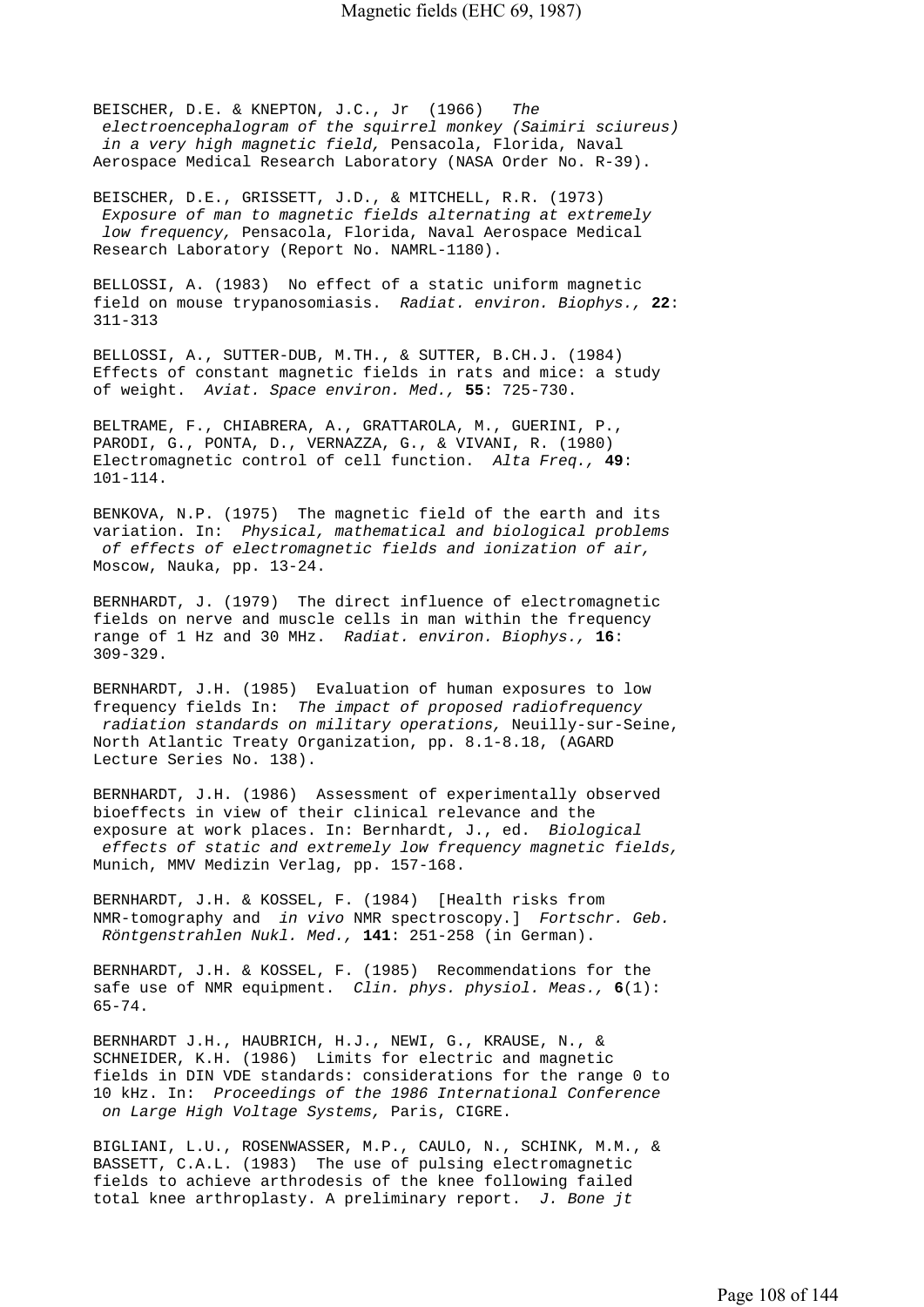*Surg.,* **65**: 480.

BISTOLFI, F., ed. (1983) *[Magnetic fields in medicine,]*  Torino, Minerva Medica, p. 399 (in Italian).

BLACKMAN, C.F., ELDER, J.A., WEIL, C.M., BENANE, S.G., EICHINGER, D.C., & HOUSE, D.E., (1979) Induction of calcium-ion efflux from brain tissue by radio-frequency radiation: effects of modulation frequency and field strength.  *Radio Sci.,* **14**: 93-98.

BLACKMAN, C.F., BENANE, S.G., ELDER, J.A., LAMPE, J.A., & FAULK, J.M. (1980) Induction of calcium-ion efflux from brain tissue by radiofrequency radiation: effect of sample number and modulation. Frequency of the power density window.  *Bioelectromagnetics,* **1**: 35-43.

BLACKMAN, C.F., BENANE, S.G., HOUSE, D.E., JOINES, W.T., & SPEIGEL, R.J. (1982) Further developments of ELF-induced changes in calcium-ion efflux from brain tissues. In:  *Proceedings of the 4th Annual Meeting of the Bioelectro magnetics Society, Los Angeles, June-July, 1982,* Gaithersburg, Maryland, Bioelectromagnetics Society (Abstract F-4).

BLACKMAN, C.F., BENANE, S.G., HOUSE, D.E., & JOINES, W.T. (1985a) Effects of ELF (1-120 Hz) and modulated (50 Hz) fields on the efflux of calcium ions from brain tissue *in vitro. Bioelectromagnetics,* **6**: 1-11.

BLACKMAN, C.F., BENANE, S.G., RABINOWITZ, J.R., HOUSE, D.E., & JOINES, W.T. (1985b) A role for the magnetic field in the radiation-induced efflux of calcium ions from brain tissue *in vitro. Bioelectromagnetics,* **6**: 327-337.

BLAKEMORE, R. (1975) Magnetotactic bacteria. *Science,* **190**: 377-379.

BLAKEMORE, R.P., FRANKEL, R.B., & KALMIJN, A.J. (1980) South-seeking magnetotactic bacteria in the southern hemisphere. *Nature (Lond.),* **286**: 384-385.

BLANKENSHIP, R.E.M., SCHAAFSMA, T.J., & PARSON, W.W. (1977) Magnetic field effects on radical pair intermediates in bacterial photosynthesis. *Biochem. Biophys. Acta,* **461**: 297-305.

BLISS, V.L. & HEPNER, F.H. (1976) Circadian activity rhythm influenced by near zero magnetic field. *Nature (Lond.),* **261**: 411-412.

BOGOLYUBOV, V.M. (1981) [Status and perspective of investigations on biological and clinical effects of magnetic fields.] *J. Vopr. kurortol. phisioter. lech. phizkul'tury,* **4**: 1-5 (in Russian).

BOOKMAN, M.A. (1977) Sensitivity of the homing pigeon to an earth-strength magnetic field. *Nature (Lond.),* **267**: 340-342.

BORE, P.J. (1985) Safety of NMR. *Lancet,* **8437**: 1107-1108.

BOROSKE, E. & HELFRICH, W. (1978) Magnetic aresotropy of egg lecithin membranes. *Biophys. J.,* **24**: 863-868.

BRETON, J. (1974) The state of chlorophyll and carotenoid *in vivo.* II-A linear dichroism study of pigment orientation in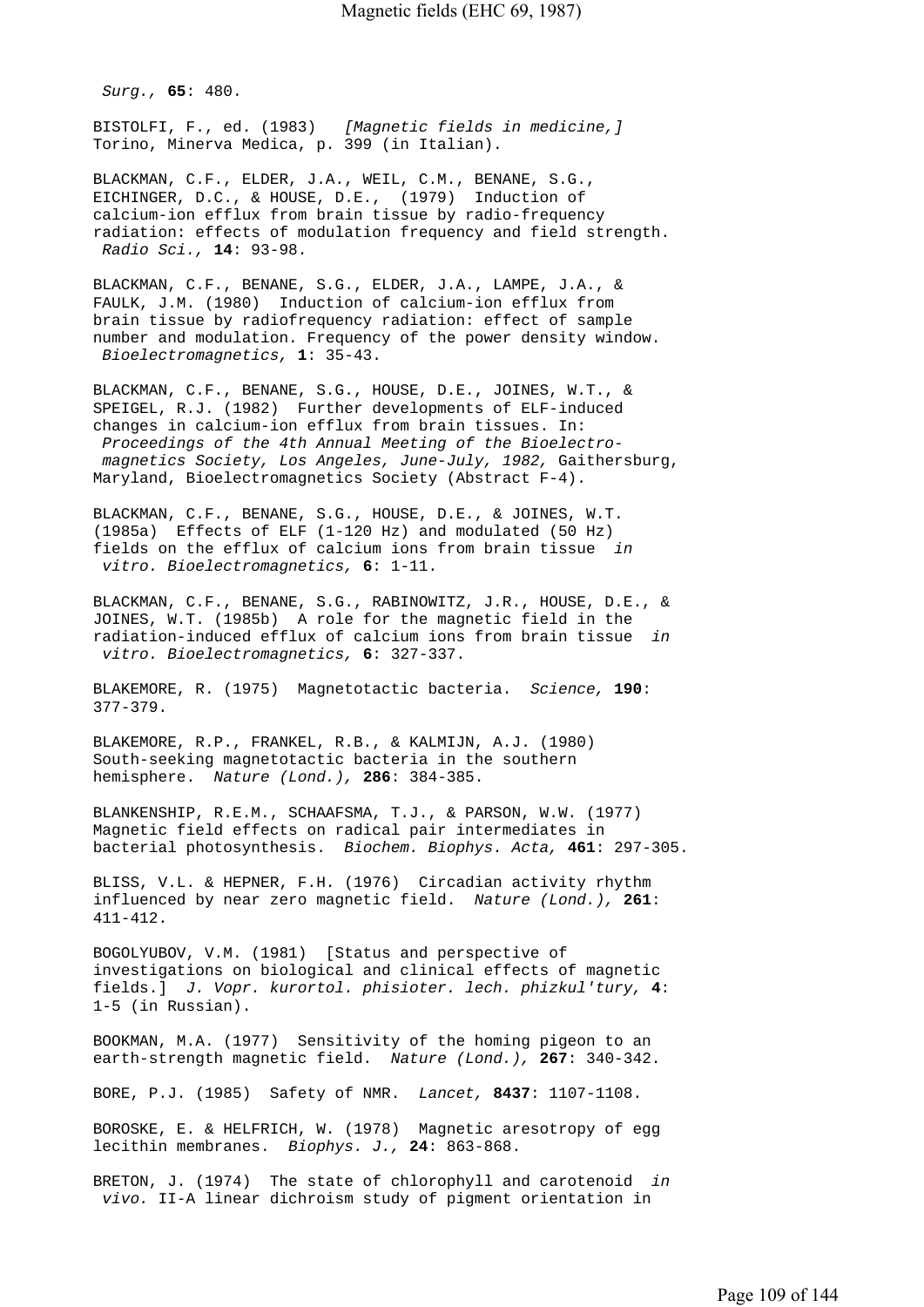photosynthetic bacteria. *Biochem. biophys. Res. Commun.,* **59**: 1011-1017.

BREWER, H.B. (1979) Some preliminary studies of the effects of a static magnetic field on the life cycle of the *Lebistes reticulatus* (guppy). *Biophys. J.,* **28**: 305-314.

BROWN, F.A., Jr & SCOW, K.M. (1978) Magnetic induction of a circadian cycle in hamsters. *J. Interdiscipl. Cycle Res.,* **9**: 137-145.

BUBENIK, G.A., PURTRILL, R.A., BROWN, G.M., & GROTA, L.J. (1978) Melatonin in the retina and the Harderian gland: ontogeny, diurnal variations and melatonin treatment. *Exp. Eye Res.,* **27**: 323-333.

BUCKING, J., HERBST, M., & PIONTEK, P. (1974) The influence of a strong magnetic field on muscular contraction. *Radiat. environ. Biophys.,* **11**: 79-85.

BUDD, R.A. & CZERSKI, P. (1985) Modulation of mammalian immunity by electromagnetic radiation (EMR). *J. Microwave Power,* **20**: 217-231.

BUDINGER, T.F. (1979) Thresholds for physiological effects due to RF and magnetic fields used in NMR imaging. *IEEE Trans. Nucl. Sci.,* **26**(2): 2821-2825.

BUDINGER, T.F. (1981) Nuclear magnetic resonance (NMR) in *in vivo* studies: known thresholds for health effects. *J. Comput. assisted Tomogr.,* **5**(6): 800-811.

BUDINGER, T.F. & CULLANDER, C. (1983) Biophysical phenomena and health hazards of *in vivo* magnetic resonance. In: Margulis, A.R., Higgins, C.B., Kaufman, L., & Crooks, L.E., ed. *Clinical magnetic resonance imaging,* San Francisco, University of California Press, pp. 303-320.

BUDINGER, T.F. & LAUTERBUR, P.C. (1984) Nuclear magnetic resonance technology for medical studies. *Science,* **226**: 288-298.

BUDINGER, T.F., CULLANDER, C., & BORDOW, R. (1984a) *Switched magnetic field thresholds for the induction of magneto phosphenes* (Presented at the 3rd Annual Meeting of the Society for Magnetic Resonance in Medicine, New York, 4-6 August).

BUDINGER, T.F., BRISTOL, K.S., YEN, C.K., & WONG, P. (1984b)  *Biological effects of static magnetic fields* (Presented at the 3rd Annual Meeting of the Society for Magnetic Resonance in Medicine, New York, 4-6 August).

BUREAU OF RADIOLOGICAL HEALTH (1981) *An evaluation of radiation emission from video display terminals,* Rockville, Mayrland, Bureau of Radiological Health (HHA-FDA 81-8153).

BUTLER, B.C. & DEAN, W.W. (1964) The inhibitory effect of a magnetostatic field upon the tissue growth of KB cells. *Am. J. Med. Electron.,* **3**: 123-125.

BUTROUS, G.S., MALE, J.C., WEBER, R.S., BARTON, D.G., MELDRUM, S.J., BONNELL, J.A., & CAMM, A.J. (1983) The effect of power frequency high intensity electric fields on implanted cardiac pacemakers. *Pacing clin. Electrophysiol.,* **6**: 1282-1292.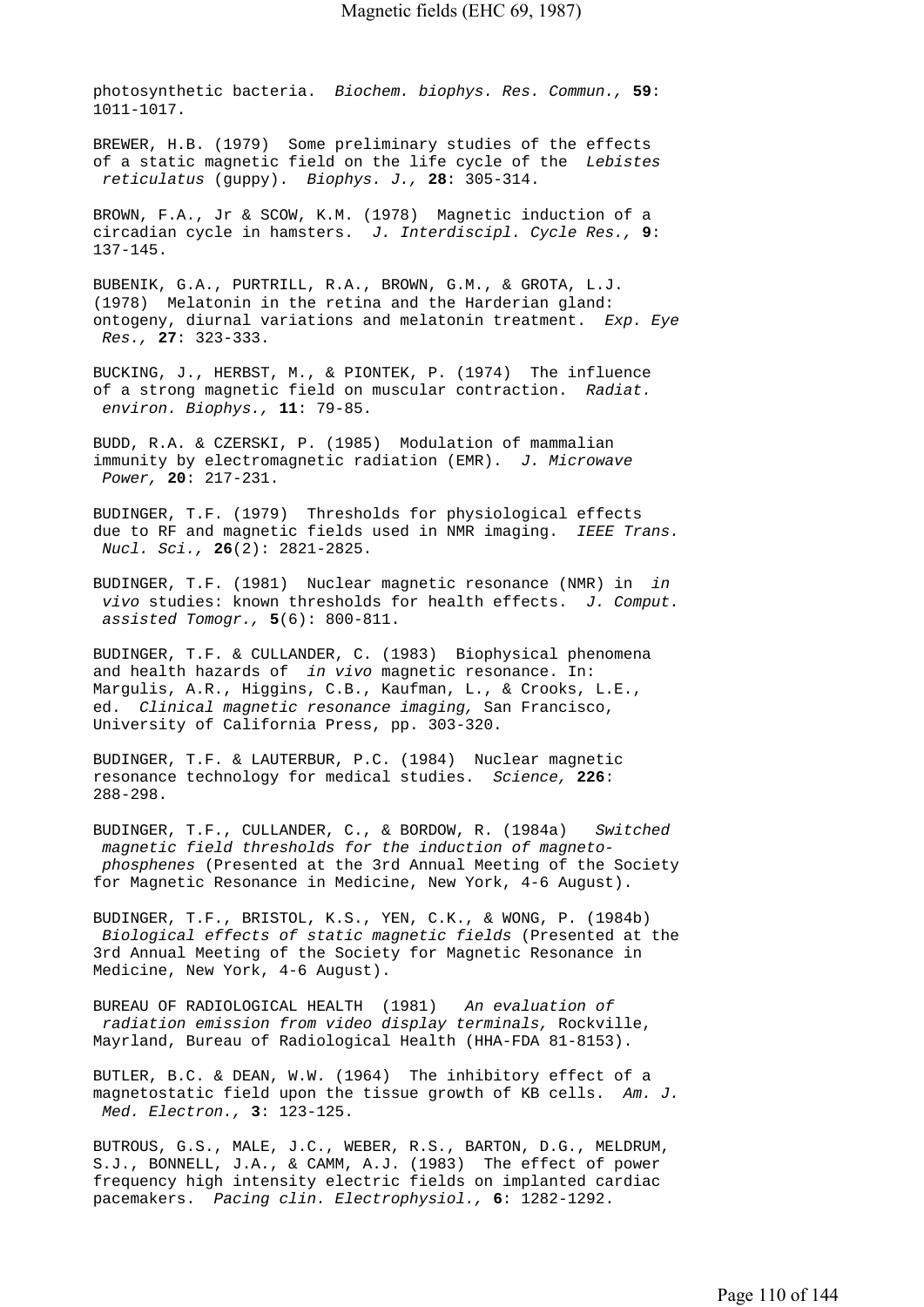BUYAVIKH, A.G. (1984) [Effect of low-frequency magnetic field upon lipoprotein blood spectrum of a patient with hypertension.] *Vrach. Delo,* **9**: 75-77 (in Russian).

CAIN, C.S., LUBEN, R.A., & ADEY, W.R. (1984) *Pulsed electromagnetic field effects on PTH stimulated cAMP accumulation and bone resorption in mouse calvariae* (Presented at the 23rd Annual Hanford Life Sciences Symposium on Interaction of Biological Systems with Static and ELF Electric and Magnetic Fields, Richland, Washington, 2-4 October).

CAIN, C.S., DONATO, N.J., BYUS, C.V., ADEY, W.R., & LUBEN, R.A. (1985) Pulsed electromagnetic field influences PTH-stimulated cAMP accumulation and ornithine decarboxylase activity in primary bone marrow cells. In: *Proceedings of the US Department of Energy Contractors Review Meeting, Arlington, Virginia, 6-11 November, 1985.*

CALDWELL, W.E. & RUSSO, F. (1968) An exploratory study of the effects of an AC magnetic field upon the behaviour of the Italian Honey bee *(Apis mellifica). J. Genet. Psych.,* **113**: 233-252.

CALLE, E. & SAVITZ, D.A. (1985) Leukaemia in occupational groups with presumed exposure to electrical and magnetic fields. *New Engl. J. Med.,* **313**: 1476-1477.

CDRH (1982) *Guidelines for evaluating electromagnetic risk for trials of clinical NMR systems,* Rockville, Maryland, Center for Devices and Radiological Health, US Department of Health and Human Services, US Food and Drug Administration (February 25 and November 29).

CHAGNEUX, R. & CHALAZONITIS, N. (1972) Evaluation de l'anisotropie magnétique des cellules multimembranaires dans un champ magnétique constant (segments externes des bâtonnets de la rétine de grenouille). *C. R. Acad. Sci. (Paris) Ser. D,*  **274**: 317-320.

CHAGNEUX, R., CHAGNEUX, H., & CHALAZONITIS, N. (1977) Decrease in magnetic anisotropy of external segments of the retinal rods after a total photolysis. *Biophys. J.,* **18**: 125-127.

CHALAZONITIS, R., CHAGNEUX, R., & ARVANITAKI, A. (1970) Rotation des segments externes des photorécepteurs dans le champ magnétique constant, *C. R. Acad. Sci. Paris Ser. D,* **271**: 130-133.

CHAN, C.Y. & NICHOLSON, C. (1986) Modulation by applied electric fields of purkinje and stellate cell activity in the isolated turtle cerebellum. *J. Physiol.,* **371**: 89-114.

CHANDRA, S. & STEFANI, S. (1979) Effect of constant and alternating magnetic fields on tumour cells *in vitro* and *in vivo.* In: Phillips, R.D., Gillis, M.F., Kaune, W., & Mahlum, D.D., ed. *Biological effects of extremely low frequency electromagnetic fields,* Springfield, Virginia, US Department of Energy, National Technical Information Service, pp. 436-446 (NTIS Report No. CONF-781016).

CHIABRERA, A., GRATTOVOLA, M., VERNAZZA, G., & VIVIANI, R. (1978) Bioelectrochemical system models, electromagnetic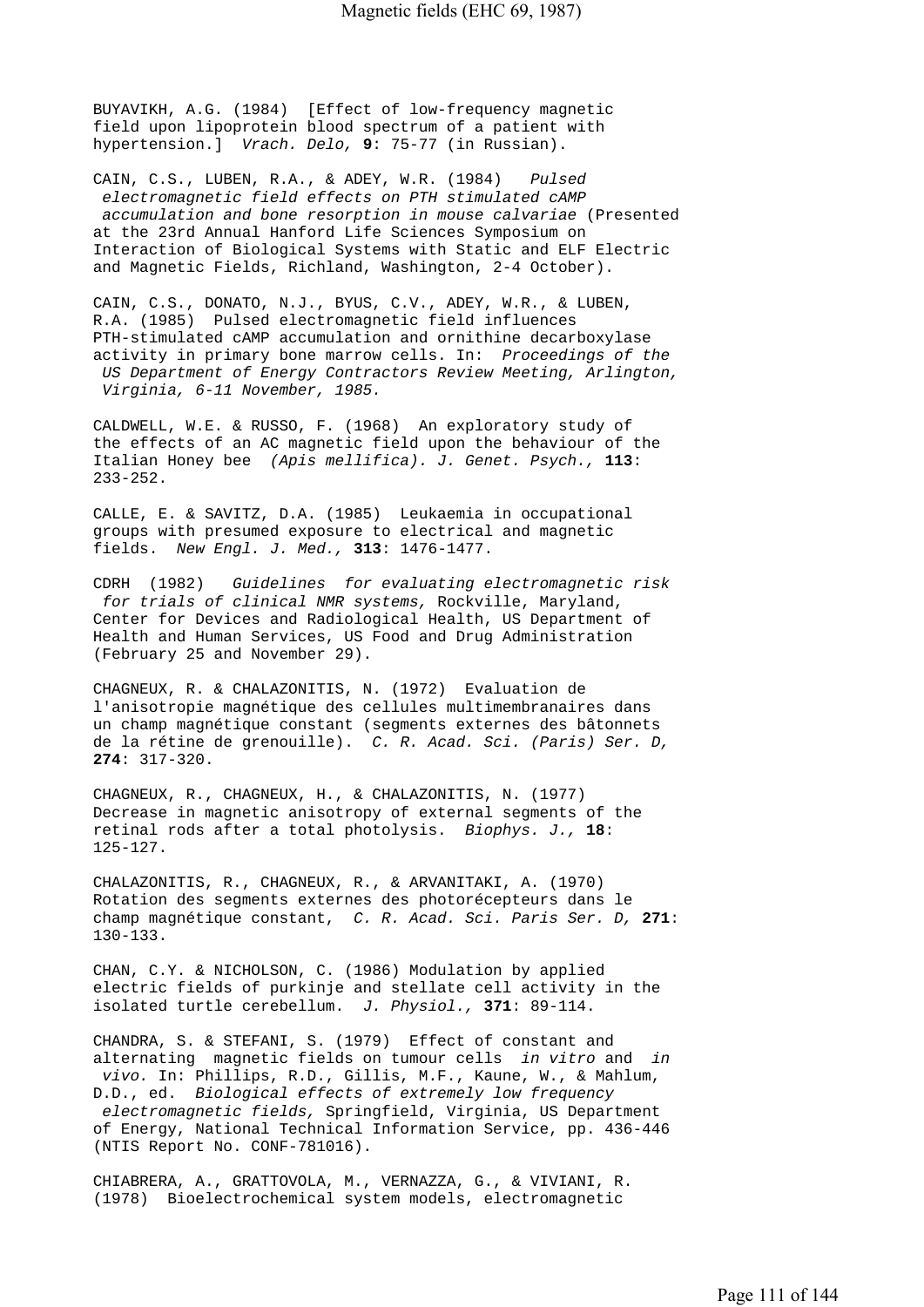interactions and noise. *Bioelectrochem. Bioenergy,* **5**: 97-115.

CHIABRERA, A., HINSENKAMP, M., PILLA, A.A., RYABY, J., PONTA, D., BELMONT, A., BELTRAME, F., GRATTAROLO, M., & NICOLINI, C. (1979) Cytofluorometry of electromagnetically controlled cell dedifferentiation. *J. Histochem. Cytochem.,* **27**: 375-381

CHIABRERA, A., GRATTAROLA, M., & VIVIANI, R. (1984) Interaction between electromagnetic fields and cells: microelectrophoretic effect on ligands and surface receptors.  *Bioelectromagnetics,* **5**: 173-191.

CLARKE, R.L. & JUSTESEN, D.R. (1979) Behavioural sensitivity of a domestic bird to 60 Hz AC and to DC magnetic fields.  *Radio Sci.,* **14**(6S): 209-216.

COLEMAN, M., BELL, J., & SKEET, R. (1983) Leukaemia incidence in electrical workers. *Lancet,* **1**: 982-983.

COLEMAN, M., BELL, C.M.J., TAYLOR, H.L., & THORNTON-JONES, H. (1985) *Leukaemia and electromagnetic fields: a case control study* (Paper presented at the International Conference on Electric and Magnetic Fields in Medicine and Biology, London, October, 1985).

CONTI, P., GIGANTE, G.E., CIFONE, M.G., ALESSE, E., IANNI, G., REALE, M., & ANGELETTI, P.U. (1983) Reduced mitogenic stimulation of human lymphocytes by extremely low frequency electromagnetic fields. *FEBS Lett.,* **162**: 156-160.

CONTI, R. (1985) Instrumentation for measurements of power frequency electromagnetic fields. In: Grandolfo, M., Michaelson, S.M., & Rindi, A., ed. *Biological effects and Dosimetry of static and ELF electromagnetic fields,* New York, London, Plenum Press, pp. 187-210.

COOK, E.S. & SMITH, M.J. (1964) Increase of trypsin activity, In: Barnothy, M.F., ed. *Biological effects of magnetic fields,* New York, London, Plenum Press, Vol. 1, pp. 246-254.

COOK, E.S., FARDON, J.C., & NUTINI, L.G. (1969) Effects of magnetic fields on cellular respiration. In: Barnothy, M.F., ed. *Biological effects of magnetic fields,* New York, London, Plenum Press, Vol. 2, pp. 67-78.

COPE, F.W. (1971) Evidence from activation energies from superconductive tunnelling in biological systems at physiological temperatures. *Physiol. Chem. Phys.,* **3**: 403-410.

COPE, F.W. (1973) Biological sensitivity to weak magnetic fields due to biological superconductive Josephson junctions,  *Physiol. Chem. Phys.,* **5**: 173-176.

COPE, F.W. (1974) Enhancement by high electric fields of superconduction in organic and biological solids at room temperature and a role in nerve conduction. *Physiol. Chem. Phys.,* **6**: 405-410.

COPE, F.W. (1978) Discontinuous magnetic field effects (Barkhausen noise) in nucleic acids as evidence for room temperature organic superconduction. *Physiol. Chem. Phys.,* **10**: 233-246.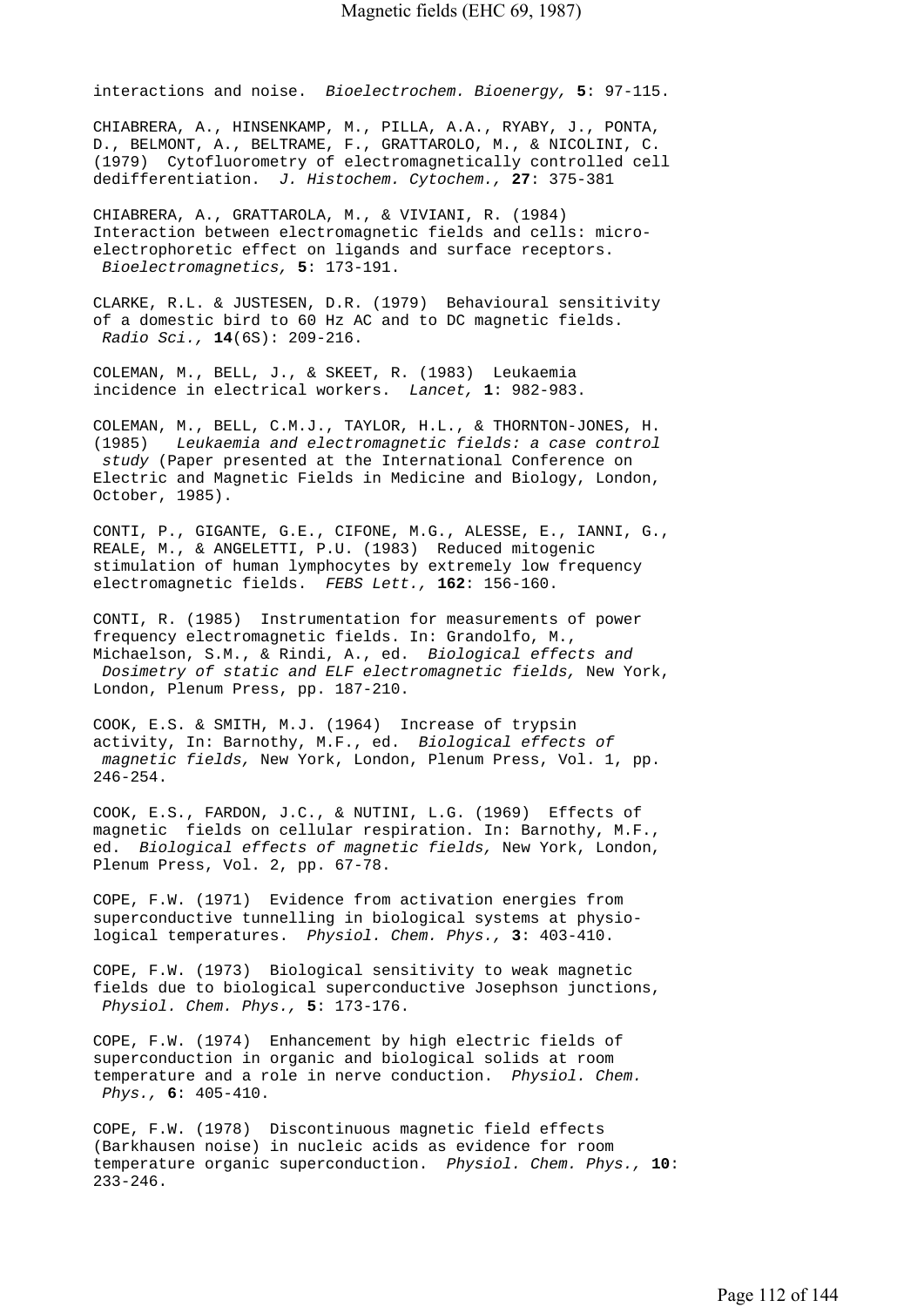COPE, F.W. (1981) On the relativity and uncertainty of electromagnetic energy measurement at a superconductive boundary. Application to perception of weak magnetic fields by living systems. *Physiol. Chem. Phys.,* **13**: 231.

CREIM, J.A., LOVELY, R.H., KAUNE, W.T., & PHILLIPS, R.D. (1984) *Exposure to 30-Gauss magnetic fields does not cause avoidance behaviour in rats* (Presented at the 23rd Annual Hanford Life Sciences Symposium on Interaction of Biological Systems with Static and ELF Electric and Magnetic Fields, Richland, Washington, 2-4 October).

CREIM, J.A., LOVELY, R.H., KAUNE, W.T., MILLER, M.C., & ANDERSON, L.E. (1985) *60 Hz magnetic fields: do rats avoid exposure?* (Presented at the 7th Annual Meeting of the Bioelectromagnetics Society, San Francisco, California, 16-20 June).

CROOKS, L.E. & KAUFMAN, L. (1983) Basic physical principles and imaging techniques. In: Margulis, A.R., Higgins, C.B., Kaufman, L., & Crooks, L.E., ed. *Clinical magnetic resonance imaging,* San Francisco, University of California Press, pp.  $13 - 30.$ 

CZERSKI, P. (1986) Experimental observations on bio-effects of static and time varying magnetic fields. In: Bernhardt, J.H., ed. *Biological effects of static and extremely low frequency magnetic fields,* Munich, MMV Medizin Verlag, pp. 75-85.

DAVIS, H.P., MIZUMORI, J.Y., ALLEN, H., ROSENZWEIG, M.R., BENNETT, E.L., & TENFORDE, T.S. (1984) Behavioural studies with mice exposed to DC and 60 Hz magnetic fields. *Bioelectro magnetics,* **5**: 147-164.

D'ARSONVAL, M.A. (1896) Dispositifs pour la mesure des courants alternatifs à toutes fréquences. *C. R. Soc. Biol. (Paris),* **3**: 450-451.

DELGADO, J.M.R., MONTEAGUDO, J.L., GARCIA, M.G., & LEAL, J. (1981) Teratogenic effects of weak magnetic fields. *IRCS Med. Sci.,* **9**: 392.

DELGADO, J.M.R., MONTEAGUDO, J.L., GARCIA, M.G., & LEAL, J. (1982) Embryological changes induced by weak, extremely low frequency electromagnetic fields. *J. Anat.,* **134**: 533-551.

DELGADO, J.M.R., MONTEAGUDO, J.L., & RAMIREZ, (1983)  *Non-invasive magnetic stimulation of the monkey cerebellum*  (Presented at the 5th Annual Meeting of the Bioelectromagnetics Society, Boulder, Colorado, 12-16 June).

DELORGE, J. (1972) *Operant behaviour of rhesus monkeys in the presence of low-frequency low-intensity magnetic and electric fields: experiment 1,* Pensacola, Florida, Naval Aerospace Medical Research Laboratory (Report No. NAMRL-1155) (NTIS No. AD754058).

DELORGE, J. (1973a) *Operant behaviour of rhesus monkeys in the presence of low-frequency low-intensity magnetic and electric fields: experiment 2,* Pensacola, Florida, Naval Aerospace Medical Research Laboratory (Report No. NAMRL-1179) (NTIS No. AD764532).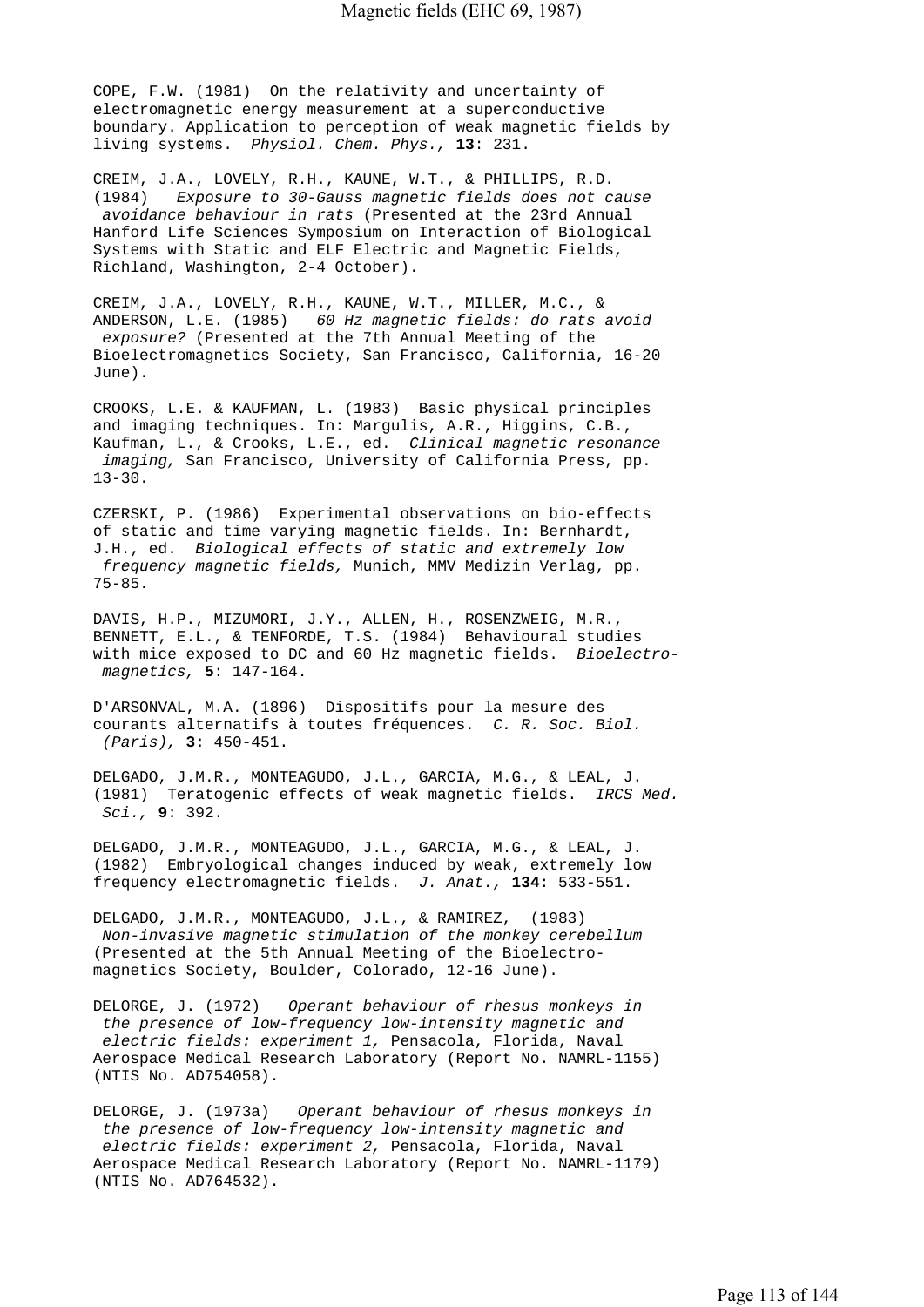DELORGE, J. (1973b) *Operant behaviour of rhesus monkeys in the presence of low-frequency low-intensity magnetic and electric fields: experiment 3,* Pensacola, Florida, Naval Aerospace Medical Research Laboratory (Report No. NAMRL-1196 (NTIS No. AD774106).

DELORGE, J. (1974) *A psychobiological study of rhesus monkeys exposed to extremely low-frequency low-intensity magnetic fields,* Pensacola, Florida, Naval Aerospace Medical Research Laboratory (Report No. NAMRL-1203) (NTIS No. AD/A000078).

DELORGE, J. (1979) Effects of magnetic fields on behaviour in nonhuman primates. In: Tenforde, T.S., ed. *Magnetic field effects on biological systems,* New York, London, Plenum Press, pp. 37-38.

DELORGE, J. (1985) Behavioural studies on monkeys in electric and magnetic fields at ELF frequencies. In: Grandolfo, M., Michaelson, S.M., & Rindi, A., ed. *Biological effects and dosimetry of static and ELF electromagnetic fields,* New York, London, Plenum Press, pp. 433-439.

DEMETSKY, A.M. & ALEKSEEV, A.G. (1981) *[Man-made magnetic fields in medical practice (experimental studies),]* Minsk, Izd-vo Belarus, p. 94 (in Russian).

DEMETSKY, A.M., SURGANOVA, S.F., POPOVA, L.I., & GAVILOVICH, P.F. (1979) Magnetic field effects on microcirculation.  *Zdravookhr Belorus,* **12**: 3-5.

DENISOV, V.N., GAVRILOV, V.A., & INNONIKOV, I.N. (1979) Human reactions to the influence of electric and magnetic fields at industrial frequency. In: *Living systems in electromagnetic fields,* Tomsk, University of Tomsk, pp. 54-64.

D'SOUZA, L., RENO, V.R., NUTINI, L.G., & COOK, E.S. (1969) The effect of a magnetic field on DNA synthesis by ascites Sarcoma 37 cells. In: Barnothy, M.F., ed. *Biological effects of magnetic fields,* New York, London, Plenum Press, Vol. 2, pp. 53-59.

DIEBOLT, J.R. (1978) The influence of electrostatic and magnetic fields on mutation in Drosophila melanogaster spermatozoa. *Mutat. Res.,* **57**: 169-174.

DIXEY, R. & REIN, G.  $(1982)$  <sup>3</sup>H-noradrenaline release potentiated in a clonal nerve cell line by low-intensity pulsed magnetic fields. *Nature (Lond.),* **296**: 253-256.

DRUZ, V.A. & MADIYEVSKII, YU.M. (1966) [Effects of constant magnetic and low-frequency electromagnetic fields on the hydration capacity of surviving tissues.] *Biofizika,* **11**: 724-731 (in Russian with English abstract).

DUNLAP, K. (1911) Visual sensations from the alternating magnetic field. *Science,* **33**: 68-71.

EDELMAN, A., TEULEN, J., & PUCHALSKA, I.B. (1979) Influence of magnetic fields on frog sciatic nerve. *Biochem. biophys. Res. Commun.,* **91**: 118-122.

EISELEIN, B.S., BOUTELL, H.M., & BIGGS, M.W. (1961) Biological effects of magnetic fields - negative results,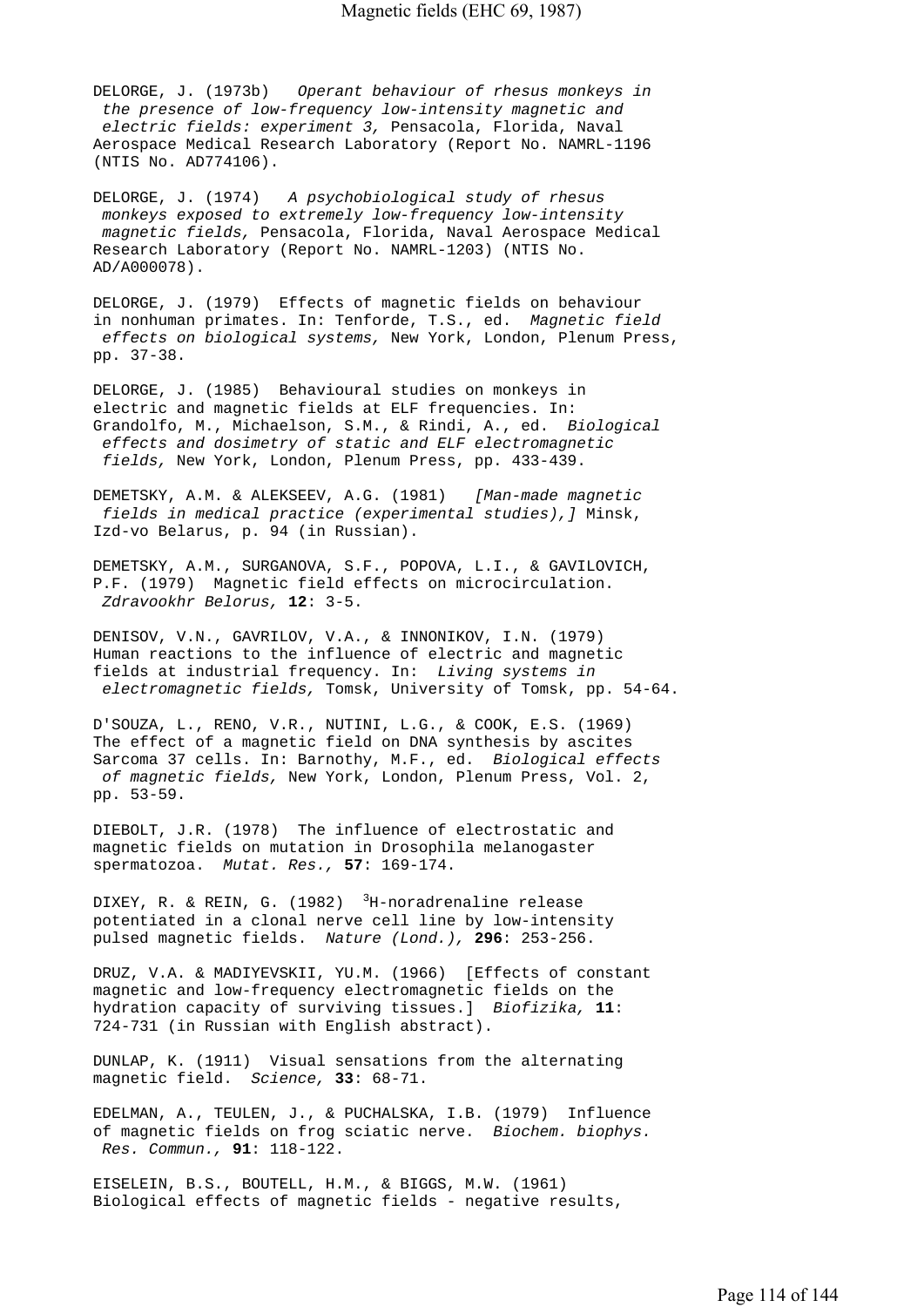*Aerosp. Med.,* **32**: 383-386.

EMLEN, S.T., WILTSCHKO, W., DEMONG, N.J., WILTSCHKO, R., & BERGMAN, S. (1976) Magnetic direction finding: evidence for its use in migratory indigo buntings. *Science,* **193**: 505.

ERLEBACHER, J.A., CAHILL, P.T., PANNIZZO, F., & KNOWLES, R.J.R. (1986) Effects of magnetic resonance imaging on DDD pacemakers. *Am. J. Cardiol.,* **57**: 437-440.

FAM, W.Z. (1981) Biological effects of 60-Hz magnetic field on mice. *IEEE Trans. Mag.,* **17**: 1510-1513.

FEDERAL REPUBLIC OF GERMANY (1984) *Hazards of electro magnetic fields. Protection of persons in the frequency range 10 kHz to 3000 GHz,* Berlin, Deutsche Norm (DIN VDE No. 0848, July).

FEDERAL REPUBLIC OF GERMANY (1986) *Hazards from electro magnetic fields. Protection of persons in the frequency range from 0 Hz to 3000 GHz,* Berlin, Deutsche Norm (New DIN-VDE draft, June).

FHO (1984) [Recommendations on avoiding health risks caused by magnetic and radiofrequency electromagnetic fields during nuclear magnetic resonance tomography and *in vivo* nuclear magnetic resonance spectroscopy.] *Bundesgesundheitsblatt,*  **27**(3): 92-96 (in German).

FOSTER, M.A. (1984) *Magnetic resonance in medicine and biology,* Oxford, Pergamon Press.

FRANKEL, R.B. (in press) Biological effects of static magnetic fields. In: Polk, C. & Postow, E., ed. *Handbook of biological effects of electromagnetic fields,* Boca Raton, Florida, CRC Press.

FRANKEL, R.B., BLAKEMORE, R.P., & WOLFE, R.S. (1979) Magnetite in fresh-water magnetotactic bacteria. *Science,* **203**: 1355-1356.

FRANKEL, R.B., BLAKEMORE, R.P., TORRES DE ARAUJO, F.F., & ESQUIVAL, D.M.S. (1981) Magnetotactic bacteria at the geomagnetic equator. *Science,* **212**: 1269-1270.

FRAZIER, M.E., ANDREWS, T.K., & THOMPSON, B.B. (1979) *In vitro* evaluation of biomagnetic effects. In: Phillips, R.D., Gillis, M.F., Kaune, W.T., & Mahlum, D.D., ed. *Biological effects of extremely low frequency electromagnetic fields,*  Springfield, Virginia, US Department of Energy, National Technical Information Service, pp. 417-465 (NTIS Rep. No. CONF-781016).

FRIEDMAN, H. & CAREY, R.J. (1972) Biomagnetic stressor effects in primates. *Physiol. Behav.,* **9**: 171-173.

FRIEDMAN, H., BECKER, R.O., & BACHMAN, C.H. (1967) Effect of magnetic fields on reaction time performance. *Nature (Lond.),*  **213**: 949-950.

FROHLICH, H. (1968) Long-range coherence and energy storage in biological systems. *Int. J. Quantum Chem.,* **2**: 641-649.

FROHLICH, H. (1977) Possibilities of long- and short-range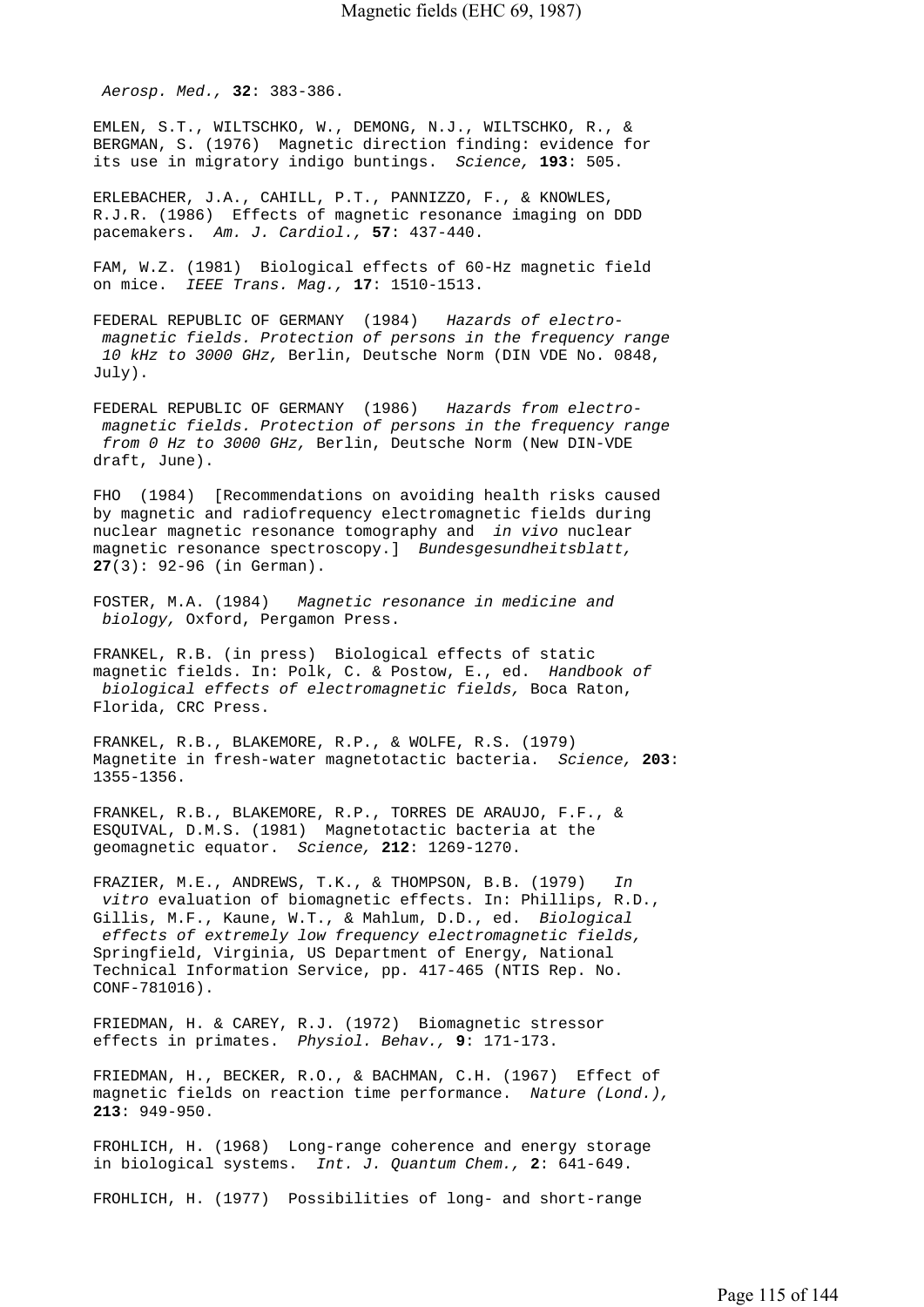electric interactions of biological systems. *Neurosci. Res. Program Bull.,* **15**: 67-72.

FUJITA, T.Y. & TENFORDE, T.S. (1982) Portable magnetic field dosimeter with data acquisition capabilities. *Rev. sci. Instrum.,* **53**: 326-331.

FULTON, J.P., COBB, S., PREBLE, L., LEONE, L., & FORMAN, E. (1980) Electrical wiring configurations and childhood leukaemia in Rhode Island. *Am. J. Epidemiol.,* **113**(3): 292-296.

GAFFEY, C.T. & TENFORDE, T.S. (1979) *Changes in the electro cardiograms of rats and dogs exposed to DC magnetic fields,*  Berkeley, University of California, Lawrence Berkeley Laboratory (Report No. 9085).

GAFFEY, C.T. & TENFORDE, T.S. (1981) Alterations in the rat electrocardiogram induced by stationary magnetic fields.  *Bioelectromagnetics,* **1**: 357-370.

GAFFEY, C.T. & TENFORDE, T.S. (1983) Bioelectric properties of frog sciatic nerves during exposure to stationary magnetic fields. *Radiat. environ. Biophys.,* **22**: 61-73.

GAFFEY, C.T. & TENFORDE, T.S. (1984) *Electroretinograms of cats and monkeys exposed to large stationary magnetic fields*  (Presented at the 6th Annual Meeting of the Bioelectromagnetics Society, Atlanta, Georgia, 15-19 July).

GAFFEY, C.T., TENFORDE, T.S., & DEAN, E.E. (1980) Alterations in the electrocardiograms of baboons exposed to DC magnetic fields. *Bioelectromagnetics,* **1**: 209.

GALAKTIONOVA, G.V. & STRZHIZHOVSKY, A.G. (1973) [Effect of permanent magnetic fields up to 4500 Oe on the mitotic activity of corneal epithelial cells in mice.] *Kosm. biol. aviakosm. Med.,* **7**: 49-51 (in Russian).

GALAKTIONOVA, G.V., MASTRYUKOVA, M., & STRZHIZHOVSKY, A.D. (1985) [Sensitivity of mammalian tissues to prolonged effects of constant magnetic fields of high strength.] *Kosm. biol. aviakosm. Med.,* **19**: 78-81 (in Russian).

GAUGER, J.R. (1984) *Household appliance magnetic field survey,* Arlington, Virginia, Naval Electronic Systems Command, (IIT Research Institute Report EO 6549-3).

GEACINTOV, N.E., VAN NOSTRAND, F., POPE, M., & TINKEL, J.B. (1971) Magnetic field effect on the chlorophyll fluorescence in *Chlorella. Biochim. Biophys. Acta,* **226**: 486-491.

GEACINTOV, N.E., VAN NOSTRAND, F., BECKER, J.F., & TINKEL, J.B. (1972) Magnetic field induced orientation of photosynthetic systems. *Biochim. Biophys. Acta,* **267**: 65-79.

GERENCER, V.F., BARNOTHY, M.F., & BARNOTHY, J.M. (1962) Inhibition of bacterial growth by magnetic fields. *Nature (Lond.),* **196**: 539-541.

GERMAIN, C. (1963) Bibliographical review of the methods of measuring magnetic fields. *Nucl. Instrum. Method,* **21**: 17-46.

GIBSON, R.F. & MORONEY, W.F. (1974) *The effect of extremely low frequency magnetic fields on human performance: a*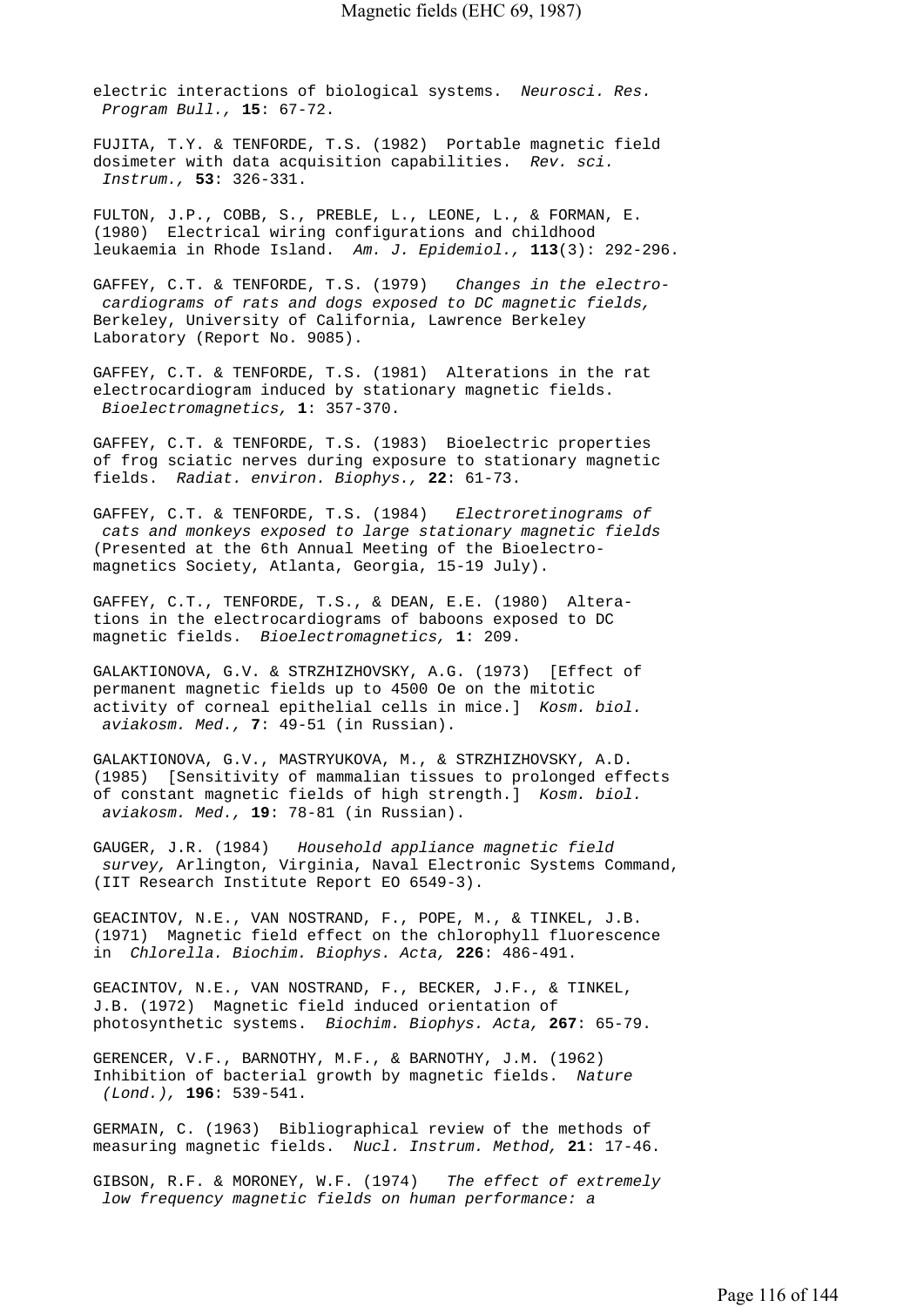*preliminary study,* Pensacola, Florida, Naval Aerospace Medical Research Laboratory (Report No. NAMRL-1195).

GILMAN, P.A., AMES, R.G., & MCCAWLEY, M.A. (1985) Leukaemia risk among US white male coal miners. *J. occup. Med.,* **27**: 669-671.

GOLDBERG, V.E. & MEL'NIK-GUYKAZYAN, E.V. (1980) [The effect of 50 Hz, 200 oersted variable magnetic field upon hemopoiesis in mice at 24-hour exposure.] In: *[Problems of theoretical and clinical medicine,]* Tomsk, USSR Academy of Medical Sciences, pp. 12-15 (in Russian).

GOODMAN, E.M., GREENEBAUM, B., & MARRON, M.T. (1979) Bioeffects of extremely low-frequency electromagnetic fields: variation with intensity, waveform, and individual or combined electric and magnetic fields. *Radiat. Res.,* **78**: 485-501.

GOODMAN, R. & HENDERSON, A.S. (1986) Sine waves enhance cellular transcription. *Bioelectromagnetics,* **7**: 23-30.

GOODMAN, R., BASSETT, C.A.L., & HENDERSON, A.S. (1983) Pulsing electromagnetic fields induce cellular transcription.  *Science,* **220**: 1283-1285.

GORCHONSKAYA, E. (1984) [Effect of static magnetic field upon hemorrhage.] *Kosm. biol. aviakosm. Med.,* **18**(6): 87-89 (in Russian).

GORCZYNSKA, E., GALKA, G., KROLIKOWSKA, R., & WEGRZYNOWICZ, R. (1982) Effect of magnetic field on activity of cytochrome oxidase not moved or moved relative to magnetic field lines.  *Physiol. Chem. Phys.,* **14**: 201-207.

GOULD, J.L. & ABLE, K.P. (1981) Human homing: an elusive phenomenon. *Science,* **214**: 1061-1063.

GOULD, J.L., KIRSCHVINK, J.L., & DEFFEYES, K.S. (1978) Bees have magnetic resonance. *Science,* **201**: 1026-1028.

GRAHAM, C., COHEN, H.D., COOK, M.R., PHELPS, J., GERKOVICH, M., & FOTOPOULES, S.S. (1984) *A double-blind evaluation of 60-Hz field effect on human performance, physiology, and subjective state* (Presented at the 23rd Annual Hanford Life Sciences Symposium on Interaction of Biological Systems with Static and ELF Electric and Magnetic Fields, Richland, Washington, 2-4 October).

GRAHAM, J., TESCH, C., & WENDHAUSEN, H. (1986) [Biological reaction of men and animals in static magnetic fields.] In:  *[Current problems concerning the physics, technology and biology of NMR in medicine,]* Stuttgart, Urban and Schwarzenberg (in German).

GRANDOLFO, M. & VECCHIA, P. (1985a) Physical description of exposure to static and ELF electromagnetic fields. In: Grandolfo, M., Michaelson, S.M., & Rindi, A., ed. *Biological effects and dosimetry of static and ELF electromagnetic fields,* New York, London, Plenum Press, pp. 31-48.

GRANDOLFO, M. & VECCHIA, P. (1985b) Natural and man-made environmental exposures to static and ELF electromagnetic fields. In: Grandolfo, M., Michaelson, S.M., & Rindi, A., ed.  *Biological effects and dosimetry of static and ELF electro-*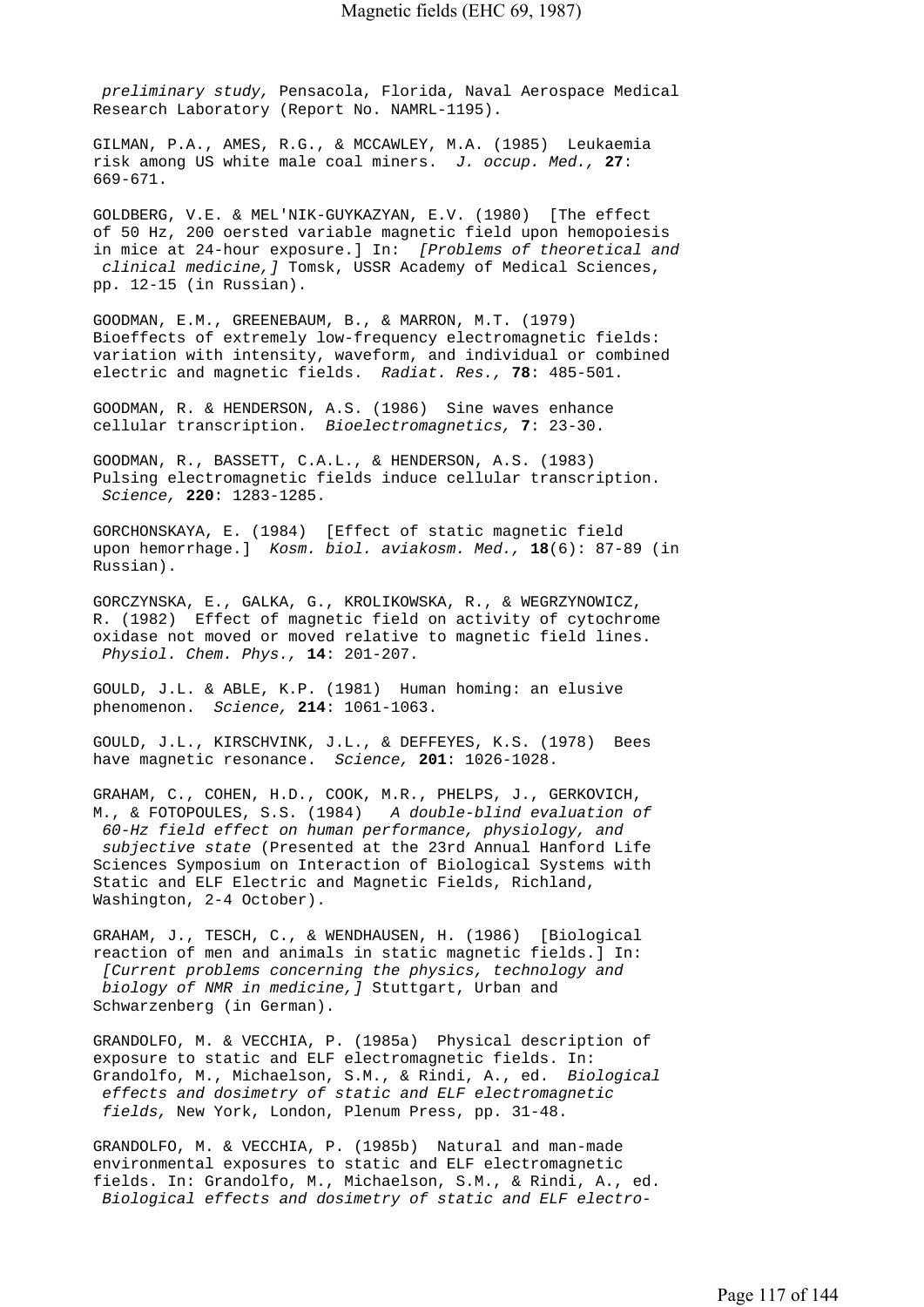*magnetic fields,* New York, London, Plenum Press, pp. 49-70.

GREENBERG, B., BINDOKAS, V.P., & GAUGER, J.R. (1981a) Biological effects of a 765-kV transmission line: exposures and thresholds in Honey bee colonies. *Bioelectromagnetics,* **2**: 315-328.

GREENBERG, B., BINDOKAS, V.P., FRAZIER, M.J., & GAUGER, J.R. (1981b) Response of Honey bees *Apis mellifera L.* to highvoltage transmission lines. *Environ. Entomol.,* **10**: 600-610.

GREENEBAUM, B., GOODMAN, E.M., & MARRON, M.T. (1979) Extremely low-frequency fields and the slime mold *Physarum polycephalum:* evidence of depressed cellular function and of internuclear interaction. *Radio Sci.,* **14**(6S): 103-107.

GREENEBAUM, B., GOODMAN, E.M., & MARRON, M.T. (1982) Magnetic field effects on mitotic cycle length in *Physarum. Eur. J. cell Biol.,* **27**: 156-160.

GREMMEL, H., WENDHAUSEN, H., & WUNSCH, F. (1984) *[Biological effects of static magnetic fields associated with NMR tomography in man,]* Kiel, University of Kiel, Radiology Department (in German).

GRIFFIN, J.C. (1985) The effects of ELF electric and magnetic fields on artificial cardiac pacemakers. In:  *Assessments and viewpoints on the biological and human health effects of extremely low frequency (ELF) electromagnetic fields,* Washington DC, American Institute of Biological Sciences, pp. 173-183.

GRISSETT, J.D. (1971) *Exposure of squirrel monkeys for long periods of extremely low-frequency magnetic fields: central nervous system effects as measured by reaction time,*  Pensacola, Florida, Naval Aerospace Medical Research Laboratory (Report No. NAMRL-1146).

GRISSETT, J.D. & DELORGE, J. (1971) *Central nervous system effects as measured by reaction time in squirrel monkeys exposed for short periods to extremely low-frequency magnetic fields,* Pensacola, Florida, Naval Aerospace Medical Research Laboratory (Report No. NAMRL-1137).

GRODSKY, I.T. (1976) Neuronal membrane: a physical synthesis.  *Math. Biosci.,* **28**: 191-194.

GRODSKY, I.T. (1977) Molecular and physical bases of tissue interaction with electromagnetic fields. *Neurosci. Res. Program Bull.,* **15**: 191-219

GROHMANN, J., TESCH, C., & WENDHAUSEN, H. (1986) [Biological reaction of man and animals in static magnetic fields.] In:  *[Current problems concerning the physics, technology and biology of NMR in medicine,]* Stuttgart, Urban & Schwarzenberg (in German).

GROSS, L. (1964) Lifespan increase of tumor-bearing mice through pretreatment. In: Barnothy, M.F., ed. *Biological effects of magnetic fields,* New York, London, Plenum Press, Vol. 1, pp. 132-139.

GUNDERSEN, R. & GREENEBAUM, B. (1985) *The effects of ELF magnetic fields on synaptic function* (Presented at the 7th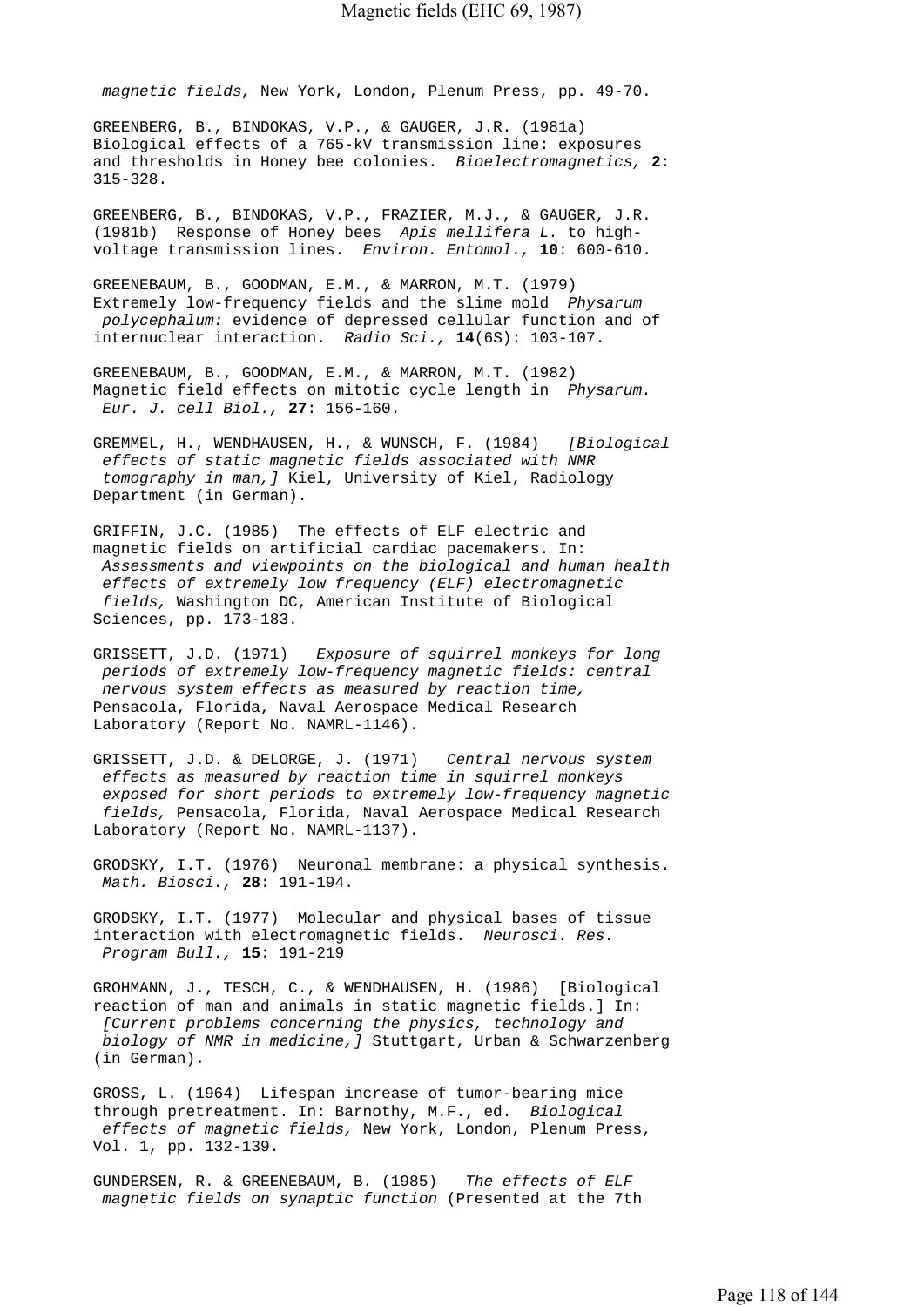Annual Meeting of the Bioelectromagnetics Society, San Francisco, California, 16-20 June).

HABERDITZL, W. (1967) Enzyme activity in high magnetic fields. *Nature (Lond.),* **213**: 72-73.

HABERHORN, R. & MICHEL-BEYERLE, M.E. (1979) On the mechanism of magnetic field effects in bacterial photosynthesis.  *Biophys. J.,* **26**: 489-498.

HAKEMI, H. & LABES, M.M. (1974) New optical method for studying anisotropic diffusion in liquid crystals. *J. Chem. Phys.,* **61**: 4020-4025.

HAKEMI, H. & LABES, M.M. (1975) Self-diffusion coefficients of a nematic liquid crystal via an optical method. *J. Chem. Phys.,* **63**: 3708-3712.

HALL, E.J., BEDFORD, J.S., & LEASK, M.J.M. (1964) Some negative results in the search of a lethal effect of magnetic fields on biological materials. *Nature (Lond.),* **203**: 1086-1087.

HALPERN, M.H. & GREEN, A.E. (1964) Effects of magnetic fields on growth of HeLa Cells in tissue culture. *Nature (Lond.),* **202**: 717.

HANNEMAN, G.D. (1969) Changes in sodium and potassium content of urine from mice subjected to intense magnetic fields, In: Barnothy, M.F., ed. *Biological effects of magnetic fields,* New York, London, Plenum Press, Vol. 2, pp. 127-136.

HAUF, R. (1976) Influence of 50 Hz alternating electric and magnetic fields on human beings. *Rev. gen. electr., Numéro*  **spécial, July**: 31-49.

HAUF, R. (1982) Electric and magnetic fields at power frequencies, with particular reference to 50 and 60 Hz. In: Suess, M.J., ed. *Non-ionizing radiation protection,*  Copenhagen, World Health Organization, Regional Office for Europe, pp. 175-197 (WHO Regional Publications European Series No. 10).

HASSENZAHL, W., MAHAFFY, M., & WEINFROFEN, J. (1978)  *Evaluation of environmental control technologies for magnetic fields,* Springfield, Virginia, US Department of Energy, National Technical Information Service (NTIS Report No. DOE/EV-0029).

HCN (1984) *Interim advice on NMR,* The Hague, Health Council of the Netherlands (19 January).

HEALTH AND WELFARE CANADA (1985) *Recommendations to ensure protection of patients and operational personnel from potential hazards in proton NMR imaging,* Ottawa, Environmental Health Directorate, p. 17 (Report 85-EHD-124).

HEALTH AND WELFARE CANADA (1986) *Guidelines on exposure to electromagnetic fields from magnetic resonance clinical systems,* Ottawa, Environmental Health Directorate (EHD Safety Code Report No. 86-EHD-127).

HINSENKAMP, M.G. (1982) Traitement des pseudarthroses par stimulation électromagnétique. *Rev. méd. Bruxelles,* **3**(1): 19-28 (with English abstract).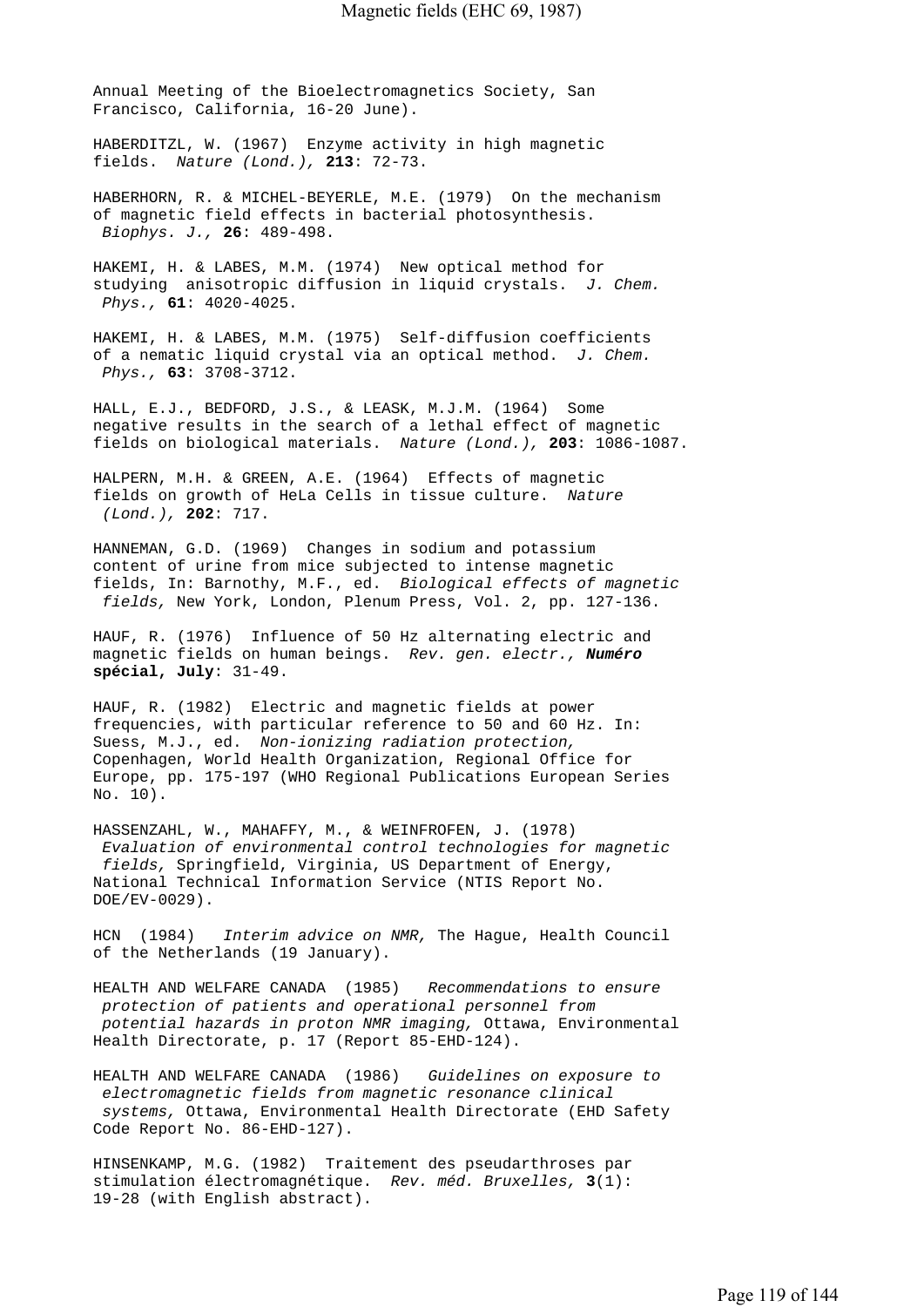HINSENKAMP, M.G. & ROOZE, M.A. (1982) Morphological effect of electromagnetic stimulation on the skeleton of fetal or newborn mice. *Acta orthop. Scand., Suppl.,* **196**: 39.

HOFF, A.F. (1981) Magnetic field effects on photosynthetic reactions. *Q. Rev. Biophys.,* **14**: 599-665.

HONG, F.T. (1977) Photoelectric and magneto-orientation effects in pigmented biological membranes. *J. colloid interface Sci.,* **58**: 471-497.

HONG, F.T. (1980) Magnetic anisotropy of the visual pigment rhodopsin. Biophys. J., **29**: 343-346.

HONG, F.T., MAUZERALL, D., & MAURO, A. (1971) Magnetic anisotropy and the orientation of retinal rods in a homogeneous magnetic field. *Proc. Natl Acad. Sci. (USA),* **68**: 1283-1285.

ILINSKY, O.P. & BROWN, R.S. (1985) *[Electroreceptors in fish,]* Leningrad, Nauka (in Russian).

IRPA (1985) Review of concepts, quantities, units and terminology for non-ionizing radiation protection. *Health Phys.,* **49**(6): 1329-1362.

IRWIN, D.D., RUSH, S., EVERING, R., LEPESCHKIN, E., MONTGOMERY, D.B., & WEGGEL, R.J. (1970) Stimulation of cardiac muscle by a time-varying magnetic field. *IEEE Trans. Mag.,* **6**: 321-322.

IWASAKI, T., OHARA, H., MATSUMOTO, S., & MATSUDAIRA, H. (1978) Test of biological sensitivity in three different biological systems. *J. Radiat. Res.,* **19**: 287-294.

JAFARY-ASL, A.H., SOLANKI, S.N., AARHOLT, E., & SMITH, C.W. (1982) Dielectric measurements on live biological materials under magnetic resonance conditions. *J. Biol. Phys.,* **11**: 15-22.

JEFFRIES, J.G.R. (1981) Influence of electric fields on the excitability of granule cells in guinea-pig hippocampal slices. *J. Physiol.,* **319**: 143-152.

JENKINS, B.M. & WOODY, J.A. (1978) Cardiac pacemaker responses to power frequency signals. In: *Proceedings of the IEEE International Symposium on Electromagnetic Compatibility,*  Piscataway, New Jersey, Institute of Electrical and Electronic Engineering, Vol. S78, pp. 273-277.

JOLLEY, W.B., HINSHAW, D.B., KNIERIM, K., & HINSHAW, D.B. (1983) Magnetic field effects on calcium efflux and insulin secretion in isolated rabbit islets of Langerhans.  *Bioelectromagnetics,* **4**: 103-106.

JONES, D.S. & MACFADDEN, B.J. (1982) Induced magnetization in the monarch butterfly *Danaus plexippus* (Insecta, Lepidoptera). *J. exp. Biol.,* **96**: 1-9.

JOSHI, M.Y., KHAN, M.Z., & DAMLE, P.S. (1978) Effect of magnetic field on chick morphogenesis. *Differentiation,* **10**: 39-43.

JUUTILAINEN, J. & SAALI, J. (1986) Development of chick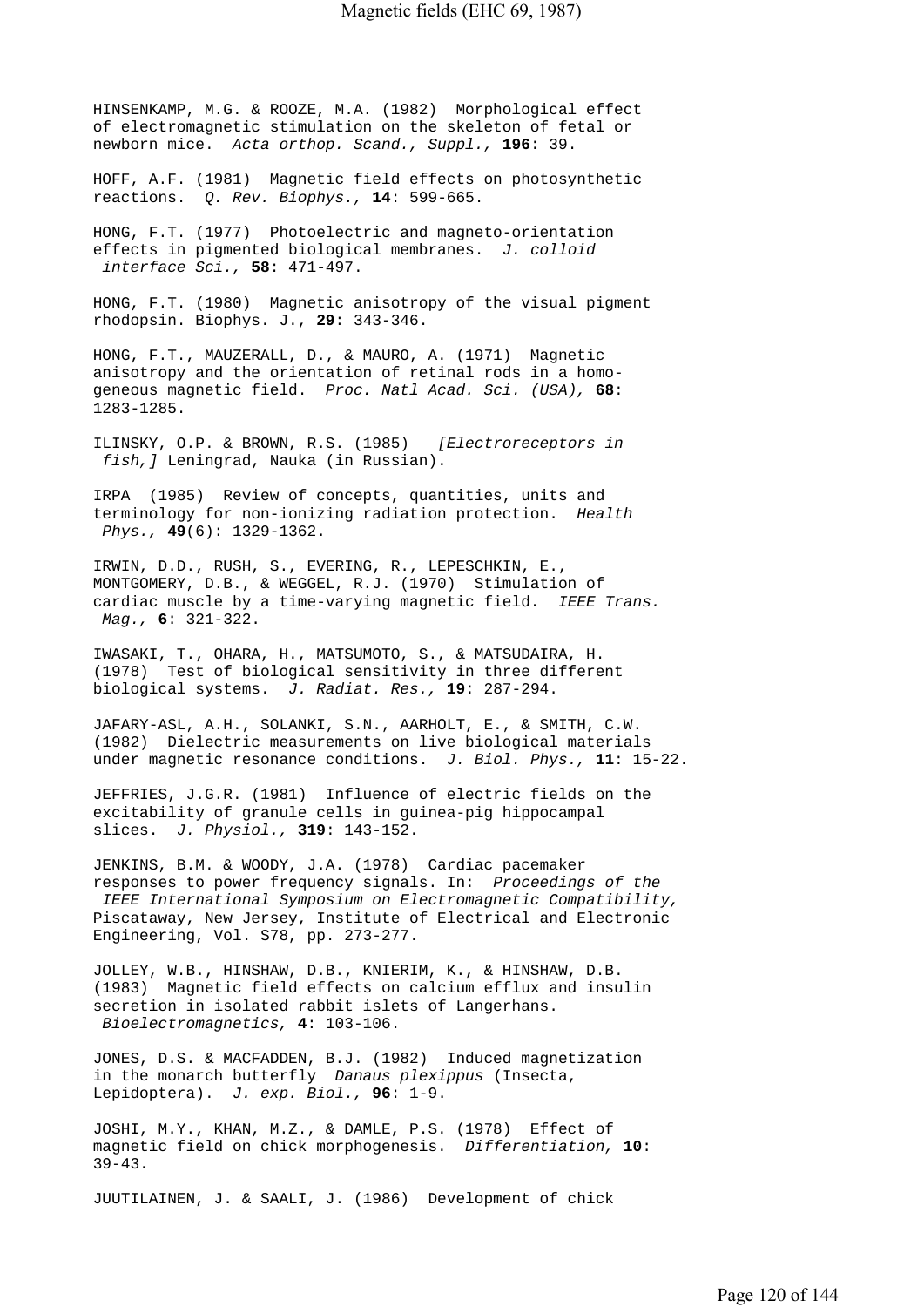embryos in 1 Hz to 100 kHz magnetic fields. *Radiat. environ. Biophys.,* **25**: 135-140.

JUUTILAINEN, J., HARRI, M., SAALI, K., & LAHTINEN, T. (1986) Effects of 100-Hz magnetic fields with various waveforms on the development of chick embryos. *Radiat. environ. Biophys.,*  **25**: 65-74.

KACZMAREK, L. (1977) Cation binding models for the interaction of membranes with EM fields. *Neurosci. Res. Program Bull.,* **15**: 54-60.

KALE, P.G. & BAUM, J.W. (1979) Genetic effects of strong magnetic fields in *Drosophila melanogaster.* I. Homogeneous fields ranging from 13 000 to 37 000 gauss. *Environ. Mutagen.,*  **1**: 371-374.

KALMIJN, A.J. (1974) The detection of electric fields from inanimate and animate sources other than electric organs. In: Autrum, H., Jung, R., Loewenstein, W.R., MacKay, D.M., & Teiber, H.L., ed. *Handbook of sensory physiology,* Berlin, Heidelberg, New York, Springer-Verlag, pp. 147-200.

KALMIJN, A.J. (1978) Experimental evidence of geomagnetic orientation in elasmobranch fishes. In: Schmidt-Koenig, K. & Keeton, W.T., ed. *Animal migration, navigation, and homing,*  Berlin, Heidelberg, New York, Springer-Verlag, pp. 347-353.

KALMIJN, A.J. (1981) Biophysics of geomagnetic field detection. *IEEE Trans. Mag.,* **17**: 1113-1124.

KALMIJN, A.J. (1982) Electric and magnetic field detection in elasmobranch fishes. *Science,* **218**: 916-918.

KALMIJN, A.J. (1984) Theory of electromagnetic orientation: a further analysis. In: Bolis, L., Keynes, R.D., & Maddrell, S.H.P., ed. *Comparative physiology of sensory systems,*  Cambridge, Cambridge University Press, pp. 525-560.

KANDIL, A. & ELASHMAWY, H. (1981) The anti-inflammatory potential of a magnetic band. *J. Drug Res.,* **12**: 127-130.

KARTASHEV, A.G., KALYUZHIN, V.A., & MIGALKIN, I.V. (1978) [Effect of weak magnetic field on rate of glycolytic reaction of *Saccharomyces cerevisiae.* ] *Kosm. biol. aviakosm. Med.,* **12**: 76-77 (in Russian).

KAUNE, W.T. (1985) Coupling of living organisms to ELF electric and magnetic fields. In: *Biological and human health effects of extremely low frequency electromagnetic fields,*  Arlington, Virginia, American Institute of Biological Sciences, pp. 25-60.

KAUNE, W.T. & CURLEY, R. (1986) Induction of currents in humans and animals by ELF magnetic fields. In: *Proceedings of the 8th Annual Meeting of the Bioelectromagnetics Society, Madison, Wisconsin, 1-5 June,* Gaithersburg, Maryland, Bioelectromagnetics Society, p. 17.

KAVALIERS, M., OSSENKOPP, K.P., & HIRST, M. (1984) Magnetic fields abolish the enhanced nocturnal analgesic response to morphine in mice. *Physiol. Behav.,* **32**: 261-264.

KEETON, W.T. (1971) Magnets interfere with pigeon homing.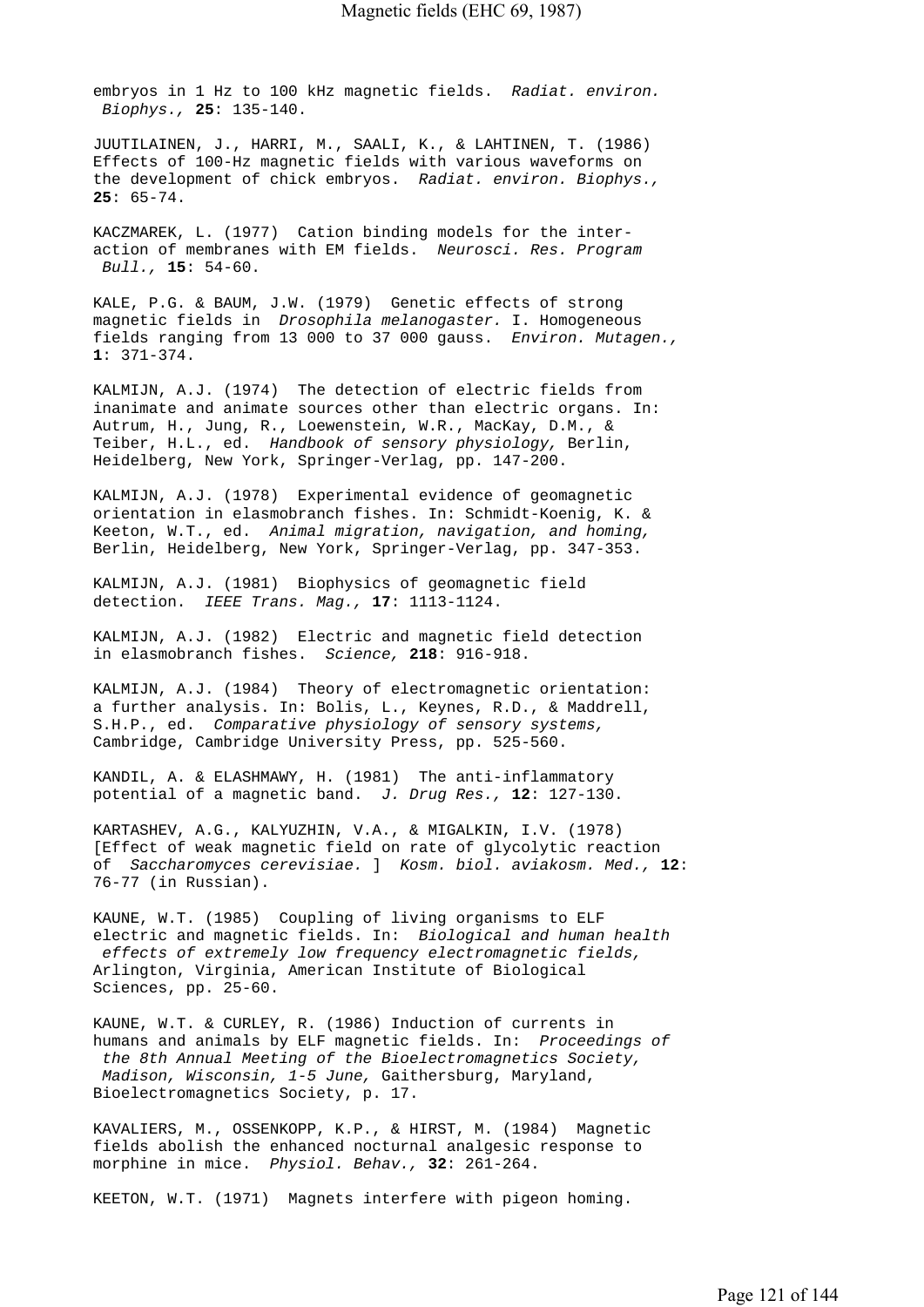*Proc. Natl Acad. Sci. (USA),* **68**: 102-106.

KHOLODOV, YU.A. (1964) Effects on the central nervous system. In: Barnothy, M.F., ed. *Biological effects of magnetic fields,* New York, London, Plenum Press, Vol. 1, pp. 196-200.

KHOLODOV, YU.A. (1966) *[Effect of electromagnetic and magnetic fields on the central nervous system,]* Moscow, Nauka (in Russian).

KHOLODOV, YU.A., ed. (1974) *Influence of magnetic fields on biological objects,* Springfield, Virginia, National Technical Information Service (NTIS Report No. JPRS 63038).

KHOLODOV, YU.A. (1981) [Peculiarities of the nervous system responses upon intensified magnetic fields.] *Vopr. Kurort.*, **4**: 5-9 (in Russian).

KHOLODOV, YU.A. (1982) *[The brain in electromagnetic fields,]* Moscow, Nauka, p. 120 (in Russian).

KHOLODOV, YU.A. & BERLIN, YU.V. (1984) [Sensory reactions in man during interactions with magnetic fields.] In: *[Electro magnetic fields in the biosphere. II. Biological effects of electromagnetic fields,]* Moscow, Nauka, pp. 83-89 (in Russian).

KHOLODOV, YU.A. & SHISHLO, M.A. (1980) *[Electromagnetic fields in physiology,]* Moscow, Nauka (in Russian).

KHOLODOV, YU.A., ALEXANDROVSKAYA, M.M., LUKJANOVA, S.N., & UDAROVA, N.S. (1969) Investigations of the reactions of mammalian brain to static magnetic fields. In: Barnothy, M., ed. *Biological effects of magnetic fields,* New York, London, Plenum Press, Vol. 2, pp. 215-225.

KIRSCHVINK, J.L. (1981) Ferromagnetic crystals (magnetite?) in human tissue. *J. exp. Biol.,* **92**: 333-335.

KIRSCHVINK, J.L. & LOWENSTAM, H.A. (1979) Mineralization and magnetization of chiton teeth: paleomagnetic, sedimentologic, and biologic implications of organic magnetite. *Earth planet. Sci. Lett.,* **44**: 193-204.

KLEIMENOVA, N.G. (1963) [Current concepts on the nature of high-frequency variations of the earth's electromagnetic field.] *Izv. Av. SSR,* **12**: 1798-1813 (in Russian).

KLIMOVSKAYA, L.D. & MASLOVA, A.F. (1981) Stationary magnetic fields and reticular influences on adrenergic and cholinergic systems. *Kosm. biol. aviakosm. Med.,* **15**: 74-76.

KLIMOVSKAYA, L.D. & MASLOVA, A.F. (1983) Dynamics of changes in catecholamine and acetylcholine of blood during long-term exposure to high-induction stationary magnetic fields. *Izv. Akad. Nauk SSR (Ser. Biol.),* **4**: 606-608.

KOLESOVA, N.I., VOLOSHINA, E.I., & UDINTSEV, N.A. (1978) Pathogenesis of insulin deficiency under the effect of an alternating magnetic field of industrial frequency. *Patol. fiziol. Eksp.,* **6**: 71-73.

KOLIN, A., BRILL, N.Q., & BROMBERG, P.J. (1959) Stimulation of irritable tissues by means of an alternating magnetic field. *Proc. Soc. Exp. Biol. Med. (NY),* **102**: 251-253.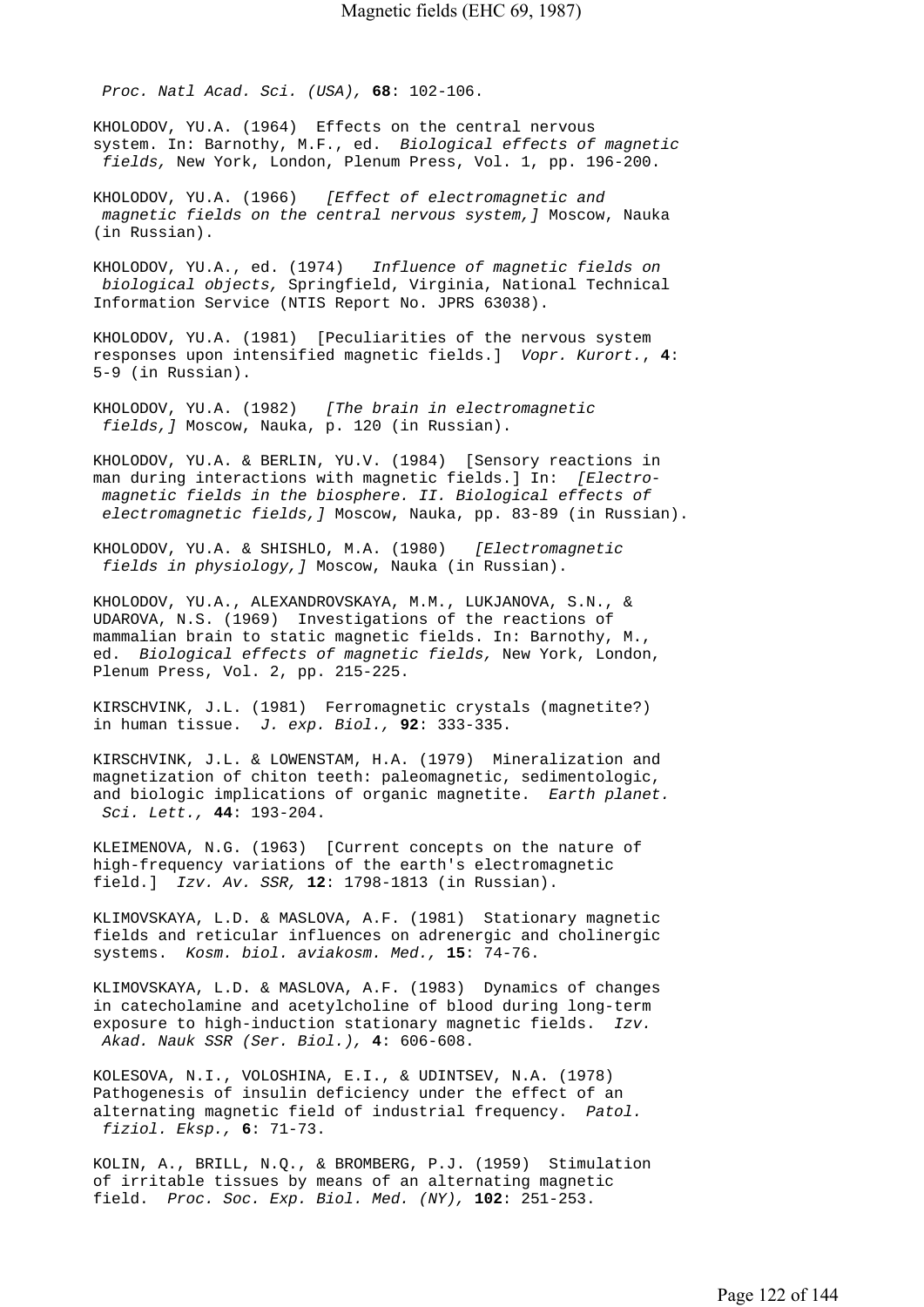KOLODUB, F.A. & CHERNYSHEVA, O.N. (1980) Special features of carbohydrate-energy and nitrogen metabolism in the rat brain under the influence of magnetic fields of commercial frequency. *Ukr. biokhim. Zh.*, **3**: 299-303.

KOLODUB, F.A., CHERNYSHEVA, O.N., & EVTUSHENKO, G.I. (1981) [Mycocardial metabolic disturbances in rats exposed to alternating magnetic fields with different parameters.] *Kardio logiia,* **21**: 82-85 (in Russian with English abstract).

KOMOLOVA, G.S., ERYGIN, G.D., VASIL'EVA, T.B., & EGOROV, I.A. (1972) Effect of a high-intensity constant magnetic field on enzymatic hydrolysis of nuclei acids. *Dokl. Akad. Nauk. SSR,*  **204**: 995-997.

KOPANOV, V.I. & SHAKULA, A.V. (1985) *The effect of a hypo geomagnetic field on biological objects,* Leningrad, Nauka, p. 73.

KOSSEL, F. (1982) Regulation and enforcement procedures, In: Suess, M.J., ed. *Non-ionizing radiation protection,*  Copenhagen, World Health Organization, Regional Office for Europe (WHO Regional Publications, European Series No. 10).

KRAUSE, K., CREMER-BARTELS, G., KUCH, L.E., & WEITKAMPER, U. (1984) [The influence of low magnetic field variations on human night vision acuity.] *Fortschr. Ophtalmol.,* **81**: 183-185 (in German).

KRAUSE, N. (1986) Exposure of people to static and time variable magnetic fields in technology, medicine, research, and public life: dosimetric aspects. In: Bernhardt, J.H., ed.  *Biological effects of static and extremely low frequency magnetic fields,* Munich, MMV Medizin Verlag, pp. 57-71.

KRONENBERG, S.S. & TENFORDE, T.S. (1979) *Cell growth in a low-intensity, 60-Hz magnetic field,* Berkeley, California, Lawrence Berkeley Laboratory (Report LBL-10050).

KREUGER, W.F., BRADLEY, J.W., GIAROLA, A.J., & DARUVALLA, S.R. (1972) Influence of low-level electric and magnetic fields on the growth of young chickens. *ISA Trans.,* **BM 72335**: 183-186.

LABES, M.M. (1966) A possible explanation for the effect of magnetic fields on biological systems. *Nature (Lond.),* **211**: 968.

LAMBDIN, J.D. (1978) *A comparison of measurement techniques to determine electric fields and magnetic flux under EHV overhead power transmission lines,* Las Vegas, Nevada, US Environmental Protection Agency (ORP/EAD 78-1).

LARKIN, R.P. & SUTHERLAND P.J. (1977) Migrating birds respond to Project Seafarer's electromagnetic field. *Science,*  **195**: 777-779.

LAWRENCE, A.F. & ADEY, W.R. (1982) Non-linear wave mechanisms in interactions between excitable tissue and electromagnetic fields. *Neurol. Res.,* **4**: 115-131.

LAWRENCE, A.F. & ADEY, W.R., ed. (1983) *Non-linear electrodynamics in biological systems,* New York, London,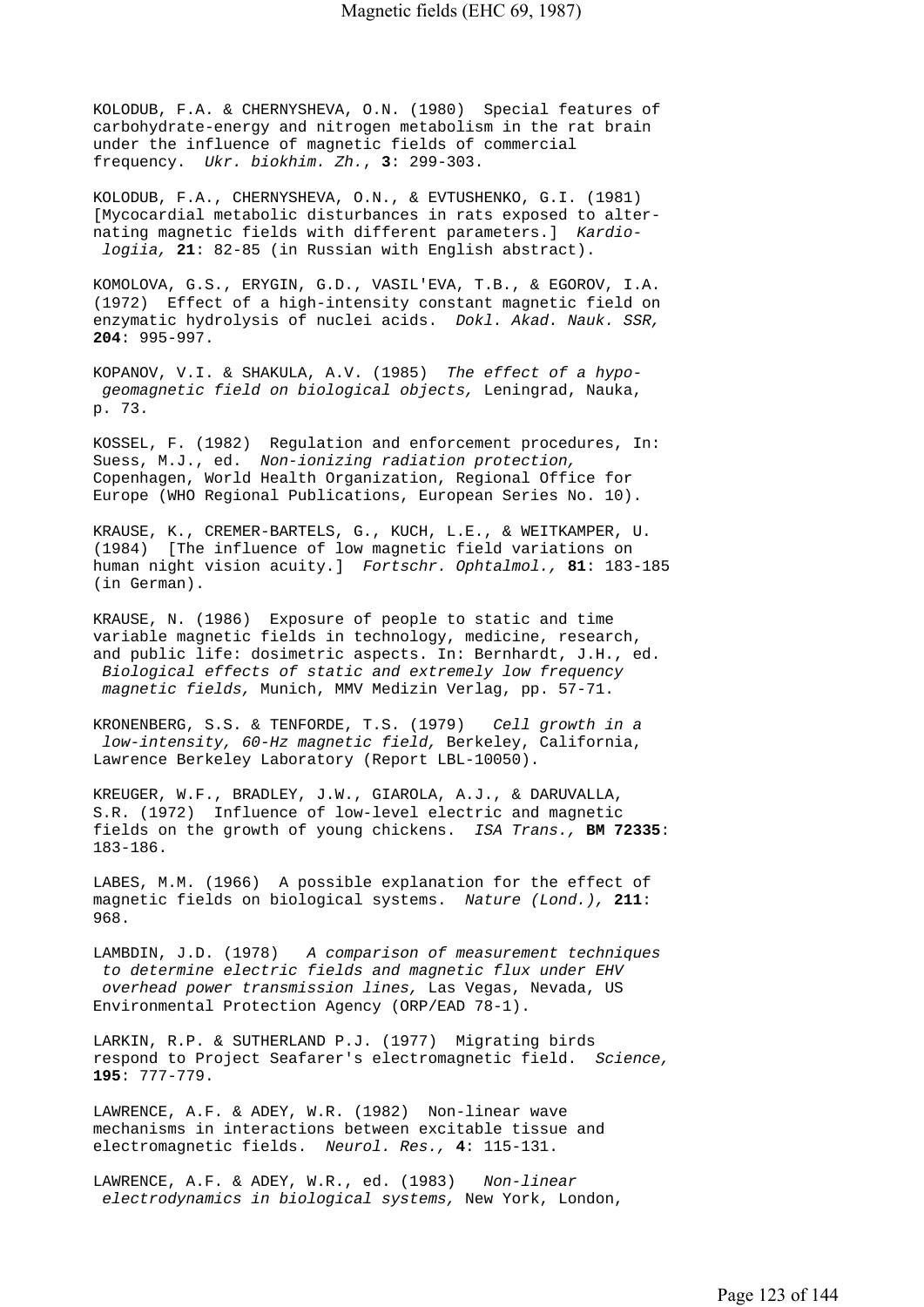Plenum Press, p. 603.

LEASK, M.J.M. (1977) A physicochemical mechanism for magnetic field detection by migratory birds and homing pigeons. *Nature (Lond.),* **267**: 144-145.

LEASK, M.J.M. (1978) Primitive models of magnetoreception. In: Schmidt-Koenig, K. & Keeton, W.T., ed. *Animal migration, navigation, and homing,* Berlin, Heidelberg, New York, Springer-Verlag, pp. 318-322.

LEE, J.M., BRUNKE, J.H., LEE, G.E., REINER, G.L., & SHON, F.L. (1982) *Electrical and biological effects of trans mission lines: a review,* Portland, Oregon, US Department of Energy, Bonneville Power Administration.

LEE, P.H. & WEIS, J.J. (1980) Effects of magnetic fields on regeneration in fiddler crabs. *Biol. Bull.,* 159-681.

LEVENGOOD, W.C. (1966) Cytogenetic variations induced with a magnetic probe. *Nature (Lond.),* **209**: 1009-1013.

LEVENGOOD, W.C. (1967) Morphogenesis as influenced by locally-administered magnetic fields. *Biophys. J.,* **7**: 297-307.

LEVENGOOD, W.C. (1969) A new teratogenic agent applied to amphibian embryos. *J. Embryol. exp. Morphol.,* **21**: 23-31.

LIBERMAN, E.A., VAINTSVAIG, M.N., & TSOFINA, L.M. (1959) [The effect of a constant magnetic field on the excitation threshold of isolated frog nerve.] *Biofizika,* **4**: 505-506 (in Russian with English abstract).

LIBOFF, A.R. (1985) Cyclotron resonance in membrane transport. In: Chiabrera, A., Nicolini, C., & Schwan, H.P., ed. *Interactions between electromagnetic fields and cells,* New York, London, Plenum Press, pp. 281-296.

LIBOFF, A.R., WILLIAMS, T., Jr, STRONG, N.N., & WISTAR, R., Jr (1984) Time-varying magnetic fields: effect on DNA synthesis. *Science,* **223**: 818-820.

LIBOFF, A.R., THOMAS, J.R., & SCHROT, J. (1985) Magnetically induced behaviour modification in rats. In: *Proceedings of the 7th Annual Meeting of the Bioelectromagnetics Society, San Francisco, California, 16-20 June,* Gaithersburg, Maryland, Bioelectromagnetics Society, p. 22.

LIBOFF, R.L. (1980) Neuromagnetic thresholds. *J. theor. Biol.,* **83**: 427-436.

LIBURDY, R.P. & TENFORDE, T.S. (1986) Membrane responses to magnetic and electromagnetic fields. In: Maret, G., ed.  *Biophysical effects of steady magnetic fields,*  Berlin, Heidelberg, New York, Springer-Verlag.

LIBURDY, R.P., TENFORDE, T.S., & MAGIN, R.L. (1986) Magnetic field-induced drug permeability in liposome vesicles. *Radiat. Res.,* **108**(1): 102-111.

LIN, R.S., DISCHINGER, P.C., CONDE, J., & FARRELL, K.P. (1985) Occupational exposure to electromagnetic fields and the occurrence of brain tumors: an analysis of possible association. *J. occup. Med.,* **27**: 413-419.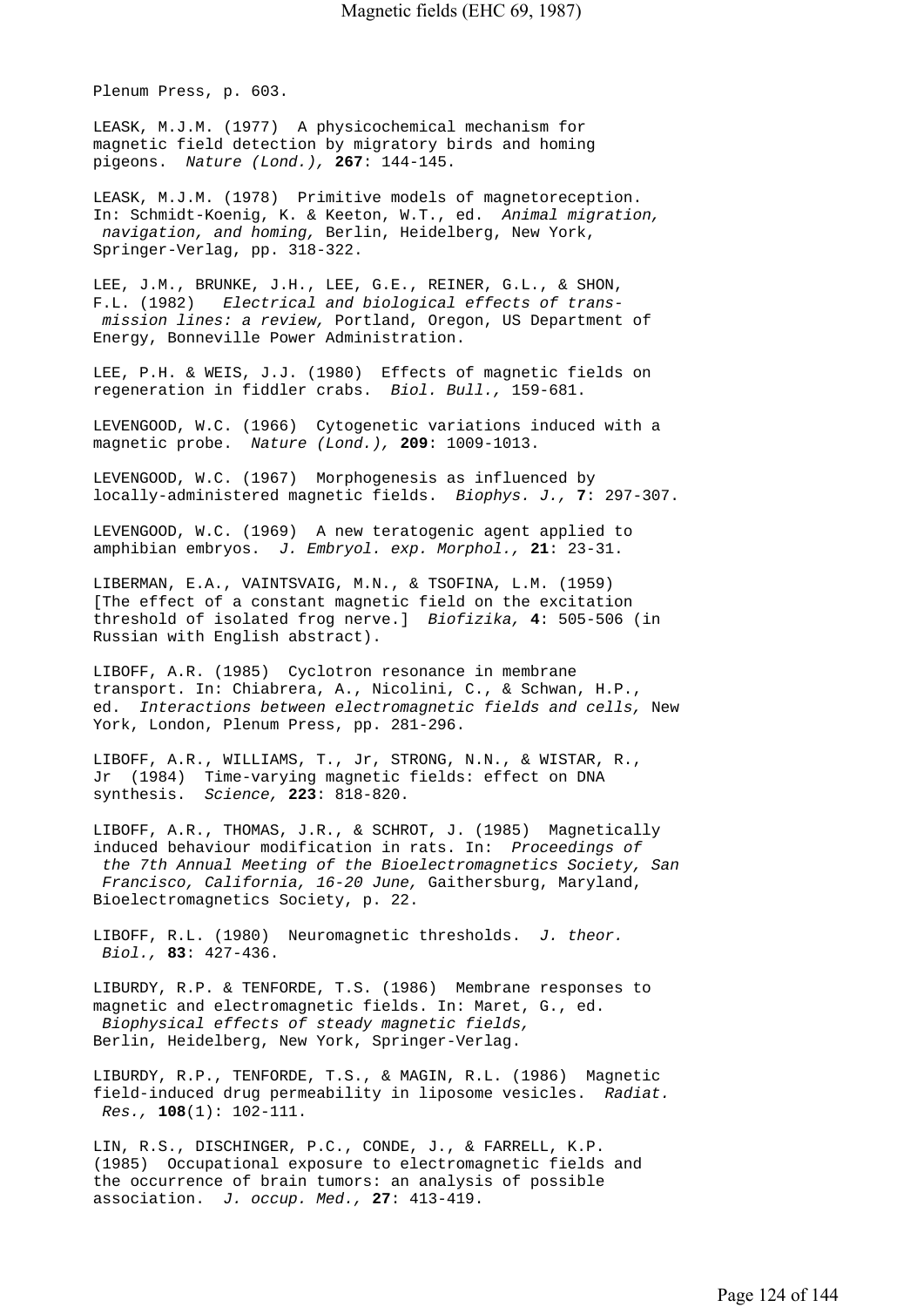LLNL (1985) *Working in magnetic fields,* Berkeley, University of California, Lawrence Livermore National Laboratory (Health and Safety Manual, Suppl. 26.12) (Revised by G. Miller, June 27).

LO, C.C., FUJITA, T.Y., & TENFORDE, T.S. (1986) A wide dynamic range portable 60 Hz magnetic dosimeter with data acquisition capabilities. *IEEE Trans. Nucl. Sci.,* **33**: 643-646.

LOVSUND, P., OBERG, P.A., & NILSSON, S.E.G. (1979) Influence on vision of extremely low frequency electromagnetic fields.  *Acta ophthalmol.,* **57**: 812-821.

LOVSUND, P., NILSSON, S.E.G., OBERG, P.A., & REUTER, T. (1980a) Magneto phosphens: a quantitative analysis of thresholds. *Med. biol. Eng. Comput.,* **18**: 326-334.

LOVSUND, P., OBERG, P.A., & NILSSON, S.E.G. (1980b) Magnetoand electrophosphenes: a comparative study. *Med. biol. Eng. Comput.,* **18**: 758-764.

LOVSUND, P., NILSSON, S.E.G., & OBERG, P.A. (1981) Influence on frog retina of alternating magnetic fields with special reference to ganglion cell activity. *Med. biol. Eng. Comput.,*  **19**: 679-685.

LOVSUND, P., OBERG, P.A., & NILSSON, S.E.G. (1982) ELF magnetic fields in electrosteel and welding industries. *Radio Sci.,* **17**(5S): 35S-38S.

LOWENSTAM, H.A. (1962) Magnetite in denticle capping in recent chitons *(Polyplacophora). Geol. Soc. Am. Bull.,* **73**: 435-438.

LUBEN, R.A., CAIN, C.D., CHEN, M.C., ROSEN, D.M., & ADEY, W.R. (1982) Effects of electromagnetic stimuli on bone and bone cells *in vitro:* inhibition of responses to parathyroid hormone by low-energy low-frequency fields. *Proc. Natl Acad. Sci. (USA),* **79**: 4180-4184.

LUNT, M.J. (1982) Magnetic and electric fields produced during pulsed magnetic field therapy for non-union of tibia.  *Med. biol. Eng. Comput.,* **20**: 501-511.

LYLE, D.B., SCHECTER, P., ADEY, W.R., & LUNDAK, R.L. (1983) Suppression of T-lymphocyte cytotoxicity following exposure to sinusoidally amplitude modulated HF fields. *Bioelectro magnetics,* **4**: 281-292.

LYU, B.N., YEFIMOV, M.L., KUL'SARTOV, V.K., & YAKUPOVA, R.M. (1978) [Movement of oxygen dissolved in liquid in a permanent magnetic field.] *Biofizika,* **23**: 159-161 (in Russian with English summary).

MAASS, J.A. & ASA, M.M. (1970) Contactless nerve stimulation and signal detection by inductive transducer. *IEEE Trans. Mag.,* **6**: 322-326.

MCDOWALL, M.E. (1983) Leukaemia mortality in electrical workers in England and Wales. *Lancet,* **8318**: 246.

MCDOWALL, M.E. (1986) Mortality of persons resident in the vicinity of electric transmission facilities. *Br. J. Cancer,*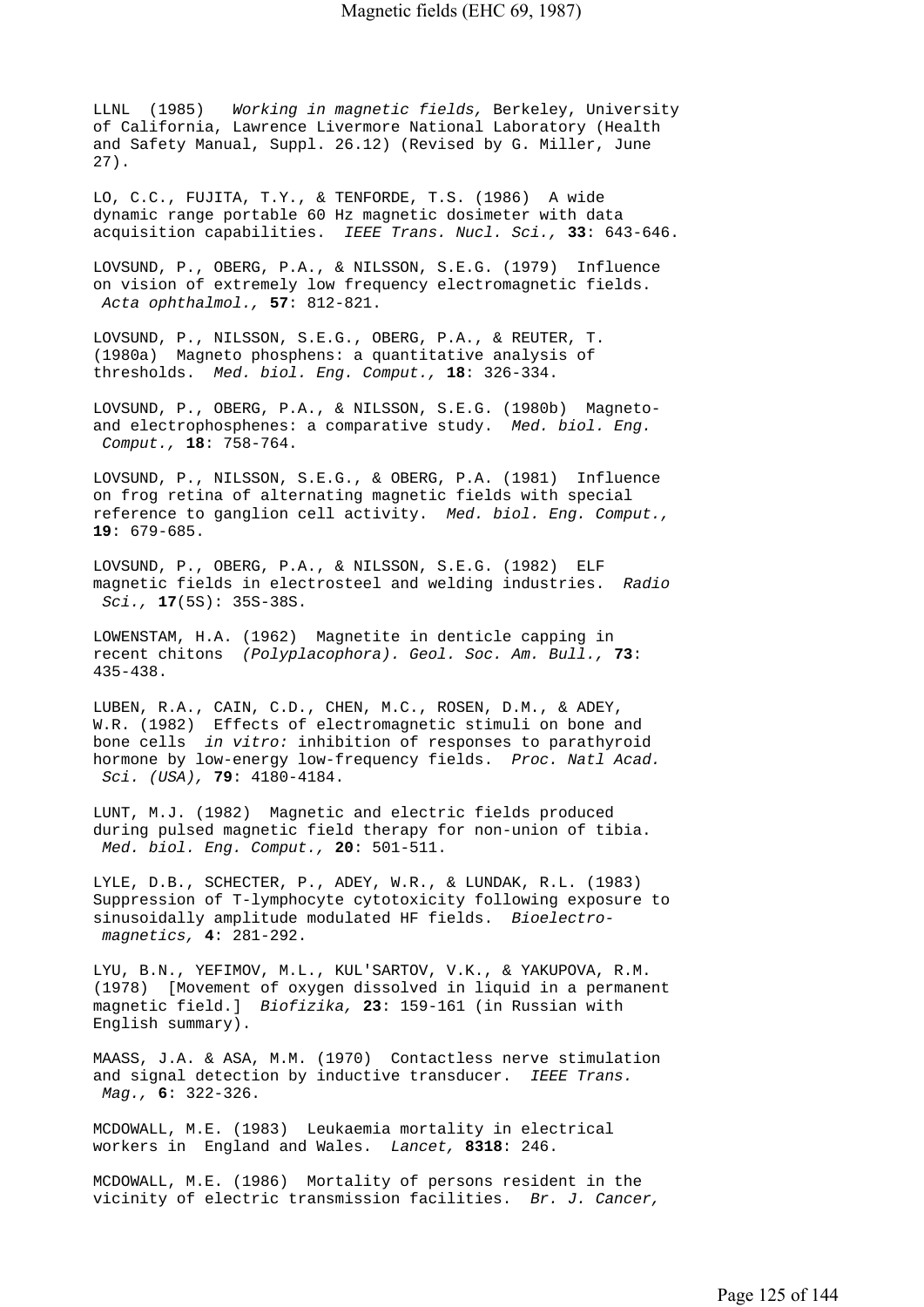**53**: 271-279.

MCLAUCHLAN, K.A. (1981) The effects of magnetic fields on chemical reactions. *Sci. Prog. (Oxford),* **67**: 509-529.

MCLEOD, B.R. & LIBOFF, A.R. (1986) Dynamic characteristics of membrane ions in multifield configurations of low-frequency electromagnetic radiation. *Bioelectromagnetics,* **7**: 177-189.

MCROBBIE, D. & FOSTER, M.A. (1984) Thresholds for biological effects of time-varying magnetic fields. *Clin. phys. physiol. Meas.,* **5**(2): 67-78.

MAFFEO, S., MILLER, M., & CARSTENSEN, E.L. (1984) Lack of effect of weak low frequency electromagnetic fields on chick embryogenesis. *J. Anat.,* **139**: 613-618.

MAGNUSSON, C.E. & STEVENS, H.C. (1911-12) Visual sensations caused by changes in the strength of a magnetic field. *Am. J. Physiol.,* **29**: 124-136.

MAHLUM, D.D. (1977) Biomagnetic effects: a consideration in fusion reactor development. *Environ. Health Perspect.,* **20**: 131-140.

MAHLUM, D.D., SIKOV, M.R., & DECKER, J.R. (1979) Dominant lethal studies in mice exposed to direct-current magnetic fields. In: Phillips, R.D., Gillis, M.F., Kaune, W.T., & Mahlum, D.D., ed. *Biological effects of extremely low frequency electromagnetic fields,* Springfield, Virginia, US Department of Energy, National Technical Information Service, pp. 474-484 (NTIS Report No. CONF-781016).

MALE, J.G., NORRIS, W.T., & WATTS, M.W. (1984) Human exposure to power frequency electric and magnetic fields. In:  *Proceedings of the 23rd Hanford Life Sciences Symposium on Interaction of Biological Systems with Static and ELF Electric and Magnetic Fields, ichland, Washington, 2-4 October,*  Springfield, Virginia, National Technical Information Service.

MALING, J.E., WEISSBLUTH, M., & JACOBS, E.E. (1965) Enzyme substrate reactions in high magnetic fields. *Biophys. J.,* **5**: 767-776.

MALININ, G.I., GREGORY, W.D., MORELLI, L., SHARMA, V.K., & HOUCK, J.C. (1976) Evidence of morphological and physiological transformation of mammalian cells by strong magnetic fields. *Science,* **194**: 844-846.

MANSFIELD, P. & MORRIS, P.G. (1982) NMR imaging in biomedicine. In: Waugh, J.S., ed. *Biomagnetic effects,* New York, Academic Press, Suppl. 2, pp. 247-252.

MANTELL, B. (1975) [Investigations into the effects on man of an alternating magnetic field at 50 Hz,] Freiburg, University of Freiburg (Ph.D. dissertation) (in German).

MARET, G. & DRANSFELD, K. (1977) Macromolecules and membranes in high magnetic fields. *Physica,* **86-88B**: 1077-1083.

MARET, G. & DRANSFELD, K. (1985) Biomolecules and polymers in high steady magnetic fields. In: Herlach, F., ed.  *Applications of strong and ultrastrong magnetic fields. Topics in applied physics,* Berlin, Heidelberg, New York, Springer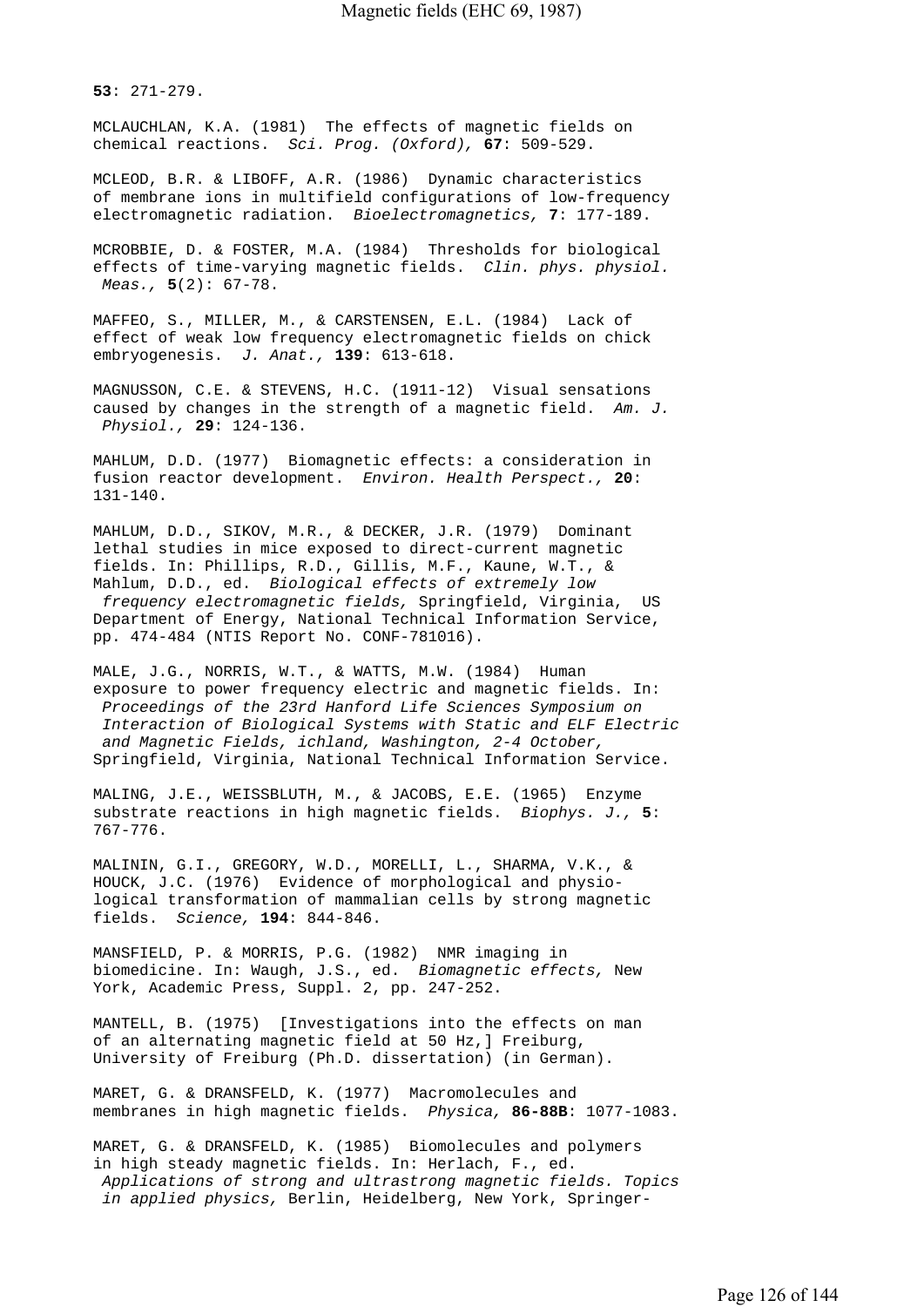Verlag, Vol. 57, pp. 143-204.

MARET, G., SCHICKFUS, M.V., MAYER, A., & DRANSFELD, K. (1975) Orientation of nucleic acids in high magnetic fields.  *Phys. Rev. Lett.,* **35**: 397-400.

MARKUZE, I.I., AMBARTSUMYAN, R.G., CHIBRIKIN, V.M., & PIRUZYAN, L.A. (1973) [Investigation of the PMP action on the alteration of the electrolyte concentration in the blood and organs of animals.] *Izv. Akad. Nauk SSR (Ser. Biol.),* **2**: 281-283 (in Russian).

MARSAKOVA, N.V. (1983) [CNS role in the iodine content changes within organs and tissues under variable H-field conditions.] *J. Kosm. biol. aviakosm. Med.,* **17**: 90-92 (in Russian).

MARSH, J.L., AMSTRONG, T.J., JACOBSON, A.P., & SMITH, R.G. (1982) Health effects of occupational exposure to steady magnetic fields. *Am. Ind. Hyg. Assoc. J.,* **43**(6): 387-394.

MARTIN, H. & LINDAUER, M. (1977) The effects of the earth's magnetic field on gravity orientation in the honeybee ( *Apis mellifica). J. comp. Physiol.,* **122**: 145.

MATHER, J.G. & BAKER, R.R. (1981) Magnetic sense of direction in woodmice for route-based navigation. *Nature (Lond.),* **291**: 152-155.

MATHUR, D.V. (1984) Review Article. Biomedical implications of the relaxation behaviour of water related to NMR imaging.  *Br. J. Radiol., 57,* **683**: 955-976.

MEDVEDEV, M.A., URAZAEV, A.M., & KULAKOV, I.U.A. (1976) [Effect of a constant and low frequency magnetic field on the behavioural and autonomic responses of the human operator.]  *Zh. Vyssh. Nerv. Deiat.,* **26**: 1131-1136 (in Russian with English abstract).

MELVILLE, D., PAUL, F., & ROATH, S. (1975) Direct magnetic separation of red cells from whole blood. *Nature (Lond.),* **255**: 706.

MICHEL-BEYERLE, M.E., SCHEER, H., SEIDLITZ, H., TEMPUS, D., & HABERKORN, R. (1979) Time-resolved magnetic field effect on triplet formation in photosynthetic reaction center of  *Rhodopseudomonas sphaeroides* R-26. *FEBS Lett.,* **100**: 9-12.

MILD, K.H., SANDSTROM, M., & LOVTRUP, S. (1981) Development of *Xenopus laevis* embryos in a static magnetic field.  *Bioelectromagnetics,* **2**: 199-201.

MILHAM, S., Jr. (1979) Mortality in aluminium reduction plant workers. *J. occup. Med.,* **21**: 475-480.

MILHAM, S., Jr. (1982) Mortality from leukaemia in workers exposed to electrical and magnetic fields. *New Engl. J. Med., 307*(4): 249.

MILHAM, S., Jr (1985a) Silent keys: leukaemia mortality in amateur radio operators. *Lancet,* **1**(8432): 812.

MILHAM, S., Jr (1985b) Mortality in workers exposed to electromagnetic fields. *Environ. Health Perspect.,* **62**: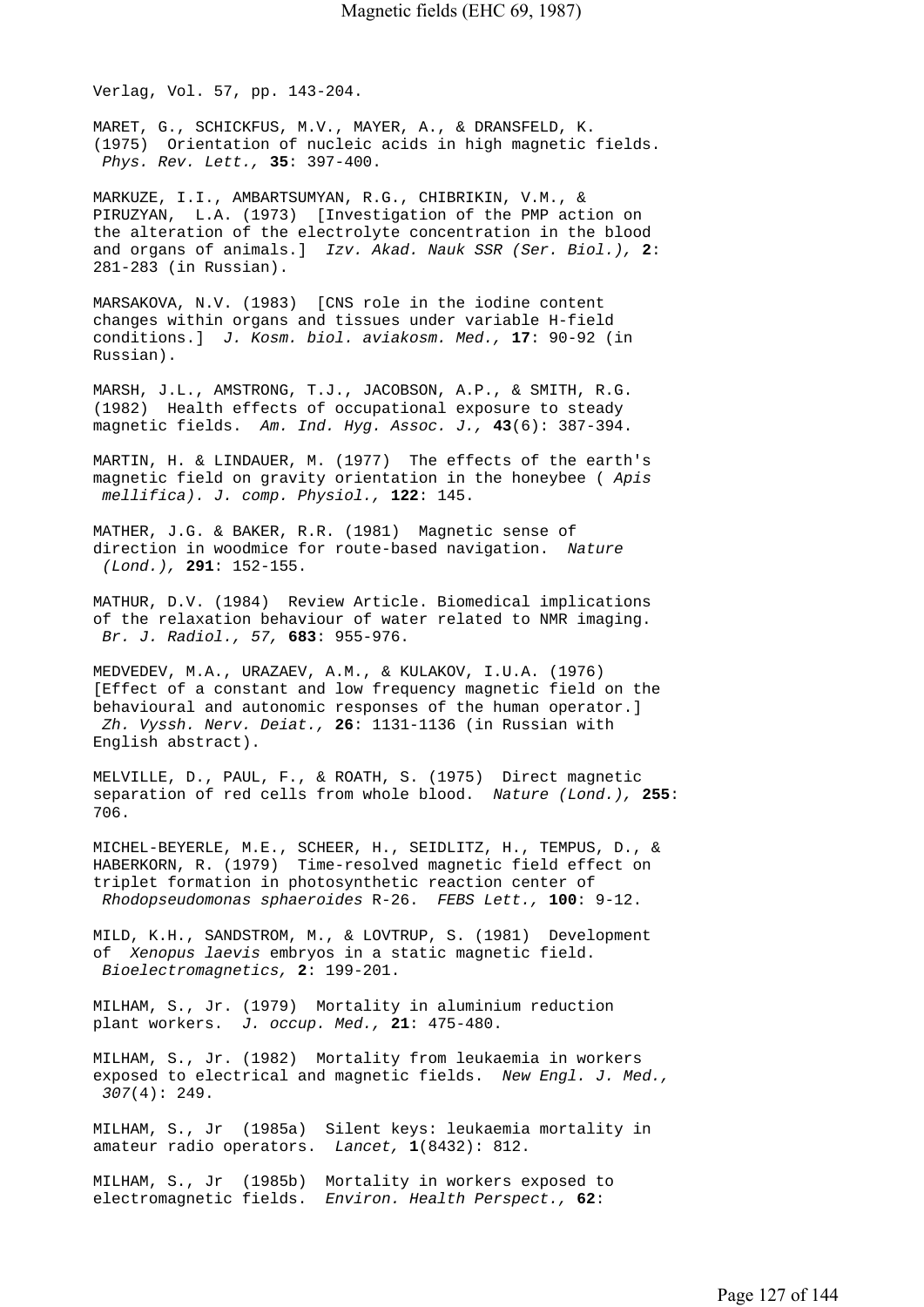297-300.

MILLER, M.W. (1980) Re: Electrical wiring configurations and childhood cancer. *Am. J. Epidemiol.,* **112**: 165-167.

MITBREIT, I.M. & MANYACHIN, V.D. (1984) *Influence of magnetic fields on the repair of bone,* Moscow, Nauka, pp. 292-296.

MITTLER, S. (1971) Failure of magnetism to influence production of X-ray induced sex-linked recessive lethals.  *Mutat. Res.,* **13**: 287-288.

MIZUSHIMA, Y., AKAOKA, I., & NISHIDA, Y. (1975) Effects of magnetic field on inflammation. *Experientia (Basel),* **21**: 1411-1412.

MOLIN, YU.N., SAGDEEV, R.Z., & SALIKHOV, K.M. (1979) Effects of magnetic field on radical reactions in solution. In: Vol'Pin, M.E., ed. *Soviet scientific review section B,* Vol. 1, pp. 1-67 (Chemistry Review Series).

MONTGOMERY, D.J. & SMITH, A.E. (1963) A search for biological effects of magnetic fields. *Biomed. Sci. Instrum.,*  **1**: 123.

MOSS, A.J. & CARSTENSEN, E. (1985) *Evaluation of the effects of electric fields on implanted cardiac pacemakers,* Palo Alto, California, Electric Power Research Institute, pp. 679-6.

MULAY, I.L. & MULAY, L.N. (1961) Effect of a magnetic field on Sarcoma 37 ascites tumour cells. *Nature (Lond.),* **190**: 1019.

MULAY, I.L. & MULAY, L.N. (1964) Effects on *Drosophila melanogaster* and S-37 tumour cells: postulates for magnetic field interactions. In: Barnothy, M.F., ed. *Biological effects of magnetic fields,* New York, London, Plenum Press, Vol. 1, pp. 146-169.

MULLER, K., HABERDITZL, W., & PRITZE, B. (1971) Examination of the influence of magnetic fields on chemical reactions. *Z. Phys. Chem.,* **248**: 185-192.

MURAYAMA, M. (1965) Orientation of sickle cell erythrocytes in a magnetic field. *Nature (Lond.),* **206**: 420-422.

MURRAY, J.C. & FARNDALE, R.W. (1985) Modulation of collagen production in cultured fibroblasts by a low-frequency, pulsed magnetic field. *Biochim. Biophys. Acta,* **838**: 98-105.

MYERS, A., CARTWRIGHT, J.A, BONNELL, J.A., MALE, J.C., & CARTWRIGHT, S.C. (1985) Overhead power lines and childhood cancer. In: *Proceedings of the International Conference on Electric and Magnetic Fields in Medicine and Biology, London, October 1985.*

NAHAS, G.G., BOCCALON, H., BERRYER, P., & WAGNER, B. (1975) Effects in rodents of a 1-month exposure to magnetic fields (200-1200 Gauss). *Aviat. Space environ. Med.,* **46**: 1161-1163.

NAKAGAWA, M. (1979) Effects of magnetic fields on fertility, general reproductive performance and growth of mice. *Jpn J. Hyg.,* **34**: 488-495.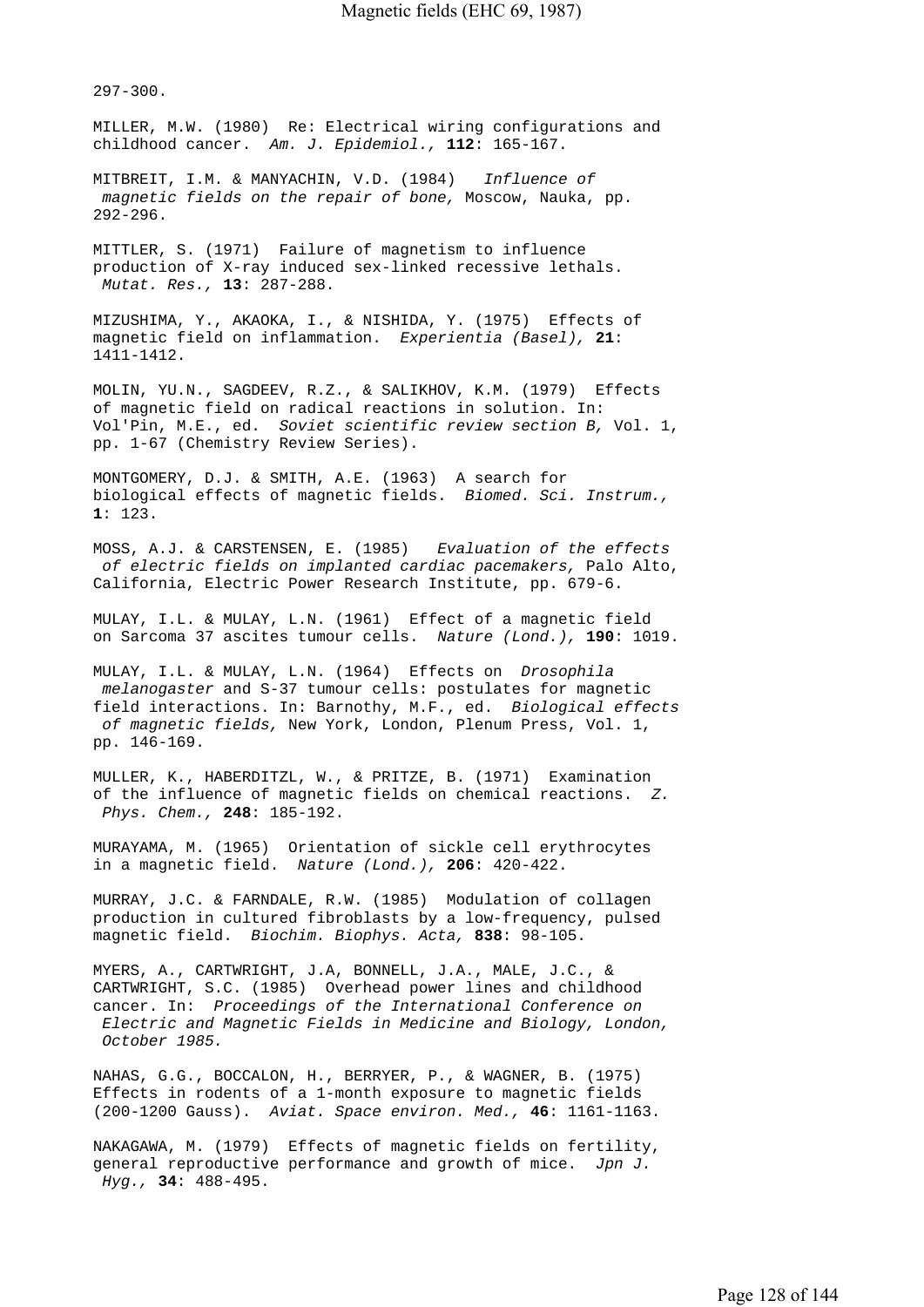NAKAGAWA, M., MUROYA, H., MATSUDA, Y., & TSUKAMOTO, H. (1980) [Effects of static magnetic field on some lipid and protein metabolic processes of rabbit.] *J. Transp. Med.,* **34**: 376-384 (in Japanese).

NAKHIL'NITSKAYA, Z.N., MASTRYUKOVA, V.M., ANDRIANOV, L.A., & BOROUKINA, A.G. (1978) [Organism response to "zero magnetic fields" impact.] *Kosm. biol. aviakosm. Med.,* **12**(2): 74-76 (in Russian).

NATH, R., SCHULZ, R.J., & BONGIORNI, P. (1980) Response to mammalian cells irradiated with 30MV X-rays in the presence of a uniform 20-kilogauss magnetic field. *Int. J. Radiat. Biol.,*  **38**: 285-292.

NAZAROVA, N.M., LIVSHITZ, V.A., ANZIN, V.B., VESELAGO, V.G., & KUZENTSOV, A.N. (1982) [Hydrolysis of globular proteins by trypsin in a strong magnetic field.] *Biofizika,* **27**: 720 (in Russian with English abstract).

NEUGEBAUER, D.-CH., BLAUROCK, A.E., & WORCESTER, D.L. (1977) Magnetic orientation of purple membranes demonstrated by optical measurements and neutron scattering. *Fed. Eur. Biomed. Soc. Lett.,* **78**: 31-35.

NEURATH, P.W. (1968) High gradient magnetic field inhibits embryonic development of frogs. *Nature (Lond.),* **219**: 1358-1359.

NEW, P.F.J., ROSEN, B.R., BRADY, T.J., BUONANNO, F.S., KISTLER, J.P., BURT, C.T., HINSHAW, W.S., NEWHOUSE, J.H., POHOST, G.M., & TAVERAS, J.M. (1983) Potential hazards and artifacts of ferromagnetic and non-ferromagnetic surgical and dental materials and devices in magnetic resonance imaging.  *Radiology,* **147**: 139-148.

NORTON, L.A. (1982) Effects of a pulsed electromagnetic field on a mixed chondroblastic tissue culture. *Clin. orthop. relat. Res.,* **167**: 280-290.

NRPB (1981) Exposure to nuclear magnetic resonance clinical imaging. *Radiography,* **47**(563): 258-260.

NRPB (1983) Ad hoc Advisory Group on Nuclear Magnetic Resonance Clinical Imaging: Revised guidance on acceptable limits of exposure during nuclear resonance clinical imaging.  *Br. J. Radiol.,* **56**: 974-977.

NRPB (1984) *Advice on acceptable limits of exposure to nuclear magnetic resonance clinical imaging,* Chilton, Didcot, Oxon, H.M. Stationery Office.

OBERG, P.A. (1973) Magnetic stimulation of nerve tissue.  *Med. biol. Eng.,* **11**: 55-64.

ODINTSOV, Y.N. (1965) [The effect of a magnetic field on the natural resistance of white mice to *Listeria* infection.] *Tr. Tomsk. Vaktsyn. Syvorotok,* **16**: 234-238 (in Russian with English abstract).

OGRODNIK, A., KRUGER, H.W., ORTHUBER, H., HABERKORN, R., MICHEL-BEYERLE, M.E., & SCHEER, H. (1982) Recombination dynamics in bacterial photosynthetic reaction centers.  *Biophys. J.,* **39**: 91-99.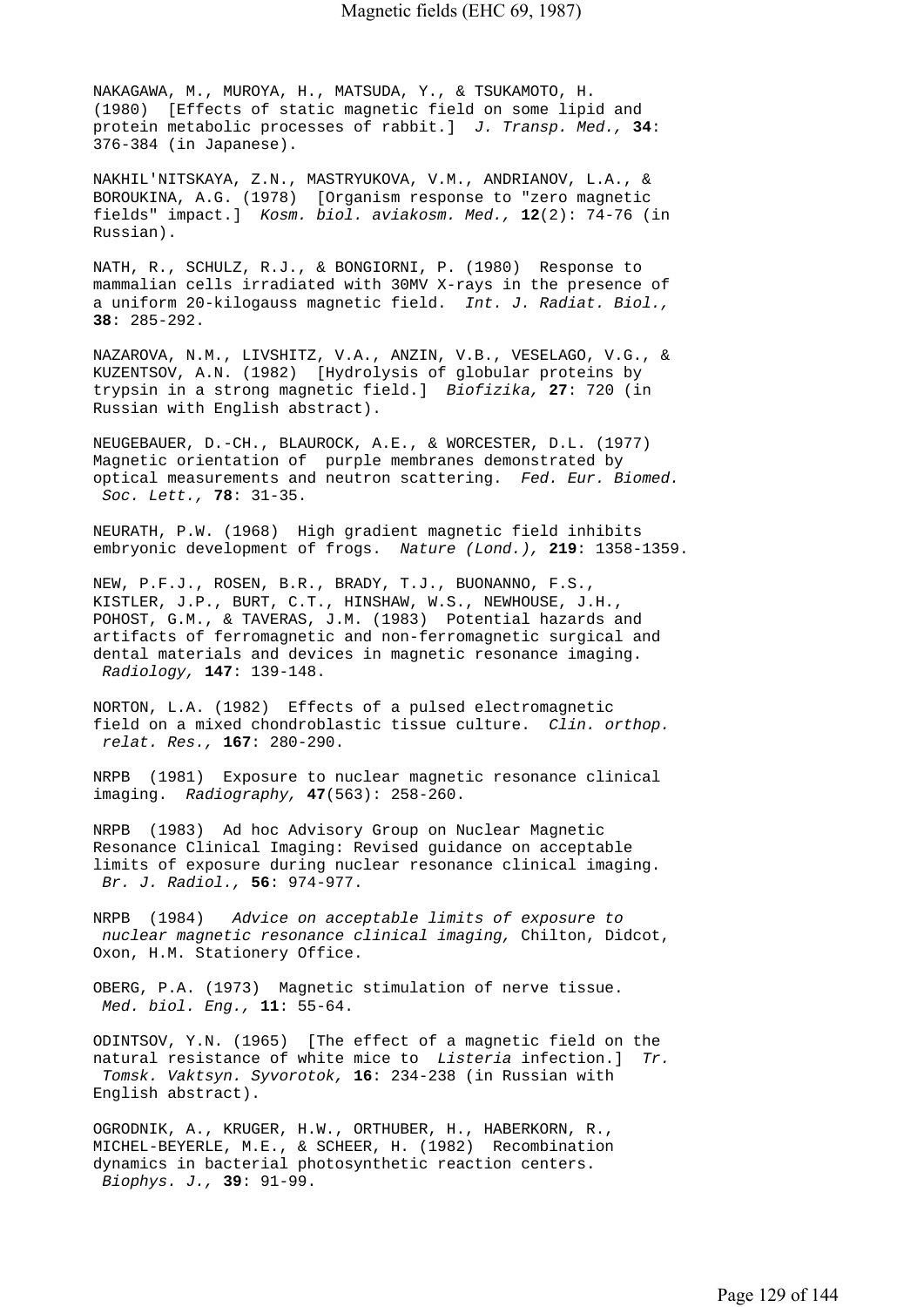OLCESE, J. & REUSS, S. (1986) Magnetic field effects on pineal gland melatonin synthesis: comparative studies on albino and pigmented rodents. *Brain Res.,* **369**: 365-368.

OLCESE, J., REUSS, S., & VOLLRATH, L. (1985) Evidence for the involvement of the visual system in mediating magnetic field effects on pineal melatonin synthesis in the rat. *Brain Res.,* **333**: 382-384.

OLIN, R., VAGERO, D., & AHLBOM, A. (1985) Mortality experience of electrical engineers. *Br. J. ind. Med.,* **42**: 211-212.

OSSENKOPP, K.-P. & SHAPIRO, J. (1972) Effects of prenatal exposure to a 0.5 Hz low-intensity rotating magnetic field on White Peking ducklings. *Am. Zool.,* **12**: 650.

OSSENKOPP, K.-P., KOLTEK, W.T., & PERSINGER, M.A. (1972) Prenatal exposure to an extremely low frequency-low intensity rotating magnetic field and increase in thyroid and testicle weight in rats. *Dev. Psychobiol.,* **5**: 275-285.

PAPI, F., MESCHINI, E., & BALDACCINI, N.E. (1983) Homing behaviour of pigeons released after having been placed in alternating magnetic fields. *Comp. Biochem. Biophys.,* **76A**: 673-682

PAUL, F., ROATH, S., & MELVILLE, D. (1978) Differential blood cell separation using a high gradient magnetic field.  *Br. J. Haematol.,* **38**: 273-280.

PAUTRIZEL, R., PRIORE, A., BERLUREAU, F., & PAUTRIZEL, A.N. (1969) Stimulation, par des moyens physiques, des défenses de la souris et du rat contre la trypanosomose expérimentale. *C. R. Acad. Sci. (Paris) Ser. D.,* **268**: 1889-1892.

PAVLICEK, W., GEISINGER, M., CASTLE, L., BORKOWSKI, G.P., MEANEY, T.F., BREAM, B.L., & GALLAGHER, J.H. (1983) The effects of nuclear magnetic resonance on patients with cardiac pacemakers. *Radiology,* **147**: 149-153.

PEARCE, N.E., SHEPPARD, R.A., HOWARD, J.K., FRASER, J., & LILLEY, B.M. (1985) Leukaemia in electrical workers in New Zealand. *Lancet,* **1**(8432): 811-812.

PELYHE, I., MESZAROS, I., & SARVARI, E. (1973) Effects of static magnetic field on the establishment of conditioned electrodefensive reflex in the rat. *Acta physiol. Acad. Sci. Hung.,* **43**: 125-132.

PERAKIS, N. (1947) Sur la croissance des cultures de fibroblastes dans un champ magnétique. *Acta anat.,* **4**: 225.

PEREIRA, M.R., NUTINI, L.G., FARDON, J.C., & COOK, E.S. (1967) Cellular respiration in intermittent magnetic fields.  *Proc. Soc. Exp. Biol. Med.,* **124**: 573-576.

PERRY, F.S., REICHMANIS, M., MARINO, A.A., & BECKER, R.O. (1981) Environmental power frequency magnetic fields and suicide. *Health Phys.,* **41**: 267-277.

PERSINGER, M.A. (1969) Open-field behaviour in rats exposed prenatally to a low intensity-low frequency, rotating magnetic field. *Dev. Psychobiol.,* **2**: 168-171.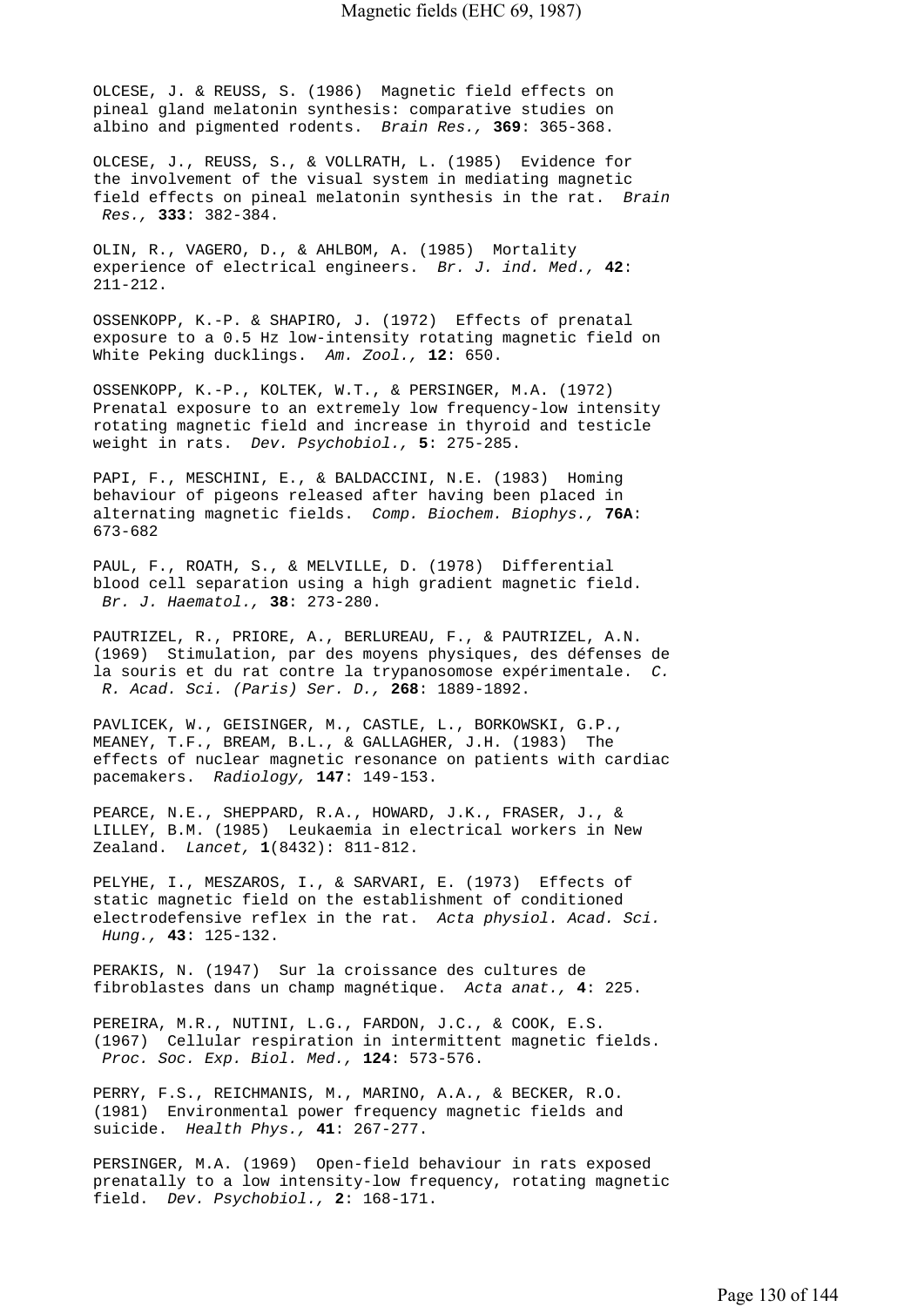PERSINGER, M.A. & CODERRE, D.J. (1978) Thymus mast cell numbers following perinatal and adult exposures to low intensity 0.5 Hz magnetic fields. *Int. J. Biometeorol.,* **22**: 123-128.

PERSINGER, M.A. & FOSTER, W.S. (1970) ELF rotating magnetic fields: prenatal exposure and adult behaviour. *Arch. Met. Geoph. Biokl. (Ser. B),* **18**: 363-369.

PERSINGER, M.A. & PEAR, J.J. (1972) Prenatal exposure to an ELF-rotating magnetic field and subsequent increase in conditioned suppression. *Dev. Psychobiol.,* **5**: 269-274.

PERSINGER, M.A., OSSENKOPP, K.-P., & GLAVIN, G.B. (1972) Behavioural changes in adult rats exposed to ELF magnetic fields. *Int. J. Biometeorol.,* **16**: 155-162.

PERSINGER, M.A., LAFRENIERE, G.F., & CARREY, N.J. (1978) Thyroid morphology and wet organ weight changes in rats exposed to different low intensity 0.5 Hz magnetic fields and pre-experimental caging conditions. *Int. J. Biometeorol.,* **22**: 67-73.

PERSSON, B.R.R. & STAHLBERG, F. (1984) *Potential health hazards and safety aspects of clinical NMR examinations,* Lund, Radiation Physics Departments.

PHILLIPS, J.L., WINTERS, W.D., & RUTLEDGE, L. (1986a) In vitro exposure to electromagnetic fields: changes in tumour cell properties. *Int. J. Radiat. Biol.,* **49**(3): 463-469.

PHILLIPS, J.L., RUTLEDGE, L., & WINTERS, W.D. (1986b) Transferrin binding to two human colon carcinoma cell lines: characterization and effects of 60-Hz electromagnetic fields.  *Cancer Res.,* **46**: 239-244.

PILLA, A.A. (1979) Electrochemical information transfer and its possible role in the control of cell function. In: Brighton, C.T., Black, H., & Pollack, S.R., ed. *Electrical properties of bone and cartilage,* New York, London, Grune and Stratton, pp. 455-489.

PILLA, A.A., SECHAUD, P., & MCLEOD, B. (1983) Electrochemical and electrical aspects of low-frequency current induction in biological systems. *J. Biol. Phys.,* **11**: 51-57.

PIRUSYAN, L.A. & KUZNETSOV, A.N. (1983) [The study of mechanisms of constant and low frequency magnetic fields influence on the biological systems.] In: *[Proceedings of the USSR Academy of Sciences, November - December,]* Pushchino, USSR Academy of Sciences (Biological Series No. 6) (in Russian).

POLK, C. (1974) Sources, propagation, amplitude and temporal variation of extremely low frequency (0-100Hz) electromagnetic fields: In: Llaurado, J.G., Jances, A., & Battocletti, J.H., ed. *Biological and clinical effects of low frequency magnetic and electric fields,* Springfield, Illinois, Charles C. Thomas, pp. 21-48.

POLK, C. (1984) Motion of counterions on a cylindrical cell surface: a possible mechanism for the action of low-frequency, low-intensity magnetic fields which displays unsuspected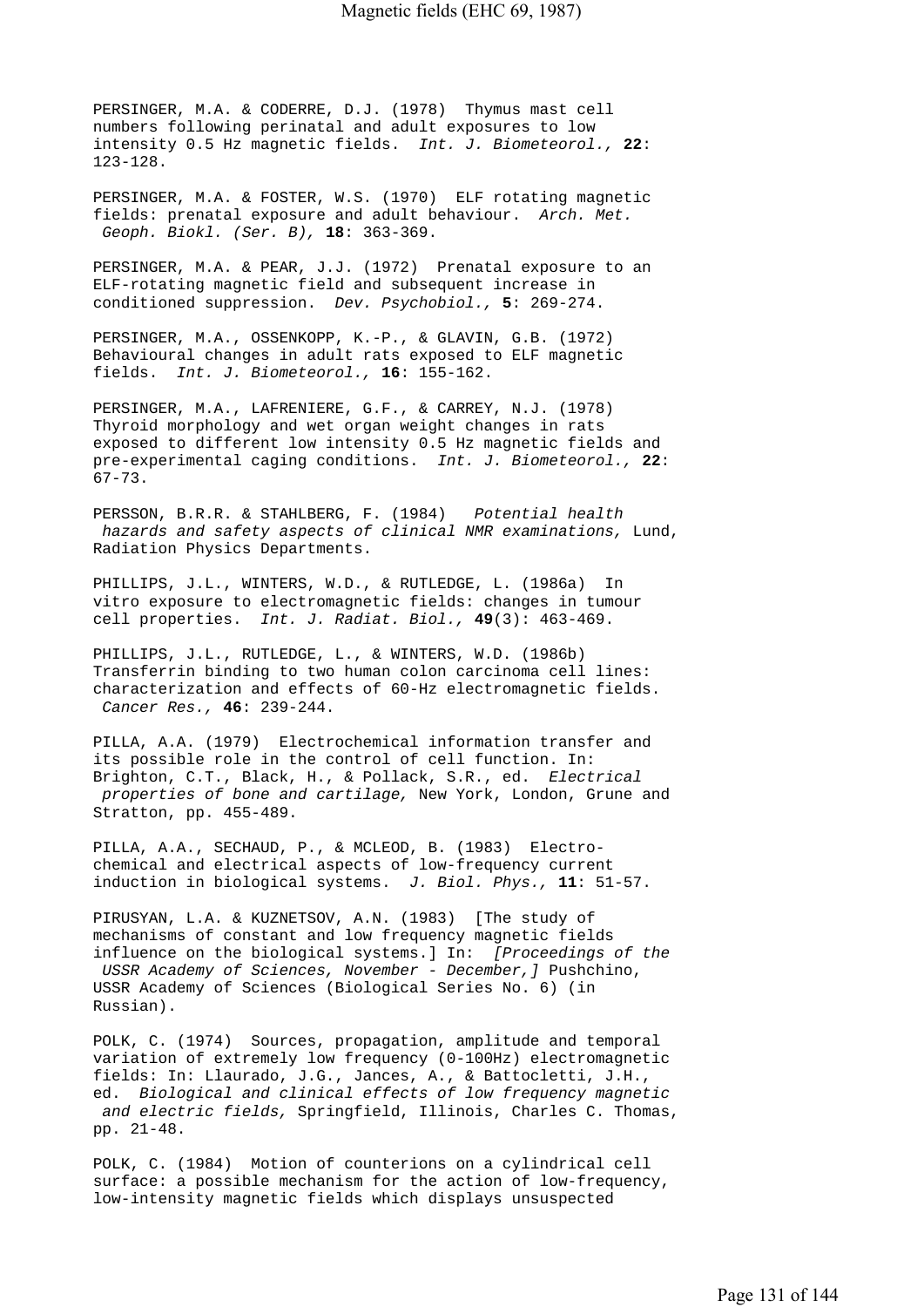frequency dependence. In: *Proceedings of the 23rd Hanford Life Sciences Symposium on Interaction of Biological Systems with Static and ELF Electric and Magnetic Fields, Richland, Washington, 2-4 October,* Springfield, Virginia, National Technical Information Service.

POLSON, M.J.R., BARKER, A.T., & FREESTON, I.L. (1982) Stimulation of nerve trunks with time-varying magnetic fields.  *Med. biol. Eng. Comput.,* **20**: 243-244.

PRESTI, D. & PETTIGREW, J.D. (1980) Ferromagnetic coupling to muscle receptors as a basis for geomagnetic field sensitivity in animals. *Nature (Lond.),* **285**: 99-101.

RABINOVITCH, B., MALING, J.E., & WEISSBLUTH, M. (1967a) Enzymesubstrate reactions in very high magnetic fields. I.  *Biophys. J.,* **7**: 187-204.

RABINOVITCH, B., MALING, J.E., & WEISSBLUTH, M. (1967b) Enzymesubstrate reactions in very high magnetic fields. II.  *Biophys. J.,* **7**: 319-327.

RABINOVITCH, E.Z., TARAN, Y.P., USACHEVA, M.D., EPSHTEYN, T.M., & KUZNETSOV, A.N. (1983) [The effect of constant magnetic field on human skin respiration in reparative and destructive processes.] *Biofizika,* **28**: 693-696 (in Russian with English abstract).

RAMIREZ, E., MONTEAGUDO, J.L., GARCIA-GARCIA, M., & DELGADO, J.M.R. (1983) Oviposition and development of *Drosophila*  modified by magnetic fields. *Bioelectromagnetics,* **4**: 315-326.

RAMON, C., AYAZ, M., & STREETER, D.D., Jr (1981) Inhibition of growth rate of *Escherichia coli* induced by extremely lowfrequency weak magnetic fields. *Bioelectromagnetics,* **2**: 285-289.

RATNER, S.C. (1976) Kinetic movements in magnetic fields of chitons with ferromagnetic structures. *Behav. Biol.,* **17**: 573-578.

RAYBOURN, M.S. (1983) The effects of direct-current magnetic fields on turtle retinas *in vitro. Science,* **220**: 715-717.

RENO, V.R. (1969) *Conduction velocity in nerve exposed to a high magnetic field,* Pensacola, Florida, Naval Aerospace Medical Institute (Report No. AD-699-171).

RENO, V.R. & NUTINI, L.G. (1963) Effect of magnetic field on tissue respiration. *Nature (Lond.),* **198**: 204-205.

RENO, V.R. & NUTINI, L.G. (1964) Tissue respiration. In: Barnothy, M.F., ed. *Biological effects of magnetic fields,* New York, London, Plenum Press, Vol. 1, pp. 211-217.

REPACHOLI, M.H. (1983a) Differentiation between biological effects and health hazards: scaling from animals. In: Grandolfo, M., Michaelson, S.M., & Rindi, A., ed. *Biological effects and dosimetry of non-ionizing radiation,* New York, London, Plenum Press, pp. 531-548.

REPACHOLI, M.H. (1983b) Development of standards-assessment of health hazards and other factors. In: Grandolfo, M., Michaelson, S.M., & Rindi, A., ed. *Biological effects and*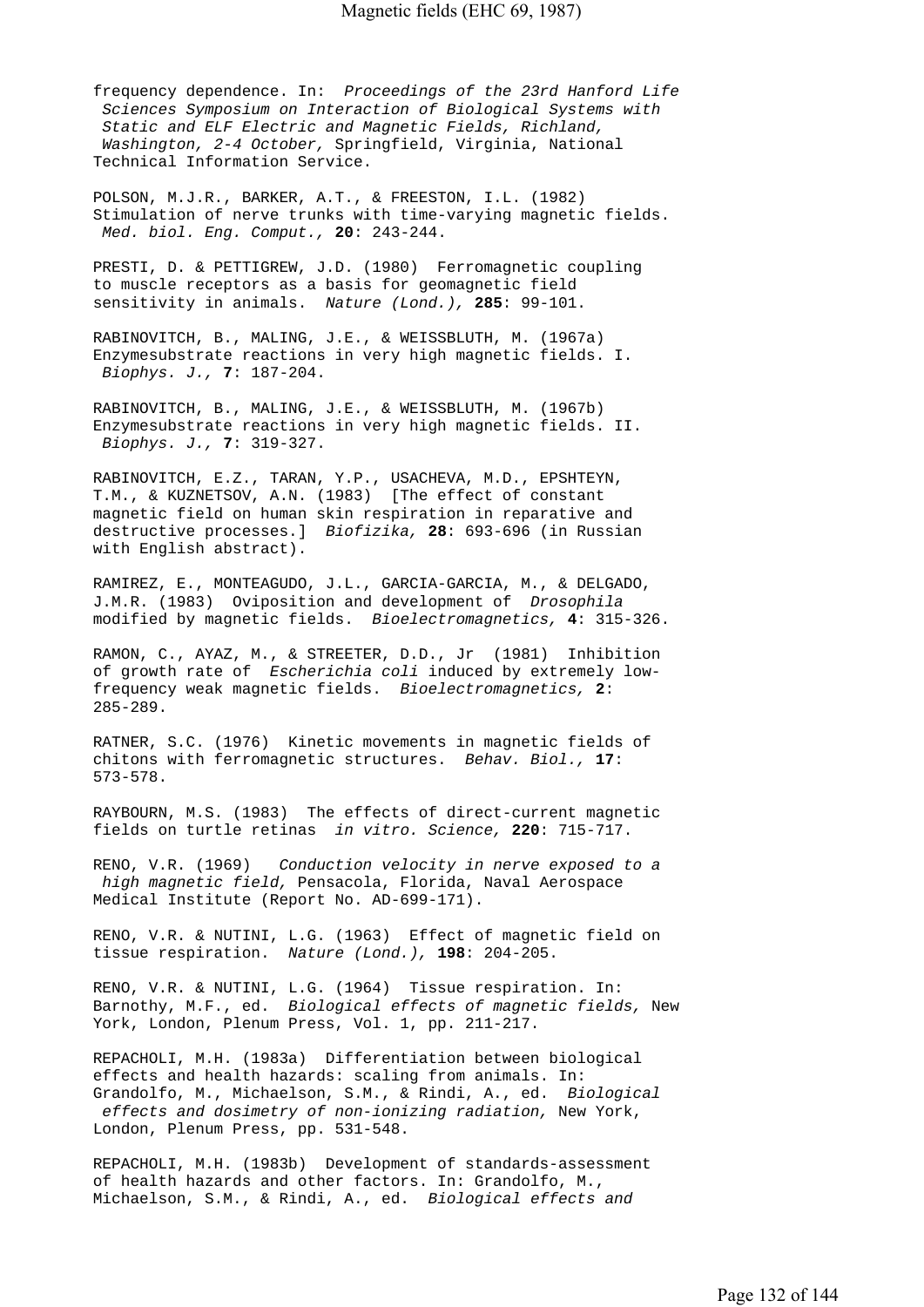*dosimetry of non-ionizing radiation,* New York, London, Plenum Press, pp. 611-625.

REPACHOLI, M.H. (1985a) Video display terminals - should operators be concerned? *Australas. phys. eng. Sci. Med.,* **8**(2): 51-61.

REPACHOLI, M.H. (1985b) Health risk assessment of static and ELF electric and magnetic fields (0-300Hz). In: Grandolfo, M., Michaelson, S., & Rindi, A., ed. *Biological effects and dosimetry of static and ELF electromagnetic fields,* New York, London, Plenum Press.

REPACHOLI, M.H. (1986) Limits of human exposure to magnetic fields. In: Bernhardt, J.H., ed. *Biological effects of static and extremely low frequency magnetic fields,* Munich, MMV Medizin Verlag, pp. 171-180.

REUSS, S. & OLCESE, J. (1986) Magnetic field effects on the rat pineal gland: role of retinal activation by light.  *Neurosci. Lett.,* **64**: 97-101.

REUSS, S., SEMM, P., & VOLLRATH, L. (1983) Different types of magnetically sensitive cells in the rat pineal gland.  *Neurosci. Lett., 40: 23-26.*

REUSS, S., OLCESE, J., VOLLRATH, L., SKALEJ, M., & MEVES, M. (1985) Lack of effect of NMR-strength magnetic fields on rat pineal melatonin synthesis. *IRCS Med. Sci.,* **13**: 471.

RIESEN, W.H., ARANYI, C., KYLE, J.L., VALENTINO, A.R., & MILLER, D.A. (1971) *A pilot study of the interaction of extremely low frequency electromagnetic fields with brain organelles,* Bethesda, Maryland, Naval Medical Research Development Command (Compilation of Navy-Sponsored ELF Biomedical and Ecological Research Reports Vol. 1) (Technical Memo No. 3) (IITR Project No. E6185).

ROCKETTE, H.E. & ARENA, V.C. (1983) Mortality studies of aluminum reduction plant workers: potroom and carbon department. *J. occup. Med.,* **25**: 549-557.

ROCKWELL, S. (1977) Influence of a 1400 Gauss magnetic field on the radiosensitivity and recovery of EMT6 cells *in vitro. Int. J. Radiat. Biol.,* **31**: 153-160.

RODVALL, Y., FEYCHTING, M., & AHLBOM, A. (1985)  *[Investigation of morbidity from cancers in the Alfta area,]*  Stockholm, National Institute of Environmental Medicine (in Swedish).

ROOTS, R.J., KRAFT, G.H., FARINATO, R.S., & TENFORDE, T.S. (1982) *Electrophoretic and electrooptical studies on the conformation and susceptibility to psoralen crosslinking of magnetically oriented DNA,* Berkeley, University of California, Lawrence Berkeley Laboratory (Report No. LBL-13601).

ROSENBLATT, C., TORRES DE ARAUJO, F.F., & FRANKEL, R.B. (1982a) Light scattering determination of magnetic moments of magnetotactic bacteria. *J. appl. Phys.,* **53**: 2727.

ROSENBLATT, C., TORRES DE ARAUJO, F.F., & FRANKEL, R.B. (1982b) Birefringence determination of magnetic moments of magnetostatic bacteria. *Biophys. J.,* **40**: 83-85.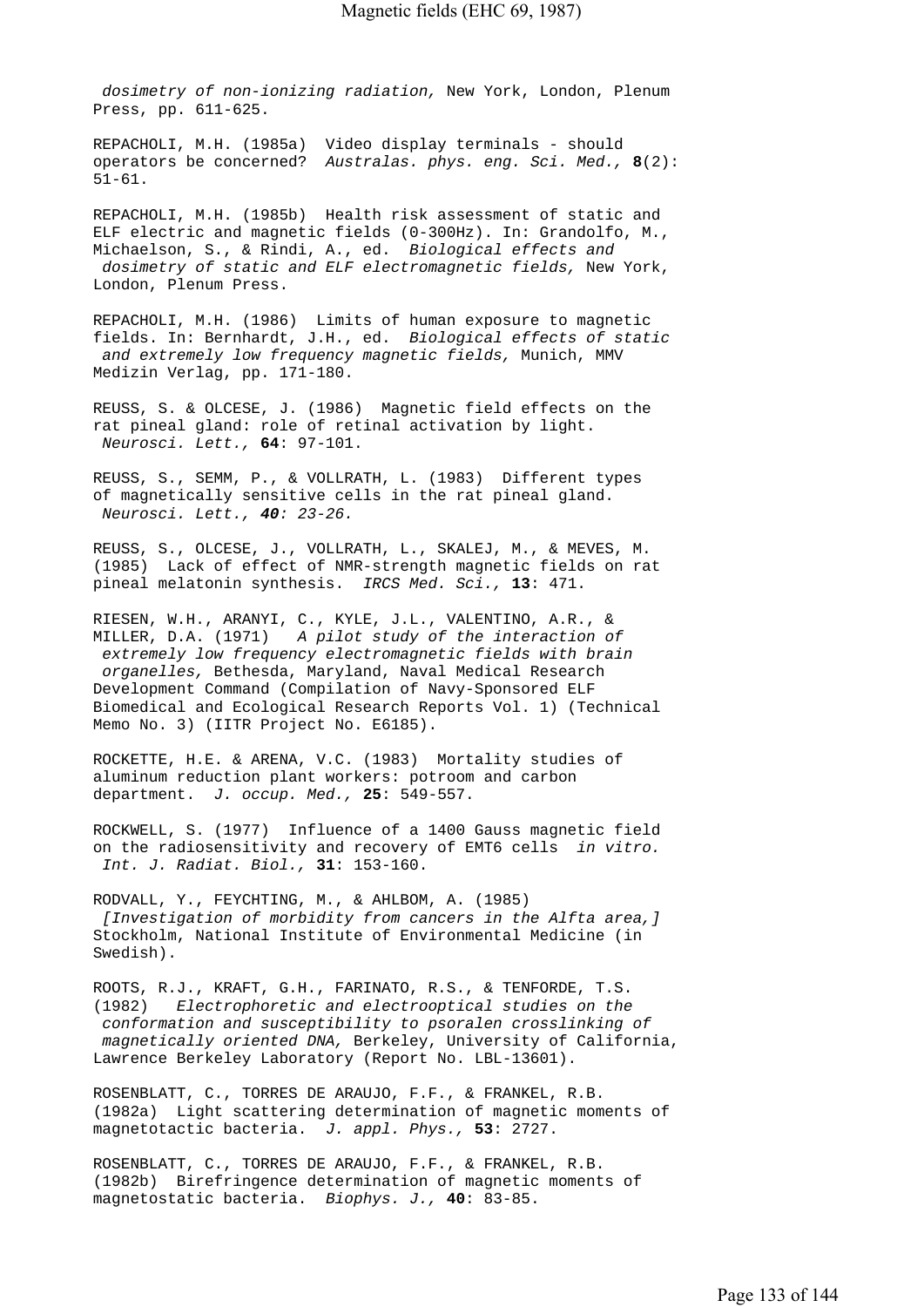ROSCHIN, V.A. (1985) [Assessment of local magnetic field effects on human volunteers.] *Gig. Tr. Prof. Zabol.,* **7**: 33-36 (in Russian).

ROY, C.R., JOYNER, K.H., GIES, H.P., & BANGAY, M.J. (1984) Measurement of electromagnetic radiation emitted from visual display terminals (VDTs). *Radiat. Prot. Aust.,* **2**(1): 26-30.

RUSSELL, D.R. & HENDRICK, H.G. (1969) Preference of mice to consume food and water in an environment of high magnetic field. In: Barnothy, M.F., ed. *Biological effects of magnetic fields,* New York, London, Plenum Press, Vol. 2, pp. 233-239.

RUSYAYEV, V.F. (1979) [Effects of magnetism on thrombocyte coagulation.] *Prob. Gematol. Pereliv. Krovi.,* **2**: 19-23 (in Russian).

RYABY, J.T., GOODMAN, R., HENDERSON, A.S., & BASSETT, C.A.L. (1983) Electromagnetic field effects on cellular biosynthetic processes. *Trans. BRAGS,* **111**: 25.

SAKHAROVA, S.A., RYZHOV, A.I., & UDINTSEV, N.A. (1977) [Reaction of central and peripheral mediator elements of the sympathoadrenal system to single exposures to alternating magnetic fields.] *Dokl. Vyssh. Shk. Biol. Nauki,* **9**: 35-39 (in Russian).

SAKHAROVA, S.A., RYZHOV, A.I., & UDINTSEV, N.A. (1981) Mechanism of the sympathoadrenal system's response to the one time action of a variable magnetic field. *Kosm. biol. aviakosm. Med.,* **15**: 52-56.

SANDER, R., BRINKMANN, J., & KUHNE, B. (1982) Laboratory studies on animals and human beings exposed to 50 Hz electric and magnetic fields. In: *Proceedings of the International Congress on Large High Voltage Electric Systems, Paris, 1-9 September,* Paris, CIGRE (CIGRE Paper 36-01).

SAUNDERS, R.D. & CASS, A. (1983) *Magnetic field interactions with living systems,* Didcot, Berkshire, National Radiological Protection Board (Report M96).

SAUNDERS, R.D. & SMITH, H. (1984) Safety aspects of NMR clinical imaging. *Br. med. Bull.,* **40**(2): 148-154.

SCHMITT, F.O., SCHNEIDER, D.M., & CROTHERS, D.M., ed. (1975)  *Functional linkage in biomolecular systems,* New York, Raven Press.

SCHULTEN, K. (1982) Magnetic field effects in chemistry and biology. *Adv. solid-state Phys.,* **22**: 61-83.

SCHULTEN, K. (1986) Magnetic fields effects on radical pair processes in chemistry and biology. In: Bernhardt, J.H., ed.  *Biological effects of static and ELF magnetic fields,* Munich, MMV Medizin-Verlag, pp. 133-140.

SCHULTEN, K., SWENBERG, CH.E., & WALLER, A. (1978) A biomagnetic sensory mechanism based on magnetic field modulated coherent electron spin motion. *Ztg. Phys. Chem.,*  **111**: 1-5.

SCHWARTZ, J.L. (1978) Influence of a constant magnetic field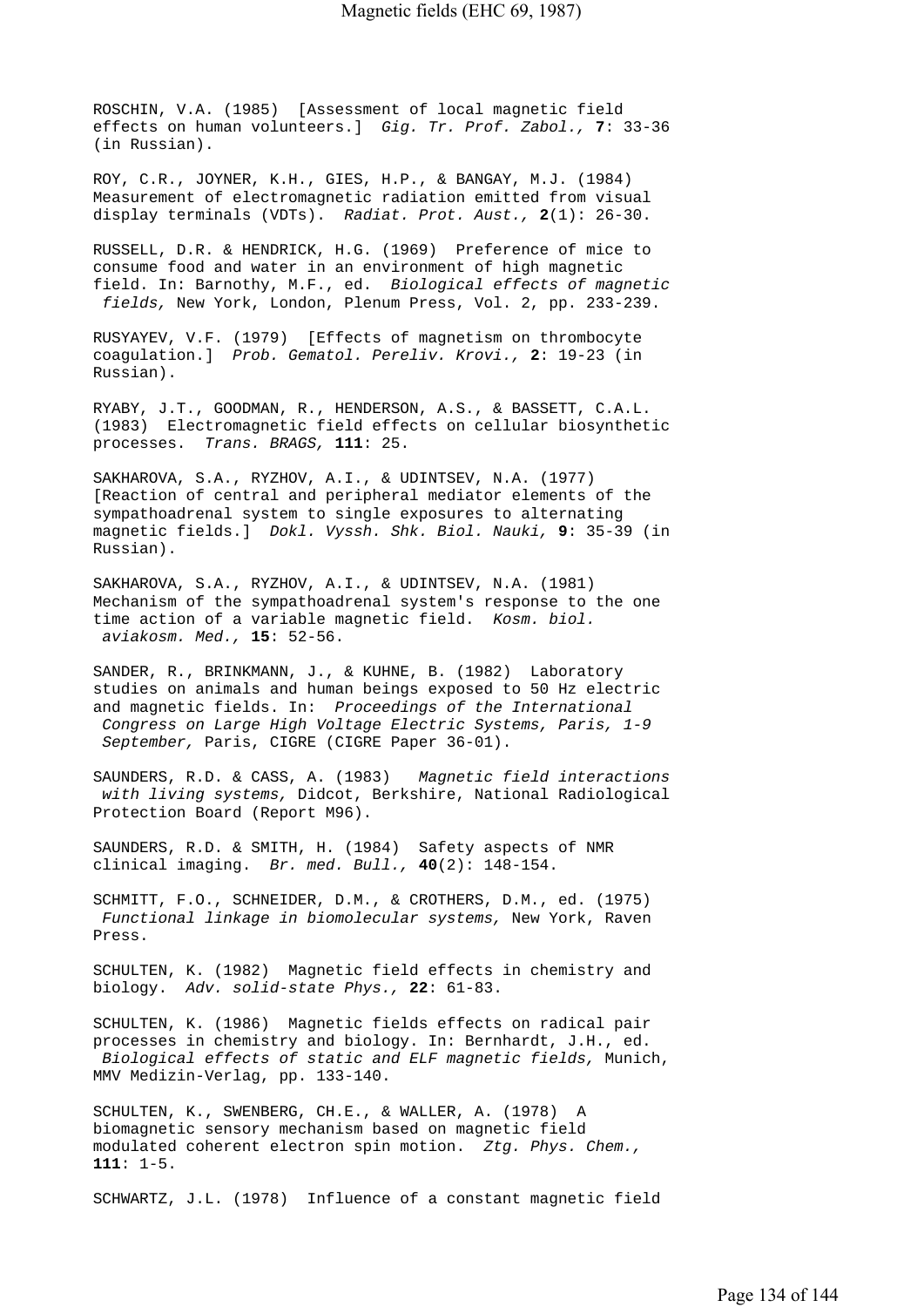on nervous tissues. I. Nerve conduction velocity studies. *IEEE Trans. Biomed. Eng.,* **25**: 467-473.

SCHWARTZ, J.L. (1979) Influence of a constant magnetic field on nervous tissues. II. Voltage-clamp studies. *IEEE Trans. Biomed. Eng.,* **26**: 238-243.

SCOTT-WALTON, B., CLARK, K.M., HOLT, B.R., JONES, D.C., KAPLAN, S.D., KREBS, J.S., POLSON, P., SHEPHERD, R.A., & YOUNG, J.R. (1979) *Potential environmental effects of 765-kV transmission lines: views before the New York State Public Service Commission. Cases 26529 and 26559, 1976-1978,*  Springfield, Virginia, US Department of Energy, National Technical Information Service (NTIS Report No. DOE/EV-0056).

SEIDEL, D., KNOLL, M., & EICHMEIER, J. (1968) [Excitation of subjective light flashes in man (phosphenes) by a sinusoidal magnetic field.] *Pflüger Arch. gesamte Physiol.,* **299**: 11-18 (in German).

SEMM, P. (1983) Neurobiological investigations on the magnetic sensitivity of the pineal gland in rodents and pigeons. *Comp. Biochem. Physiol.,* **76A**: 683-689.

SEMM, P. (1986) Sensitivity to natural magnetic fields in the central nervous system of pigeons. In: Bernhardt, J.H., ed. *Biological effects of static and extremely low frequency magnetic fields,* Munich, MMV Medizin-Verlag, pp. 96-101.

SEMM, P., SCHNEIDER, T., & VOLLRATH, L. (1980) Effects of an earth-strength magnetic field on electrical activity of pineal cells. *Nature (Lond.),* **288**: 607-608.

SEMM, P., SCHNEIDER, T., VOLLRATH, L., & WILTSCHKO, W. (1982) Magnetic sensitive pineal cells in pigeons. In: Papi, F. & Wallraff, H.G., ed. *Avian navigation,* Berlin, Heidelberg, New York, Springer-Verlag, pp. 329-337.

SEMM, P., NOHR, D., DEMAINE, C., & WILTSCHKO, W. (1984) Neural basis of the magnetic compass: interactions of visual, magnetic and vestibular inputs in the pigeons brain. *J. comp. Physiol. A.,* **155**: 283-288.

SHEPPARD, A.R. (1983) Results of exposure of Aplysia pacemaker neurons to ELF/60 Hz and DC magnetic fields.  *Proceedings of the 5th Annual Meeting of the Bioelectro magnetics Society, Boulder, Colorado, 12-16 June,*  Gaithersburg, Maryland, Bioelectromagnetics Society, p. 25.

SHEPPARD, A.R. (1985) Cellular studies of effects of ELF electric and magnetic fields. In: *Biological and human health effects of extremely low frequency electromagnetic fields,*  Arlington, Virginia, American Institute of Biological Sciences, pp. 129-184.

SHEPPARD, A.R. & EISENBUD, M. (1977) *Biological effects of electric and magnetic fields of extremely low frequency,* New York, New York University Press.

SHISLO, M.A. (1974) Influence of magnetic fields on enzymes, tissue respiration, and some aspects of metabolism in an intact organism, In: Kholodov, Y.A., ed. *Influence of magnetic fields on miological objects,* Springfield, Virginia, National Technical Information Service, pp. 20-25 (NTIS Report No. JPRS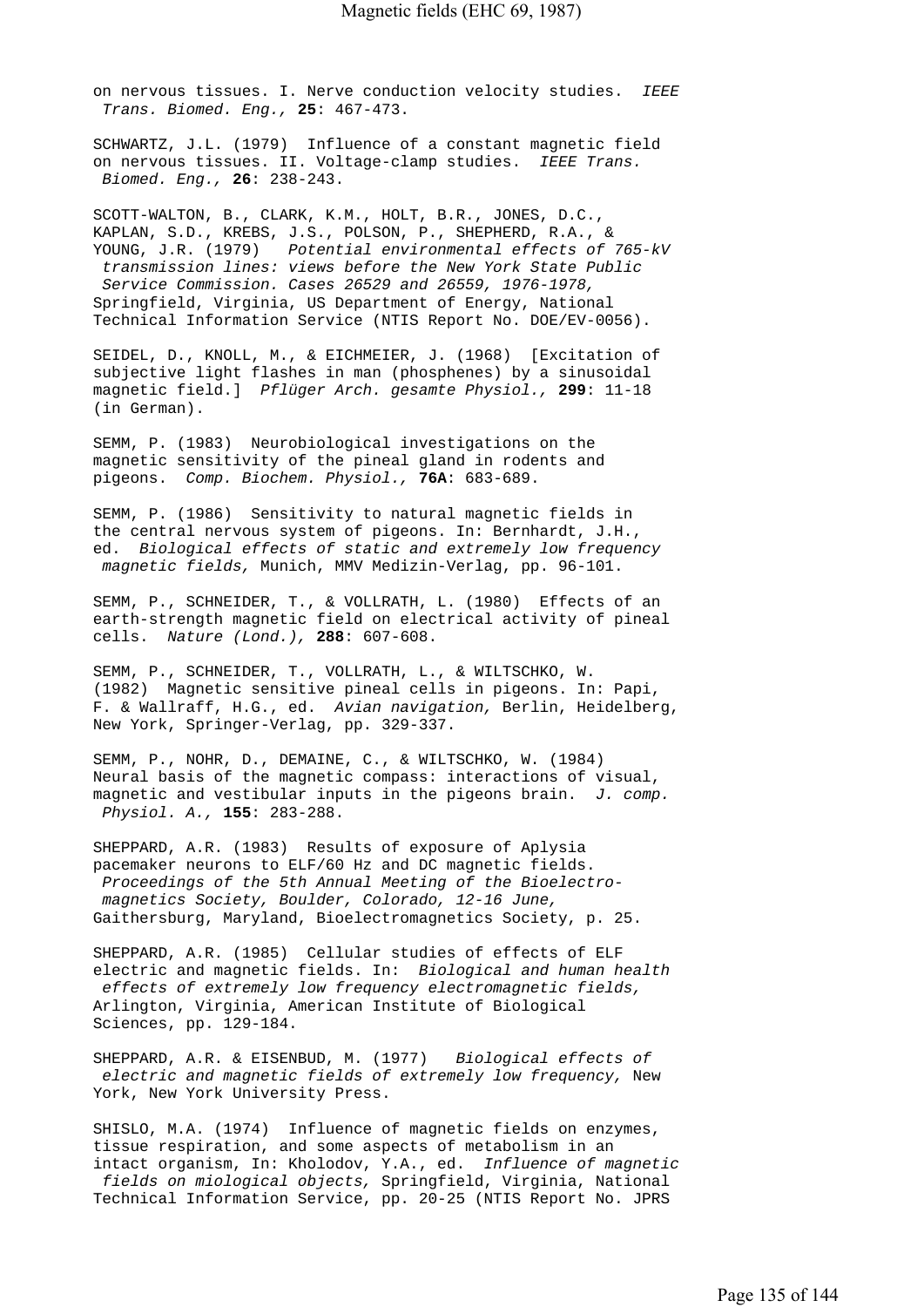63038).

SHOBER, A., YANK, M., & FISCHER, G. (1982) Electrolyte changes in the white mouse under the influence of a weak magnetic field. *Zbl. Bakteriol. Hyg.,* **B176**: 305-315.

SHUST, I.V., GALANTYUK, S.I., & CHERETYANKO, YU.V. (1980) Particular features of conditioned electrodefensive reflex in white rats on a background of constant magnetic field. *Fiziol. Zh.,* **26**: 264-268.

SIDJAKIN, V.G. (in press) *[The influence of global ecological factors on the nervous system,]* Kiev, Naukova Dumka (in Russian).

SIKOV, M.R., MAHLUM, D.D., MONTGOMERY, L.D., & DECKER, J.R. (1979) Development of mice after intrauterine exposure to direct-current magnetic fields. In: Phillips, R.D., Gillis, M.F., Kaune, W.T., & Mahlum, D.D., ed. *Biological effects of extremely low frequency electromagnetic fields,* Springfield, Virginia, US Department of Energy, National Technical Information Service, pp. 462-473 (NTIS Report No. CONF-791016).

SILNY, J. (1981) Influence of low-frequency magnetic field (LMF) on the organism. In: *Proceedings of the 4th Symposium on Electromagnetic Compatibility, Zurich, 10-12 March,* pp. 175-180 (Paper 33.G2).

SILNY, J. (1984) Changes in VEP caused by strong magnetic fields. In: Nodar, R.H. & Barber, C., ed. *Evoked Potentials II: The Second International Evoked Potentials Symposium,*  Boston, Butterworth, pp. 272-279.

SILNY, J. (1986) The influence threshold of the time varying magnetic field in the human organism. In: Bernhardt, J.H., ed.  *Biological effects of static and extremely low frequency magnetic fields,* Munich, MMV Medizin-Verlag, pp. 105-112.

SINCLAIR, W.K. (1981) The scientific basis for risk quantification. In: *Proceedings of 6th Annual Meeting, 2-3 April, 1980,* Washington DC, National Council on Radiation Protection and Measurements, pp. 3-33.

SLINEY, D.H. (1986) Does the basis for a standard really exist? In: Bernhardt, J.H., ed. *Biological effects of static and extremely low frequency magnetic fields,* Munich, MMV Medizin-Verlag, pp. 181-183.

SMIRNOVA, N.P. (1982) [Behaviour of rats in "open field" following magnetic field exposure.] *J. Vyssh. Nervnoj Deyat.,*  **32**(1): 72 (in Russian).

SMITH, C.W. (1982) Comments on the paper "Environmental power-frequency magnetic fields and suicide." *Health Phys.,*  **43**: 439-441.

SMITH, R.F. & JUSTESEN, D.R. (1977) Effects of a 60 Hz magnetic field on activity levels of mice. *Radio Sci.,* **12**(6S): 279-285.

SOLDATOVA, L.P. (1982) Sequence of pathomorphological reactions to the effect of alternating magnetic fields. *Arkh. Anat. Gistol. Embriol.,* **83**: 12-15.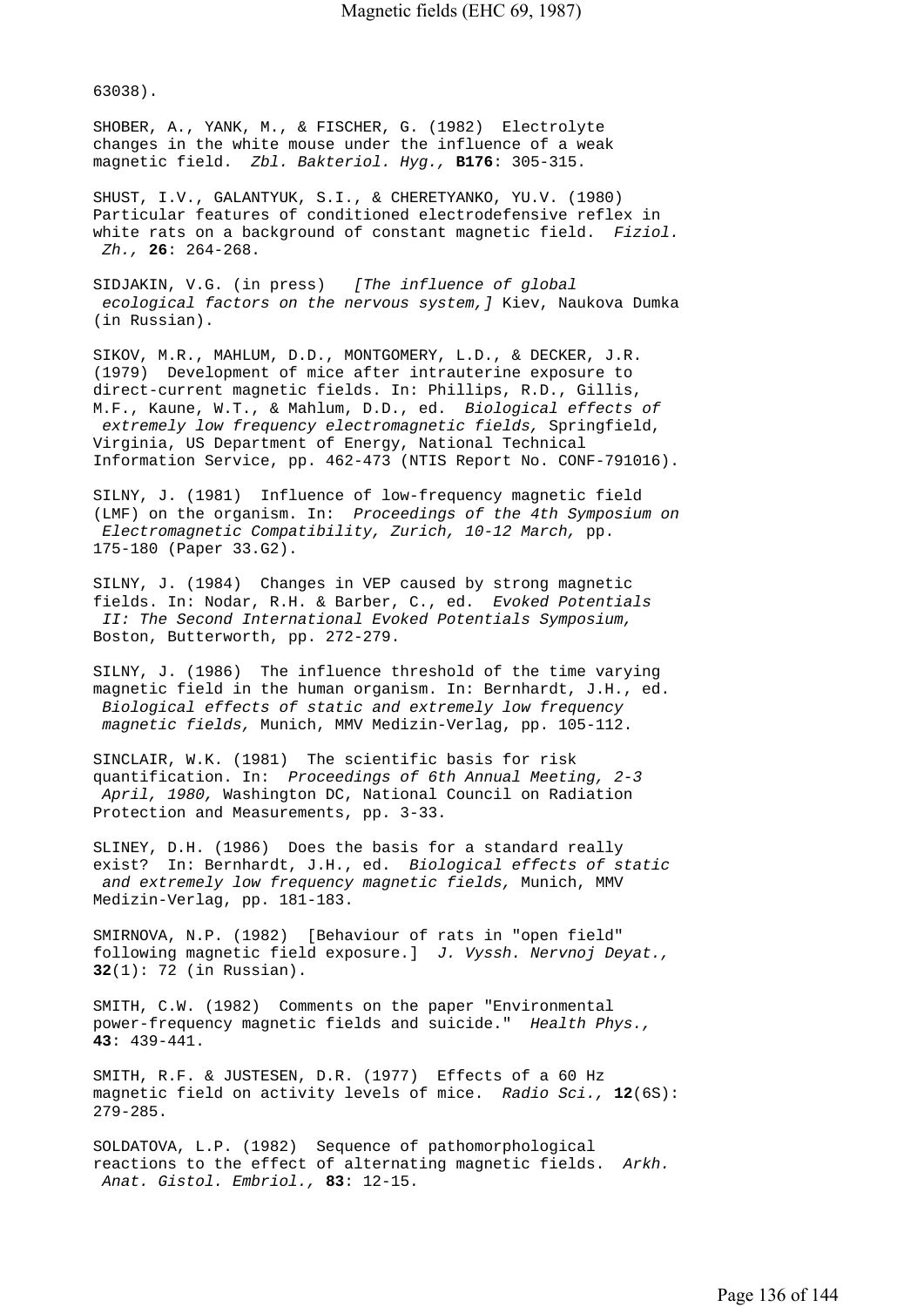SOUTHERN, W.E. (1975) Orientation of gull chicks exposed to Project Sanguine's electromagnetic field. *Science,* **189**: 143-145.

SPERBER, D., OLDENBOURG, E., & DRANSFELD, K. (1984) Magnetic field induced temperature change in mice. *Naturwissenschaften,*  **71**: 100-101.

STANFORD LINEAR ACCELERATOR CENTER (1970) *Limits on human exposure to static magnetic fields,* Palo Alto, California, Stanford Linear Accelerator Center.

STERN, F.B., WAXWEILER, R.A., BEAUMONT, J.J., LEE, S.T., RINSKY, R.A., ZUMWALDE, R.D., HALPERIN, W.E., BIERBAUM, P.J., LANDRIGAN, P.J., & MURRAY, W.E. (1986) A case-control study of leukaemia at a naval nuclear shipyard. *Am. J. Epidemiol.,*  **123**: 980-992.

ST. LORANT, S.J. (1977) *Biomagnetism: a review,* Palo Alto, California, Stanford Linear Accelerator Center (Publication No. 1984).

STRAND, J.A., ABERNATHY, C.S., SKALSKI, J.R., & GENOWAY, R.G. (1983) Effects of magnetic field exposure on fertilization success in rainbow trout. *Salmo gairdneri. Bioelectro magnetics,* **4**: 295-301.

STRZHIZHOVSKY, A.D. & MASTRYUKOVA, V.M. (1983) Effect of high-intensity constant magnetic fields on spermatogenesis of mammals. *Izv. Akad. Nauk SSR (Ser. Biol.),* **3**: 473-475.

STRZHIZHOVSKY, A.D., GALAKTIONOVA, G.V., & CHEREMNYKH, P.A. (1980) [Tissue specificity of mitotic activity changes under the influence of strong magnetic fields.] *Tsitologiya,* **12**(2): 205-208 (in Russian).

STUCHLY, M.A. (1986) Exposure to static and time-varying magnetic fields in industry research and public life: dosimetric aspects. In: Bernhardt, J.H., ed. *Biological effects of static and extremely low frequency magnetic fields,*  Munich, MMV Medizin Verlag, pp. 39-56.

STUCHLY, M.A. & LECUYER, D.W. (1985) Induction heating and operator exposure to electromagnetic fields. *Health Phys.,* **49**: 693-700.

STUCHLY, M.A., LECUYER, D.W., & MANN, R.D. (1983) Extremely low frequency electromagnetic emissions from video display terminals and other devices. *Health Phys.,* **45**: 713-722.

SWERDLOW, A.J. (1983) Epidemiology of eye cancer in adults in England and Wales, 1962-1977. *Am. J. Epidemiol.,* **118**(2): 294-300.

SWICORD, M.L. (1985) Possible biophysical mechanisms of electromagnetic interactions with biological systems. *Am. Inst. Biol. Res.* : 61-78.

TABRAH, F.L., GUERNSEY, D.L., CHOU, S.-C., & BATKIN, S. (1978) Effect of alternating magnetic fields (60-100 Gauss, 60 Hz) on *Tetrahymena pyriformis. TIT life Sci.,* **8**: 73-77.

TARAKHOVSKY, M.L., SAMBROSKAYA, E.P., MEDVEDEV, B.M., ZADEROZHNAYA, T.D., OKHRONCHUK, B.V., & LIKHTENSHTEIN, E.M.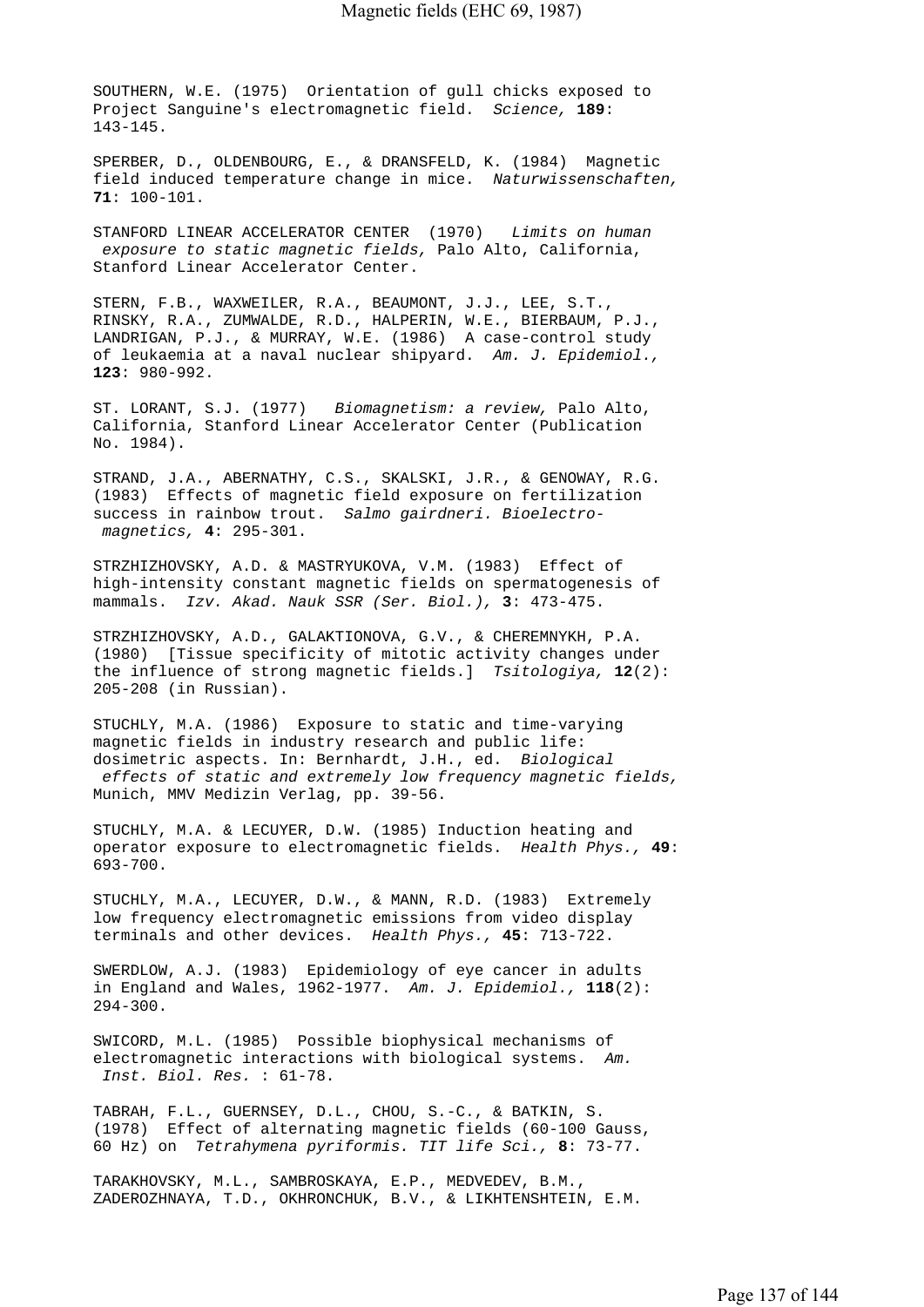(1971) Effects of constant and alternating magnetic fields on some indices of physiological functions and metabolic processes in albino rats. *Fiziol. Zh. Kiev Akad. Nauk Ukr. (RSR),* **17**: 452-459.

TEGENKAMP, T.R. (1969) Mutagenic effects of magnetic fields on *Drosophila melanogaster.* In: Barnothy, M.F., ed. *Biological effects of magnetic fields,* New York, London, Plenum Press, Vol. 2, pp. 189-206.

TELL, R.A. (1983) Instrumentation for measurement of radiofrequency electromagnetic fields: equipment, calibrations, and selected applications. In: Grandolfo, M., Michaelson, S., & Rindi, A., ed. *Biological effects and dosimetry of non-ionizing radiation: radiofrequency and microwave energies,* New York, London, Plenum Press, pp. 95-162.

TEMUR'YANTS, M.A., YEVSTAF'YEVA, YE.V., & MAKEYEV, V.B. (1985) [Adaptation of lipid metabolism in rats with restricted mobility as a result of exposure to a variable infra-low frequency magnetic field.] *Biofizika,* **30**: 313-316 (in Russian with English summary).

TENFORDE, T.S., ed. (1979) *Magnetic field effects on biological systems,* New York, London, Plenum Press.

TENFORDE, T.S. (1984) *Interaction of stationary magnetic fields with the cardiovascular system,* Berkeley, University of California, Lawrence Berkeley Laboratory (Report No. LBL-18329).

TENFORDE, T.S. (1985a) Mechanisms for biological effects of magnetic fields. In: Grandolfo, M., Michaelson, S.M., & Rindi, A., ed. *Biological effects and dosimetry of static and ELF electromagnetic fields,* New York, London, Plenum Press, pp. 71-92.

TENFORDE, T.S. (1985b) Biological effects of stationary magnetic fields. In: Grandolfo, M., Michaelson, S.M., & Rindi, A., ed. *Biological effects and dosimetry of static and ELF electromagnetic fields,* New York, London, Plenum Press, pp. 93-127.

TENFORDE, T.S. (1985c) Biological effects of ELF magnetic fields. In: *Biological and human health effects of extremely low frequency electromagnetic fields,* Arlington, Virginia, American Institute of Biological Sciences, pp. 79-127.

TENFORDE, T.S. (1986a) Interaction of ELF magnetic fields with living matter. In: Polk, C. & Postow, E., ed. *Handbook of biological effects of electromagnetic fields,* Boca Raton, Florida, CRC press, pp. 197-225.

TENFORDE, T.S. (1986b) Magnetic field applications in modern technology and medicine. In: Bernhardt, J.H., ed. *Biological effects of static and ELF magnetic fields,* Munich, MMV Medizin-Verlag, pp. 23-35.

TENFORDE, T.S. (1986c) Thermoregulation in rodents exposed to high-intensity stationary magnetic fields. *Bioelectro magnetics,* **7**: 341-346.

TENFORDE, T.S. (1986d) Biological effects of extremely low frequency magnetic fields. In: Feero, W.E., ed. *Panel Session*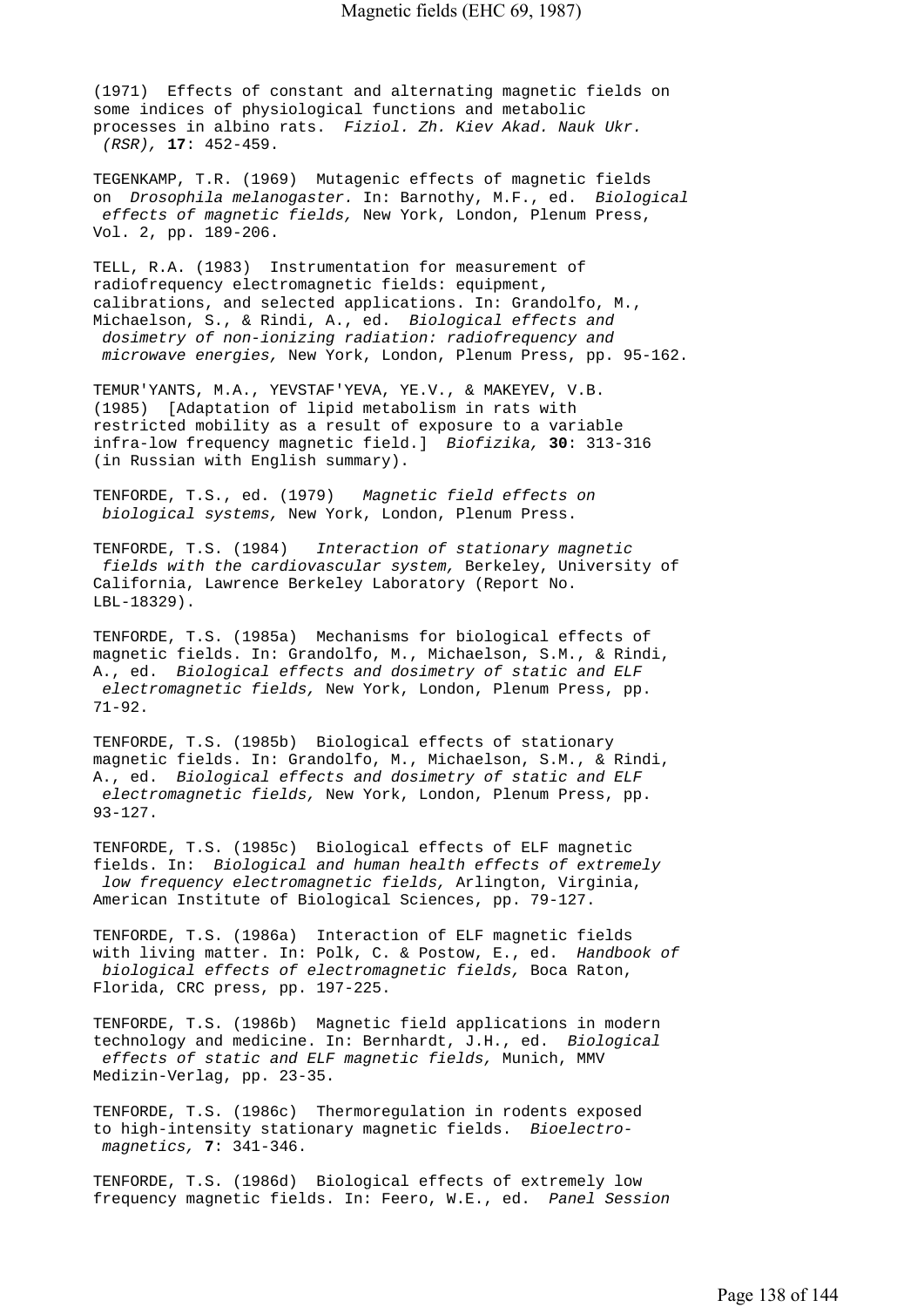*on Biological Effects of Power-Frequency Electric and Magnetic Fields,* Piscataway, New Jersey, Institute of Electrical and Electronic Engineering, pp. 21-40 (IEEE Publication No. 86THO139-6-PWR).

TENFORDE, T.S. & BUDINGER, T.F. (1986) Biological effects and physical safety aspects of NMR imaging and *in vivo* spectroscopy. In: Thomas, S.R., ed. *NMR in medicine: instrumentation and clinical applications,* New York, American Association of Physicists in Medicine (Monograph Series).

TENFORDE, T.S. & KAUNE, W.T. (in press) Interaction of extremely low frequency electric and magnetic fields with living systems. *Health Phys..*

TENFORDE, T.S. & SHIFRINE, M. (1984) Assessment of the immune responsiveness of mice exposed to a 1.5 Tesla stationary magnetic field. *Bioelectromagnetics,* **5**: 443-446.

TENFORDE, T.S., GAFFEY, C.T., MOYER, B.R., & BUDINGER, T.F. (1983) Cardiovascular alterations in Macaca monkeys exposed to stationary magnetic fields experimental observations and theoretical analysis, *Bioelectromagnetics,* **4**:: 1-9.

TENFORDE, T.S., GAFFEY, C.T., & RAYBOURN, M.S. (1985) Influence of stationary magnetic fields on ionic conduction processes in biological systems. Electromagnetic compatibility 1985. In: *Proceedings of the 6th Symposium and Technical Exhibition on Electromagnetic Compatibility,* Zurich, 5-7 March, pp. 205-210 (Paper 37G2).

TENFORDE, T.S., LEVY, L., & VERKLEROV, E. (1986a) Monitoring of circadian waveforms in rodents exposed to high-intensity static magnetic fields. I. Instrumentation. In: *Proceedings of the 8th Annual Meeting of the Bioelectromagnetics Society, Madison, Wisconsin, 1-5 June,* Gaithersburg, Maryland, Bioelectromagnetics Society.

TENFORDE, T.S., LEVY, L., & VEKLEROV, E. (1986b) Monitoring of circadian waveforms in rodents exposed to high-intensity static magnetic fields. II. Experimental results. In:  *Proceedings of the 8th Annual Meeting of the* 

 *Bioelectromagnetics Society, Madison, Wisconsin, 1-5 June,*  Gaithersburg, Maryland, Bioelectromagnetics Society.

TEUCHER, I., BAESSLER, H., & LABES, M.M. (1971) Diffusion through neumatic liquid crystals. *Nature phys. Sci.,* **229**: 25.

THACH, J.S. (1968) A behavioural effect of intense DC electromagnetic fields. In: Vagtborg, H., ed. *Use of non-human primates in drug evaluation,* Austin, Texas, University of Texas Press, pp. 347-356.

THOMAS, A. & MORRIS, P.G. (1981) The effects of NMR exposure on living organisms. I. A microbial assay. *Br. J. Radiol.,* **54**: 615-621.

THOMPSON, S.P. (1909-10) A physiological effect of an alternating magnetic field. *Proc. R. Soc. Lond. (Ser. B),* **82**: 396-398.

TOGAWA, T., OKAI, O., & OSHIMA, M. (1967) Observation of blood flow EMF in externally applied strong magnetic fields by surface electrodes. *Med. biol. Eng.,* **5**: 169-170.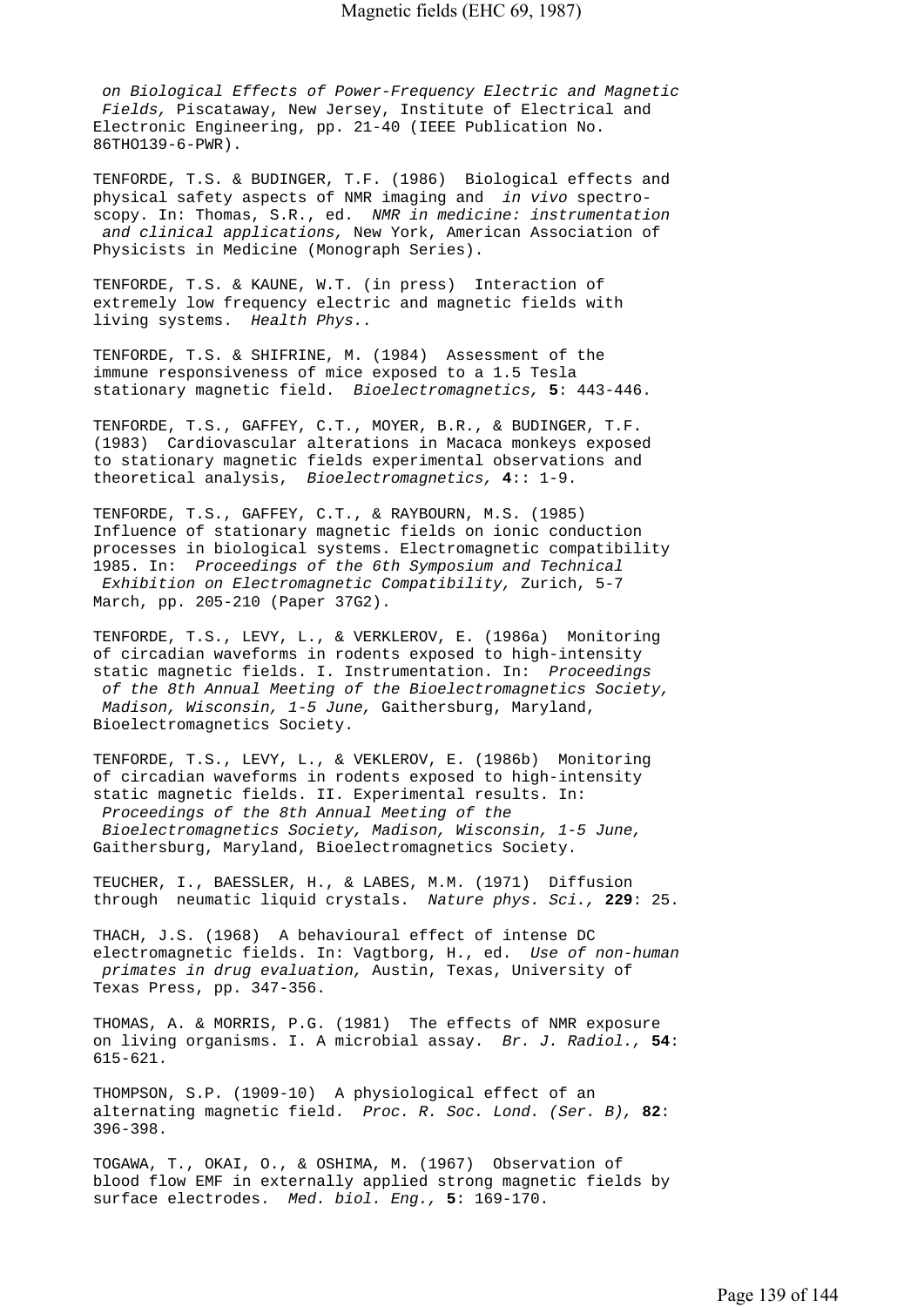TOMENIUS, L. (1986) 50-Hz electromagnetic environment and the incidence of tumours in Stockholm county. *Bioelectro magnetics,* **7**: 191-207.

TOMENIUS, L., HELLSTROM, L., & ENANDER, B. (1982) Electrical constructions and 50 Hz magnetic field at the dwellings of tumour cases (0-18 years of age) in the county of Stockholm. In: *Proceedings of the International Symposium and Occupa tional Health and Safety in Mining and Tunnelling, Prague, 21-25 June.*

TORNQVIST, S., NORELL, S., AHLBOM, A., & KNAVE, B. (1986) Cancer in the electric power industry. *Br. J. ind. Med.,* **43**: 212-213.

TOROPTSEV, J.V. (1968) [Morphological changes and biological effects of magnetic field exposure.] *Arkh. Patol.,* **30**(3): 3-12 (in Russian).

TOROPTSEV, J.V. & SOLDATOVA, L.P. (1981) [Pathomorphological reactions of cerebrocortical neural elements to an alternating magnetic field.] *Arkh. Patol.,* **43**: 33-36 (in Russian with English summary).

TOROPTSEV, J.V., GARGANEYEV, G.P., GORSHENINA, T.I., & TEPLYAKOVA, N.L. (1974) Pathologoanatomic characteristics of changes in experimental animals under the influence of magnetic fields. In: Kholodov, YU.A., ed. *Influence of magnetic fields on biological objects,* Springfield, Virginia, National Technical Information Service, pp. 95-104 (NTIS Report No. HPRS 63038).

TUCKER, R.D. & SCHMITT, O.H. (1978) Tests for human perception of 60 Hz moderate strength magnetic fields. *IEEE Trans. Biomed. Eng.,* **25**: 509-518.

TVILDIANI, D.D., CHLAIDZE, T.I., DOLIDZE, N.V., GOLSAHVILI, L.N., & CHIKHLADZE, V.A. (1981) [Effects of experimental stationary magnetic fields on metabolism of some ions in blood and myocardium.] *Soobsh. Akad. Nauk Gruz. SSR,* **101**: 169-172 (in Russian).

TVILDIANI, D.D., KURASHVILI, R.B., CHLAIDZYE, T.I., SELIKHOV, Y.V., & GAPRINDASHVILI, T.G. (1983) [Effect of constant electromagnetic fields on EKG parameters and homeostatis.]  *Soobshch. Akad. Nauk Gruz. SSR,* **110**: 413-416 (in Russian).

UBEDA, A., LEAL, J., TRILLO, M.A., JIMENEZ, M.A., & DELGADO, J.M.R. (1983) Pulse shape of magnetic fields influence chick embryogenesis. *J. Anat.,* **137**: 513-536.

UDINTSEV, N.A. & KHLYNIN, S.M. (1979) Effect of a variable magnetic field on activity of carbohydrate metabolism and tissue respiration in testicle tissue. *Ukr. Biol. Zh.,* **50**: 714-717.

UDINTSEV, N.A. & MOROZ, V.V. (1974) Response of the pituitary-adrenal system to the action of a variable magnetic field. *Byull. Eksp. Biol. Med.,* **77**: 51-52.

UDINTSEV, N.A. & MOROZ, V.V. (1982) [Function of hypophyseal-adrenal system under the effect of power frequency variable magnetic field of different regimes.] *Gig. Tr. Prof.*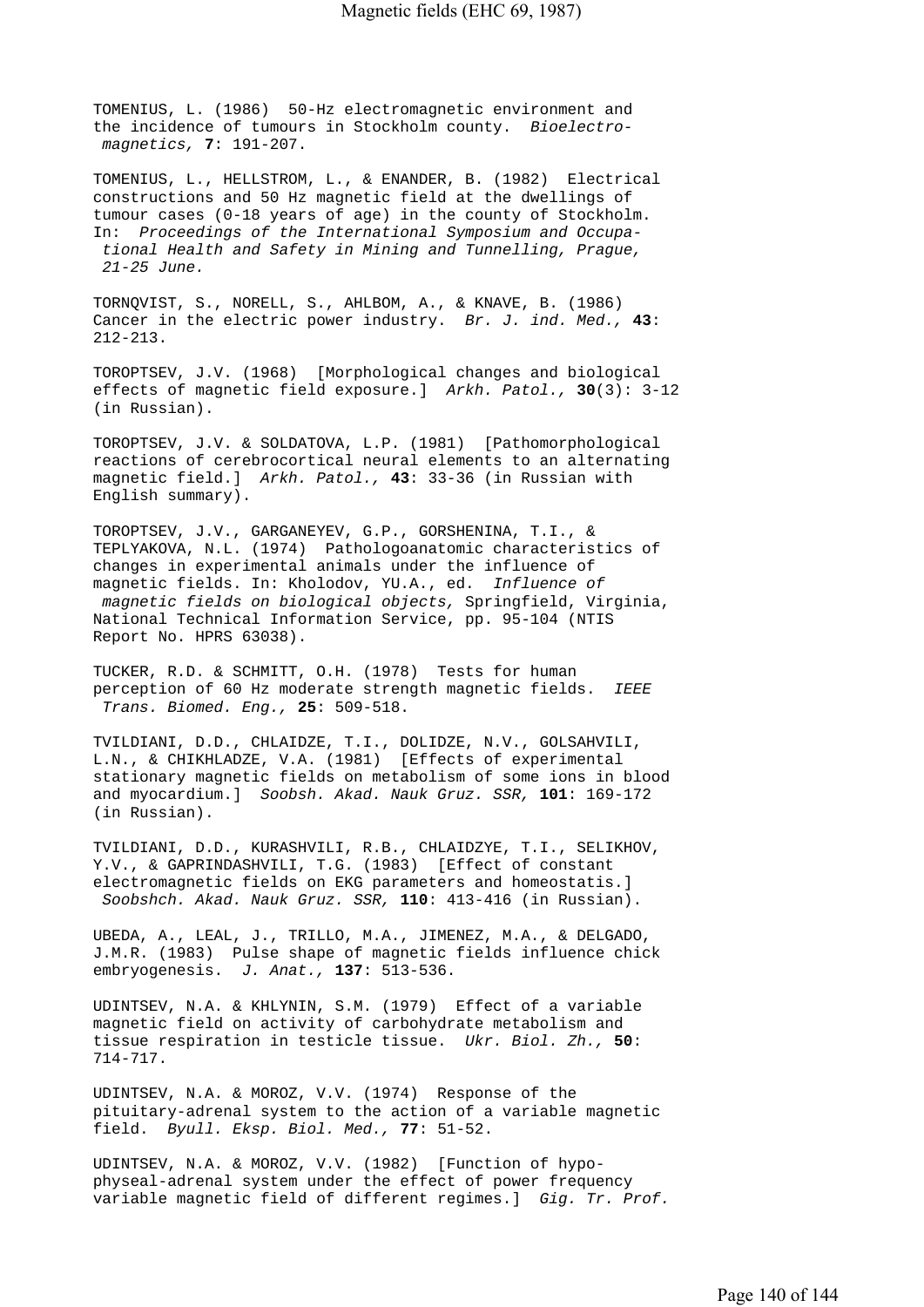*Zabol.,* **12**: 54-56 (in Russian).

UDINTSEV, N.A., KANSKAIA, N.V., SHCHEPETIL'NIFOVA, A.I., ORDINA, O.M., & PICHURINA, R.A. (1976) [Dynamics of cardiac and skeletal muscle lactate dehydrogenase activity following a single exposure to an alternating magnetic field.] *Byull. Eksp. Biol. Med.,* **81**: 670-672 (in Russian with English abstract).

UDINTSEV, N.A., SEREBROV, V.YU., & TSYROV, G.I. (1978) [Effects of industrial frequency variable magnetic fields upon thyroid gland function and thyroxin absorption in rats.]  *Byull. Eksp. Biol. Med.,* **11**: 544-546 (in Russian).

UENO, S. & HARADA, K. (1982) Redistribution of dissolved oxygen concentration under strong DC magnetic fields. *IEEE Trans. Mag.,* **18**: 1704-1706.

UENO, S., MATSUMOTO, S., HARADA, K., & OOMURA, Y. (1978) Capacitive stimulatory effect in magnetic stimulation of nerve tissue. *IEEE Trans. Mag.,* **14**: 958-960.

UENO, S., LOVSUND, P., & OBERG, P.A. (1981) *On the effect of alternating magnetic fields on action potential in lobster giant axon* (Presented at 5th Nordic Meeting on Medical and Biological Engineering, Linkoping, Sweden, 10-13 June).

UENO, S., HARADA, K., & SHIOKAWA, K. (1984) The embryonic development of frogs under strong DC magnetic fields. *IEEE Trans. Mag.,* **20**: 1663-1665.

UENO, S., KITAHARA, T., HARADA, K., & SHIOKAWA, L. (1985)  *The effects of ELF magnetic and electric fields on the embryonic development of frogs* (Presented at the 7th Annual Meeting of the Bioelectromagnetics Society, San Francisco, California, 16-20 June).

USSR (1970) *Methodological recommendations. Occupational hygiene and prophylaxis of untoward action of magnetic fields on workers,* Moscow, Ministry of Public Health.

USSR (1978) *[Maximum permissible levels of exposure to static magnetic fields at work with magnetic installations and magnetic materials,]* Moscow, Ministry of Public Health (Document No. 1742-77) (in Russian).

USSR (1985) *Maximum permissible levels of magnetic fields with the frequency 50 Hz,* Moscow, Ministry of Public Health (Document No. 3206-85).

VAGERO, D. & OLIN, R. (1983) Incidence of cancer in the electronics industry: using the new Swedish Environment Registry as a screening instrument. *Br. J. ind. Med.,* **40**: 188-192.

VAGERO, D., AHLBOM, A., OLIN, R., & SAHLSTEN, S. (1985) Cancer morbidity among workers in the telecommunications industry. *Br. J. ind. Med.,* **42**: 211-213.

VAINER, L.M., PODOPLELOV, A.V., LESHINA, T.V., SAGDEYEV, R.Z., & MOLIN, Y.N. (1978) [Effect of a magnetic field on the rate of decomposition of  $H_20_2$  by catalase and by the EDTA complex with Fe3+.] *Biofizika,* **23**: 234-242 (in Russian with English summary).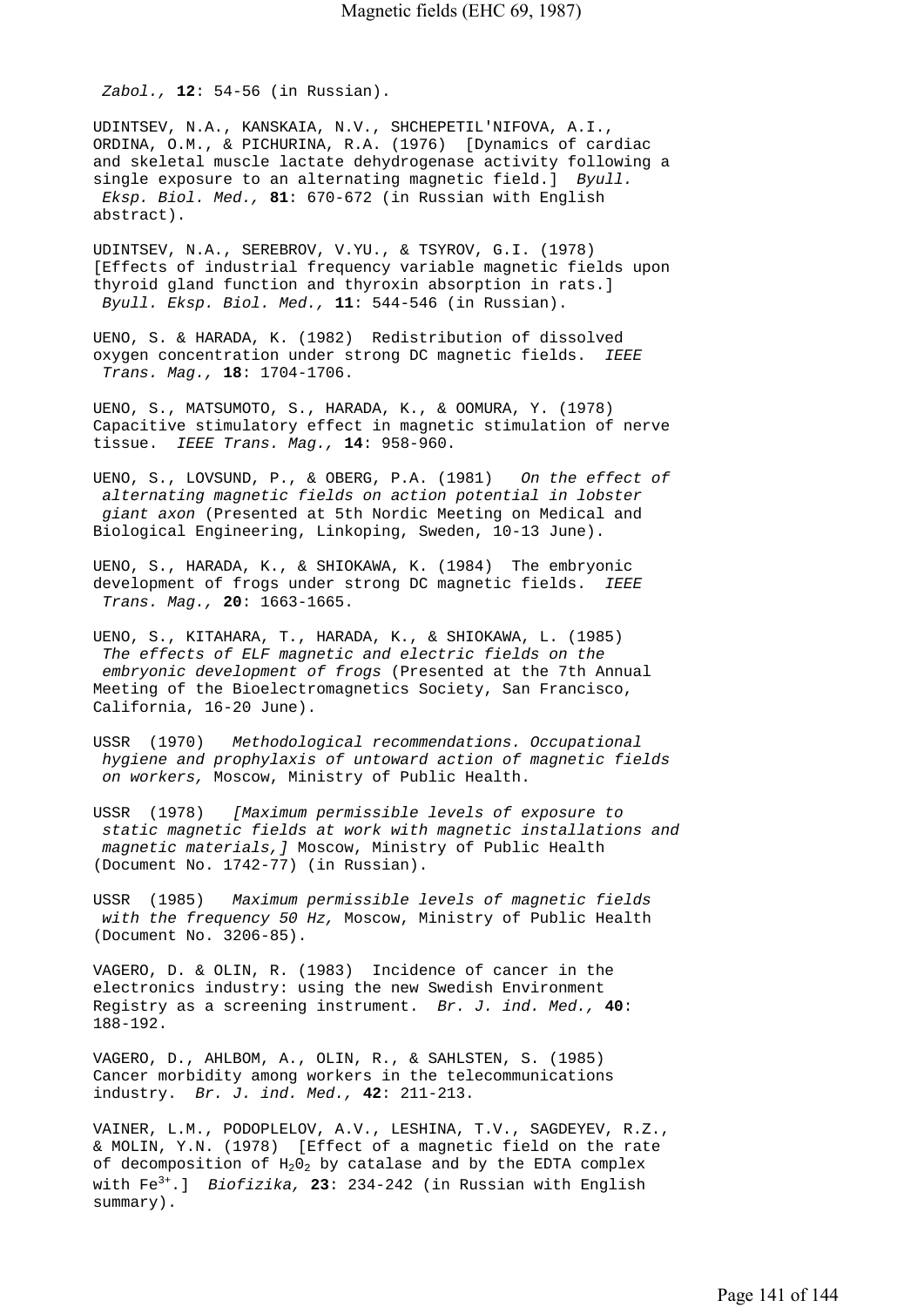VAJDA, T. (1980) Investigation of magnetic field effect on trypsin activity. *Radiat. environ. Biophys.,* **18**: 275-280.

VALENTINUZZI, M. (1962) Theory of magnetophosphenes. *Am. J. Med. Electr.,* **1**: 112-121.

VALENTINUZZI, M. (1965) Notes on magnetic actions upon the nervous system. *Bull. Math. Biophys.,* **27**: 203-214.

VIKTOVA, L., FIALA, J., & PETZ, R. (1976) Effect of prolonged exposures to a magnetic field on the hematopoietic stem cell. *Physiol. Bohemoslov.,* **25**: 359-364.

VILENCHIK, M.M. (1982) [Magnetic susceptibility of rhodopsin.] *Biofizika,* **27**: 31-36 (in Russian with English summary).

VYALOV, A.M. (1967) Magnetic fields as an environmental factor. *Vestnik,* **8**: 52-58.

VYALOV, A.M. (1971) *Clinico hygienic and experimental data on the effect of magnetic fields under occupational conditions,* Moscow, Nauka, pp. 165-177.

VYALOV, A.M. (1974) Clinco-hygienic and experimental data on the effects of magnetic fields under industrial conditions. In: Kholodov, YU.A., ed. *Influence of magnetic fields on biological objects,* Springfield, Virginia, National Technical Information Service, pp. 163-174 (NTIS Report No. JPRS 63038).

VYALOV, A.M. & LISICHKINA, Z.S. (1966) [Definition of clinico-physiological shift in occupational personnel exposed to scattered static magnetic fields.] *Gig. Tr. Prof. Zabol.,*  **5**: 39-43 (in Russian).

VYALOV, A.M., SHPIL'BERG, P.I., YUSHKEVICH, L.B., LISICHKINA, Z.S., RYABOVA, A.P., DMITRIYEVA, K.A., SOKOLOV, S.A., & ZVANILOVA, L.L. (1964) [To the question of static and variable magnetic field effects on human organism.] In:  *[Scientific transactions,]* Moscow, F.F. Erisman Hygiene Research Institute, pp. 169-175 (in Russian).

WACHTEL, H. (1979) Firing pattern changes and transmembrane current produced by extremely low frequency fields in pacemaker neurons. In: Phillips, R.D., Gillis, M.F., Kaune, W.T., & Mahlum, D.D., ed. *Biological effects of extremely low frequency electromagnetic fields,* Springfield, Virginia, US Department of Energy, National Technical Information Service, pp. 132-146 (NTIS Report No. CONF-781016).

WALCOTT, C., GOULD, J.L., & KIRSCHVINK, J.L. (1979) Pigeons have magnets. *Science,* **205**: 1027-1029.

WALKER, M.M., KIRSCHVINK, J.L., CHANG, S.-B.R., & DIZON, A.E. (1984) A candidate magnetic sense organ in the Yellowfin tuna  *Thunnus albacares. Science,* **224**: 751-753.

WATSON, A.B., WRIGHT, J.S., & HIGHMAN, J. (1973) Electrical thresholds for ventricular fibrillation in man. *Med. J. Aust.,*  **1**: 1179-1182.

WATSON, J. & DOWNES, E.M. (1978) The application of pulsed magnetic fields to the stimulation of bone healing in humans.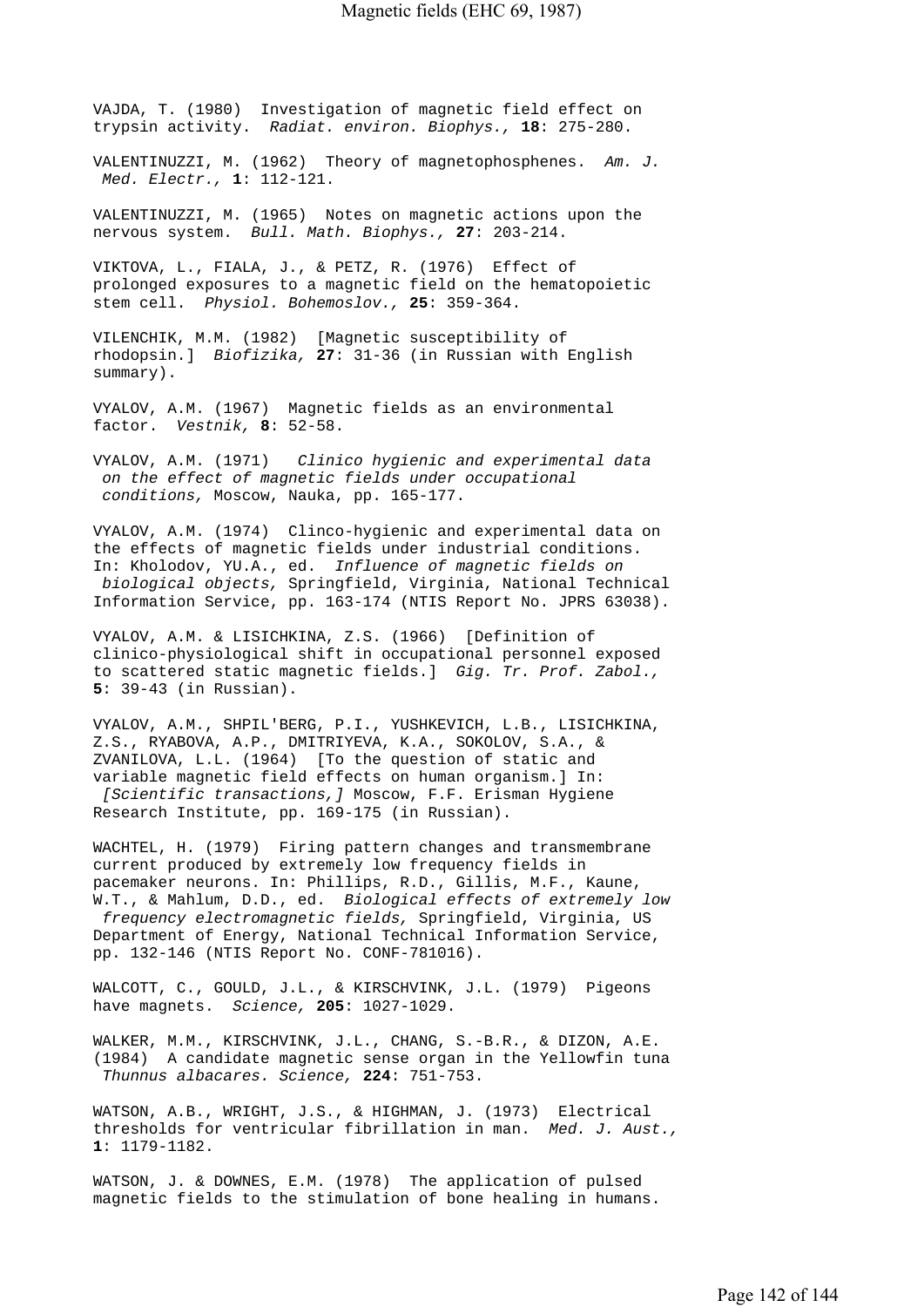*Jpn. J. appl. Phys.,* **17**: 215-217.

WELKER, H.A., SEMM, P., WILLIG, R.P., COMMENTZ, J.C., WILTSCHKO, W., & VOLLRATH, L. (1983) Effects of an artificial magnetic field on serotonin *N* -acetyltransferase activity and melatonin content of the rat pineal gland. *Exp. Brain Res.,* **50**: 426-432.

WERNER, H.-J., SCHULTEN, K., & WELLER, A. (1978) Electron transfer and spin exchange contributing to the magnetic field dependence of the primary photochemical reaction of bacterial photosynthesis. *Biochim. Biophys. Acta,* **502**: 255-268.

WERTHEIMER, N. & LEEPER, E. (1979) Electrical wiring configurations and childhood cancer. *Am. J. Epidemiol.,*  **109**(3): 273-284.

WERTHEIMER, N. & LEEPER, E. (1982) Adult cancer related to electrical wires near the home. *Int. J. Epidemiol.,* **11**(4): 345-355.

WHO (1981) *EHC 16: Radiofrequency and microwaves,* Geneva, World Health Organization.

WHO (1982) In: Suess, M.J., ed. *Non-ionizing radiation protection,* Copenhagen, World Health Organization, Regional Office for Europe (WHO Regional Publications, European Series No. 10).

WIKLUND, K., EINHORN, J., & EKLUND, G. (1981) An application of the Swedish cancer-environment registry. Leukaemia among telephone operators at the telecommunications administration in Sweden. *Int. J. Epidemiol.,* **10**: 373-376.

WIKSWO, J.P., Jr & BARACH, J.P. (1980) An estimate of the steady magnetic field strength required to influence nerve conduction. *IEEE Trans. Biomed. Eng.,* **27**: 722-723.

WILLIAMSON, S.J. & KAUFMAN, L. (1981) *Biomagnetism. J. Mag. Mat.,* **22**: 129-201.

WILTSCHKO, W. & WILTSCHKO, R. (1972) Magnetic compass of European robins. *Science,* **176**: 62-64.

WINTERS, W.D., GUEST, G.F., WINTERS, B.T., & PHILLIPS, J.L. (1985a) *Human leukocyte responses after exposure to 60 Hz electromagnetic fields in vitro* (Presented at the 7th Annual Meeting of the Bioelectromagnetics Society, San Francisco, California, 16-20 June).

WINTERS, W.D., CRAWLEY, R., YOUNG, R.J., & PHILLIPS, J.L. (1985b) *Biological responses of canine leukocytes after exposure to 60 Hz electromagnetic fields in vitro* (Presented at the 7th Annual Meeting of the Bioelectromagnetics Society , San Francisco, California, 16-20 June).

WOLFF, S., CROOKS, L.E., BROWN, P., HOWARD, R., & PAINTER, R.B. (1980) Tests for DNA and chromosomal damage induced by nuclear magnetic resonance imaging. *Radiology, 136: 707-710.*

WORDSWORTH, O.J. (1974) Comparative long-term effects of liver damage in the rat after (a) localized x-irradiation and (b) localized x-irradiation in the presence of a strong homogeneous magnetic field. *Radiat. Res.,* **57**: 442-450.